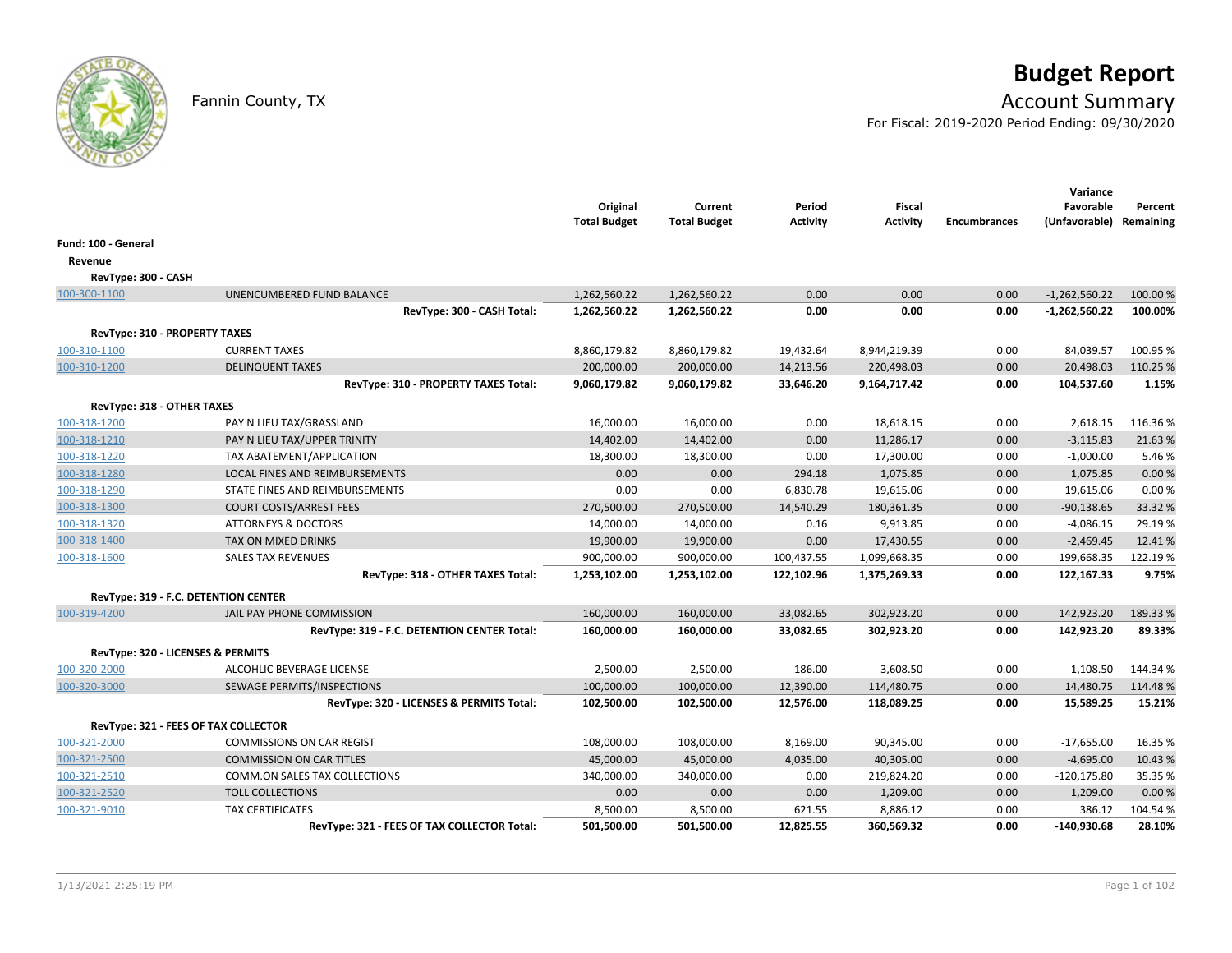|                               |                               |                                          | Original            |      | Current             | Period          | Fiscal          |                     | Variance<br>Favorable | Percent   |
|-------------------------------|-------------------------------|------------------------------------------|---------------------|------|---------------------|-----------------|-----------------|---------------------|-----------------------|-----------|
|                               |                               |                                          | <b>Total Budget</b> |      | <b>Total Budget</b> | <b>Activity</b> | <b>Activity</b> | <b>Encumbrances</b> | (Unfavorable)         | Remaining |
| RevType: 330 - GRANTS         |                               |                                          |                     |      |                     |                 |                 |                     |                       |           |
| 100-330-2010                  | FEMA 2018 DR-4416             |                                          |                     | 0.00 | 0.00                | 0.00            | 3,119.14        | 0.00                | 3,119.14              | 0.00%     |
| 100-330-4370                  | INDIGENT DEFENSE GRANT        |                                          | 34,000.00           |      | 34,000.00           | 0.00            | 39,023.50       | 0.00                | 5,023.50              | 114.78%   |
| 100-330-5590                  | <b>TEXAS VINE PROGRAM</b>     |                                          |                     | 0.00 | 18,618.88           | 0.00            | 13,964.16       | 0.00                | $-4,654.72$           | 25.00 %   |
| <b>Budget Adjustments</b>     |                               |                                          |                     |      |                     |                 |                 |                     |                       |           |
| <b>Number</b>                 | Date                          | <b>Description</b>                       | Adjustment          |      |                     |                 |                 |                     |                       |           |
| BA0000006                     | 09/10/2020                    | Adjustments to the 2019/2020 Installed B | $-18,618.88$        |      |                     |                 |                 |                     |                       |           |
| 100-330-5630                  | NIBRS GRANT 3753001           |                                          |                     | 0.00 | 51,502.00           | 0.00            | 51,502.00       | 0.00                | 0.00                  | 0.00%     |
| <b>Budget Adjustments</b>     |                               |                                          |                     |      |                     |                 |                 |                     |                       |           |
| <b>Number</b>                 | Date                          | <b>Description</b>                       | Adjustment          |      |                     |                 |                 |                     |                       |           |
| BA0000006                     | 09/10/2020                    | Adjustments to the 2019/2020 Installed B | $-51,502.00$        |      |                     |                 |                 |                     |                       |           |
|                               |                               | RevType: 330 - GRANTS Total:             | 34,000.00           |      | 104,120.88          | 0.00            | 107,608.80      | 0.00                | 3,487.92              | 3.35%     |
| RevType: 340 - FEES OF OFFICE |                               |                                          |                     |      |                     |                 |                 |                     |                       |           |
| 100-340-1350                  | <b>FAMILY PROTECTION FEE</b>  |                                          |                     | 0.00 | 0.00                | 120.00          | 2,237.16        | 0.00                | 2,237.16              | 0.00%     |
| 100-340-4000                  | <b>COUNTY JUDGE FEES</b>      |                                          |                     | 0.00 | 0.00                | 0.00            | 748.02          | 0.00                | 748.02                | 0.00%     |
| 100-340-4030                  | <b>COUNTY CLERK FEES</b>      |                                          | 230,000.00          |      | 230,000.00          | 0.00            | 224,667.79      | 0.00                | $-5,332.21$           | 2.32 %    |
| 100-340-4500                  | <b>DISTRICT CLERK FEES</b>    |                                          | 75,000.00           |      | 75,000.00           | 4,371.25        | 60,665.48       | 0.00                | $-14,334.52$          | 19.11%    |
| 100-340-4550                  | J. P. #1 FEES                 |                                          | 6,000.00            |      | 6,000.00            | 0.00            | 14,038.33       | 0.00                | 8,038.33              | 233.97%   |
| 100-340-4560                  | J. P. #2 FEES                 |                                          | 5,800.00            |      | 5,800.00            | 2,007.22        | 4,356.62        | 0.00                | $-1,443.38$           | 24.89%    |
| 100-340-4570                  | J. P. #3 FEES                 |                                          | 11,500.00           |      | 11,500.00           | 1,892.35        | 6,498.49        | 0.00                | $-5,001.51$           | 43.49%    |
| 100-340-4750                  | <b>DISTRICT ATTORNEY FEES</b> |                                          | 5,000.00            |      | 5,000.00            | 6.00            | 3,480.87        | 0.00                | $-1,519.13$           | 30.38%    |
| 100-340-4800                  | <b>BOND APPLICATION FEE</b>   |                                          |                     | 0.00 | 0.00                | 0.00            | 500.00          | 0.00                | 500.00                | 0.00%     |
| 100-340-4840                  |                               | <b>ELECTION REIMBURSEMENTS</b>           |                     | 0.00 | 0.00                | 0.00            | 514.42          | 0.00                | 514.42                | 0.00%     |
| 100-340-5510                  | <b>CONSTABLE PCT. 1 FEES</b>  |                                          | 10,000.00           |      | 10,000.00           | 0.00            | 5,685.00        | 0.00                | $-4,315.00$           | 43.15%    |
| 100-340-5520                  | <b>CONSTABLE PCT. 2 FEES</b>  |                                          | 2,500.00            |      | 2,500.00            | 1,735.00        | 3,585.00        | 0.00                | 1,085.00              | 143.40%   |
| 100-340-5530                  | <b>CONSTABLE PCT. 3 FEES</b>  |                                          | 2,500.00            |      | 2,500.00            | 2,041.04        | 3,593.12        | 0.00                | 1,093.12              | 143.72%   |
| 100-340-5600                  | <b>SHERIFF FEES</b>           |                                          | 45,000.00           |      | 45,000.00           | 11,560.68       | 48,355.86       | 0.00                | 3,355.86              | 107.46%   |
| 100-340-5730                  | <b>BOND SUPERVISION FEES</b>  |                                          | 70,000.00           |      | 70,000.00           | 7,590.00        | 91,850.50       | 0.00                | 21,850.50             | 131.22 %  |
| 100-340-6000                  |                               | <b>D.C.6TH COURT OF APPEALS FEE</b>      | 1,500.00            |      | 1,500.00            | 135.05          | 1,708.16        | 0.00                | 208.16                | 113.88%   |
| 100-340-6010                  |                               | C.C.6TH COURT OF APPEALS FEE             | 800.00              |      | 800.00              | 0.00            | 870.02          | 0.00                | 70.02                 | 108.75%   |
| 100-340-6520                  | <b>SUBDIVISION FEES</b>       |                                          | 8,500.00            |      | 8,500.00            | 325.00          | 3,482.62        | 0.00                | $-5,017.38$           | 59.03%    |
| 100-340-6530                  |                               | <b>ZONING APPLICATION FEES</b>           | 600.00              |      | 600.00              | 0.00            | 300.00          | 0.00                | $-300.00$             | 50.00 %   |
| 100-340-6540                  | <b>FLOOD PLAIN FEES</b>       |                                          |                     | 0.00 | 0.00                | 0.00            | 90.00           | 0.00                | 90.00                 | 0.00%     |
| 100-340-6550                  | <b>BUILDING PERMITS</b>       |                                          |                     | 0.00 | 0.00                | 0.00            | 1,350.00        | 0.00                | 1,350.00              | 0.00%     |
|                               |                               | RevType: 340 - FEES OF OFFICE Total:     | 474,700.00          |      | 474,700.00          | 31,783.59       | 478,577.46      | 0.00                | 3,877.46              | 0.82%     |
| RevType: 350 - FINES          |                               |                                          |                     |      |                     |                 |                 |                     |                       |           |
| 100-350-4550                  | J. P. #1 FINES                |                                          | 5,000.00            |      | 5,000.00            | 0.00            | 2,977.69        | 0.00                | $-2,022.31$           | 40.45%    |
| 100-350-4560                  | J. P. #2 FINES                |                                          | 500.00              |      | 500.00              | 0.00            | 336.00          | 0.00                | $-164.00$             | 32.80%    |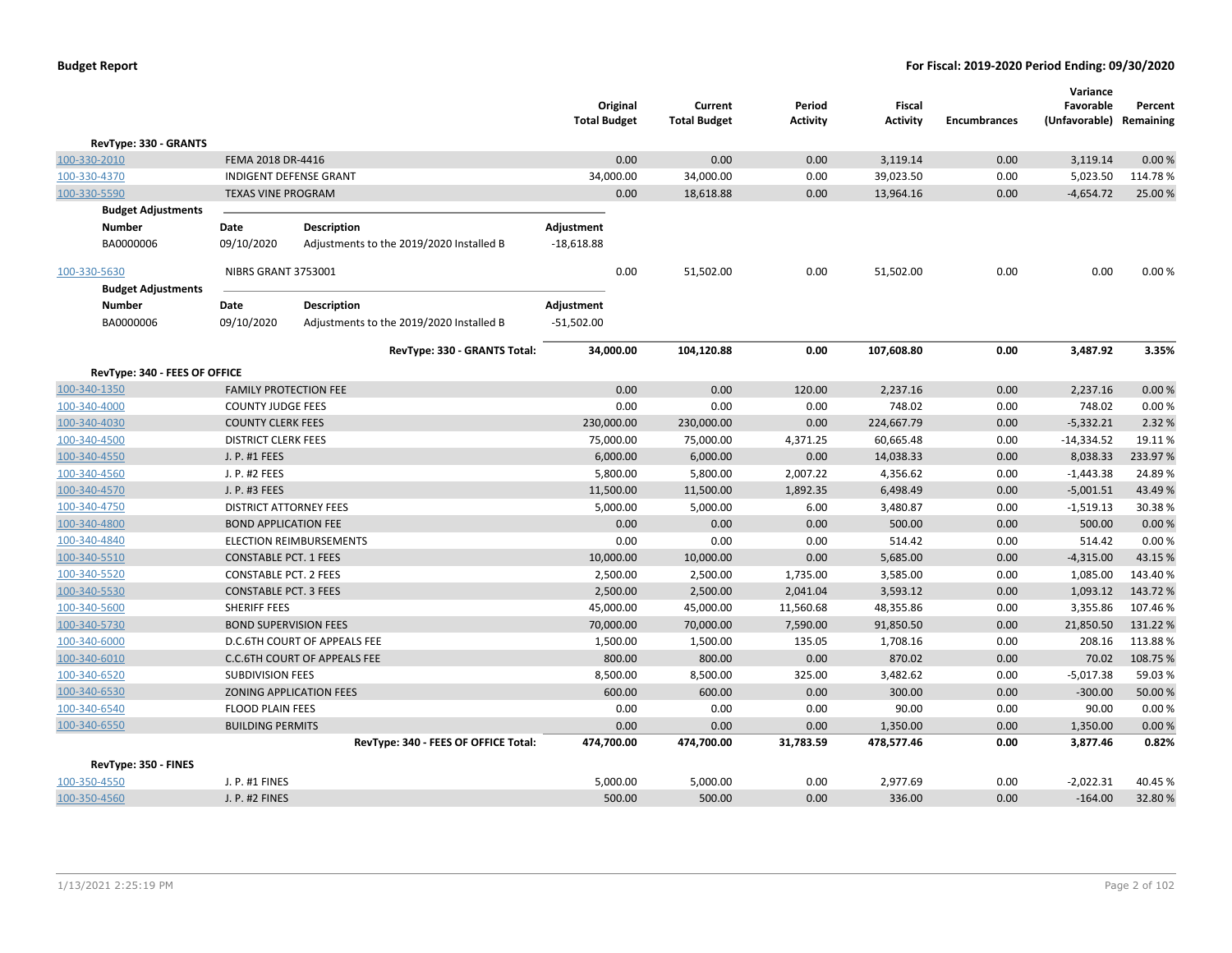| <b>Budget Report</b> |  |
|----------------------|--|
|----------------------|--|

|                                               |                                             |                                                    | Original<br><b>Total Budget</b> | Current<br><b>Total Budget</b> | Period<br><b>Activity</b> | <b>Fiscal</b><br><b>Activity</b> | <b>Encumbrances</b> | Variance<br>Favorable<br>(Unfavorable) | Percent<br>Remaining |
|-----------------------------------------------|---------------------------------------------|----------------------------------------------------|---------------------------------|--------------------------------|---------------------------|----------------------------------|---------------------|----------------------------------------|----------------------|
| 100-350-4570                                  | J. P. #3 FINES                              |                                                    | 2,500.00                        | 2,500.00                       | 0.00                      | 756.40                           | 0.00                | $-1,743.60$                            | 69.74 %              |
|                                               |                                             | RevType: 350 - FINES Total:                        | 8,000.00                        | 8,000.00                       | 0.00                      | 4,070.09                         | 0.00                | $-3,929.91$                            | 49.12%               |
| <b>RevType: 352 - FINES &amp; FORFEITURES</b> |                                             |                                                    |                                 |                                |                           |                                  |                     |                                        |                      |
| 100-352-1000                                  |                                             | 10% COMM.ON SURETY BAIL BOND FEE                   | 700.00                          | 700.00                         | 0.00                      | 831.00                           | 0.00                | 131.00                                 | 118.71%              |
| 100-352-2010                                  | <b>BOND FORFEITURES</b>                     |                                                    | 5,000.00                        | 5,000.00                       | 0.00                      | 9,145.00                         | 0.00                | 4,145.00                               | 182.90%              |
|                                               |                                             | RevType: 352 - FINES & FORFEITURES Total:          | 5,700.00                        | 5,700.00                       | 0.00                      | 9,976.00                         | 0.00                | 4,276.00                               | 75.02%               |
| RevType: 360 - INTEREST EARNINGS              |                                             |                                                    |                                 |                                |                           |                                  |                     |                                        |                      |
| 100-360-1000                                  | <b>INTEREST EARNINGS</b>                    |                                                    | 40,000.00                       | 40,000.00                      | 1,278.10                  | 45,885.73                        | 0.00                | 5,885.73                               | 114.71%              |
| 100-360-1100                                  |                                             | <b>INTEREST EARNINGS BUSINESS MONEY FU</b>         | 10,000.00                       | 10,000.00                      | 634.52                    | 6,397.89                         | 0.00                | $-3,602.11$                            | 36.02%               |
|                                               |                                             | RevType: 360 - INTEREST EARNINGS Total:            | 50,000.00                       | 50,000.00                      | 1,912.62                  | 52,283.62                        | 0.00                | 2,283.62                               | 4.57%                |
|                                               | RevType: 364 - SALE OF ASSETS LAND/BUILDING |                                                    |                                 |                                |                           |                                  |                     |                                        |                      |
| 100-364-1620                                  |                                             | SALE OF ASSETS LAND/BUILDING                       | 1,000.00                        | 1,000.00                       | 0.00                      | 0.00                             | 0.00                | $-1,000.00$                            | 100.00%              |
| 100-364-1630                                  | SALE OF EQUIPMENT                           |                                                    | 0.00                            | 0.00                           | 0.00                      | 20,605.79                        | 0.00                | 20,605.79                              | 0.00%                |
|                                               |                                             | RevType: 364 - SALE OF ASSETS LAND/BUILDING Total: | 1,000.00                        | 1,000.00                       | 0.00                      | 20,605.79                        | 0.00                |                                        | 19,605.79 1,960.58%  |
| RevType: 370 - MISCELLANEOUS                  |                                             |                                                    |                                 |                                |                           |                                  |                     |                                        |                      |
| 100-370-1000                                  |                                             | <b>KFYN-RADIO TOWER RENT</b>                       | 2,400.00                        | 2,400.00                       | 200.00                    | 2,600.00                         | 0.00                | 200.00                                 | 108.33%              |
| 100-370-1120                                  | <b>TOBACCO SETTLEMENT</b>                   |                                                    | 19,000.00                       | 19,000.00                      | 0.00                      | 19,703.58                        | 0.00                | 703.58                                 | 103.70%              |
| 100-370-1150                                  | <b>RENT- VERIZON TOWER</b>                  |                                                    | 11,109.00                       | 11,109.00                      | 1,064.61                  | 12,775.32                        | 0.00                | 1,666.32                               | 115.00 %             |
| 100-370-1200                                  |                                             | <b>CONTRIBUTION IHC TRUST</b>                      | 4,000.00                        | 4,000.00                       | 0.00                      | 13,352.00                        | 0.00                | 9,352.00                               | 333.80%              |
| 100-370-1300                                  |                                             | <b>REFUNDS &amp; MISCELLANEOUS</b>                 | 10,000.00                       | 10,000.00                      | 2,788.43                  | 17,336.98                        | 0.00                | 7,336.98                               | 173.37%              |
| 100-370-1310                                  |                                             | AUTOMOBILE INSURANCE LOSS PAYMENTS                 | 0.00                            | 43,000.00                      | 0.00                      | 43,000.00                        | 0.00                | 0.00                                   | 0.00%                |
| <b>Budget Adjustments</b>                     |                                             |                                                    |                                 |                                |                           |                                  |                     |                                        |                      |
| Number                                        | Date                                        | <b>Description</b>                                 | Adjustment                      |                                |                           |                                  |                     |                                        |                      |
| BA0000006                                     | 09/10/2020                                  | Adjustments to the 2019/2020 Installed B           | $-43,000.00$                    |                                |                           |                                  |                     |                                        |                      |
| 100-370-1320                                  |                                             | PROPERTY INSURANCE LOSS PAYMENTS                   | 0.00                            | 0.00                           | 0.00                      | 18,365.57                        | 0.00                | 18,365.57                              | 0.00%                |
| 100-370-1350                                  |                                             | HEALTH INS. SURPLUS DISTRIBUTION                   | 4,000.00                        | 4,000.00                       | 0.00                      | 16,923.22                        | 0.00                | 12,923.22                              | 423.08%              |
| 100-370-1390                                  | STATE JUROR REIMB.FEE                       |                                                    | 20,000.00                       | 20,000.00                      | 0.00                      | 8,364.00                         | 0.00                | $-11,636.00$                           | 58.18%               |
| 100-370-1420                                  |                                             | <b>CULVERT PERMITTING PROCESS</b>                  | 0.00                            | 0.00                           | 40.00                     | 70.00                            | 0.00                | 70.00                                  | 0.00%                |
| 100-370-1430                                  | D.A.SALARY REIMB.                           |                                                    | 27,500.00                       | 27,500.00                      | 0.00                      | 18,333.33                        | 0.00                | $-9,166.67$                            | 33.33 %              |
| 100-370-1470                                  |                                             | UTILITIES REIMBURSEMENT                            | 14,000.00                       | 14,000.00                      | 1,241.94                  | 15,288.11                        | 0.00                | 1,288.11                               | 109.20%              |
| 100-370-1510                                  | ASST. DA LONGEVITY PAY                      |                                                    | 4,400.00                        | 4,400.00                       | 0.00                      | 5,160.00                         | 0.00                | 760.00                                 | 117.27 %             |
| 100-370-1620                                  |                                             | <b>COURT REPORTER SERVICE FEE</b>                  | 6,000.00                        | 6,000.00                       | 405.16                    | 7,600.03                         | 0.00                | 1,600.03                               | 126.67%              |
| 100-370-4080                                  |                                             | <b>COUNTY WELLNESS PROGRAM</b>                     | 1,100.00                        | 1,100.00                       | 0.00                      | 1,260.00                         | 0.00                | 160.00                                 | 114.55 %             |
| 100-370-4100                                  |                                             | CO CT AT LAW SUPPLEMENT                            | 84,000.00                       | 84,000.00                      | 21,000.00                 | 84,000.00                        | 0.00                | 0.00                                   | 0.00%                |
| 100-370-4500                                  |                                             | DIST. CLK. PASSPORT PHOTO                          | 1,500.00                        | 1,500.00                       | 0.00                      | 510.00                           | 0.00                | $-990.00$                              | 66.00%               |
| 100-370-4530                                  | REIMB.CEC ODYSSEY SAAS                      |                                                    | 21,593.00                       | 21,593.00                      | 0.00                      | 16,194.75                        | 0.00                | $-5,398.25$                            | 25.00%               |
| 100-370-5620                                  |                                             | STATE REIMB.OFFENDER TRANSPORT                     | 8,000.00                        | 8,000.00                       | 0.00                      | 6,604.00                         | 0.00                | $-1,396.00$                            | 17.45 %              |
|                                               |                                             | RevType: 370 - MISCELLANEOUS Total:                | 238,602.00                      | 281,602.00                     | 26,740.14                 | 307,440.89                       | 0.00                | 25,838.89                              | 9.18%                |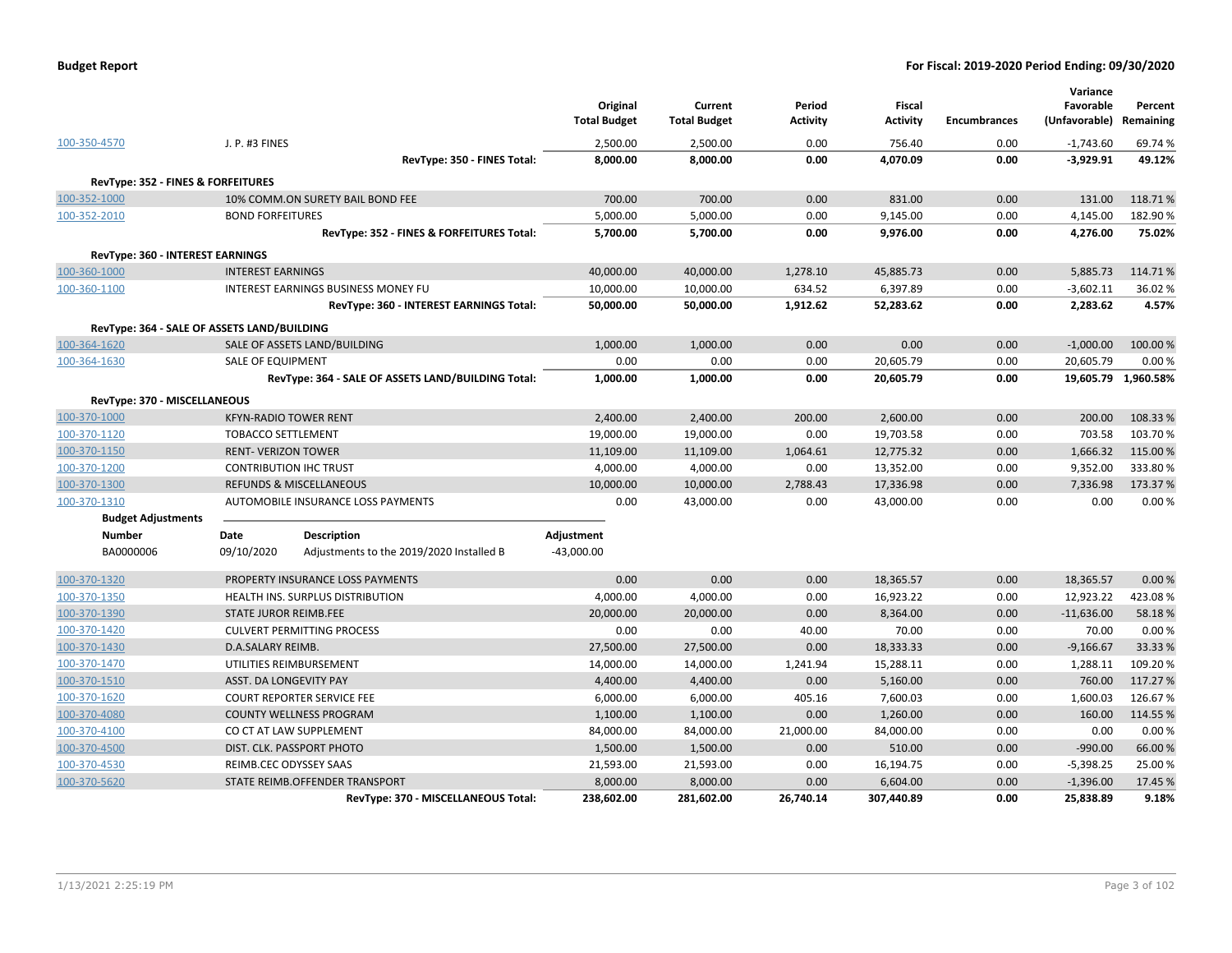| <b>Budget Report</b> |  |
|----------------------|--|
|----------------------|--|

|                                   |                                          |                     |                     |                 |                 |                     | Variance      |           |
|-----------------------------------|------------------------------------------|---------------------|---------------------|-----------------|-----------------|---------------------|---------------|-----------|
|                                   |                                          | Original            | Current             | Period          | <b>Fiscal</b>   |                     | Favorable     | Percent   |
|                                   |                                          | <b>Total Budget</b> | <b>Total Budget</b> | <b>Activity</b> | <b>Activity</b> | <b>Encumbrances</b> | (Unfavorable) | Remaining |
| RevType: 390 - TRANSFERS IN       |                                          |                     |                     |                 |                 |                     |               |           |
| 100-390-1401                      | <b>TRANSFERS IN</b>                      | 0.00                | 0.00                | 0.00            | 1,032.25        | 0.00                | 1,032.25      | 0.00%     |
|                                   | RevType: 390 - TRANSFERS IN Total:       | 0.00                | 0.00                | 0.00            | 1,032.25        | 0.00                | 1,032.25      | 0.00%     |
| RevType: 999 - Undesignated       |                                          |                     |                     |                 |                 |                     |               |           |
| 100-999-9998                      | UNDESIGNATED CONVERSION                  | 0.00                | 0.00                | 0.00            | 51,560.93       | 0.00                | 51,560.93     | 0.00%     |
|                                   | RevType: 999 - Undesignated Total:       | 0.00                | 0.00                | 0.00            | 51,560.93       | 0.00                | 51,560.93     | 0.00%     |
|                                   | <b>Revenue Total:</b>                    | 13,151,844.04       | 13,264,964.92       | 274,669.71      | 12,354,724.35   | 0.00                | $-910,240.57$ | 6.86%     |
| <b>Expense</b>                    |                                          |                     |                     |                 |                 |                     |               |           |
| Department: 400 - County Judge    |                                          |                     |                     |                 |                 |                     |               |           |
| 100-400-1010                      | SALARY ELECTED OFFICIAL                  | 66,658.37           | 66,658.37           | 5,127.56        | 66,658.28       | 0.00                | 0.09          | 0.00%     |
| 100-400-1050                      | <b>SALARY SECRETARY</b>                  | 30,300.92           | 30,300.92           | 2,330.84        | 30,300.92       | 0.00                | 0.00          | 0.00%     |
| 100-400-2010                      | SOCIAL SECURITY TAXES                    | 6,650.02            | 6,650.02            | 248.26          | 6,166.20        | 0.00                | 483.82        | 7.28%     |
| 100-400-2020                      | <b>GROUP HEALTH INSURANCE</b>            | 12,219.84           | 12,219.84           | 1,048.02        | 12,242.50       | 0.00                | $-22.66$      | $-0.19%$  |
| 100-400-2030                      | <b>RETIREMENT</b>                        | 12,047.52           | 12,047.52           | 902.92          | 11,612.91       | 0.00                | 434.61        | 3.61%     |
| 100-400-2040                      | <b>WORKERS' COMPENSATION</b>             | 309.18              | 309.18              | 0.00            | 309.18          | 0.00                | 0.00          | 0.00%     |
| 100-400-2050                      | <b>MEDICARE TAX</b>                      | 1,555.25            | 1,555.25            | 364.38          | 1,748.40        | 0.00                | $-193.15$     | $-12.42%$ |
| 100-400-2250                      | <b>TRAVEL ALLOWANCE</b>                  | 4,200.00            | 4,200.00            | 350.00          | 4,200.00        | 0.00                | 0.00          | 0.00%     |
| 100-400-3100                      | <b>OFFICE SUPPLIES</b>                   | 800.00              | 800.00              | 0.00            | 629.18          | 0.00                | 170.82        | 21.35 %   |
| 100-400-3110                      | <b>POSTAGE</b>                           | 200.00              | 200.00              | 0.00            | 1.45            | 0.00                | 198.55        | 99.28%    |
| 100-400-4270                      | OUT OF COUNTY TRAVEL/TRAINING            | 5,500.00            | 5,500.00            | 100.00          | 1,160.31        | 0.00                | 4,339.69      | 78.90%    |
| 100-400-4350                      | <b>PRINTING</b>                          | 200.00              | 200.00              | 0.00            | 0.00            | 0.00                | 200.00        | 100.00 %  |
| 100-400-4680                      | JUVENILE BOARD SALARY                    | 2,400.00            | 2,400.00            | 200.00          | 2,400.00        | 0.00                | 0.00          | 0.00%     |
| 100-400-4810                      | <b>DUES</b>                              | 335.00              | 335.00              | 0.00            | 335.00          | 0.00                | 0.00          | 0.00%     |
| 100-400-5720                      | <b>OFFICE EQUIPMENT</b>                  | 800.00              | 800.00              | 0.00            | 449.99          | 0.00                | 350.01        | 43.75%    |
| 100-400-5900                      | <b>BOOKS</b>                             | 0.00                | 0.00                | 0.00            | 42.50           | 0.00                | $-42.50$      | 0.00%     |
|                                   | Department: 400 - County Judge Total:    | 144,176.10          | 144,176.10          | 10,671.98       | 138,256.82      | 0.00                | 5,919.28      | 4.11%     |
| Department: 401 - 911 Coordinator |                                          |                     |                     |                 |                 |                     |               |           |
| 100-401-4030                      | <b>TCOG RURAL ADDRESSING</b>             | 23,000.00           | 23,000.00           | 0.00            | 23,000.00       | 0.00                | 0.00          | 0.00%     |
|                                   | Department: 401 - 911 Coordinator Total: | 23,000.00           | 23,000.00           | 0.00            | 23,000.00       | 0.00                | 0.00          | 0.00%     |
| Department: 403 - County Clerk    |                                          |                     |                     |                 |                 |                     |               |           |
| 100-403-1010                      | SALARY ELECTED OFFICIAL                  | 58,237.97           | 58,237.97           | 4,479.84        | 58,237.92       | 0.00                | 0.05          | 0.00%     |
| 100-403-1030                      | SALALRY CHIEF DEPUTY                     | 0.00                | 0.00                | 0.00            | 25,748.56       | 0.00                | $-25,748.56$  | 0.00%     |
| 100-403-1040                      | <b>SALARY DEPUTIES</b>                   | 176,860.96          | 176,860.96          | 12,827.07       | 139,183.91      | 0.00                | 37,677.05     | 21.30%    |
| 100-403-1070                      | <b>SALARY PART-TIME</b>                  | 18,096.00           | 18,096.00           | 1,392.00        | 18,489.00       | 0.00                | $-393.00$     | $-2.17%$  |
| 100-403-2010                      | SOCIAL SECURITY TAXES                    | 15,718.58           | 15,718.58           | 559.87          | 13,946.80       | 0.00                | 1,771.78      | 11.27%    |
| 100-403-2020                      | <b>GROUP HEALTH INSURANCE</b>            | 83,096.16           | 83,096.16           | 7,120.54        | 77,844.20       | 0.00                | 5,251.96      | 6.32%     |
| 100-403-2030                      | <b>RETIREMENT</b>                        | 29,609.06           | 29,609.06           | 2,204.62        | 28,250.15       | 0.00                | 1,358.91      | 4.59%     |
| 100-403-2040                      | <b>WORKERS COMPENSATION</b>              | 760.58              | 760.58              | 0.00            | 774.64          | 0.00                | $-14.06$      | $-1.85%$  |
| 100-403-2050                      | <b>MEDICARE TAX</b>                      | 3,676.12            | 3,676.12            | 821.74          | 3,952.67        | 0.00                | $-276.55$     | $-7.52%$  |
| 100-403-3100                      | <b>OFFICE SUPPLIES</b>                   | 3,760.00            | 6,260.00            | 693.27          | 6,485.00        | 0.00                | $-225.00$     | $-3.59%$  |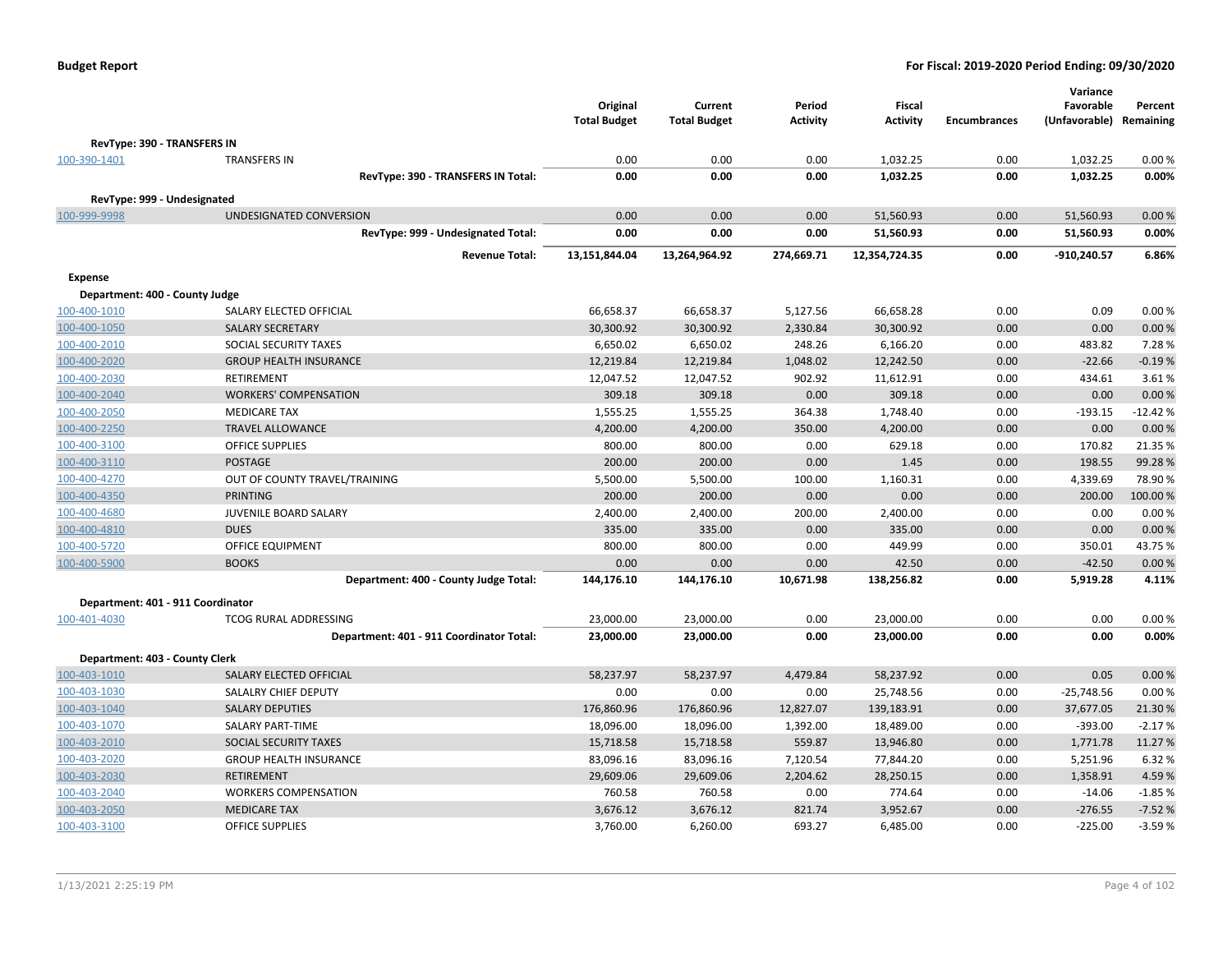|                                            |                             |                                                                                      | Original<br><b>Total Budget</b> | Current<br><b>Total Budget</b> | Period<br><b>Activity</b> | Fiscal<br><b>Activity</b> | <b>Encumbrances</b> | Variance<br>Favorable<br>(Unfavorable) Remaining | Percent   |
|--------------------------------------------|-----------------------------|--------------------------------------------------------------------------------------|---------------------------------|--------------------------------|---------------------------|---------------------------|---------------------|--------------------------------------------------|-----------|
| <b>Budget Adjustments</b><br><b>Number</b> |                             |                                                                                      |                                 |                                |                           |                           |                     |                                                  |           |
| BA0000007                                  | Date                        | <b>Description</b>                                                                   | Adjustment                      |                                |                           |                           |                     |                                                  |           |
| BA0000008                                  | 09/10/2020<br>09/11/2020    | Adjustments to the 2019/2020 Installed B<br>Adjustments to the 2019/2020 Installed B | 6,260.00<br>$-3,760.00$         |                                |                           |                           |                     |                                                  |           |
|                                            |                             |                                                                                      |                                 |                                |                           |                           |                     |                                                  |           |
| 100-403-3110                               | <b>POSTAGE</b>              |                                                                                      | 1,500.00                        | 1,500.00                       | 145.35                    | 1,253.78                  | 0.00                | 246.22                                           | 16.41%    |
| 100-403-4230                               | <b>CELL PHONES</b>          |                                                                                      | 0.00                            | 0.00                           | 10.00                     | 10.00                     | 0.00                | $-10.00$                                         | 0.00%     |
| 100-403-4270                               |                             | OUT OF COUNTY TRAVEL/TRAINING                                                        | 4,000.00                        | 4,000.00                       | 289.64                    | 3,481.58                  | 0.00                | 518.42                                           | 12.96 %   |
| 100-403-4350                               | <b>PRINTING</b>             |                                                                                      | 1,400.00                        | 1,400.00                       | 0.00                      | 1,051.48                  | 0.00                | 348.52                                           | 24.89%    |
| 100-403-4370                               | IMAGING/INDEXING            |                                                                                      | 14,000.00                       | 11,380.96                      | 0.00                      | 0.00                      | 0.00                | 11,380.96                                        | 100.00 %  |
| <b>Budget Adjustments</b>                  |                             |                                                                                      |                                 |                                |                           |                           |                     |                                                  |           |
| <b>Number</b>                              | Date                        | <b>Description</b>                                                                   | Adjustment                      |                                |                           |                           |                     |                                                  |           |
| BA0000007                                  | 09/10/2020                  | Adjustments to the 2019/2020 Installed B                                             | 11,380.96                       |                                |                           |                           |                     |                                                  |           |
| BA0000009                                  | 09/11/2020                  | Adjsutments to the 2019/2020 Installed I                                             | $-14,000.00$                    |                                |                           |                           |                     |                                                  |           |
| 100-403-4800                               | <b>BOND</b>                 |                                                                                      | 350.00                          | 350.00                         | 0.00                      | 257.50                    | 0.00                | 92.50                                            | 26.43%    |
| 100-403-4810                               | <b>DUES</b>                 |                                                                                      | 225.00                          | 225.00                         | 0.00                      | 0.00                      | 0.00                | 225.00                                           | 100.00%   |
| 100-403-5720                               | OFFICE EQUIPMENT            |                                                                                      | 2,000.00                        | 2,000.00                       | 0.00                      | 1,333.76                  | 0.00                | 666.24                                           | 33.31%    |
|                                            |                             | Department: 403 - County Clerk Total:                                                | 413,290.43                      | 413,171.39                     | 30,543.94                 | 380,300.95                | 0.00                | 32,870.44                                        | 7.96%     |
| Department: 404 - Election                 |                             |                                                                                      |                                 |                                |                           |                           |                     |                                                  |           |
| 100-404-1090                               |                             | SALARY-ELECTION WORKERS                                                              | 15,900.00                       | 15,900.00                      | 22.00                     | 14,619.00                 | 0.00                | 1,281.00                                         | 8.06%     |
| 100-404-2010                               | SOCIAL SECURITY TAXES       |                                                                                      | 625.00                          | 625.00                         | 0.00                      | 29.32                     | 0.00                | 595.68                                           | 95.31%    |
| 100-404-2050                               | <b>MEDICARE TAX</b>         |                                                                                      | 175.00                          | 175.00                         | 5.74                      | 12.60                     | 0.00                | 162.40                                           | 92.80%    |
| 100-404-3100                               | <b>ELECTION SUPPLIES</b>    |                                                                                      | 5,500.00                        | 5,500.00                       | 2,957.45                  | 5,597.16                  | 0.00                | $-97.16$                                         | $-1.77%$  |
| 100-404-3110                               | <b>POSTAGE</b>              |                                                                                      | 8,500.00                        | 8,500.00                       | 953.15                    | 9,381.90                  | 0.00                | $-881.90$                                        | $-10.38%$ |
| 100-404-4210                               | <b>ELECTION INTERNET</b>    |                                                                                      | 925.00                          | 1,044.04                       | 113.97                    | 1,030.80                  | 0.00                | 13.24                                            | 1.27%     |
| <b>Budget Adjustments</b>                  |                             |                                                                                      |                                 |                                |                           |                           |                     |                                                  |           |
| <b>Number</b>                              | Date                        | <b>Description</b>                                                                   | Adjustment                      |                                |                           |                           |                     |                                                  |           |
| BA0000007                                  | 09/10/2020                  | Adjustments to the 2019/2020 Installed B                                             | 1,044.04                        |                                |                           |                           |                     |                                                  |           |
| BA0000009                                  | 09/11/2020                  | Adjsutments to the 2019/2020 Installed I                                             | $-925.00$                       |                                |                           |                           |                     |                                                  |           |
| 100-404-4230                               | <b>CELL PHONE ALLOWANCE</b> |                                                                                      | 240.00                          | 240.00                         | 10.00                     | 230.00                    | 0.00                | 10.00                                            | 4.17%     |
| 100-404-4270                               |                             | ELECTION TRAVEL/TRAINING                                                             | 2,500.00                        | 778.00                         | 0.00                      | 505.11                    | 0.00                | 272.89                                           | 35.08%    |
| <b>Budget Adjustments</b>                  |                             |                                                                                      |                                 |                                |                           |                           |                     |                                                  |           |
| <b>Number</b>                              | Date                        | <b>Description</b>                                                                   | Adjustment                      |                                |                           |                           |                     |                                                  |           |
| BA0000007                                  | 09/10/2020                  | Adjustments to the 2019/2020 Installed B                                             | 853.00                          |                                |                           |                           |                     |                                                  |           |
| BA0000009                                  | 09/11/2020                  | Adjsutments to the 2019/2020 Installed I                                             | $-2,500.00$                     |                                |                           |                           |                     |                                                  |           |
| BA0000035                                  | 09/30/2020                  | 2020 Budget Adjustments                                                              | $-75.00$                        |                                |                           |                           |                     |                                                  |           |
| 100-404-4300                               | <b>BIDS AND NOTICES</b>     |                                                                                      | 600.00                          | 600.00                         | 123.84                    | 347.01                    | 0.00                | 252.99                                           | 42.17%    |
| 100-404-4420                               |                             | PROFESSIONAL SERVICE/TRANSLATOR                                                      | 200.00                          | 300.00                         | 75.00                     | 300.00                    | 0.00                | 0.00                                             | 0.00%     |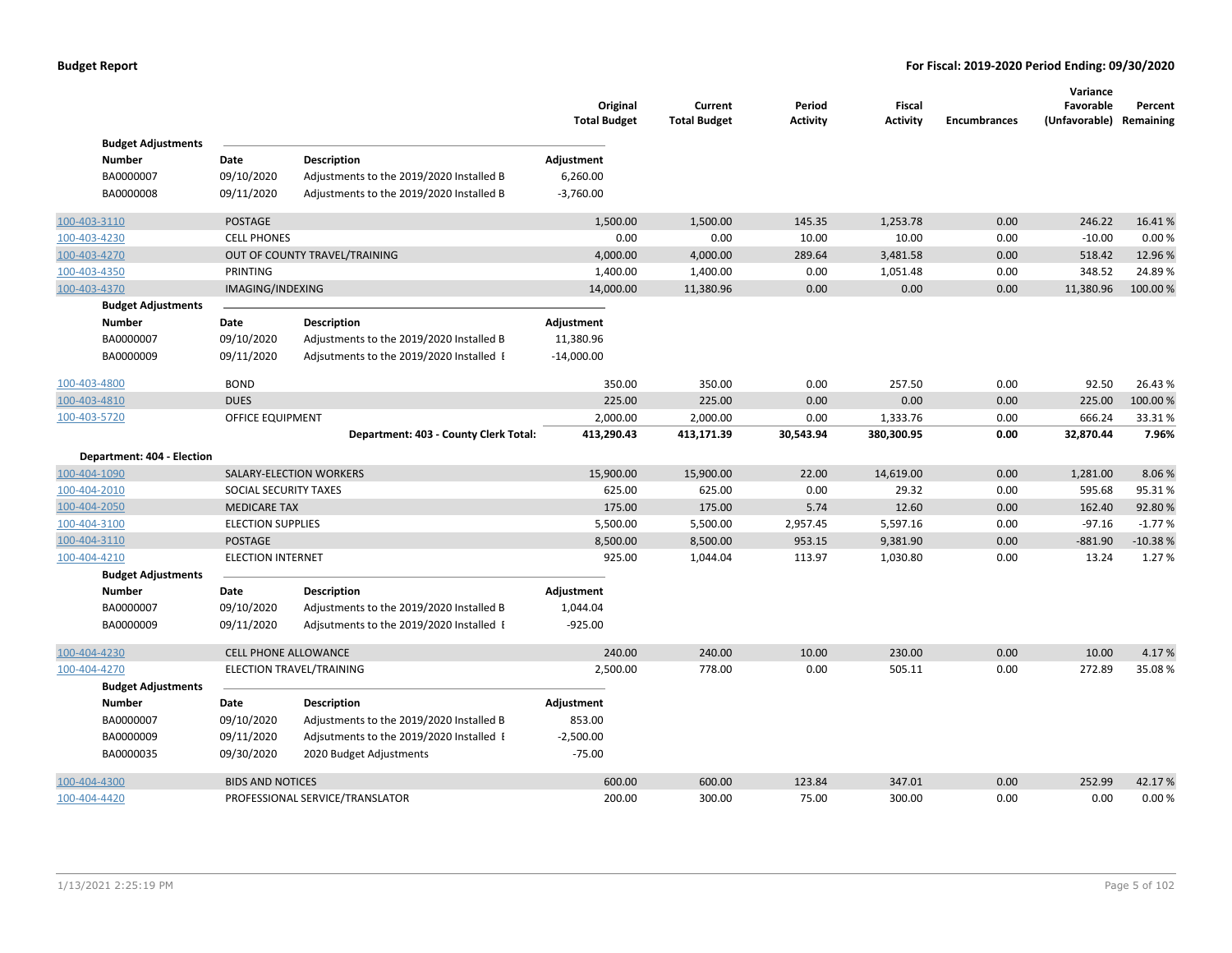|                                             |                              |                                                    | Original<br><b>Total Budget</b> | Current<br><b>Total Budget</b> | Period<br><b>Activity</b> | Fiscal<br><b>Activity</b> | <b>Encumbrances</b> | Variance<br>Favorable<br>(Unfavorable) Remaining | Percent   |
|---------------------------------------------|------------------------------|----------------------------------------------------|---------------------------------|--------------------------------|---------------------------|---------------------------|---------------------|--------------------------------------------------|-----------|
| <b>Budget Adjustments</b>                   |                              |                                                    |                                 |                                |                           |                           |                     |                                                  |           |
| Number                                      | Date                         | <b>Description</b>                                 | Adjustment                      |                                |                           |                           |                     |                                                  |           |
| BA0000007                                   | 09/10/2020                   | Adjustments to the 2019/2020 Installed B           | 225.00                          |                                |                           |                           |                     |                                                  |           |
| BA0000009                                   | 09/11/2020                   | Adjsutments to the 2019/2020 Installed E           | $-200.00$                       |                                |                           |                           |                     |                                                  |           |
| BA0000035                                   | 09/30/2020                   | 2020 Budget Adjustments                            | 75.00                           |                                |                           |                           |                     |                                                  |           |
| 100-404-4810                                | <b>DUES</b>                  |                                                    | 300.00                          | 300.00                         | 0.00                      | 300.00                    | 0.00                | 0.00                                             | 0.00%     |
| 100-404-4830                                | <b>VOTER REGISTRATION</b>    |                                                    | 2,000.00                        | 2,000.00                       | 0.00                      | 1,515.27                  | 0.00                | 484.73                                           | 24.24 %   |
| 100-404-4850                                |                              | ELECTION MAINT. AGREEMENT                          | 16,221.00                       | 17,843.00                      | 0.00                      | 17,843.00                 | 0.00                | 0.00                                             | 0.00%     |
| <b>Budget Adjustments</b>                   |                              |                                                    |                                 |                                |                           |                           |                     |                                                  |           |
| Number                                      | Date                         | <b>Description</b>                                 | Adjustment                      |                                |                           |                           |                     |                                                  |           |
| BA0000007                                   | 09/10/2020                   | Adjustments to the 2019/2020 Installed B           | 17,843.00                       |                                |                           |                           |                     |                                                  |           |
| BA0000009                                   | 09/11/2020                   | Adjsutments to the 2019/2020 Installed I           | $-16,221.00$                    |                                |                           |                           |                     |                                                  |           |
|                                             |                              | Department: 404 - Election Total:                  | 53,686.00                       | 53,805.04                      | 4,261.15                  | 51,711.17                 | 0.00                | 2,093.87                                         | 3.89%     |
| Department: 405 - Veterans' Service Officer |                              |                                                    |                                 |                                |                           |                           |                     |                                                  |           |
| 100-405-1020                                |                              | SALARY VETERANS' SERVICE OFFICER                   | 39,856.00                       | 39,856.00                      | 3,065.84                  | 39,855.92                 | 0.00                | 0.08                                             | 0.00%     |
| 100-405-2010                                | <b>SOCIAL SECURITY TAXES</b> |                                                    | 2,471.07                        | 2,471.07                       | 93.55                     | 2,341.07                  | 0.00                | 130.00                                           | 5.26%     |
| 100-405-2020                                |                              | <b>GROUP HEALTH INSURANCE</b>                      | 11,870.88                       | 11,870.88                      | 1,017.22                  | 11,895.34                 | 0.00                | $-24.46$                                         | $-0.21%$  |
| 100-405-2030                                | <b>RETIREMENT</b>            |                                                    | 4,659.17                        | 4,659.17                       | 361.46                    | 4,658.24                  | 0.00                | 0.93                                             | 0.02%     |
| 100-405-2040                                |                              | <b>WORKERS' COMPENSATION</b>                       | 119.57                          | 119.57                         | 0.00                      | 121.94                    | 0.00                | $-2.37$                                          | $-1.98%$  |
| 100-405-2050                                | <b>MEDICARE TAX</b>          |                                                    | 577.91                          | 577.91                         | 137.31                    | 662.91                    | 0.00                | $-85.00$                                         | $-14.71%$ |
| 100-405-3100                                | OFFICE SUPPLIES              |                                                    | 250.00                          | 250.00                         | 0.00                      | 0.00                      | 0.00                | 250.00                                           | 100.00%   |
| 100-405-3110                                | <b>POSTAGE</b>               |                                                    | 200.00                          | 200.00                         | 0.00                      | 0.00                      | 0.00                | 200.00                                           | 100.00%   |
| 100-405-4270                                |                              | OUT OF COUNTY TRAVEL/TRAINING                      | 1,250.00                        | 1,250.00                       | 0.00                      | 675.60                    | 0.00                | 574.40                                           | 45.95%    |
| 100-405-4350                                | <b>PRINTING</b>              |                                                    | 200.00                          | 200.00                         | 0.00                      | 0.00                      | 0.00                | 200.00                                           | 100.00%   |
| 100-405-5720                                | OFFICE EQUIPMENT             |                                                    | 750.00                          | 750.00                         | 0.00                      | 0.00                      | 0.00                | 750.00                                           | 100.00%   |
|                                             |                              | Department: 405 - Veterans' Service Officer Total: | 62,204.60                       | 62,204.60                      | 4,675.38                  | 60,211.02                 | 0.00                | 1,993.58                                         | 3.20%     |
| Department: 406 - Emergency Management      |                              |                                                    |                                 |                                |                           |                           |                     |                                                  |           |
| 100-406-1020                                |                              | SALARY-EMERGENCY MANAGEMENT COORDINATOR            | 33,228.00                       | 33,228.00                      | 0.00                      | 32,336.64                 | 0.00                | 891.36                                           | 2.68%     |
| 100-406-2010                                | SOCIAL SECURITY TAXES        |                                                    | 2,089.90                        | 2,089.90                       | 0.00                      | 2,020.61                  | 0.00                | 69.29                                            | 3.32%     |
| 100-406-2020                                |                              | <b>GROUP HEALTH INSURANCE</b>                      | 0.00                            | 0.00                           | 0.00                      | 22.86                     | 0.00                | $-22.86$                                         | 0.00%     |
| 100-406-2030                                | RETIREMENT                   |                                                    | 3,884.35                        | 3,884.35                       | 0.00                      | 3,778.55                  | 0.00                | 105.80                                           | 2.72%     |
| 100-406-2040                                |                              | <b>WORKERS' COMPENSATION</b>                       | 99.68                           | 99.68                          | 0.00                      | 101.66                    | 0.00                | $-1.98$                                          | $-1.99%$  |
| 100-406-2050                                | <b>MEDICARE TAX</b>          |                                                    | 488.77                          | 488.77                         | 0.00                      | 472.56                    | 0.00                | 16.21                                            | 3.32 %    |
| 100-406-3100                                | <b>OFFICE SUPPLIES</b>       |                                                    | 200.00                          | 200.00                         | 23.00                     | 119.81                    | 0.00                | 80.19                                            | 40.10%    |
| 100-406-3110                                | POSTAGE                      |                                                    | 50.00                           | 50.00                          | 0.00                      | 0.00                      | 0.00                | 50.00                                            | 100.00%   |
| 100-406-3300                                | AUTO EXPENSE-GAS & OIL       |                                                    | 1,000.00                        | 1,000.00                       | 94.82                     | 794.82                    | 0.00                | 205.18                                           | 20.52 %   |
| 100-406-4210                                | <b>EMERGENCY INTERNET</b>    |                                                    | 455.00                          | 455.00                         | 37.99                     | 455.88                    | 0.00                | $-0.88$                                          | $-0.19%$  |
| 100-406-4230                                | <b>CELL PHONE ALLOWANCE</b>  |                                                    | 480.00                          | 480.00                         | 0.00                      | 400.00                    | 0.00                | 80.00                                            | 16.67%    |
| 100-406-4270                                |                              | OUT OF COUNTY TRAVEL/TRAINING                      | 1,000.00                        | 1,000.00                       | 0.00                      | 38.94                     | 0.00                | 961.06                                           | 96.11%    |
| 100-406-4530                                | <b>R&amp;M EQUIPMENT</b>     |                                                    | 220.00                          | 220.00                         | 0.00                      | 0.00                      | 0.00                | 220.00                                           | 100.00%   |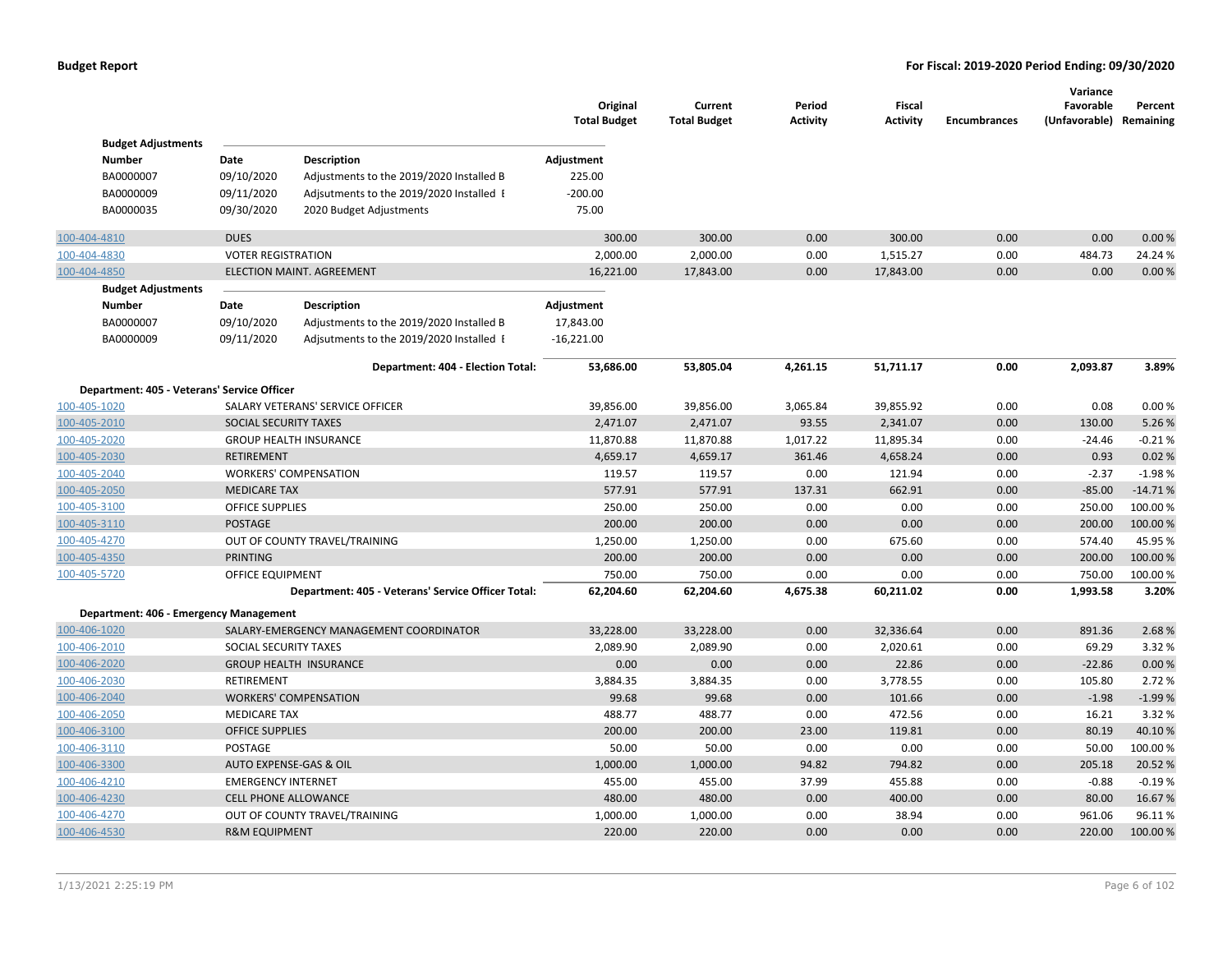|                                    |                             |                                               | Original<br><b>Total Budget</b> | Current<br><b>Total Budget</b> | Period<br>Activity | <b>Fiscal</b><br><b>Activity</b> | <b>Encumbrances</b> | Variance<br>Favorable<br>(Unfavorable) | Percent<br>Remaining |
|------------------------------------|-----------------------------|-----------------------------------------------|---------------------------------|--------------------------------|--------------------|----------------------------------|---------------------|----------------------------------------|----------------------|
| 100-406-4540                       | <b>R&amp;M AUTO</b>         |                                               | 1,000.00                        | 1,000.00                       | 201.77             | 823.14                           | 0.00                | 176.86                                 | 17.69%               |
| 100-406-4870                       |                             | TRAILER/AUTO INSURANCE                        | 700.00                          | 700.00                         | 0.00               | 592.00                           | 0.00                | 108.00                                 | 15.43 %              |
| 100-406-4890                       |                             | CODE RED EARLY WARNING SYSTEM                 | 12,768.00                       | 12,768.00                      | 0.00               | 12,768.00                        | 0.00                | 0.00                                   | 0.00%                |
| 100-406-4900                       |                             | 911 RADIO TOWER BUILDING                      | 500.00                          | 500.00                         | 0.00               | 0.00                             | 0.00                | 500.00                                 | 100.00 %             |
|                                    |                             | Department: 406 - Emergency Management Total: | 58,163.70                       | 58,163.70                      | 357.58             | 54,725.47                        | 0.00                | 3,438.23                               | 5.91%                |
| Department: 409 - Non-Departmental |                             |                                               |                                 |                                |                    |                                  |                     |                                        |                      |
| 100-409-2040                       |                             | <b>WORKERS' COMPENSATION</b>                  | 1,000.00                        | 1,000.00                       | 0.00               | 779.08                           | 0.00                | 220.92                                 | 22.09%               |
| 100-409-2060                       |                             | UNEMPLOYMENT EXPENSE                          | 0.00                            | 0.00                           | 1,953.00           | 2,389.00                         | 0.00                | $-2,389.00$                            | 0.00%                |
| 100-409-3960                       | <b>ERRORS AND OMISSIONS</b> |                                               | 0.00                            | 0.00                           | 0.02               | 0.02                             | 0.00                | $-0.02$                                | 0.00%                |
| 100-409-3990                       | <b>CLAIMS SETTLEMENTS</b>   |                                               | 5,000.00                        | 5,000.00                       | 4,039.00           | 7,886.40                         | 0.00                | $-2,886.40$                            | $-57.73%$            |
| 100-409-4000                       | <b>LEGAL FEES</b>           |                                               | 15,000.00                       | 15,000.00                      | 5,000.00           | 5,357.40                         | 0.00                | 9,642.60                               | 64.28%               |
| 100-409-4010                       | <b>AUDIT EXPENSE</b>        |                                               | 45,000.00                       | 45,000.00                      | 0.00               | 36,500.00                        | 0.00                | 8,500.00                               | 18.89%               |
| 100-409-4040                       | 911 EMERGENCY SERVICE       |                                               | 8,917.00                        | 8,917.00                       | 0.00               | 8,917.00                         | 0.00                | 0.00                                   | 0.00%                |
| 100-409-4060                       | TAX APPRAISAL DISTRICT      |                                               | 530,970.32                      | 530,970.32                     | 0.00               | 652,061.80                       | 0.00                | $-121,091.48$                          | $-22.81%$            |
| 100-409-4080                       |                             | <b>COUNTY WELLNESS PROGRAM</b>                | 1,100.00                        | 1,100.00                       | 254.95             | 877.83                           | 0.00                | 222.17                                 | 20.20%               |
| 100-409-4260                       | PROFESSIONAL FEES           |                                               | 30,000.00                       | 29,583.96                      | 0.00               | 0.00                             | 0.00                | 29,583.96                              | 100.00 %             |
| <b>Budget Adjustments</b>          |                             |                                               |                                 |                                |                    |                                  |                     |                                        |                      |
| <b>Number</b>                      | Date                        | <b>Description</b>                            | Adjustment                      |                                |                    |                                  |                     |                                        |                      |
| BA0000035                          | 09/30/2020                  | 2020 Budget Adjustments                       | $-416.04$                       |                                |                    |                                  |                     |                                        |                      |
| 100-409-4300                       | <b>BIDS &amp; NOTICES</b>   |                                               | 3,000.00                        | 3,000.00                       | 841.67             | 2,568.13                         | 0.00                | 431.87                                 | 14.40%               |
| 100-409-4810                       | <b>DUES</b>                 |                                               | 8,000.00                        | 8,000.00                       | 0.00               | 7,459.54                         | 0.00                | 540.46                                 | 6.76%                |
| 100-409-4830                       | PUBLIC OFFICIALS INS.       |                                               | 17,000.00                       | 17,000.00                      | 0.00               | 14,834.48                        | 0.00                | 2,165.52                               | 12.74 %              |
| 100-409-4840                       |                             | <b>GENERAL LIABILITY INSURANCE</b>            | 8,000.00                        | 7,900.00                       | 0.00               | 7,073.00                         | 0.00                | 827.00                                 | 10.47%               |
| <b>Budget Adjustments</b>          |                             |                                               |                                 |                                |                    |                                  |                     |                                        |                      |
| <b>Number</b>                      | Date                        | <b>Description</b>                            | Adjustment                      |                                |                    |                                  |                     |                                        |                      |
| BA0000007                          | 09/10/2020                  | Adjustments to the 2019/2020 Installed B      | 7,900.00                        |                                |                    |                                  |                     |                                        |                      |
| BA0000009                          | 09/11/2020                  | Adjsutments to the 2019/2020 Installed I      | $-8,000.00$                     |                                |                    |                                  |                     |                                        |                      |
| 100-409-4850                       | <b>WATER SUPPLY AGENCY</b>  |                                               | 1,000.00                        | 1,000.00                       | 0.00               | 0.00                             | 0.00                | 1,000.00                               | 100.00%              |
| 100-409-4890                       |                             | <b>COURT COSTS/ARREST FEES</b>                | 240,000.00                      | 240,000.00                     | 35,706.12          | 173,798.54                       | 0.00                | 66,201.46                              | 27.58%               |
| 100-409-4920                       |                             | 6TH COURT OF APPEALS FEE                      | 2,500.00                        | 2,500.00                       | 665.23             | 2,908.36                         | 0.00                | $-408.36$                              | $-16.33%$            |
| 100-409-4990                       | <b>BANK SERVICE FEES</b>    |                                               | 8,675.00                        | 8,775.00                       | 700.00             | 8,141.00                         | 0.00                | 634.00                                 | 7.23 %               |
| <b>Budget Adjustments</b>          |                             |                                               |                                 |                                |                    |                                  |                     |                                        |                      |
| <b>Number</b>                      | Date                        | <b>Description</b>                            | Adjustment                      |                                |                    |                                  |                     |                                        |                      |
| BA0000007                          | 09/10/2020                  | Adjustments to the 2019/2020 Installed B      | 8,775.00                        |                                |                    |                                  |                     |                                        |                      |
| BA0000009                          | 09/11/2020                  | Adjsutments to the 2019/2020 Installed I      | $-8,775.00$                     |                                |                    |                                  |                     |                                        |                      |
| BA0000010                          | 09/11/2020                  | Adjustments to the 2019/2020 Installed B      | 100.00                          |                                |                    |                                  |                     |                                        |                      |
| 100-409-5740                       | <b>TECHNOLOGY</b>           |                                               | 0.00                            | 416.04                         | 138.68             | 485.38                           | 0.00                | $-69.34$                               | $-16.67%$            |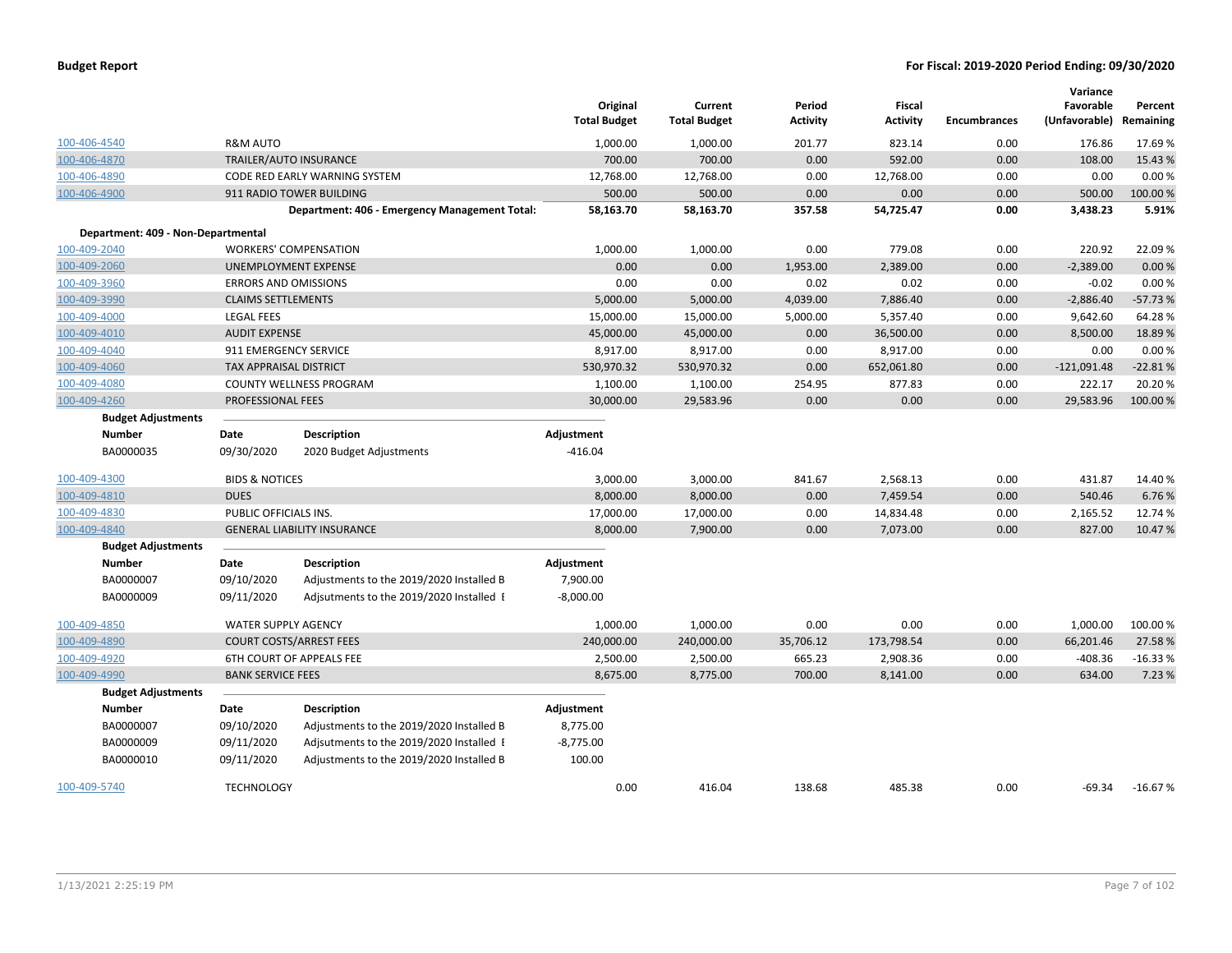|                                                       |                              |                                               | Original<br><b>Total Budget</b> | Current<br><b>Total Budget</b> | Period<br><b>Activity</b> | <b>Fiscal</b><br><b>Activity</b> | <b>Encumbrances</b> | Variance<br>Favorable<br>(Unfavorable) | Percent<br>Remaining |
|-------------------------------------------------------|------------------------------|-----------------------------------------------|---------------------------------|--------------------------------|---------------------------|----------------------------------|---------------------|----------------------------------------|----------------------|
| <b>Budget Adjustments</b><br><b>Number</b>            | Date                         | <b>Description</b>                            | Adjustment                      |                                |                           |                                  |                     |                                        |                      |
| BA0000035                                             | 09/30/2020                   | 2020 Budget Adjustments                       | 416.04                          |                                |                           |                                  |                     |                                        |                      |
|                                                       |                              |                                               |                                 |                                |                           |                                  |                     |                                        |                      |
|                                                       |                              | Department: 409 - Non-Departmental Total:     | 925,162.32                      | 925,162.32                     | 49,298.67                 | 932,036.96                       | 0.00                | $-6,874.64$                            | $-0.74%$             |
| Department: 410 - County Court at Law                 |                              |                                               |                                 |                                |                           |                                  |                     |                                        |                      |
| 100-410-1010                                          | SALARY ELECTED OFFICIAL      |                                               | 167,000.00                      | 167,000.00                     | 12,846.16                 | 167,000.08                       | 0.00                | $-0.08$                                | 0.00%                |
| 100-410-1030                                          |                              | SALARY COURT COORDINATOR                      | 32,239.08                       | 32,239.08                      | 2,479.93                  | 32,238.97                        | 0.00                | 0.11                                   | 0.00%                |
| 100-410-1100                                          | <b>SALARY COURT REPORTER</b> |                                               | 67,046.10                       | 67,046.10                      | 5,157.39                  | 66,871.18                        | 0.00                | 174.92                                 | 0.26%                |
| 100-410-1300                                          | <b>BAILIFF</b>               |                                               | 40,348.41                       | 40,348.41                      | 3,103.72                  | 40,348.12                        | 0.00                | 0.29                                   | 0.00%                |
| 100-410-2010                                          | SOCIAL SECURITY TAXES        |                                               | 18,440.88                       | 18,440.88                      | 733.28                    | 17,421.28                        | 0.00                | 1,019.60                               | 5.53 %               |
| 100-410-2020                                          |                              | <b>GROUP HEALTH INSURANCE</b>                 | 41,548.08                       | 41,548.08                      | 3,600.51                  | 42,206.62                        | 0.00                | $-658.54$                              | $-1.59%$             |
| 100-410-2030                                          | <b>RETIREMENT</b>            |                                               | 36,126.03                       | 36,126.03                      | 2,798.24                  | 36,092.51                        | 0.00                | 33.52                                  | 0.09%                |
| 100-410-2040                                          |                              | <b>WORKERS COMPENSATION</b>                   | 927.10                          | 927.10                         | 0.00                      | 945.46                           | 0.00                | $-18.36$                               | $-1.98%$             |
| 100-410-2050                                          | <b>MEDICARE TAX</b>          |                                               | 4,480.99                        | 4,480.99                       | 1,072.23                  | 5,218.18                         | 0.00                | $-737.19$                              | $-16.45%$            |
| 100-410-3110                                          | POSTAGE                      |                                               | 0.00                            | 0.00                           | 55.00                     | 55.00                            | 0.00                | $-55.00$                               | 0.00%                |
| 100-410-3150                                          | <b>COPIER RENTAL</b>         |                                               | 1,300.00                        | 1,300.00                       | 113.49                    | 1,236.40                         | 0.00                | 63.60                                  | 4.89%                |
| 100-410-3190                                          | <b>JURY EXPENSE</b>          |                                               | 2,000.00                        | 2,000.00                       | 170.00                    | 170.00                           | 0.00                | 1,830.00                               | 91.50%               |
| 100-410-4240                                          |                              | <b>INDIGENT ATTORNEY FEES</b>                 | 61,000.00                       | 61,000.00                      | 2,550.00                  | 25,729.00                        | 0.00                | 35,271.00                              | 57.82 %              |
| 100-410-4250                                          | PROFESSIONAL SERVICES        |                                               | 1,200.00                        | 1,200.00                       | 0.00                      | 1,595.00                         | 0.00                | $-395.00$                              | $-32.92%$            |
| 100-410-4270                                          |                              | OUT OF COUNTY TRAVEL/TRAINING                 | 2,000.00                        | 2,000.00                       | 0.00                      | 12.00                            | 0.00                | 1,988.00                               | 99.40 %              |
| 100-410-4350                                          | <b>PRINTING</b>              |                                               | 150.00                          | 150.00                         | 0.00                      | 0.00                             | 0.00                | 150.00                                 | 100.00%              |
| 100-410-4380                                          |                              | <b>COURT REPORTER EXPENSE</b>                 | 5,000.00                        | 5,000.00                       | 0.00                      | 1,425.00                         | 0.00                | 3,575.00                               | 71.50 %              |
| 100-410-4390                                          | <b>WITNESS EXPENSE</b>       |                                               | 500.00                          | 500.00                         | 0.00                      | 0.00                             | 0.00                | 500.00                                 | 100.00%              |
| 100-410-4530                                          | <b>R&amp;M EQUIPMENT</b>     |                                               | 200.00                          | 200.00                         | 0.00                      | 0.00                             | 0.00                | 200.00                                 | 100.00 %             |
| 100-410-4670                                          | <b>VISITING JUDGE</b>        |                                               | 1,200.00                        | 1,200.00                       | 0.00                      | 0.00                             | 0.00                | 1,200.00                               | 100.00%              |
| 100-410-4680                                          | <b>JUVENILE BOARD SALARY</b> |                                               | 2,400.00                        | 2,400.00                       | 200.00                    | 2,400.00                         | 0.00                | 0.00                                   | 0.00 %               |
| 100-410-5720                                          | <b>OFFICE EQUIPMENT</b>      |                                               | 200.00                          | 200.00                         | 0.00                      | 0.00                             | 0.00                | 200.00                                 | 100.00%              |
| 100-410-5740                                          | <b>TECHNOLOGY</b>            |                                               | 5,100.00                        | 5,100.00                       | 5,798.75                  | 6,139.48                         | 0.00                | $-1,039.48$                            | $-20.38%$            |
|                                                       |                              | Department: 410 - County Court at Law Total:  | 490,406.67                      | 490,406.67                     | 40,678.70                 | 447,104.28                       | 0.00                | 43,302.39                              | 8.83%                |
| Department: 425 - Court Administration                |                              |                                               |                                 |                                |                           |                                  |                     |                                        |                      |
| 100-425-3110                                          | <b>JURY POSTAGE</b>          |                                               | 4,000.00                        | 4,000.00                       | 4.50                      | 2,073.65                         | 0.00                | 1,926.35                               | 48.16%               |
| 100-425-3140                                          | PETIT JURY EXPENSE           |                                               | 30,000.00                       | 30,000.00                      | 1,145.00                  | 6,354.10                         | 0.00                | 23,645.90                              | 78.82 %              |
| 100-425-3180                                          | J.P. JURY EXPENSE            |                                               | 800.00                          | 800.00                         | 0.00                      | 0.00                             | 0.00                | 800.00                                 | 100.00%              |
| 100-425-4220                                          |                              | REGIONAL INDIGENT DEFENSE PROGRAM             | 14,461.00                       | 14,461.00                      | 0.00                      | 14,461.00                        | 0.00                | 0.00                                   | 0.00 %               |
| 100-425-4350                                          |                              | PRINTING-DISTRICT COURT JUROR CARDS           | 1,500.00                        | 1,500.00                       | 0.00                      | 972.05                           | 0.00                | 527.95                                 | 35.20%               |
| 100-425-4650                                          | PHYSICAL EVID. ANALYSES      |                                               | 1,500.00                        | 1,500.00                       | 0.00                      | 0.00                             | 0.00                | 1,500.00                               | 100.00 %             |
| 100-425-4660                                          | <b>AUTOPSIES</b>             |                                               | 50,000.00                       | 50,000.00                      | 5,512.50                  | 36,944.50                        | 0.00                | 13,055.50                              | 26.11%               |
|                                                       |                              | Department: 425 - Court Administration Total: | 102,261.00                      | 102,261.00                     | 6,662.00                  | 60,805.30                        | 0.00                | 41,455.70                              | 40.54%               |
|                                                       |                              |                                               |                                 |                                |                           |                                  |                     |                                        |                      |
| Department: 435 - 336th District Court Administration |                              |                                               |                                 |                                |                           |                                  |                     |                                        |                      |
| 100-435-1030                                          |                              | <b>SALARY COURT COORDINATOR</b>               | 37,453.37                       | 37,453.37                      | 2.881.02                  | 36,035.22                        | 0.00                | 1.418.15                               | 3.79%                |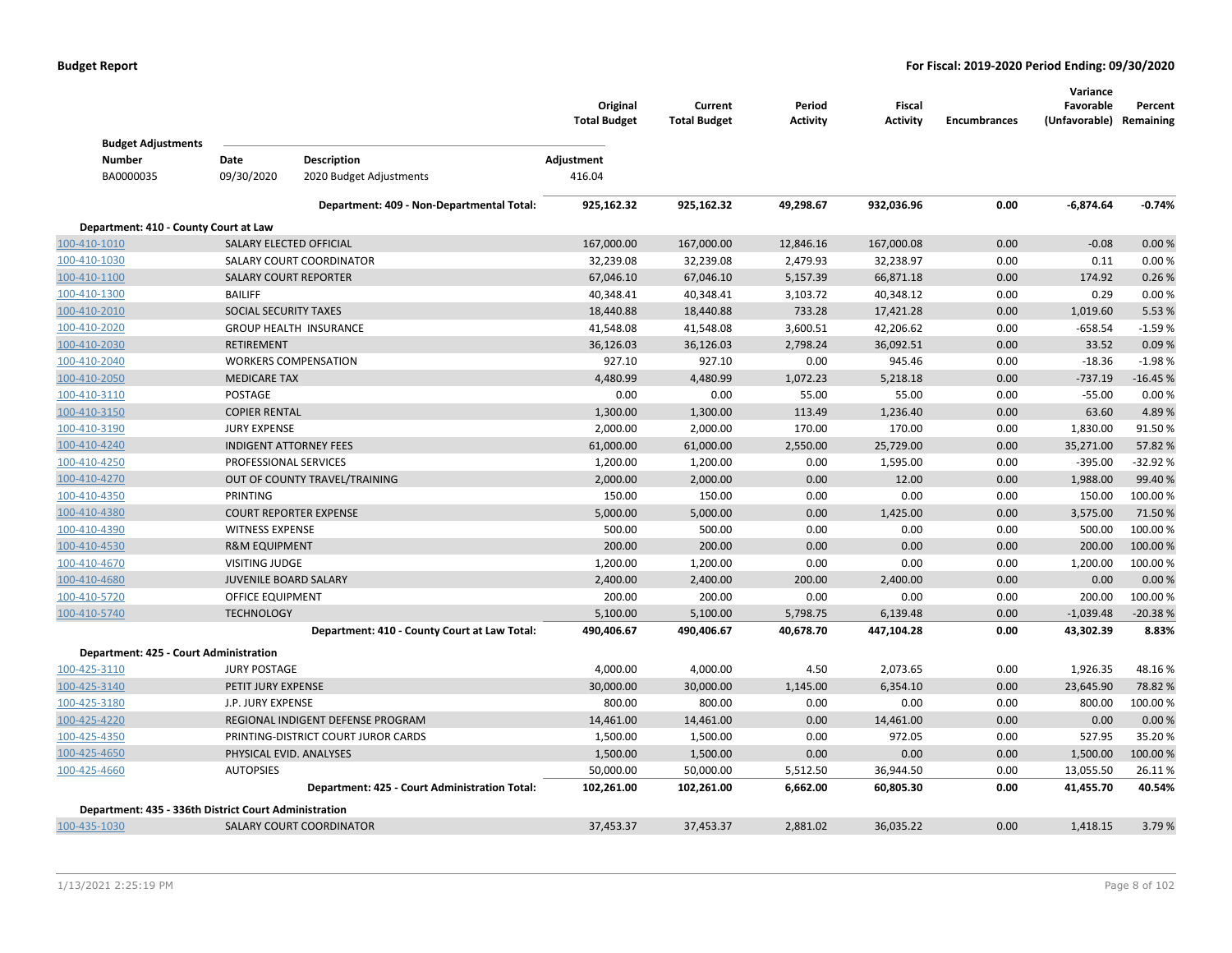|                           |                               |                                          | Original<br><b>Total Budget</b> | Current<br><b>Total Budget</b> | Period<br><b>Activity</b> | <b>Fiscal</b><br><b>Activity</b> | <b>Encumbrances</b> | Variance<br>Favorable<br>(Unfavorable) Remaining | Percent   |
|---------------------------|-------------------------------|------------------------------------------|---------------------------------|--------------------------------|---------------------------|----------------------------------|---------------------|--------------------------------------------------|-----------|
| 100-435-1100              |                               | <b>SALARY COURT REPORTER</b>             | 84,383.26                       | 84,383.26                      | 6,491.03                  | 84,302.13                        | 0.00                | 81.13                                            | 0.10%     |
| 100-435-1300              | <b>BAILIFF</b>                |                                          | 41,276.95                       | 41,276.95                      | 3,175.16                  | 41,277.08                        | 0.00                | $-0.13$                                          | 0.00%     |
| 100-435-2010              | SOCIAL SECURITY               |                                          | 10,336.24                       | 10,336.24                      | 360.52                    | 9,356.10                         | 0.00                | 980.14                                           | 9.48%     |
| 100-435-2020              |                               | <b>GROUP HEALTH INSURANCE</b>            | 35,612.64                       | 35,612.64                      | 3,051.66                  | 33,991.31                        | 0.00                | 1,621.33                                         | 4.55%     |
| 100-435-2030              | RETIREMENT                    |                                          | 19,488.82                       | 19,488.82                      | 1,514.72                  | 19,314.18                        | 0.00                | 174.64                                           | 0.90%     |
| 100-435-2040              |                               | <b>WORKERS COMPENSATION</b>              | 489.34                          | 489.34                         | 0.00                      | 499.04                           | 0.00                | $-9.70$                                          | $-1.98%$  |
| 100-435-2050              | <b>MEDICARE TAX</b>           |                                          | 2,417.35                        | 2,417.35                       | 529.16                    | 2,633.15                         | 0.00                | $-215.80$                                        | $-8.93%$  |
| 100-435-3100              | <b>OFFICE SUPPLIES</b>        |                                          | 1,800.00                        | 1,800.00                       | 53.16                     | 944.52                           | 0.00                | 855.48                                           | 47.53%    |
| 100-435-3110              | POSTAGE                       |                                          | 300.00                          | 300.00                         | 0.50                      | 86.95                            | 0.00                | 213.05                                           | 71.02%    |
| 100-435-3120              | <b>DISTRICT JURY SUPPLIES</b> |                                          | 1,000.00                        | 1,000.00                       | 0.00                      | 0.00                             | 0.00                | 1,000.00                                         | 100.00%   |
| 100-435-3520              | <b>GPS/SCRAM MONITORS</b>     |                                          | 0.00                            | 1,155.00                       | 0.00                      | 1,155.00                         | 0.00                | 0.00                                             | 0.00%     |
| <b>Budget Adjustments</b> |                               |                                          |                                 |                                |                           |                                  |                     |                                                  |           |
| <b>Number</b>             | Date                          | <b>Description</b>                       | Adjustment                      |                                |                           |                                  |                     |                                                  |           |
| BA0000007                 | 09/10/2020                    | Adjustments to the 2019/2020 Installed B | 1,155.00                        |                                |                           |                                  |                     |                                                  |           |
| 100-435-3950              | <b>BAILIFF UNIFORMS</b>       |                                          | 400.00                          | 400.00                         | 0.00                      | 0.00                             | 0.00                | 400.00                                           | 100.00 %  |
| 100-435-4270              |                               | OUT OF CO TRAVEL/TRAINING                | 6,000.00                        | 6,000.00                       | 0.00                      | 470.00                           | 0.00                | 5,530.00                                         | 92.17%    |
| 100-435-4320              |                               | <b>ATTORNEY FEES JUVENILE</b>            | 20,000.00                       | 20,000.00                      | 5,829.25                  | 23,111.90                        | 0.00                | $-3,111.90$                                      | $-15.56%$ |
| 100-435-4340              |                               | APPEAL COURT TRANSCRIPTS                 | 40,000.00                       | 25,000.00                      | 148.50                    | 11,341.50                        | 0.00                | 13,658.50                                        | 54.63%    |
| <b>Budget Adjustments</b> |                               |                                          |                                 |                                |                           |                                  |                     |                                                  |           |
| <b>Number</b>             | Date                          | <b>Description</b>                       | Adjustment                      |                                |                           |                                  |                     |                                                  |           |
| BA0000033                 | 09/30/2020                    | 336th dist ct adjustments                | $-15,000.00$                    |                                |                           |                                  |                     |                                                  |           |
| 100-435-4350              |                               | ATTORNEYS FEES APPEALS CT                | 15,000.00                       | 10,000.00                      | 4,916.67                  | 9,303.92                         | 0.00                | 696.08                                           | 6.96%     |
| <b>Budget Adjustments</b> |                               |                                          |                                 |                                |                           |                                  |                     |                                                  |           |
| <b>Number</b>             | Date                          | <b>Description</b>                       | Adjustment                      |                                |                           |                                  |                     |                                                  |           |
| BA0000033                 | 09/30/2020                    | 336th dist ct adjustments                | $-5,000.00$                     |                                |                           |                                  |                     |                                                  |           |
| 100-435-4360              |                               | ATTORNEY FEES- CPS CASES                 | 375,000.00                      | 375,000.00                     | 87,832.20                 | 360,222.77                       | 0.00                | 14,777.23                                        | 3.94 %    |
| 100-435-4370              | <b>ATTORNEY FEES</b>          |                                          | 200,000.00                      | 233,000.00                     | 96,912.19                 | 293,331.15                       | 0.00                | $-60,331.15$                                     | $-25.89%$ |
| <b>Budget Adjustments</b> |                               |                                          |                                 |                                |                           |                                  |                     |                                                  |           |
| <b>Number</b>             | Date                          | <b>Description</b>                       | Adjustment                      |                                |                           |                                  |                     |                                                  |           |
| BA0000033                 | 09/30/2020                    | 336th dist ct adjustments                | 33,000.00                       |                                |                           |                                  |                     |                                                  |           |
| 100-435-4380              |                               | <b>COURT REPORTER EXPENSE</b>            | 10,000.00                       | 10,000.00                      | 0.00                      | 6,310.00                         | 0.00                | 3,690.00                                         | 36.90%    |
| 100-435-4390              | <b>INVESTIGATOR EXPENSE</b>   |                                          | 8,500.00                        | 3,500.00                       | 4,212.50                  | 5,731.00                         | 0.00                | $-2,231.00$                                      | $-63.74%$ |
| <b>Budget Adjustments</b> |                               |                                          |                                 |                                |                           |                                  |                     |                                                  |           |
| <b>Number</b>             | Date                          | <b>Description</b>                       | Adjustment                      |                                |                           |                                  |                     |                                                  |           |
| BA0000033                 | 09/30/2020                    | 336th dist ct adjustments                | $-5,000.00$                     |                                |                           |                                  |                     |                                                  |           |
| 100-435-4420              |                               | OTHER PROFESSIONAL SERV.                 | 30.000.00                       | 20.642.00                      | 7.861.25                  | 22.595.17                        | 0.00                | $-1.953.17$                                      | $-9.46%$  |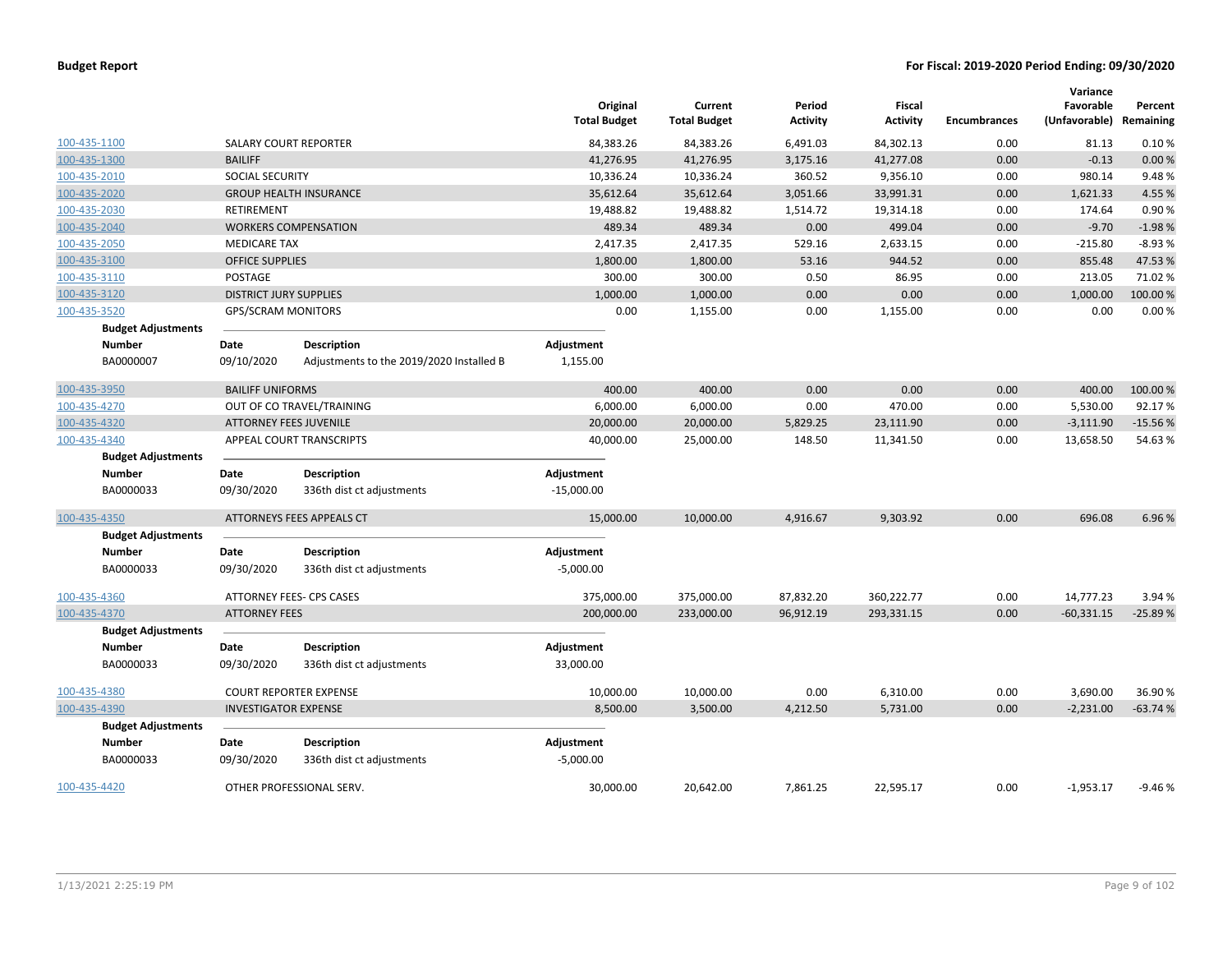|               |                                  |                              |                                                              | Original<br><b>Total Budget</b> | Current<br><b>Total Budget</b> | Period<br><b>Activity</b> | Fiscal<br><b>Activity</b> | <b>Encumbrances</b> | Variance<br>Favorable<br>(Unfavorable) | Percent<br>Remaining |
|---------------|----------------------------------|------------------------------|--------------------------------------------------------------|---------------------------------|--------------------------------|---------------------------|---------------------------|---------------------|----------------------------------------|----------------------|
|               | <b>Budget Adjustments</b>        |                              |                                                              |                                 |                                |                           |                           |                     |                                        |                      |
| <b>Number</b> |                                  | Date                         | <b>Description</b>                                           | Adjustment                      |                                |                           |                           |                     |                                        |                      |
| BA0000007     |                                  | 09/10/2020                   | Adjustments to the 2019/2020 Installed B                     | 28,642.00                       |                                |                           |                           |                     |                                        |                      |
| BA0000009     |                                  | 09/11/2020                   | Adjsutments to the 2019/2020 Installed I                     | $-30,000.00$                    |                                |                           |                           |                     |                                        |                      |
| BA0000033     |                                  | 09/30/2020                   | 336th dist ct adjustments                                    | $-8,000.00$                     |                                |                           |                           |                     |                                        |                      |
| 100-435-4680  |                                  | <b>JUVENILE BOARD SALARY</b> |                                                              | 3,600.00                        | 3,600.00                       | 300.00                    | 3,600.00                  | 0.00                | 0.00                                   | 0.00%                |
| 100-435-4810  |                                  | <b>DUES</b>                  |                                                              | 525.00                          | 525.00                         | 0.00                      | 70.00                     | 0.00                | 455.00                                 | 86.67%               |
| 100-435-5720  |                                  | <b>OFFICE EQUIPMENT</b>      |                                                              | 2,000.00                        | 2,000.00                       | 0.00                      | 906.68                    | 0.00                | 1,093.32                               | 54.67%               |
| 100-435-5740  |                                  | <b>TECHNOLOGY</b>            |                                                              | 45,800.00                       | 45,800.00                      | 0.00                      | 8,926.36                  | 0.00                | 36,873.64                              | 80.51%               |
| 100-435-5900  |                                  | <b>DISTRICT JUDGE BOOKS</b>  |                                                              | 300.00                          | 503.00                         | 0.00                      | 503.00                    | 0.00                | 0.00                                   | 0.00%                |
|               | <b>Budget Adjustments</b>        |                              |                                                              |                                 |                                |                           |                           |                     |                                        |                      |
| <b>Number</b> |                                  | Date                         | <b>Description</b>                                           | Adjustment                      |                                |                           |                           |                     |                                        |                      |
| BA0000010     |                                  | 09/11/2020                   | Adjustments to the 2019/2020 Installed B                     | 203.00                          |                                |                           |                           |                     |                                        |                      |
|               |                                  |                              | Department: 435 - 336th District Court Administration Total: | 991,682.97                      | 991,682.97                     | 226,069.49                | 976,018.13                | 0.00                | 15,664.84                              | 1.58%                |
|               | Department: 450 - District Clerk |                              |                                                              |                                 |                                |                           |                           |                     |                                        |                      |
| 100-450-1010  |                                  |                              | SALARY ELECTED OFFICIAL                                      | 58,237.97                       | 58,237.97                      | 4,479.84                  | 58,237.92                 | 0.00                | 0.05                                   | 0.00%                |
| 100-450-1030  |                                  | <b>SALARY CHIEF DEPUTY</b>   |                                                              | 40,566.53                       | 40,566.53                      | 3,120.51                  | 40,566.51                 | 0.00                | 0.02                                   | 0.00%                |
| 100-450-1040  |                                  | <b>SALARIES DEPUTIES</b>     |                                                              | 170,710.86                      | 170,710.86                     | 13,132.00                 | 170,614.77                | 0.00                | 96.09                                  | 0.06%                |
| 100-450-1070  |                                  | <b>SALARY PART-TIME</b>      |                                                              | 29,952.00                       | 29,952.00                      | 2,829.84                  | 30,577.62                 | 0.00                | $-625.62$                              | $-2.09%$             |
| 100-450-2010  |                                  | SOCIAL SECURITY TAXES        |                                                              | 18,566.98                       | 18,566.98                      | 672.02                    | 16,866.53                 | 0.00                | 1,700.45                               | 9.16%                |
| 100-450-2020  |                                  |                              | <b>GROUP HEALTH INSURANCE</b>                                | 94,967.04                       | 94,967.04                      | 7,955.28                  | 94,463.06                 | 0.00                | 503.98                                 | 0.53 %               |
| 100-450-2030  |                                  | RETIREMENT                   |                                                              | 35,007.73                       | 35,007.73                      | 2,778.01                  | 35,062.75                 | 0.00                | $-55.02$                               | $-0.16%$             |
| 100-450-2040  |                                  |                              | <b>WORKERS COMPENSATION</b>                                  | 898.40                          | 898.40                         | 0.00                      | 916.20                    | 0.00                | $-17.80$                               | $-1.98%$             |
| 100-450-2050  |                                  | <b>MEDICARE TAX</b>          |                                                              | 4,342.28                        | 4,342.28                       | 1,026.59                  | 4,814.02                  | 0.00                | $-471.74$                              | $-10.86%$            |
| 100-450-3100  |                                  | <b>OFFICE SUPPLIES</b>       |                                                              | 4,000.00                        | 4,615.00                       | 1,058.26                  | 4,590.30                  | 0.00                | 24.70                                  | 0.54 %               |
|               | <b>Budget Adjustments</b>        |                              |                                                              |                                 |                                |                           |                           |                     |                                        |                      |
| Number        |                                  | Date                         | Description                                                  | Adjustment                      |                                |                           |                           |                     |                                        |                      |
| BA0000007     |                                  | 09/10/2020                   | Adjustments to the 2019/2020 Installed B                     | 4,615.00                        |                                |                           |                           |                     |                                        |                      |
| BA0000009     |                                  | 09/11/2020                   | Adjsutments to the 2019/2020 Installed I                     | $-4,000.00$                     |                                |                           |                           |                     |                                        |                      |
| 100-450-3110  |                                  | POSTAGE                      |                                                              | 4,000.00                        | 4,000.00                       | 273.60                    | 2,360.55                  | 0.00                | 1,639.45                               | 40.99%               |
| 100-450-3130  |                                  |                              | PASSPORT PHOTO SUPPLIES                                      | 1,200.00                        | 1,200.00                       | 0.00                      | 162.95                    | 0.00                | 1,037.05                               | 86.42%               |
| 100-450-4270  |                                  |                              | OUT OF COUNTY TRAVEL/TRAINING                                | 5,500.00                        | 4,885.00                       | 50.00                     | 2,009.72                  | 0.00                | 2,875.28                               | 58.86%               |
|               | <b>Budget Adjustments</b>        |                              |                                                              |                                 |                                |                           |                           |                     |                                        |                      |
| <b>Number</b> |                                  | Date                         | <b>Description</b>                                           | Adjustment                      |                                |                           |                           |                     |                                        |                      |
| BA0000007     |                                  | 09/10/2020                   | Adjustments to the 2019/2020 Installed B                     | 4,885.00                        |                                |                           |                           |                     |                                        |                      |
| BA0000009     |                                  | 09/11/2020                   | Adjsutments to the 2019/2020 Installed I                     | $-5,500.00$                     |                                |                           |                           |                     |                                        |                      |
| 100-450-4350  |                                  | <b>PRINTING</b>              |                                                              | 2,000.00                        | 2,000.00                       | 0.00                      | 1,798.00                  | 0.00                | 202.00                                 | 10.10%               |
| 100-450-4800  |                                  | <b>BONDS</b>                 |                                                              | 450.00                          | 450.00                         | 0.00                      | 457.50                    | 0.00                | $-7.50$                                | $-1.67%$             |
| 100-450-4810  |                                  | <b>DUES</b>                  |                                                              | 225.00                          | 225.00                         | 0.00                      | 50.00                     | 0.00                | 175.00                                 | 77.78%               |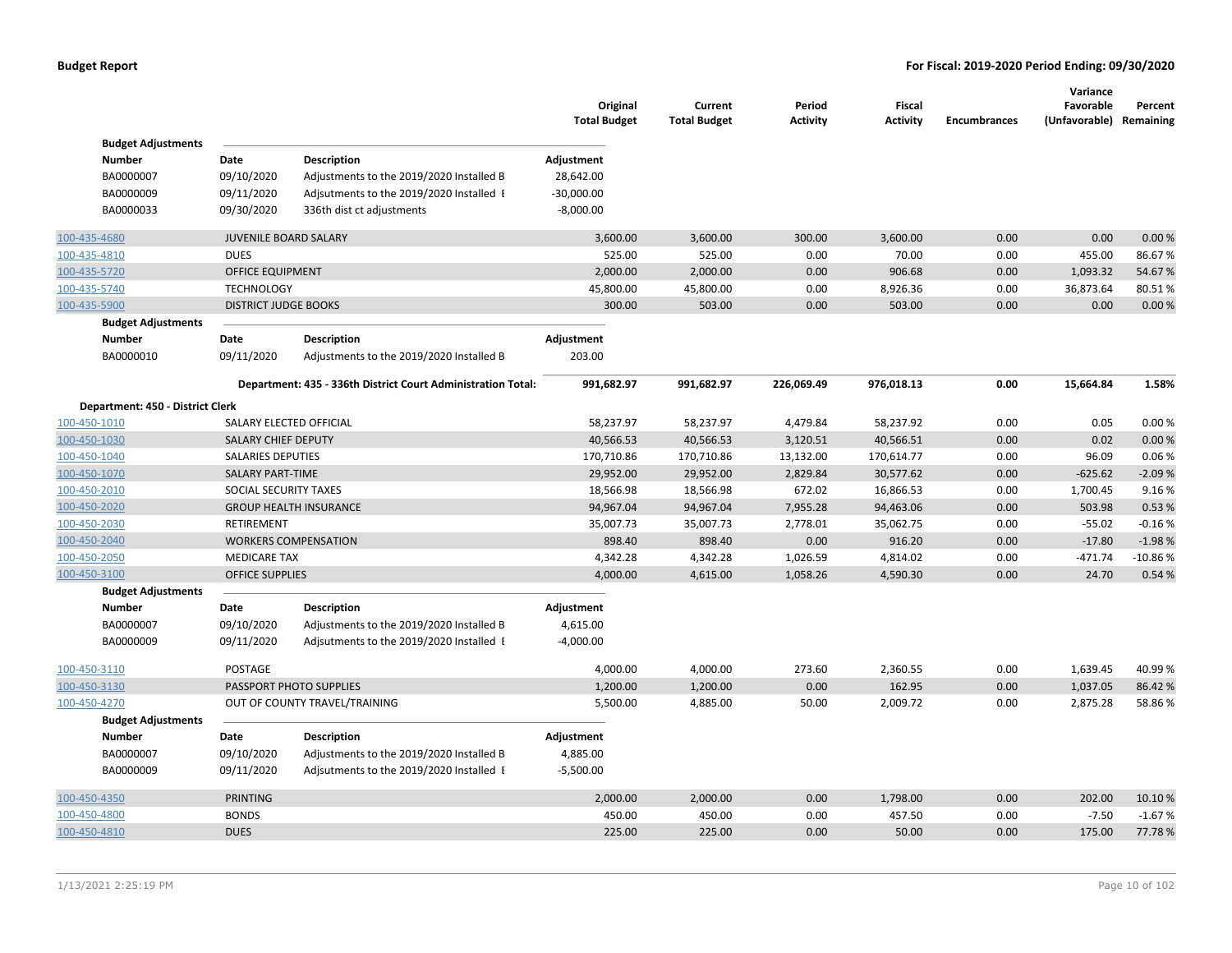|                                                                      |                                  |                                                                                                            | Original<br><b>Total Budget</b>       | Current<br><b>Total Budget</b> | Period<br><b>Activity</b> | <b>Fiscal</b><br><b>Activity</b> | <b>Encumbrances</b> | Variance<br>Favorable<br>(Unfavorable) | Percent<br>Remaining |
|----------------------------------------------------------------------|----------------------------------|------------------------------------------------------------------------------------------------------------|---------------------------------------|--------------------------------|---------------------------|----------------------------------|---------------------|----------------------------------------|----------------------|
| 100-450-5720                                                         | <b>OFFICE EQUIPMENT</b>          |                                                                                                            | 800.00                                | 109.96                         | 879.99                    | 989.57                           | 0.00                | $-879.61$                              | -799.94 %            |
| <b>Budget Adjustments</b><br><b>Number</b><br>BA0000007<br>BA0000009 | Date<br>09/10/2020<br>09/11/2020 | Description<br>Adjustments to the 2019/2020 Installed B<br>Adjsutments to the 2019/2020 Installed I        | Adjustment<br>109.96<br>$-800.00$     |                                |                           |                                  |                     |                                        |                      |
| 100-450-5740                                                         | <b>TECHNOLOGY</b>                |                                                                                                            | 1,000.00                              | 1,690.04                       | 0.00                      | 1,690.04                         | 0.00                | 0.00                                   | 0.00%                |
| <b>Budget Adjustments</b>                                            |                                  |                                                                                                            |                                       |                                |                           |                                  |                     |                                        |                      |
| Number<br>BA0000007<br>BA0000009                                     | Date<br>09/10/2020<br>09/11/2020 | <b>Description</b><br>Adjustments to the 2019/2020 Installed B<br>Adjsutments to the 2019/2020 Installed I | Adjustment<br>1,690.04<br>$-1,000.00$ |                                |                           |                                  |                     |                                        |                      |
|                                                                      |                                  | Department: 450 - District Clerk Total:                                                                    | 472,424.79                            | 472,424.79                     | 38,255.94                 | 466,228.01                       | 0.00                | 6,196.78                               | 1.31%                |
| Department: 455 - Justice of the Peace Pct. 1                        |                                  |                                                                                                            |                                       |                                |                           |                                  |                     |                                        |                      |
| 100-455-1010                                                         |                                  | SALARY ELECTED OFFICIAL                                                                                    | 44,483.43                             | 44,483.43                      | 3,421.80                  | 44,483.40                        | 0.00                | 0.03                                   | 0.00%                |
| 100-455-1030                                                         | SALARY CHIEF DEPUTY              |                                                                                                            | 0.00                                  | 0.00                           | 1,515.92                  | 26,368.23                        | 0.00                | $-26,368.23$                           | 0.00%                |
| 100-455-1040                                                         | <b>SALARY DEPUTY</b>             |                                                                                                            | 65,373.80                             | 65,373.80                      | 3,642.17                  | 38,602.95                        | 0.00                | 26,770.85                              | 40.95%               |
| 100-455-2010                                                         | SOCIAL SECURITY TAXES            |                                                                                                            | 6,974.83                              | 6,974.83                       | 269.80                    | 6,607.05                         | 0.00                | 367.78                                 | 5.27 %               |
| 100-455-2020                                                         |                                  | <b>GROUP HEALTH INSURANCE</b>                                                                              | 35,612.64                             | 35,612.64                      | 2,036.98                  | 29,474.61                        | 0.00                | 6,138.03                               | 17.24 %              |
| 100-455-2030                                                         | RETIREMENT                       |                                                                                                            | 12,842.31                             | 12,842.31                      | 1,011.58                  | 12,792.39                        | 0.00                | 49.92                                  | 0.39%                |
| 100-455-2040                                                         |                                  | <b>WORKERS' COMPENSATION</b>                                                                               | 472.49                                | 472.49                         | 0.00                      | 336.10                           | 0.00                | 136.39                                 | 28.87%               |
| 100-455-2050                                                         | <b>MEDICARE TAX</b>              |                                                                                                            | 1,631.21                              | 1,631.21                       | 396.00                    | 1,878.37                         | 0.00                | $-247.16$                              | $-15.15%$            |
| 100-455-2250                                                         | <b>TRAVEL ALLOWANCE</b>          |                                                                                                            | 2,400.00                              | 2,400.00                       | 200.00                    | 2,400.00                         | 0.00                | 0.00                                   | 0.00%                |
| 100-455-3100                                                         | <b>OFFICE SUPPLIES</b>           |                                                                                                            | 600.00                                | 884.98                         | 192.67                    | 816.37                           | 0.00                | 68.61                                  | 7.75 %               |
| <b>Budget Adjustments</b>                                            |                                  |                                                                                                            |                                       |                                |                           |                                  |                     |                                        |                      |
| <b>Number</b>                                                        | Date                             | <b>Description</b>                                                                                         | Adjustment                            |                                |                           |                                  |                     |                                        |                      |
| BA0000007                                                            | 09/10/2020                       | Adjustments to the 2019/2020 Installed B                                                                   | 884.98                                |                                |                           |                                  |                     |                                        |                      |
| BA0000009                                                            | 09/11/2020                       | Adjsutments to the 2019/2020 Installed I                                                                   | $-600.00$                             |                                |                           |                                  |                     |                                        |                      |
| 100-455-3110                                                         | POSTAGE                          |                                                                                                            | 500.00                                | 500.00                         | 29.75                     | 304.60                           | 0.00                | 195.40                                 | 39.08%               |
| 100-455-4230                                                         | <b>CELL PHONE ALLOWANCE</b>      |                                                                                                            | 240.00                                | 240.00                         | 20.00                     | 240.00                           | 0.00                | 0.00                                   | 0.00%                |
| 100-455-4270                                                         |                                  | OUT OF COUNTY TRAVEL/TRAINING                                                                              | 3,000.00                              | 3,000.00                       | 0.00                      | 893.05                           | 0.00                | 2,106.95                               | 70.23%               |
| 100-455-4350                                                         | PRINTING                         |                                                                                                            | 300.00                                | 300.00                         | 0.00                      | 114.24                           | 0.00                | 185.76                                 | 61.92%               |
| 100-455-4800                                                         | <b>BOND</b>                      |                                                                                                            | 165.00                                | 165.00                         | 0.00                      | 256.00                           | 0.00                | $-91.00$                               | $-55.15%$            |
| 100-455-4810                                                         | <b>DUES</b>                      |                                                                                                            | 135.00                                | 135.00                         | 0.00                      | 60.00                            | 0.00                | 75.00                                  | 55.56%               |
| 100-455-5720                                                         | OFFICE EQUIPMENT                 |                                                                                                            | 1,800.00                              | 1,515.02                       | 233.45                    | 774.42                           | 0.00                | 740.60                                 | 48.88%               |
| <b>Budget Adjustments</b>                                            |                                  |                                                                                                            |                                       |                                |                           |                                  |                     |                                        |                      |
| <b>Number</b>                                                        | Date                             | <b>Description</b>                                                                                         | Adjustment                            |                                |                           |                                  |                     |                                        |                      |
| BA0000007                                                            | 09/10/2020                       | Adjustments to the 2019/2020 Installed B                                                                   | 1,515.02                              |                                |                           |                                  |                     |                                        |                      |
| BA0000009                                                            | 09/11/2020                       | Adjsutments to the 2019/2020 Installed I                                                                   | $-1,800.00$                           |                                |                           |                                  |                     |                                        |                      |
|                                                                      |                                  | Department: 455 - Justice of the Peace Pct. 1 Total:                                                       | 176,530.71                            | 176,530.71                     | 12,970.12                 | 166,401.78                       | 0.00                | 10,128.93                              | 5.74%                |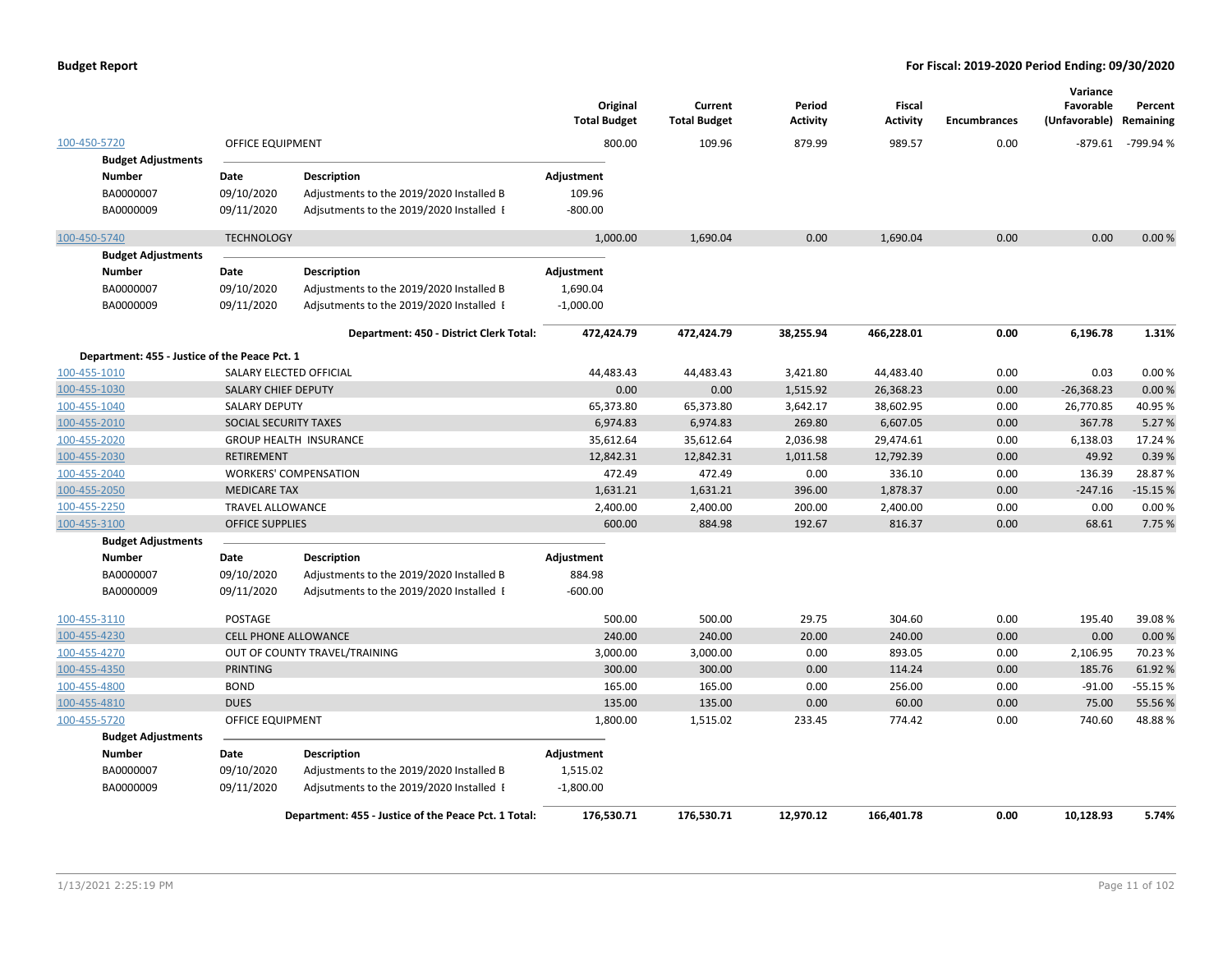|              |                                                      | Original<br><b>Total Budget</b> | Current<br><b>Total Budget</b> | Period<br><b>Activity</b> | <b>Fiscal</b><br><b>Activity</b> | <b>Encumbrances</b> | Variance<br>Favorable<br>(Unfavorable) Remaining | Percent   |
|--------------|------------------------------------------------------|---------------------------------|--------------------------------|---------------------------|----------------------------------|---------------------|--------------------------------------------------|-----------|
|              | Department: 456 - Justice of the Peace Pct. 2        |                                 |                                |                           |                                  |                     |                                                  |           |
| 100-456-1010 | SALARY ELECTED OFFICIAL                              | 44,483.43                       | 44,483.43                      | 3,421.80                  | 44,483.40                        | 0.00                | 0.03                                             | 0.00%     |
| 100-456-1030 | SALARY CHIEF DEPUTY                                  | 40,565.13                       | 40,565.13                      | 3,120.39                  | 40,565.19                        | 0.00                | $-0.06$                                          | 0.00%     |
| 100-456-2010 | SOCIAL SECURITY TAXES                                | 5,436.69                        | 5,436.69                       | 209.63                    | 5,227.11                         | 0.00                | 209.58                                           | 3.85 %    |
| 100-456-2020 | <b>GROUP HEALTH INSURANCE</b>                        | 23,741.76                       | 23,741.76                      | 2,032.54                  | 23,767.88                        | 0.00                | $-26.12$                                         | $-0.11%$  |
| 100-456-2030 | RETIREMENT                                           | 9,942.18                        | 9,942.18                       | 771.34                    | 9,940.34                         | 0.00                | 1.84                                             | 0.02%     |
| 100-456-2040 | <b>WORKERS' COMPENSATION</b>                         | 255.15                          | 255.15                         | 0.00                      | 260.20                           | 0.00                | $-5.05$                                          | $-1.98%$  |
| 100-456-2050 | <b>MEDICARE TAX</b>                                  | 1,271.48                        | 1,271.48                       | 307.67                    | 1,480.97                         | 0.00                | $-209.49$                                        | $-16.48%$ |
| 100-456-2250 | <b>TRAVEL ALLOWANCE</b>                              | 2,400.00                        | 2,400.00                       | 200.00                    | 2,400.00                         | 0.00                | 0.00                                             | 0.00%     |
| 100-456-3100 | <b>OFFICE SUPPLIES</b>                               | 600.00                          | 600.00                         | 0.00                      | 668.38                           | 0.00                | $-68.38$                                         | $-11.40%$ |
| 100-456-3110 | POSTAGE                                              | 350.00                          | 350.00                         | 55.00                     | 249.00                           | 0.00                | 101.00                                           | 28.86%    |
| 100-456-4210 | <b>INTERNET</b>                                      | 2,092.00                        | 2,092.00                       | 81.95                     | 1,893.40                         | 0.00                | 198.60                                           | 9.49%     |
| 100-456-4220 | R & M RADIO                                          | 100.00                          | 100.00                         | 0.00                      | 0.00                             | 0.00                | 100.00                                           | 100.00%   |
| 100-456-4230 | <b>CELL PHONE ALLOWANCE</b>                          | 240.00                          | 240.00                         | 20.00                     | 240.00                           | 0.00                | 0.00                                             | 0.00%     |
| 100-456-4270 | OUT OF COUNTY TRAVEL/TRAINING                        | 3,500.00                        | 3,500.00                       | 0.00                      | 0.00                             | 0.00                | 3,500.00                                         | 100.00%   |
| 100-456-4350 | <b>PRINTING</b>                                      | 200.00                          | 200.00                         | 0.00                      | 23.50                            | 0.00                | 176.50                                           | 88.25 %   |
| 100-456-4600 | <b>OFFICE RENTAL</b>                                 | 4,200.00                        | 4,200.00                       | 350.00                    | 4,200.00                         | 0.00                | 0.00                                             | 0.00%     |
| 100-456-4800 | <b>BOND</b>                                          | 100.00                          | 100.00                         | 0.00                      | 100.00                           | 0.00                | 0.00                                             | 0.00%     |
| 100-456-4810 | <b>DUES</b>                                          | 95.00                           | 95.00                          | 0.00                      | 95.00                            | 0.00                | 0.00                                             | 0.00%     |
| 100-456-5720 | <b>OFFICE EQUIPMENT</b>                              | 1,200.00                        | 1,200.00                       | 0.00                      | 0.00                             | 0.00                | 1,200.00                                         | 100.00%   |
| 100-456-5910 | <b>ONLINE RESEARCH</b>                               | 0.00                            | 0.00                           | 184.73                    | 184.73                           | 0.00                | $-184.73$                                        | 0.00%     |
|              | Department: 456 - Justice of the Peace Pct. 2 Total: | 140,772.82                      | 140,772.82                     | 10,755.05                 | 135,779.10                       | 0.00                | 4,993.72                                         | 3.55%     |
|              | Department: 457 - Justice of the Peace Pct. 3        |                                 |                                |                           |                                  |                     |                                                  |           |
| 100-457-1010 | SALARY ELECTED OFFICIAL                              | 44,483.43                       | 44,483.43                      | 3,421.80                  | 44,483.40                        | 0.00                | 0.03                                             | 0.00%     |
| 100-457-1030 | SALARY CHIEF DEPUTY                                  | 28,000.00                       | 28,000.00                      | 2,153.84                  | 27,929.25                        | 0.00                | 70.75                                            | 0.25 %    |
| 100-457-2010 | SOCIAL SECURITY TAXES                                | 4,657.00                        | 4,657.00                       | 179.67                    | 4,473.72                         | 0.00                | 183.28                                           | 3.94 %    |
| 100-457-2020 | <b>GROUP HEALTH INSURANCE</b>                        | 23,741.76                       | 23,741.76                      | 2,034.44                  | 23,873.75                        | 0.00                | $-131.99$                                        | $-0.56%$  |
| 100-457-2030 | <b>RETIREMENT</b>                                    | 8,431.36                        | 8,431.36                       | 657.38                    | 8,463.66                         | 0.00                | $-32.30$                                         | $-0.38%$  |
| 100-457-2040 | <b>WORKERS' COMPENSATION</b>                         | 217.45                          | 217.45                         | 0.00                      | 221.76                           | 0.00                | $-4.31$                                          | $-1.98%$  |
| 100-457-2050 | <b>MEDICARE TAX</b>                                  | 1,089.29                        | 1,089.29                       | 263.71                    | 1,267.98                         | 0.00                | $-178.69$                                        | $-16.40%$ |
| 100-457-2250 | <b>TRAVEL ALLOWANCE</b>                              | 2,400.00                        | 2,400.00                       | 200.00                    | 2,400.00                         | 0.00                | 0.00                                             | 0.00%     |
| 100-457-3100 | <b>OFFICE SUPPLIES</b>                               | 500.00                          | 500.00                         | 283.48                    | 506.60                           | 0.00                | $-6.60$                                          | $-1.32%$  |
| 100-457-3110 | POSTAGE                                              | 250.00                          | 250.00                         | 93.00                     | 186.00                           | 0.00                | 64.00                                            | 25.60%    |
| 100-457-4230 | <b>CELL PHONE ALLOWANCE</b>                          | 240.00                          | 240.00                         | 20.00                     | 240.00                           | 0.00                | 0.00                                             | 0.00%     |
| 100-457-4270 | OUT OF COUNTY TRAVEL/TRAINING                        | 1,500.00                        | 1,500.00                       | 0.00                      | 517.25                           | 0.00                | 982.75                                           | 65.52%    |
| 100-457-4350 | <b>PRINTING</b>                                      | 250.00                          | 250.00                         | 0.00                      | 0.00                             | 0.00                | 250.00                                           | 100.00%   |
| 100-457-4800 | <b>BOND</b>                                          | 50.00                           | 50.00                          | 0.00                      | 50.00                            | 0.00                | 0.00                                             | 0.00%     |
| 100-457-4810 | <b>DUES</b>                                          | 60.00                           | 60.00                          | 0.00                      | 60.00                            | 0.00                | 0.00                                             | 0.00%     |
| 100-457-5720 | OFFICE EQUIPMENT                                     | 1,200.00                        | 1,200.00                       | 0.00                      | 0.00                             | 0.00                | 1,200.00                                         | 100.00%   |
| 100-457-5740 | <b>TECHNOLOGY</b>                                    | 1,000.00                        | 1,000.00                       | 0.00                      | 0.00                             | 0.00                | 1,000.00                                         | 100.00 %  |
|              | Department: 457 - Justice of the Peace Pct. 3 Total: | 118,070.29                      | 118,070.29                     | 9,307.32                  | 114,673.37                       | 0.00                | 3,396.92                                         | 2.88%     |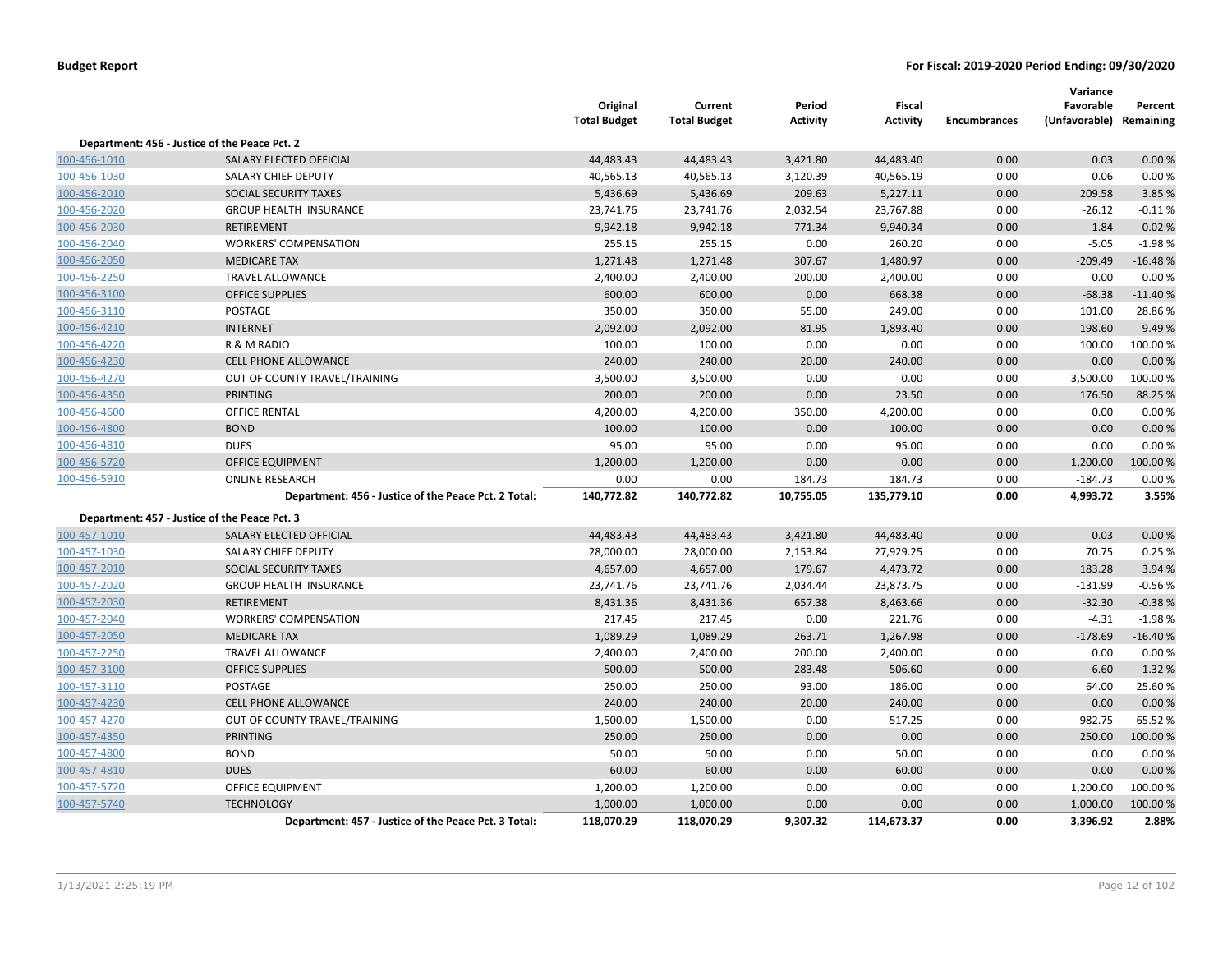|                                     |                           |                                            | Original<br><b>Total Budget</b> | Current<br><b>Total Budget</b> | Period<br><b>Activity</b> | <b>Fiscal</b><br><b>Activity</b> | <b>Encumbrances</b> | Variance<br>Favorable<br>(Unfavorable) | Percent<br>Remaining |
|-------------------------------------|---------------------------|--------------------------------------------|---------------------------------|--------------------------------|---------------------------|----------------------------------|---------------------|----------------------------------------|----------------------|
| Department: 475 - District Attorney |                           |                                            |                                 |                                |                           |                                  |                     |                                        |                      |
| 100-475-1011                        |                           | DA. SALARY SUPPLEMENT                      | 6,250.00                        | 6,250.00                       | 480.76                    | 6,249.88                         | 0.00                | 0.12                                   | 0.00%                |
| 100-475-1012                        |                           | DA SALARY REIMB. GC CH 46                  | 27,500.00                       | 27,500.00                      | 1,822.66                  | 27,499.96                        | 0.00                | 0.04                                   | 0.00%                |
| 100-475-1030                        | SALARY ASSISTANT D.A.     |                                            | 309,214.36                      | 309,214.36                     | 23,552.92                 | 289,325.05                       | 0.00                | 19,889.31                              | 6.43%                |
| 100-475-1031                        | <b>INVESTIGATOR</b>       |                                            | 61,443.53                       | 61,443.53                      | 4,726.44                  | 61,443.72                        | 0.00                | $-0.19$                                | 0.00%                |
| 100-475-1032                        |                           | ASST. DA LONGEVITY PAY                     | 5,080.00                        | 5,080.00                       | 370.00                    | 5,230.00                         | 0.00                | $-150.00$                              | $-2.95%$             |
| 100-475-1050                        | SALARIES SECRETARIES      |                                            | 188,651.04                      | 188,651.04                     | 13,989.59                 | 184,226.09                       | 0.00                | 4,424.95                               | 2.35 %               |
| 100-475-1051                        | <b>DISCOVERY CLERK</b>    |                                            | 37,211.20                       | 37,211.20                      | 2,862.40                  | 37,211.20                        | 0.00                | 0.00                                   | 0.00%                |
| 100-475-1070                        | <b>SALARY PART-TIME</b>   |                                            | 18,096.00                       | 18,096.00                      | 1,764.00                  | 17,823.00                        | 0.00                | 273.00                                 | 1.51%                |
| 100-475-2010                        | SOCIAL SECURITY TAXES     |                                            | 40,535.98                       | 40,535.98                      | 1,479.61                  | 36,171.07                        | 0.00                | 4,364.91                               | 10.77%               |
| 100-475-2020                        |                           | <b>GROUP HEALTH INSURANCE</b>              | 130,579.68                      | 130,579.68                     | 11,142.68                 | 124,137.42                       | 0.00                | 6,442.26                               | 4.93%                |
| 100-475-2030                        | RETIREMENT                |                                            | 76,387.85                       | 76,387.85                      | 5,844.16                  | 73,506.54                        | 0.00                | 2,881.31                               | 3.77%                |
| 100-475-2040                        |                           | <b>WORKERS' COMPENSATION</b>               | 1,340.28                        | 1,340.28                       | 0.00                      | 1,266.52                         | 0.00                | 73.76                                  | 5.50%                |
| 100-475-2050                        | <b>MEDICARE TAX</b>       |                                            | 9,840.19                        | 9,840.19                       | 2,167.09                  | 10,280.28                        | 0.00                | $-440.09$                              | $-4.47%$             |
| 100-475-2250                        | <b>TRAVEL ALLOWANCE</b>   |                                            | 4,860.00                        | 4,860.00                       | 0.00                      | 0.00                             | 0.00                | 4,860.00                               | 100.00%              |
| 100-475-3100                        | <b>OFFICE SUPPLIES</b>    |                                            | 11,400.00                       | 11,400.00                      | 1,869.54                  | 8,958.25                         | 0.00                | 2,441.75                               | 21.42%               |
| 100-475-3110                        | <b>POSTAGE</b>            |                                            | 0.00                            | 0.00                           | 87.90                     | 887.60                           | 0.00                | $-887.60$                              | 0.00%                |
| 100-475-3130                        | <b>GRAND JURY EXPENSE</b> |                                            | 5,500.00                        | 5,500.00                       | 1,400.00                  | 1,400.00                         | 0.00                | 4,100.00                               | 74.55%               |
| 100-475-3150                        | <b>COPIER EXPENSE</b>     |                                            | 1,500.00                        | 1,500.00                       | 130.73                    | 1,317.23                         | 0.00                | 182.77                                 | 12.18%               |
| 100-475-4230                        |                           | INVESTIGATOR CELL PHONE ALLOWANCE          | 360.00                          | 360.00                         | 30.00                     | 360.00                           | 0.00                | 0.00                                   | 0.00%                |
| 100-475-4270                        |                           | OUT OF COUNTY TRAVEL/TRAINING              | 15,000.00                       | 15,000.00                      | 74.45                     | 6,861.31                         | 0.00                | 8,138.69                               | 54.26%               |
| 100-475-4350                        | <b>PRINTING</b>           |                                            | 1,000.00                        | 1,000.00                       | 0.00                      | 114.50                           | 0.00                | 885.50                                 | 88.55%               |
| 100-475-4380                        |                           | <b>CT.REPORTER-TRANSCRIPTS</b>             | 8,500.00                        | 8,500.00                       | 110.00                    | 702.50                           | 0.00                | 7,797.50                               | 91.74%               |
| 100-475-4390                        | <b>WITNESS EXPENSE</b>    |                                            | 5,000.00                        | 5,000.00                       | 0.00                      | 0.00                             | 0.00                | 5,000.00                               | 100.00%              |
| 100-475-4650                        |                           | PHYS.EVIDENCE ANALYSIS                     | 4,000.00                        | 4,000.00                       | 20.00                     | 2,896.00                         | 0.00                | 1,104.00                               | 27.60%               |
| 100-475-4800                        | <b>BOND</b>               |                                            | 165.00                          | 165.00                         | 0.00                      | 165.00                           | 0.00                | 0.00                                   | 0.00%                |
| 100-475-4810                        | <b>DUES</b>               |                                            | 3,500.00                        | 3,500.00                       | 125.00                    | 2,210.00                         | 0.00                | 1,290.00                               | 36.86%               |
| 100-475-5720                        | <b>OFFICE EQUIPMENT</b>   |                                            | 4,000.00                        | 4,000.00                       | 1,254.97                  | 2,016.94                         | 0.00                | 1,983.06                               | 49.58%               |
| 100-475-5740                        | <b>TECHNOLOGY</b>         |                                            | 2,000.00                        | 2,000.00                       | 0.00                      | 0.00                             | 0.00                | 2,000.00                               | 100.00 %             |
| 100-475-5900                        | <b>BOOKS</b>              |                                            | 750.00                          | 750.00                         | 0.00                      | 111.66                           | 0.00                | 638.34                                 | 85.11%               |
| 100-475-5910                        | <b>ONLINE RESEARCH</b>    |                                            | 8,815.00                        | 8,815.00                       | 1,477.28                  | 8,831.13                         | 0.00                | $-16.13$                               | $-0.18%$             |
|                                     |                           | Department: 475 - District Attorney Total: | 988,480.11                      | 988,480.11                     | 76,782.18                 | 911,202.85                       | 0.00                | 77,277.26                              | 7.82%                |
| Department: 495 - County Auditor    |                           |                                            |                                 |                                |                           |                                  |                     |                                        |                      |
| 100-495-1020                        |                           | SALARY APPOINTED OFFICIAL                  | 73,258.37                       | 73,258.37                      | 5,635.26                  | 73,258.38                        | 0.00                | $-0.01$                                | 0.00%                |
| 100-495-1030                        | SALARIES ASSISTANTS       |                                            | 129,985.11                      | 128,851.14                     | 11,000.60                 | 120,615.24                       | 0.00                | 8,235.90                               | 6.39%                |
| <b>Budget Adjustments</b>           |                           |                                            |                                 |                                |                           |                                  |                     |                                        |                      |
| <b>Number</b>                       | Date                      | Description                                | Adjustment                      |                                |                           |                                  |                     |                                        |                      |
| BA0000007                           | 09/10/2020                | Adjustments to the 2019/2020 Installed B   | 128,851.14                      |                                |                           |                                  |                     |                                        |                      |
| BA0000009                           | 09/11/2020                | Adjsutments to the 2019/2020 Installed I   | $-129,985.11$                   |                                |                           |                                  |                     |                                        |                      |
| 100-495-2010                        | SOCIAL SECURITY TAXES     |                                            | 12,601.10                       | 12,601.10                      | 456.92                    | 10,892.34                        | 0.00                | 1,708.76                               | 13.56 %              |
| 100-495-2020                        |                           | <b>GROUP HEALTH INSURANCE</b>              | 47,483.52                       | 47,483.52                      | 4,068.88                  | 42,389.53                        | 0.00                | 5,093.99                               | 10.73 %              |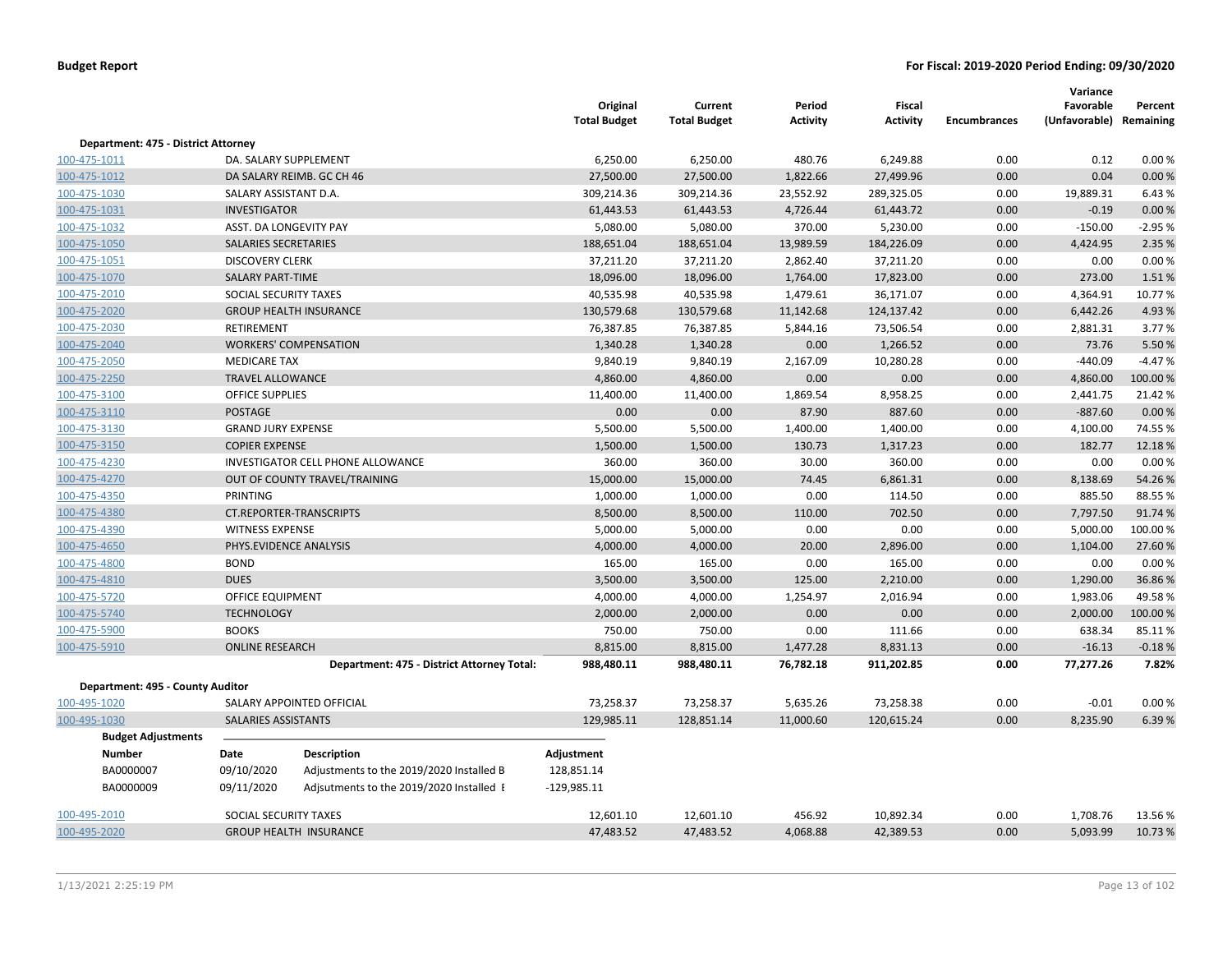|                                     |                            |                                          | Original<br><b>Total Budget</b> | Current<br><b>Total Budget</b> | Period<br><b>Activity</b> | Fiscal<br><b>Activity</b> | <b>Encumbrances</b> | Variance<br>Favorable<br>(Unfavorable) Remaining | Percent   |
|-------------------------------------|----------------------------|------------------------------------------|---------------------------------|--------------------------------|---------------------------|---------------------------|---------------------|--------------------------------------------------|-----------|
| 100-495-2030                        | <b>RETIREMENT</b>          |                                          | 23,759.16                       | 23,759.16                      | 1,961.37                  | 22,651.09                 | 0.00                | 1,108.07                                         | 4.66%     |
| 100-495-2040                        |                            | <b>WORKERS COMPENSATION</b>              | 609.73                          | 609.73                         | 0.00                      | 621.80                    | 0.00                | $-12.07$                                         | $-1.98%$  |
| 100-495-2050                        | <b>MEDICARE TAX</b>        |                                          | 2,947.03                        | 2,947.03                       | 670.64                    | 3,111.17                  | 0.00                | $-164.14$                                        | $-5.57%$  |
| 100-495-3100                        | <b>OFFICE SUPPLIES</b>     |                                          | 800.00                          | 880.00                         | 341.45                    | 877.36                    | 0.00                | 2.64                                             | 0.30%     |
| <b>Budget Adjustments</b>           |                            |                                          |                                 |                                |                           |                           |                     |                                                  |           |
| <b>Number</b>                       | Date                       | <b>Description</b>                       | Adjustment                      |                                |                           |                           |                     |                                                  |           |
| BA0000007                           | 09/10/2020                 | Adjustments to the 2019/2020 Installed B | 880.00                          |                                |                           |                           |                     |                                                  |           |
| BA0000009                           | 09/11/2020                 | Adjsutments to the 2019/2020 Installed I | $-800.00$                       |                                |                           |                           |                     |                                                  |           |
| 100-495-4270                        |                            | OUT OF COUNTY TRAVEL/TRAINING            | 4,000.00                        | 3,920.00                       | 0.00                      | 2,562.86                  | 0.00                | 1,357.14                                         | 34.62%    |
| <b>Budget Adjustments</b>           |                            |                                          |                                 |                                |                           |                           |                     |                                                  |           |
| <b>Number</b>                       | Date                       | <b>Description</b>                       | Adjustment                      |                                |                           |                           |                     |                                                  |           |
| BA0000007                           | 09/10/2020                 | Adjustments to the 2019/2020 Installed B | 3,920.00                        |                                |                           |                           |                     |                                                  |           |
| BA0000009                           | 09/11/2020                 | Adjsutments to the 2019/2020 Installed I | $-4,000.00$                     |                                |                           |                           |                     |                                                  |           |
| 100-495-4350                        | <b>PRINTING</b>            |                                          | 50.00                           | 50.00                          | 0.00                      | 23.00                     | 0.00                | 27.00                                            | 54.00 %   |
| 100-495-4520                        | <b>R &amp; M EQUIPMENT</b> |                                          | 100.00                          | 100.00                         | 0.00                      | 0.00                      | 0.00                | 100.00                                           | 100.00%   |
| 100-495-4800                        | <b>BOND</b>                |                                          | 100.00                          | 149.00                         | 0.00                      | 149.00                    | 0.00                | 0.00                                             | 0.00%     |
| <b>Budget Adjustments</b>           |                            |                                          |                                 |                                |                           |                           |                     |                                                  |           |
| <b>Number</b>                       | Date                       | <b>Description</b>                       | Adjustment                      |                                |                           |                           |                     |                                                  |           |
| BA0000007                           | 09/10/2020                 | Adjustments to the 2019/2020 Installed B | 149.00                          |                                |                           |                           |                     |                                                  |           |
| BA0000009                           | 09/11/2020                 | Adjsutments to the 2019/2020 Installed I | $-100.00$                       |                                |                           |                           |                     |                                                  |           |
| 100-495-4810                        | <b>DUES</b>                |                                          | 590.00                          | 590.00                         | 0.00                      | 295.00                    | 0.00                | 295.00                                           | 50.00%    |
| 100-495-5720                        | OFFICE EQUIPMENT           |                                          | 500.00                          | 1,584.97                       | 0.00                      | 1,584.97                  | 0.00                | 0.00                                             | 0.00%     |
| <b>Budget Adjustments</b>           |                            |                                          |                                 |                                |                           |                           |                     |                                                  |           |
| <b>Number</b>                       | Date                       | <b>Description</b>                       | Adjustment                      |                                |                           |                           |                     |                                                  |           |
| BA0000007                           | 09/10/2020                 | Adjustments to the 2019/2020 Installed B | 1,584.97                        |                                |                           |                           |                     |                                                  |           |
| BA0000009                           | 09/11/2020                 | Adjsutments to the 2019/2020 Installed I | $-500.00$                       |                                |                           |                           |                     |                                                  |           |
|                                     |                            | Department: 495 - County Auditor Total:  | 296,784.02                      | 296,784.02                     | 24,135.12                 | 279,031.74                | 0.00                | 17,752.28                                        | 5.98%     |
| Department: 496 - County Purchasing |                            |                                          |                                 |                                |                           |                           |                     |                                                  |           |
| 100-496-1020                        |                            | SALARY PURCHASING AGENT                  | 52,735.70                       | 52,735.70                      | 4,056.53                  | 52,734.77                 | 0.00                | 0.93                                             | 0.00%     |
| 100-496-2010                        | SOCIAL SECURITY TAXES      |                                          | 3,291.93                        | 3,291.93                       | 124.60                    | 3,113.14                  | 0.00                | 178.79                                           | 5.43%     |
| 100-496-2020                        |                            | <b>GROUP HEALTH INSURANCE</b>            | 11,870.88                       | 11,870.88                      | 1,017.22                  | 11,895.34                 | 0.00                | $-24.46$                                         | $-0.21%$  |
| 100-496-2030                        | <b>RETIREMENT</b>          |                                          | 6,164.80                        | 6,164.80                       | 478.26                    | 6,163.41                  | 0.00                | 1.39                                             | 0.02%     |
| 100-496-2040                        |                            | <b>WORKERS' COMPENSATION</b>             | 158.21                          | 158.21                         | 0.00                      | 161.34                    | 0.00                | $-3.13$                                          | $-1.98%$  |
| 100-496-2050                        | <b>MEDICARE TAX</b>        |                                          | 769.89                          | 769.89                         | 182.89                    | 881.81                    | 0.00                | $-111.92$                                        | $-14.54%$ |
| 100-496-3100                        | <b>OFFICE SUPPLIES</b>     |                                          | 400.00                          | 400.00                         | 49.52                     | 222.84                    | 51.78               | 125.38                                           | 31.35 %   |
| 100-496-4230                        |                            | <b>CELL PHONE ALLOWANCE</b>              | 360.00                          | 360.00                         | 30.00                     | 360.00                    | 0.00                | 0.00                                             | 0.00%     |
| 100-496-4270                        |                            | OUT OF COUNTY TRAVEL/TRAINING            | 3,000.00                        | 3,000.00                       | 0.00                      | 240.36                    | 0.00                | 2,759.64                                         | 91.99%    |
| 100-496-4350                        | <b>PRINTING</b>            |                                          | 70.00                           | 70.00                          | 0.00                      | 0.00                      | 0.00                | 70.00                                            | 100.00 %  |
| 100-496-4810                        | <b>DUES</b>                |                                          | 450.00                          | 450.00                         | 0.00                      | 365.00                    | 0.00                | 85.00                                            | 18.89%    |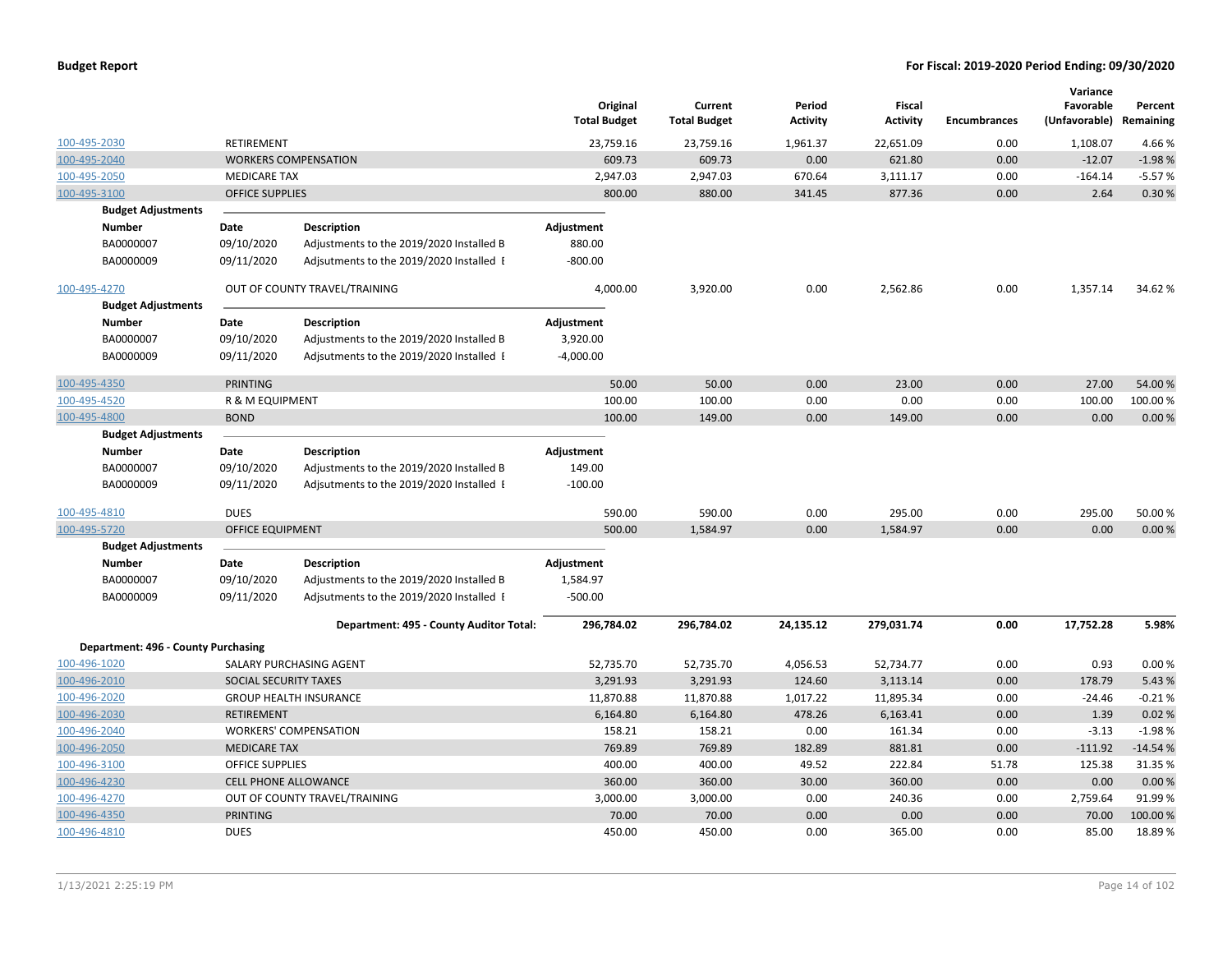|                                    |                                                 | Original<br><b>Total Budget</b> | Current<br><b>Total Budget</b> | Period<br><b>Activity</b> | Fiscal<br><b>Activity</b> | <b>Encumbrances</b> | Variance<br>Favorable<br>(Unfavorable) | Percent<br>Remaining |
|------------------------------------|-------------------------------------------------|---------------------------------|--------------------------------|---------------------------|---------------------------|---------------------|----------------------------------------|----------------------|
| 100-496-5720                       | <b>OFFICE EQUIPMENT</b>                         | 300.00                          | 300.00                         | 0.00                      | 185.00                    | 0.00                | 115.00                                 | 38.33 %              |
|                                    | Department: 496 - County Purchasing Total:      | 79,571.41                       | 79,571.41                      | 5,939.02                  | 76,323.01                 | 51.78               | 3,196.62                               | 4.02%                |
| Department: 497 - County Treasurer |                                                 |                                 |                                |                           |                           |                     |                                        |                      |
| 100-497-1010                       | SALARY ELECTED OFFICIAL                         | 58,237.97                       | 58,237.97                      | 4,479.84                  | 58,237.92                 | 0.00                | 0.05                                   | 0.00%                |
| 100-497-1030                       | <b>SALARY ASSISTANT</b>                         | 48,040.00                       | 48,040.00                      | 0.00                      | 34,182.27                 | 0.00                | 13,857.73                              | 28.85 %              |
| 100-497-2010                       | <b>SOCIAL SECURITY TAXES</b>                    | 6,589.23                        | 6,589.23                       | 109.47                    | 4,420.49                  | 0.00                | 2,168.74                               | 32.91%               |
| 100-497-2020                       | <b>GROUP HEALTH INSURANCE</b>                   | 23,741.76                       | 23,741.76                      | 1,016.34                  | 20,043.37                 | 0.00                | 3,698.39                               | 15.58%               |
| 100-497-2030                       | <b>RETIREMENT</b>                               | 12,423.89                       | 12,423.89                      | 528.18                    | 10,787.60                 | 0.00                | 1,636.29                               | 13.17%               |
| 100-497-2040                       | <b>WORKERS' COMPENSATION</b>                    | 318.83                          | 318.83                         | 0.00                      | 325.16                    | 0.00                | $-6.33$                                | $-1.99%$             |
| 100-497-2050                       | <b>MEDICARE TAX</b>                             | 1,541.03                        | 1,541.03                       | 160.67                    | 1,168.94                  | 0.00                | 372.09                                 | 24.15 %              |
| 100-497-3100                       | <b>OFFICE SUPPLIES</b>                          | 300.00                          | 300.00                         | 0.00                      | 252.11                    | 0.00                | 47.89                                  | 15.96 %              |
| 100-497-4270                       | OUT OF COUNTY TRAVEL/TRAINING                   | 1,500.00                        | 1,500.00                       | 0.00                      | 150.00                    | 0.00                | 1,350.00                               | 90.00 %              |
| 100-497-4350                       | PRINTING                                        | 100.00                          | 100.00                         | 0.00                      | 60.00                     | 0.00                | 40.00                                  | 40.00 %              |
| 100-497-4520                       | <b>R&amp;M EQUIPMENT</b>                        | 100.00                          | 100.00                         | 0.00                      | 0.00                      | 0.00                | 100.00                                 | 100.00%              |
| 100-497-4810                       | <b>DUES</b>                                     | 175.00                          | 175.00                         | 0.00                      | 200.00                    | 0.00                | $-25.00$                               | $-14.29%$            |
|                                    | Department: 497 - County Treasurer Total:       | 153,067.71                      | 153,067.71                     | 6,294.50                  | 129,827.86                | 0.00                | 23,239.85                              | 15.18%               |
|                                    | Department: 499 - Tax Assessor Collector        |                                 |                                |                           |                           |                     |                                        |                      |
| 100-499-1010                       | SALARY ELECTED OFFICIAL                         | 58,237.97                       | 58,237.97                      | 4,479.84                  | 58,237.92                 | 0.00                | 0.05                                   | 0.00%                |
| 100-499-1030                       | SALARIES CHIEF DEPUTY                           | 41,752.36                       | 41,752.36                      | 3,211.75                  | 41,752.39                 | 0.00                | $-0.03$                                | 0.00%                |
| 100-499-1040                       | <b>SALARIES DEPUTIES</b>                        | 100,866.15                      | 100,866.15                     | 7,758.94                  | 100,866.22                | 0.00                | $-0.07$                                | 0.00%                |
| 100-499-1070                       | <b>SALARY PART-TIME</b>                         | 18,096.00                       | 18,096.00                      | 1,349.04                  | 18,053.04                 | 0.00                | 42.96                                  | 0.24%                |
| 100-499-2010                       | SOCIAL SECURITY TAXES                           | 13,575.05                       | 13,575.05                      | 498.61                    | 12,537.23                 | 0.00                | 1,037.82                               | 7.65 %               |
| 100-499-2020                       | <b>GROUP HEALTH INSURANCE</b>                   | 59,354.40                       | 59,354.40                      | 5,086.10                  | 59,476.70                 | 0.00                | $-122.30$                              | $-0.21%$             |
| 100-499-2030                       | RETIREMENT                                      | 25,595.54                       | 25,595.54                      | 1,980.67                  | 25,635.19                 | 0.00                | $-39.65$                               | $-0.15%$             |
| 100-499-2040                       | <b>WORKERS COMPENSATION</b>                     | 656.86                          | 656.86                         | 0.00                      | 669.86                    | 0.00                | $-13.00$                               | $-1.98%$             |
| 100-499-2050                       | <b>MEDICARE TAX</b>                             | 3,174.81                        | 3,174.81                       | 728.56                    | 3,543.86                  | 0.00                | $-369.05$                              | $-11.62%$            |
| 100-499-2251                       | LEONARD OFFICE TRAVEL                           | 900.00                          | 900.00                         | 73.60                     | 444.14                    | 0.00                | 455.86                                 | 50.65 %              |
| 100-499-3100                       | <b>OFFICE SUPPLIES</b>                          | 1,200.00                        | 1,200.00                       | 7.49                      | 1,555.45                  | 7.49                | $-362.94$                              | $-30.25%$            |
| 100-499-3110                       | <b>POSTAGE</b>                                  | 2,400.00                        | 2,400.00                       | 556.52                    | 3,816.54                  | 0.00                | $-1,416.54$                            | -59.02 %             |
| 100-499-3150                       | <b>COPIER EXPENSE</b>                           | 1,200.00                        | 1,200.00                       | 102.34                    | 1,142.67                  | 0.00                | 57.33                                  | 4.78%                |
| 100-499-4200                       | TELEPHONE LEONARD OFFICE                        | 0.00                            | 0.00                           | 0.00                      | 100.00                    | 0.00                | $-100.00$                              | 0.00%                |
| 100-499-4270                       | OUT OF COUNTY TRAVEL/TRAINING                   | 4,000.00                        | 4,000.00                       | 0.00                      | 2,378.03                  | 0.00                | 1,621.97                               | 40.55 %              |
| 100-499-4350                       | <b>PRINTING</b>                                 | 200.00                          | 200.00                         | 0.00                      | 333.37                    | 0.00                | $-133.37$                              | $-66.69%$            |
| 100-499-4600                       | <b>LEONARD OFFICE RENT</b>                      | 1,200.00                        | 1,200.00                       | 100.00                    | 1,100.00                  | 0.00                | 100.00                                 | 8.33 %               |
| 100-499-4800                       | <b>BOND</b>                                     | 368.00                          | 368.00                         | 0.00                      | 368.00                    | 0.00                | 0.00                                   | 0.00%                |
| 100-499-4810                       | <b>DUES</b>                                     | 175.00                          | 175.00                         | 0.00                      | 175.00                    | 0.00                | 0.00                                   | 0.00%                |
| 100-499-5720                       | <b>OFFICE EQUIPMENT</b>                         | 700.00                          | 700.00                         | 0.00                      | 1,022.97                  | 0.00                | $-322.97$                              | $-46.14%$            |
|                                    | Department: 499 - Tax Assessor Collector Total: | 333,652.14                      | 333,652.14                     | 25,933.46                 | 333,208.58                | 7.49                | 436.07                                 | 0.13%                |
|                                    | Department: 503 - Computer/IT Dept.             |                                 |                                |                           |                           |                     |                                        |                      |
| 100-503-1020                       | SALARY-TECHNICIAN                               | 42,297.02                       | 42,297.02                      | 3,253.61                  | 42,297.05                 | 0.00                | $-0.03$                                | 0.00%                |
| 100-503-1070                       | SALARY PART-TIME TECHNICIAN                     | 20,101.64                       | 20,101.64                      | 900.00                    | 4,605.90                  | 0.00                | 15,495.74                              | 77.09 %              |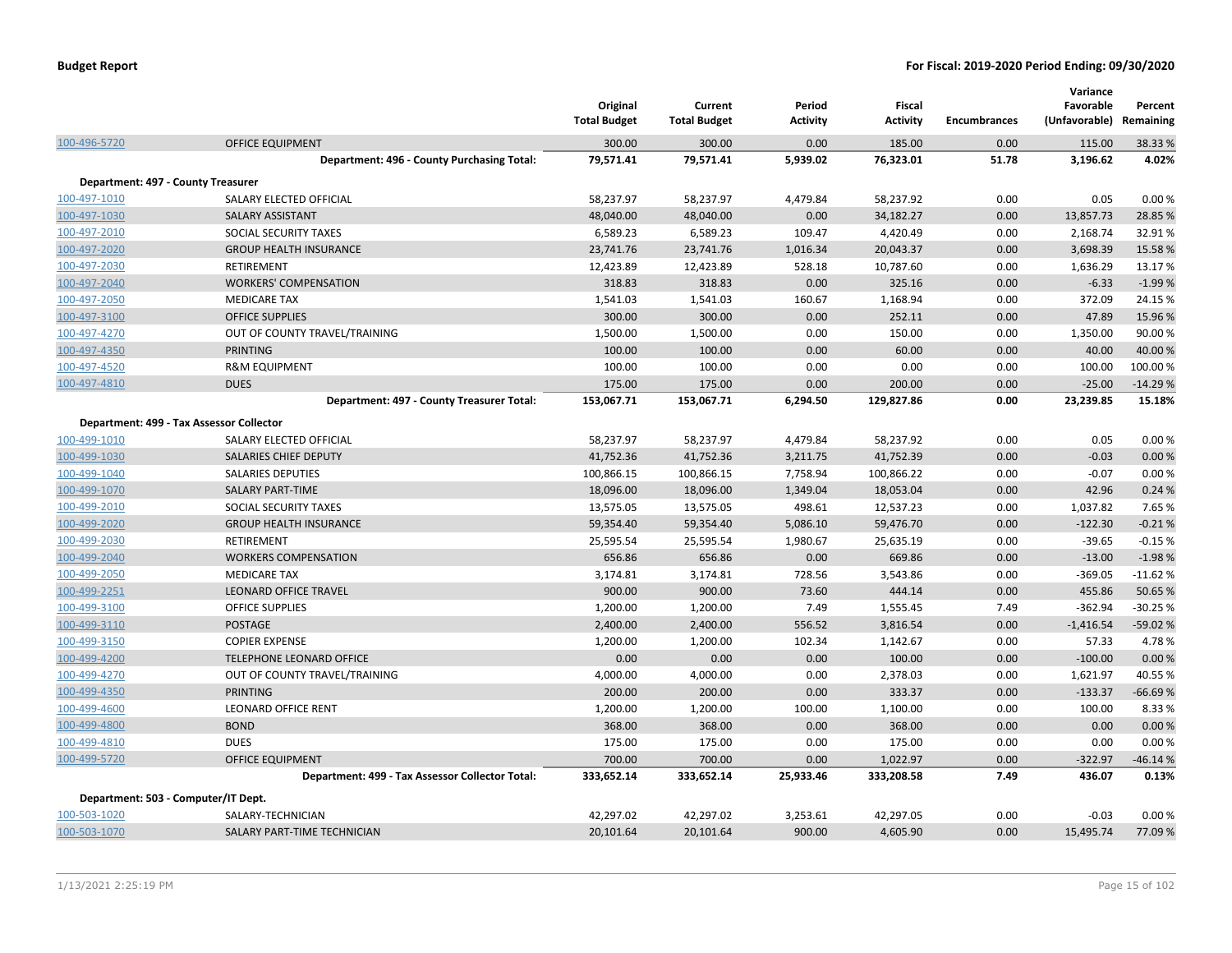| <b>Budget Report</b> |  |
|----------------------|--|
|----------------------|--|

|                               |                            |                                            | Original            | Current             | Period          | Fiscal          |                     | Variance<br>Favorable   | Percent   |
|-------------------------------|----------------------------|--------------------------------------------|---------------------|---------------------|-----------------|-----------------|---------------------|-------------------------|-----------|
|                               |                            |                                            | <b>Total Budget</b> | <b>Total Budget</b> | <b>Activity</b> | <b>Activity</b> | <b>Encumbrances</b> | (Unfavorable) Remaining |           |
| 100-503-2010                  | SOCIAL SECURITY            |                                            | 3,868.72            | 3,868.72            | 89.61           | 2,451.01        | 0.00                | 1,417.71                | 36.65%    |
| 100-503-2020                  |                            | <b>GROUP HEALTH INSURANCE</b>              | 11,870.88           | 11,870.88           | 1,017.22        | 11,895.34       | 0.00                | $-24.46$                | $-0.21%$  |
| 100-503-2030                  | RETIREMENT                 |                                            | 7,294.40            | 7,294.40            | 383.60          | 5,263.70        | 0.00                | 2,030.70                | 27.84 %   |
| 100-503-2040                  |                            | <b>WORKERS COMPENSATION</b>                | 224.64              | 224.64              | 0.00            | 196.52          | 0.00                | 28.12                   | 12.52 %   |
| 100-503-2050                  | <b>MEDICARE TAX</b>        |                                            | 904.78              | 904.78              | 131.53          | 683.89          | 0.00                | 220.89                  | 24.41%    |
| 100-503-2250                  | <b>TRAVEL ALLOWANCE</b>    |                                            | 828.00              | 828.00              | 40.00           | 529.30          | 0.00                | 298.70                  | 36.07%    |
| 100-503-3100                  | OFFICE SUPPLIES            |                                            | 100.00              | 100.00              | 0.00            | 0.00            | 0.00                | 100.00                  | 100.00%   |
| 100-503-4210                  | <b>EMERGENCY INTERNET</b>  |                                            | 455.88              | 455.88              | 37.99           | 455.88          | 0.00                | 0.00                    | 0.00%     |
| 100-503-4230                  | CELL PHONE ALLOWANCE       |                                            | 414.00              | 414.00              | 20.00           | 264.67          | 0.00                | 149.33                  | 36.07%    |
| 100-503-4270                  |                            | OUT OF COUNTY TRAVEL/TRAINING              | 750.00              | 750.00              | 0.00            | 0.00            | 0.00                | 750.00                  | 100.00 %  |
| 100-503-5720                  | OFFICE EQUIPMENT           |                                            | 1,700.00            | 1,700.00            | 34.99           | 154.97          | 0.00                | 1,545.03                | 90.88%    |
| 100-503-5740                  |                            | COMPUTER/WEB SOFTWARE                      | 3,000.00            | 3,000.00            | 231.00          | 2,430.49        | 0.00                | 569.51                  | 18.98%    |
| 100-503-5760                  |                            | COUNTY COMPUTER REPLACEMENT                | 5,000.00            | 5,000.00            | 1,054.36        | 2,899.49        | 0.00                | 2,100.51                | 42.01%    |
|                               |                            | Department: 503 - Computer/IT Dept. Total: | 98,809.96           | 98,809.96           | 7,193.91        | 74,128.21       | 0.00                | 24,681.75               | 24.98%    |
| Department: 509 - Contingency |                            |                                            |                     |                     |                 |                 |                     |                         |           |
| 100-509-4750                  | <b>CONTINGENCY</b>         |                                            | 250,000.00          | 193,508.66          | 0.00            | 0.00            | 0.00                | 193,508.66              | 100.00%   |
| <b>Budget Adjustments</b>     |                            |                                            |                     |                     |                 |                 |                     |                         |           |
| <b>Number</b>                 | Date                       | <b>Description</b>                         | Adjustment          |                     |                 |                 |                     |                         |           |
| BA0000007                     | 09/10/2020                 | Adjustments to the 2019/2020 Installed B   | 197,917.82          |                     |                 |                 |                     |                         |           |
| BA0000009                     | 09/11/2020                 | Adjsutments to the 2019/2020 Installed I   | $-250,000.00$       |                     |                 |                 |                     |                         |           |
| BA0000035                     | 09/30/2020                 | 2020 Budget Adjustments                    | $-4,409.16$         |                     |                 |                 |                     |                         |           |
|                               |                            | Department: 509 - Contingency Total:       | 250,000.00          | 193,508.66          | 0.00            | 0.00            | 0.00                | 193,508.66              | 100.00%   |
| Department: 510 - Courthouse  |                            |                                            |                     |                     |                 |                 |                     |                         |           |
| 100-510-1070                  | <b>SALARY PART-TIME</b>    |                                            | 9,750.00            | 9,195.73            | 696.00          | 696.00          | 0.00                | 8,499.73                | 92.43%    |
| <b>Budget Adjustments</b>     |                            |                                            |                     |                     |                 |                 |                     |                         |           |
| <b>Number</b>                 | Date                       | <b>Description</b>                         | Adjustment          |                     |                 |                 |                     |                         |           |
| BA0000007                     | 09/10/2020                 | Adjustments to the 2019/2020 Installed B   | 9,195.73            |                     |                 |                 |                     |                         |           |
| BA0000009                     | 09/11/2020                 | Adjsutments to the 2019/2020 Installed I   | $-9,750.00$         |                     |                 |                 |                     |                         |           |
| 100-510-1150                  | <b>SALARY JANITOR</b>      |                                            | 40,567.92           | 40,567.92           | 3,120.60        | 40,567.80       | 0.00                | 0.12                    | 0.00%     |
| 100-510-2010                  | SOCIAL SECURITY TAXES      |                                            | 2,515.21            | 2,515.21            | 95.25           | 2,383.57        | 0.00                | 131.64                  | 5.23 %    |
| 100-510-2020                  |                            | <b>GROUP HEALTH INSURANCE</b>              | 11,870.88           | 11,870.88           | 1,017.22        | 11,895.34       | 0.00                | $-24.46$                | $-0.21%$  |
| 100-510-2030                  | <b>RETIREMENT</b>          |                                            | 4,782.96            | 4,782.96            | 449.98          | 4,823.51        | 0.00                | $-40.55$                | $-0.85%$  |
| 100-510-2040                  |                            | <b>WORKERS' COMPENSATION</b>               | 1,671.40            | 1,671.40            | 0.00            | 1,434.62        | 0.00                | 236.78                  | 14.17%    |
| 100-510-2050                  | <b>MEDICARE TAX</b>        |                                            | 2,515.21            | 2,515.21            | 193.05          | 728.23          | 0.00                | 1,786.98                | 71.05%    |
| 100-510-3100                  | <b>OFFICE SUPPLIES</b>     |                                            | 3,500.00            | 3,500.00            | 0.00            | 2,758.04        | 0.00                | 741.96                  | 21.20%    |
| 100-510-3110                  | POSTAGE                    |                                            | 9,000.00            | 9,000.00            | 858.46          | 6,614.88        | 0.00                | 2,385.12                | 26.50%    |
| 100-510-3150                  | <b>COPIER RENTAL</b>       |                                            | 4,900.00            | 4,900.00            | 986.78          | 8,905.15        | 0.00                | $-4,005.15$             | $-81.74%$ |
| 100-510-3160                  |                            | <b>EMPLOYEE AWARDS BANQUET</b>             | 3,600.00            | 3,600.00            | 0.00            | 3,588.57        | 0.00                | 11.43                   | 0.32%     |
| 100-510-3300                  | <b>EXPENSE-GAS AND OIL</b> |                                            | 100.00              | 100.00              | 0.00            | 189.78          | 0.00                | $-89.78$                | $-89.78%$ |
| 100-510-3320                  | <b>JANITOR SUPPLIES</b>    |                                            | 0.00                | 554.27              | 68.06           | 622.33          | 0.00                | $-68.06$                | $-12.28%$ |
|                               |                            |                                            |                     |                     |                 |                 |                     |                         |           |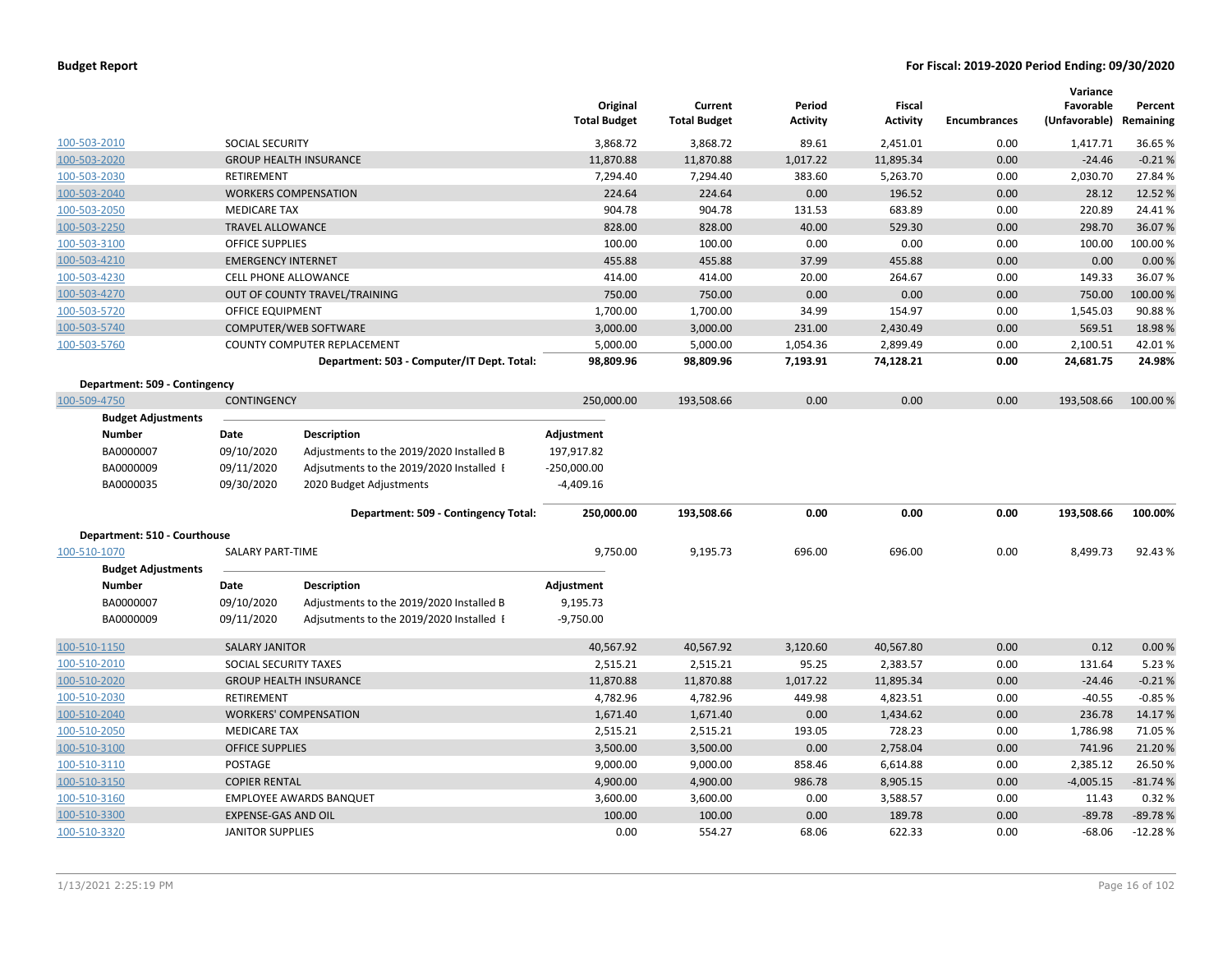| <b>Budget Adjustments</b>                |                              |                                                 | Original<br><b>Total Budget</b> | Current<br><b>Total Budget</b> | Period<br>Activity | <b>Fiscal</b><br><b>Activity</b> | <b>Encumbrances</b> | Variance<br>Favorable<br>(Unfavorable) Remaining | Percent   |
|------------------------------------------|------------------------------|-------------------------------------------------|---------------------------------|--------------------------------|--------------------|----------------------------------|---------------------|--------------------------------------------------|-----------|
| <b>Number</b>                            | Date                         | <b>Description</b>                              | Adjustment                      |                                |                    |                                  |                     |                                                  |           |
| BA0000007                                | 09/10/2020                   | Adjustments to the 2019/2020 Installed B        | 554.27                          |                                |                    |                                  |                     |                                                  |           |
| 100-510-4200                             | <b>TELEPHONE</b>             |                                                 | 43,291.12                       | 43,291.12                      | 3,599.25           | 43,336.00                        | 0.00                | $-44.88$                                         | $-0.10%$  |
| 100-510-4231                             | <b>CELL PHONE - JANITOR</b>  |                                                 | 340.00                          | 340.00                         | 26.91              | 318.15                           | 0.00                | 21.85                                            | 6.43%     |
| 100-510-4400                             | UTILITIES ELECTRICITY        |                                                 | 7,000.00                        | 7,000.00                       | 112.47             | 1,327.82                         | 0.00                | 5,672.18                                         | 81.03%    |
| 100-510-4420                             | UTILITIES WATER              |                                                 | 3,600.00                        | 3,600.00                       | 0.00               | 28.86                            | 0.00                | 3,571.14                                         | 99.20%    |
| 100-510-4430                             | <b>TRASH PICK-UP</b>         |                                                 | 1,020.00                        | 1,020.00                       | 168.52             | 1,011.12                         | 0.00                | 8.88                                             | 0.87%     |
| 100-510-4530                             | <b>COMPUTER SOFTWARE</b>     |                                                 | 269,874.50                      | 269,874.50                     | 20,710.00          | 198,797.97                       | 0.00                | 71,076.53                                        | 26.34%    |
| 100-510-4820                             | <b>FIRE INSURANCE</b>        |                                                 | 28,500.00                       | 28,500.00                      | 0.00               | 23,239.00                        | 0.00                | 5,261.00                                         | 18.46 %   |
| 100-510-5770                             | <b>JANITOR EQUIPMENT</b>     |                                                 | 500.00                          | 500.00                         | 0.00               | 219.99                           | 0.00                | 280.01                                           | 56.00%    |
|                                          |                              | Department: 510 - Courthouse Total:             | 448,899.20                      | 448,899.20                     | 32,102.55          | 353,486.73                       | 0.00                | 95,412.47                                        | 21.25%    |
| Department: 511 - County Office Building |                              |                                                 |                                 |                                |                    |                                  |                     |                                                  |           |
| 100-511-1150                             | <b>SALARY JANITOR</b>        |                                                 | 6,240.00                        | 6,240.00                       | 264.00             | 6,300.03                         | 0.00                | $-60.03$                                         | $-0.96%$  |
| 100-511-2010                             | SOCIAL SECURITY TAXES        |                                                 | 286.88                          | 286.88                         | 16.37              | 390.61                           | 0.00                | $-103.73$                                        | $-36.16%$ |
| 100-511-2030                             | <b>RETIREMENT</b>            |                                                 | 729.46                          | 729.46                         | 31.13              | 125.22                           | 0.00                | 604.24                                           | 82.83%    |
| 100-511-2040                             |                              | <b>WORKER' COMPENSATION</b>                     | 237.12                          | 237.12                         | 0.00               | 220.66                           | 0.00                | 16.46                                            | 6.94%     |
| 100-511-2050                             | <b>MEDICARE TAX</b>          |                                                 | 90.48                           | 90.48                          | 3.83               | 91.34                            | 0.00                | $-0.86$                                          | $-0.95%$  |
| 100-511-2251                             | <b>JANITOR TRAVEL</b>        |                                                 | 175.00                          | 175.00                         | 39.33              | 161.13                           | 0.00                | 13.87                                            | 7.93%     |
| 100-511-3320                             | <b>JANITOR SUPPLIES</b>      |                                                 | 1,000.00                        | 1,000.00                       | 0.00               | 874.10                           | 0.00                | 125.90                                           | 12.59%    |
| 100-511-4400                             | UTILITIES ELECTRICITY        |                                                 | 5,000.00                        | 5,000.00                       | 413.80             | 4,139.64                         | 0.00                | 860.36                                           | 17.21%    |
| 100-511-4410                             | <b>UTILITIES GAS</b>         |                                                 | 1,000.00                        | 1,000.00                       | 106.61             | 855.95                           | 0.00                | 144.05                                           | 14.41%    |
| 100-511-4420                             | UTILITIES WATER              |                                                 | 1,100.00                        | 1,100.00                       | 114.16             | 970.92                           | 0.00                | 129.08                                           | 11.73 %   |
| 100-511-4430                             | <b>TRASH PICK-UP SERVICE</b> |                                                 | 525.00                          | 525.00                         | 84.26              | 505.56                           | 0.00                | 19.44                                            | 3.70%     |
| 100-511-4500                             | R & M BUILDING               |                                                 | 18,000.00                       | 18,000.00                      | 14,420.90          | 15,016.67                        | 0.00                | 2,983.33                                         | 16.57%    |
| 100-511-4820                             | <b>FIRE INSURANCE</b>        |                                                 | 1,050.00                        | 1,050.00                       | 0.00               | 803.00                           | 0.00                | 247.00                                           | 23.52 %   |
|                                          |                              | Department: 511 - County Office Building Total: | 35,433.94                       | 35,433.94                      | 15,494.39          | 30,454.83                        | 0.00                | 4,979.11                                         | 14.05%    |
| Department: 512 - Co-Op Office Building  |                              |                                                 |                                 |                                |                    |                                  |                     |                                                  |           |
| 100-512-3320                             | <b>JANITOR SUPPLIES</b>      |                                                 | 400.00                          | 400.00                         | 0.00               | 240.40                           | 0.00                | 159.60                                           | 39.90 %   |
| 100-512-4400                             | UTILITIES ELECTRICITY        |                                                 | 6,000.00                        | 6,000.00                       | 362.58             | 5,043.54                         | 0.00                | 956.46                                           | 15.94 %   |
| 100-512-4420                             | UTILITIES WATER              |                                                 | 700.00                          | 700.00                         | 114.35             | 751.05                           | 0.00                | $-51.05$                                         | $-7.29%$  |
| 100-512-4500                             | <b>R&amp;M BUILDING</b>      |                                                 | 1,000.00                        | 1,000.00                       | 70.00              | 298.00                           | 0.00                | 702.00                                           | 70.20%    |
| 100-512-4820                             | <b>FIRE INSURANCE</b>        |                                                 | 1,450.00                        | 1,450.00                       | 0.00               | 1,115.00                         | 0.00                | 335.00                                           | 23.10%    |
|                                          |                              | Department: 512 - Co-Op Office Building Total:  | 9,550.00                        | 9,550.00                       | 546.93             | 7,447.99                         | 0.00                | 2,102.01                                         | 22.01%    |
| Department: 513 - Courthouse South Annex |                              |                                                 |                                 |                                |                    |                                  |                     |                                                  |           |
| 100-513-1150                             | <b>SALARY JANITOR</b>        |                                                 | 6,619.86                        | 6,619.86                       | 312.00             | 7,231.75                         | 0.00                | $-611.89$                                        | $-9.24%$  |
| 100-513-2010                             | SOCIAL SECURITY TAXES        |                                                 | 432.19                          | 432.19                         | 19.34              | 448.29                           | 0.00                | $-16.10$                                         | $-3.73%$  |
| 100-513-2030                             | <b>RETIREMENT</b>            |                                                 | 814.89                          | 814.89                         | 36.78              | 145.72                           | 0.00                | 669.17                                           | 82.12%    |
| 100-513-2040                             |                              | <b>WORKERS' COMPENSATION</b>                    | 264.89                          | 264.89                         | 0.00               | 234.10                           | 0.00                | 30.79                                            | 11.62%    |
| 100-513-2050                             | <b>MEDICARE TAX</b>          |                                                 | 101.08                          | 101.08                         | 4.52               | 104.86                           | 0.00                | $-3.78$                                          | $-3.74%$  |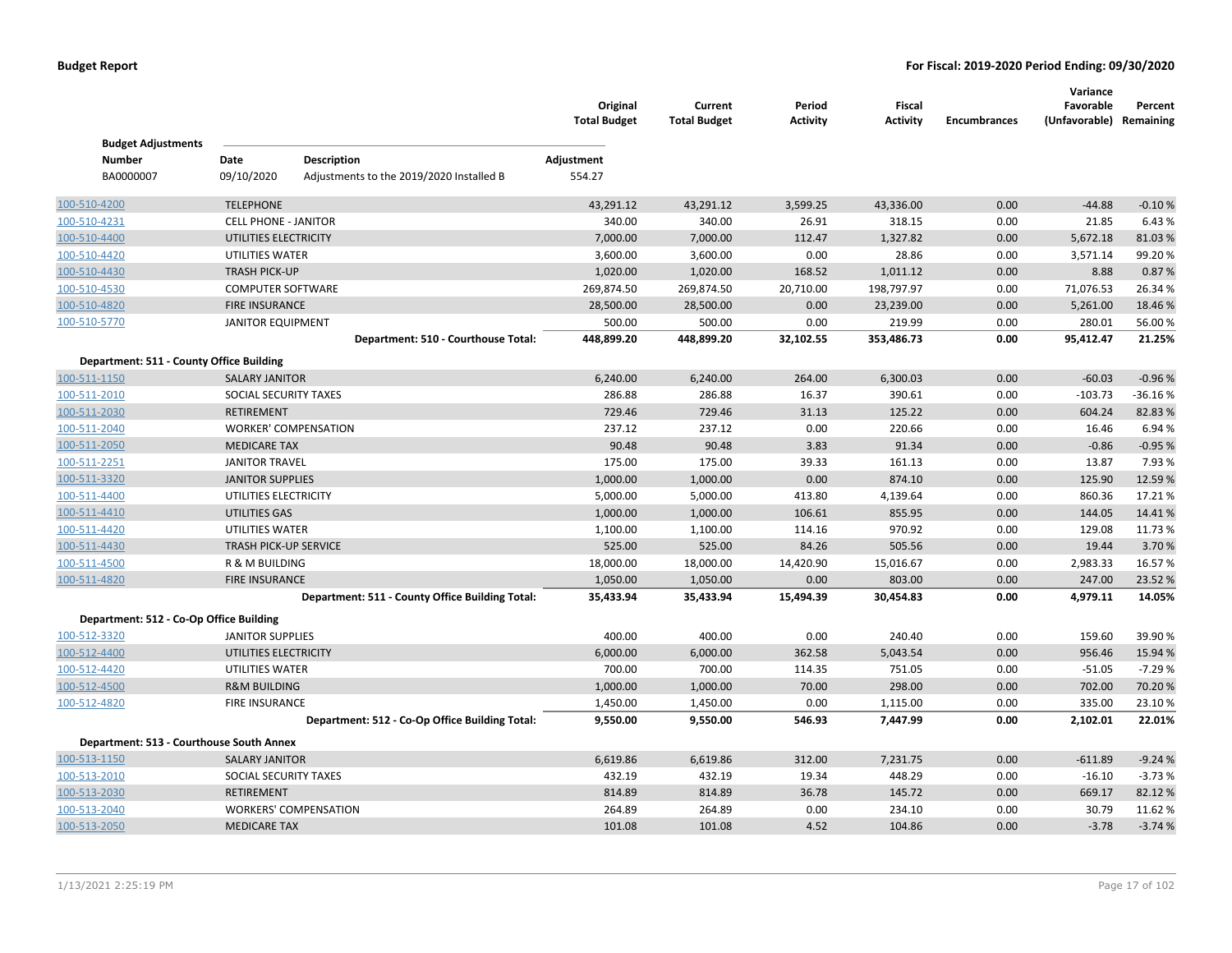|                                               |                             |                                                      | Original<br><b>Total Budget</b> | Current<br><b>Total Budget</b> | Period<br><b>Activity</b> | Fiscal<br><b>Activity</b> | <b>Encumbrances</b> | Variance<br>Favorable<br>(Unfavorable) | Percent<br>Remaining |
|-----------------------------------------------|-----------------------------|------------------------------------------------------|---------------------------------|--------------------------------|---------------------------|---------------------------|---------------------|----------------------------------------|----------------------|
| 100-513-3110                                  | POSTAGE                     |                                                      | 4,100.00                        | 4,100.00                       | 1,975.38                  | 2,846.89                  | 0.00                | 1,253.11                               | 30.56 %              |
| 100-513-3150                                  | <b>COPIER RENTAL</b>        |                                                      | 1,500.00                        | 1,500.00                       | 106.98                    | 1,259.02                  | 0.00                | 240.98                                 | 16.07%               |
| 100-513-3320                                  | <b>JANITOR SUPPLIES</b>     |                                                      | 1,500.00                        | 1,500.00                       | 65.99                     | 1,207.24                  | 0.00                | 292.76                                 | 19.52 %              |
| 100-513-4210                                  | <b>INTERNET</b>             |                                                      | 3,300.00                        | 3,300.00                       | 231.43                    | 3,240.60                  | 0.00                | 59.40                                  | 1.80%                |
| 100-513-4400                                  | UTILITIES ELECTRICITY       |                                                      | 5,800.00                        | 5,800.00                       | 574.23                    | 5,393.11                  | 0.00                | 406.89                                 | 7.02%                |
| 100-513-4410                                  | UTILITIES GAS               |                                                      | 1,300.00                        | 1,300.00                       | 56.48                     | 1,065.09                  | 0.00                | 234.91                                 | 18.07%               |
| 100-513-4420                                  | UTILITIES WATER             |                                                      | 1,200.00                        | 1,200.00                       | 184.10                    | 1,034.29                  | 0.00                | 165.71                                 | 13.81%               |
| 100-513-4430                                  | <b>TRASH PICKUP SERVICE</b> |                                                      | 1,020.00                        | 1,020.00                       | 168.52                    | 1,011.12                  | 0.00                | 8.88                                   | 0.87%                |
| 100-513-4500                                  | <b>R&amp;M BUILDING</b>     |                                                      | 5,000.00                        | 6,519.93                       | 95.00                     | 5,826.75                  | 0.00                | 693.18                                 | 10.63%               |
| <b>Budget Adjustments</b>                     |                             |                                                      |                                 |                                |                           |                           |                     |                                        |                      |
| Number                                        | Date                        | Description                                          | Adjustment                      |                                |                           |                           |                     |                                        |                      |
| BA0000007                                     | 09/10/2020                  | Adjustments to the 2019/2020 Installed B             | 6,519.93                        |                                |                           |                           |                     |                                        |                      |
| BA0000009                                     | 09/11/2020                  | Adjsutments to the 2019/2020 Installed I             | $-5,000.00$                     |                                |                           |                           |                     |                                        |                      |
| 100-513-4820                                  | <b>FIRE INSURANCE</b>       |                                                      | 2,700.00                        | 2,700.00                       | 0.00                      | 2,040.00                  | 0.00                | 660.00                                 | 24.44 %              |
|                                               |                             | Department: 513 - Courthouse South Annex Total:      | 35,652.91                       | 37,172.84                      | 3,830.75                  | 33,088.83                 | 0.00                | 4,084.01                               | 10.99%               |
| Department: 514 - City Hall Annex             |                             |                                                      |                                 |                                |                           |                           |                     |                                        |                      |
| 100-514-4210                                  | <b>INTERNET</b>             |                                                      | 960.00                          | 960.00                         | 82.69                     | 945.80                    | 0.00                | 14.20                                  | 1.48%                |
|                                               |                             | Department: 514 - City Hall Annex Total:             | 960.00                          | 960.00                         | 82.69                     | 945.80                    | 0.00                | 14.20                                  | 1.48%                |
|                                               |                             |                                                      |                                 |                                |                           |                           |                     |                                        |                      |
| Department: 515 - Windom County Building      |                             |                                                      |                                 |                                |                           |                           |                     |                                        |                      |
| 100-515-4400                                  | UTILITIES ELECTRICITY       |                                                      | 2,000.00                        | 2,000.00<br>800.00             | 355.73                    | 2,989.97                  | 0.00                | $-989.97$                              | -49.50%              |
| 100-515-4410                                  | UTILITIES GAS               |                                                      | 800.00<br>0.00                  | 0.00                           | 102.36                    | 970.48                    | 0.00<br>0.00        | $-170.48$                              | $-21.31%$            |
| 100-515-4420                                  | UTILITIES WATER             |                                                      |                                 |                                | 83.00                     | 531.36                    |                     | $-531.36$                              | 0.00%                |
| 100-515-4500                                  | <b>R&amp;M BUILDING</b>     |                                                      | 1,000.00                        | 1,000.00                       | 0.00                      | 106.50                    | 0.00                | 893.50                                 | 89.35 %              |
| 100-515-4501                                  | <b>PEST CONTROL</b>         |                                                      | 130.00                          | 130.00                         | 65.00                     | 65.00                     | 0.00                | 65.00                                  | 50.00 %              |
| 100-515-4502                                  | LAWN MAINTENANCE            |                                                      | 800.00                          | 800.00                         | 120.00                    | 760.00                    | 0.00                | 40.00                                  | 5.00 %               |
| 100-515-4820                                  | <b>FIRE INSURANCE</b>       | Department: 515 - Windom County Building Total:      | 1,775.00<br>6,505.00            | 1,775.00<br>6,505.00           | 0.00<br>726.09            | 1,515.00<br>6,938.31      | 0.00<br>0.00        | 260.00<br>$-433.31$                    | 14.65%<br>$-6.66%$   |
| Department: 516 - Agrilife Extension Building |                             |                                                      |                                 |                                |                           |                           |                     |                                        |                      |
| 100-516-1150                                  | <b>SALARY JANITOR</b>       |                                                      | 3,432.00                        | 3,432.00                       | 120.00                    | 3,666.87                  | 0.00                | $-234.87$                              | $-6.84%$             |
| 100-516-2010                                  | SOCIAL SECURITY TAXES       |                                                      | 212.78                          | 212.78                         | 7.44                      | 227.37                    | 0.00                | $-14.59$                               | $-6.86%$             |
| 100-516-2030                                  | <b>RETIREMENT</b>           |                                                      | 401.20                          | 401.20                         | 14.15                     | 57.30                     | 0.00                | 343.90                                 | 85.72%               |
| 100-516-2040                                  |                             | <b>WORKERS' COMPENSATION</b>                         | 130.42                          | 130.42                         | 0.00                      | 121.36                    | 0.00                | 9.06                                   | 6.95 %               |
| 100-516-2050                                  | <b>MEDICARE TAX</b>         |                                                      | 49.76                           | 49.76                          | 1.74                      | 53.15                     | 0.00                | $-3.39$                                | $-6.81%$             |
| 100-516-2251                                  | <b>JANITOR TRAVEL</b>       |                                                      | 250.00                          | 250.00                         | 48.30                     | 229.32                    | 0.00                | 20.68                                  | 8.27 %               |
| 100-516-3320                                  | <b>JANITOR SUPPLIES</b>     |                                                      | 500.00                          | 500.00                         | 0.00                      | 500.00                    | 0.00                | 0.00                                   | 0.00%                |
| 100-516-4400                                  | UTILITIES ELECTRICITY       |                                                      | 5,100.00                        | 5,100.00                       | 284.28                    | 4,685.85                  | 0.00                | 414.15                                 | 8.12%                |
| 100-516-4420                                  | UTILITIES WATER             |                                                      | 700.00                          | 700.00                         | 114.16                    | 684.96                    | 0.00                | 15.04                                  | 2.15 %               |
| 100-516-4500                                  | <b>R&amp;M BUILDING</b>     |                                                      | 600.00                          | 600.00                         | 0.00                      | 1,341.50                  | 0.00                | $-741.50$                              | $-123.58%$           |
| 100-516-4820                                  | <b>FIRE INSURANCE</b>       |                                                      | 1,100.00                        | 1,100.00                       | 0.00                      | 821.00                    | 0.00                | 279.00                                 | 25.36 %              |
|                                               |                             | Department: 516 - Agrilife Extension Building Total: | 12,476.16                       | 12,476.16                      | 590.07                    | 12,388.68                 | 0.00                | 87.48                                  | 0.70%                |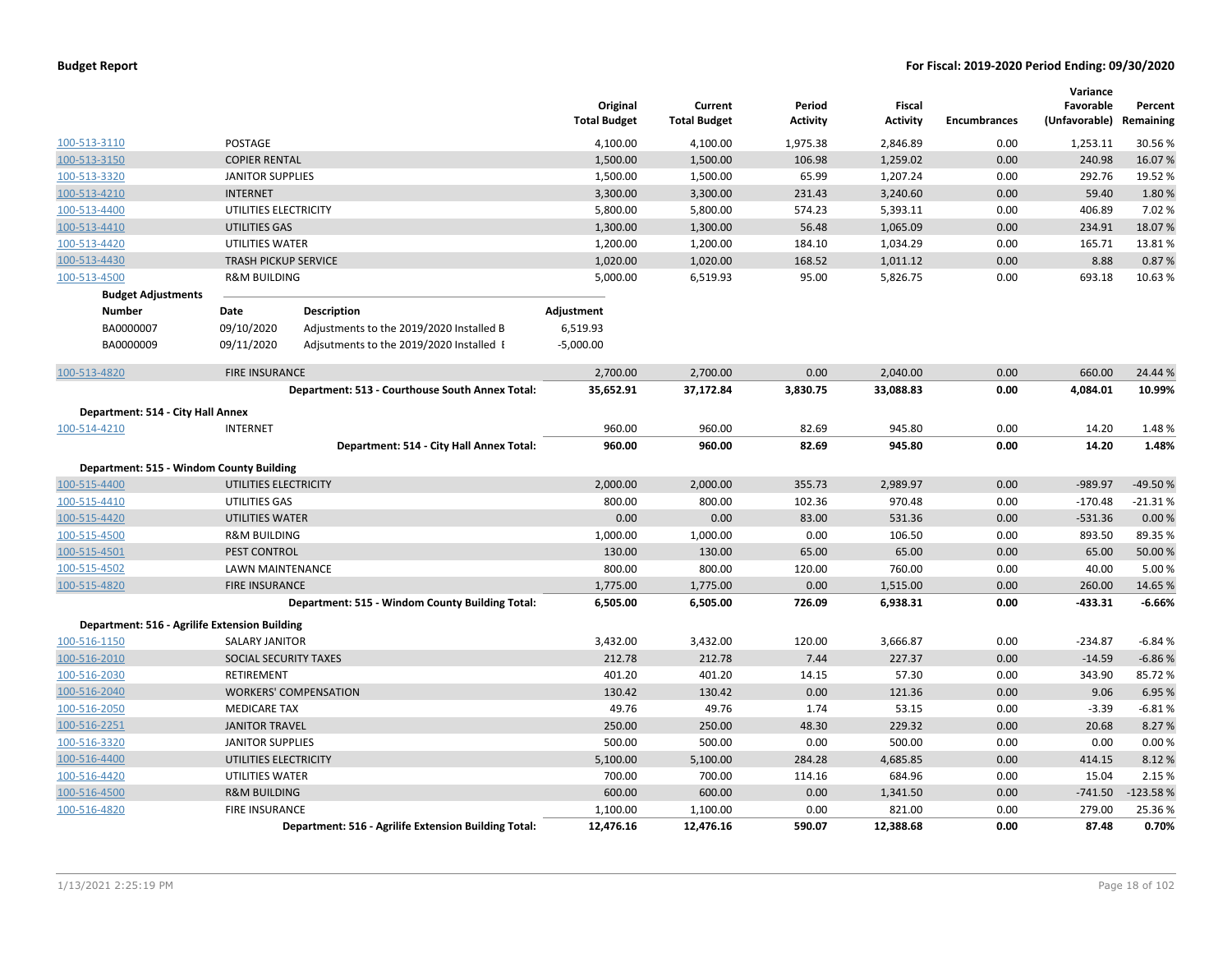|                                          |                                                           | Original<br><b>Total Budget</b> | Current<br><b>Total Budget</b> | Period<br>Activity | Fiscal<br><b>Activity</b> | <b>Encumbrances</b> | Variance<br>Favorable<br>(Unfavorable) Remaining | Percent  |
|------------------------------------------|-----------------------------------------------------------|---------------------------------|--------------------------------|--------------------|---------------------------|---------------------|--------------------------------------------------|----------|
|                                          | <b>Department: 518 - County Offices Relocation</b>        |                                 |                                |                    |                           |                     |                                                  |          |
| 100-518-3110                             | <b>POSTAGE</b>                                            | 350.00                          | 350.00                         | 0.00               | 336.00                    | 0.00                | 14.00                                            | 4.00%    |
| 100-518-3320                             | <b>JANITOR SUPPLIES</b>                                   | 3,000.00                        | 3,000.00                       | 0.00               | 3,055.68                  | 0.00                | $-55.68$                                         | $-1.86%$ |
| 100-518-4210                             | <b>INTERNET</b>                                           | 14,000.00                       | 14,000.00                      | 1,046.18           | 14,085.56                 | 0.00                | $-85.56$                                         | $-0.61%$ |
| 100-518-4400                             | UTILITIES ELECTRICITY                                     | 33,400.00                       | 33,400.00                      | 11,454.14          | 21,978.83                 | 0.00                | 11,421.17                                        | 34.20%   |
| 100-518-4410                             | UTILITIES GAS                                             | 4,400.00                        | 4,400.00                       | 206.41             | 2,632.47                  | 0.00                | 1,767.53                                         | 40.17%   |
| 100-518-4420                             | UTILITIES WATER                                           | 6,400.00                        | 6,400.00                       | 1,998.74           | 5,476.86                  | 0.00                | 923.14                                           | 14.42 %  |
| 100-518-4430                             | <b>TRASH PICKUP SERVICE</b>                               | 2,150.00                        | 2,150.00                       | 337.80             | 1,974.93                  | 0.00                | 175.07                                           | 8.14 %   |
| 100-518-4500                             | R & M BUILDING                                            | 6,000.00                        | 6,000.00                       | 36.99              | 2,292.22                  | 0.00                | 3,707.78                                         | 61.80%   |
| 100-518-4501                             | PEST CONTROL                                              | 1,000.00                        | 1,000.00                       | 90.00              | 940.00                    | 0.00                | 60.00                                            | 6.00%    |
| 100-518-4700                             | OFFICE SPACE LEASE                                        | 140,400.00                      | 140,400.00                     | 0.00               | 141,725.00                | 0.00                | $-1,325.00$                                      | $-0.94%$ |
| 100-518-4830                             | <b>ALARM MONITORING</b>                                   | 900.00                          | 900.00                         | 0.00               | 885.60                    | 0.00                | 14.40                                            | 1.60%    |
|                                          | <b>Department: 518 - County Offices Relocation Total:</b> | 212,000.00                      | 212,000.00                     | 15,170.26          | 195,383.15                | 0.00                | 16,616.85                                        | 7.84%    |
|                                          | Department: 519 - Government Building                     |                                 |                                |                    |                           |                     |                                                  |          |
| 100-519-1650                             | <b>CONSTRUCTION</b>                                       | 10,000.00                       | 10,000.00                      | 0.00               | 0.00                      | 0.00                | 10,000.00                                        | 100.00%  |
|                                          | Department: 519 - Government Building Total:              | 10,000.00                       | 10,000.00                      | 0.00               | 0.00                      | 0.00                | 10,000.00                                        | 100.00%  |
|                                          | Department: 540 - Ambulance Service                       |                                 |                                |                    |                           |                     |                                                  |          |
| 100-540-4170                             | <b>EMS SERVICE</b>                                        | 540,000.00                      | 540,000.00                     | 45,000.00          | 540,000.00                | 0.00                | 0.00                                             | 0.00%    |
| 100-540-4400                             | UTILITIES ELECTRICITY                                     | 0.00                            | 0.00                           | 8.65               | 8.65                      | 0.00                | $-8.65$                                          | 0.00%    |
|                                          | Department: 540 - Ambulance Service Total:                | 540,000.00                      | 540,000.00                     | 45,008.65          | 540,008.65                | 0.00                | $-8.65$                                          | 0.00%    |
| <b>Department: 543 - Fire Protection</b> |                                                           |                                 |                                |                    |                           |                     |                                                  |          |
| 100-543-4160                             | <b>FIRE PROTECTION SERVICE</b>                            | 84,000.00                       | 84,000.00                      | 0.00               | 84,000.00                 | 0.00                | 0.00                                             | 0.00%    |
| 100-543-4220                             | <b>R&amp;M RADIO/TOWER</b>                                | 700.00                          | 700.00                         | 0.00               | 0.00                      | 0.00                | 700.00                                           | 100.00%  |
| 100-543-4470                             | REPEATER SERVICE CONTRACT                                 | 8,762.83                        | 8,762.83                       | 0.00               | 6,572.17                  | 0.00                | 2,190.66                                         | 25.00 %  |
|                                          | Department: 543 - Fire Protection Total:                  | 93,462.83                       | 93,462.83                      | 0.00               | 90,572.17                 | 0.00                | 2,890.66                                         | 3.09%    |
| Department: 551 - Constable Pct.1        |                                                           |                                 |                                |                    |                           |                     |                                                  |          |
| 100-551-1010                             | SALARY ELECTED OFFICIAL                                   | 33,154.57                       | 33,154.57                      | 2,550.36           | 33,154.68                 | 0.00                | $-0.11$                                          | 0.00%    |
| 100-551-2010                             | SOCIAL SECURITY TAXES                                     | 2,204.38                        | 2,204.38                       | 78.39              | 1,962.62                  | 0.00                | 241.76                                           | 10.97%   |
| 100-551-2020                             | <b>GROUP HEALTH INSURANCE</b>                             | 6,272.76                        | 6,272.76                       | 468.37             | 5,374.74                  | 0.00                | 898.02                                           | 14.32 %  |
| 100-551-2030                             | <b>RETIREMENT</b>                                         | 3,875.77                        | 3,875.77                       | 306.96             | 3,881.59                  | 0.00                | $-5.82$                                          | $-0.15%$ |
| 100-551-2040                             | <b>WORKERS' COMPENSATION</b>                              | 596.78                          | 596.78                         | 0.00               | 590.78                    | 0.00                | 6.00                                             | 1.01%    |
| 100-551-2050                             | <b>MEDICARE TAX</b>                                       | 515.54                          | 515.54                         | 119.08             | 559.76                    | 0.00                | $-44.22$                                         | $-8.58%$ |
| 100-551-2250                             | <b>TRAVEL ALLOWANCE</b>                                   | 2,400.00                        | 2,400.00                       | 200.00             | 2,400.00                  | 0.00                | 0.00                                             | 0.00%    |
| 100-551-3100                             | <b>OFFICE SUPPLIES</b>                                    | 50.00                           | 50.00                          | 0.00               | 0.00                      | 0.00                | 50.00                                            | 100.00%  |
| 100-551-3110                             | POSTAGE                                                   | 150.00                          | 150.00                         | 15.60              | 30.40                     | 0.00                | 119.60                                           | 79.73 %  |
| 100-551-3300                             | AUTO EXPENSE-GAS AND OIL                                  | 1,500.00                        | 1,500.00                       | 202.19             | 1,232.66                  | 0.00                | 267.34                                           | 17.82 %  |
| 100-551-4220                             | R & M RADIO                                               | 100.00                          | 100.00                         | 0.00               | 0.00                      | 0.00                | 100.00                                           | 100.00%  |
| 100-551-4350                             | <b>PRINTING</b>                                           | 50.00                           | 50.00                          | 0.00               | 0.00                      | 0.00                | 50.00                                            | 100.00%  |
| 100-551-4880                             | <b>LAW ENFORCEMENT INSURANCE</b>                          | 525.00                          | 525.00                         | 0.00               | 463.00                    | 0.00                | 62.00                                            | 11.81%   |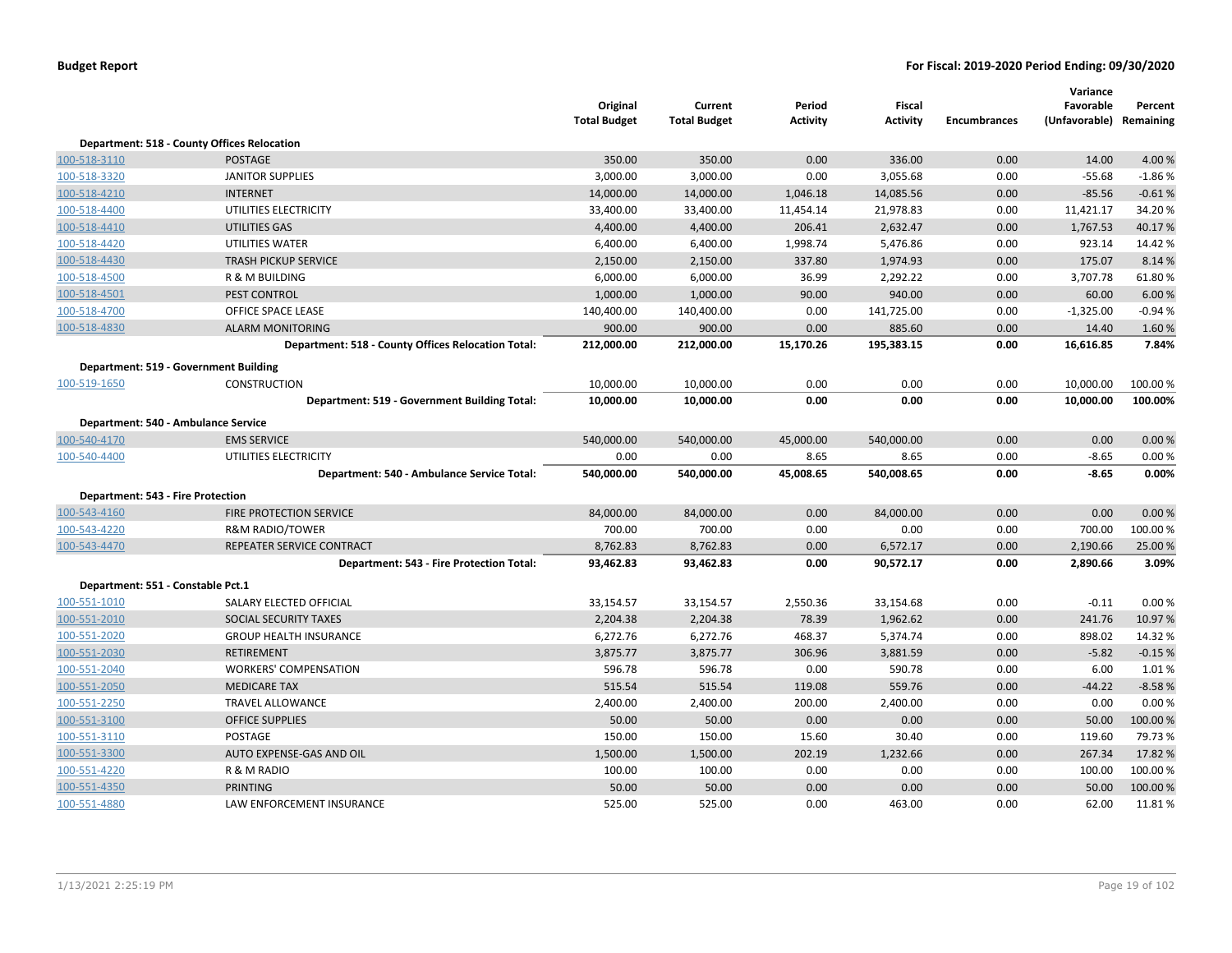|                                            |                          |                                          | Original<br><b>Total Budget</b> | Current<br><b>Total Budget</b> | Period<br><b>Activity</b> | <b>Fiscal</b><br><b>Activity</b> | <b>Encumbrances</b> | Variance<br>Favorable<br>(Unfavorable) Remaining | Percent        |
|--------------------------------------------|--------------------------|------------------------------------------|---------------------------------|--------------------------------|---------------------------|----------------------------------|---------------------|--------------------------------------------------|----------------|
| 100-551-5910                               | <b>ONLINE RESEARCH</b>   |                                          | 600.00                          | 600.00                         | 100.00                    | 600.00                           | 0.00                | 0.00                                             | 0.00%          |
|                                            |                          | Department: 551 - Constable Pct.1 Total: | 51,994.80                       | 51,994.80                      | 4,040.95                  | 50,250.23                        | 0.00                | 1,744.57                                         | 3.36%          |
| Department: 552 - Constable Pct.2          |                          |                                          |                                 |                                |                           |                                  |                     |                                                  |                |
| 100-552-1010                               |                          | SALARY ELECTED OFFICIAL                  | 16,099.05                       | 16,099.05                      | 1,238.38                  | 16,098.94                        | 0.00                | 0.11                                             | 0.00%          |
| 100-552-2010                               | SOCIAL SECURITY TAXES    |                                          | 1,146.94                        | 1,146.94                       | 38.39                     | 959.75                           | 0.00                | 187.19                                           | 16.32%         |
| 100-552-2020                               |                          | <b>GROUP HEALTH INSURANCE</b>            | 11,870.88                       | 11,870.88                      | 1,017.22                  | 11,895.34                        | 0.00                | $-24.46$                                         | $-0.21%$       |
| 100-552-2030                               | <b>RETIREMENT</b>        |                                          | 1,881.98                        | 1,881.98                       | 146.00                    | 1,881.55                         | 0.00                | 0.43                                             | 0.02%          |
| 100-552-2040                               |                          | <b>WORKERS' COMPENSATION</b>             | 289.78                          | 289.78                         | 0.00                      | 278.14                           | 0.00                | 11.64                                            | 4.02%          |
| 100-552-2050                               | <b>MEDICARE TAX</b>      |                                          | 268.24                          | 268.24                         | 56.35                     | 271.87                           | 0.00                | $-3.63$                                          | $-1.35%$       |
| 100-552-3100                               | <b>OFFICE SUPPLIES</b>   |                                          | 100.00                          | 100.00                         | 0.00                      | 0.00                             | 0.00                | 100.00                                           | 100.00%        |
| 100-552-3110                               | <b>POSTAGE</b>           |                                          | 250.00                          | 250.00                         | 0.00                      | 55.00                            | 0.00                | 195.00                                           | 78.00 %        |
| 100-552-3300                               |                          | AUTO EXPENSE-GAS AND OIL                 | 1,000.00                        | 1,000.00                       | 0.00                      | 123.74                           | 0.00                | 876.26                                           | 87.63%         |
| 100-552-4220                               | R & M RADIO              |                                          | 100.00                          | 100.00                         | 0.00                      | 0.00                             | 0.00                | 100.00                                           | 100.00 %       |
| 100-552-4270                               |                          | OUT OF COUNTY TRAVEL/TRAINING            | 228.00                          | 228.00                         | 0.00                      | 0.00                             | 0.00                | 228.00                                           | 100.00 %       |
| 100-552-4350                               | <b>PRINTING</b>          |                                          | 100.00                          | 100.00                         | 0.00                      | 0.00                             | 0.00                | 100.00                                           | 100.00%        |
| 100-552-4540                               | <b>R&amp;M AUTO</b>      |                                          | 1,000.00                        | 1,000.00                       | 0.00                      | 14.50                            | 0.00                | 985.50                                           | 98.55%         |
| 100-552-4870                               | <b>AUTO INSURANCE</b>    |                                          | 425.00                          | 425.00                         | 0.00                      | 403.00                           | 0.00                | 22.00                                            | 5.18%          |
| 100-552-4880                               |                          | LAW ENFOREMENT INSURANCE                 | 525.00                          | 525.00                         | 0.00                      | 463.00                           | 0.00                | 62.00                                            | 11.81%         |
|                                            |                          | Department: 552 - Constable Pct.2 Total: | 35,284.87                       | 35,284.87                      | 2,496.34                  | 32,444.83                        | 0.00                | 2,840.04                                         | 8.05%          |
|                                            |                          |                                          |                                 |                                |                           |                                  |                     |                                                  |                |
| Department: 553 - Constable Pct.3          |                          |                                          |                                 |                                |                           |                                  | 0.00                | $-0.09$                                          | 0.00%          |
| 100-553-1010                               |                          | SALARY ELECTED OFFICIAL                  | 14,310.57                       | 14,310.57                      | 1,100.82                  | 14,310.66                        |                     |                                                  |                |
| 100-553-2010                               | SOCIAL SECURITY TAXES    |                                          | 1,036.06                        | 1,036.06                       | 40.33                     | 995.85                           | 0.00                | 40.21                                            | 3.88%          |
| 100-553-2020                               |                          | <b>GROUP HEALTH INSURANCE</b>            | 11,870.88                       | 11,870.88                      | 1,017.22                  | 11,895.34                        | 0.00                | $-24.46$                                         | $-0.21%$       |
| 100-553-2030                               | <b>RETIREMENT</b>        |                                          | 1,672.91<br>257.59              | 1,672.91<br>257.59             | 129.78                    | 1,672.51<br>247.24               | 0.00<br>0.00        | 0.40                                             | 0.02%<br>4.02% |
| 100-553-2040                               |                          | <b>WORKERS' COMPENSATION</b>             | 242.30                          |                                | 0.00                      | 282.61                           |                     | 10.35<br>$-40.31$                                | $-16.64%$      |
| 100-553-2050                               | <b>MEDICARE TAX</b>      |                                          |                                 | 242.30                         | 59.19                     |                                  | 0.00                |                                                  |                |
| 100-553-2250                               | <b>TRAVEL ALLOWANCE</b>  |                                          | 2,400.00                        | 2,400.00                       | 200.00                    | 2,400.00                         | 0.00                | 0.00                                             | 0.00%          |
| 100-553-3100                               | <b>OFFICE SUPPLIES</b>   |                                          | 100.00                          | 40.00                          | 0.00                      | 0.00                             | 0.00                | 40.00                                            | 100.00 %       |
| <b>Budget Adjustments</b><br><b>Number</b> | Date                     | <b>Description</b>                       |                                 |                                |                           |                                  |                     |                                                  |                |
| BA0000007                                  | 09/10/2020               |                                          | Adjustment<br>40.00             |                                |                           |                                  |                     |                                                  |                |
| BA0000009                                  |                          | Adjustments to the 2019/2020 Installed B | $-100.00$                       |                                |                           |                                  |                     |                                                  |                |
|                                            | 09/11/2020               | Adjsutments to the 2019/2020 Installed I |                                 |                                |                           |                                  |                     |                                                  |                |
| 100-553-3110                               | POSTAGE                  |                                          | 150.00                          | 150.00                         | 0.00                      | 0.00                             | 0.00                | 150.00                                           | 100.00 %       |
| 100-553-3300                               |                          | AUTO EXPENSE-GAS AND OIL                 | 200.00                          | 200.00                         | 0.00                      | 0.00                             | 0.00                | 200.00                                           | 100.00 %       |
| 100-553-4350                               | <b>PRINTING</b>          |                                          | 50.00                           | 50.00                          | 0.00                      | 0.00                             | 0.00                | 50.00                                            | 100.00 %       |
| 100-553-4530                               | <b>COMPUTER SOFTWARE</b> |                                          | 1,152.00                        | 1,152.00                       | 0.00                      | 661.00                           | 0.00                | 491.00                                           | 42.62%         |
| 100-553-4810                               | <b>DUES</b>              |                                          | 0.00                            | 60.00                          | 0.00                      | 60.00                            | 0.00                | 0.00                                             | 0.00%          |
| <b>Budget Adjustments</b>                  |                          |                                          |                                 |                                |                           |                                  |                     |                                                  |                |
| <b>Number</b>                              | Date                     | <b>Description</b>                       | Adjustment                      |                                |                           |                                  |                     |                                                  |                |
| BA0000010                                  | 09/11/2020               | Adjustments to the 2019/2020 Installed B | 60.00                           |                                |                           |                                  |                     |                                                  |                |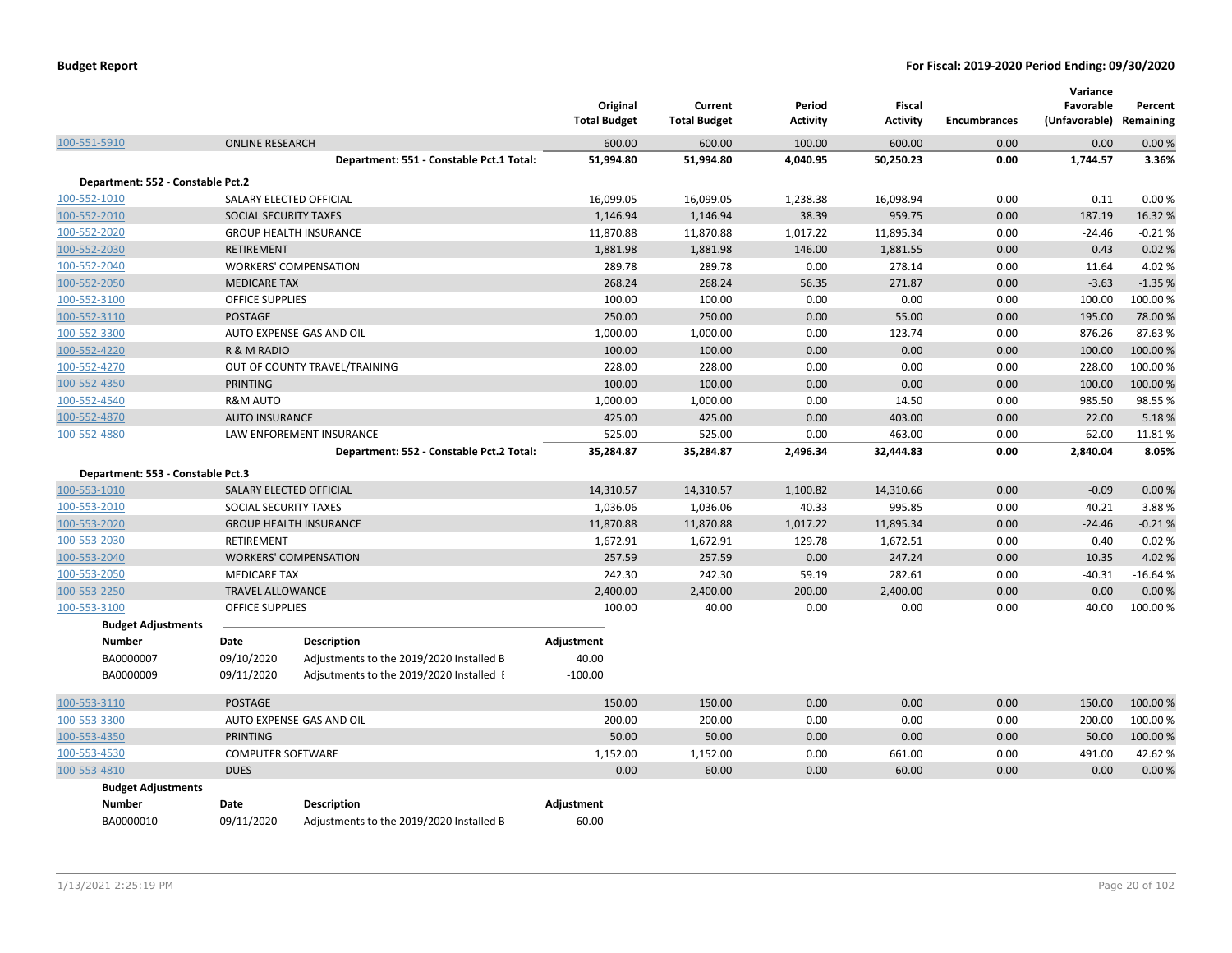| <b>Budget Report</b> |  |
|----------------------|--|
|----------------------|--|

|                                                               |                           |                                                                      |                     | Original   | Current             | Period          | <b>Fiscal</b>   |                     | Variance<br>Favorable | Percent    |
|---------------------------------------------------------------|---------------------------|----------------------------------------------------------------------|---------------------|------------|---------------------|-----------------|-----------------|---------------------|-----------------------|------------|
|                                                               |                           |                                                                      | <b>Total Budget</b> |            | <b>Total Budget</b> | <b>Activity</b> | <b>Activity</b> | <b>Encumbrances</b> | (Unfavorable)         | Remaining  |
| 100-553-4880                                                  |                           | LAW ENFORCEMENT INSURANCE                                            |                     | 525.00     | 525.00              | 0.00            | 463.00          | 0.00                | 62.00                 | 11.81%     |
| 100-553-5720                                                  | <b>OFFICE EQUIPMENT</b>   |                                                                      |                     | 500.00     | 500.00              | 0.00            | 0.00            | 0.00                | 500.00                | 100.00 %   |
| 100-553-5740                                                  | <b>TECHNOLOGY</b>         |                                                                      |                     | 10,000.00  | 10,000.00           | 3,055.00        | 7,951.08        | 0.00                | 2,048.92              | 20.49%     |
|                                                               |                           | Department: 553 - Constable Pct.3 Total:                             |                     | 44,467.31  | 44,467.31           | 5,602.34        | 40,939.29       | 0.00                | 3,528.02              | 7.93%      |
| Department: 555 - Animal Control Officer                      |                           |                                                                      |                     |            |                     |                 |                 |                     |                       |            |
| 100-555-4410                                                  |                           | ANIMAL CONTROL OFFICER/SERVICES                                      |                     | 3,500.00   | 3,500.00            | 371.37          | 2,089.62        | 0.00                | 1,410.38              | 40.30%     |
|                                                               |                           | Department: 555 - Animal Control Officer Total:                      |                     | 3,500.00   | 3,500.00            | 371.37          | 2,089.62        | 0.00                | 1,410.38              | 40.30%     |
| Department: 558 - Natl Incident Based Reporting Syst. 3753001 |                           |                                                                      |                     |            |                     |                 |                 |                     |                       |            |
| 100-558-4530                                                  | <b>COMPUTER SOFTWARE</b>  |                                                                      |                     | 0.00       | 51,502.00           | 0.00            | 51,502.00       | 0.00                | 0.00                  | 0.00%      |
| <b>Budget Adjustments</b>                                     |                           |                                                                      |                     |            |                     |                 |                 |                     |                       |            |
| <b>Number</b>                                                 | Date                      | <b>Description</b>                                                   | Adjustment          |            |                     |                 |                 |                     |                       |            |
| BA0000007                                                     | 09/10/2020                | Adjustments to the 2019/2020 Installed B                             | 51,502.00           |            |                     |                 |                 |                     |                       |            |
|                                                               |                           | Department: 558 - Natl Incident Based Reporting Syst. 3753001 Total: |                     | 0.00       | 51,502.00           | 0.00            | 51,502.00       | 0.00                | 0.00                  | 0.00%      |
| Department: 559 - Texas VINE Program                          |                           |                                                                      |                     |            |                     |                 |                 |                     |                       |            |
| 100-559-4950                                                  |                           | VINE AUTOMATED VICTIM NOTIF. SERV.                                   |                     | 0.00       | 18,618.88           | 0.00            | 18,618.88       | 0.00                | 0.00                  | 0.00%      |
| <b>Budget Adjustments</b>                                     |                           |                                                                      |                     |            |                     |                 |                 |                     |                       |            |
| <b>Number</b>                                                 | Date                      | <b>Description</b>                                                   | Adjustment          |            |                     |                 |                 |                     |                       |            |
| BA0000007                                                     | 09/10/2020                | Adjustments to the 2019/2020 Installed B                             | 18,618.88           |            |                     |                 |                 |                     |                       |            |
|                                                               |                           |                                                                      |                     |            |                     |                 |                 |                     |                       |            |
|                                                               |                           | Department: 559 - Texas VINE Program Total:                          |                     | 0.00       | 18,618.88           | 0.00            | 18,618.88       | 0.00                | 0.00                  | 0.00%      |
| Department: 560 - County Sheriff                              |                           |                                                                      |                     |            |                     |                 |                 |                     |                       |            |
| 100-560-1010                                                  | SALARY ELECTED OFFICIAL   |                                                                      |                     | 59,993.98  | 59,993.98           | 4,614.92        | 59,993.96       | 0.00                | 0.02                  | 0.00%      |
| 100-560-1030                                                  | SALARY CHIEF DEPUTY       |                                                                      |                     | 49,000.00  | 49,000.00           | 3,769.23        | 49,000.11       | 0.00                | $-0.11$               | 0.00%      |
| 100-560-1040                                                  | <b>SALARIES DEPUTIES</b>  |                                                                      |                     | 651,867.18 | 651,867.18          | 48,393.68       | 614,229.23      | 0.00                | 37,637.95             | 5.77%      |
| 100-560-1050                                                  |                           | SALARY ADMINISTRATIVE SECRETARY                                      |                     | 42,500.00  | 42,500.00           | 3,269.23        | 42,500.11       | 0.00                | $-0.11$               | 0.00%      |
| 100-560-1051                                                  | SALARY EVIDENCE CLERK     |                                                                      |                     | 24,000.00  | 24,000.00           | 960.00          | 960.00          | 0.00                | 23,040.00             | 96.00%     |
| 100-560-1070                                                  | <b>SALARY PART-TIME</b>   |                                                                      |                     | 0.00       | 0.00                | 2,007.00        | 24,759.00       | 0.00                | $-24,759.00$          | 0.00%      |
| 100-560-1080                                                  |                           | COMPENSATION/HOLIDAY PAY                                             |                     | 138,719.27 | 138,719.27          | 3,176.24        | 71,068.10       | 0.00                | 67,651.17             | 48.77%     |
| 100-560-1110                                                  | <b>SALARY LIEUTENANT</b>  |                                                                      |                     | 44,800.00  | 44,800.00           | 3,446.16        | 44,800.08       | 0.00                | $-0.08$               | 0.00%      |
| 100-560-1130                                                  |                           | SALARY TRANSPORT OFFICER                                             |                     | 36,569.21  | 36,569.21           | 2,953.67        | 24,333.61       | 0.00                | 12,235.60             | 33.46%     |
| 100-560-1140                                                  |                           | SALARY PROF. STANDARDS OFFICER                                       |                     | 36,569.21  | 36,569.21           | 2,813.02        | 36,569.26       | 0.00                | $-0.05$               | 0.00%      |
| 100-560-1200                                                  | <b>SALARY DISPATCHER</b>  |                                                                      |                     | 278,094.11 | 278,094.11          | 18,605.38       | 225,062.53      | 0.00                | 53,031.58             | 19.07%     |
| 100-560-2010                                                  | SOCIAL SECURITY TAXES     |                                                                      |                     | 81,779.50  | 81,779.50           | 2,737.72        | 69,966.59       | 0.00                | 11,812.91             | 14.44 %    |
| 100-560-2020                                                  |                           | <b>GROUP HEALTH INSURANCE</b>                                        |                     | 367,997.28 | 367,997.28          | 31,595.60       | 354,481.78      | 0.00                | 13,515.50             | 3.67%      |
| 100-560-2030                                                  | <b>RETIREMENT</b>         |                                                                      |                     | 151,819.68 | 151,819.68          | 11,083.56       | 140,661.10      | 0.00                | 11,158.58             | 7.35 %     |
| 100-560-2040                                                  |                           | <b>WORKERS' COMPENSATION</b>                                         |                     | 29,018.53  | 29,018.53           | 0.00            | 16,184.72       | 0.00                | 12,833.81             | 44.23%     |
| 100-560-2050                                                  | <b>MEDICARE TAX</b>       |                                                                      |                     | 19,125.85  | 19,125.85           | 4,200.85        | 19,923.01       | 0.00                | $-797.16$             | $-4.17%$   |
| 100-560-2060                                                  |                           | UNEMPLOYMENT EXPENSE                                                 |                     | 4,100.00   | 4,100.00            | 2,223.27        | 12,427.63       | 0.00                | $-8,327.63$           | $-203.11%$ |
| 100-560-2500                                                  | <b>EMPLOYEE PHYSICALS</b> |                                                                      |                     | 1,000.00   | 1,000.00            | 228.00          | 1,272.00        | 0.00                | $-272.00$             | $-27.20%$  |
| 100-560-3100                                                  | <b>OFFICE SUPPLIES</b>    |                                                                      |                     | 8,000.00   | 8,000.00            | 890.14          | 8,177.58        | 0.00                | $-177.58$             | $-2.22%$   |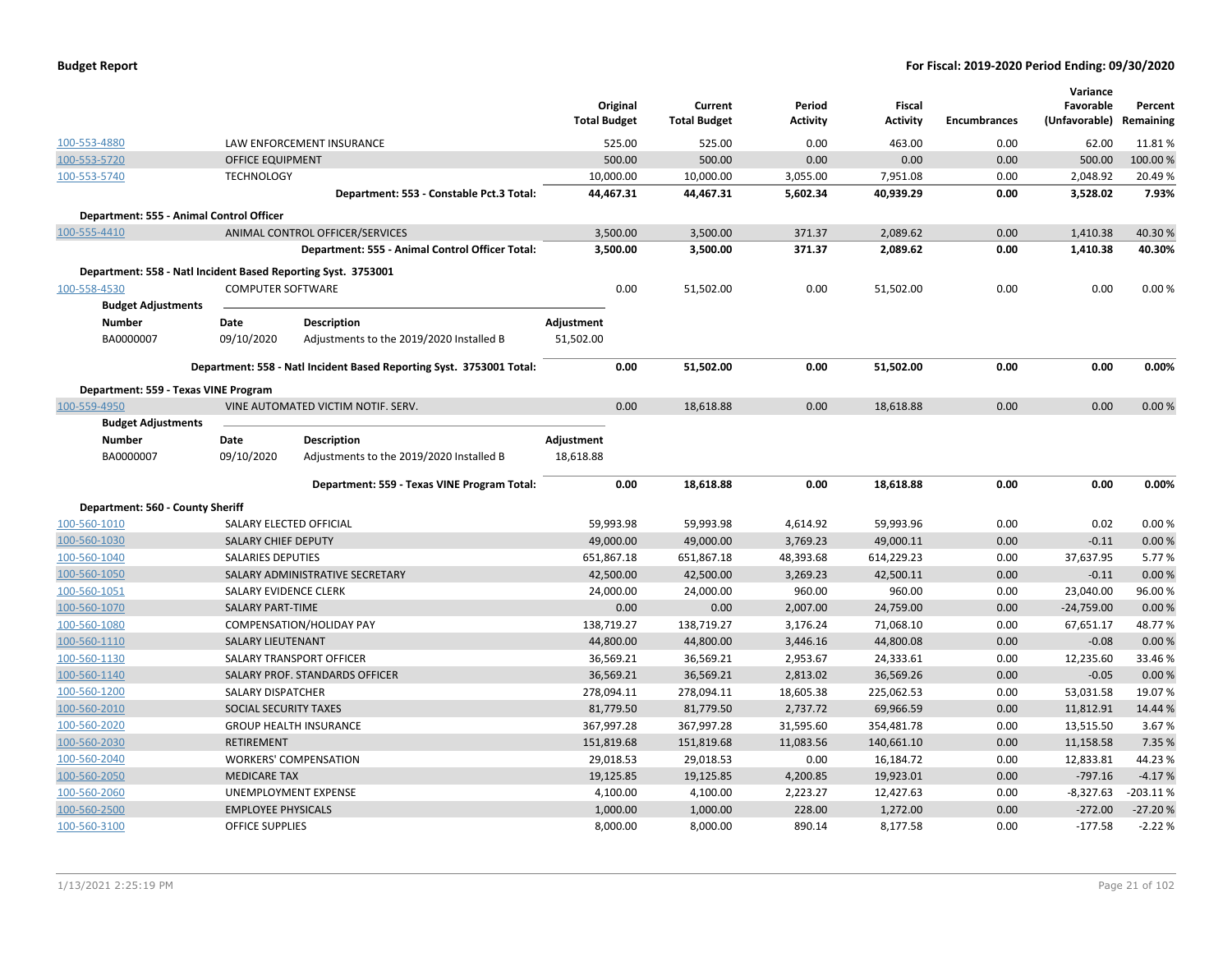|                           |                              |                                          | Original<br><b>Total Budget</b> | Current<br><b>Total Budget</b> | Period<br><b>Activity</b> | Fiscal<br><b>Activity</b> | <b>Encumbrances</b> | Variance<br>Favorable<br>(Unfavorable) | Percent<br>Remaining |
|---------------------------|------------------------------|------------------------------------------|---------------------------------|--------------------------------|---------------------------|---------------------------|---------------------|----------------------------------------|----------------------|
| 100-560-3110              | <b>POSTAGE</b>               |                                          | 1,700.00                        | 1,700.00                       | 902.52                    | 4,646.30                  | 0.00                | $-2,946.30$                            | $-173.31%$           |
| 100-560-3200              | <b>WEAPONS SUPPLIES</b>      |                                          | 3,000.00                        | 3,000.00                       | 0.00                      | 2,860.86                  | 0.00                | 139.14                                 | 4.64 %               |
| 100-560-3210              | <b>PATROL SUPPLIES</b>       |                                          | 3,800.00                        | 3,800.00                       | 379.02                    | 5,013.82                  | 0.00                | $-1,213.82$                            | $-31.94%$            |
| 100-560-3300              | AUTO EXPENSE GAS & OIL       |                                          | 80,000.00                       | 79,878.98                      | 8,460.28                  | 53,567.29                 | 0.00                | 26,311.69                              | 32.94 %              |
| <b>Budget Adjustments</b> |                              |                                          |                                 |                                |                           |                           |                     |                                        |                      |
| <b>Number</b>             | Date                         | <b>Description</b>                       | Adjustment                      |                                |                           |                           |                     |                                        |                      |
| BA0000007                 | 09/10/2020                   | Adjustments to the 2019/2020 Installed B | 79,878.98                       |                                |                           |                           |                     |                                        |                      |
| BA0000009                 | 09/11/2020                   | Adjsutments to the 2019/2020 Installed I | $-80,000.00$                    |                                |                           |                           |                     |                                        |                      |
| 100-560-3320              |                              | SHERIFF JANITOR SUPPLIES                 | 1,750.00                        | 1,750.00                       | 0.00                      | 1,770.84                  | 0.00                | $-20.84$                               | $-1.19%$             |
| 100-560-3950              | UNIFORMS/OTHER               |                                          | 4,900.00                        | 4,900.00                       | 5.95                      | 4,333.72                  | 0.00                | 566.28                                 | 11.56 %              |
| 100-560-4210              | <b>INTERNET SERVICE</b>      |                                          | 8,600.00                        | 8,600.00                       | 788.20                    | 9,326.58                  | 0.00                | $-726.58$                              | $-8.45%$             |
| 100-560-4220              | R & M RADIO                  |                                          | 1,055.00                        | 1,055.00                       | 0.00                      | 0.00                      | 0.00                | 1,055.00                               | 100.00%              |
| 100-560-4230              |                              | <b>CELL PHONE ALLOWANCES</b>             | 2,880.00                        | 2,880.00                       | 115.00                    | 1,505.00                  | 0.00                | 1,375.00                               | 47.74 %              |
| 100-560-4250              |                              | PROFESSIONAL SERVICES/INTERPRETER        | 100.00                          | 100.00                         | 0.00                      | 0.00                      | 0.00                | 100.00                                 | 100.00%              |
| 100-560-4270              |                              | OUT OF COUNTY TRAVEL/TRAINING            | 4,000.00                        | 4,000.00                       | 0.00                      | 99.62                     | 0.00                | 3,900.38                               | 97.51%               |
| 100-560-4280              | PRISONER TRANSPORT           |                                          | 7,500.00                        | 7,500.00                       | 642.39                    | 8,736.92                  | 0.00                | $-1,236.92$                            | $-16.49%$            |
| 100-560-4300              | <b>BIDS AND NOTICES</b>      |                                          | 500.00                          | 500.00                         | 0.00                      | 449.92                    | 0.00                | 50.08                                  | 10.02 %              |
| 100-560-4320              |                              | IMPOUNDMENT OF ESTRAY LIVESTOCK          | 11,500.00                       | 11,500.00                      | 0.00                      | 3,180.00                  | 0.00                | 8,320.00                               | 72.35 %              |
| 100-560-4350              | <b>PRINTING</b>              |                                          | 1,000.00                        | 1,000.00                       | 0.00                      | 1,007.49                  | 0.00                | $-7.49$                                | $-0.75%$             |
| 100-560-4420              | UTILITIES WATER              |                                          | 3,500.00                        | 3,500.00                       | 266.79                    | 1,718.78                  | 0.00                | 1,781.22                               | 50.89%               |
| 100-560-4430              | SHERIFF TRASH PICKUP         |                                          | 1,400.00                        | 1,400.00                       | 233.08                    | 1,398.48                  | 0.00                | 1.52                                   | 0.11%                |
| 100-560-4500              | R & M BUILDING               |                                          | 5,000.00                        | 5,000.00                       | 239.00                    | 4,748.90                  | 0.00                | 251.10                                 | 5.02%                |
| 100-560-4520              | R & M EQUIPMENT              |                                          | 0.00                            | 121.02                         | 31.64                     | 152.66                    | 0.00                | $-31.64$                               | $-26.14%$            |
| <b>Budget Adjustments</b> |                              |                                          |                                 |                                |                           |                           |                     |                                        |                      |
| <b>Number</b>             | Date                         | <b>Description</b>                       | Adjustment                      |                                |                           |                           |                     |                                        |                      |
| BA0000007                 | 09/10/2020                   | Adjustments to the 2019/2020 Installed B | 121.02                          |                                |                           |                           |                     |                                        |                      |
| 100-560-4530              |                              | TYLER/CAD MAINTENANCE                    | 14,678.00                       | 14,678.00                      | 0.00                      | 15,397.62                 | 0.00                | $-719.62$                              | $-4.90%$             |
| 100-560-4540              | <b>R &amp; M AUTOMOBILES</b> |                                          | 35,000.00                       | 35,000.00                      | 7,746.88                  | 27,437.41                 | 0.00                | 7,562.59                               | 21.61%               |
| 100-560-4800              | <b>BOND</b>                  |                                          | 80.00                           | 80.00                          | 0.00                      | 179.00                    | 0.00                | $-99.00$                               | $-123.75%$           |
| 100-560-4820              | <b>FIRE INSURANCE</b>        |                                          | 300.00                          | 300.00                         | 0.00                      | 277.00                    | 0.00                | 23.00                                  | 7.67%                |
| 100-560-4870              | AUTOMOBILE INSURANCE         |                                          | 10,000.00                       | 10,000.00                      | 0.00                      | 9,816.00                  | 0.00                | 184.00                                 | 1.84 %               |
| 100-560-4880              |                              | LAW ENFORCEMENT INSURANCE                | 15,500.00                       | 15,200.05                      | 0.00                      | 13,605.56                 | 0.00                | 1,594.49                               | 10.49 %              |
| <b>Budget Adjustments</b> |                              |                                          |                                 |                                |                           |                           |                     |                                        |                      |
| <b>Number</b>             | Date                         | Description                              | Adjustment                      |                                |                           |                           |                     |                                        |                      |
| BA0000007                 | 09/10/2020                   | Adjustments to the 2019/2020 Installed B | 15,200.05                       |                                |                           |                           |                     |                                        |                      |
| BA0000009                 | 09/11/2020                   | Adjsutments to the 2019/2020 Installed I | $-15,500.00$                    |                                |                           |                           |                     |                                        |                      |
| 100-560-5720              | OFFICE EQUIPMENT             |                                          | 4,000.00                        | 4,000.00                       | 1,378.62                  | 3,078.28                  | 0.00                | 921.72                                 | 23.04 %              |
| 100-560-5740              | <b>TECHNOLOGY</b>            |                                          | 6,000.00                        | 6,299.95                       | 0.00                      | 6,249.25                  | 0.00                | 50.70                                  | 0.80%                |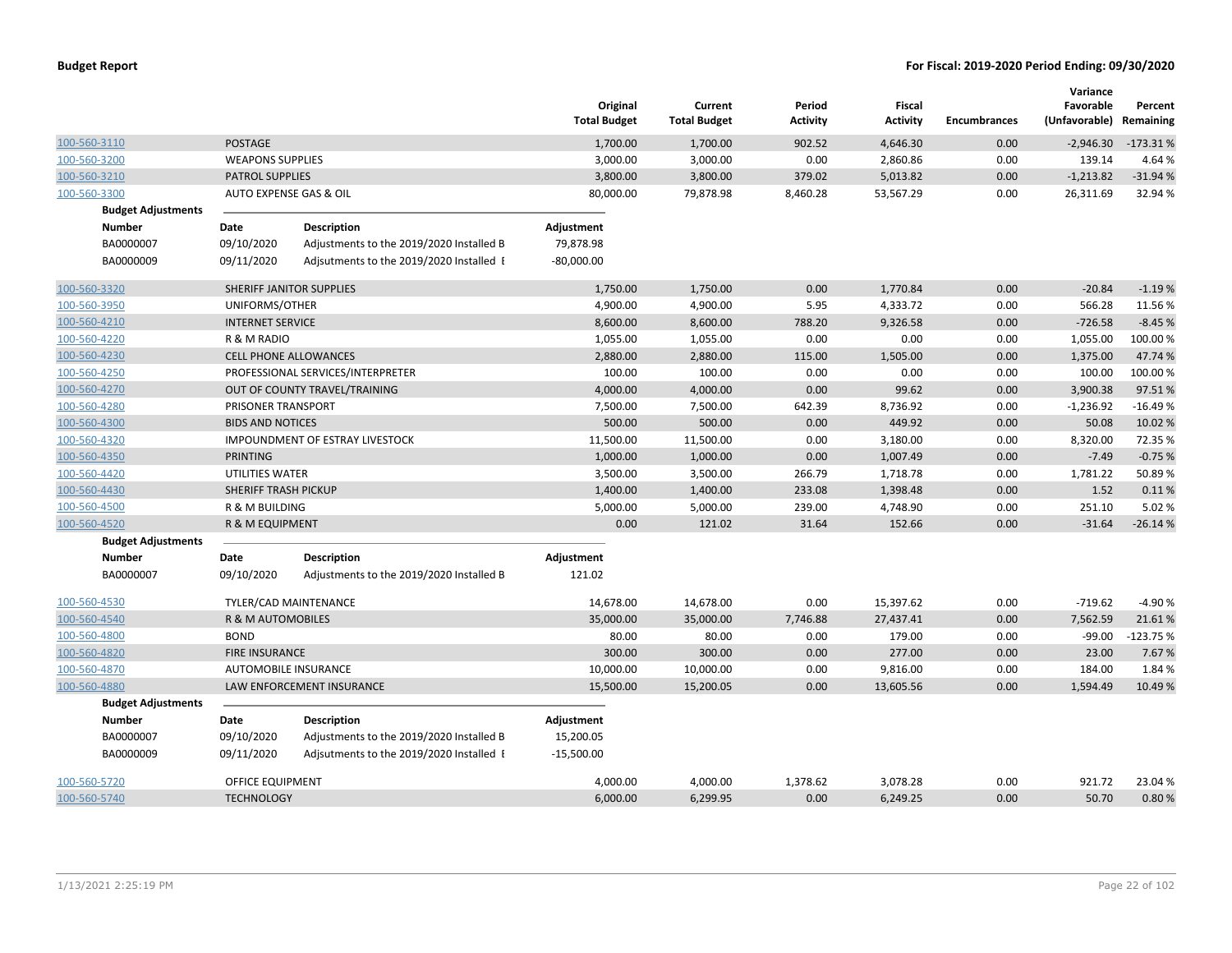|                                          |                              |                                                                                      | Original<br><b>Total Budget</b> | Current<br><b>Total Budget</b> | Period<br><b>Activity</b> | Fiscal<br><b>Activity</b> | <b>Encumbrances</b> | Variance<br>Favorable<br>(Unfavorable) Remaining | Percent    |
|------------------------------------------|------------------------------|--------------------------------------------------------------------------------------|---------------------------------|--------------------------------|---------------------------|---------------------------|---------------------|--------------------------------------------------|------------|
| <b>Budget Adjustments</b>                |                              |                                                                                      |                                 |                                |                           |                           |                     |                                                  |            |
| Number                                   | Date                         | <b>Description</b>                                                                   | Adjustment                      |                                |                           |                           |                     |                                                  |            |
| BA0000007<br>BA0000009                   | 09/10/2020<br>09/11/2020     | Adjustments to the 2019/2020 Installed B<br>Adjsutments to the 2019/2020 Installed I | 6,299.95<br>$-6,000.00$         |                                |                           |                           |                     |                                                  |            |
|                                          |                              |                                                                                      |                                 |                                |                           |                           |                     |                                                  |            |
| 100-560-5750                             |                              | PURCHASE OF AUTOMOBILES                                                              | 85,000.00                       | 128,000.00                     | 0.00                      | 125,740.15                | 0.00                | 2,259.85                                         | 1.77 %     |
| <b>Budget Adjustments</b>                |                              |                                                                                      |                                 |                                |                           |                           |                     |                                                  |            |
| Number                                   | Date                         | <b>Description</b>                                                                   | Adjustment                      |                                |                           |                           |                     |                                                  |            |
| BA0000007                                | 09/10/2020                   | Adjustments to the 2019/2020 Installed B                                             | 128,000.00                      |                                |                           |                           |                     |                                                  |            |
| BA0000009                                | 09/11/2020                   | Adjsutments to the 2019/2020 Installed I                                             | $-85,000.00$                    |                                |                           |                           |                     |                                                  |            |
| 100-560-5790                             | <b>WEAPONS</b>               |                                                                                      | 2,000.00                        | 2,000.00                       | 0.00                      | 908.00                    | 0.00                | 1,092.00                                         | 54.60%     |
|                                          |                              | Department: 560 - County Sheriff Total:                                              | 2,339,696.80                    | 2,382,696.80                   | 168,157.04                | 2,123,575.85              | 0.00                | 259,120.95                                       | 10.88%     |
| <b>Department: 565 - Jail Operations</b> |                              |                                                                                      |                                 |                                |                           |                           |                     |                                                  |            |
| 100-565-3800                             | PRISONER HOUSING             |                                                                                      | 1,900,000.00                    | 1,900,000.00                   | 422,922.50                | 2,455,512.50              | 0.00                | $-555,512.50$                                    | $-29.24%$  |
| 100-565-4000                             |                              | PRISONER TRANSPORT/GUARD                                                             | 20,000.00                       | 20,000.00                      | 2,082.06                  | 35,257.60                 | 0.00                | $-15,257.60$                                     | $-76.29%$  |
| 100-565-4050                             | PRISONER MEDICAL             |                                                                                      | 100,000.00                      | 100,000.00                     | 55,577.79                 | 267,697.91                | 0.00                | $-167,697.91$                                    | $-167.70%$ |
| 100-565-4500                             |                              | <b>R&amp;M BUILDING</b>                                                              |                                 | 14,609.16                      | 4,409.16                  | 17,523.41                 | 0.00                | $-2,914.25$                                      | $-19.95%$  |
| <b>Budget Adjustments</b>                |                              |                                                                                      |                                 |                                |                           |                           |                     |                                                  |            |
| <b>Number</b>                            | Date                         | <b>Description</b>                                                                   | Adjustment                      |                                |                           |                           |                     |                                                  |            |
| BA0000007                                | 09/10/2020                   | Adjustments to the 2019/2020 Installed B                                             | 10,200.00                       |                                |                           |                           |                     |                                                  |            |
| BA0000009                                | 09/11/2020                   | Adjsutments to the 2019/2020 Installed I                                             | $-5,000.00$                     |                                |                           |                           |                     |                                                  |            |
| BA0000035                                | 09/30/2020                   | 2020 Budget Adjustments                                                              | 4,409.16                        |                                |                           |                           |                     |                                                  |            |
|                                          |                              | Department: 565 - Jail Operations Total:                                             | 2,025,000.00                    | 2,034,609.16                   | 484,991.51                | 2,775,991.42              | 0.00                | $-741,382.26$                                    | $-36.44%$  |
| Department: 570 - Adult Probation        |                              |                                                                                      |                                 |                                |                           |                           |                     |                                                  |            |
| 100-570-5720                             | OFFICE EQUIPMENT             |                                                                                      | 2,000.00                        | 2,000.00                       | 0.00                      | 1,329.50                  | 0.00                | 670.50                                           | 33.53 %    |
|                                          |                              | Department: 570 - Adult Probation Total:                                             | 2,000.00                        | 2,000.00                       | 0.00                      | 1,329.50                  | 0.00                | 670.50                                           | 33.53%     |
| Department: 573 - Bond Supervision       |                              |                                                                                      |                                 |                                |                           |                           |                     |                                                  |            |
| 100-573-1020                             |                              | SALARY-BOND SUPERVISOR                                                               | 37,724.96                       | 37,724.96                      | 2,901.92                  | 37,724.96                 | 0.00                | 0.00                                             | 0.00 %     |
| 100-573-2010                             | SOCIAL SECURITY TAXES        |                                                                                      | 2,338.95                        | 2,338.95                       | 89.00                     | 2,225.00                  | 0.00                | 113.95                                           | 4.87%      |
| 100-573-2020                             |                              | <b>GROUP HEALTH INSURANCE</b>                                                        | 11,870.88                       | 11,870.88                      | 1,017.22                  | 11,895.34                 | 0.00                | $-24.46$                                         | $-0.21%$   |
| 100-573-2030                             | <b>RETIREMENT</b>            |                                                                                      | 4,410.05                        | 4,410.05                       | 342.14                    | 4,409.18                  | 0.00                | 0.87                                             | 0.02%      |
| 100-573-2040                             |                              | <b>WORKERS' COMPENSATION</b>                                                         | 113.17                          | 113.17                         | 0.00                      | 115.42                    | 0.00                | $-2.25$                                          | $-1.99%$   |
| 100-573-2050                             | <b>MEDICARE TAX</b>          |                                                                                      | 547.01                          | 547.01                         | 130.62                    | 630.06                    | 0.00                | $-83.05$                                         | $-15.18%$  |
| 100-573-3100                             | <b>OFFICE SUPPLIES</b>       |                                                                                      | 900.00                          | 1,131.12                       | 386.67                    | 1,167.12                  | 0.00                | $-36.00$                                         | $-3.18%$   |
| <b>Budget Adjustments</b>                |                              |                                                                                      |                                 |                                |                           |                           |                     |                                                  |            |
| Number                                   | Date                         | <b>Description</b>                                                                   | Adjustment                      |                                |                           |                           |                     |                                                  |            |
| BA0000035                                | 09/30/2020                   | 2020 Budget Adjustments                                                              | 231.12                          |                                |                           |                           |                     |                                                  |            |
| 100-573-3130                             | <b>DRUG TESTING SUPPLIES</b> |                                                                                      | 1,750.00                        | 2,602.00                       | 1,480.00                  | 2,702.00                  | 0.00                | $-100.00$                                        | $-3.84%$   |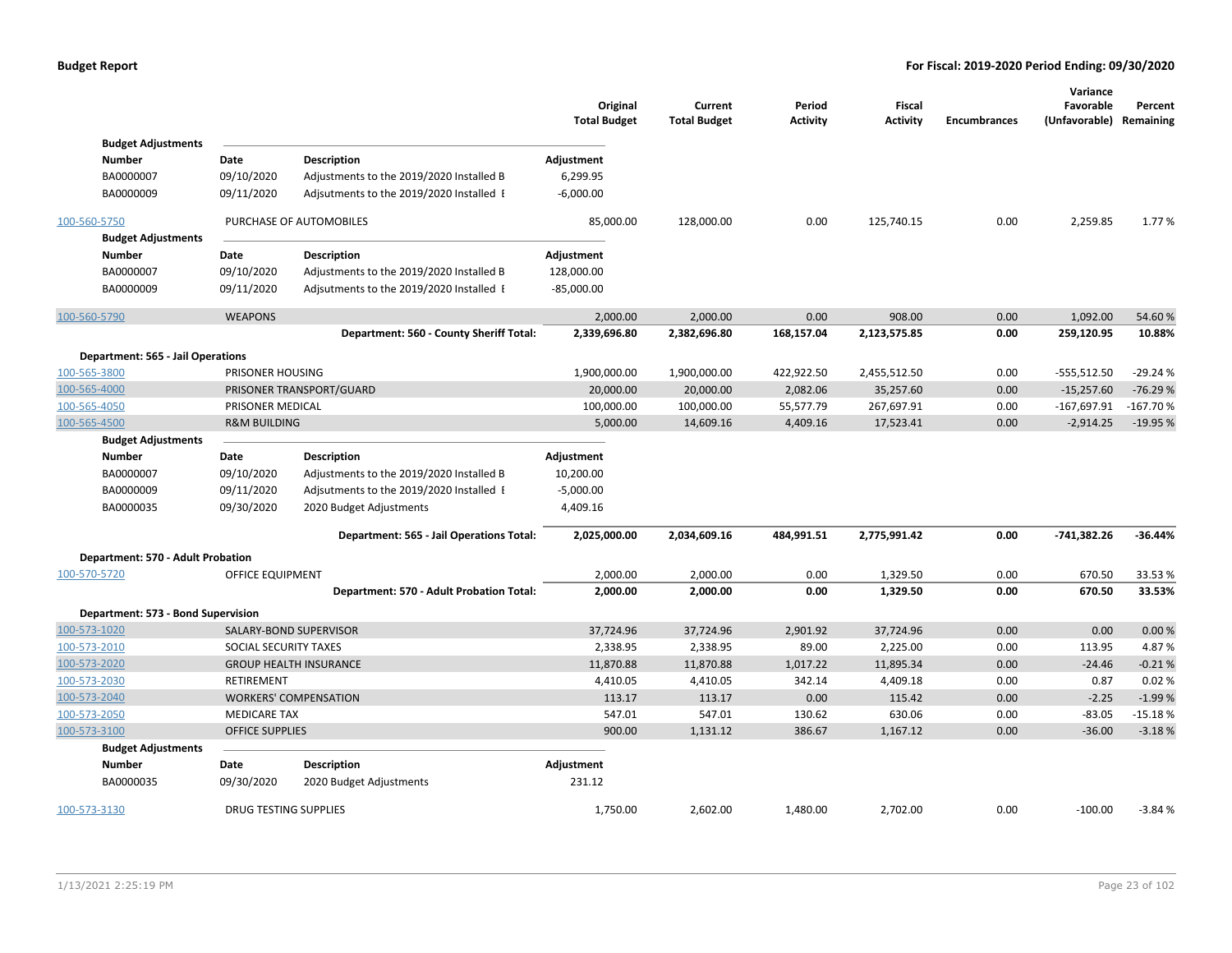|              | <b>Budget Adjustments</b>                   |                          |                                                                                      | Original<br><b>Total Budget</b> | Current<br><b>Total Budget</b> | Period<br><b>Activity</b> | <b>Fiscal</b><br><b>Activity</b> | <b>Encumbrances</b> | Variance<br>Favorable<br>(Unfavorable) Remaining | Percent   |
|--------------|---------------------------------------------|--------------------------|--------------------------------------------------------------------------------------|---------------------------------|--------------------------------|---------------------------|----------------------------------|---------------------|--------------------------------------------------|-----------|
|              | Number                                      | Date                     | <b>Description</b>                                                                   | Adjustment                      |                                |                           |                                  |                     |                                                  |           |
|              | BA0000035                                   | 09/30/2020               | 2020 Budget Adjustments                                                              | 852.00                          |                                |                           |                                  |                     |                                                  |           |
|              |                                             |                          |                                                                                      |                                 |                                |                           |                                  |                     |                                                  |           |
| 100-573-4270 |                                             |                          | OUT OF COUNTY TRAVEL/TRAINING                                                        | 1,900.00                        | 816.88                         | 0.00                      | 450.00                           | 0.00                | 366.88                                           | 44.91%    |
|              | <b>Budget Adjustments</b>                   |                          |                                                                                      |                                 |                                |                           |                                  |                     |                                                  |           |
|              | <b>Number</b>                               | Date                     | <b>Description</b>                                                                   | Adjustment                      |                                |                           |                                  |                     |                                                  |           |
|              | BA0000035                                   | 09/30/2020               | 2020 Budget Adjustments                                                              | $-1,083.12$                     |                                |                           |                                  |                     |                                                  |           |
| 100-573-4530 |                                             | <b>COMPUTER SOFTWARE</b> |                                                                                      | 0.00                            | 0.00                           | 0.00                      | 1,284.00                         | 0.00                | $-1,284.00$                                      | 0.00%     |
| 100-573-4800 |                                             | <b>BOND</b>              |                                                                                      | 50.00                           | 50.00                          | 0.00                      | 50.00                            | 0.00                | 0.00                                             | 0.00%     |
| 100-573-4810 |                                             | <b>DUES</b>              |                                                                                      | 75.00                           | 75.00                          | 0.00                      | 0.00                             | 0.00                | 75.00                                            | 100.00%   |
| 100-573-5740 |                                             | <b>TECHNOLOGY</b>        |                                                                                      | 1,284.00                        | 1,284.00                       | 0.00                      | 0.00                             | 0.00                | 1,284.00                                         | 100.00 %  |
|              |                                             |                          | Department: 573 - Bond Supervision Total:                                            | 62,964.02                       | 62,964.02                      | 6,347.57                  | 62,653.08                        | 0.00                | 310.94                                           | 0.49%     |
|              | Department: 575 - Juvenile Probation        |                          |                                                                                      |                                 |                                |                           |                                  |                     |                                                  |           |
| 100-575-3150 |                                             | <b>COPIER RENTAL</b>     |                                                                                      | 0.00                            | 0.00                           | 24.43                     | 24.43                            | 0.00                | $-24.43$                                         | 0.00%     |
| 100-575-9950 |                                             |                          | JUVENILE PROBATION FUNDING                                                           | 184,000.00                      | 184,000.00                     | 0.00                      | 184,000.00                       | 0.00                | 0.00                                             | 0.00%     |
|              |                                             |                          | Department: 575 - Juvenile Probation Total:                                          | 184,000.00                      | 184,000.00                     | 24.43                     | 184,024.43                       | 0.00                | $-24.43$                                         | $-0.01%$  |
|              | Department: 590 - Environmental Development |                          |                                                                                      |                                 |                                |                           |                                  |                     |                                                  |           |
| 100-590-1020 |                                             | <b>SALARY DIRECTOR</b>   |                                                                                      | 40,827.10                       | 40,827.10                      | 2,286.84                  | 33,605.60                        | 0.00                | 7,221.50                                         | 17.69%    |
| 100-590-1040 |                                             | <b>SALARIES DEPUTIES</b> |                                                                                      | 40,161.56                       | 40,161.56                      | 3,089.37                  | 40,161.69                        | 0.00                | $-0.13$                                          | 0.00%     |
| 100-590-1070 |                                             | <b>SALARY PART-TIME</b>  |                                                                                      | 18,096.00                       | 16,477.45                      | 1,392.00                  | 9,900.00                         | 0.00                | 6,577.45                                         | 39.92%    |
|              | <b>Budget Adjustments</b>                   |                          |                                                                                      |                                 |                                |                           |                                  |                     |                                                  |           |
|              | Number                                      | Date                     | <b>Description</b>                                                                   | Adjustment                      |                                |                           |                                  |                     |                                                  |           |
|              | BA0000007                                   | 09/10/2020               | Adjustments to the 2019/2020 Installed B                                             | 16,477.45                       |                                |                           |                                  |                     |                                                  |           |
|              | BA0000009                                   | 09/11/2020               | Adjsutments to the 2019/2020 Installed I                                             | $-18,096.00$                    |                                |                           |                                  |                     |                                                  |           |
| 100-590-2010 |                                             | SOCIAL SECURITY TAXES    |                                                                                      | 6,143.25                        | 6,143.25                       | 205.60                    | 4,844.12                         | 0.00                | 1,299.13                                         | 21.15 %   |
| 100-590-2020 |                                             |                          | <b>GROUP HEALTH INSURANCE</b>                                                        | 23,741.76                       | 23,741.76                      | 2,034.44                  | 23,790.68                        | 0.00                | $-48.92$                                         | $-0.21%$  |
| 100-590-2030 |                                             | <b>RETIREMENT</b>        |                                                                                      | 11,583.00                       | 11,583.00                      | 797.98                    | 9,769.70                         | 0.00                | 1,813.30                                         | 15.65 %   |
| 100-590-2040 |                                             |                          | <b>WORKERS' COMPENSATION</b>                                                         | 291.43                          | 291.43                         | 0.00                      | 288.46                           | 0.00                | 2.97                                             | 1.02%     |
| 100-590-2050 |                                             | <b>MEDICARE TAX</b>      |                                                                                      | 1,436.73                        | 1,436.73                       | 301.77                    | 1,386.53                         | 0.00                | 50.20                                            | 3.49%     |
| 100-590-3100 |                                             | <b>OFFICE SUPPLIES</b>   |                                                                                      | 700.00                          | 700.00                         | 26.64                     | 827.82                           | 0.00                | $-127.82$                                        | $-18.26%$ |
| 100-590-3110 |                                             | <b>POSTAGE</b>           |                                                                                      | 1,700.00                        | 1,700.00                       | 250.85                    | 1,399.25                         | 0.00                | 300.75                                           | 17.69%    |
| 100-590-3150 |                                             | <b>COPIER RENTAL</b>     |                                                                                      | 1,000.00                        | 1,000.00                       | 76.93                     | 898.65                           | 0.00                | 101.35                                           | 10.14 %   |
| 100-590-3300 |                                             | AUTO EXPENSE GAS & OIL   |                                                                                      | 1,500.00                        | 1,500.00                       | 250.72                    | 815.80                           | 0.00                | 684.20                                           | 45.61%    |
| 100-590-4270 |                                             |                          | OUT OF COUNTY TRAVEL/TRAINING                                                        | 800.00                          | 1,280.54                       | 0.00                      | 1,280.54                         | 0.00                | 0.00                                             | 0.00%     |
|              | <b>Budget Adjustments</b>                   |                          |                                                                                      |                                 |                                |                           |                                  |                     |                                                  |           |
|              | Number<br>BA0000007                         | Date                     | <b>Description</b>                                                                   | Adjustment                      |                                |                           |                                  |                     |                                                  |           |
|              | BA0000009                                   | 09/10/2020<br>09/11/2020 | Adjustments to the 2019/2020 Installed B<br>Adjsutments to the 2019/2020 Installed I | 1,280.54<br>$-800.00$           |                                |                           |                                  |                     |                                                  |           |
|              |                                             |                          |                                                                                      |                                 |                                |                           |                                  |                     |                                                  |           |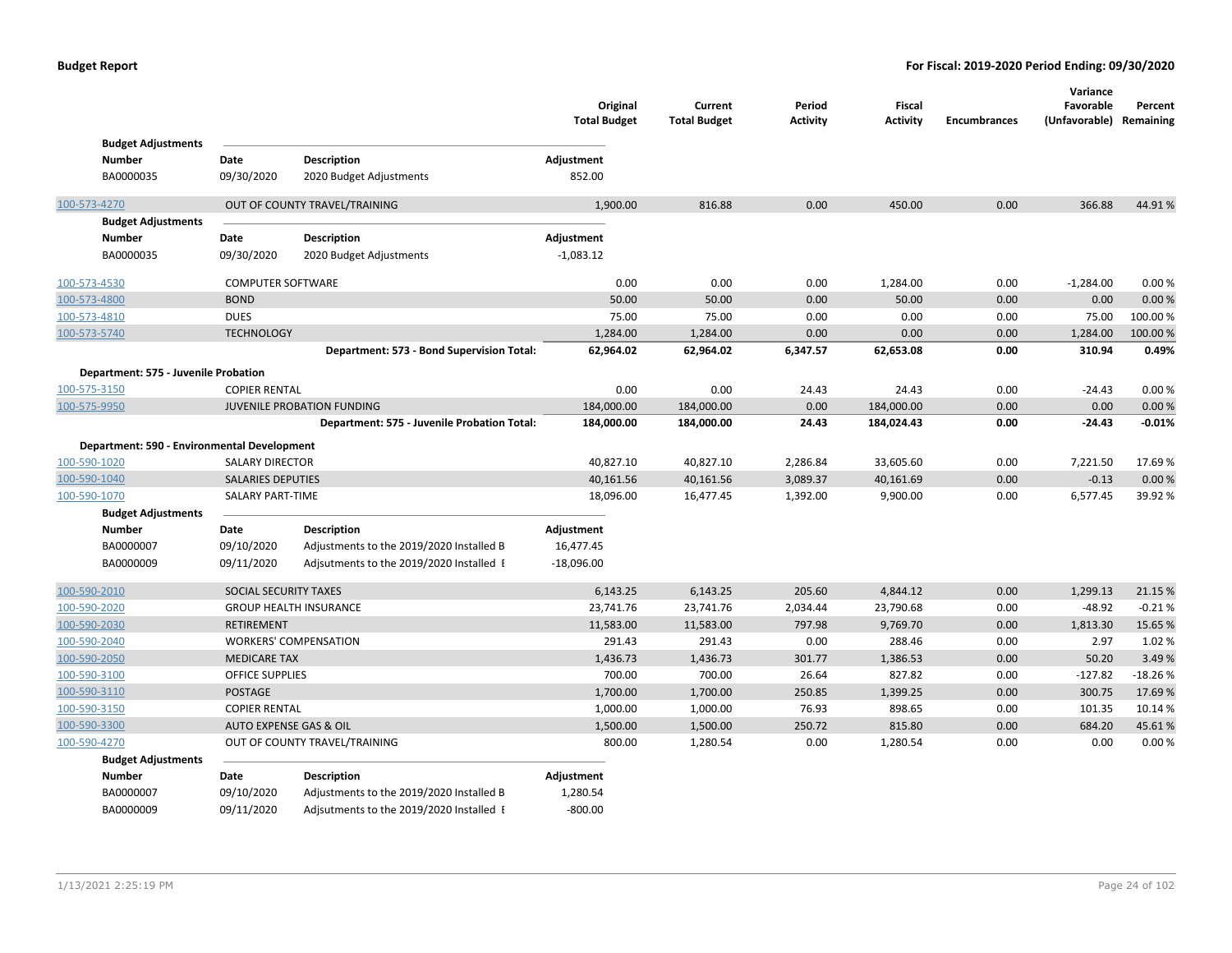|                                          |                             |                                                    | Original<br><b>Total Budget</b> | Current<br><b>Total Budget</b> | Period<br><b>Activity</b> | Fiscal<br><b>Activity</b> | <b>Encumbrances</b> | Variance<br>Favorable<br>(Unfavorable) Remaining | Percent   |
|------------------------------------------|-----------------------------|----------------------------------------------------|---------------------------------|--------------------------------|---------------------------|---------------------------|---------------------|--------------------------------------------------|-----------|
| 100-590-4350                             | <b>PRINTING</b>             |                                                    | 100.00                          | 302.20                         | 0.00                      | 302.20                    | 0.00                | 0.00                                             | 0.00%     |
| <b>Budget Adjustments</b>                |                             |                                                    |                                 |                                |                           |                           |                     |                                                  |           |
| <b>Number</b>                            | Date                        | <b>Description</b>                                 | Adjustment                      |                                |                           |                           |                     |                                                  |           |
| BA0000007                                | 09/10/2020                  | Adjustments to the 2019/2020 Installed B           | 302.50                          |                                |                           |                           |                     |                                                  |           |
| BA0000009                                | 09/11/2020                  | Adjsutments to the 2019/2020 Installed I           | $-100.00$                       |                                |                           |                           |                     |                                                  |           |
| BA0000010                                | 09/11/2020                  | Adjustments to the 2019/2020 Installed B           | $-0.30$                         |                                |                           |                           |                     |                                                  |           |
| 100-590-4530                             | <b>COMPUTER SOFTWARE</b>    |                                                    | 300.00                          | 300.00                         | 0.00                      | 300.00                    | 0.00                | 0.00                                             | 0.00%     |
| 100-590-4540                             | <b>R&amp;M AUTO</b>         |                                                    | 1,000.00                        | 1,000.00                       | 0.00                      | 14.50                     | 0.00                | 985.50                                           | 98.55%    |
| 100-590-4670                             |                             | VISITING HEALTH INSPECTOR                          | 300.00                          | 300.00                         | 0.00                      | 70.74                     | 0.00                | 229.26                                           | 76.42%    |
| 100-590-4800                             | <b>BOND</b>                 |                                                    | 100.00                          | 100.00                         | 0.00                      | 100.00                    | 0.00                | 0.00                                             | 0.00%     |
| 100-590-4810                             | <b>DUES</b>                 |                                                    | 111.00                          | 111.00                         | 0.00                      | 111.00                    | 0.00                | 0.00                                             | 0.00%     |
| 100-590-4870                             | <b>AUTOMOBILE INSURANCE</b> |                                                    | 225.00                          | 225.00                         | 0.00                      | 188.00                    | 0.00                | 37.00                                            | 16.44 %   |
| 100-590-5720                             | OFFICE EQUIPMENT            |                                                    | 500.00                          | 1,435.81                       | 0.00                      | 1,158.86                  | 0.00                | 276.95                                           | 19.29 %   |
| <b>Budget Adjustments</b>                |                             |                                                    |                                 |                                |                           |                           |                     |                                                  |           |
| <b>Number</b>                            | Date                        | <b>Description</b>                                 | Adjustment                      |                                |                           |                           |                     |                                                  |           |
| BA0000007                                | 09/10/2020                  | Adjustments to the 2019/2020 Installed B           | 1,435.81                        |                                |                           |                           |                     |                                                  |           |
| BA0000009                                | 09/11/2020                  | Adjsutments to the 2019/2020 Installed I           | $-500.00$                       |                                |                           |                           |                     |                                                  |           |
|                                          |                             | Department: 590 - Environmental Development Total: | 150,616.83                      | 150,616.83                     | 10,713.14                 | 131,214.14                | 0.00                | 19,402.69                                        | 12.88%    |
| Department: 591 - Development Services   |                             |                                                    |                                 |                                |                           |                           |                     |                                                  |           |
| 100-591-1020                             | <b>SALARY DIRECTOR</b>      |                                                    | 36,314.00                       | 36,314.00                      | 2,793.38                  | 36,313.94                 | 0.00                | 0.06                                             | 0.00%     |
| 100-591-2010                             | SOCIAL SECURITY TAXES       |                                                    | 2,251.47                        | 2,251.47                       | 78.90                     | 1,991.18                  | 0.00                | 260.29                                           | 11.56%    |
| 100-591-2020                             |                             | <b>GROUP HEALTH INSURANCE</b>                      | 11,870.88                       | 11,870.88                      | 0.00                      | 10,878.12                 | 0.00                | 992.76                                           | 8.36%     |
| 100-591-2030                             | RETIREMENT                  |                                                    | 4,245.11                        | 4,245.11                       | 329.34                    | 4,244.25                  | 0.00                | 0.86                                             | 0.02%     |
| 100-591-2040                             |                             | <b>WORKERS' COMPENSATION</b>                       | 108.94                          | 108.94                         | 0.00                      | 111.10                    | 0.00                | $-2.16$                                          | $-1.98%$  |
| 100-591-2050                             | <b>MEDICARE TAX</b>         |                                                    | 526.55                          | 526.55                         | 134.79                    | 582.07                    | 0.00                | $-55.52$                                         | $-10.54%$ |
| 100-591-3100                             | <b>OFFICE SUPPLIES</b>      |                                                    | 500.00                          | 500.00                         | 0.00                      | 492.12                    | 0.00                | 7.88                                             | 1.58%     |
| 100-591-3110                             | POSTAGE                     |                                                    | 300.00                          | 300.00                         | 0.00                      | 55.00                     | 0.00                | 245.00                                           | 81.67%    |
| 100-591-3300                             | AUTO EXPENSE GAS & OIL      |                                                    | 1,000.00                        | 1,000.00                       | 133.66                    | 681.97                    | 0.00                | 318.03                                           | 31.80%    |
| 100-591-4270                             |                             | OUT OF COUNTY TRAVEL/TRAINING                      | 1,600.00                        | 1,600.00                       | 0.00                      | 145.00                    | 0.00                | 1,455.00                                         | 90.94%    |
| 100-591-4350                             | <b>PRINTING</b>             |                                                    | 100.00                          | 100.00                         | 0.00                      | 0.00                      | 0.00                | 100.00                                           | 100.00%   |
| 100-591-4530                             | <b>COMPUTER SOFTWARE</b>    |                                                    | 100.00                          | 100.00                         | 0.00                      | 100.00                    | 0.00                | 0.00                                             | 0.00%     |
| 100-591-4540                             | <b>R&amp;M AUTO</b>         |                                                    | 500.00                          | 500.00                         | 0.00                      | 212.81                    | 0.00                | 287.19                                           | 57.44 %   |
| 100-591-4800                             | <b>BOND</b>                 |                                                    | 50.00                           | 50.00                          | 149.00                    | 199.00                    | 0.00                | $-149.00$                                        | -298.00%  |
| 100-591-4810                             | <b>DUES</b>                 |                                                    | 0.00                            | 0.00                           | 50.00                     | 100.00                    | 0.00                | $-100.00$                                        | 0.00%     |
| 100-591-4870                             | AUTOMOBILE INSURANCE        |                                                    | 330.00                          | 330.00                         | 0.00                      | 247.00                    | 0.00                | 83.00                                            | 25.15 %   |
|                                          |                             | Department: 591 - Development Services Total:      | 59,796.95                       | 59,796.95                      | 3,669.07                  | 56,353.56                 | 0.00                | 3,443.39                                         | 5.76%     |
| <b>Department: 640 - County Services</b> |                             |                                                    |                                 |                                |                           |                           |                     |                                                  |           |
| 100-640-4100                             |                             | FANNIN CO. CHILDRENS CTR                           | 5,000.00                        | 5,000.00                       | 2,838.34                  | 7,838.34                  | 0.00                | $-2,838.34$                                      | $-56.77%$ |
| 100-640-4110                             |                             | FANNIN CO. WELFARE BOARD                           | 6,000.00                        | 6,000.00                       | 200.00                    | 6,200.00                  | 0.00                | $-200.00$                                        | $-3.33%$  |
| 100-640-4120                             |                             | <b>FANNIN CO. HISTORICAL SOC</b>                   | 4,500.00                        | 4,500.00                       | 0.00                      | 4,500.00                  | 0.00                | 0.00                                             | 0.00%     |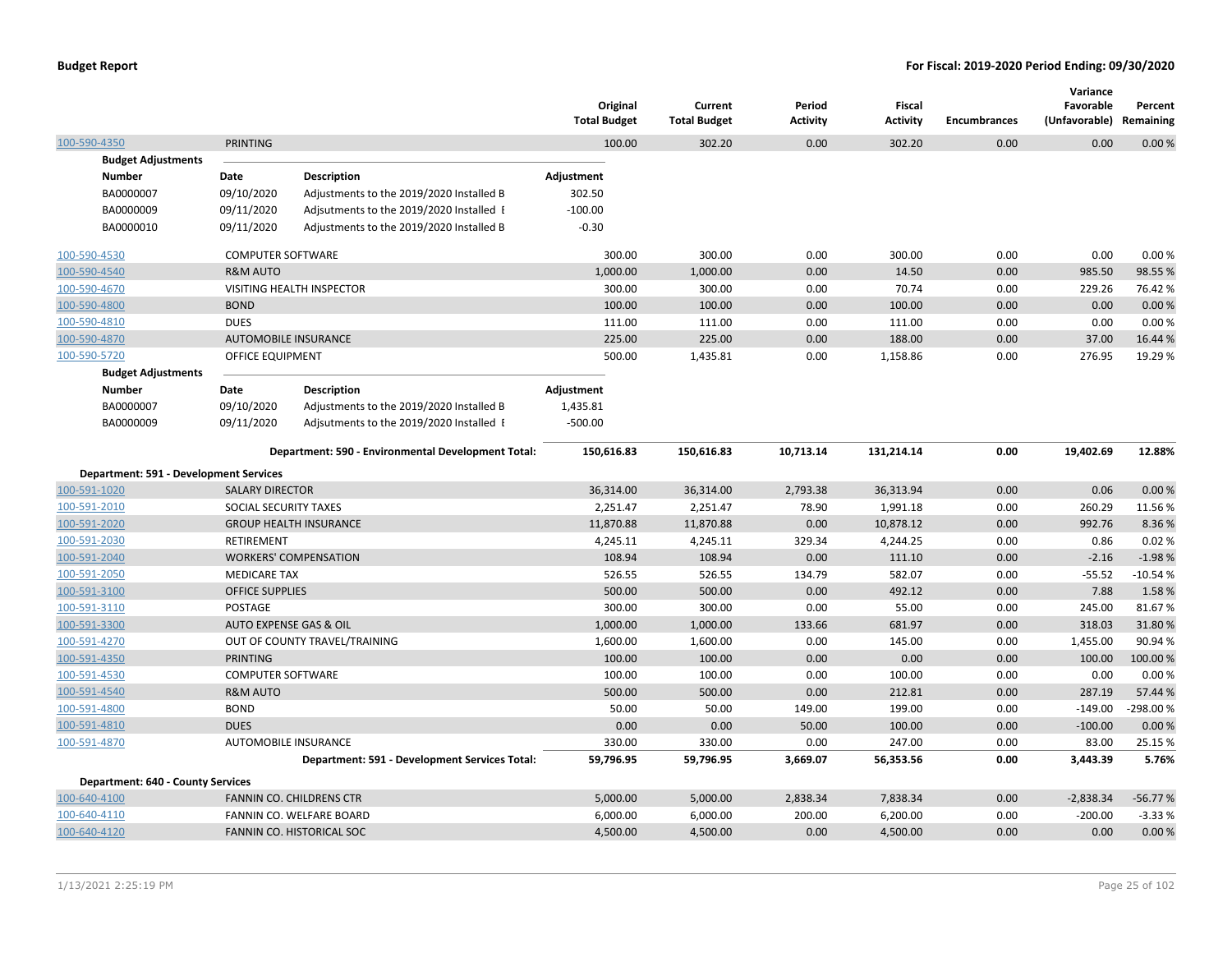|                                        |                               |                                          | Original<br><b>Total Budget</b> | Current<br><b>Total Budget</b> | Period<br><b>Activity</b> | <b>Fiscal</b><br><b>Activity</b> | <b>Encumbrances</b> | Variance<br>Favorable<br>(Unfavorable) Remaining | Percent   |
|----------------------------------------|-------------------------------|------------------------------------------|---------------------------------|--------------------------------|---------------------------|----------------------------------|---------------------|--------------------------------------------------|-----------|
| 100-640-4130                           |                               | TEXOMA COMMUNITY CENTER(M.H.M.R.)        | 22,500.00                       | 22,500.00                      | 0.00                      | 22,500.00                        | 0.00                | 0.00                                             | 0.00%     |
| 100-640-4140                           |                               | <b>FANNIN COUNTY CRISIS CENTER</b>       | 5,000.00                        | 5,000.00                       | 0.00                      | 5,000.00                         | 0.00                | 0.00                                             | 0.00%     |
| 100-640-4150                           | <b>TAPS PUBLIC TRANSIT</b>    |                                          | 5,000.00                        | 5,000.00                       | 0.00                      | 5,000.00                         | 0.00                | 0.00                                             | 0.00%     |
| 100-640-4160                           | <b>TRI-COUNTY SNAP</b>        |                                          | 2,103.00                        | 2,103.00                       | 0.00                      | 2,103.00                         | 0.00                | 0.00                                             | 0.00%     |
| 100-640-4170                           | <b>OPEN ARMS SHELTER</b>      |                                          | 1,000.00                        | 1,000.00                       | 0.00                      | 1,000.00                         | 0.00                | 0.00                                             | 0.00%     |
| 100-640-4180                           |                               | FANNIN CO COMMUNITY MINISTRIES, INC.     | 1,000.00                        | 1,000.00                       | 0.00                      | 1,000.00                         | 0.00                | 0.00                                             | 0.00%     |
| 100-640-4400                           | UTILITIES ELECTRICITY         |                                          | 9,000.00                        | 9,000.00                       | 622.15                    | 7,257.28                         | 0.00                | 1,742.72                                         | 19.36 %   |
| 100-640-4410                           | <b>UTILITIES GAS</b>          |                                          | 2,000.00                        | 2,000.00                       | 100.88                    | 1,577.46                         | 0.00                | 422.54                                           | 21.13 %   |
| 100-640-4420                           | UTILITIES WATER               |                                          | 3,500.00                        | 3,500.00                       | 601.32                    | 3,827.78                         | 0.00                | $-327.78$                                        | $-9.37%$  |
| 100-640-4430                           | <b>TRASH PICK-UP</b>          |                                          | 500.00                          | 500.00                         | 84.26                     | 505.56                           | 0.00                | $-5.56$                                          | $-1.11%$  |
| 100-640-4820                           | <b>FIRE INSURANCE</b>         |                                          | 2,600.00                        | 2,600.00                       | 0.00                      | 1,967.00                         | 0.00                | 633.00                                           | 24.35 %   |
|                                        |                               | Department: 640 - County Services Total: | 69,703.00                       | 69,703.00                      | 4,446.95                  | 70,276.42                        | 0.00                | $-573.42$                                        | $-0.82%$  |
| Department: 641 - Health Officer       |                               |                                          |                                 |                                |                           |                                  |                     |                                                  |           |
| 100-641-1020                           |                               | SALARY APPOINTED OFFICIAL                | 2,400.00                        | 2,400.00                       | 200.00                    | 2,400.00                         | 0.00                | 0.00                                             | 0.00%     |
|                                        |                               | Department: 641 - Health Officer Total:  | 2,400.00                        | 2,400.00                       | 200.00                    | 2,400.00                         | 0.00                | 0.00                                             | 0.00%     |
| Department: 645 - Indigent Health Care |                               |                                          |                                 |                                |                           |                                  |                     |                                                  |           |
| 100-645-1020                           | SALARY IHC DIRECTOR           |                                          | 42,022.76                       | 42,022.76                      | 1,392.00                  | 37,679.47                        | 0.00                | 4,343.29                                         | 10.34 %   |
| 100-645-2010                           |                               | SOCIAL SECURITY TAX                      |                                 | 2,605.41                       | 43.15                     | 2,274.76                         | 0.00                | 330.65                                           | 12.69%    |
| 100-645-2020                           | <b>GROUP HEALTH INSURANCE</b> |                                          | 11,870.88                       | 10,990.89                      | 0.00                      | 7,911.36                         | 0.00                | 3,079.53                                         | 28.02%    |
| <b>Budget Adjustments</b>              |                               |                                          |                                 |                                |                           |                                  |                     |                                                  |           |
| <b>Number</b>                          | Date                          | <b>Description</b>                       | Adjustment                      |                                |                           |                                  |                     |                                                  |           |
| BA0000007                              | 09/10/2020                    | Adjustments to the 2019/2020 Installed B | 10,990.89                       |                                |                           |                                  |                     |                                                  |           |
| BA0000009                              | 09/11/2020                    | Adjsutments to the 2019/2020 Installed I | $-11,870.88$                    |                                |                           |                                  |                     |                                                  |           |
| 100-645-2030                           | RETIREMENT                    |                                          | 4,912.46                        | 4,912.46                       | 164.12                    | 4,399.49                         | 0.00                | 512.97                                           | 10.44 %   |
| 100-645-2040                           | <b>WORKER'S COMP</b>          |                                          | 126.07                          | 126.07                         | 0.00                      | 128.56                           | 0.00                | $-2.49$                                          | $-1.98%$  |
| 100-645-2050                           | <b>MEDICARE TAX</b>           |                                          | 609.33                          | 609.33                         | 63.33                     | 585.20                           | 0.00                | 24.13                                            | 3.96 %    |
| 100-645-3100                           | <b>OFFICE SUPPLIES</b>        |                                          | 650.00                          | 650.00                         | 0.00                      | 412.77                           | 0.00                | 237.23                                           | 36.50%    |
| 100-645-3110                           | <b>POSTAGE</b>                |                                          | 75.00                           | 75.00                          | 60.65                     | 130.65                           | 0.00                | $-55.65$                                         | $-74.20%$ |
| 100-645-4090                           | <b>DIABETIC SUPPLIES</b>      |                                          | 3,500.00                        | 3,500.00                       | 391.07                    | 1,994.20                         | 0.00                | 1,505.80                                         | 43.02%    |
| 100-645-4100                           | <b>CERT. REG. NURSE ANES.</b> |                                          | 1,000.00                        | 1,000.00                       | 0.00                      | 0.00                             | 0.00                | 1,000.00                                         | 100.00 %  |
| 100-645-4110                           |                               | PHYSICIAN, NON-EMERGENCY                 | 15,000.00                       | 15,000.00                      | 5,829.49                  | 18,207.84                        | 0.00                | $-3,207.84$                                      | $-21.39%$ |
| 100-645-4120                           | PRESCRIPTIONS, DRUGS          |                                          | 0.00                            | 0.00                           | 3,513.66                  | 8,572.06                         | 0.00                | $-8,572.06$                                      | 0.00%     |
| 100-645-4130                           | HOSPITAL, INPATIENT           |                                          | 45,000.00                       | 45,000.00                      | 13,654.56                 | 68,874.02                        | 0.00                | $-23,874.02$                                     | $-53.05%$ |
| 100-645-4140                           | HOSPITAL, OUTPATIENT          |                                          | 60,000.00                       | 60,000.00                      | 17,462.54                 | 60,999.75                        | 0.00                | $-999.75$                                        | $-1.67%$  |
| 100-645-4150                           | LABORATORY/X-RAY              |                                          | 0.00                            | 0.00                           | 208.74                    | 261.43                           | 0.00                | $-261.43$                                        | 0.00%     |
| 100-645-4160                           |                               | AMBULATORY SURGICAL CENTE                | 500.00                          | 500.00                         | 241.60                    | 241.60                           | 0.00                | 258.40                                           | 51.68%    |
| 100-645-4170                           |                               | MEDICAL EQUIP. PURCHASE                  | 500.00                          | 500.00                         | 0.00                      | 0.00                             | 0.00                | 500.00                                           | 100.00%   |
| 100-645-4180                           |                               | FED. QUALIFIED HEALTH CENTER             | 7,000.00                        | 7,000.00                       | 0.00                      | 2,389.85                         | 0.00                | 4,610.15                                         | 65.86%    |
| 100-645-4210                           | <b>INTERNET</b>               |                                          | 950.00                          | 950.00                         | 78.94                     | 995.67                           | 0.00                | $-45.67$                                         | $-4.81%$  |
| 100-645-4270                           |                               | OUT OF COUNTY TRAVEL/TRAINING            | 100.00                          | 100.00                         | 0.00                      | 0.00                             | 0.00                | 100.00                                           | 100.00%   |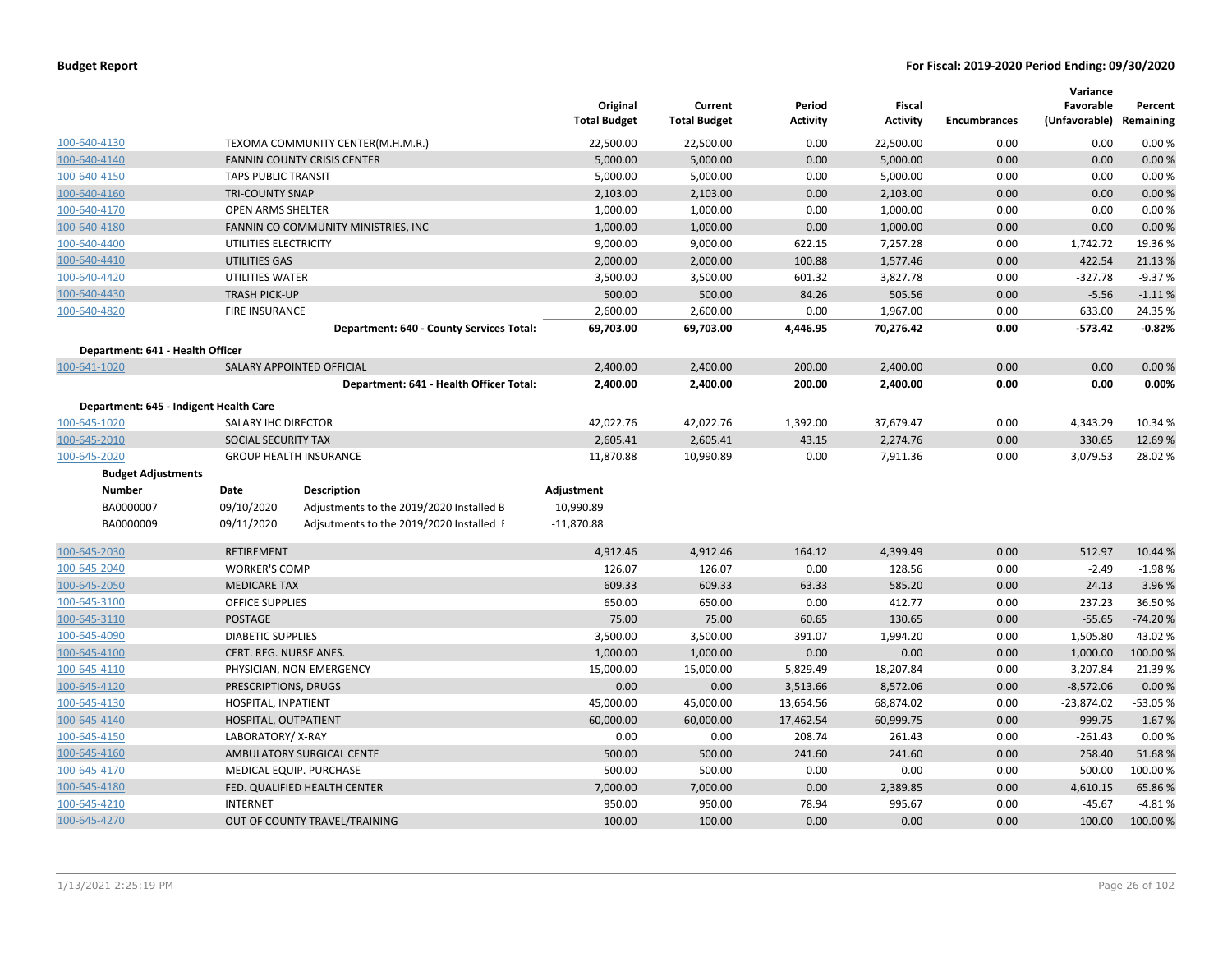|                                                    |                                  |                                                    | Original<br><b>Total Budget</b> | Current<br><b>Total Budget</b> | Period<br>Activity | Fiscal<br><b>Activity</b> | <b>Encumbrances</b> | Variance<br>Favorable<br>(Unfavorable) Remaining | Percent   |
|----------------------------------------------------|----------------------------------|----------------------------------------------------|---------------------------------|--------------------------------|--------------------|---------------------------|---------------------|--------------------------------------------------|-----------|
| 100-645-4300                                       | <b>BIDS &amp; NOTICES</b>        |                                                    | 75.00                           | 75.00                          | 0.00               | 0.00                      | 0.00                | 75.00                                            | 100.00 %  |
| 100-645-4530                                       | <b>COMPUTER SOFTWARE</b>         |                                                    | 12,708.00                       | 12,708.00                      | 0.00               | 12,708.00                 | 0.00                | 0.00                                             | 0.00%     |
|                                                    |                                  | Department: 645 - Indigent Health Care Total:      | 209,204.91                      | 208,324.92                     | 43,103.85          | 228,766.68                | 0.00                | $-20,441.76$                                     | $-9.81%$  |
| Department: 665 - County Agents                    |                                  |                                                    |                                 |                                |                    |                           |                     |                                                  |           |
| 100-665-1050                                       | SALARY SECRETARY                 |                                                    | 27,776.90                       | 27,776.90                      | 2,136.68           | 27,776.84                 | 0.00                | 0.06                                             | 0.00%     |
| 100-665-1500                                       | <b>CO. AGENTS SALARIES</b>       |                                                    | 50,251.65                       | 50,251.65                      | 3,865.52           | 50,251.76                 | 0.00                | $-0.11$                                          | 0.00%     |
| 100-665-2010                                       | SOCIAL SECURITY TAXES            |                                                    | 4,949.37                        | 4,949.37                       | 161.32             | 4,097.81                  | 0.00                | 851.56                                           | 17.21%    |
| 100-665-2020                                       |                                  | <b>GROUP HEALTH INSURANCE</b>                      | 11,870.88                       | 11,870.88                      | 1,017.22           | 11,895.34                 | 0.00                | $-24.46$                                         | $-0.21%$  |
| 100-665-2030                                       | RETIREMENT                       |                                                    | 3,247.12                        | 3,247.12                       | 251.92             | 3,246.54                  | 0.00                | 0.58                                             | 0.02%     |
| 100-665-2040                                       |                                  | <b>WORKERS' COMPENSATION</b>                       | 83.33                           | 83.33                          | 0.00               | 84.98                     | 0.00                | $-1.65$                                          | $-1.98%$  |
| 100-665-2050                                       | <b>MEDICARE TAX</b>              |                                                    | 1,157.51                        | 1,157.51                       | 236.78             | 1,157.40                  | 0.00                | 0.11                                             | 0.01%     |
| 100-665-3100                                       | <b>OFFICE SUPPLIES</b>           |                                                    | 1,100.00                        | 1,100.00                       | 0.00               | 955.84                    | 0.00                | 144.16                                           | 13.11%    |
| 100-665-3110                                       | POSTAGE                          |                                                    | 300.00                          | 300.00                         | 110.00             | 330.00                    | 0.00                | $-30.00$                                         | $-10.00%$ |
| 100-665-3150                                       | <b>COPIER RENTAL</b>             |                                                    | 2,000.00                        | 2,000.00                       | 99.36              | 1,390.72                  | 0.00                | 609.28                                           | 30.46%    |
| 100-665-3350                                       | <b>PROGRAM SUPPLIES</b>          |                                                    | 500.00                          | 500.00                         | 0.00               | 119.27                    | 0.00                | 380.73                                           | 76.15%    |
| 100-665-4210                                       | <b>INTERNET</b>                  |                                                    | 800.00                          | 800.00                         | 64.99              | 769.40                    | 0.00                | 30.60                                            | 3.83%     |
| 100-665-4230                                       |                                  | CELL PHONE ALLOWANCE                               |                                 | 1,800.00                       | 150.00             | 1,800.00                  | 0.00                | 0.00                                             | 0.00%     |
| 100-665-4270                                       |                                  | IN/OUT CO.TRAVEL/TRAINING-AG.                      |                                 | 4,000.00                       | 581.18             | 786.50                    | 0.00                | 3,213.50                                         | 80.34 %   |
| 100-665-4280                                       | IN/OUT CO.TRAVEL/TRAINING-F.C.S. |                                                    | 4,000.00                        | 4,000.00                       | 172.20             | 2,326.79                  | 0.00                | 1,673.21                                         | 41.83%    |
| 100-665-4290                                       | IN/OUT CO.TRAVEL/TRAINING-4-H    |                                                    | 4,000.00                        | 4,000.00                       | 200.00             | 1,928.54                  | 0.00                | 2,071.46                                         | 51.79%    |
|                                                    |                                  | Department: 665 - County Agents Total:             | 117,836.76                      | 117,836.76                     | 9,047.17           | 108,917.73                | 0.00                | 8,919.03                                         | 7.57%     |
| <b>Department: 696 - Donations and Allocations</b> |                                  |                                                    |                                 |                                |                    |                           |                     |                                                  |           |
| 100-696-4910                                       |                                  | SOIL & WATER CONSERVATION                          | 1,000.00                        | 1,000.00                       | 0.00               | 1,000.00                  | 0.00                | 0.00                                             | 0.00%     |
| 100-696-4920                                       | <b>INDIGENT BURIAL</b>           |                                                    | 2,000.00                        | 2,000.00                       | 500.00             | 2,000.00                  | 0.00                | 0.00                                             | 0.00%     |
|                                                    |                                  | Department: 696 - Donations and Allocations Total: | 3,000.00                        | 3,000.00                       | 500.00             | 3,000.00                  | 0.00                | 0.00                                             | 0.00%     |
| Department: 900 - TRANSFERS OUT                    |                                  |                                                    |                                 |                                |                    |                           |                     |                                                  |           |
| 100-900-9000                                       | <b>TRANSFERS OUT</b>             |                                                    | 0.00                            | 0.00                           | 0.00               | 428.64                    | 0.00                | $-428.64$                                        | 0.00%     |
|                                                    |                                  | Department: 900 - TRANSFERS OUT Total:             | 0.00                            | 0.00                           | 0.00               | 428.64                    | 0.00                | -428.64                                          | 0.00%     |
| Department: 999 - Undesignated Conversion          |                                  |                                                    |                                 |                                |                    |                           |                     |                                                  |           |
| 100-999-9999                                       |                                  | UNDESIGNATED CONVERSION                            | 2.000.00                        | 58.602.25                      | $-40.00$           | 76,731.04                 | 0.00                | $-18.128.79$                                     | $-30.94%$ |
| <b>Budget Adjustments</b>                          |                                  |                                                    |                                 |                                |                    |                           |                     |                                                  |           |
| <b>Number</b>                                      | Date                             | <b>Description</b>                                 | Adjustment                      |                                |                    |                           |                     |                                                  |           |
| BA0000001                                          | 09/09/2020                       | Adjustments to the 2019/2020 Installed B           | 11,240.00                       |                                |                    |                           |                     |                                                  |           |
| BA0000012                                          | 09/11/2020                       | Adjustments to the 2019/2020 Installed B           | 45,362.25                       |                                |                    |                           |                     |                                                  |           |
|                                                    |                                  | Department: 999 - Undesignated Conversion Total:   | 2,000.00                        | 58,602.25                      | $-40.00$           | 76,731.04                 | 0.00                | $-18,128.79$                                     | $-30.94%$ |
|                                                    |                                  | <b>Expense Total:</b>                              | 13,140,604.04                   | 13,264,084.93                  | 1,448,009.62       | 13,103,197.09             | 59.27               | 160,828.57                                       | 1.21%     |
|                                                    |                                  | Fund: 100 - General Surplus (Deficit):             | 11,240.00                       | 879.99                         | $-1, 173, 339.91$  | -748,472.74               | $-59.27$            | -749,412.00 85,161.42%                           |           |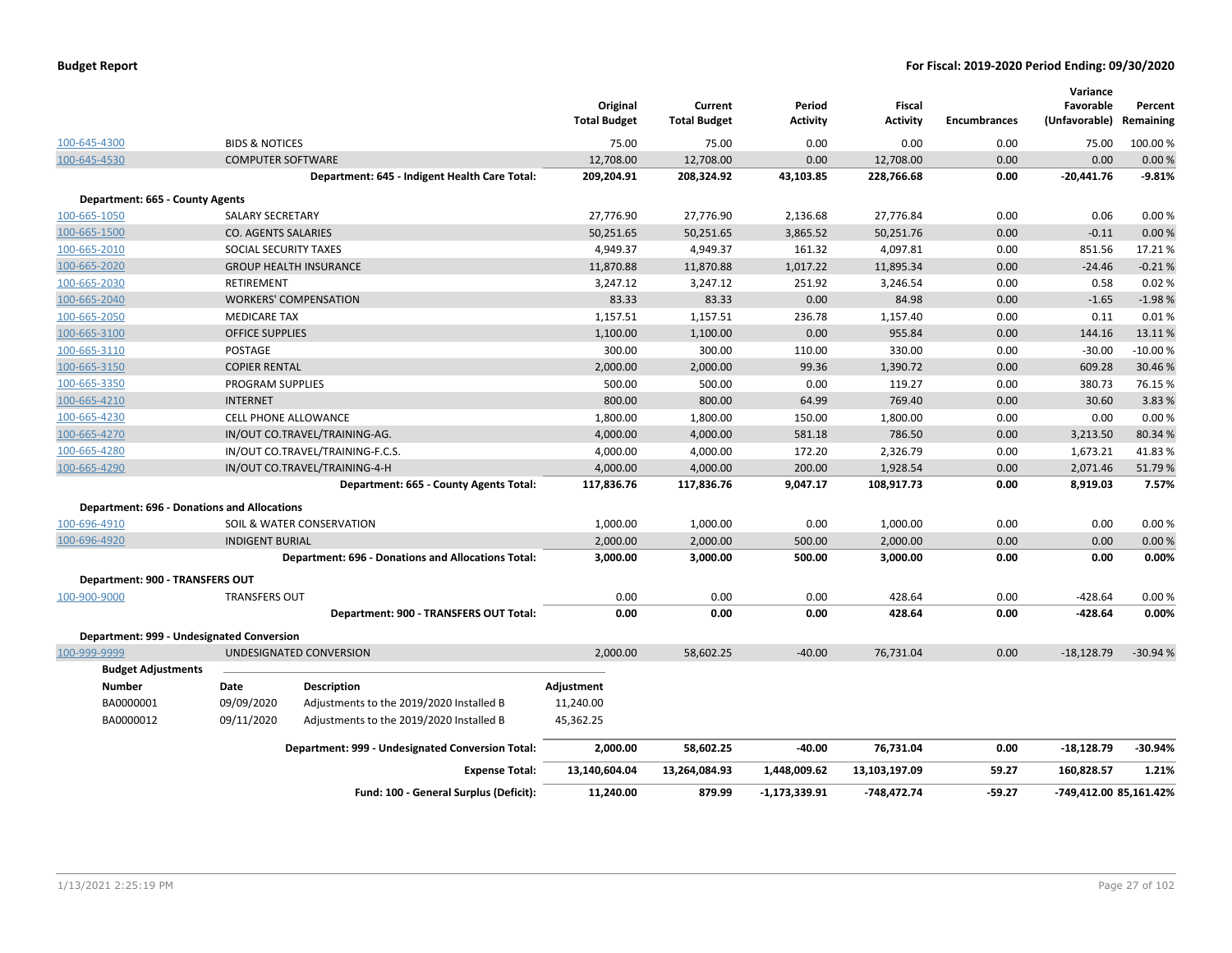|                                               |                                                        | Original<br><b>Total Budget</b> | Current<br><b>Total Budget</b> | Period<br>Activity | Fiscal<br><b>Activity</b> | <b>Encumbrances</b> | Variance<br>Favorable<br>(Unfavorable) Remaining | Percent  |
|-----------------------------------------------|--------------------------------------------------------|---------------------------------|--------------------------------|--------------------|---------------------------|---------------------|--------------------------------------------------|----------|
| Fund: 110 - Courthouse Security               |                                                        |                                 |                                |                    |                           |                     |                                                  |          |
| Revenue                                       |                                                        |                                 |                                |                    |                           |                     |                                                  |          |
| RevType: 300 - CASH                           |                                                        |                                 |                                |                    |                           |                     |                                                  |          |
| 110-300-1110                                  | BEGINNING CASH BALANCE                                 | 27,200.00                       | 27,200.00                      | 0.00               | 0.00                      | 0.00                | $-27,200.00$                                     | 100.00 % |
|                                               | RevType: 300 - CASH Total:                             | 27,200.00                       | 27,200.00                      | 0.00               | 0.00                      | 0.00                | $-27,200.00$                                     | 100.00%  |
|                                               |                                                        |                                 |                                |                    |                           |                     |                                                  |          |
| RevType: 340 - FEES OF OFFICE<br>110-340-6000 | <b>COUNTY CLERK FEES</b>                               | 4,000.00                        | 4,000.00                       | 0.00               | 13,902.57                 | 0.00                | 9,902.57                                         | 347.56%  |
| 110-340-6500                                  | <b>DISTRICT CLERK FEES</b>                             | 2,200.00                        | 2,200.00                       | 223.43             | 2,762.83                  | 0.00                | 562.83                                           | 125.58%  |
| 110-340-6510                                  | <b>JUSTICE OF PEACE FEES</b>                           | 2,100.00                        | 2,100.00                       | 134.89             | 1,428.85                  | 0.00                | $-671.15$                                        | 31.96%   |
|                                               | RevType: 340 - FEES OF OFFICE Total:                   | 8,300.00                        | 8,300.00                       | 358.32             | 18,094.25                 | 0.00                | 9,794.25                                         | 118.00%  |
|                                               |                                                        |                                 |                                |                    |                           |                     |                                                  |          |
|                                               | RevType: 360 - INTEREST EARNINGS                       |                                 |                                |                    |                           |                     |                                                  |          |
| 110-360-1000                                  | <b>INTEREST EARNINGS</b>                               | 0.00                            | 0.00                           | 0.00               | 200.27                    | 0.00                | 200.27                                           | 0.00%    |
|                                               | RevType: 360 - INTEREST EARNINGS Total:                | 0.00                            | 0.00                           | 0.00               | 200.27                    | 0.00                | 200.27                                           | 0.00%    |
|                                               | <b>Revenue Total:</b>                                  | 35,500.00                       | 35,500.00                      | 358.32             | 18,294.52                 | 0.00                | $-17,205.48$                                     | 48.47%   |
| <b>Expense</b>                                |                                                        |                                 |                                |                    |                           |                     |                                                  |          |
|                                               | Department: 541 - Courthouse Security Part-Time        |                                 |                                |                    |                           |                     |                                                  |          |
| 110-541-1070                                  | <b>SALARY PART-TIME</b>                                | 35,500.00                       | 35,500.00                      | 0.00               | 0.00                      | 0.00                | 35,500.00                                        | 100.00 % |
|                                               | Department: 541 - Courthouse Security Part-Time Total: | 35,500.00                       | 35,500.00                      | 0.00               | 0.00                      | 0.00                | 35,500.00                                        | 100.00%  |
|                                               |                                                        |                                 |                                |                    |                           |                     |                                                  |          |
|                                               | Department: 542 - Security Equipment                   |                                 |                                |                    |                           |                     |                                                  |          |
| 110-542-5710                                  | <b>EQUIPMENT</b>                                       | 0.00                            | 0.00                           | 0.00               | 1,500.00                  | 0.00                | $-1,500.00$                                      | 0.00%    |
|                                               | Department: 542 - Security Equipment Total:            | 0.00                            | 0.00                           | 0.00               | 1,500.00                  | 0.00                | $-1,500.00$                                      | 0.00%    |
|                                               | <b>Expense Total:</b>                                  | 35,500.00                       | 35,500.00                      | 0.00               | 1,500.00                  | 0.00                | 34,000.00                                        | 95.77%   |
|                                               | Fund: 110 - Courthouse Security Surplus (Deficit):     | 0.00                            | 0.00                           | 358.32             | 16,794.52                 | 0.00                | 16,794.52                                        | 0.00%    |
| Fund: 111 - Justice Court Building Security   |                                                        |                                 |                                |                    |                           |                     |                                                  |          |
| Revenue                                       |                                                        |                                 |                                |                    |                           |                     |                                                  |          |
| RevType: 300 - CASH                           |                                                        |                                 |                                |                    |                           |                     |                                                  |          |
| 111-300-1140                                  | <b>BEGINNING CASH</b>                                  | 2,850.00                        | 2,850.00                       | 0.00               | 0.00                      | 0.00                | $-2,850.00$                                      | 100.00%  |
|                                               | RevType: 300 - CASH Total:                             | 2,850.00                        | 2,850.00                       | 0.00               | 0.00                      | 0.00                | $-2,850.00$                                      | 100.00%  |
|                                               |                                                        |                                 |                                |                    |                           |                     |                                                  |          |
| RevType: 370 - MISCELLANEOUS                  |                                                        |                                 |                                |                    |                           |                     |                                                  |          |
| 111-370-4550                                  | JP1 SECURITY FEE                                       | 300.00                          | 300.00                         | 0.00               | 577.06                    | 0.00                | 277.06                                           | 192.35 % |
| 111-370-4560                                  | <b>JP2 SECURITY FEE</b>                                | 150.00                          | 150.00                         | 148.58             | 212.90                    | 0.00                | 62.90                                            | 141.93%  |
| 111-370-4570                                  | <b>JP3 SECURITY FEE</b>                                | 200.00                          | 200.00                         | 235.51             | 387.41                    | 0.00                | 187.41                                           | 193.71%  |
|                                               | RevType: 370 - MISCELLANEOUS Total:                    | 650.00                          | 650.00                         | 384.09             | 1,177.37                  | 0.00                | 527.37                                           | 81.13%   |
|                                               | <b>Revenue Total:</b>                                  | 3,500.00                        | 3,500.00                       | 384.09             | 1,177.37                  | 0.00                | $-2,322.63$                                      | 66.36%   |
| <b>Expense</b>                                |                                                        |                                 |                                |                    |                           |                     |                                                  |          |
|                                               | Department: 454 - Justice Ct Bldg Expense              |                                 |                                |                    |                           |                     |                                                  |          |
| 111-454-3200                                  | JP1 SECURITY EXPENSE                                   | 1,000.00                        | 1,000.00                       | 0.00               | 0.00                      | 0.00                | 1,000.00                                         | 100.00%  |
| 111-454-3210                                  | JP2 SECURITY EXPENSE                                   | 1,000.00                        | 1,000.00                       | 0.00               | 0.00                      | 0.00                | 1,000.00                                         | 100.00 % |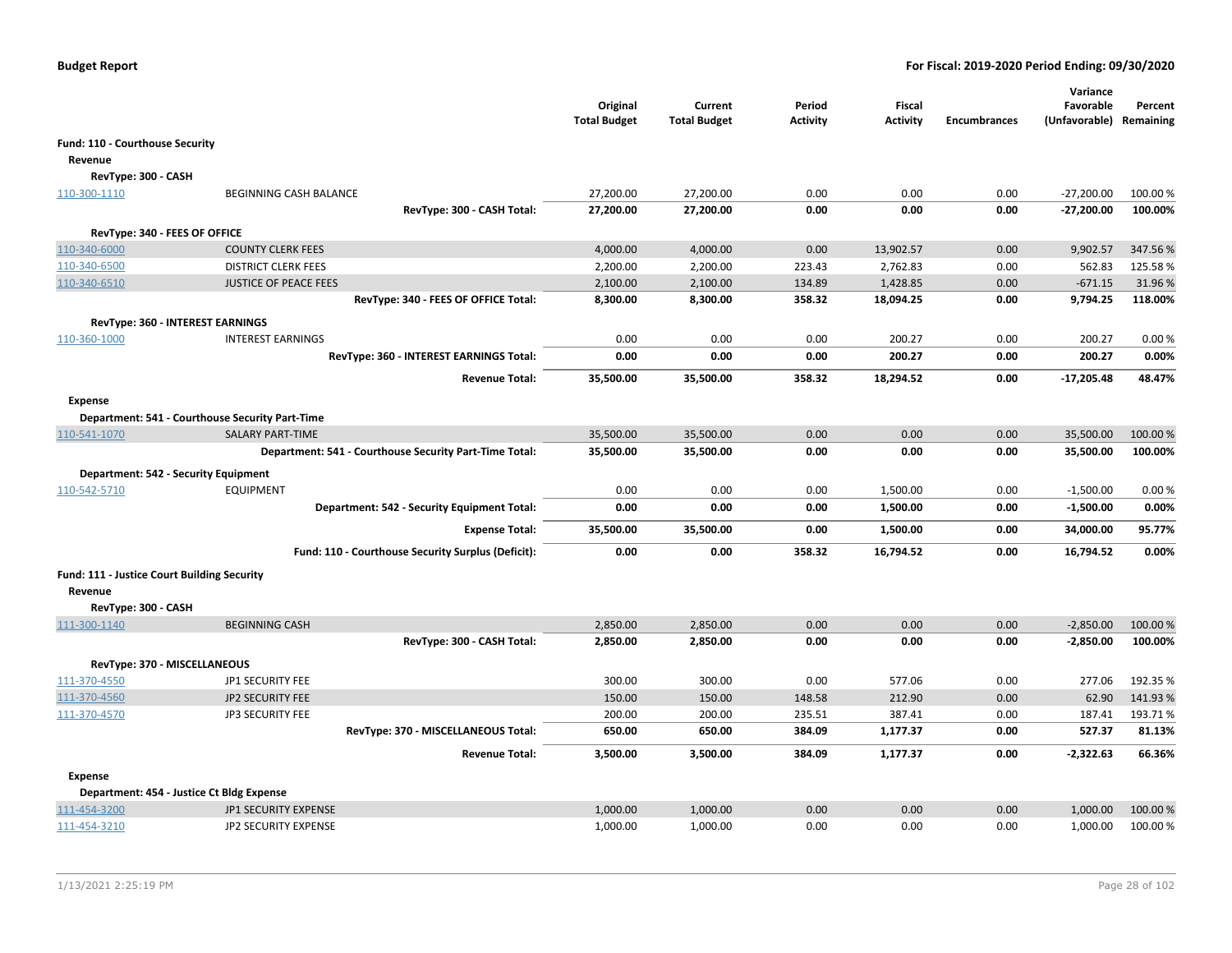| <b>Budget Report</b> |  |
|----------------------|--|
|----------------------|--|

|                                           |                                                                | Original<br><b>Total Budget</b> | Current<br><b>Total Budget</b> | Period<br>Activity | Fiscal<br><b>Activity</b> | <b>Encumbrances</b> | Variance<br>Favorable<br>(Unfavorable) | Percent<br>Remaining |
|-------------------------------------------|----------------------------------------------------------------|---------------------------------|--------------------------------|--------------------|---------------------------|---------------------|----------------------------------------|----------------------|
| 111-454-3220                              | <b>JP3 SECURITY EXPENSE</b>                                    | 1,500.00                        | 1,500.00                       | 0.00               | 0.00                      | 0.00                | 1,500.00                               | 100.00%              |
|                                           | Department: 454 - Justice Ct Bldg Expense Total:               | 3,500.00                        | 3,500.00                       | 0.00               | 0.00                      | 0.00                | 3,500.00                               | 100.00%              |
|                                           | <b>Expense Total:</b>                                          | 3,500.00                        | 3,500.00                       | 0.00               | 0.00                      | 0.00                | 3,500.00                               | 100.00%              |
|                                           | Fund: 111 - Justice Court Building Security Surplus (Deficit): | 0.00                            | 0.00                           | 384.09             | 1,177.37                  | 0.00                | 1,177.37                               | 0.00%                |
| Fund: 120 - County Clerk Vital Statistics |                                                                |                                 |                                |                    |                           |                     |                                        |                      |
| Revenue                                   |                                                                |                                 |                                |                    |                           |                     |                                        |                      |
| RevType: 300 - CASH                       |                                                                |                                 |                                |                    |                           |                     |                                        |                      |
| 120-300-1120                              | BEGINNING CASH BALANCE                                         | 3,500.00                        | 3,500.00                       | 0.00               | 0.00                      | 0.00                | $-3,500.00$                            | 100.00%              |
|                                           | RevType: 300 - CASH Total:                                     | 3,500.00                        | 3,500.00                       | 0.00               | 0.00                      | 0.00                | $-3,500.00$                            | 100.00%              |
|                                           | RevType: 360 - INTEREST EARNINGS                               |                                 |                                |                    |                           |                     |                                        |                      |
| 120-360-1000                              | <b>INTEREST EARNINGS</b>                                       | 0.00                            | 0.00                           | 0.00               | 5.30                      | 0.00                | 5.30                                   | 0.00%                |
|                                           | RevType: 360 - INTEREST EARNINGS Total:                        | 0.00                            | 0.00                           | 0.00               | 5.30                      | 0.00                | 5.30                                   | 0.00%                |
|                                           | RevType: 370 - MISCELLANEOUS                                   |                                 |                                |                    |                           |                     |                                        |                      |
| 120-370-1340                              | CO.CLK.VITAL STAT.FEE                                          | 500.00                          | 500.00                         | 0.00               | 734.00                    | 0.00                | 234.00                                 | 146.80%              |
|                                           | RevType: 370 - MISCELLANEOUS Total:                            | 500.00                          | 500.00                         | 0.00               | 734.00                    | 0.00                | 234.00                                 | 46.80%               |
|                                           | <b>Revenue Total:</b>                                          | 4,000.00                        | 4,000.00                       | 0.00               | 739.30                    | 0.00                | $-3,260.70$                            | 81.52%               |
| <b>Expense</b>                            |                                                                |                                 |                                |                    |                           |                     |                                        |                      |
|                                           | Department: 411 - Vital Stats Expense                          |                                 |                                |                    |                           |                     |                                        |                      |
| 120-411-3100                              | <b>OFFICE SUPPLIES</b>                                         | 3,000.00                        | 3,000.00                       | 0.00               | 4,332.80                  | 0.00                | $-1,332.80$                            | $-44.43%$            |
| 120-411-4270                              | OUT OF COUNTY TRAVEL                                           | 1,000.00                        | 1,000.00                       | 0.00               | 0.00                      | 0.00                | 1,000.00                               | 100.00%              |
|                                           | Department: 411 - Vital Stats Expense Total:                   | 4,000.00                        | 4,000.00                       | 0.00               | 4,332.80                  | 0.00                | $-332.80$                              | $-8.32%$             |
|                                           | <b>Expense Total:</b>                                          | 4,000.00                        | 4,000.00                       | 0.00               | 4,332.80                  | 0.00                | $-332.80$                              | $-8.32%$             |
|                                           | Fund: 120 - County Clerk Vital Statistics Surplus (Deficit):   | 0.00                            | 0.00                           | 0.00               | $-3,593.50$               | 0.00                | $-3,593.50$                            | 0.00%                |
|                                           | Fund: 121 - County Clerk Records Management                    |                                 |                                |                    |                           |                     |                                        |                      |
| Revenue                                   |                                                                |                                 |                                |                    |                           |                     |                                        |                      |
| RevType: 300 - CASH                       |                                                                |                                 |                                |                    |                           |                     |                                        |                      |
| 121-300-1180                              | <b>BEGINNING CASH BALANCE</b>                                  | 40,174.19                       | 40,174.19                      | 0.00               | 0.00                      | 0.00                | $-40,174.19$                           | 100.00%              |
|                                           | RevType: 300 - CASH Total:                                     | 40,174.19                       | 40,174.19                      | 0.00               | 0.00                      | 0.00                | $-40,174.19$                           | 100.00%              |
|                                           | RevType: 360 - INTEREST EARNINGS                               |                                 |                                |                    |                           |                     |                                        |                      |
| 121-360-1000                              | <b>INTEREST EARNINGS</b>                                       | 100.00                          | 100.00                         | 0.00               | 87.06                     | 0.00                | $-12.94$                               | 12.94 %              |
|                                           | RevType: 360 - INTEREST EARNINGS Total:                        | 100.00                          | 100.00                         | 0.00               | 87.06                     | 0.00                | $-12.94$                               | 12.94%               |
|                                           | RevType: 370 - MISCELLANEOUS                                   |                                 |                                |                    |                           |                     |                                        |                      |
| 121-370-1310                              | <b>SUBSCRIPTION/IMAGES FEES</b>                                | 0.00                            | 0.00                           | 1,845.00           | 11,904.50                 | 0.00                | 11,904.50                              | 0.00%                |
| 121-370-1330                              | <b>CO.CLERK PRESERVE REC FEE</b>                               | 55,015.11                       | 55,015.11                      | 0.00               | 73,704.23                 | 0.00                | 18,689.12                              | 133.97 %             |
|                                           | RevType: 370 - MISCELLANEOUS Total:                            | 55,015.11                       | 55,015.11                      | 1,845.00           | 85,608.73                 | 0.00                | 30,593.62                              | 55.61%               |
|                                           | <b>Revenue Total:</b>                                          | 95,289.30                       | 95,289.30                      | 1,845.00           | 85,695.79                 | 0.00                | $-9,593.51$                            | 10.07%               |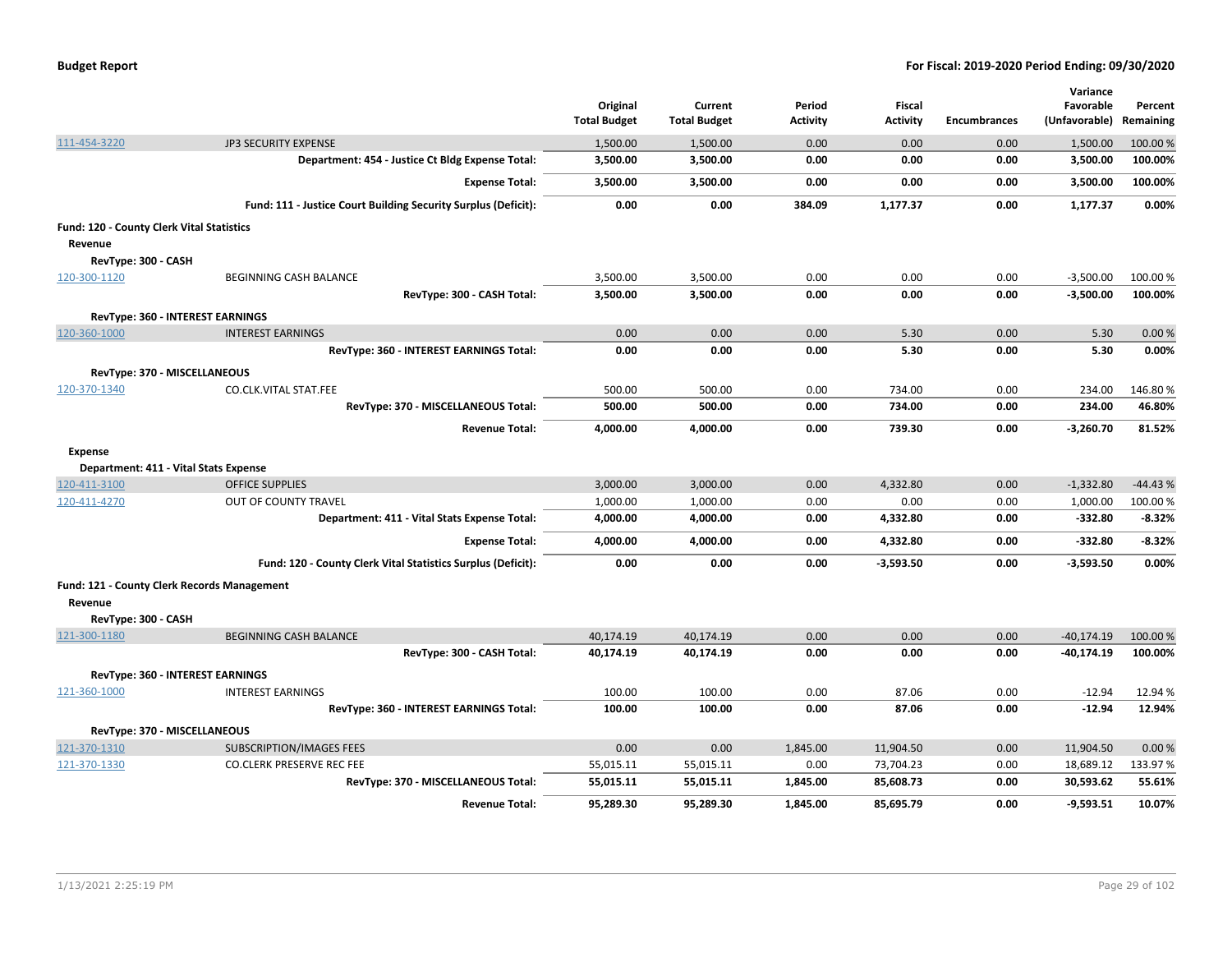|                                              |                           |                                                                | <b>Total Budget</b> | Original  | Current<br><b>Total Budget</b> | Period<br><b>Activity</b> | Fiscal<br><b>Activity</b> | <b>Encumbrances</b> | Variance<br>Favorable<br>(Unfavorable) | Percent<br>Remaining |
|----------------------------------------------|---------------------------|----------------------------------------------------------------|---------------------|-----------|--------------------------------|---------------------------|---------------------------|---------------------|----------------------------------------|----------------------|
| Expense                                      |                           |                                                                |                     |           |                                |                           |                           |                     |                                        |                      |
| Department: 402 - Co.Clerk Records Mgt. Exp. |                           |                                                                |                     |           |                                |                           |                           |                     |                                        |                      |
| 121-402-1040                                 | <b>SALARY DEPUTY</b>      |                                                                |                     | 25,223.00 | 25,223.00                      | 1,940.24                  | 25,223.12                 | 0.00                | $-0.12$                                | 0.00%                |
| 121-402-2010                                 | SOCIAL SECURITY TAXES     |                                                                |                     | 1,563.83  | 1,563.83                       | 60.15                     | 1,503.75                  | 0.00                | 60.08                                  | 3.84 %               |
| 121-402-2020                                 |                           | <b>GROUP HEALTH INSURANCE</b>                                  |                     | 11,870.88 | 11,870.88                      | 1,017.22                  | 11,895.34                 | 0.00                | $-24.46$                               | $-0.21%$             |
| 121-402-2030                                 | <b>RETIREMENT</b>         |                                                                |                     | 2,948.57  | 2,948.57                       | 228.76                    | 2,948.05                  | 0.00                | 0.52                                   | 0.02%                |
| 121-402-2040                                 |                           | <b>WORKERS COMPENSATION</b>                                    |                     | 75.67     | 75.67                          | 0.00                      | 77.16                     | 0.00                | $-1.49$                                | $-1.97%$             |
| 121-402-2050                                 | <b>MEDICARE TAX</b>       |                                                                |                     | 367.75    | 367.75                         | 88.29                     | 425.97                    | 0.00                | $-58.22$                               | $-15.83%$            |
| 121-402-3100                                 | <b>OFFICE SUPPLIES</b>    |                                                                |                     | 600.00    | 600.00                         | 0.00                      | 176.53                    | 0.00                | 423.47                                 | 70.58%               |
| 121-402-3120                                 | <b>IMAGING SYSTEM</b>     |                                                                |                     | 51,204.00 | 51,204.00                      | 8,576.00                  | 51,456.00                 | 0.00                | $-252.00$                              | $-0.49%$             |
| 121-402-3150                                 | <b>COPIER MAINTENANCE</b> |                                                                |                     | 435.60    | 435.60                         | 0.00                      | 527.08                    | 0.00                | $-91.48$                               | $-21.00%$            |
| 121-402-4900                                 |                           | CO. CLERK MISCELLANEOUS                                        |                     | 500.00    | 500.00                         | 0.00                      | 0.00                      | 0.00                | 500.00                                 | 100.00%              |
| 121-402-5740                                 | <b>TECHNOLOGY</b>         |                                                                |                     | 500.00    | 500.00                         | 0.00                      | 0.00                      | 0.00                | 500.00                                 | 100.00 %             |
|                                              |                           | Department: 402 - Co.Clerk Records Mgt. Exp. Total:            |                     | 95,289.30 | 95,289.30                      | 11,910.66                 | 94,233.00                 | 0.00                | 1,056.30                               | 1.11%                |
|                                              |                           | <b>Expense Total:</b>                                          |                     | 95,289.30 | 95,289.30                      | 11,910.66                 | 94,233.00                 | 0.00                | 1,056.30                               | 1.11%                |
|                                              |                           | Fund: 121 - County Clerk Records Management Surplus (Deficit): |                     | 0.00      | 0.00                           | $-10,065.66$              | $-8,537.21$               | 0.00                | $-8,537.21$                            | 0.00%                |
|                                              |                           |                                                                |                     |           |                                |                           |                           |                     |                                        |                      |
| Fund: 122 - Chapter 19 Funds                 |                           |                                                                |                     |           |                                |                           |                           |                     |                                        |                      |
| Revenue                                      |                           |                                                                |                     |           |                                |                           |                           |                     |                                        |                      |
| RevType: 330 - GRANTS                        |                           |                                                                |                     |           |                                |                           |                           |                     |                                        |                      |
| 122-330-4030                                 | <b>CHAPTER 19 FUNDS</b>   |                                                                |                     | 0.00      | 1,205.96                       | 0.00                      | 1,274.86                  | 0.00                | 68.90                                  | 105.71%              |
| <b>Budget Adjustments</b>                    |                           |                                                                |                     |           |                                |                           |                           |                     |                                        |                      |
| <b>Number</b>                                | Date                      | <b>Description</b>                                             | Adjustment          |           |                                |                           |                           |                     |                                        |                      |
| BA0000021                                    | 09/11/2020                | Adjustments to the 2019/2020 Installed B                       | $-1,205.96$         |           |                                |                           |                           |                     |                                        |                      |
| 122-330-4040                                 |                           | <b>CHAPTER 19 MATCHING FUNDS CARES</b>                         |                     | 0.00      | 0.00                           | 0.00                      | 3,198.92                  | 0.00                | 3,198.92                               | 0.00%                |
| 122-330-4771                                 |                           | HAVA CARES ACT FEDERAL SHARE                                   |                     | 0.00      | 0.00                           | 0.00                      | 31,989.21                 | 0.00                | 31,989.21                              | 0.00%                |
|                                              |                           | RevType: 330 - GRANTS Total:                                   |                     | 0.00      | 1,205.96                       | 0.00                      | 36,462.99                 | 0.00                |                                        | 35,257.03 2,923.57%  |
|                                              |                           | <b>Revenue Total:</b>                                          |                     | 0.00      | 1,205.96                       | 0.00                      | 36,462.99                 | 0.00                |                                        | 35,257.03 2,923.57%  |
| Expense                                      |                           |                                                                |                     |           |                                |                           |                           |                     |                                        |                      |
| Department: 403 - County Clerk               |                           |                                                                |                     |           |                                |                           |                           |                     |                                        |                      |
| 122-403-1070                                 | SALARY PART-TIME          |                                                                |                     | 0.00      | 470.00                         | 0.00                      | 470.00                    | 0.00                | 0.00                                   | 0.00%                |
| <b>Budget Adjustments</b>                    |                           |                                                                |                     |           |                                |                           |                           |                     |                                        |                      |
| <b>Number</b>                                | Date                      | <b>Description</b>                                             | Adjustment          |           |                                |                           |                           |                     |                                        |                      |
| BA0000021                                    | 09/11/2020                | Adjustments to the 2019/2020 Installed B                       | 470.00              |           |                                |                           |                           |                     |                                        |                      |
| 122-403-2010                                 | SOCIAL SECURITY TAXES     |                                                                |                     | 0.00      | 29.14                          | 0.00                      | 29.14                     | 0.00                | 0.00                                   | 0.00%                |
| <b>Budget Adjustments</b>                    |                           |                                                                |                     |           |                                |                           |                           |                     |                                        |                      |
| <b>Number</b>                                | Date                      | <b>Description</b>                                             | Adjustment          |           |                                |                           |                           |                     |                                        |                      |
| BA0000021                                    | 09/11/2020                | Adjustments to the 2019/2020 Installed B                       | 29.14               |           |                                |                           |                           |                     |                                        |                      |
| 122-403-2050                                 | <b>MEDICARE TAX</b>       |                                                                |                     | 0.00      | 6.82                           | 0.00                      | 6.82                      | 0.00                | 0.00                                   | 0.00%                |
|                                              |                           |                                                                |                     |           |                                |                           |                           |                     |                                        |                      |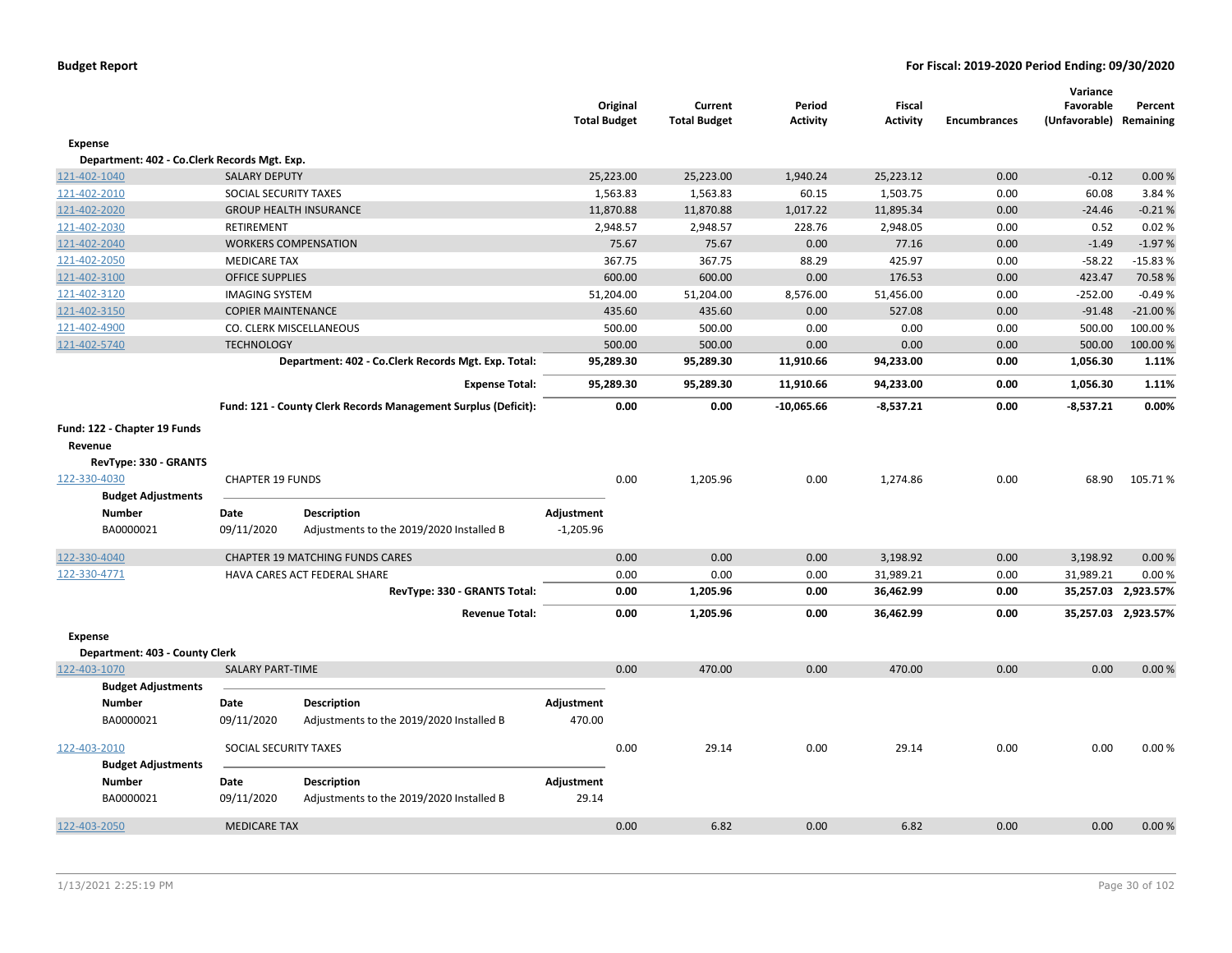|                                                     |                               |                                                            | <b>Total Budget</b> | Original  | Current<br><b>Total Budget</b> | Period<br><b>Activity</b> | Fiscal<br><b>Activity</b> | <b>Encumbrances</b> | Variance<br>Favorable<br>(Unfavorable) | Percent<br>Remaining |
|-----------------------------------------------------|-------------------------------|------------------------------------------------------------|---------------------|-----------|--------------------------------|---------------------------|---------------------------|---------------------|----------------------------------------|----------------------|
| <b>Budget Adjustments</b>                           |                               |                                                            |                     |           |                                |                           |                           |                     |                                        |                      |
| Number                                              | Date                          | <b>Description</b>                                         | Adjustment          |           |                                |                           |                           |                     |                                        |                      |
| BA0000021                                           | 09/11/2020                    | Adjustments to the 2019/2020 Installed B                   | 6.82                |           |                                |                           |                           |                     |                                        |                      |
| 122-403-3100                                        | <b>OFFICE SUPPLIES</b>        |                                                            |                     | 0.00      | 700.00                         | 0.00                      | 700.00                    | 0.00                | 0.00                                   | 0.00%                |
| <b>Budget Adjustments</b>                           |                               |                                                            |                     |           |                                |                           |                           |                     |                                        |                      |
| Number                                              | Date                          | <b>Description</b>                                         | Adjustment          |           |                                |                           |                           |                     |                                        |                      |
| BA0000021                                           | 09/11/2020                    | Adjustments to the 2019/2020 Installed B                   | 700.00              |           |                                |                           |                           |                     |                                        |                      |
|                                                     |                               | Department: 403 - County Clerk Total:                      |                     | 0.00      | 1,205.96                       | 0.00                      | 1,205.96                  | 0.00                | 0.00                                   | 0.00%                |
| Department: 478 - HAVA CARES Act Coronavirus Relief |                               |                                                            |                     |           |                                |                           |                           |                     |                                        |                      |
| 122-478-3100                                        | <b>OFFICE SUPPLIES</b>        |                                                            |                     | 0.00      | 0.00                           | 0.00                      | 120.00                    | 0.00                | $-120.00$                              | 0.00%                |
| 122-478-3970                                        | SANITIZING SUPPLIES           |                                                            |                     | 0.00      | 0.00                           | 3,102.50                  | 3,231.65                  | 0.00                | $-3,231.65$                            | 0.00%                |
| 122-478-3980                                        |                               | PERSONAL PROTECTIVE EQUIPMENT                              |                     | 0.00      | 0.00                           | 224.75                    | 224.75                    | 0.00                | $-224.75$                              | 0.00%                |
| 122-478-4420                                        |                               | OTHER PROFESSIONAL SERVICES                                |                     | 0.00      | 0.00                           | 1,606.85                  | 1,606.85                  | 0.00                | $-1,606.85$                            | 0.00%                |
|                                                     |                               | Department: 478 - HAVA CARES Act Coronavirus Relief Total: |                     | 0.00      | 0.00                           | 4,934.10                  | 5,183.25                  | 0.00                | $-5,183.25$                            | 0.00%                |
|                                                     |                               | <b>Expense Total:</b>                                      |                     | 0.00      | 1,205.96                       | 4,934.10                  | 6,389.21                  | 0.00                | $-5,183.25$                            | -429.80%             |
|                                                     |                               | Fund: 122 - Chapter 19 Funds Surplus (Deficit):            |                     | 0.00      | 0.00                           | $-4,934.10$               | 30,073.78                 | 0.00                | 30,073.78                              | 0.00%                |
| Fund: 123 - Election Equipment Fund<br>Revenue      |                               |                                                            |                     |           |                                |                           |                           |                     |                                        |                      |
| RevType: 300 - CASH                                 |                               |                                                            |                     |           |                                |                           |                           |                     |                                        |                      |
| 123-300-1480                                        |                               | <b>BEGINNING CASH BALANCE</b>                              | 11,000.00           |           | 11,000.00                      | 0.00                      | 0.00                      | 0.00                | $-11,000.00$                           | 100.00 %             |
|                                                     |                               | RevType: 300 - CASH Total:                                 | 11,000.00           |           | 11,000.00                      | 0.00                      | 0.00                      | 0.00                | $-11,000.00$                           | 100.00%              |
| RevType: 330 - GRANTS                               |                               |                                                            |                     |           |                                |                           |                           |                     |                                        |                      |
| 123-330-4040                                        | <b>HAVA ELECTION SECURITY</b> |                                                            |                     | 0.00      | 0.00                           | 0.00                      | 120,000.00                | 0.00                | 120,000.00                             | 0.00%                |
|                                                     |                               | RevType: 330 - GRANTS Total:                               |                     | 0.00      | 0.00                           | 0.00                      | 120,000.00                | 0.00                | 120,000.00                             | 0.00%                |
| RevType: 340 - FEES OF OFFICE                       |                               |                                                            |                     |           |                                |                           |                           |                     |                                        |                      |
| 123-340-4030                                        |                               | <b>CONTRACT ADMINISTRATIVE FEE</b>                         |                     | 0.00      | 0.00                           | 0.00                      | 225.00                    | 0.00                | 225.00                                 | 0.00%                |
| 123-340-4840                                        |                               | ELECTION REIMBURSEMENTS                                    |                     | 4,000.00  | 4,000.00                       | 0.00                      | 565.00                    | 0.00                | $-3,435.00$                            | 85.88%               |
|                                                     |                               | RevType: 340 - FEES OF OFFICE Total:                       |                     | 4,000.00  | 4,000.00                       | 0.00                      | 790.00                    | 0.00                | $-3,210.00$                            | 80.25%               |
|                                                     |                               | <b>Revenue Total:</b>                                      |                     | 15,000.00 | 15,000.00                      | 0.00                      | 120,790.00                | 0.00                | 105,790.00                             | 705.27%              |
| <b>Expense</b>                                      |                               |                                                            |                     |           |                                |                           |                           |                     |                                        |                      |
| Department: 403 - County Clerk                      |                               |                                                            |                     |           |                                |                           |                           |                     |                                        |                      |
| 123-403-5730                                        | <b>ELECTION EQUIPMENT</b>     |                                                            | 15,000.00           |           | 15,000.00                      | 4,975.46                  | 5,803.10                  | 0.00                | 9,196.90                               | 61.31%               |
|                                                     |                               | Department: 403 - County Clerk Total:                      | 15,000.00           |           | 15,000.00                      | 4,975.46                  | 5,803.10                  | 0.00                | 9,196.90                               | 61.31%               |
|                                                     |                               | <b>Expense Total:</b>                                      | 15,000.00           |           | 15,000.00                      | 4,975.46                  | 5,803.10                  | 0.00                | 9,196.90                               | 61.31%               |
|                                                     |                               | Fund: 123 - Election Equipment Fund Surplus (Deficit):     |                     | 0.00      | 0.00                           | -4,975.46                 | 114,986.90                | 0.00                | 114,986.90                             | 0.00%                |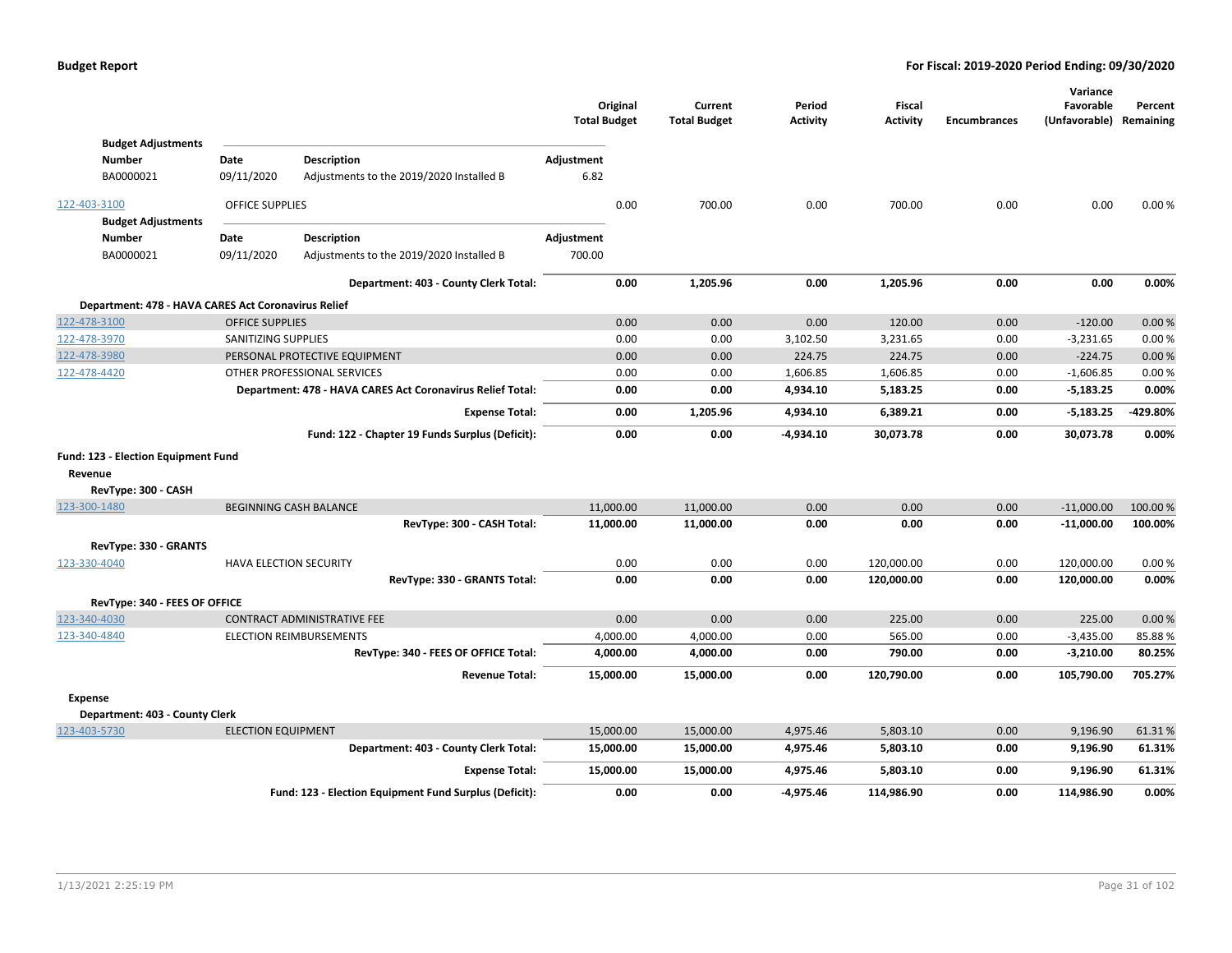|                                                                                                                                                                                                              |                                                                       | Original<br><b>Total Budget</b> | Current<br><b>Total Budget</b> | Period<br><b>Activity</b> | <b>Fiscal</b><br><b>Activity</b> | <b>Encumbrances</b> | Variance<br>Favorable<br>(Unfavorable) | Percent<br>Remaining |
|--------------------------------------------------------------------------------------------------------------------------------------------------------------------------------------------------------------|-----------------------------------------------------------------------|---------------------------------|--------------------------------|---------------------------|----------------------------------|---------------------|----------------------------------------|----------------------|
|                                                                                                                                                                                                              | Fund: 125 - County Clerk Co.& Dist.CourtTechnology                    |                                 |                                |                           |                                  |                     |                                        |                      |
| Revenue                                                                                                                                                                                                      |                                                                       |                                 |                                |                           |                                  |                     |                                        |                      |
| RevType: 300 - CASH                                                                                                                                                                                          |                                                                       |                                 |                                |                           |                                  |                     |                                        |                      |
| 125-300-1510                                                                                                                                                                                                 | BEGINNING CASH BALANCE                                                | 2,400.00                        | 2,400.00                       | 0.00                      | 0.00                             | 0.00                | $-2,400.00$                            | 100.00 %             |
|                                                                                                                                                                                                              | RevType: 300 - CASH Total:                                            | 2,400.00                        | 2,400.00                       | 0.00                      | 0.00                             | 0.00                | $-2,400.00$                            | 100.00%              |
|                                                                                                                                                                                                              | RevType: 370 - MISCELLANEOUS                                          |                                 |                                |                           |                                  |                     |                                        |                      |
| 125-370-4400                                                                                                                                                                                                 | CO. CLK. CO. & DIST. CT. TECHNOLOGY FEE                               | 600.00                          | 600.00                         | 0.00                      | 437.05                           | 0.00                | $-162.95$                              | 27.16%               |
|                                                                                                                                                                                                              | RevType: 370 - MISCELLANEOUS Total:                                   | 600.00                          | 600.00                         | 0.00                      | 437.05                           | 0.00                | $-162.95$                              | 27.16%               |
|                                                                                                                                                                                                              | <b>Revenue Total:</b>                                                 | 3,000.00                        | 3,000.00                       | 0.00                      | 437.05                           | 0.00                | $-2,562.95$                            | 85.43%               |
| Expense                                                                                                                                                                                                      |                                                                       |                                 |                                |                           |                                  |                     |                                        |                      |
|                                                                                                                                                                                                              |                                                                       |                                 |                                |                           |                                  |                     |                                        |                      |
| Department: 440 - Technology Equipment<br>125-440-5720<br>Fund: 126 - County Clerk Court Records Preservation<br>Revenue<br>RevType: 360 - INTEREST EARNINGS<br>126-360-1000<br>RevType: 370 - MISCELLANEOUS | OFFICE EQUIPMENT                                                      | 3,000.00                        | 3,000.00                       | 0.00                      | 0.00                             | 0.00                | 3,000.00                               | 100.00%              |
|                                                                                                                                                                                                              | Department: 440 - Technology Equipment Total:                         | 3,000.00                        | 3,000.00                       | 0.00                      | 0.00                             | 0.00                | 3,000.00                               | 100.00%              |
|                                                                                                                                                                                                              | <b>Expense Total:</b>                                                 | 3,000.00                        | 3,000.00                       | 0.00                      | 0.00                             | 0.00                | 3,000.00                               | 100.00%              |
|                                                                                                                                                                                                              | Fund: 125 - County Clerk Co.& Dist.CourtTechnology Surplus (Deficit): | 0.00                            | 0.00                           | 0.00                      | 437.05                           | 0.00                | 437.05                                 | 0.00%                |
|                                                                                                                                                                                                              |                                                                       |                                 |                                |                           |                                  |                     |                                        |                      |
|                                                                                                                                                                                                              |                                                                       |                                 |                                |                           |                                  |                     |                                        |                      |
|                                                                                                                                                                                                              |                                                                       |                                 |                                |                           |                                  |                     |                                        |                      |
|                                                                                                                                                                                                              | <b>INTEREST EARNINGS</b>                                              | 0.00                            | 0.00                           | 0.00                      | 24.64                            | 0.00                | 24.64                                  | 0.00%                |
|                                                                                                                                                                                                              | RevType: 360 - INTEREST EARNINGS Total:                               | 0.00                            | 0.00                           | 0.00                      | 24.64                            | 0.00                | 24.64                                  | 0.00%                |
|                                                                                                                                                                                                              |                                                                       |                                 |                                |                           |                                  |                     |                                        |                      |
| 126-370-1330                                                                                                                                                                                                 | CO.CLK.COURT RECORDS PRESERVATION                                     | 0.00                            | 0.00                           | 0.00                      | 1,760.04                         | 0.00                | 1,760.04                               | 0.00%                |
|                                                                                                                                                                                                              | RevType: 370 - MISCELLANEOUS Total:                                   | 0.00                            | 0.00                           | 0.00                      | 1,760.04                         | 0.00                | 1,760.04                               | 0.00%                |
|                                                                                                                                                                                                              | <b>Revenue Total:</b>                                                 | 0.00                            | 0.00                           | 0.00                      | 1,784.68                         | 0.00                | 1,784.68                               | 0.00%                |
|                                                                                                                                                                                                              | Fund: 126 - County Clerk Court Records Preservation Total:            | 0.00                            | 0.00                           | 0.00                      | 1,784.68                         | 0.00                | 1,784.68                               | 0.00%                |
| Fund: 127 - County Clerk Records Archive                                                                                                                                                                     |                                                                       |                                 |                                |                           |                                  |                     |                                        |                      |
| Revenue                                                                                                                                                                                                      |                                                                       |                                 |                                |                           |                                  |                     |                                        |                      |
| RevType: 300 - CASH                                                                                                                                                                                          |                                                                       |                                 |                                |                           |                                  |                     |                                        |                      |
| 127-300-1530                                                                                                                                                                                                 | <b>BEGINNING CASH BALANCE</b>                                         | 115,000.00                      | 115,000.00                     | 0.00                      | 0.00                             | 0.00                | $-115,000.00$                          | 100.00%              |
|                                                                                                                                                                                                              | RevType: 300 - CASH Total:                                            | 115,000.00                      | 115,000.00                     | 0.00                      | 0.00                             | 0.00                | $-115,000.00$                          | 100.00%              |
|                                                                                                                                                                                                              | RevType: 370 - MISCELLANEOUS                                          |                                 |                                |                           |                                  |                     |                                        |                      |
| 127-370-1330                                                                                                                                                                                                 | CO. CLERK RECORDS ARCHIVE FEE                                         | 25,000.00                       | 25,000.00                      | 0.00                      | 73,280.04                        | 0.00                | 48,280.04                              | 293.12%              |
|                                                                                                                                                                                                              | RevType: 370 - MISCELLANEOUS Total:                                   | 25,000.00                       | 25,000.00                      | 0.00                      | 73,280.04                        | 0.00                | 48,280.04                              | 193.12%              |
|                                                                                                                                                                                                              | <b>Revenue Total:</b>                                                 | 140,000.00                      | 140,000.00                     | 0.00                      | 73,280.04                        | 0.00                | $-66,719.96$                           | 47.66%               |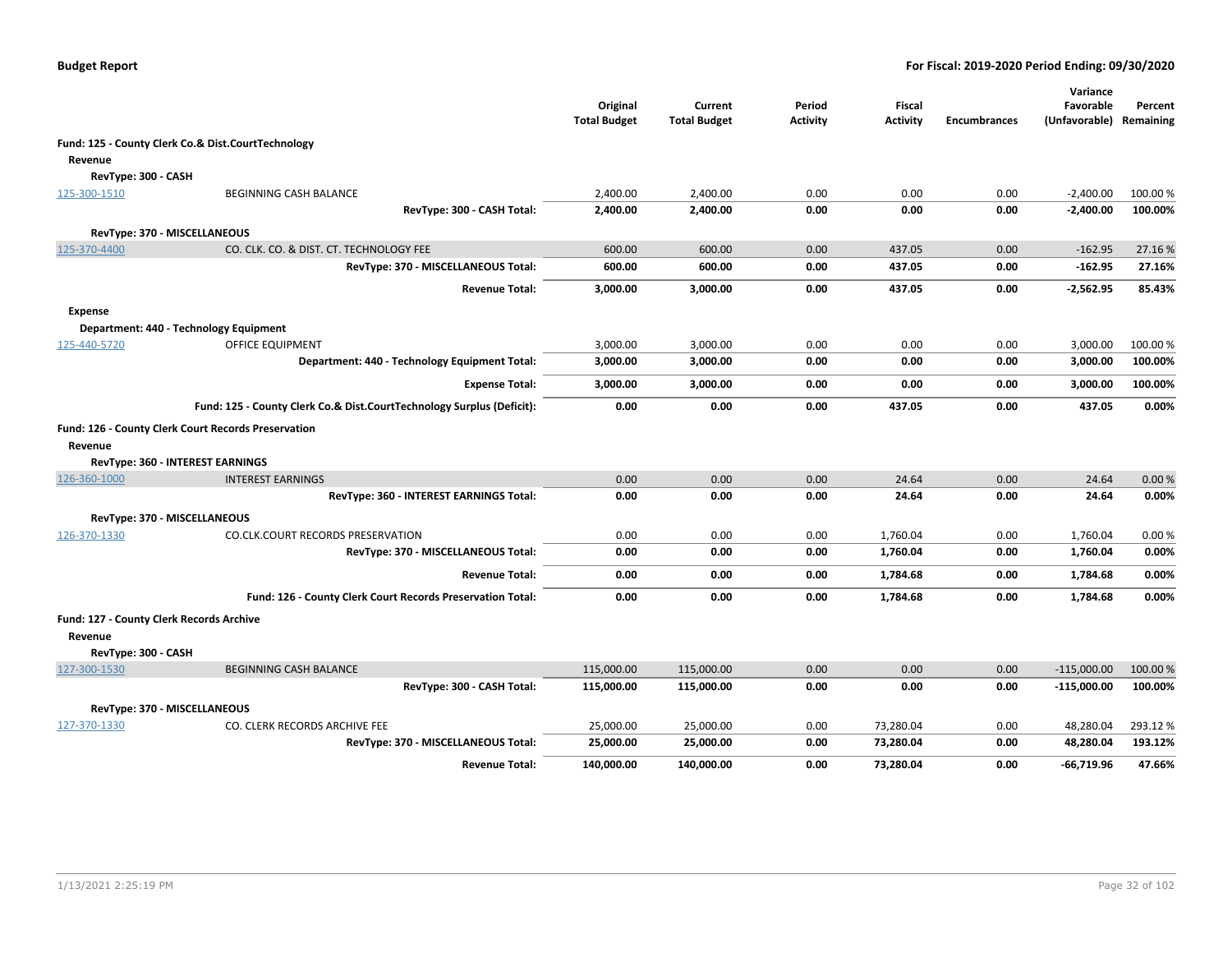| <b>Budget Report</b> |  |
|----------------------|--|
|----------------------|--|

|                                            |                                                               | Original<br><b>Total Budget</b> | Current<br><b>Total Budget</b> | Period<br><b>Activity</b> | <b>Fiscal</b><br><b>Activity</b> | <b>Encumbrances</b> | Variance<br>Favorable<br>(Unfavorable) Remaining | Percent    |
|--------------------------------------------|---------------------------------------------------------------|---------------------------------|--------------------------------|---------------------------|----------------------------------|---------------------|--------------------------------------------------|------------|
| <b>Expense</b>                             |                                                               |                                 |                                |                           |                                  |                     |                                                  |            |
| Department: 403 - County Clerk             |                                                               |                                 |                                |                           |                                  |                     |                                                  |            |
| 127-403-4370                               | <b>DIGITAL IMAGING</b>                                        | 140,000.00                      | 140,000.00                     | 17,497.55                 | 45,364.50                        | 0.00                | 94,635.50                                        | 67.60%     |
|                                            | Department: 403 - County Clerk Total:                         | 140,000.00                      | 140,000.00                     | 17,497.55                 | 45,364.50                        | 0.00                | 94,635.50                                        | 67.60%     |
|                                            | <b>Expense Total:</b>                                         | 140,000.00                      | 140,000.00                     | 17,497.55                 | 45,364.50                        | 0.00                | 94,635.50                                        | 67.60%     |
|                                            | Fund: 127 - County Clerk Records Archive Surplus (Deficit):   | 0.00                            | 0.00                           | $-17,497.55$              | 27,915.54                        | 0.00                | 27,915.54                                        | 0.00%      |
| Fund: 130 - Bail Bond Trust Fund           |                                                               |                                 |                                |                           |                                  |                     |                                                  |            |
| Revenue                                    |                                                               |                                 |                                |                           |                                  |                     |                                                  |            |
| RevType: 345 - BONDS                       |                                                               |                                 |                                |                           |                                  |                     |                                                  |            |
| 130-345-1130                               | <b>SURETY BAIL BOND FEE</b>                                   | 4,000.00                        | 4,000.00                       | 870.00                    | 8,160.00                         | 0.00                | 4,160.00                                         | 204.00%    |
|                                            | RevType: 345 - BONDS Total:                                   | 4,000.00                        | 4,000.00                       | 870.00                    | 8,160.00                         | 0.00                | 4,160.00                                         | 104.00%    |
|                                            | <b>Revenue Total:</b>                                         | 4,000.00                        | 4,000.00                       | 870.00                    | 8,160.00                         | 0.00                | 4,160.00                                         | 104.00%    |
| <b>Expense</b>                             |                                                               |                                 |                                |                           |                                  |                     |                                                  |            |
| Department: 498 - Bail Bond Fee Expense    |                                                               |                                 |                                |                           |                                  |                     |                                                  |            |
| 130-498-4890                               | <b>QUARTERLY BAIL BOND FEES</b>                               | 4,000.00                        | 4,000.00                       | 0.00                      | 8,310.00                         | 0.00                | $-4,310.00$                                      | $-107.75%$ |
|                                            | Department: 498 - Bail Bond Fee Expense Total:                | 4,000.00                        | 4,000.00                       | 0.00                      | 8,310.00                         | 0.00                | $-4,310.00$                                      | $-107.75%$ |
|                                            | <b>Expense Total:</b>                                         | 4,000.00                        | 4,000.00                       | 0.00                      | 8,310.00                         | 0.00                | $-4,310.00$                                      | $-107.75%$ |
|                                            | Fund: 130 - Bail Bond Trust Fund Surplus (Deficit):           | 0.00                            | 0.00                           | 870.00                    | $-150.00$                        | 0.00                | $-150.00$                                        | 0.00%      |
| Fund: 160 - County Judge Excess Supplement |                                                               |                                 |                                |                           |                                  |                     |                                                  |            |
| Revenue                                    |                                                               |                                 |                                |                           |                                  |                     |                                                  |            |
| RevType: 300 - CASH                        |                                                               |                                 |                                |                           |                                  |                     |                                                  |            |
| 160-300-1160                               | <b>BEGINNING CASH BALANCE</b>                                 | 3,000.00                        | 3,000.00                       | 0.00                      | 0.00                             | 0.00                | $-3,000.00$                                      | 100.00 %   |
|                                            | RevType: 300 - CASH Total:                                    | 3,000.00                        | 3,000.00                       | 0.00                      | 0.00                             | 0.00                | $-3,000.00$                                      | 100.00%    |
|                                            | <b>Revenue Total:</b>                                         | 3,000.00                        | 3,000.00                       | 0.00                      | 0.00                             | 0.00                | $-3,000.00$                                      | 100.00%    |
| <b>Expense</b>                             |                                                               |                                 |                                |                           |                                  |                     |                                                  |            |
|                                            | Department: 452 - Excess Supplement County Judge              |                                 |                                |                           |                                  |                     |                                                  |            |
| 160-452-3100                               | <b>OFFICE SUPPLIES</b>                                        | 300.00                          | 300.00                         | 0.00                      | 742.02                           | 0.00                | $-442.02$                                        | $-147.34%$ |
| 160-452-3110                               | POSTAGE                                                       | 1,500.00                        | 1,500.00                       | 0.00                      | 543.10                           | 0.00                | 956.90                                           | 63.79%     |
| 160-452-4270                               | OUT OF COUNTY TRAVEL                                          | 500.00                          | 500.00                         | 0.00                      | 0.00                             | 0.00                | 500.00                                           | 100.00 %   |
| 160-452-5720                               | <b>OFFICE EQUIPMENT</b>                                       | 400.00                          | 400.00                         | 0.00                      | 0.00                             | 0.00                | 400.00                                           | 100.00%    |
| 160-452-5900                               | <b>COUNTY JUDGE BOOKS</b>                                     | 300.00                          | 300.00                         | 0.00                      | 112.00                           | 0.00                | 188.00                                           | 62.67%     |
|                                            | Department: 452 - Excess Supplement County Judge Total:       | 3,000.00                        | 3,000.00                       | 0.00                      | 1,397.12                         | 0.00                | 1,602.88                                         | 53.43%     |
|                                            | <b>Expense Total:</b>                                         | 3,000.00                        | 3,000.00                       | 0.00                      | 1,397.12                         | 0.00                | 1,602.88                                         | 53.43%     |
|                                            | Fund: 160 - County Judge Excess Supplement Surplus (Deficit): | 0.00                            | 0.00                           | 0.00                      | $-1,397.12$                      | 0.00                | $-1,397.12$                                      | 0.00%      |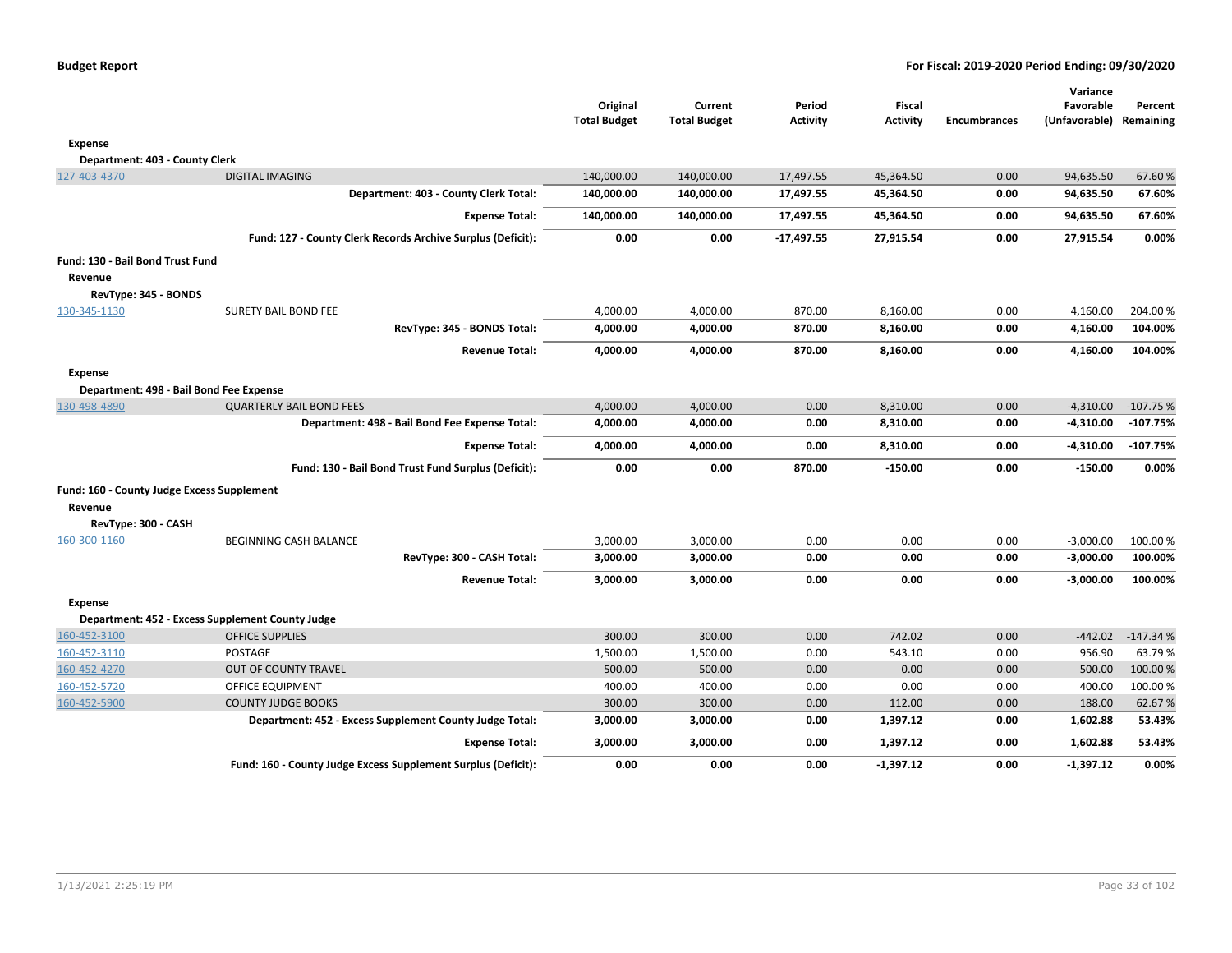|                                                                                                                                                                                                                                                                                                                                                                                   |                                                         | Original<br><b>Total Budget</b> | Current<br><b>Total Budget</b> | Period<br>Activity | <b>Fiscal</b><br><b>Activity</b> | <b>Encumbrances</b> | Variance<br>Favorable<br>(Unfavorable) | Percent<br>Remaining |
|-----------------------------------------------------------------------------------------------------------------------------------------------------------------------------------------------------------------------------------------------------------------------------------------------------------------------------------------------------------------------------------|---------------------------------------------------------|---------------------------------|--------------------------------|--------------------|----------------------------------|---------------------|----------------------------------------|----------------------|
|                                                                                                                                                                                                                                                                                                                                                                                   |                                                         |                                 |                                |                    |                                  |                     |                                        |                      |
| Revenue                                                                                                                                                                                                                                                                                                                                                                           |                                                         |                                 |                                |                    |                                  |                     |                                        |                      |
|                                                                                                                                                                                                                                                                                                                                                                                   |                                                         |                                 |                                |                    |                                  |                     |                                        |                      |
| 161-300-1170                                                                                                                                                                                                                                                                                                                                                                      | BEGINNING CASH BALANCE                                  | 1,450.00                        | 1,450.00                       | 0.00               | 0.00                             | 0.00                | $-1,450.00$                            | 100.00%              |
|                                                                                                                                                                                                                                                                                                                                                                                   | RevType: 300 - CASH Total:                              | 1,450.00                        | 1,450.00                       | 0.00               | 0.00                             | 0.00                | $-1,450.00$                            | 100.00%              |
|                                                                                                                                                                                                                                                                                                                                                                                   |                                                         |                                 |                                |                    |                                  |                     |                                        |                      |
| 161-340-1310                                                                                                                                                                                                                                                                                                                                                                      | PROBATE JUDGES EDUCATION                                | 150.00                          | 150.00                         | 0.00               | 600.02                           | 0.00                | 450.02                                 | 400.01%              |
|                                                                                                                                                                                                                                                                                                                                                                                   | RevType: 340 - FEES OF OFFICE Total:                    | 150.00                          | 150.00                         | 0.00               | 600.02                           | 0.00                | 450.02                                 | 300.01%              |
|                                                                                                                                                                                                                                                                                                                                                                                   | <b>Revenue Total:</b>                                   | 1,600.00                        | 1,600.00                       | 0.00               | 600.02                           | 0.00                | -999.98                                | 62.50%               |
| <b>Expense</b>                                                                                                                                                                                                                                                                                                                                                                    |                                                         |                                 |                                |                    |                                  |                     |                                        |                      |
|                                                                                                                                                                                                                                                                                                                                                                                   |                                                         |                                 |                                |                    |                                  |                     |                                        |                      |
| Fund: 161 - Probate Judges Education<br>RevType: 300 - CASH<br>RevType: 340 - FEES OF OFFICE<br>Department: 412 - Probate Judges Expense<br>161-412-4270<br>Fund: 190 - District Clerk Records Management<br>Revenue<br>RevType: 300 - CASH<br>190-300-1190<br>RevType: 360 - INTEREST EARNINGS<br>190-360-1000<br>RevType: 370 - MISCELLANEOUS<br>190-370-1360<br><b>Expense</b> | OUT OF COUNTY TRAVEL                                    | 1,600.00                        | 1,600.00                       | 0.00               | 0.00                             | 0.00                | 1,600.00                               | 100.00%              |
|                                                                                                                                                                                                                                                                                                                                                                                   | Department: 412 - Probate Judges Expense Total:         | 1,600.00                        | 1,600.00                       | 0.00               | 0.00                             | 0.00                | 1,600.00                               | 100.00%              |
|                                                                                                                                                                                                                                                                                                                                                                                   | <b>Expense Total:</b>                                   | 1,600.00                        | 1,600.00                       | 0.00               | 0.00                             | 0.00                | 1,600.00                               | 100.00%              |
|                                                                                                                                                                                                                                                                                                                                                                                   | Fund: 161 - Probate Judges Education Surplus (Deficit): | 0.00                            | 0.00                           | 0.00               | 600.02                           | 0.00                | 600.02                                 | 0.00%                |
|                                                                                                                                                                                                                                                                                                                                                                                   |                                                         |                                 |                                |                    |                                  |                     |                                        |                      |
|                                                                                                                                                                                                                                                                                                                                                                                   |                                                         |                                 |                                |                    |                                  |                     |                                        |                      |
|                                                                                                                                                                                                                                                                                                                                                                                   |                                                         |                                 |                                |                    |                                  |                     |                                        |                      |
|                                                                                                                                                                                                                                                                                                                                                                                   | <b>BEGINNING CASH BALANCE</b>                           | 9,500.00                        | 9,500.00                       | 0.00               | 0.00                             | 0.00                | $-9,500.00$                            | 100.00%              |
|                                                                                                                                                                                                                                                                                                                                                                                   | RevType: 300 - CASH Total:                              | 9,500.00                        | 9,500.00                       | 0.00               | 0.00                             | 0.00                | $-9,500.00$                            | 100.00%              |
|                                                                                                                                                                                                                                                                                                                                                                                   |                                                         |                                 |                                |                    |                                  |                     |                                        |                      |
|                                                                                                                                                                                                                                                                                                                                                                                   | <b>INTEREST EARNINGS</b>                                | 0.00                            | 0.00                           | 0.00               | 17.00                            | 0.00                | 17.00                                  | 0.00%                |
|                                                                                                                                                                                                                                                                                                                                                                                   | RevType: 360 - INTEREST EARNINGS Total:                 | 0.00                            | 0.00                           | 0.00               | 17.00                            | 0.00                | 17.00                                  | 0.00%                |
|                                                                                                                                                                                                                                                                                                                                                                                   |                                                         |                                 |                                |                    |                                  |                     |                                        |                      |
|                                                                                                                                                                                                                                                                                                                                                                                   | DST.CLK.PRES.REC.FEE                                    | 2,500.00                        | 2,500.00                       | 292.50             | 3,077.65                         | 0.00                | 577.65                                 | 123.11%              |
|                                                                                                                                                                                                                                                                                                                                                                                   | RevType: 370 - MISCELLANEOUS Total:                     | 2,500.00                        | 2,500.00                       | 292.50             | 3,077.65                         | 0.00                | 577.65                                 | 23.11%               |
|                                                                                                                                                                                                                                                                                                                                                                                   | <b>Revenue Total:</b>                                   | 12,000.00                       | 12,000.00                      | 292.50             | 3,094.65                         | 0.00                | $-8,905.35$                            | 74.21%               |
|                                                                                                                                                                                                                                                                                                                                                                                   |                                                         |                                 |                                |                    |                                  |                     |                                        |                      |
| Department: 450 - District Clerk                                                                                                                                                                                                                                                                                                                                                  |                                                         |                                 |                                |                    |                                  |                     |                                        |                      |
| 190-450-1070                                                                                                                                                                                                                                                                                                                                                                      | SALARY PART-TIME                                        | 0.00                            | 0.00                           | 470.12             | 5,829.48                         | 0.00                | $-5,829.48$                            | 0.00%                |
| 190-450-2010                                                                                                                                                                                                                                                                                                                                                                      | <b>SOCIAL SECURITY TAXES</b>                            | 0.00                            | 0.00                           | 14.36              | 338.06                           | 0.00                | $-338.06$                              | 0.00 %               |
| 190-450-2020                                                                                                                                                                                                                                                                                                                                                                      | <b>GROUP HEALTH INSURANCE</b>                           | 0.00                            | 0.00                           | 182.48             | 2,311.30                         | 0.00                | $-2,311.30$                            | 0.00%                |
| 190-450-2030                                                                                                                                                                                                                                                                                                                                                                      | <b>RETIREMENT</b>                                       | 0.00                            | 0.00                           | 55.43              | 682.22                           | 0.00                | $-682.22$                              | 0.00%                |
| 190-450-2050                                                                                                                                                                                                                                                                                                                                                                      | <b>MEDICARE TAX</b>                                     | 0.00                            | 0.00                           | 21.08              | 96.84                            | 0.00                | $-96.84$                               | 0.00%                |
| 190-450-4000                                                                                                                                                                                                                                                                                                                                                                      | RECORDS STORAGE SHELVING                                | 6,000.00                        | 6,000.00                       | 1,483.99           | 4,440.48                         | 0.00                | 1,559.52                               | 25.99%               |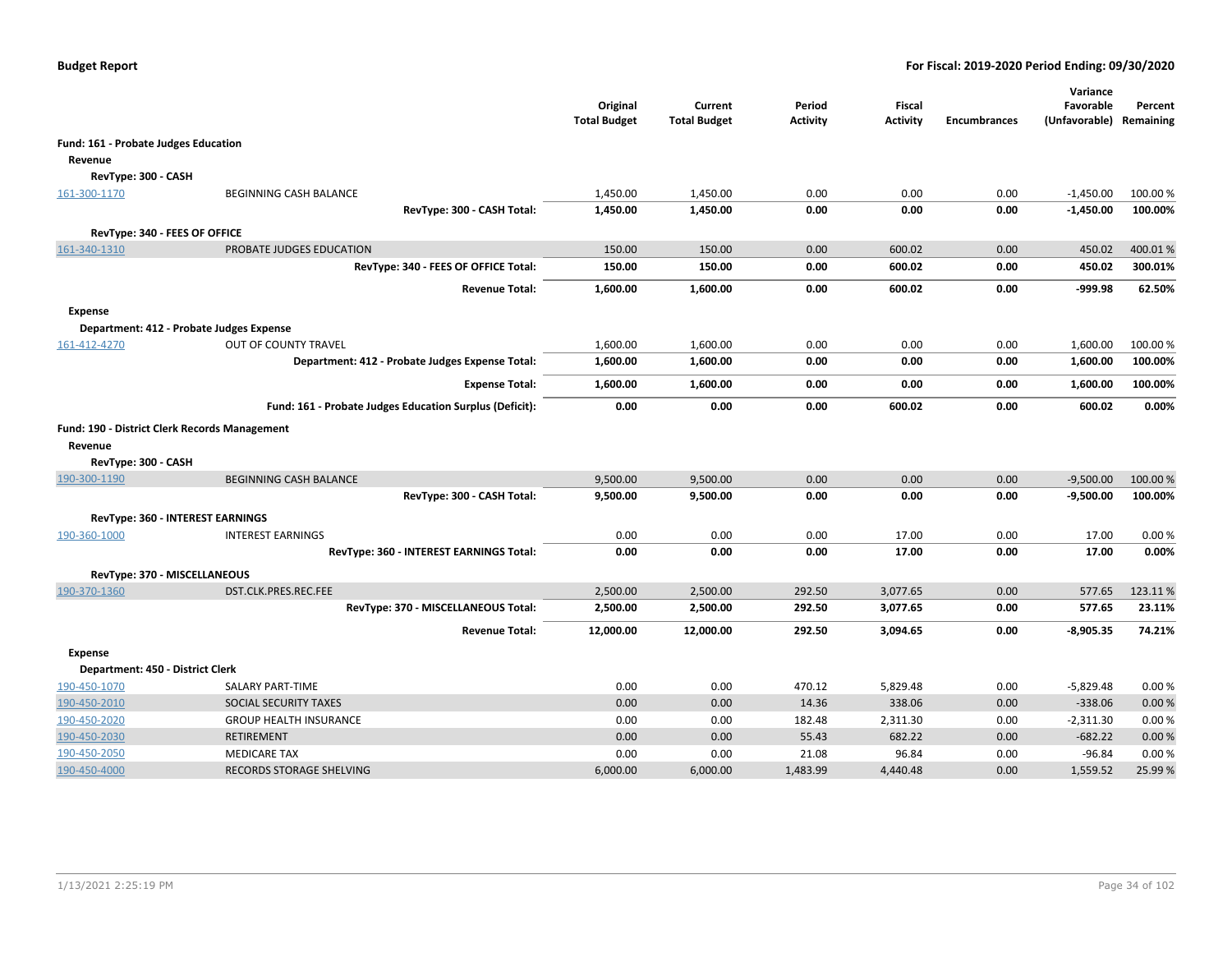| <b>Budget Report</b> |  |
|----------------------|--|
|----------------------|--|

|                                                                  |                          |                                                                  |                     |                     |                 |                 |                     | Variance      |           |
|------------------------------------------------------------------|--------------------------|------------------------------------------------------------------|---------------------|---------------------|-----------------|-----------------|---------------------|---------------|-----------|
|                                                                  |                          |                                                                  | Original            | Current             | Period          | <b>Fiscal</b>   |                     | Favorable     | Percent   |
|                                                                  |                          |                                                                  | <b>Total Budget</b> | <b>Total Budget</b> | <b>Activity</b> | <b>Activity</b> | <b>Encumbrances</b> | (Unfavorable) | Remaining |
| 190-450-5720                                                     | <b>OFFICE EQUIPMENT</b>  |                                                                  | 6,000.00            | 6,000.00            | 0.00            | 0.00            | 0.00                | 6,000.00      | 100.00%   |
|                                                                  |                          | Department: 450 - District Clerk Total:                          | 12,000.00           | 12,000.00           | 2,227.46        | 13,698.38       | 0.00                | $-1,698.38$   | $-14.15%$ |
|                                                                  |                          | <b>Expense Total:</b>                                            | 12,000.00           | 12,000.00           | 2,227.46        | 13,698.38       | 0.00                | $-1,698.38$   | $-14.15%$ |
|                                                                  |                          | Fund: 190 - District Clerk Records Management Surplus (Deficit): | 0.00                | 0.00                | $-1,934.96$     | $-10.603.73$    | 0.00                | $-10,603.73$  | 0.00%     |
| <b>Fund: 191 - District Court Records Archive</b>                |                          |                                                                  |                     |                     |                 |                 |                     |               |           |
| Revenue                                                          |                          |                                                                  |                     |                     |                 |                 |                     |               |           |
| RevType: 300 - CASH                                              |                          |                                                                  |                     |                     |                 |                 |                     |               |           |
| 191-300-1340                                                     |                          | <b>BEGINNING CASH BALANCE</b>                                    | 25,000.00           | 25,000.00           | 0.00            | 0.00            | 0.00                | $-25,000.00$  | 100.00%   |
|                                                                  |                          | RevType: 300 - CASH Total:                                       | 25,000.00           | 25,000.00           | 0.00            | 0.00            | 0.00                | $-25,000.00$  | 100.00%   |
| RevType: 360 - INTEREST EARNINGS                                 |                          |                                                                  |                     |                     |                 |                 |                     |               |           |
| 191-360-1000                                                     | <b>INTEREST EARNINGS</b> |                                                                  | 0.00                | 0.00                | 0.00            | 57.13           | 0.00                | 57.13         | 0.00%     |
|                                                                  |                          | RevType: 360 - INTEREST EARNINGS Total:                          | 0.00                | 0.00                | 0.00            | 57.13           | 0.00                | 57.13         | 0.00%     |
| RevType: 370 - MISCELLANEOUS                                     |                          |                                                                  |                     |                     |                 |                 |                     |               |           |
| 191-370-4500                                                     |                          | DISTRICT CT.RECORDS ARCHIVE FEE                                  | 4,000.00            | 4,000.00            | 417.15          | 4,944.98        | 0.00                | 944.98        | 123.62%   |
|                                                                  |                          | RevType: 370 - MISCELLANEOUS Total:                              | 4,000.00            | 4,000.00            | 417.15          | 4,944.98        | 0.00                | 944.98        | 23.62%    |
|                                                                  |                          | <b>Revenue Total:</b>                                            | 29,000.00           | 29,000.00           | 417.15          | 5,002.11        | 0.00                | $-23,997.89$  | 82.75%    |
| <b>Expense</b>                                                   |                          |                                                                  |                     |                     |                 |                 |                     |               |           |
| Department: 450 - District Clerk                                 |                          |                                                                  |                     |                     |                 |                 |                     |               |           |
| 191-450-5720                                                     | OFFICE EQUIPMENT         |                                                                  | 29,000.00           | 29,000.00           | 0.00            | 0.00            | 0.00                | 29,000.00     | 100.00 %  |
|                                                                  |                          | Department: 450 - District Clerk Total:                          | 29,000.00           | 29,000.00           | 0.00            | 0.00            | 0.00                | 29,000.00     | 100.00%   |
|                                                                  |                          | <b>Expense Total:</b>                                            | 29,000.00           | 29,000.00           | 0.00            | 0.00            | 0.00                | 29,000.00     | 100.00%   |
|                                                                  |                          | Fund: 191 - District Court Records Archive Surplus (Deficit):    | 0.00                | 0.00                | 417.15          | 5,002.11        | 0.00                | 5,002.11      | 0.00%     |
| Fund: 192 - District Clerk Co.& Dist.Court Technology<br>Revenue |                          |                                                                  |                     |                     |                 |                 |                     |               |           |
| RevType: 300 - CASH                                              |                          |                                                                  |                     |                     |                 |                 |                     |               |           |
| 192-300-1610                                                     |                          | <b>BEGINNING CASH BALANCE</b>                                    | 2,400.00            | 2,800.00            | 0.00            | 0.00            | 0.00                | $-2,800.00$   | 100.00%   |
| <b>Budget Adjustments</b>                                        |                          |                                                                  |                     |                     |                 |                 |                     |               |           |
| <b>Number</b>                                                    | Date                     | <b>Description</b>                                               | Adjustment          |                     |                 |                 |                     |               |           |
| BA0000029                                                        | 09/11/2020               | Adjustments to the 2019/2020 Installed B                         | $-400.00$           |                     |                 |                 |                     |               |           |
|                                                                  |                          | RevType: 300 - CASH Total:                                       | 2,400.00            | 2,800.00            | 0.00            | 0.00            | 0.00                | $-2,800.00$   | 100.00%   |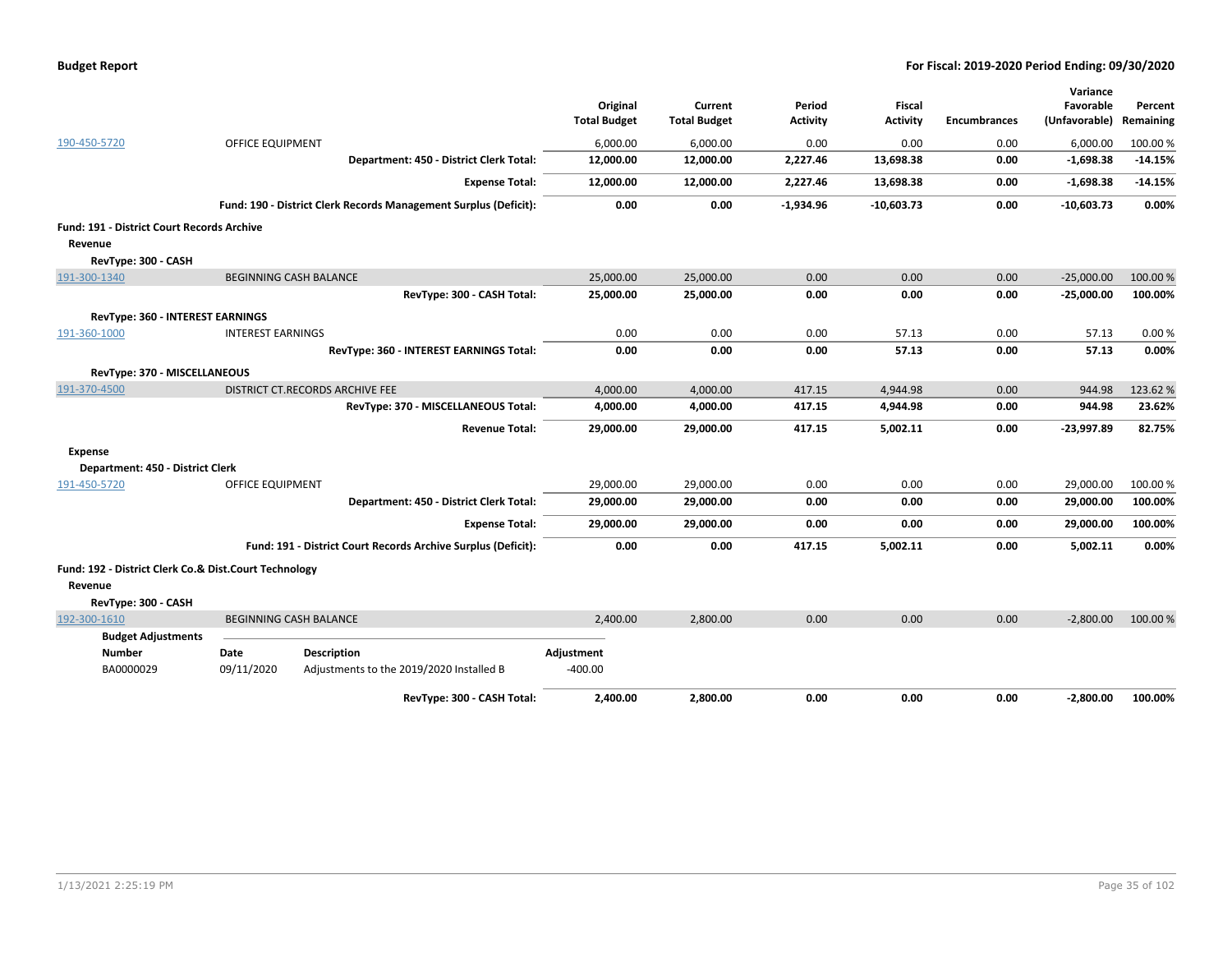|                                                       |                          |                                                                          | <b>Total Budget</b> | Original | Current<br><b>Total Budget</b> | Period<br><b>Activity</b> | Fiscal<br><b>Activity</b> | <b>Encumbrances</b> | Variance<br>Favorable<br>(Unfavorable) Remaining | Percent  |
|-------------------------------------------------------|--------------------------|--------------------------------------------------------------------------|---------------------|----------|--------------------------------|---------------------------|---------------------------|---------------------|--------------------------------------------------|----------|
| RevType: 370 - MISCELLANEOUS                          |                          |                                                                          |                     |          |                                |                           |                           |                     |                                                  |          |
| 192-370-4400                                          |                          | DST.CLK.CO.&DST.CT.TECHNOLOGY FEE                                        |                     | 600.00   | 0.00                           | 41.30                     | 552.71                    | 0.00                | 552.71                                           | 0.00%    |
| <b>Budget Adjustments</b>                             |                          |                                                                          |                     |          |                                |                           |                           |                     |                                                  |          |
| <b>Number</b>                                         | Date                     | <b>Description</b>                                                       | Adjustment          |          |                                |                           |                           |                     |                                                  |          |
| BA0000029                                             | 09/11/2020               | Adjustments to the 2019/2020 Installed B                                 | 600.00              |          |                                |                           |                           |                     |                                                  |          |
|                                                       |                          | RevType: 370 - MISCELLANEOUS Total:                                      |                     | 600.00   | 0.00                           | 41.30                     | 552.71                    | 0.00                | 552.71                                           | 0.00%    |
|                                                       |                          |                                                                          |                     |          |                                |                           |                           |                     |                                                  |          |
|                                                       |                          | <b>Revenue Total:</b>                                                    |                     | 3,000.00 | 2,800.00                       | 41.30                     | 552.71                    | 0.00                | $-2,247.29$                                      | 80.26%   |
| <b>Expense</b>                                        |                          |                                                                          |                     |          |                                |                           |                           |                     |                                                  |          |
| Department: 440 - Technology Equipment                |                          |                                                                          |                     |          |                                |                           |                           |                     |                                                  |          |
| 192-440-5720<br><b>Budget Adjustments</b>             | <b>OFFICE EQUIPMENT</b>  |                                                                          |                     | 0.00     | 2,800.00                       | 0.00                      | 0.00                      | 0.00                | 2,800.00                                         | 100.00 % |
| Number                                                | Date                     | <b>Description</b>                                                       | Adjustment          |          |                                |                           |                           |                     |                                                  |          |
| BA0000005                                             | 09/09/2020               | Adjustments to the 2019/2020 Installed B                                 | 3,000.00            |          |                                |                           |                           |                     |                                                  |          |
| BA0000029                                             | 09/11/2020               | Adjustments to the 2019/2020 Installed B                                 | $-200.00$           |          |                                |                           |                           |                     |                                                  |          |
|                                                       |                          |                                                                          |                     |          |                                |                           |                           |                     |                                                  |          |
|                                                       |                          | Department: 440 - Technology Equipment Total:                            |                     | 0.00     | 2,800.00                       | 0.00                      | 0.00                      | 0.00                | 2,800.00                                         | 100.00%  |
|                                                       |                          | <b>Expense Total:</b>                                                    |                     | 0.00     | 2,800.00                       | 0.00                      | 0.00                      | 0.00                | 2,800.00                                         | 100.00%  |
|                                                       |                          | Fund: 192 - District Clerk Co.& Dist.Court Technology Surplus (Deficit): |                     | 3,000.00 | 0.00                           | 41.30                     | 552.71                    | 0.00                | 552.71                                           | 0.00%    |
| Fund: 193 - District Clerk Court Records Preservation |                          |                                                                          |                     |          |                                |                           |                           |                     |                                                  |          |
| Revenue                                               |                          |                                                                          |                     |          |                                |                           |                           |                     |                                                  |          |
| RevType: 300 - CASH                                   |                          |                                                                          |                     |          |                                |                           |                           |                     |                                                  |          |
| 193-300-1620                                          |                          | <b>BEGINNING CASH BALANCE</b>                                            |                     | 0.00     | 27,500.00                      | 0.00                      | 0.00                      | 0.00                | $-27,500.00$                                     | 100.00%  |
| <b>Budget Adjustments</b>                             |                          |                                                                          |                     |          |                                |                           |                           |                     |                                                  |          |
| <b>Number</b>                                         | Date                     | <b>Description</b>                                                       | Adjustment          |          |                                |                           |                           |                     |                                                  |          |
| BA0000032                                             | 09/11/2020               | Adjustments to the 2019/2020 Installed B                                 | $-27,500.00$        |          |                                |                           |                           |                     |                                                  |          |
|                                                       |                          | RevType: 300 - CASH Total:                                               |                     | 0.00     | 27,500.00                      | 0.00                      | 0.00                      | 0.00                | $-27,500.00$                                     | 100.00%  |
| <b>RevType: 360 - INTEREST EARNINGS</b>               |                          |                                                                          |                     |          |                                |                           |                           |                     |                                                  |          |
| 193-360-1000                                          | <b>INTEREST EARNINGS</b> |                                                                          |                     | 0.00     | 0.00                           | 0.00                      | 59.61                     | 0.00                | 59.61                                            | 0.00%    |
|                                                       |                          | RevType: 360 - INTEREST EARNINGS Total:                                  |                     | 0.00     | 0.00                           | 0.00                      | 59.61                     | 0.00                | 59.61                                            | 0.00%    |
| RevType: 370 - MISCELLANEOUS                          |                          |                                                                          |                     |          |                                |                           |                           |                     |                                                  |          |
| 193-370-1330                                          |                          | DIST.CLK.COURT RECORDS PRESERVATION                                      |                     | 0.00     | 2,500.00                       | 288.81                    | 3,687.38                  | 0.00                | 1,187.38                                         | 147.50%  |
| <b>Budget Adjustments</b>                             |                          |                                                                          |                     |          |                                |                           |                           |                     |                                                  |          |
| Number                                                | Date                     | <b>Description</b>                                                       | Adjustment          |          |                                |                           |                           |                     |                                                  |          |
| BA0000032                                             | 09/11/2020               | Adjustments to the 2019/2020 Installed B                                 | $-2,500.00$         |          |                                |                           |                           |                     |                                                  |          |
|                                                       |                          |                                                                          |                     |          |                                |                           |                           |                     |                                                  |          |
|                                                       |                          | RevType: 370 - MISCELLANEOUS Total:                                      |                     | 0.00     | 2,500.00                       | 288.81                    | 3,687.38                  | 0.00                | 1,187.38                                         | 47.50%   |
|                                                       |                          | <b>Revenue Total:</b>                                                    |                     | 0.00     | 30,000.00                      | 288.81                    | 3,746.99                  | 0.00                | $-26,253.01$                                     | 87.51%   |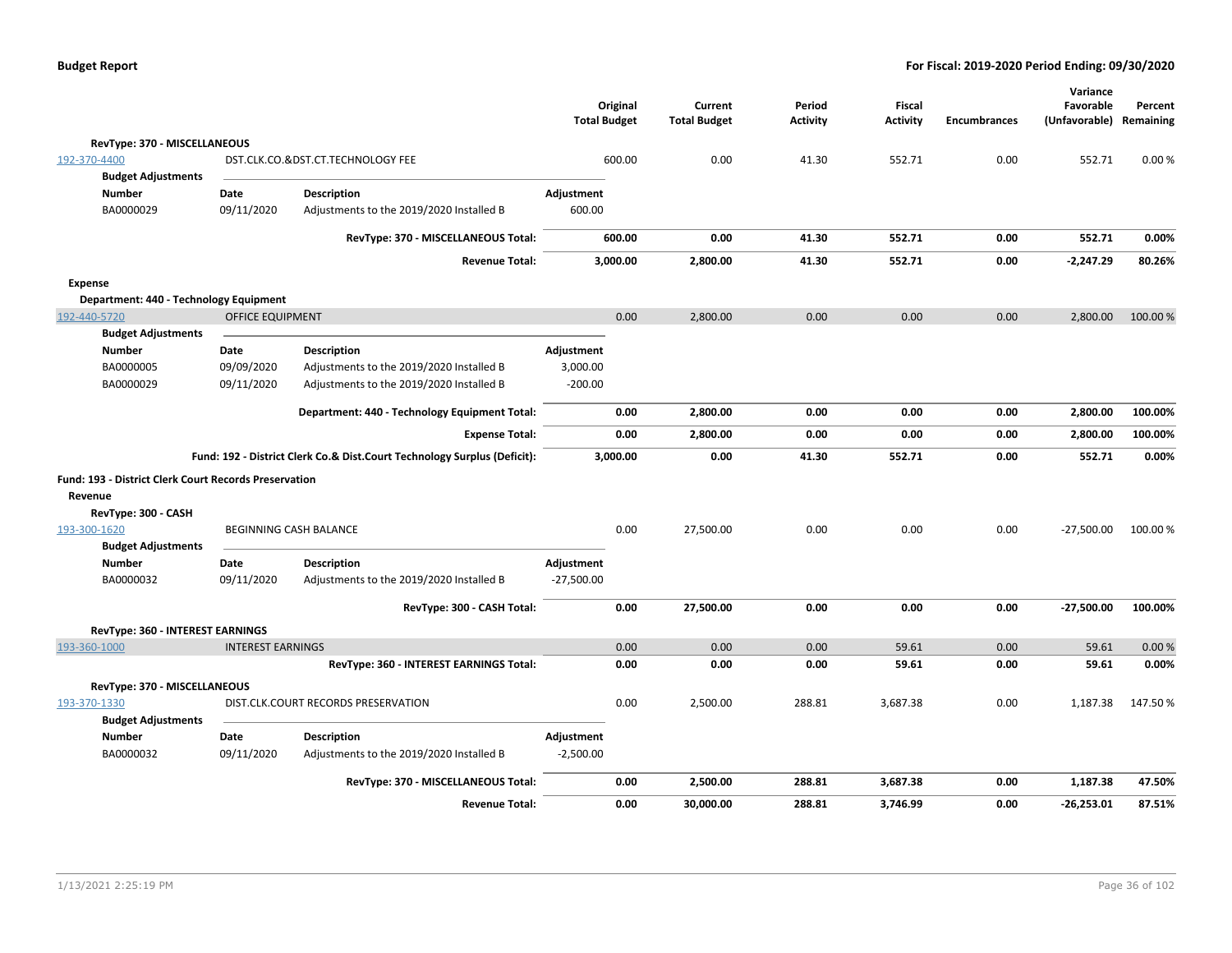|                                                      |                          |                                                                          | Original<br><b>Total Budget</b> | Current<br><b>Total Budget</b> | Period<br><b>Activity</b> | <b>Fiscal</b><br><b>Activity</b> | <b>Encumbrances</b> | Variance<br>Favorable<br>(Unfavorable) Remaining | Percent    |
|------------------------------------------------------|--------------------------|--------------------------------------------------------------------------|---------------------------------|--------------------------------|---------------------------|----------------------------------|---------------------|--------------------------------------------------|------------|
| <b>Expense</b>                                       |                          |                                                                          |                                 |                                |                           |                                  |                     |                                                  |            |
| Department: 545 - District Clerk Records Pres.Equip. |                          |                                                                          |                                 |                                |                           |                                  |                     |                                                  |            |
| 193-545-5720                                         | <b>OFFICE EQUIPMENT</b>  |                                                                          | 3,000.00                        | 30,000.00                      | 0.00                      | 0.00                             | 0.00                | 30,000.00                                        | 100.00 %   |
| <b>Budget Adjustments</b>                            |                          |                                                                          |                                 |                                |                           |                                  |                     |                                                  |            |
| <b>Number</b>                                        | Date                     | <b>Description</b>                                                       | Adjustment                      |                                |                           |                                  |                     |                                                  |            |
| BA0000002                                            | 09/09/2020               | Adjustments to the 2019/2020 Installed B                                 | 27,000.00                       |                                |                           |                                  |                     |                                                  |            |
|                                                      |                          | Department: 545 - District Clerk Records Pres. Equip. Total:             | 3,000.00                        | 30,000.00                      | 0.00                      | 0.00                             | 0.00                | 30,000.00                                        | 100.00%    |
|                                                      |                          | <b>Expense Total:</b>                                                    | 3,000.00                        | 30,000.00                      | 0.00                      | 0.00                             | 0.00                | 30,000.00                                        | 100.00%    |
|                                                      |                          | Fund: 193 - District Clerk Court Records Preservation Surplus (Deficit): | $-3,000.00$                     | 0.00                           | 288.81                    | 3,746.99                         | 0.00                | 3,746.99                                         | 0.00%      |
| Fund: 200 - County Offices Records Mangement         |                          |                                                                          |                                 |                                |                           |                                  |                     |                                                  |            |
| Revenue                                              |                          |                                                                          |                                 |                                |                           |                                  |                     |                                                  |            |
| RevType: 300 - CASH                                  |                          |                                                                          |                                 |                                |                           |                                  |                     |                                                  |            |
| 200-300-1200                                         |                          | <b>BEGINNING CASH BALANCE</b>                                            | 5,258.42                        | 5,258.42                       | 0.00                      | 0.00                             | 0.00                | $-5,258.42$                                      | 100.00%    |
|                                                      |                          | RevType: 300 - CASH Total:                                               | 5,258.42                        | 5,258.42                       | 0.00                      | 0.00                             | 0.00                | $-5,258.42$                                      | 100.00%    |
| RevType: 360 - INTEREST EARNINGS                     |                          |                                                                          |                                 |                                |                           |                                  |                     |                                                  |            |
| 200-360-1000                                         | <b>INTEREST EARNINGS</b> |                                                                          | 50.00                           | 50.00                          | 0.00                      | 101.67                           | 0.00                | 51.67                                            | 203.34 %   |
|                                                      |                          | RevType: 360 - INTEREST EARNINGS Total:                                  | 50.00                           | 50.00                          | 0.00                      | 101.67                           | 0.00                | 51.67                                            | 103.34%    |
| RevType: 370 - MISCELLANEOUS                         |                          |                                                                          |                                 |                                |                           |                                  |                     |                                                  |            |
| 200-370-1350                                         |                          | CO.OFFICE REC.MNGMT.FEE                                                  | 12,477.51                       | 12,477.51                      | 395.15                    | 7,896.99                         | 0.00                | $-4,580.52$                                      | 36.71%     |
|                                                      |                          | RevType: 370 - MISCELLANEOUS Total:                                      | 12,477.51                       | 12,477.51                      | 395.15                    | 7,896.99                         | 0.00                | -4,580.52                                        | 36.71%     |
| <b>RevType: 390 - TRANSFERS IN</b>                   |                          |                                                                          |                                 |                                |                           |                                  |                     |                                                  |            |
| 200-390-1400                                         | <b>TRANSFERS IN</b>      |                                                                          | 0.00                            | 0.00                           | 0.00                      | 2,177.67                         | 0.00                | 2,177.67                                         | 0.00%      |
|                                                      |                          | RevType: 390 - TRANSFERS IN Total:                                       | 0.00                            | 0.00                           | 0.00                      | 2,177.67                         | 0.00                | 2,177.67                                         | 0.00%      |
|                                                      |                          | <b>Revenue Total:</b>                                                    | 17,785.93                       | 17,785.93                      | 395.15                    | 10,176.33                        | 0.00                | -7,609.60                                        | 42.78%     |
| <b>Expense</b>                                       |                          |                                                                          |                                 |                                |                           |                                  |                     |                                                  |            |
| Department: 449 - Co. Office Records Mgt.            |                          |                                                                          |                                 |                                |                           |                                  |                     |                                                  |            |
| 200-449-3500                                         | <b>RECORDS DISPOSAL</b>  |                                                                          | 2,000.00                        | 2,000.00                       | 205.11                    | 4,297.74                         | 0.00                | $-2,297.74$                                      | $-114.89%$ |
| 200-449-4530                                         | <b>COMPUTER SOFTWARE</b> |                                                                          | 4,150.00                        | 5,700.00                       | 0.00                      | 5,700.00                         | 0.00                | 0.00                                             | 0.00%      |
| <b>Budget Adjustments</b>                            |                          |                                                                          |                                 |                                |                           |                                  |                     |                                                  |            |
| <b>Number</b>                                        | Date                     | <b>Description</b>                                                       | Adjustment                      |                                |                           |                                  |                     |                                                  |            |
| BA0000013                                            | 09/11/2020               | Adjustments to the 2019/2020 Installed B                                 | 1,550.00                        |                                |                           |                                  |                     |                                                  |            |
| 200-449-4600                                         | <b>EQUIPMENT RENTAL</b>  |                                                                          | 0.00                            | 0.00                           | 0.00                      | 879.99                           | 0.00                | $-879.99$                                        | 0.00%      |
| 200-449-5740                                         | <b>TECHNOLOGY</b>        |                                                                          | 1,150.00                        | 1,150.00                       | 0.00                      | 0.00                             | 0.00                | 1,150.00                                         | 100.00%    |
|                                                      |                          | Department: 449 - Co. Office Records Mgt. Total:                         | 7,300.00                        | 8,850.00                       | 205.11                    | 10,877.73                        | 0.00                | -2,027.73                                        | -22.91%    |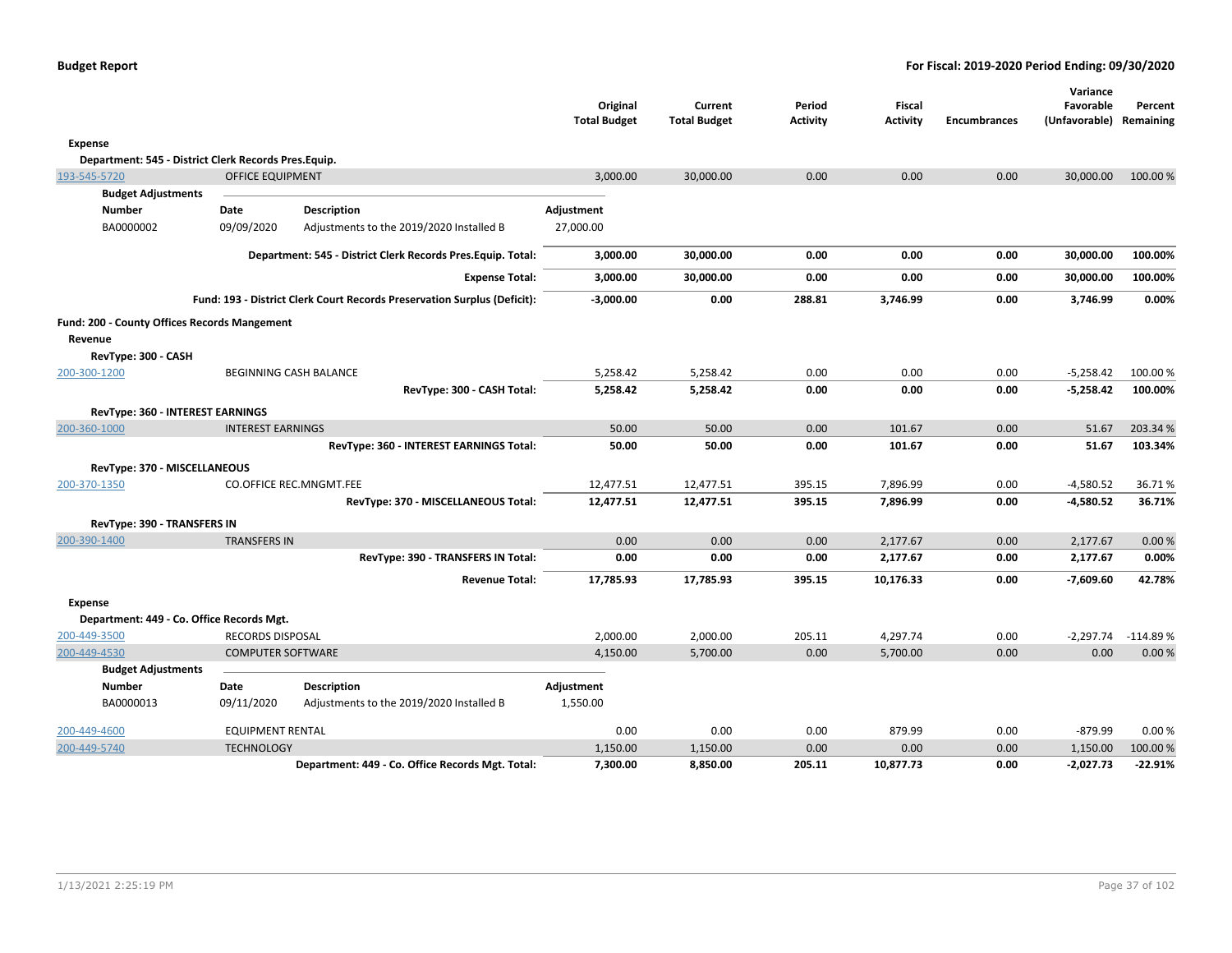|                                           |                             |                                                                 | Original<br><b>Total Budget</b> | Current<br><b>Total Budget</b> | Period<br>Activity | <b>Fiscal</b><br><b>Activity</b> | <b>Encumbrances</b> | Variance<br>Favorable<br>(Unfavorable) | Percent<br>Remaining |
|-------------------------------------------|-----------------------------|-----------------------------------------------------------------|---------------------------------|--------------------------------|--------------------|----------------------------------|---------------------|----------------------------------------|----------------------|
| Department: 999 - Undesignated Conversion |                             |                                                                 |                                 |                                |                    |                                  |                     |                                        |                      |
| 200-999-9999                              |                             | UNDESIGNATED CONVERSION                                         | 0.00                            | 8,935.93                       | 0.00               | 980.30                           | 0.00                | 7,955.63                               | 89.03%               |
| <b>Budget Adjustments</b>                 |                             |                                                                 |                                 |                                |                    |                                  |                     |                                        |                      |
| <b>Number</b>                             | Date                        | <b>Description</b>                                              | Adjustment                      |                                |                    |                                  |                     |                                        |                      |
| BA0000002                                 | 09/09/2020                  | Adjustments to the 2019/2020 Installed B                        | 9,505.63                        |                                |                    |                                  |                     |                                        |                      |
| BA0000013                                 | 09/11/2020                  | Adjustments to the 2019/2020 Installed B                        | $-569.70$                       |                                |                    |                                  |                     |                                        |                      |
|                                           |                             | Department: 999 - Undesignated Conversion Total:                | 0.00                            | 8,935.93                       | 0.00               | 980.30                           | 0.00                | 7,955.63                               | 89.03%               |
|                                           |                             | <b>Expense Total:</b>                                           | 7,300.00                        | 17,785.93                      | 205.11             | 11,858.03                        | 0.00                | 5,927.90                               | 33.33%               |
|                                           |                             | Fund: 200 - County Offices Records Mangement Surplus (Deficit): | 10,485.93                       | 0.00                           | 190.04             | $-1,681.70$                      | 0.00                | $-1,681.70$                            | 0.00%                |
| Fund: 210 - Road & Bridge #1              |                             |                                                                 |                                 |                                |                    |                                  |                     |                                        |                      |
| Revenue                                   |                             |                                                                 |                                 |                                |                    |                                  |                     |                                        |                      |
| RevType: 300 - CASH                       |                             |                                                                 |                                 |                                |                    |                                  |                     |                                        |                      |
| 210-300-1210                              |                             | <b>BEGINNING CASH BALANCE</b>                                   | 40,469.07                       | 40,469.07                      | 0.00               | 0.00                             | 0.00                | $-40,469.07$                           | 100.00%              |
|                                           |                             | RevType: 300 - CASH Total:                                      | 40,469.07                       | 40,469.07                      | 0.00               | 0.00                             | 0.00                | $-40,469.07$                           | 100.00%              |
| RevType: 310 - PROPERTY TAXES             |                             |                                                                 |                                 |                                |                    |                                  |                     |                                        |                      |
| 210-310-1100                              | <b>CURRENT TAXES</b>        |                                                                 | 509,301.31                      | 509,301.31                     | 1,116.88           | 514,302.78                       | 0.00                | 5,001.47                               | 100.98%              |
| 210-310-1200                              | <b>DELINQUENT TAXES</b>     |                                                                 | 10,000.00                       | 10,000.00                      | 816.91             | 13,749.91                        | 0.00                | 3,749.91                               | 137.50%              |
|                                           |                             | RevType: 310 - PROPERTY TAXES Total:                            | 519,301.31                      | 519,301.31                     | 1,933.79           | 528,052.69                       | 0.00                | 8,751.38                               | 1.69%                |
| RevType: 318 - OTHER TAXES                |                             |                                                                 |                                 |                                |                    |                                  |                     |                                        |                      |
| 210-318-1200                              |                             | PAY N LIEU TAX/GRASSLAND                                        | 1,500.00                        | 1,500.00                       | 0.00               | 1,048.11                         | 0.00                | $-451.89$                              | 30.13%               |
| 210-318-1210                              |                             | PAY N LIEU TAX/UPPER TRINITY                                    | 800.00                          | 800.00                         | 0.00               | 684.73                           | 0.00                | $-115.27$                              | 14.41%               |
| 210-318-1600                              | <b>SALES TAX REVENUES</b>   |                                                                 | 41,000.00                       | 41,000.00                      | 5,773.87           | 63,211.73                        | 0.00                | 22,211.73                              | 154.17%              |
|                                           |                             | RevType: 318 - OTHER TAXES Total:                               | 43,300.00                       | 43,300.00                      | 5,773.87           | 64,944.57                        | 0.00                | 21,644.57                              | 49.99%               |
| RevType: 321 - FEES OF TAX COLLECTOR      |                             |                                                                 |                                 |                                |                    |                                  |                     |                                        |                      |
| 210-321-2000                              |                             | CAR REGISTRATION/SALES TAX                                      | 73,000.00                       | 73,000.00                      | 2,975.48           | 76,401.98                        | 0.00                | 3,401.98                               | 104.66%              |
| 210-321-3000                              |                             | COUNTY'S ADDITIONAL \$10                                        | 55,000.00                       | 55,000.00                      | 3,580.76           | 63,210.71                        | 0.00                | 8,210.71                               | 114.93%              |
|                                           |                             | RevType: 321 - FEES OF TAX COLLECTOR Total:                     | 128,000.00                      | 128,000.00                     | 6,556.24           | 139,612.69                       | 0.00                | 11,612.69                              | 9.07%                |
| RevType: 330 - GRANTS                     |                             |                                                                 |                                 |                                |                    |                                  |                     |                                        |                      |
| 210-330-2000                              | <b>FEMA GRANT</b>           |                                                                 | 0.00                            | 0.00                           | 0.00               | 38,384.23                        | 0.00                | 38,384.23                              | 0.00%                |
|                                           |                             | RevType: 330 - GRANTS Total:                                    | 0.00                            | 0.00                           | 0.00               | 38,384.23                        | 0.00                | 38,384.23                              | 0.00%                |
| RevType: 350 - FINES                      |                             |                                                                 |                                 |                                |                    |                                  |                     |                                        |                      |
| 210-350-4030                              | <b>COUNTY CLERK FINES</b>   |                                                                 | 7,000.00                        | 7,000.00                       | 0.00               | 5,911.10                         | 0.00                | $-1,088.90$                            | 15.56 %              |
| 210-350-4500                              | <b>DISTRICT CLERK FINES</b> |                                                                 | 8,000.00                        | 8,000.00                       | 835.97             | 7,310.39                         | 0.00                | $-689.61$                              | 8.62%                |
| 210-350-4550                              | J. P. #1 FINES              |                                                                 | 5,000.00                        | 5,000.00                       | 0.00               | 3,778.92                         | 0.00                | $-1,221.08$                            | 24.42%               |
| 210-350-4560                              | J. P. #2 FINES              |                                                                 | 2,000.00                        | 2,000.00                       | 2,790.49           | 5,276.57                         | 0.00                | 3,276.57                               | 263.83%              |
| 210-350-4570                              | J. P. #3 FINES              |                                                                 | 3,000.00                        | 3,000.00                       | 1,052.83           | 2,606.71                         | 0.00                | -393.29                                | 13.11%               |
|                                           |                             | RevType: 350 - FINES Total:                                     | 25,000.00                       | 25,000.00                      | 4,679.29           | 24,883.69                        | 0.00                | $-116.31$                              | 0.47%                |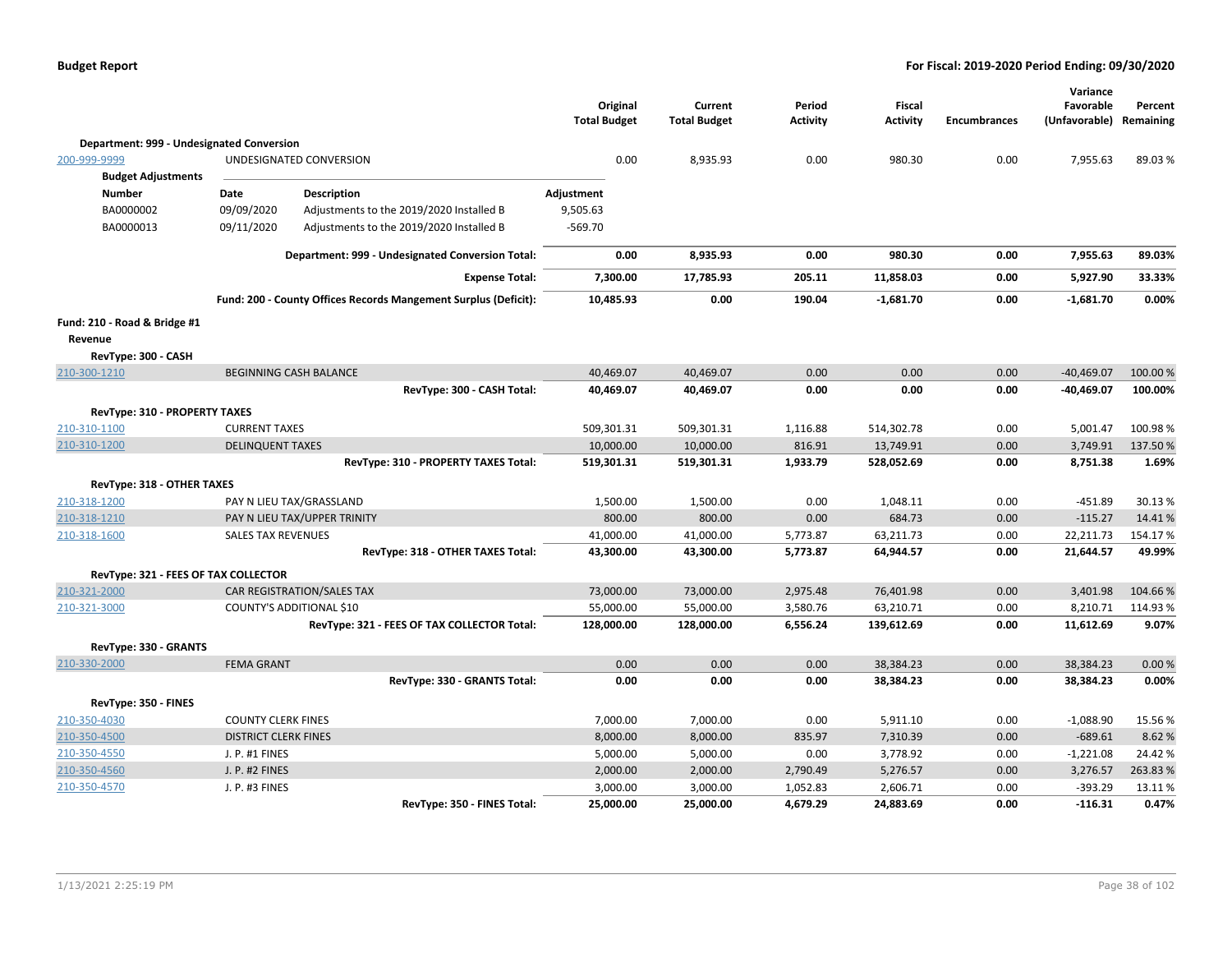| <b>Budget Report</b> |  |
|----------------------|--|
|----------------------|--|

|                                             |                                    |                                                    | Original<br><b>Total Budget</b> | Current<br><b>Total Budget</b> | Period<br>Activity | <b>Fiscal</b><br><b>Activity</b> | <b>Encumbrances</b> | Variance<br>Favorable<br>(Unfavorable) Remaining | Percent  |
|---------------------------------------------|------------------------------------|----------------------------------------------------|---------------------------------|--------------------------------|--------------------|----------------------------------|---------------------|--------------------------------------------------|----------|
| RevType: 360 - INTEREST EARNINGS            |                                    |                                                    |                                 |                                |                    |                                  |                     |                                                  |          |
| 210-360-1000                                | <b>INTEREST EARNINGS</b>           |                                                    | 300.00                          | 300.00                         | 40.37              | 787.85                           | 0.00                | 487.85                                           | 262.62%  |
|                                             |                                    | RevType: 360 - INTEREST EARNINGS Total:            | 300.00                          | 300.00                         | 40.37              | 787.85                           | 0.00                | 487.85                                           | 162.62%  |
| RevType: 364 - SALE OF ASSETS LAND/BUILDING |                                    |                                                    |                                 |                                |                    |                                  |                     |                                                  |          |
| 210-364-1630                                | SALE OF EQUIPMENT                  |                                                    | 1,000.00                        | 1,000.00                       | 0.00               | 0.00                             | 0.00                | $-1,000.00$                                      | 100.00 % |
|                                             |                                    | RevType: 364 - SALE OF ASSETS LAND/BUILDING Total: | 1,000.00                        | 1,000.00                       | 0.00               | 0.00                             | 0.00                | $-1,000.00$                                      | 100.00%  |
|                                             |                                    |                                                    |                                 |                                |                    |                                  |                     |                                                  |          |
| RevType: 370 - MISCELLANEOUS                |                                    |                                                    |                                 |                                |                    |                                  |                     |                                                  |          |
| 210-370-1200                                | <b>STATE LATERAL ROAD</b>          |                                                    | 8,400.00                        | 8,400.00                       | 0.00               | 8,459.87                         | 0.00                | 59.87                                            | 100.71%  |
| 210-370-1250                                | <b>TDT WEIGHT FEES</b>             |                                                    | 20,000.00                       | 20,000.00                      | 0.00               | 21,362.50                        | 0.00                | 1,362.50                                         | 106.81%  |
| 210-370-1300                                |                                    | REFUNDS & MISCELLANEOUS                            | 500.00                          | 500.00                         | 0.00               | 562.90                           | 0.00                | 62.90                                            | 112.58%  |
| 210-370-1420                                |                                    | <b>CULVERT PERMITTING PROCESS</b>                  | 0.00                            | 0.00                           | 0.00               | 20.00                            | 0.00                | 20.00                                            | 0.00%    |
| 210-370-1450                                |                                    | REIMBURSEMENT OF MATERIALS                         | 11,000.00                       | 11,000.00                      | 0.00               | 8,975.78                         | 0.00                | $-2,024.22$                                      | 18.40 %  |
|                                             |                                    | RevType: 370 - MISCELLANEOUS Total:                | 39,900.00                       | 39,900.00                      | 0.00               | 39,381.05                        | 0.00                | $-518.95$                                        | 1.30%    |
|                                             |                                    | <b>Revenue Total:</b>                              | 797,270.38                      | 797,270.38                     | 18,983.56          | 836,046.77                       | 0.00                | 38,776.39                                        | 4.86%    |
| <b>Expense</b>                              |                                    |                                                    |                                 |                                |                    |                                  |                     |                                                  |          |
| Department: 621 - Road & Bridge 1           |                                    |                                                    |                                 |                                |                    |                                  |                     |                                                  |          |
| 210-621-1010                                | SALARY ELECTED OFFICIAL            |                                                    | 62,720.97                       | 62,720.97                      | 4,824.70           | 62,721.10                        | 0.00                | $-0.13$                                          | 0.00%    |
| 210-621-1030                                | <b>SALARY FOREMAN</b>              |                                                    | 40,565.52                       | 40,565.52                      | 2,338.86           | 30,591.25                        | 0.00                | 9,974.27                                         | 24.59%   |
| 210-621-1060                                |                                    | SALARY PRECINCT EMPLOYEES                          | 179,518.48                      | 179,518.48                     | 11,682.89          | 157,498.45                       | 0.00                | 22,020.03                                        | 12.27%   |
| 210-621-2010                                | SOCIAL SECURITY TAXES              |                                                    | 17,816.18                       | 17,816.18                      | 566.56             | 14,558.61                        | 0.00                | 3,257.57                                         | 18.28 %  |
| 210-621-2020                                |                                    | <b>GROUP HEALTH INSURANCE</b>                      | 83,096.16                       | 83,096.16                      | 6,077.60           | 71,799.59                        | 0.00                | 11,296.57                                        | 13.59 %  |
| 210-621-2030                                | <b>RETIREMENT</b>                  |                                                    | 33,521.97                       | 33,521.97                      | 2,222.02           | 29,295.20                        | 0.00                | 4,226.77                                         | 12.61%   |
| 210-621-2040                                | <b>WORKERS COMPENSATION</b>        |                                                    | 7,106.41                        | 7,106.41                       | 0.00               | 6,872.76                         | 0.00                | 233.65                                           | 3.29 %   |
| 210-621-2050                                | <b>MEDICARE TAX</b>                |                                                    | 4,166.69                        | 4,166.69                       | 831.55             | 4,103.80                         | 0.00                | 62.89                                            | 1.51%    |
| 210-621-3140                                |                                    | EMPLOYEE PHYSICALS/DOT TESTING                     | 450.00                          | 450.00                         | 0.00               | 365.38                           | 0.00                | 84.62                                            | 18.80%   |
| 210-621-3400                                | <b>SHOP SUPPLIES</b>               |                                                    | 2,000.00                        | 2,000.00                       | 212.65             | 967.06                           | 0.00                | 1,032.94                                         | 51.65%   |
| 210-621-3410                                | R&B MAT. ROCK & GRAVEL             |                                                    | 100,000.00                      | 129,600.00                     | 14,836.45          | 110,349.99                       | 0.00                | 19,250.01                                        | 14.85 %  |
| <b>Budget Adjustments</b>                   |                                    |                                                    |                                 |                                |                    |                                  |                     |                                                  |          |
| Number                                      | Date                               | <b>Description</b>                                 | Adjustment                      |                                |                    |                                  |                     |                                                  |          |
| BA0000013                                   | 09/11/2020                         | Adjustments to the 2019/2020 Installed B           | 29,600.00                       |                                |                    |                                  |                     |                                                  |          |
| 210-621-3420                                | <b>R&amp;B MAT. CULVERTS</b>       |                                                    | 15,000.00                       | 15,000.00                      | 0.00               | 4,287.60                         | 0.00                | 10,712.40                                        | 71.42%   |
| 210-621-3430                                |                                    | R&B MAT. HARDWARE & LUMBER                         | 2,000.00                        | 2,000.00                       | 23.98              | 1,990.30                         | 0.00                | 9.70                                             | 0.49%    |
| 210-621-3440                                | R&B MAT. ASPHALT/RD OIL            |                                                    | 60,000.00                       | 60,000.00                      | 0.00               | 29,941.88                        | 0.00                | 30,058.12                                        | 50.10%   |
| 210-621-4200                                | UTILITY TELEPHONE                  |                                                    | 750.00                          | 750.00                         | 65.18              | 778.49                           | 0.00                | $-28.49$                                         | $-3.80%$ |
| 210-621-4210                                | <b>INTERNET</b>                    |                                                    | 0.00                            | 0.00                           | 330.55             | 330.55                           | 0.00                | $-330.55$                                        | 0.00%    |
| 210-621-4230                                | CELL PHONE ALLOWANCE               |                                                    | 600.00                          | 600.00                         | 50.00              | 600.00                           | 0.00                | 0.00                                             | 0.00%    |
| 210-621-4270                                |                                    | OUT OF COUNTY TRAVEL/TRAINING                      | 1,435.58                        | 1,435.58                       | 0.00               | 957.50                           | 0.00                | 478.08                                           | 33.30%   |
| 210-621-4300                                | <b>BIDS, NOTICES &amp; PERMITS</b> |                                                    | 800.00                          | 800.00                         | 0.00               | 123.50                           | 0.00                | 676.50                                           | 84.56%   |
| 210-621-4350                                | <b>PRINTING</b>                    |                                                    | 100.00                          | 100.00                         | 0.00               | 0.00                             | 0.00                | 100.00                                           | 100.00%  |
| 210-621-4400                                | UTILITY ELECTRICITY                |                                                    | 1,600.00                        | 1,600.00                       | 51.93              | 871.60                           | 0.00                | 728.40                                           | 45.53%   |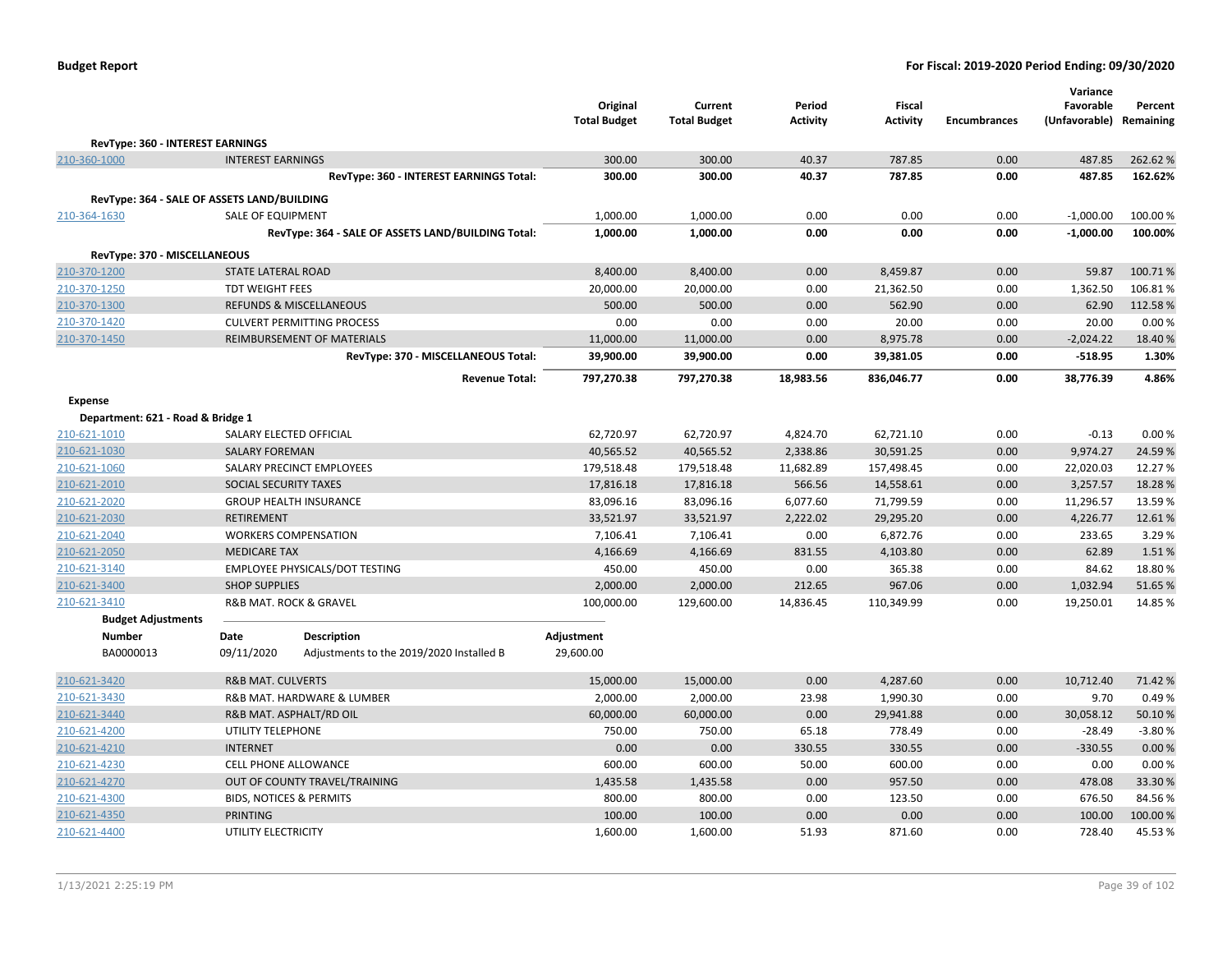|                                             |                                |                                                    | Original<br><b>Total Budget</b> | Current<br><b>Total Budget</b> | Period<br>Activity | <b>Fiscal</b><br><b>Activity</b> | <b>Encumbrances</b> | Variance<br>Favorable<br>(Unfavorable) | Percent<br>Remaining |
|---------------------------------------------|--------------------------------|----------------------------------------------------|---------------------------------|--------------------------------|--------------------|----------------------------------|---------------------|----------------------------------------|----------------------|
| 210-621-4420                                | <b>UTILITY WATER</b>           |                                                    | 250.00                          | 250.00                         | 20.25              | 214.46                           | 0.00                | 35.54                                  | 14.22 %              |
| 210-621-4430                                | <b>TRASH PICKUP</b>            |                                                    | 1,000.00                        | 1,000.00                       | 90.83              | 1,014.60                         | 0.00                | $-14.60$                               | $-1.46%$             |
| 210-621-4470                                |                                | REPEATER SERVICE CONTRACT                          | 730.24                          | 730.24                         | 0.00               | 547.67                           | 0.00                | 182.57                                 | 25.00 %              |
| 210-621-4500                                | <b>R&amp;M BUILDING</b>        |                                                    | 300.00                          | 300.00                         | 24.76              | 394.75                           | 0.00                | $-94.75$                               | $-31.58%$            |
| 210-621-4530                                | <b>COMPUTER SOFTWARE</b>       |                                                    | 912.50                          | 912.50                         | 0.00               | 0.00                             | 0.00                | 912.50                                 | 100.00 %             |
| 210-621-4570                                |                                | <b>R&amp;M MACHINERY GAS &amp; OIL</b>             | 41,000.00                       | 41,000.00                      | 2,041.76           | 25,174.83                        | 0.00                | 15,825.17                              | 38.60%               |
| 210-621-4580                                | <b>R&amp;M MACHINERY PARTS</b> |                                                    | 20,000.00                       | 27,500.00                      | 1,985.33           | 32,302.46                        | 0.00                | $-4,802.46$                            | $-17.46%$            |
| <b>Budget Adjustments</b>                   |                                |                                                    |                                 |                                |                    |                                  |                     |                                        |                      |
| Number                                      | Date                           | <b>Description</b>                                 | Adjustment                      |                                |                    |                                  |                     |                                        |                      |
| BA0000013                                   | 09/11/2020                     | Adjustments to the 2019/2020 Installed B           | 7,500.00                        |                                |                    |                                  |                     |                                        |                      |
| 210-621-4590                                |                                | <b>R&amp;M MACH. TIRES &amp; TUBES</b>             | 20,000.00                       | 20,000.00                      | 200.00             | 6,595.22                         | 0.00                | 13,404.78                              | 67.02%               |
| 210-621-4810                                | <b>DUES</b>                    |                                                    | 335.00                          | 335.00                         | 0.00               | 335.00                           | 0.00                | 0.00                                   | 0.00%                |
| 210-621-4820                                | <b>INSURANCE</b>               |                                                    | 5,500.00                        | 5,500.00                       | 0.00               | 4,309.63                         | 0.00                | 1,190.37                               | 21.64%               |
| 210-621-4900                                | <b>MISCELLANEOUS</b>           |                                                    | 1,000.00                        | 1,000.00                       | 0.00               | 0.00                             | 0.00                | 1,000.00                               | 100.00%              |
| 210-621-4910                                |                                | SOIL & WATER CONSERVATION                          | 250.00                          | 250.00                         | 0.00               | 250.00                           | 0.00                | 0.00                                   | 0.00%                |
| 210-621-4940                                |                                | FLOOD CONTROL SITE MAINTENANCE                     | 5,500.00                        | 5,500.00                       | 0.00               | 5,500.00                         | 0.00                | 0.00                                   | 0.00%                |
| 210-621-4960                                |                                | TCOG HAZARDOUS WASTEMATCH                          | 1,250.00                        | 1,250.00                       | 0.00               | 0.00                             | 0.00                | 1,250.00                               | 100.00%              |
| 210-621-5710                                |                                | PURCHASE OF MACH./EQUIP                            | 70,000.00                       | 32,900.00                      | 0.00               | 32,900.00                        | 0.00                | 0.00                                   | 0.00%                |
| <b>Budget Adjustments</b>                   |                                |                                                    |                                 |                                |                    |                                  |                     |                                        |                      |
| <b>Number</b>                               | Date                           | <b>Description</b>                                 | Adjustment                      |                                |                    |                                  |                     |                                        |                      |
| BA0000013                                   | 09/11/2020                     | Adjustments to the 2019/2020 Installed B           | $-37,100.00$                    |                                |                    |                                  |                     |                                        |                      |
| 210-621-5740                                | <b>TECHNOLOGY</b>              |                                                    | 300.00                          | 300.00                         | 0.00               | 0.00                             | 0.00                | 300.00                                 | 100.00 %             |
|                                             |                                | Department: 621 - Road & Bridge 1 Total:           | 781,575.70                      | 781,575.70                     | 48,477.85          | 638,543.23                       | 0.00                | 143,032.47                             | 18.30%               |
| Department: 625 - Administrative Office R&B |                                |                                                    |                                 |                                |                    |                                  |                     |                                        |                      |
| 210-625-1050                                | <b>SALARY SECRETARY</b>        |                                                    | 10,141.28                       | 10,141.28                      | 780.11             | 10,141.31                        | 0.00                | $-0.03$                                | 0.00%                |
| 210-625-2010                                | SOCIAL SECURITY TAXES          |                                                    | 628.78                          | 628.78                         | 16.59              | 433.53                           | 0.00                | 195.25                                 | 31.05 %              |
| 210-625-2020                                |                                | <b>GROUP HEALTH INSURANCE</b>                      | 2,967.72                        | 2,967.72                       | 253.99             | 2,973.19                         | 0.00                | $-5.47$                                | $-0.18%$             |
| 210-625-2030                                | <b>RETIREMENT</b>              |                                                    | 1,167.26                        | 1,167.26                       | 91.98              | 1,185.07                         | 0.00                | $-17.81$                               | $-1.53%$             |
| 210-625-2040                                |                                | <b>WORKERS COMPENSATION</b>                        | 42.59                           | 42.59                          | 0.00               | 31.02                            | 0.00                | 11.57                                  | 27.17%               |
| 210-625-2050                                | <b>MEDICARE TAX</b>            |                                                    | 147.05                          | 147.05                         | 24.38              | 121.88                           | 0.00                | 25.17                                  | 17.12 %              |
| 210-625-3100                                | <b>OFFICE SUPPLIES</b>         |                                                    | 100.00                          | 100.00                         | 0.00               | 74.57                            | 0.00                | 25.43                                  | 25.43%               |
| 210-625-4530                                | <b>COMPUTER SOFTWARE</b>       |                                                    | 500.00                          | 500.00                         | 0.00               | 483.95                           | 0.00                | 16.05                                  | 3.21 %               |
|                                             |                                | Department: 625 - Administrative Office R&B Total: | 15,694.68                       | 15,694.68                      | 1,167.05           | 15,444.52                        | 0.00                | 250.16                                 | 1.59%                |
|                                             |                                | <b>Expense Total:</b>                              | 797,270.38                      | 797,270.38                     | 49,644.90          | 653,987.75                       | 0.00                | 143,282.63                             | 17.97%               |
|                                             |                                | Fund: 210 - Road & Bridge #1 Surplus (Deficit):    | 0.00                            | 0.00                           | $-30,661.34$       | 182,059.02                       | 0.00                | 182,059.02                             | 0.00%                |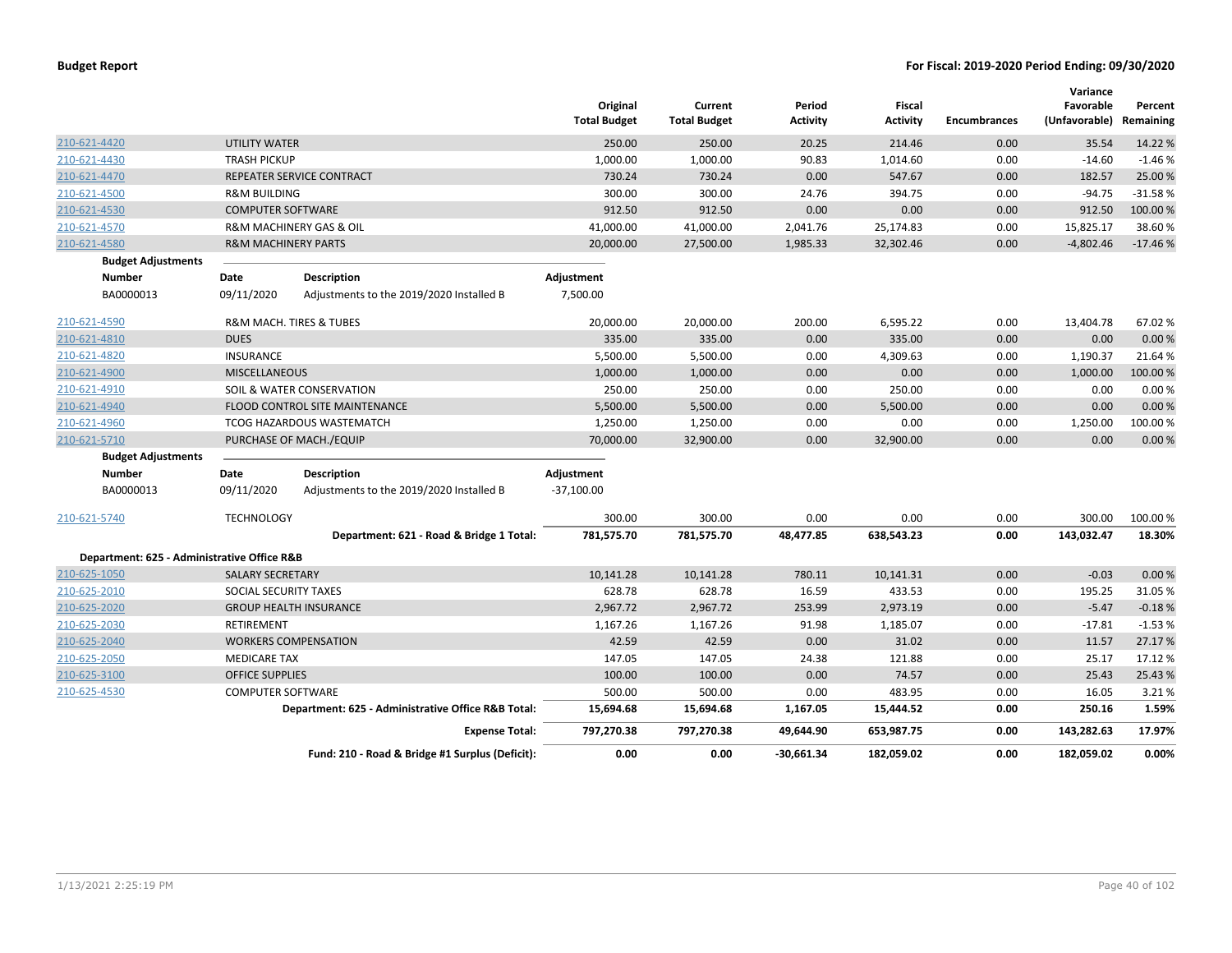|                                               |                                                    | Original<br><b>Total Budget</b> | Current<br><b>Total Budget</b> | Period<br><b>Activity</b> | <b>Fiscal</b><br><b>Activity</b> | <b>Encumbrances</b> | Variance<br>Favorable<br>(Unfavorable) Remaining | Percent           |
|-----------------------------------------------|----------------------------------------------------|---------------------------------|--------------------------------|---------------------------|----------------------------------|---------------------|--------------------------------------------------|-------------------|
| Fund: 220 - Road & Bridge #2                  |                                                    |                                 |                                |                           |                                  |                     |                                                  |                   |
| Revenue                                       |                                                    |                                 |                                |                           |                                  |                     |                                                  |                   |
| RevType: 300 - CASH                           |                                                    |                                 |                                |                           |                                  |                     |                                                  |                   |
| 220-300-1220                                  | <b>BEGINNING CASH BALANCE</b>                      | 47,346.83                       | 47,346.83                      | 0.00                      | 0.00                             | 0.00                | $-47,346.83$                                     | 100.00 %          |
|                                               | RevType: 300 - CASH Total:                         | 47,346.83                       | 47,346.83                      | 0.00                      | 0.00                             | 0.00                | -47,346.83                                       | 100.00%           |
|                                               |                                                    |                                 |                                |                           |                                  |                     |                                                  |                   |
| RevType: 310 - PROPERTY TAXES<br>220-310-1100 | <b>CURRENT TAXES</b>                               | 593,268.55                      | 593,268.55                     | 1,301.24                  | 599,094.75                       | 0.00                | 5,826.20                                         | 100.98%           |
| 220-310-1200                                  | <b>DELINQUENT TAXES</b>                            | 12,500.00                       | 12,500.00                      | 951.76                    | 16,017.06                        | 0.00                | 3,517.06                                         | 128.14 %          |
|                                               | RevType: 310 - PROPERTY TAXES Total:               | 605,768.55                      | 605,768.55                     | 2,253.00                  | 615,111.81                       | 0.00                | 9,343.26                                         | 1.54%             |
|                                               |                                                    |                                 |                                |                           |                                  |                     |                                                  |                   |
| RevType: 318 - OTHER TAXES                    |                                                    |                                 |                                |                           |                                  |                     |                                                  |                   |
| 220-318-1200                                  | PAY N LIEU TAX/GRASSLAND                           | 2,000.00                        | 2,000.00                       | 0.00                      | 1,220.91                         | 0.00                | $-779.09$                                        | 38.95 %           |
| 220-318-1210                                  | PAY N LIEU TAX/UPPER TRINITY                       | 1,000.00                        | 1,000.00                       | 0.00                      | 797.62                           | 0.00                | $-202.38$                                        | 20.24 %           |
| 220-318-1600                                  | <b>SALES TAX REVENUES</b>                          | 50,000.00                       | 50,000.00                      | 6,724.16                  | 73,631.65                        | 0.00                | 23,631.65                                        | 147.26%<br>42.74% |
|                                               | RevType: 318 - OTHER TAXES Total:                  | 53,000.00                       | 53,000.00                      | 6,724.16                  | 75,650.18                        | 0.00                | 22,650.18                                        |                   |
| RevType: 321 - FEES OF TAX COLLECTOR          |                                                    |                                 |                                |                           |                                  |                     |                                                  |                   |
| 220-321-2000                                  | CAR REGISTRATION/SALES TAX                         | 86,000.00                       | 86,000.00                      | 3,466.04                  | 88,998.22                        | 0.00                | 2,998.22                                         | 103.49%           |
| 220-321-3000                                  | COUNTY'S ADDITIONAL \$10                           | 64,000.00                       | 64,000.00                      | 4,171.13                  | 73,631.96                        | 0.00                | 9,631.96                                         | 115.05 %          |
|                                               | RevType: 321 - FEES OF TAX COLLECTOR Total:        | 150,000.00                      | 150,000.00                     | 7,637.17                  | 162,630.18                       | 0.00                | 12,630.18                                        | 8.42%             |
| RevType: 350 - FINES                          |                                                    |                                 |                                |                           |                                  |                     |                                                  |                   |
| 220-350-4030                                  | <b>COUNTY CLERK FINES</b>                          | 5,000.00                        | 5,000.00                       | 0.00                      | 6,885.63                         | 0.00                | 1,885.63                                         | 137.71%           |
| 220-350-4500                                  | <b>DISTRICT CLERK FINES</b>                        | 8,500.00                        | 8,500.00                       | 973.80                    | 8,515.66                         | 0.00                | 15.66                                            | 100.18%           |
| 220-350-4550                                  | J. P. #1 FINES                                     | 5,000.00                        | 5,000.00                       | 0.00                      | 4,401.94                         | 0.00                | $-598.06$                                        | 11.96%            |
| 220-350-4560                                  | J. P. #2 FINES                                     | 2,000.00                        | 2,000.00                       | 3,250.51                  | 6,146.44                         | 0.00                | 4,146.44                                         | 307.32%           |
| 220-350-4570                                  | J. P. #3 FINES                                     | 5,000.00                        | 5,000.00                       | 1,226.43                  | 3,036.49                         | 0.00                | $-1,963.51$                                      | 39.27 %           |
|                                               | RevType: 350 - FINES Total:                        | 25,500.00                       | 25,500.00                      | 5,450.74                  | 28,986.16                        | 0.00                | 3,486.16                                         | 13.67%            |
| RevType: 360 - INTEREST EARNINGS              |                                                    |                                 |                                |                           |                                  |                     |                                                  |                   |
| 220-360-1000                                  | <b>INTEREST EARNINGS</b>                           | 5,000.00                        | 5,000.00                       | 112.34                    | 3,907.09                         | 0.00                | $-1,092.91$                                      | 21.86%            |
|                                               | RevType: 360 - INTEREST EARNINGS Total:            | 5,000.00                        | 5,000.00                       | 112.34                    | 3,907.09                         | 0.00                | $-1,092.91$                                      | 21.86%            |
| RevType: 364 - SALE OF ASSETS LAND/BUILDING   |                                                    |                                 |                                |                           |                                  |                     |                                                  |                   |
| 220-364-1630                                  | <b>SALE OF EQUIPMENT</b>                           | 2,000.00                        | 31,553.75                      | 0.00                      | 29,553.75                        | 0.00                | $-2,000.00$                                      | 6.34 %            |
| <b>Budget Adjustments</b>                     |                                                    |                                 |                                |                           |                                  |                     |                                                  |                   |
| <b>Number</b>                                 | Date<br><b>Description</b>                         | Adjustment                      |                                |                           |                                  |                     |                                                  |                   |
| BA0000034                                     | 09/30/2020<br>R & Bridge Budget Adjustment         | $-29,553.75$                    |                                |                           |                                  |                     |                                                  |                   |
|                                               |                                                    |                                 |                                |                           |                                  |                     |                                                  |                   |
|                                               | RevType: 364 - SALE OF ASSETS LAND/BUILDING Total: | 2,000.00                        | 31,553.75                      | 0.00                      | 29,553.75                        | 0.00                | $-2,000.00$                                      | 6.34%             |
| RevType: 370 - MISCELLANEOUS                  |                                                    |                                 |                                |                           |                                  |                     |                                                  |                   |
| 220-370-1200                                  | STATE LATERAL ROAD                                 | 10,000.00                       | 10,000.00                      | 0.00                      | 9,854.63                         | 0.00                | $-145.37$                                        | 1.45 %            |
| 220-370-1250                                  | <b>TDT WEIGHT FEES</b>                             | 20,500.00                       | 20,500.00                      | 0.00                      | 24,884.48                        | 0.00                | 4,384.48                                         | 121.39%           |
| 220-370-1300                                  | REFUNDS & MISCELLANEOUS                            | 0.00                            | 0.00                           | 110.79                    | 807.75                           | 0.00                | 807.75                                           | 0.00%             |
| 220-370-1420                                  | <b>CULVERT PERMITTING PROCESS</b>                  | 0.00                            | 0.00                           | 60.00                     | 80.00                            | 0.00                | 80.00                                            | 0.00%             |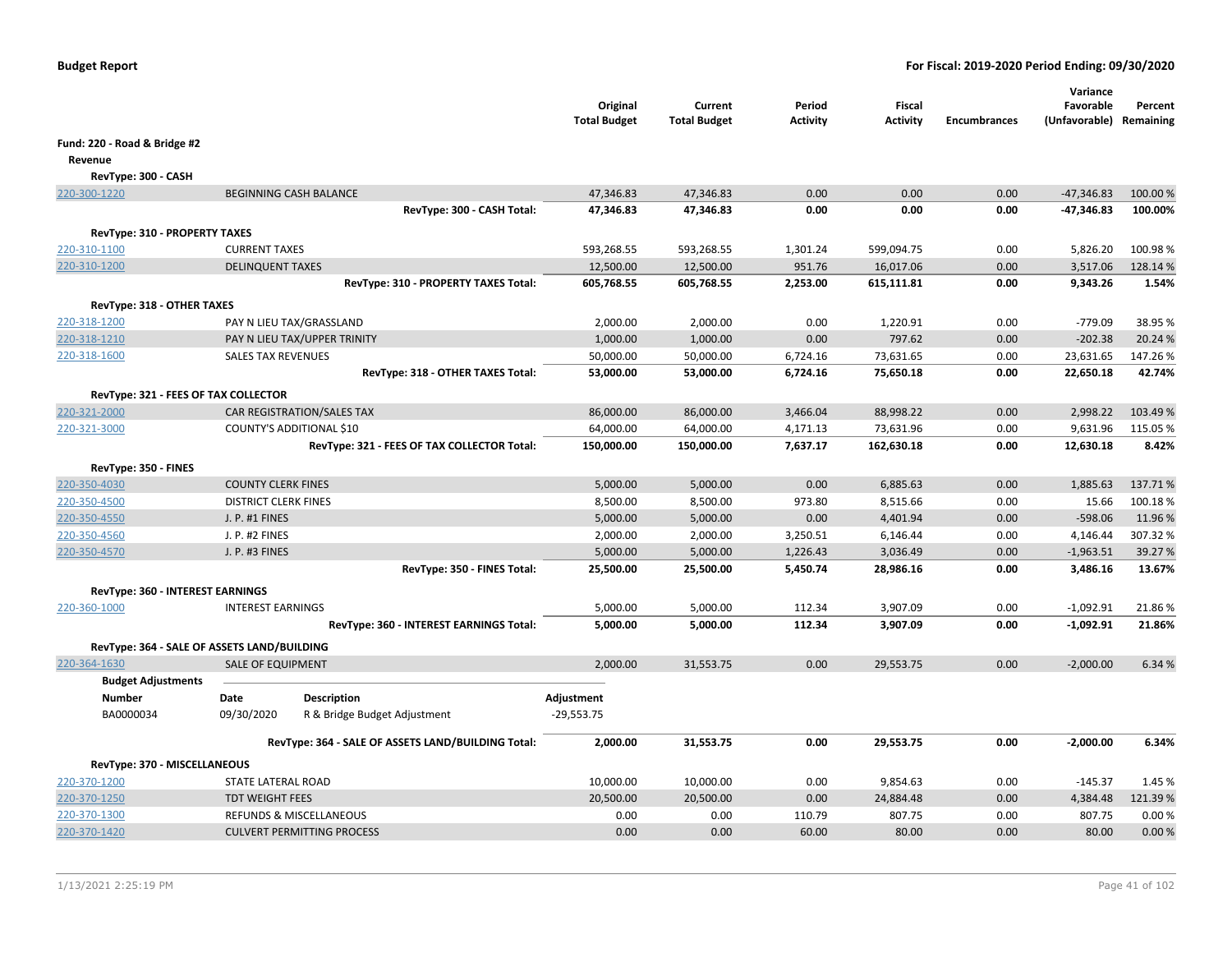|  |  |  | <b>Budget Report</b> |
|--|--|--|----------------------|
|--|--|--|----------------------|

|                                   |                                       | Original<br><b>Total Budget</b> | Current<br><b>Total Budget</b> | Period<br><b>Activity</b> | Fiscal<br><b>Activity</b> | <b>Encumbrances</b> | Variance<br>Favorable<br>(Unfavorable) | Percent<br>Remaining |
|-----------------------------------|---------------------------------------|---------------------------------|--------------------------------|---------------------------|---------------------------|---------------------|----------------------------------------|----------------------|
| 220-370-1450                      | REIMBURSEMENT OF MATERIALS            | 10,800.00                       | 10,800.00                      | 0.00                      | 16,372.00                 | 0.00                | 5,572.00                               | 151.59%              |
| 220-370-1500                      | TRENTON HIGH MEADOWS SUBDIVISION      | 6,700.00                        | 6,700.00                       | 0.00                      | 2,800.00                  | 0.00                | $-3,900.00$                            | 58.21%               |
|                                   | RevType: 370 - MISCELLANEOUS Total:   | 48,000.00                       | 48,000.00                      | 170.79                    | 54,798.86                 | 0.00                | 6,798.86                               | 14.16%               |
|                                   | <b>Revenue Total:</b>                 | 936,615.38                      | 966,169.13                     | 22,348.20                 | 970,638.03                | 0.00                | 4,468.90                               | 0.46%                |
| <b>Expense</b>                    |                                       |                                 |                                |                           |                           |                     |                                        |                      |
| Department: 509 - Contingency     |                                       |                                 |                                |                           |                           |                     |                                        |                      |
| 220-509-4750                      | <b>CONTINGENCY</b>                    | 10,000.00                       | 10,000.00                      | 0.00                      | 0.00                      | 0.00                | 10,000.00                              | 100.00%              |
|                                   | Department: 509 - Contingency Total:  | 10,000.00                       | 10,000.00                      | 0.00                      | 0.00                      | 0.00                | 10,000.00                              | 100.00%              |
| Department: 622 - Road & Bridge 2 |                                       |                                 |                                |                           |                           |                     |                                        |                      |
| 220-622-1010                      | SALARY ELECTED OFFICIAL               | 62,720.97                       | 62,720.97                      | 4,824.70                  | 62,721.10                 | 0.00                | $-0.13$                                | 0.00%                |
| 220-622-1030                      | <b>SALARY FOREMAN</b>                 | 0.00                            | 0.00                           | 1,814.21                  | 1,814.21                  | 0.00                | $-1,814.21$                            | 0.00%                |
| 220-622-1060                      | SALARY PRECINCT EMPLOYEES             | 231,328.10                      | 231,328.10                     | 14,886.91                 | 206,404.59                | 0.00                | 24,923.51                              | 10.77%               |
| 220-622-2010                      | SOCIAL SECURITY TAXES                 | 18,415.57                       | 18,415.57                      | 636.11                    | 15,387.00                 | 0.00                | 3,028.57                               | 16.45 %              |
| 220-622-2020                      | <b>GROUP HEALTH INSURANCE</b>         | 94,967.04                       | 94,967.04                      | 8,137.76                  | 93,184.88                 | 0.00                | 1,782.16                               | 1.88%                |
| 220-622-2030                      | RETIREMENT                            | 34,374.34                       | 34,374.34                      | 2,537.90                  | 31,684.65                 | 0.00                | 2,689.69                               | 7.82%                |
| 220-622-2040                      | <b>WORKERS COMPENSATION</b>           | 7,329.52                        | 7,329.52                       | 0.00                      | 7,089.26                  | 0.00                | 240.26                                 | 3.28%                |
| 220-622-2050                      | <b>MEDICARE TAX</b>                   | 4,272.41                        | 4,272.41                       | 929.66                    | 4,379.78                  | 0.00                | $-107.37$                              | $-2.51%$             |
| 220-622-3140                      | <b>EMPLOYEE PHYSICALS/DOT TESTING</b> | 400.00                          | 400.00                         | 0.00                      | 195.38                    | 0.00                | 204.62                                 | 51.16%               |
| 220-622-3400                      | <b>SHOP SUPPLIES</b>                  | 4,000.00                        | 4,000.00                       | 405.08                    | 5,153.94                  | 0.00                | $-1,153.94$                            | $-28.85%$            |
| 220-622-3410                      | <b>R&amp;B MAT. ROCK &amp; GRAVEL</b> | 134,307.00                      | 134,307.00                     | 22,903.03                 | 168,827.57                | 0.00                | $-34,520.57$                           | $-25.70%$            |
| 220-622-3420                      | <b>R&amp;B MAT. CULVERTS</b>          | 20,000.00                       | 20,000.00                      | 0.00                      | 28,059.80                 | 0.00                | $-8,059.80$                            | -40.30%              |
| 220-622-3430                      | R&B MAT. HARDWARE & LUMBER            | 6,000.00                        | 6,000.00                       | 30.32                     | 2,190.33                  | 0.00                | 3,809.67                               | 63.49%               |
| 220-622-3440                      | R&B MAT. ASPHALT/RD OIL               | 42,000.00                       | 42,000.00                      | 28,342.00                 | 38,439.10                 | 0.00                | 3,560.90                               | 8.48%                |
| 220-622-3450                      | <b>CHEMICALS</b>                      | 1,000.00                        | 1,000.00                       | 0.00                      | 0.00                      | 0.00                | 1,000.00                               | 100.00 %             |
| 220-622-3950                      | <b>UNIFORMS</b>                       | 2,800.00                        | 2,800.00                       | 572.38                    | 3,340.31                  | 0.00                | $-540.31$                              | $-19.30%$            |
| 220-622-4000                      | <b>LEGAL FEES</b>                     | 0.00                            | 0.00                           | 871.66                    | 1,459.68                  | 0.00                | $-1,459.68$                            | 0.00%                |
| 220-622-4230                      | CELL PHONE ALLOWANCE                  | 600.00                          | 600.00                         | 50.00                     | 600.00                    | 0.00                | 0.00                                   | 0.00%                |
| 220-622-4270                      | OUT OF COUNTY TRAVEL/TRAINING         | 2,500.00                        | 2,500.00                       | 0.00                      | 1,771.78                  | 0.00                | 728.22                                 | 29.13 %              |
| 220-622-4300                      | <b>BIDS, NOTICES &amp; PERMITS</b>    | 500.00                          | 500.00                         | 0.00                      | 237.70                    | 0.00                | 262.30                                 | 52.46%               |
| 220-622-4350                      | <b>PRINTING</b>                       | 100.00                          | 100.00                         | 0.00                      | 0.00                      | 0.00                | 100.00                                 | 100.00 %             |
| 220-622-4400                      | UTILITY ELECTRICITY                   | 2,000.00                        | 2,000.00                       | 155.97                    | 1,666.83                  | 0.00                | 333.17                                 | 16.66%               |
| 220-622-4410                      | <b>UTILITY GAS</b>                    | 750.00                          | 750.00                         | 127.16                    | 847.41                    | 0.00                | $-97.41$                               | $-12.99%$            |
| 220-622-4420                      | UTILITY WATER                         | 940.00                          | 940.00                         | 160.48                    | 974.45                    | 0.00                | $-34.45$                               | $-3.66%$             |
| 220-622-4430                      | <b>TRASH PICK-UP</b>                  | 1,300.00                        | 1,300.00                       | 0.00                      | 694.58                    | 0.00                | 605.42                                 | 46.57%               |
| 220-622-4470                      | REPEATER SERVICE CONTRACT             | 730.24                          | 730.24                         | 0.00                      | 547.67                    | 0.00                | 182.57                                 | 25.00%               |
| 220-622-4500                      | <b>R&amp;M BUILDING</b>               | 3,000.00                        | 3,000.00                       | 0.00                      | 108.98                    | 0.00                | 2,891.02                               | 96.37%               |
| 220-622-4570                      | R&M MACHINERY GAS & OIL               | 70,000.00                       | 70,000.00                      | 10,052.97                 | 66,373.61                 | 0.00                | 3,626.39                               | 5.18%                |
| 220-622-4580                      | <b>R&amp;M MACHINERY PARTS</b>        | 30,000.00                       | 30,000.00                      | 7,122.54                  | 84,985.46                 | 0.00                | $-54,985.46$                           | $-183.28%$           |
| 220-622-4590                      | R&M MACH. TIRES & TUBES               | 15,000.00                       | 15,000.00                      | 265.28                    | 12,128.25                 | 0.00                | 2,871.75                               | 19.15 %              |
| 220-622-4600                      | <b>EQUIPMENT RENTAL/LEASE</b>         | 50,000.00                       | 50,000.00                      | 0.00                      | 6,000.00                  | 0.00                | 44,000.00                              | 88.00%               |
| 220-622-4810                      | <b>DUES</b>                           | 335.00                          | 335.00                         | 0.00                      | 335.00                    | 0.00                | 0.00                                   | 0.00%                |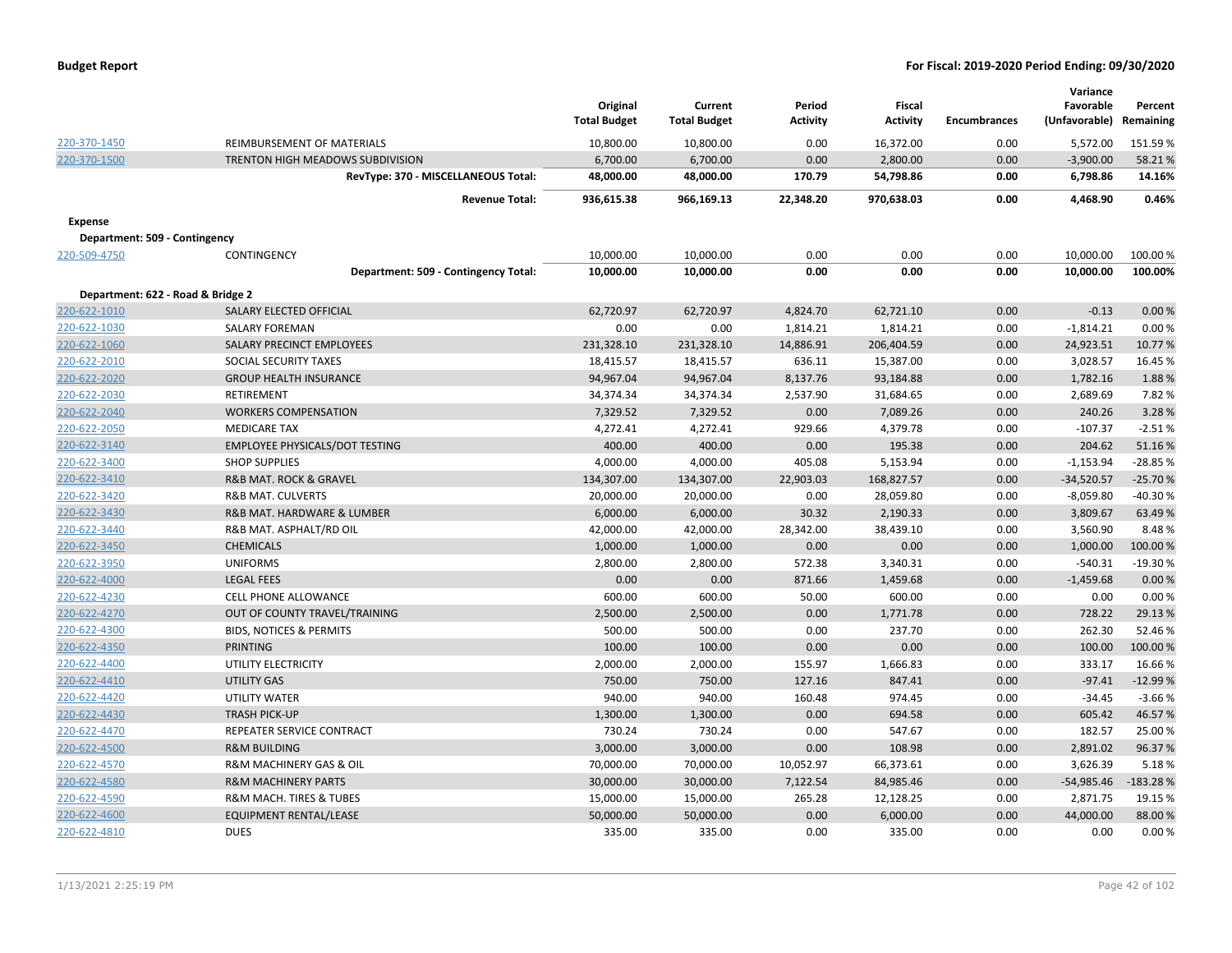|                                                              |                          |                                                    | <b>Total Budget</b> | Original  | Current<br><b>Total Budget</b> | Period<br>Activity | <b>Fiscal</b><br><b>Activity</b> | <b>Encumbrances</b> | Variance<br>Favorable<br>(Unfavorable) Remaining | Percent  |
|--------------------------------------------------------------|--------------------------|----------------------------------------------------|---------------------|-----------|--------------------------------|--------------------|----------------------------------|---------------------|--------------------------------------------------|----------|
| 220-622-4820                                                 | <b>INSURANCE</b>         |                                                    |                     | 9,000.00  | 9,000.00                       | 0.00               | 7,910.96                         | 0.00                | 1,089.04                                         | 12.10 %  |
| 220-622-4900                                                 | <b>MISCELLANEOUS</b>     |                                                    |                     | 1,000.00  | 1,000.00                       | 0.00               | 0.00                             | 0.00                | 1,000.00                                         | 100.00%  |
| 220-622-4910                                                 |                          | SOIL & WATER CONSERVATION                          |                     | 250.00    | 250.00                         | 0.00               | 250.00                           | 0.00                | 0.00                                             | 0.00%    |
| 220-622-4930                                                 |                          | <b>TRENTON HIGH MEADOWS SUBDIVISION</b>            |                     | 4,000.00  | 4,000.00                       | 0.00               | 0.00                             | 0.00                | 4,000.00                                         | 100.00%  |
| 220-622-4940                                                 |                          | <b>FLOOD CONTROL SITE MAINTENANCE</b>              |                     | 4,000.00  | 4,000.00                       | 0.00               | 4,000.00                         | 0.00                | 0.00                                             | 0.00%    |
| 220-622-5710                                                 |                          | PURCHASE OF MACH./EQUIP                            |                     | 50,000.00 | 79,553.75                      | 2,199.99           | 31,692.49                        | 0.00                | 47,861.26                                        | 60.16%   |
| <b>Budget Adjustments</b>                                    |                          |                                                    |                     |           |                                |                    |                                  |                     |                                                  |          |
| <b>Number</b>                                                | Date                     | <b>Description</b>                                 | Adjustment          |           |                                |                    |                                  |                     |                                                  |          |
| BA0000034                                                    | 09/30/2020               | R & Bridge Budget Adjustment                       | 29,553.75           |           |                                |                    |                                  |                     |                                                  |          |
|                                                              |                          | Department: 622 - Road & Bridge 2 Total:           | 909,920.19          |           | 939,473.94                     | 107,026.11         | 891,456.75                       | 0.00                | 48,017.19                                        | 5.11%    |
| Department: 625 - Administrative Office R&B                  |                          |                                                    |                     |           |                                |                    |                                  |                     |                                                  |          |
| 220-625-1050                                                 | <b>SALARY SECRETARY</b>  |                                                    |                     | 10,141.28 | 10,141.28                      | 780.11             | 10,141.31                        | 0.00                | $-0.03$                                          | 0.00%    |
| 220-625-2010                                                 | SOCIAL SECURITY TAXES    |                                                    |                     | 628.76    | 628.76                         | 16.60              | 433.36                           | 0.00                | 195.40                                           | 31.08%   |
| 220-625-2020                                                 |                          | <b>GROUP HEALTH INSURANCE</b>                      |                     | 2,967.72  | 2,967.72                       | 253.98             | 2,973.62                         | 0.00                | $-5.90$                                          | $-0.20%$ |
| 220-625-2030                                                 | RETIREMENT               |                                                    |                     | 1,167.26  | 1,167.26                       | 91.99              | 1,185.39                         | 0.00                | $-18.13$                                         | $-1.55%$ |
| 220-625-2040                                                 |                          | <b>WORKERS COMPENSATION</b>                        |                     | 42.59     | 42.59                          | 0.00               | 31.02                            | 0.00                | 11.57                                            | 27.17 %  |
| 220-625-2050                                                 | <b>MEDICARE TAX</b>      |                                                    |                     | 147.58    | 147.58                         | 24.37              | 121.85                           | 0.00                | 25.73                                            | 17.43 %  |
| 220-625-3100                                                 | <b>OFFICE SUPPLIES</b>   |                                                    |                     | 100.00    | 100.00                         | 0.00               | 0.00                             | 0.00                | 100.00                                           | 100.00 % |
| 220-625-4530                                                 | <b>COMPUTER SOFTWARE</b> |                                                    |                     | 500.00    | 500.00                         | 0.00               | 483.97                           | 0.00                | 16.03                                            | 3.21%    |
|                                                              |                          | Department: 625 - Administrative Office R&B Total: |                     | 15,695.19 | 15,695.19                      | 1,167.05           | 15,370.52                        | 0.00                | 324.67                                           | 2.07%    |
| Department: 999 - Undesignated Conversion                    |                          |                                                    |                     |           |                                |                    |                                  |                     |                                                  |          |
| 220-999-9999                                                 | UNDESIGNATED EXPENSE     |                                                    |                     | 0.00      | 1,000.00                       | 81.95              | 983.40                           | 0.00                | 16.60                                            | 1.66%    |
| <b>Budget Adjustments</b>                                    |                          |                                                    |                     |           |                                |                    |                                  |                     |                                                  |          |
| <b>Number</b>                                                | Date                     | <b>Description</b>                                 | Adjustment          |           |                                |                    |                                  |                     |                                                  |          |
| BA0000002                                                    | 09/09/2020               | Adjustments to the 2019/2020 Installed B           | 1,000.00            |           |                                |                    |                                  |                     |                                                  |          |
|                                                              |                          | Department: 999 - Undesignated Conversion Total:   |                     | 0.00      | 1,000.00                       | 81.95              | 983.40                           | 0.00                | 16.60                                            | 1.66%    |
|                                                              |                          | <b>Expense Total:</b>                              | 935,615.38          |           | 966,169.13                     | 108,275.11         | 907,810.67                       | 0.00                | 58,358.46                                        | 6.04%    |
|                                                              |                          | Fund: 220 - Road & Bridge #2 Surplus (Deficit):    |                     | 1,000.00  | 0.00                           | $-85,926.91$       | 62,827.36                        | 0.00                | 62,827.36                                        | 0.00%    |
| Fund: 221 - Raw Water Pipeline Road and Bridge #2<br>Revenue |                          |                                                    |                     |           |                                |                    |                                  |                     |                                                  |          |
| RevType: 325 - RAW WATER PIPELINE                            |                          |                                                    |                     |           |                                |                    |                                  |                     |                                                  |          |
| 221-325-1790                                                 |                          | FOR MAINTENANCE OF ROADS                           |                     | 0.00      | 21,500.00                      | 0.00               | 22,250.00                        | 0.00                | 750.00                                           | 103.49%  |
| <b>Budget Adjustments</b>                                    |                          |                                                    |                     |           |                                |                    |                                  |                     |                                                  |          |
| <b>Number</b>                                                | Date                     | <b>Description</b>                                 | Adjustment          |           |                                |                    |                                  |                     |                                                  |          |
| BA0000024                                                    | 09/11/2020               | Adjustments to the 2019/2020 Installed B           | $-21,500.00$        |           |                                |                    |                                  |                     |                                                  |          |
|                                                              |                          | RevType: 325 - RAW WATER PIPELINE Total:           |                     | 0.00      | 21,500.00                      | 0.00               | 22,250.00                        | 0.00                | 750.00                                           | 3.49%    |
|                                                              |                          | <b>Revenue Total:</b>                              |                     | 0.00      | 21,500.00                      | 0.00               | 22,250.00                        | 0.00                | 750.00                                           | 3.49%    |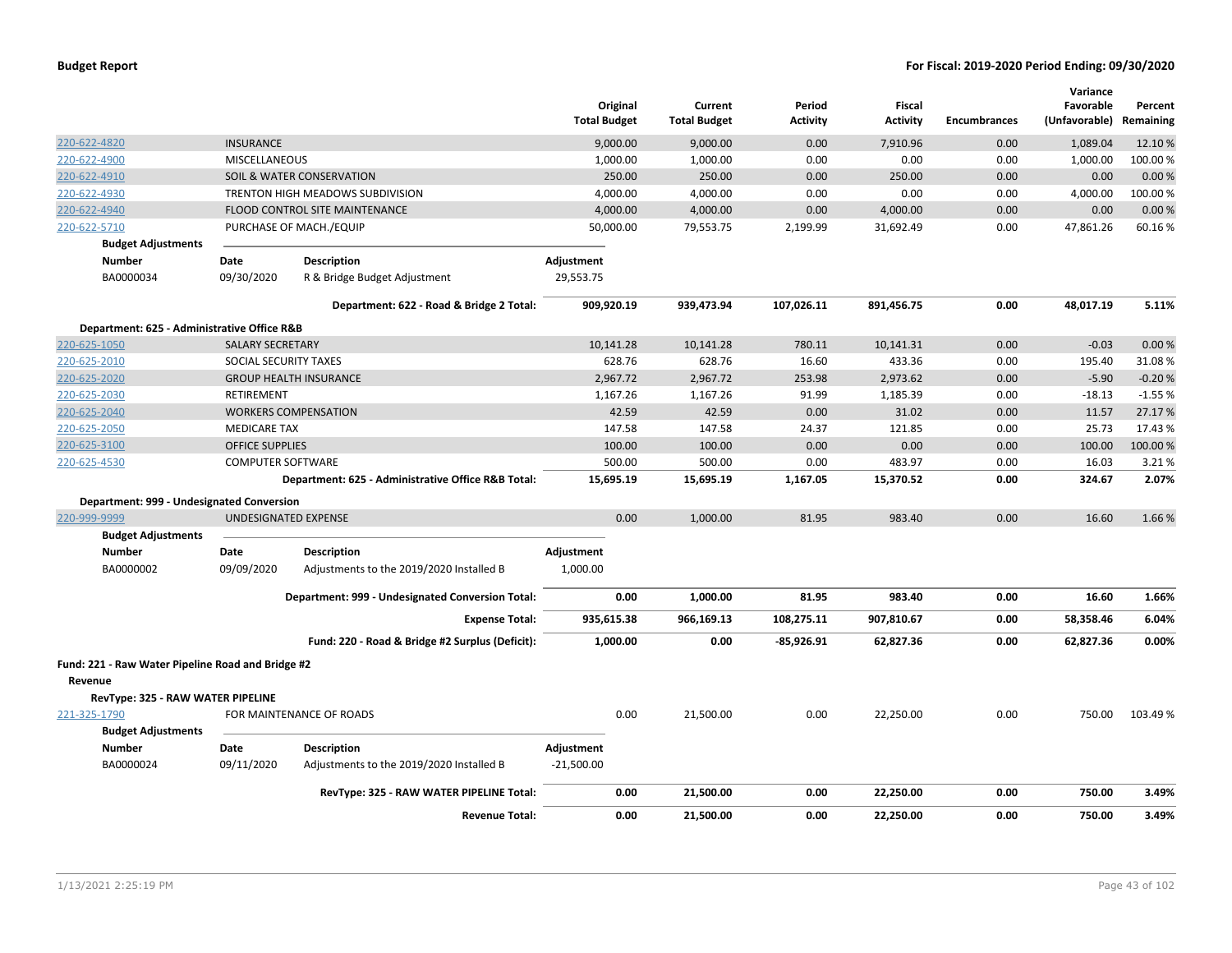|                                      |                             |                                                                      | Original            | Current             | Period          | Fiscal          |                     | Variance<br>Favorable | Percent   |
|--------------------------------------|-----------------------------|----------------------------------------------------------------------|---------------------|---------------------|-----------------|-----------------|---------------------|-----------------------|-----------|
|                                      |                             |                                                                      | <b>Total Budget</b> | <b>Total Budget</b> | <b>Activity</b> | <b>Activity</b> | <b>Encumbrances</b> | (Unfavorable)         | Remaining |
| <b>Expense</b>                       |                             |                                                                      |                     |                     |                 |                 |                     |                       |           |
| Department: 622 - Road & Bridge 2    |                             |                                                                      |                     |                     |                 |                 |                     |                       |           |
| 221-622-3410                         |                             | R & B MAT. ROCK & GRAVEL                                             | 0.00                | 21,500.00           | 19,369.25       | 30,183.66       | 0.00                | $-8,683.66$           | $-40.39%$ |
| <b>Budget Adjustments</b>            |                             |                                                                      |                     |                     |                 |                 |                     |                       |           |
| <b>Number</b>                        | Date                        | <b>Description</b>                                                   | Adjustment          |                     |                 |                 |                     |                       |           |
| BA0000024                            | 09/11/2020                  | Adjustments to the 2019/2020 Installed B                             | 21,500.00           |                     |                 |                 |                     |                       |           |
| 221-622-5710                         |                             | PURCHASE OF MACH./EQUIP                                              | 0.00                | 0.00                | 0.00            | 75,000.00       | 0.00                | $-75,000.00$          | 0.00%     |
|                                      |                             | Department: 622 - Road & Bridge 2 Total:                             | 0.00                | 21,500.00           | 19,369.25       | 105,183.66      | 0.00                | $-83,683.66$          | -389.23%  |
|                                      |                             | <b>Expense Total:</b>                                                | 0.00                | 21,500.00           | 19,369.25       | 105,183.66      | 0.00                | $-83,683.66$          | -389.23%  |
|                                      |                             | Fund: 221 - Raw Water Pipeline Road and Bridge #2 Surplus (Deficit): | 0.00                | 0.00                | $-19,369.25$    | $-82,933.66$    | 0.00                | $-82,933.66$          | 0.00%     |
| Fund: 230 - Road & Bridge #3         |                             |                                                                      |                     |                     |                 |                 |                     |                       |           |
| Revenue                              |                             |                                                                      |                     |                     |                 |                 |                     |                       |           |
| RevType: 310 - PROPERTY TAXES        |                             |                                                                      |                     |                     |                 |                 |                     |                       |           |
| 230-310-1100                         | <b>CURRENT TAXES</b>        |                                                                      | 889,902.83          | 889,902.83          | 1,951.74        | 898,642.01      | 0.00                | 8,739.18              | 100.98%   |
| 230-310-1200                         | <b>DELINQUENT TAXES</b>     |                                                                      | 15,900.00           | 15,900.00           | 1,427.55        | 24,025.33       | 0.00                | 8,125.33              | 151.10%   |
|                                      |                             | RevType: 310 - PROPERTY TAXES Total:                                 | 905,802.83          | 905,802.83          | 3,379.29        | 922,667.34      | 0.00                | 16,864.51             | 1.86%     |
| RevType: 318 - OTHER TAXES           |                             |                                                                      |                     |                     |                 |                 |                     |                       |           |
| 230-318-1200                         |                             | PAY N LIEU TAX/GRASSLAND                                             | 2,500.00            | 2,500.00            | 0.00            | 1,831.36        | 0.00                | $-668.64$             | 26.75 %   |
| 230-318-1210                         |                             | PAY N LIEU TAX/UPPER TRINITY                                         | 1,500.00            | 1,500.00            | 0.00            | 1,196.44        | 0.00                | $-303.56$             | 20.24 %   |
| 230-318-1600                         | <b>SALES TAX REVENUES</b>   |                                                                      | 65,572.88           | 65,572.88           | 10,087.53       | 110,448.75      | 0.00                | 44,875.87             | 168.44 %  |
|                                      |                             | RevType: 318 - OTHER TAXES Total:                                    | 69,572.88           | 69,572.88           | 10,087.53       | 113,476.55      | 0.00                | 43,903.67             | 63.10%    |
| RevType: 321 - FEES OF TAX COLLECTOR |                             |                                                                      |                     |                     |                 |                 |                     |                       |           |
| 230-321-2000                         |                             | CAR REGISTRATION/SALES TAX                                           | 120,000.00          | 120,000.00          | 5,199.06        | 133,497.28      | 0.00                | 13,497.28             | 111.25 %  |
| 230-321-3000                         |                             | <b>COUNTY'S ADDITIONAL \$10</b>                                      | 95,000.00           | 95,000.00           | 6,256.67        | 110,447.91      | 0.00                | 15,447.91             | 116.26%   |
|                                      |                             | RevType: 321 - FEES OF TAX COLLECTOR Total:                          | 215,000.00          | 215,000.00          | 11,455.73       | 243,945.19      | 0.00                | 28,945.19             | 13.46%    |
| RevType: 330 - GRANTS                |                             |                                                                      |                     |                     |                 |                 |                     |                       |           |
| 230-330-2000                         | <b>FEMA GRANT</b>           |                                                                      | 0.00                | 30,583.64           | 0.00            | 30,583.64       | 0.00                | 0.00                  | 0.00%     |
| <b>Budget Adjustments</b>            |                             |                                                                      |                     |                     |                 |                 |                     |                       |           |
| <b>Number</b>                        | Date                        | Description                                                          | Adjustment          |                     |                 |                 |                     |                       |           |
| BA0000014                            | 09/11/2020                  | Adjustments to the 2019/2020 Installed B                             | 30,583.64           |                     |                 |                 |                     |                       |           |
| BA0000016                            | 09/11/2020                  | Adjustments to the 2019/2020 Installed B                             | $-30,583.64$        |                     |                 |                 |                     |                       |           |
| BA0000017                            | 09/11/2020                  | Adjustments to the 2019/2020 Installed B                             | $-30,583.64$        |                     |                 |                 |                     |                       |           |
|                                      |                             | RevType: 330 - GRANTS Total:                                         | 0.00                | 30,583.64           | 0.00            | 30,583.64       | 0.00                | 0.00                  | 0.00%     |
| RevType: 350 - FINES                 |                             |                                                                      |                     |                     |                 |                 |                     |                       |           |
| 230-350-4030                         | <b>COUNTY CLERK FINES</b>   |                                                                      | 10,000.00           | 10,000.00           | 0.00            | 10,328.47       | 0.00                | 328.47                | 103.28%   |
| 230-350-4500                         | <b>DISTRICT CLERK FINES</b> |                                                                      | 13,000.00           | 13,000.00           | 1,460.69        | 12,773.45       | 0.00                | $-226.55$             | 1.74 %    |
| 230-350-4550                         | J. P. #1 FINES              |                                                                      | 3,000.00            | 3,000.00            | 0.00            | 6,602.88        | 0.00                | 3,602.88              | 220.10%   |
| 230-350-4560                         | J. P. #2 FINES              |                                                                      | 2,400.00            | 2,400.00            | 4,875.76        | 9,219.68        | 0.00                | 6,819.68              | 384.15 %  |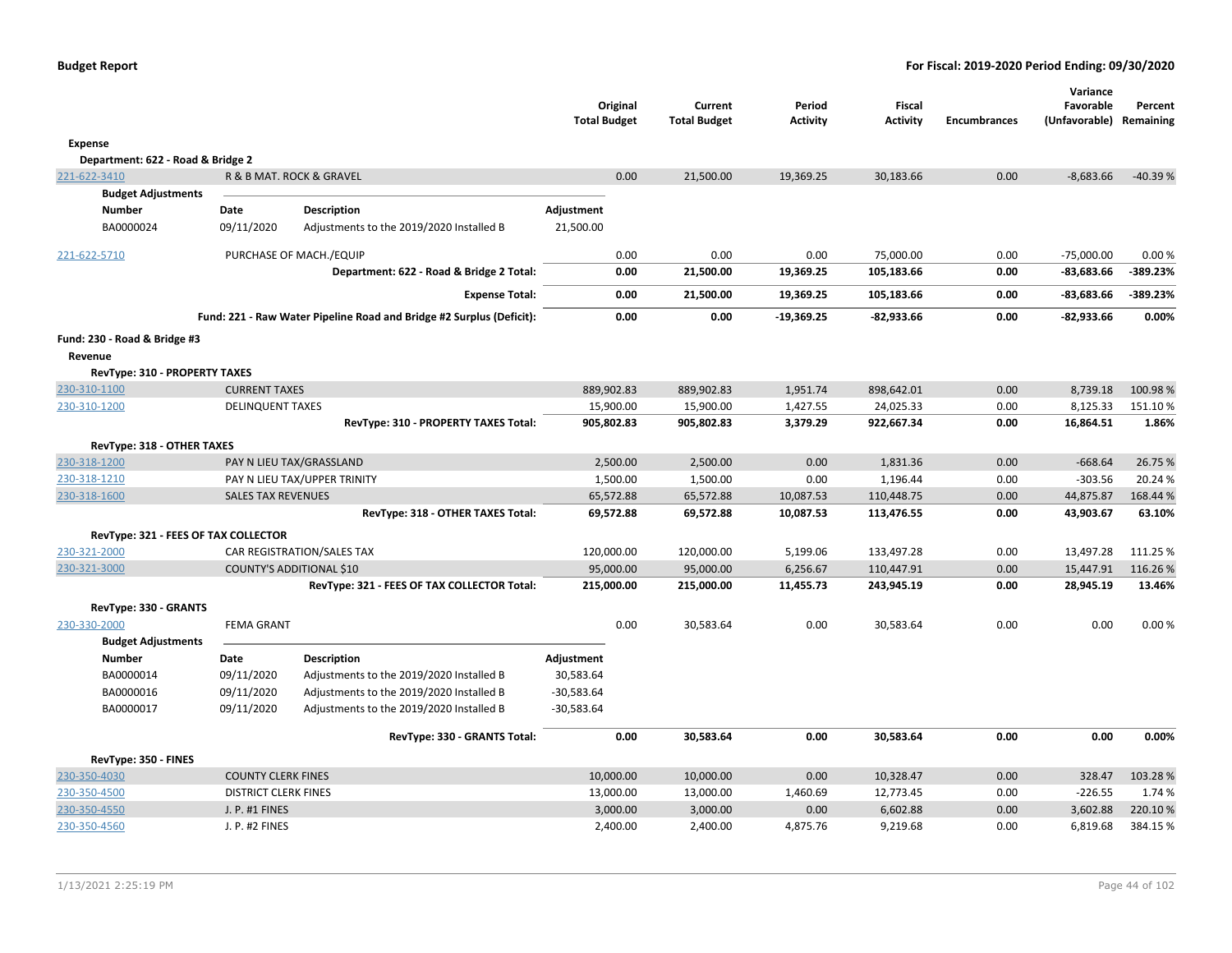|                                             |                           |                                                    | Original<br><b>Total Budget</b> | Current<br><b>Total Budget</b> | Period<br>Activity | Fiscal<br><b>Activity</b> | <b>Encumbrances</b> | Variance<br>Favorable<br>(Unfavorable) Remaining | Percent    |
|---------------------------------------------|---------------------------|----------------------------------------------------|---------------------------------|--------------------------------|--------------------|---------------------------|---------------------|--------------------------------------------------|------------|
| 230-350-4570                                | J. P. #3 FINES            |                                                    | 4,000.00                        | 4,000.00                       | 1,839.63           | 4,554.71                  | 0.00                | 554.71                                           | 113.87%    |
|                                             |                           | RevType: 350 - FINES Total:                        | 32,400.00                       | 32,400.00                      | 8,176.08           | 43,479.19                 | 0.00                | 11,079.19                                        | 34.20%     |
| <b>RevType: 360 - INTEREST EARNINGS</b>     |                           |                                                    |                                 |                                |                    |                           |                     |                                                  |            |
| 230-360-1000                                | <b>INTEREST EARNINGS</b>  |                                                    | 5,000.00                        | 5,000.00                       | 230.39             | 5,063.08                  | 0.00                | 63.08                                            | 101.26%    |
|                                             |                           | RevType: 360 - INTEREST EARNINGS Total:            | 5,000.00                        | 5,000.00                       | 230.39             | 5,063.08                  | 0.00                | 63.08                                            | 1.26%      |
| RevType: 364 - SALE OF ASSETS LAND/BUILDING |                           |                                                    |                                 |                                |                    |                           |                     |                                                  |            |
| 230-364-1630                                | <b>SALE OF EQUIPMENT</b>  |                                                    | 0.00                            | 81,994.04                      | 0.00               | 81,994.04                 | 0.00                | 0.00                                             | 0.00%      |
| <b>Budget Adjustments</b>                   |                           |                                                    |                                 |                                |                    |                           |                     |                                                  |            |
| Number                                      | Date                      | <b>Description</b>                                 | Adjustment                      |                                |                    |                           |                     |                                                  |            |
| BA0000014                                   | 09/11/2020                | Adjustments to the 2019/2020 Installed B           | 76,954.64                       |                                |                    |                           |                     |                                                  |            |
| BA0000016                                   | 09/11/2020                | Adjustments to the 2019/2020 Installed B           | $-76,954.64$                    |                                |                    |                           |                     |                                                  |            |
| BA0000017                                   | 09/11/2020                | Adjustments to the 2019/2020 Installed B           | -76,954.64                      |                                |                    |                           |                     |                                                  |            |
| BA0000034                                   | 09/30/2020                | R & Bridge Budget Adjustment                       | $-5,039.40$                     |                                |                    |                           |                     |                                                  |            |
|                                             |                           |                                                    |                                 |                                |                    |                           |                     |                                                  |            |
|                                             |                           | RevType: 364 - SALE OF ASSETS LAND/BUILDING Total: | 0.00                            | 81,994.04                      | 0.00               | 81,994.04                 | 0.00                | 0.00                                             | 0.00%      |
| RevType: 370 - MISCELLANEOUS                |                           |                                                    |                                 |                                |                    |                           |                     |                                                  |            |
| 230-370-1200                                | <b>STATE LATERAL ROAD</b> |                                                    | 15,000.00                       | 15,000.00                      | 0.00               | 14,781.95                 | 0.00                | $-218.05$                                        | 1.45 %     |
| 230-370-1250                                | <b>TDT WEIGHT FEES</b>    |                                                    | 20,000.00                       | 20,000.00                      | 0.00               | 37,326.72                 | 0.00                | 17,326.72                                        | 186.63%    |
| 230-370-1300                                |                           | <b>REFUNDS &amp; MISCELLANEOUS</b>                 | 3,000.00                        | 3,000.00                       | 358.21             | 3,373.86                  | 0.00                | 373.86                                           | 112.46%    |
| 230-370-1420                                |                           | <b>CULVERT PERMITTING PROCESS</b>                  | 0.00                            | 0.00                           | 20.00              | 40.00                     | 0.00                | 40.00                                            | 0.00%      |
| 230-370-1450                                |                           | REIMBURSEMENT OF MATERIALS                         | 15,000.00                       | 15,000.00                      | 905.00             | 20,165.52                 | 0.00                | 5,165.52                                         | 134.44 %   |
|                                             |                           | RevType: 370 - MISCELLANEOUS Total:                | 53,000.00                       | 53,000.00                      | 1,283.21           | 75,688.05                 | 0.00                | 22,688.05                                        | 42.81%     |
|                                             |                           | <b>Revenue Total:</b>                              | 1,280,775.71                    | 1,393,353.39                   | 34,612.23          | 1,516,897.08              | 0.00                | 123,543.69                                       | 8.87%      |
| <b>Expense</b>                              |                           |                                                    |                                 |                                |                    |                           |                     |                                                  |            |
| Department: 623 - Road & Bridge 3           |                           |                                                    |                                 |                                |                    |                           |                     |                                                  |            |
| 230-623-1010                                | SALARY ELECTED OFFICIAL   |                                                    | 62,720.97                       | 62,720.97                      | 4,824.70           | 62,721.10                 | 0.00                | $-0.13$                                          | 0.00%      |
| 230-623-1030                                | <b>SALARY FOREMAN</b>     |                                                    | 0.00                            | 0.00                           | 1,212.83           | 1,212.83                  | 0.00                | $-1,212.83$                                      | 0.00%      |
| 230-623-1050                                | <b>SALARY SECRETARY</b>   |                                                    | 11,137.40                       | 11,137.40                      | 864.00             | 10,562.16                 | 0.00                | 575.24                                           | 5.16%      |
| 230-623-1060                                |                           | SALARY PRECINCT EMPLOYEES                          | 274,148.45                      | 274,148.45                     | 19,134.08          | 276,972.05                | 0.00                | $-2,823.60$                                      | $-1.03%$   |
| 230-623-1070                                | <b>SALARY PART-TIME</b>   |                                                    | 17,031.96                       | 17,031.96                      | 0.00               | 3,540.00                  | 0.00                | 13,491.96                                        | 79.22 %    |
| 230-623-2010                                | SOCIAL SECURITY TAXES     |                                                    | 22,669.90                       | 22,669.90                      | 818.13             | 20,848.61                 | 0.00                | 1,821.29                                         | 8.03%      |
| 230-623-2020                                |                           | <b>GROUP HEALTH INSURANCE</b>                      | 106,837.92                      | 106,837.92                     | 9,154.10           | 116,937.52                | 0.00                | $-10,099.60$                                     | $-9.45%$   |
| 230-623-2030                                | RETIREMENT                |                                                    | 42,673.03                       | 42,673.03                      | 3,069.59           | 41,086.43                 | 0.00                | 1,586.60                                         | 3.72 %     |
| 230-623-2040                                |                           | <b>WORKERS COMPENSATION</b>                        | 9,194.42                        | 9,194.42                       | 0.00               | 8,933.94                  | 0.00                | 260.48                                           | 2.83 %     |
| 230-623-2050                                | <b>MEDICARE TAX</b>       |                                                    | 5,301.76                        | 5,301.76                       | 1,161.03           | 5,845.63                  | 0.00                | $-543.87$                                        | $-10.26%$  |
| 230-623-3100                                | <b>OFFICE SUPPLIES</b>    |                                                    | 500.00                          | 500.00                         | 0.00               | 714.58                    | 0.00                | $-214.58$                                        | $-42.92%$  |
| 230-623-3140                                |                           | EMPLOYEE PHYSICALS/DOT TESTING                     | 200.00                          | 200.00                         | 0.00               | 650.38                    | 0.00                | $-450.38$                                        | $-225.19%$ |
| 230-623-3400                                | <b>SHOP SUPPLIES</b>      |                                                    | 6,500.00                        | 6,500.00                       | 134.19             | 6,892.31                  | 0.00                | $-392.31$                                        | $-6.04%$   |
| 230-623-3410                                |                           | R&B MAT. ROCK & GRAVEL                             | 165,000.00                      | 190,000.00                     | 31,301.83          | 200,846.33                | 0.00                | $-10,846.33$                                     | $-5.71%$   |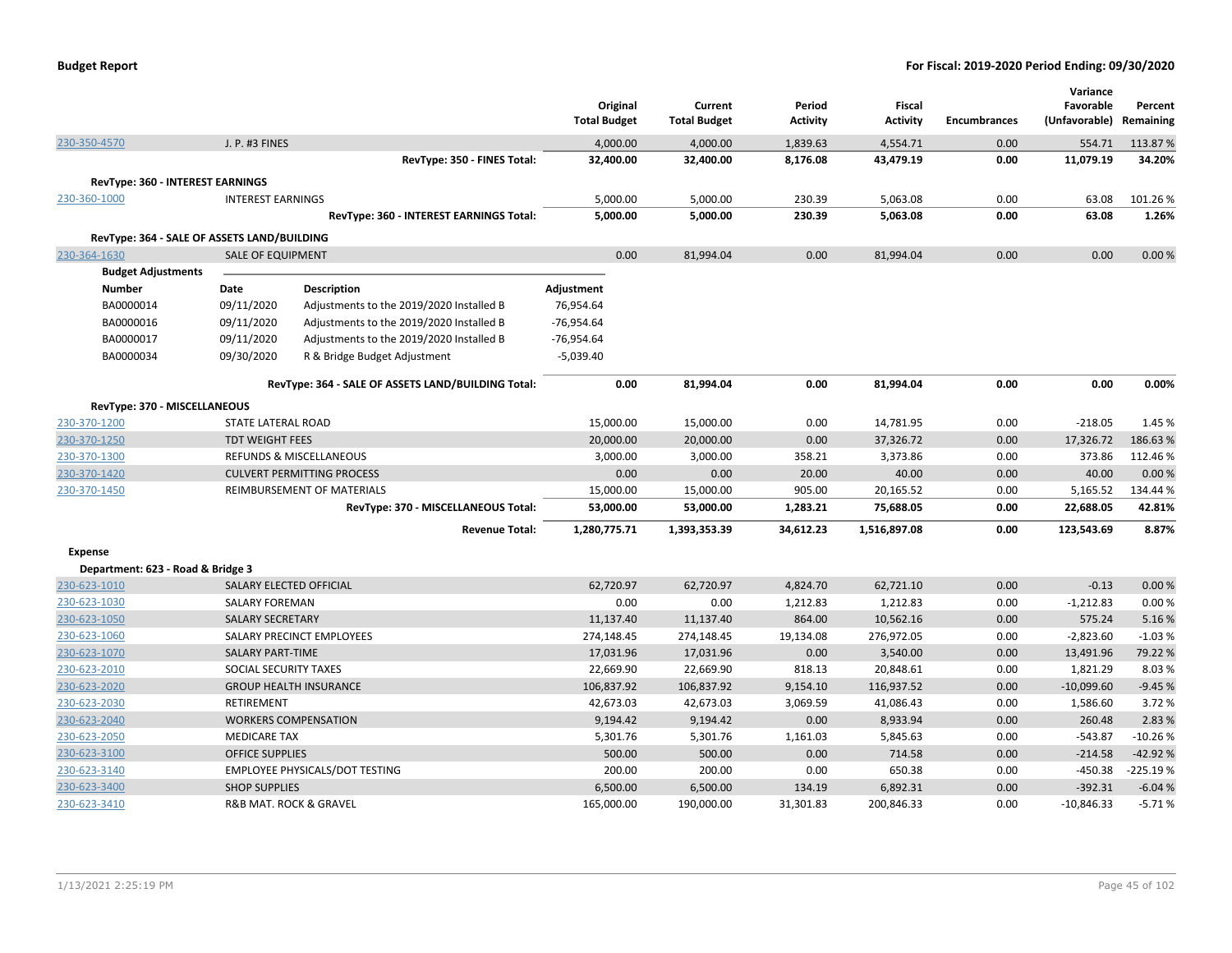| <b>Budget Adjustments</b> |                                    |                                          | Original<br><b>Total Budget</b> | Current<br><b>Total Budget</b> | Period<br><b>Activity</b> | Fiscal<br><b>Activity</b> | <b>Encumbrances</b> | Variance<br>Favorable<br>(Unfavorable) | Percent<br>Remaining |
|---------------------------|------------------------------------|------------------------------------------|---------------------------------|--------------------------------|---------------------------|---------------------------|---------------------|----------------------------------------|----------------------|
| <b>Number</b>             | Date                               | <b>Description</b>                       | Adjustment                      |                                |                           |                           |                     |                                        |                      |
| BA0000018                 | 09/11/2020                         | Adjustments to the 2019/2020 Installed B | 25,000.00                       |                                |                           |                           |                     |                                        |                      |
| 230-623-3420              | <b>R&amp;B MAT. CULVERTS</b>       |                                          | 35,000.00                       | 45,800.00                      | 5,265.00                  | 45,368.64                 | 0.00                | 431.36                                 | 0.94 %               |
| <b>Budget Adjustments</b> |                                    |                                          |                                 |                                |                           |                           |                     |                                        |                      |
| <b>Number</b>             | Date                               | <b>Description</b>                       | Adjustment                      |                                |                           |                           |                     |                                        |                      |
| BA0000018                 | 09/11/2020                         | Adjustments to the 2019/2020 Installed B | 10,800.00                       |                                |                           |                           |                     |                                        |                      |
| 230-623-3430              |                                    | R&B MAT. HARDWARE & LUMBER               | 5,000.00                        | 5,000.00                       | 69.72                     | 4,364.28                  | 0.00                | 635.72                                 | 12.71%               |
| 230-623-3440              |                                    | R&B MAT. ASPHALT/RD OIL                  | 85,000.00                       | 85,000.00                      | 19,862.05                 | 54,297.75                 | 0.00                | 30,702.25                              | 36.12%               |
| 230-623-3450              | CHEMICALS                          |                                          | 3,000.00                        | 3,000.00                       | 0.00                      | 450.00                    | 0.00                | 2,550.00                               | 85.00 %              |
| 230-623-3500              | <b>DEBRIS REMOVAL</b>              |                                          | 3,000.00                        | 3,000.00                       | 427.51                    | 1,587.86                  | 0.00                | 1,412.14                               | 47.07%               |
| 230-623-4000              | <b>LEGAL FEES</b>                  |                                          | 0.00                            | 0.00                           | 0.00                      | 692.96                    | 0.00                | $-692.96$                              | 0.00%                |
| 230-623-4210              | <b>INTERNET</b>                    |                                          | 1,000.00                        | 1,000.00                       | 81.95                     | 983.40                    | 0.00                | 16.60                                  | 1.66%                |
| 230-623-4270              |                                    | OUT OF COUNTY TRAVEL/TRAINING            | 3,500.00                        | 3,500.00                       | 0.00                      | 1,280.23                  | 0.00                | 2,219.77                               | 63.42%               |
| 230-623-4300              | <b>BIDS, NOTICES &amp; PERMITS</b> |                                          | 1,400.00                        | 1,400.00                       | 0.00                      | 1,152.28                  | 0.00                | 247.72                                 | 17.69%               |
| 230-623-4350              | PRINTING                           |                                          | 100.00                          | 100.00                         | 0.00                      | 0.00                      | 0.00                | 100.00                                 | 100.00%              |
| 230-623-4400              | UTILITY ELECTRICITY                |                                          | 3,500.00                        | 3,500.00                       | 224.83                    | 2,995.73                  | 0.00                | 504.27                                 | 14.41%               |
| 230-623-4410              | UTILITY GAS                        |                                          | 500.00                          | 500.00                         | 0.00                      | 0.00                      | 0.00                | 500.00                                 | 100.00%              |
| 230-623-4420              | <b>UTILITY WATER</b>               |                                          | 850.00                          | 850.00                         | 64.43                     | 386.59                    | 0.00                | 463.41                                 | 54.52%               |
| 230-623-4430              | <b>TRASH PICK-UP</b>               |                                          | 1,000.00                        | 1,000.00                       | 90.83                     | 1,029.10                  | 0.00                | $-29.10$                               | $-2.91%$             |
| 230-623-4470              |                                    | REPEATER SERVICE CONTRACT                | 730.24                          | 730.24                         | 0.00                      | 547.67                    | 0.00                | 182.57                                 | 25.00 %              |
| 230-623-4500              | <b>R&amp;M BUILDING</b>            |                                          | 1,500.00                        | 1,500.00                       | 0.00                      | 293.47                    | 0.00                | 1,206.53                               | 80.44 %              |
| 230-623-4530              | <b>COMPUTER SOFTWARE</b>           |                                          | 1,000.00                        | 1,000.00                       | 0.00                      | 0.00                      | 0.00                | 1,000.00                               | 100.00%              |
| 230-623-4570              |                                    | R&M MACHINERY GAS & OIL                  | 150,000.00                      | 104,200.00                     | 13,020.72                 | 89,134.47                 | 0.00                | 15,065.53                              | 14.46%               |
| <b>Budget Adjustments</b> |                                    |                                          |                                 |                                |                           |                           |                     |                                        |                      |
| Number                    | Date                               | <b>Description</b>                       | Adjustment                      |                                |                           |                           |                     |                                        |                      |
| BA0000018                 | 09/11/2020                         | Adjustments to the 2019/2020 Installed B | $-45,800.00$                    |                                |                           |                           |                     |                                        |                      |
| 230-623-4580              | <b>R&amp;M MACHINERY PARTS</b>     |                                          | 100,000.00                      | 140,583.64                     | 18,187.00                 | 144,779.69                | 0.00                | $-4,196.05$                            | $-2.98%$             |
| <b>Budget Adjustments</b> |                                    |                                          |                                 |                                |                           |                           |                     |                                        |                      |
| <b>Number</b>             | Date                               | <b>Description</b>                       | Adjustment                      |                                |                           |                           |                     |                                        |                      |
| BA0000018                 | 09/11/2020                         | Adjustments to the 2019/2020 Installed B | 40,583.64                       |                                |                           |                           |                     |                                        |                      |
| 230-623-4590              |                                    | R&M MACH. TIRES & TUBES                  | 25,000.00                       | 25,000.00                      | 4,230.48                  | 24,598.29                 | 0.00                | 401.71                                 | 1.61%                |
| 230-623-4600              |                                    | <b>EQUIPMENT RENTAL/LEASE</b>            | 5,000.00                        | 5,000.00                       | 3,207.29                  | 9,207.29                  | 0.00                | $-4,207.29$                            | $-84.15%$            |
| 230-623-4800              | <b>BOND</b>                        |                                          | 150.00                          | 150.00                         | 0.00                      | 150.00                    | 0.00                | 0.00                                   | 0.00%                |
| 230-623-4810              | <b>DUES</b>                        |                                          | 335.00                          | 335.00                         | 0.00                      | 335.00                    | 0.00                | 0.00                                   | 0.00 %               |
| 230-623-4820              | INSURANCE                          |                                          | 10,000.00                       | 10,000.00                      | 0.00                      | 8,849.96                  | 0.00                | 1,150.04                               | 11.50%               |
| 230-623-4900              | <b>MISCELLANEOUS</b>               |                                          | 1,500.00                        | 1,500.00                       | 0.00                      | 0.00                      | 0.00                | 1,500.00                               | 100.00%              |
| 230-623-4910              |                                    | SOIL & WATER CONSERVATION                | 250.00                          | 250.00                         | 0.00                      | 250.00                    | 0.00                | 0.00                                   | 0.00%                |
| 230-623-4960              |                                    | TCOG HAZARDOUS WASTEMATCH                | 1,250.00                        | 1,250.00                       | 0.00                      | 0.00                      | 0.00                | 1,250.00                               | 100.00 %             |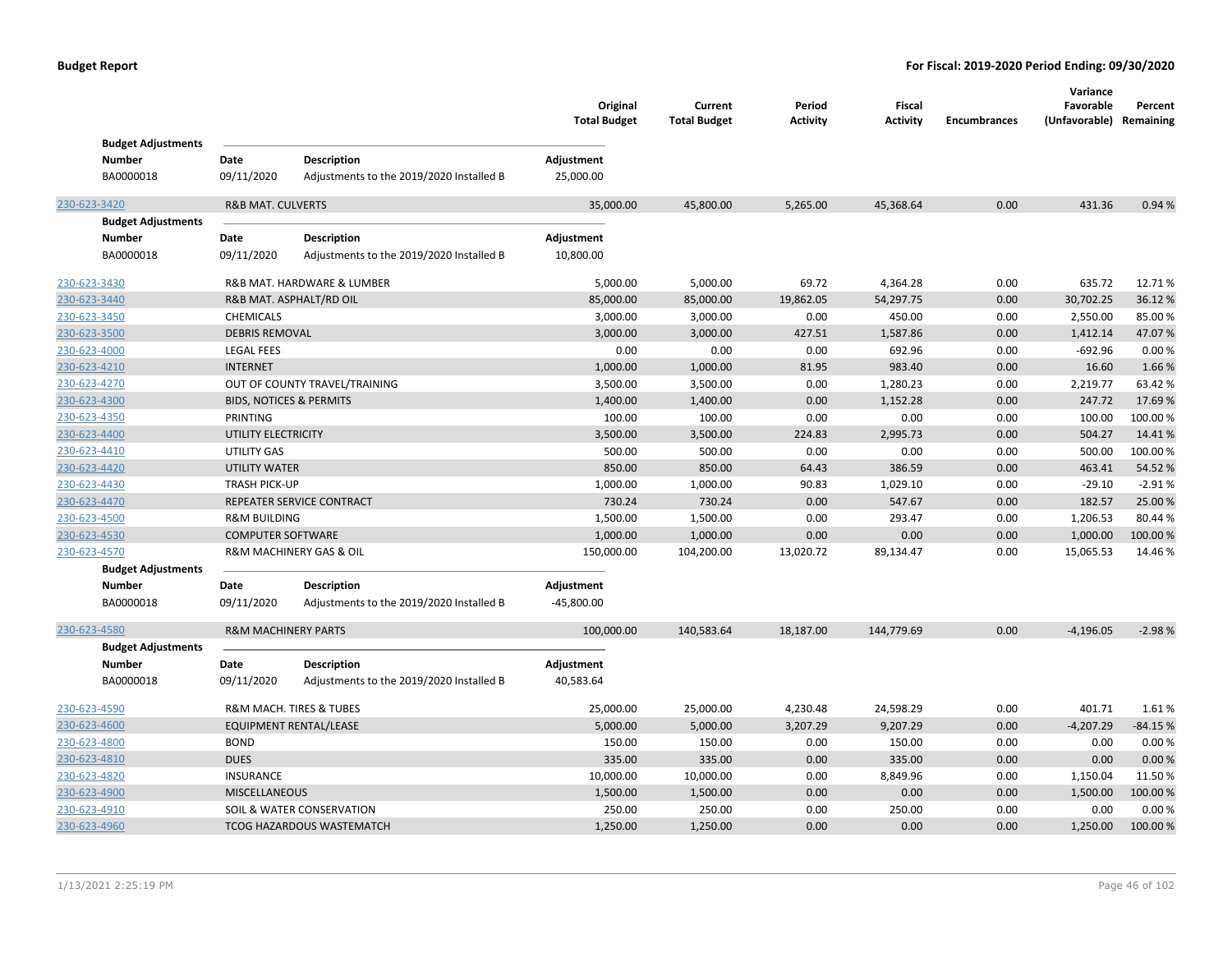|                                                       |                          |                                                    | Original<br><b>Total Budget</b> | Current<br><b>Total Budget</b> | Period<br><b>Activity</b> | Fiscal<br><b>Activity</b> | <b>Encumbrances</b> | Variance<br>Favorable<br>(Unfavorable) Remaining | Percent  |
|-------------------------------------------------------|--------------------------|----------------------------------------------------|---------------------------------|--------------------------------|---------------------------|---------------------------|---------------------|--------------------------------------------------|----------|
| 230-623-5710                                          |                          | PURCHASE OF MACH./EQUIP                            | 100,000.00                      | 181,994.04                     | 28,000.00                 | 157,328.95                | 0.00                | 24,665.09                                        | 13.55 %  |
| <b>Budget Adjustments</b>                             |                          |                                                    |                                 |                                |                           |                           |                     |                                                  |          |
| <b>Number</b>                                         | Date                     | <b>Description</b>                                 | Adjustment                      |                                |                           |                           |                     |                                                  |          |
| BA0000018                                             | 09/11/2020               | Adjustments to the 2019/2020 Installed B           | 76,954.64                       |                                |                           |                           |                     |                                                  |          |
| BA0000034                                             | 09/30/2020               | R & Bridge Budget Adjustment                       | 5,039.40                        |                                |                           |                           |                     |                                                  |          |
| 230-623-5720                                          | <b>OFFICE EQUIPMENT</b>  |                                                    | 0.00                            | 485.00                         | 0.00                      | 485.00                    | 0.00                | 0.00                                             | 0.00%    |
| <b>Budget Adjustments</b>                             |                          |                                                    |                                 |                                |                           |                           |                     |                                                  |          |
| <b>Number</b>                                         | Date                     | Description                                        | Adjustment                      |                                |                           |                           |                     |                                                  |          |
| BA0000018                                             | 09/11/2020               | Adjustments to the 2019/2020 Installed B           | 485.00                          |                                |                           |                           |                     |                                                  |          |
| 230-623-5730                                          | <b>RADIO EQUIPMENT</b>   |                                                    | 600.00                          | 600.00                         | 0.00                      | 0.00                      | 0.00                | 600.00                                           | 100.00%  |
| 230-623-5750                                          | LAND/BUILDING            |                                                    | 1,000.00                        | 515.00                         | 0.00                      | 0.00                      | 0.00                | 515.00                                           | 100.00%  |
| <b>Budget Adjustments</b>                             |                          |                                                    |                                 |                                |                           |                           |                     |                                                  |          |
| <b>Number</b>                                         | Date                     | Description                                        | Adjustment                      |                                |                           |                           |                     |                                                  |          |
| BA0000018                                             | 09/11/2020               | Adjustments to the 2019/2020 Installed B           | $-485.00$                       |                                |                           |                           |                     |                                                  |          |
|                                                       |                          | Department: 623 - Road & Bridge 3 Total:           | 1,265,081.05                    | 1,377,658.73                   | 164,406.29                | 1,308,312.48              | 0.00                | 69,346.25                                        | 5.03%    |
| Department: 625 - Administrative Office R&B           |                          |                                                    |                                 |                                |                           |                           |                     |                                                  |          |
| 230-625-1050                                          | <b>SALARY SECRETARY</b>  |                                                    | 10,141.28                       | 10,141.28                      | 780.11                    | 10,141.31                 | 0.00                | $-0.03$                                          | 0.00%    |
| 230-625-2010                                          | SOCIAL SECURITY TAXES    |                                                    | 628.76                          | 628.76                         | 16.60                     | 433.36                    | 0.00                | 195.40                                           | 31.08%   |
| 230-625-2020                                          |                          | <b>GROUP HEALTH INSURANCE</b>                      | 2,967.72                        | 2,967.72                       | 253.98                    | 2,973.62                  | 0.00                | $-5.90$                                          | $-0.20%$ |
| 230-625-2030                                          | RETIREMENT               |                                                    | 1,167.26                        | 1,167.26                       | 91.99                     | 1,185.39                  | 0.00                | $-18.13$                                         | $-1.55%$ |
| 230-625-2040                                          |                          | <b>WORKERS COMPENSATION</b>                        | 42.59                           | 42.59                          | 0.00                      | 31.02                     | 0.00                | 11.57                                            | 27.17%   |
| 230-625-2050                                          | <b>MEDICARE TAX</b>      |                                                    | 147.05                          | 147.05                         | 24.37                     | 121.85                    | 0.00                | 25.20                                            | 17.14 %  |
| 230-625-3100                                          | <b>OFFICE SUPPLIES</b>   |                                                    | 100.00                          | 100.00                         | 0.00                      | 21.39                     | 0.00                | 78.61                                            | 78.61%   |
| 230-625-4530                                          | <b>COMPUTER SOFTWARE</b> |                                                    | 500.00                          | 500.00                         | 0.00                      | 483.97                    | 0.00                | 16.03                                            | 3.21%    |
|                                                       |                          | Department: 625 - Administrative Office R&B Total: | 15,694.66                       | 15,694.66                      | 1,167.05                  | 15,391.91                 | 0.00                | 302.75                                           | 1.93%    |
|                                                       |                          | <b>Expense Total:</b>                              | 1,280,775.71                    | 1,393,353.39                   | 165,573.34                | 1,323,704.39              | 0.00                | 69,649.00                                        | 5.00%    |
|                                                       |                          | Fund: 230 - Road & Bridge #3 Surplus (Deficit):    | 0.00                            | 0.00                           | $-130,961.11$             | 193,192.69                | 0.00                | 193,192.69                                       | 0.00%    |
| Fund: 231 - Lake Road Impact/Raw Water PipelinePct. 3 |                          |                                                    |                                 |                                |                           |                           |                     |                                                  |          |
| Revenue                                               |                          |                                                    |                                 |                                |                           |                           |                     |                                                  |          |
| RevType: 300 - CASH                                   |                          |                                                    |                                 |                                |                           |                           |                     |                                                  |          |
| 231-300-1230                                          |                          | UNENCUMBERED FUND BALANCE                          | 461,338.00                      | 461,338.00                     | 0.00                      | 0.00                      | 0.00                | $-461,338.00$                                    | 100.00%  |
|                                                       |                          | RevType: 300 - CASH Total:                         | 461,338.00                      | 461,338.00                     | 0.00                      | 0.00                      | 0.00                | $-461,338.00$                                    | 100.00%  |
|                                                       |                          | <b>Revenue Total:</b>                              | 461,338.00                      | 461,338.00                     | 0.00                      | 0.00                      | 0.00                | $-461,338.00$                                    | 100.00%  |
| <b>Expense</b>                                        |                          |                                                    |                                 |                                |                           |                           |                     |                                                  |          |
| Department: 623 - Road & Bridge 3                     |                          |                                                    |                                 |                                |                           |                           |                     |                                                  |          |
| 231-623-3410                                          |                          | <b>R&amp;B MAT. ROCK &amp; GRAVEL</b>              | 50,000.00                       | 50,000.00                      | 328.00                    | 107,021.82                | 0.00                | -57,021.82 -114.04 %                             |          |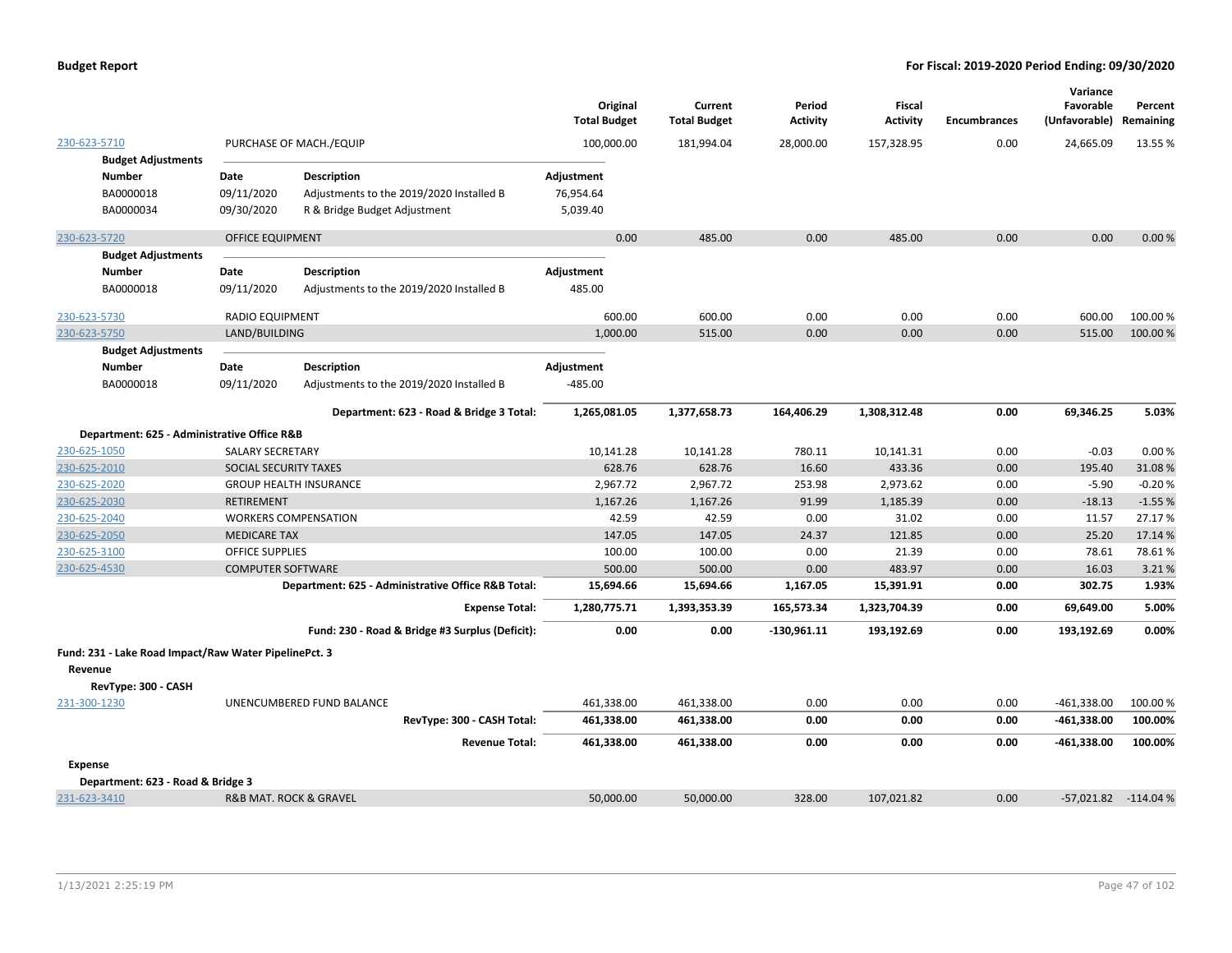| <b>Budget Report</b> |  |  |
|----------------------|--|--|
|----------------------|--|--|

|                                                      |                                |                                                                          |                     |                     |                 |                 |                     | Variance      |           |
|------------------------------------------------------|--------------------------------|--------------------------------------------------------------------------|---------------------|---------------------|-----------------|-----------------|---------------------|---------------|-----------|
|                                                      |                                |                                                                          | Original            | Current             | Period          | <b>Fiscal</b>   |                     | Favorable     | Percent   |
|                                                      |                                |                                                                          | <b>Total Budget</b> | <b>Total Budget</b> | <b>Activity</b> | <b>Activity</b> | <b>Encumbrances</b> | (Unfavorable) | Remaining |
| 231-623-4900                                         | MISCELLANEOUS                  |                                                                          | 411,338.00          | 411,338.00          | 0.00            | 0.00            | 0.00                | 411,338.00    | 100.00 %  |
|                                                      |                                | Department: 623 - Road & Bridge 3 Total:                                 | 461,338.00          | 461,338.00          | 328.00          | 107,021.82      | 0.00                | 354,316.18    | 76.80%    |
| Department: 626 - Road & Bridge 3 Raw Water Pipeline |                                |                                                                          |                     |                     |                 |                 |                     |               |           |
| 231-626-4580                                         | <b>R&amp;M MACHINERY PARTS</b> |                                                                          | 0.00                | 0.00                | 3,095.05        | 35,664.31       | 0.00                | $-35,664.31$  | 0.00%     |
| 231-626-4600                                         |                                | <b>EQUIPMENT RENTAL/LEASE</b>                                            | 0.00                | 0.00                | 17,476.73       | 32,811.46       | 0.00                | $-32,811.46$  | 0.00%     |
|                                                      |                                | Department: 626 - Road & Bridge 3 Raw Water Pipeline Total:              | 0.00                | 0.00                | 20,571.78       | 68,475.77       | 0.00                | $-68,475.77$  | 0.00%     |
|                                                      |                                | <b>Expense Total:</b>                                                    | 461,338.00          | 461,338.00          | 20,899.78       | 175,497.59      | 0.00                | 285,840.41    | 61.96%    |
|                                                      |                                | Fund: 231 - Lake Road Impact/Raw Water PipelinePct. 3 Surplus (Deficit): | 0.00                | 0.00                | $-20,899.78$    | $-175,497.59$   | 0.00                | $-175,497.59$ | 0.00%     |
| Fund: 240 - Road & Bridge #4                         |                                |                                                                          |                     |                     |                 |                 |                     |               |           |
| Revenue                                              |                                |                                                                          |                     |                     |                 |                 |                     |               |           |
| RevType: 300 - CASH                                  |                                |                                                                          |                     |                     |                 |                 |                     |               |           |
| 240-300-1240                                         |                                | <b>BEGINNING CASH BALANCE</b>                                            | 50,372.08           | 50,372.08           | 0.00            | 0.00            | 0.00                | $-50,372.08$  | 100.00 %  |
|                                                      |                                | RevType: 300 - CASH Total:                                               | 50,372.08           | 50,372.08           | 0.00            | 0.00            | 0.00                | $-50,372.08$  | 100.00%   |
| RevType: 310 - PROPERTY TAXES                        |                                |                                                                          |                     |                     |                 |                 |                     |               |           |
| 240-310-1100                                         | <b>CURRENT TAXES</b>           |                                                                          | 506,552.38          | 506,552.38          | 1,111.16        | 511,527.13      | 0.00                | 4,974.75      | 100.98%   |
| 240-310-1200                                         | <b>DELINQUENT TAXES</b>        |                                                                          | 11,000.00           | 11,000.00           | 812.73          | 13,675.98       | 0.00                | 2,675.98      | 124.33%   |
|                                                      |                                | RevType: 310 - PROPERTY TAXES Total:                                     | 517,552.38          | 517,552.38          | 1,923.89        | 525,203.11      | 0.00                | 7,650.73      | 1.48%     |
|                                                      |                                |                                                                          |                     |                     |                 |                 |                     |               |           |
| RevType: 318 - OTHER TAXES                           |                                |                                                                          |                     |                     |                 |                 |                     |               |           |
| 240-318-1200                                         |                                | PAY N LIEU TAX/GRASSLAND                                                 | 1,600.00            | 1,600.00            | 0.00            | 1,042.45        | 0.00                | $-557.55$     | 34.85%    |
| 240-318-1210                                         |                                | PAY N LIEU TAX/UPPER TRINITY                                             | 800.00              | 800.00              | 0.00            | 681.04          | 0.00                | $-118.96$     | 14.87%    |
| 240-318-1600                                         | <b>SALES TAX REVENUES</b>      |                                                                          | 43,000.00           | 43,000.00           | 5,742.97        | 62,870.81       | 0.00                | 19,870.81     | 146.21%   |
|                                                      |                                | RevType: 318 - OTHER TAXES Total:                                        | 45,400.00           | 45,400.00           | 5,742.97        | 64,594.30       | 0.00                | 19,194.30     | 42.28%    |
| RevType: 321 - FEES OF TAX COLLECTOR                 |                                |                                                                          |                     |                     |                 |                 |                     |               |           |
| 240-321-2000                                         |                                | CAR REGISTRATION/SALES TAX                                               | 74,000.00           | 74,000.00           | 2,959.42        | 75,989.62       | 0.00                | 1,989.62      | 102.69%   |
| 240-321-3000                                         |                                | COUNTY'S ADDITIONAL \$10                                                 | 55,000.00           | 55,000.00           | 3,561.44        | 62,869.42       | 0.00                | 7,869.42      | 114.31%   |
|                                                      |                                | RevType: 321 - FEES OF TAX COLLECTOR Total:                              | 129,000.00          | 129,000.00          | 6,520.86        | 138,859.04      | 0.00                | 9,859.04      | 7.64%     |
| RevType: 330 - GRANTS                                |                                |                                                                          |                     |                     |                 |                 |                     |               |           |
| 240-330-2000                                         | <b>FEMA GRANT</b>              |                                                                          | 0.00                | 54,433.72           | 0.00            | 54,433.72       | 0.00                | 0.00          | 0.00%     |
| <b>Budget Adjustments</b>                            |                                |                                                                          |                     |                     |                 |                 |                     |               |           |
| <b>Number</b>                                        | Date                           | <b>Description</b>                                                       | Adjustment          |                     |                 |                 |                     |               |           |
| BA0000019                                            | 09/11/2020                     | Adjustments to the 2019/2020 Installed B                                 | $-54,433.72$        |                     |                 |                 |                     |               |           |
|                                                      |                                |                                                                          |                     |                     |                 |                 |                     |               |           |
|                                                      |                                | RevType: 330 - GRANTS Total:                                             | 0.00                | 54,433.72           | 0.00            | 54,433.72       | 0.00                | 0.00          | 0.00%     |
| RevType: 350 - FINES                                 |                                |                                                                          |                     |                     |                 |                 |                     |               |           |
| 240-350-4030                                         | <b>COUNTY CLERK FINES</b>      |                                                                          | 11,000.00           | 11,000.00           | 0.00            | 5,879.21        | 0.00                | $-5,120.79$   | 46.55%    |
| 240-350-4500                                         | <b>DISTRICT CLERK FINES</b>    |                                                                          | 10,000.00           | 10,000.00           | 831.46          | 7,270.97        | 0.00                | $-2,729.03$   | 27.29 %   |
| 240-350-4550                                         | J. P. #1 FINES                 |                                                                          | 8,000.00            | 8,000.00            | 0.00            | 3,758.52        | 0.00                | $-4,241.48$   | 53.02%    |
| 240-350-4560                                         | J. P. #2 FINES                 |                                                                          | 2,000.00            | 2,000.00            | 2,775.39        | 5,248.06        | 0.00                | 3,248.06      | 262.40%   |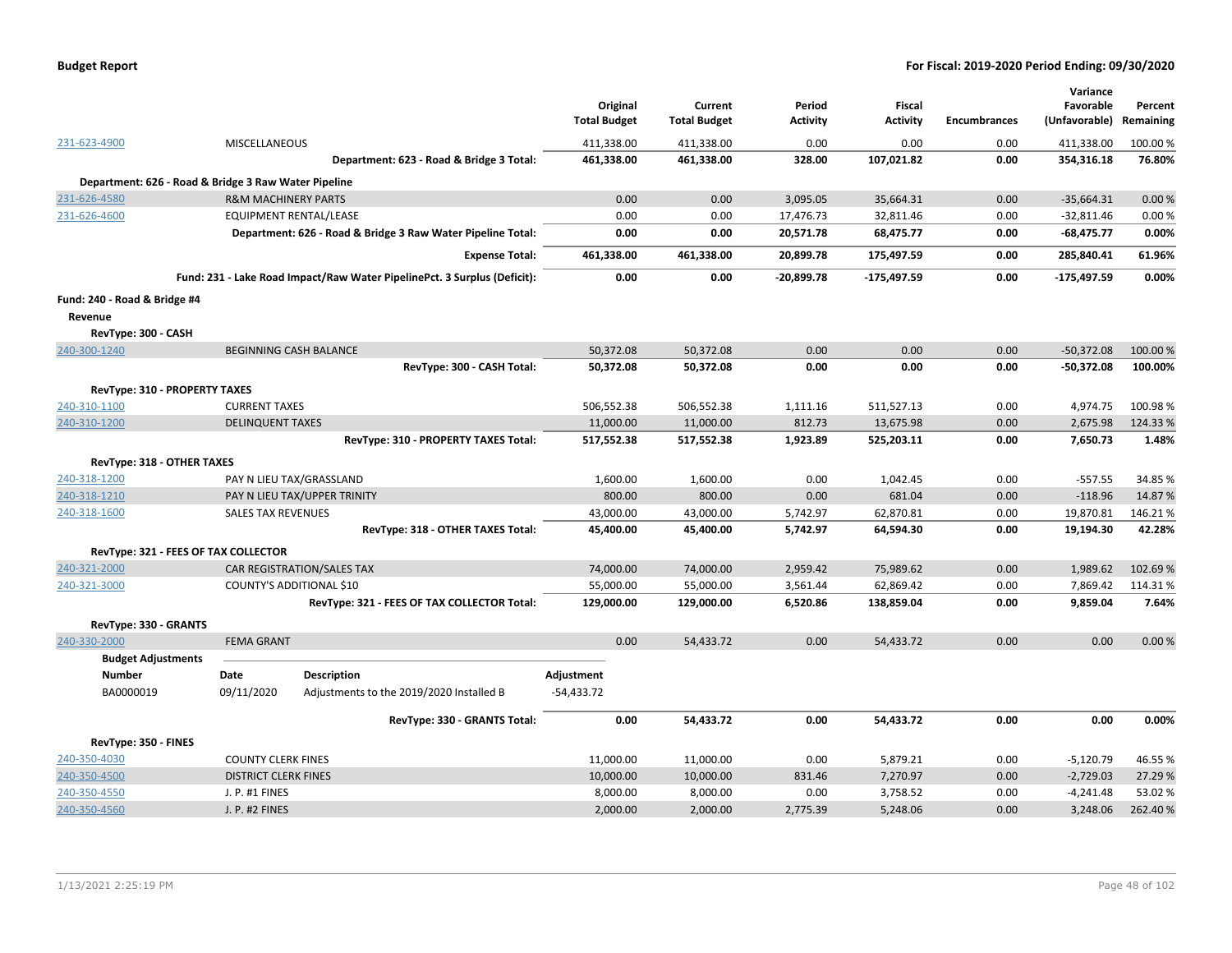| <b>Budget Report</b> |  |
|----------------------|--|
|----------------------|--|

|                                             |                                       |                                                    | Original<br><b>Total Budget</b> | Current<br><b>Total Budget</b> | Period<br><b>Activity</b> | <b>Fiscal</b><br><b>Activity</b> | <b>Encumbrances</b> | Variance<br>Favorable<br>(Unfavorable) | Percent<br>Remaining |
|---------------------------------------------|---------------------------------------|----------------------------------------------------|---------------------------------|--------------------------------|---------------------------|----------------------------------|---------------------|----------------------------------------|----------------------|
| 240-350-4570                                | J. P. #3 FINES                        |                                                    | 2,700.00                        | 2,700.00                       | 1,047.16                  | 2,592.67                         | 0.00                | $-107.33$                              | 3.98%                |
|                                             |                                       | RevType: 350 - FINES Total:                        | 33,700.00                       | 33,700.00                      | 4,654.01                  | 24,749.43                        | 0.00                | $-8,950.57$                            | 26.56%               |
| RevType: 360 - INTEREST EARNINGS            |                                       |                                                    |                                 |                                |                           |                                  |                     |                                        |                      |
| 240-360-1000                                | <b>INTEREST EARNINGS</b>              |                                                    | 3,900.00                        | 3,900.00                       | 65.07                     | 2,462.43                         | 0.00                | $-1,437.57$                            | 36.86%               |
|                                             |                                       | RevType: 360 - INTEREST EARNINGS Total:            | 3,900.00                        | 3,900.00                       | 65.07                     | 2,462.43                         | 0.00                | $-1,437.57$                            | 36.86%               |
| RevType: 364 - SALE OF ASSETS LAND/BUILDING |                                       |                                                    |                                 |                                |                           |                                  |                     |                                        |                      |
| 240-364-1630                                | SALE OF EQUIPMENT                     |                                                    | 2,000.00                        | 11,393.37                      | 0.00                      | 9,393.37                         | 0.00                | $-2,000.00$                            | 17.55 %              |
| <b>Budget Adjustments</b>                   |                                       |                                                    |                                 |                                |                           |                                  |                     |                                        |                      |
| Number                                      | Date                                  | <b>Description</b>                                 | Adjustment                      |                                |                           |                                  |                     |                                        |                      |
| BA0000034                                   | 09/30/2020                            | R & Bridge Budget Adjustment                       | $-9,393.37$                     |                                |                           |                                  |                     |                                        |                      |
|                                             |                                       |                                                    |                                 |                                |                           |                                  |                     |                                        |                      |
|                                             |                                       | RevType: 364 - SALE OF ASSETS LAND/BUILDING Total: | 2,000.00                        | 11,393.37                      | 0.00                      | 9,393.37                         | 0.00                | $-2,000.00$                            | 17.55%               |
| RevType: 370 - MISCELLANEOUS                |                                       |                                                    |                                 |                                |                           |                                  |                     |                                        |                      |
| 240-370-1200                                | STATE LATERAL ROAD                    |                                                    | 10,100.00                       | 10,100.00                      | 0.00                      | 8,414.22                         | 0.00                | $-1,685.78$                            | 16.69%               |
| 240-370-1250                                | <b>TDT WEIGHT FEES</b>                |                                                    | 20,000.00                       | 20,000.00                      | 0.00                      | 21,247.21                        | 0.00                | 1,247.21                               | 106.24%              |
| 240-370-1300                                |                                       | <b>REFUNDS &amp; MISCELLANEOUS</b>                 | 1,200.00                        | 1,200.00                       | 3.43                      | 637.03                           | 0.00                | $-562.97$                              | 46.91%               |
| 240-370-1380                                | SALE OF SCRAP IRON                    |                                                    | 0.00                            | 0.00                           | 0.00                      | 866.45                           | 0.00                | 866.45                                 | 0.00%                |
| 240-370-1450                                |                                       | <b>REIMBURSEMENT OF MATERIALS</b>                  | 9,000.00                        | 9,000.00                       | 246.60                    | 6,631.81                         | 0.00                | $-2,368.19$                            | 26.31%               |
| 240-370-1460                                |                                       | SALE OF RECYCLED MATERIALS                         | 500.00                          | 500.00                         | 555.20                    | 1,883.56                         | 0.00                | 1,383.56                               | 376.71%              |
|                                             |                                       | RevType: 370 - MISCELLANEOUS Total:                | 40,800.00                       | 40,800.00                      | 805.23                    | 39,680.28                        | 0.00                | $-1,119.72$                            | 2.74%                |
|                                             |                                       | <b>Revenue Total:</b>                              | 822,724.46                      | 886,551.55                     | 19,712.03                 | 859,375.68                       | 0.00                | $-27,175.87$                           | 3.07%                |
| <b>Expense</b>                              |                                       |                                                    |                                 |                                |                           |                                  |                     |                                        |                      |
| Department: 624 - Road & Bridge 4           |                                       |                                                    |                                 |                                |                           |                                  |                     |                                        |                      |
| 240-624-1010                                | SALARY ELECTED OFFICIAL               |                                                    | 62,720.97                       | 62,720.97                      | 4,824.70                  | 62,721.10                        | 0.00                | $-0.13$                                | 0.00%                |
| 240-624-1030                                | <b>SALARY FOREMAN</b>                 |                                                    | 0.00                            | 0.00                           | 4,806.95                  | 4,806.95                         | 0.00                | $-4,806.95$                            | 0.00%                |
| 240-624-1050                                | <b>SALARY SECRETARY</b>               |                                                    | 28,577.94                       | 28,577.94                      | 2,198.31                  | 28,577.91                        | 0.00                | 0.03                                   | 0.00%                |
| 240-624-1060                                |                                       | SALARY PRECINCT EMPLOYEES                          | 181,580.27                      | 181,580.27                     | 2,234.30                  | 118,764.44                       | 0.00                | 62,815.83                              | 34.59%               |
| 240-624-1070                                | <b>SALARY PART-TIME</b>               |                                                    | 0.00                            | 0.00                           | 0.00                      | 7,464.00                         | 0.00                | $-7,464.00$                            | 0.00%                |
| 240-624-2010                                | SOCIAL SECURITY TAXES                 |                                                    | 16,918.51                       | 16,918.51                      | 438.03                    | 13,238.65                        | 0.00                | 3,679.86                               | 21.75 %              |
| 240-624-2020                                | <b>GROUP HEALTH INSURANCE</b>         |                                                    | 94,967.04                       | 94,967.04                      | 6,611.93                  | 80,039.24                        | 0.00                | 14,927.80                              | 15.72 %              |
| 240-624-2030                                | RETIREMENT                            |                                                    | 31,899.58                       | 31,899.58                      | 1,630.61                  | 25,093.25                        | 0.00                | 6,806.33                               | 21.34 %              |
| 240-624-2040                                | <b>WORKERS COMPENSATION</b>           |                                                    | 5,892.97                        | 5,892.97                       | 0.00                      | 5,699.46                         | 0.00                | 193.51                                 | 3.28%                |
| 240-624-2050                                | <b>MEDICARE TAX</b>                   |                                                    | 3,956.75                        | 3,956.75                       | 625.02                    | 3,618.76                         | 0.00                | 337.99                                 | 8.54%                |
| 240-624-2060                                | UNEMPLOYMENT EXPENSE                  |                                                    | 0.00                            | 0.00                           | 29.40                     | 97.15                            | 0.00                | $-97.15$                               | 0.00%                |
| 240-624-3100                                | <b>OFFICE SUPPLIES</b>                |                                                    | 250.00                          | 250.00                         | 0.00                      | 61.19                            | 0.00                | 188.81                                 | 75.52 %              |
| 240-624-3140                                |                                       | <b>EMPLOYEE PHYSICALS/DOT TESTING</b>              | 350.00                          | 350.00                         | 0.00                      | 195.36                           | 0.00                | 154.64                                 | 44.18%               |
| 240-624-3400                                | <b>SHOP SUPPLIES</b>                  |                                                    | 1,750.00                        | 1,750.00                       | 47.48                     | 1,547.76                         | 0.00                | 202.24                                 | 11.56%               |
| 240-624-3410                                | <b>R&amp;B MAT. ROCK &amp; GRAVEL</b> |                                                    | 90,000.00                       | 130,000.00                     | 22,428.96                 | 151,110.65                       | 0.00                | $-21,110.65$                           | $-16.24%$            |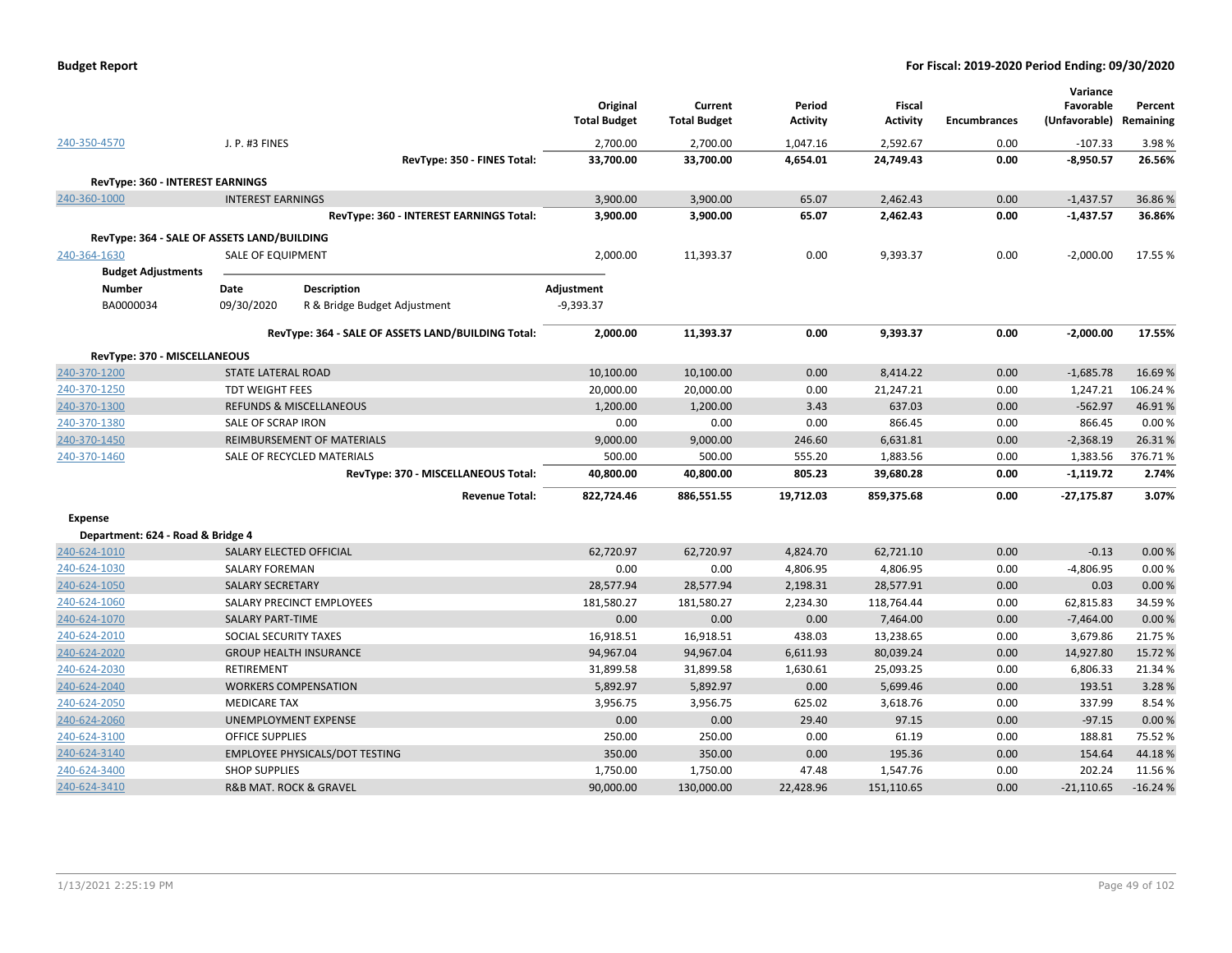|              |                                                         |                                    |                                                                | Original<br><b>Total Budget</b> | Current<br><b>Total Budget</b> | Period<br><b>Activity</b> | Fiscal<br><b>Activity</b> | <b>Encumbrances</b> | Variance<br>Favorable<br>(Unfavorable) Remaining | Percent   |
|--------------|---------------------------------------------------------|------------------------------------|----------------------------------------------------------------|---------------------------------|--------------------------------|---------------------------|---------------------------|---------------------|--------------------------------------------------|-----------|
|              | <b>Budget Adjustments</b><br>Number<br>BA0000019        | Date<br>09/11/2020                 | Description<br>Adjustments to the 2019/2020 Installed B        | Adjustment<br>40,000.00         |                                |                           |                           |                     |                                                  |           |
| 240-624-3420 | <b>Budget Adjustments</b>                               | R&B MAT. CULVERTS                  |                                                                | 12,000.00                       | 17,000.00                      | 0.00                      | 16,863.53                 | 0.00                | 136.47                                           | 0.80%     |
|              | <b>Number</b><br>BA0000019                              | Date<br>09/11/2020                 | Description<br>Adjustments to the 2019/2020 Installed B        | Adjustment<br>5,000.00          |                                |                           |                           |                     |                                                  |           |
| 240-624-3430 |                                                         |                                    | R&B MAT. HARDWARE & LUMBER                                     | 1,500.00                        | 6,459.28                       | 0.00                      | 7,077.01                  | 0.00                | $-617.73$                                        | $-9.56%$  |
|              | <b>Budget Adjustments</b><br><b>Number</b><br>BA0000019 | Date<br>09/11/2020                 | Description<br>Adjustments to the 2019/2020 Installed B        | Adjustment<br>4,959.28          |                                |                           |                           |                     |                                                  |           |
| 240-624-3440 |                                                         |                                    | R&B MAT. ASPHALT/RD OIL                                        | 70,000.00                       | 70,000.00                      | $-176.65$                 | 68,308.69                 | 0.00                | 1,691.31                                         | 2.42 %    |
| 240-624-3450 |                                                         | <b>CHEMICALS</b>                   |                                                                | 1,500.00                        | 1,500.00                       | 0.00                      | 0.00                      | 0.00                | 1,500.00                                         | 100.00 %  |
| 240-624-3950 |                                                         | <b>UNIFORMS</b>                    |                                                                | 2,500.00                        | 2,500.00                       | 900.91                    | 3,638.22                  | 0.00                | $-1,138.22$                                      | $-45.53%$ |
| 240-624-4210 |                                                         | <b>INTERNET</b>                    |                                                                | 1,000.00                        | 1,000.00                       | 82.69                     | 978.94                    | 0.00                | 21.06                                            | 2.11%     |
| 240-624-4270 |                                                         |                                    | OUT OF COUNTY TRAVEL/TRAINING                                  | 4,600.00                        | 4,600.00                       | 0.00                      | 2,534.94                  | 0.00                | 2,065.06                                         | 44.89%    |
| 240-624-4300 |                                                         | <b>BIDS, NOTICES &amp; PERMITS</b> |                                                                | 300.00                          | 300.00                         | 0.00                      | 151.02                    | 0.00                | 148.98                                           | 49.66%    |
| 240-624-4350 |                                                         | PRINTING                           |                                                                | 100.00                          | 100.00                         | 0.00                      | 0.00                      | 0.00                | 100.00                                           | 100.00%   |
| 240-624-4400 |                                                         | UTILITY ELECTRICITY                |                                                                | 4,000.00                        | 4,000.00                       | 215.55                    | 3,112.57                  | 0.00                | 887.43                                           | 22.19 %   |
| 240-624-4410 |                                                         | <b>UTILITY GAS</b>                 |                                                                | 600.00                          | 600.00                         | 112.06                    | 734.43                    | 0.00                | $-134.43$                                        | $-22.41%$ |
| 240-624-4420 |                                                         | <b>UTILITY WATER</b>               |                                                                | 1,250.00                        | 1,250.00                       | 150.36                    | 980.15                    | 0.00                | 269.85                                           | 21.59%    |
| 240-624-4430 |                                                         | <b>TRASH PICK-UP</b>               |                                                                | 2,500.00                        | 2,500.00                       | 801.50                    | 2,617.50                  | 0.00                | $-117.50$                                        | $-4.70%$  |
| 240-624-4470 |                                                         |                                    | REPEATER SERVICE CONTRACT                                      | 730.24                          | 730.24                         | 0.00                      | 547.67                    | 0.00                | 182.57                                           | 25.00 %   |
| 240-624-4500 |                                                         | <b>R&amp;M BUILDING</b>            |                                                                | 2,000.00                        | 2,000.00                       | 0.00                      | 174.95                    | 0.00                | 1,825.05                                         | 91.25%    |
| 240-624-4530 |                                                         | <b>COMPUTER SOFTWARE</b>           |                                                                | 1,500.00                        | 1,500.00                       | 0.00                      | 0.00                      | 0.00                | 1,500.00                                         | 100.00%   |
| 240-624-4570 |                                                         |                                    | R&M MACHINERY GAS & OIL                                        | 46,000.00                       | 41,040.72                      | 2,526.59                  | 27,781.93                 | 0.00                | 13,258.79                                        | 32.31%    |
|              | <b>Budget Adjustments</b>                               |                                    |                                                                |                                 |                                |                           |                           |                     |                                                  |           |
|              | <b>Number</b>                                           | Date                               | <b>Description</b>                                             | Adjustment                      |                                |                           |                           |                     |                                                  |           |
|              | BA0000019                                               | 09/11/2020                         | Adjustments to the 2019/2020 Installed B                       | $-4,959.28$                     |                                |                           |                           |                     |                                                  |           |
| 240-624-4580 |                                                         | <b>R&amp;M MACHINERY PARTS</b>     |                                                                | 30,000.00                       | 39,433.72                      | 2,995.80                  | 47,154.24                 | 0.00                | $-7,720.52$                                      | $-19.58%$ |
|              | <b>Budget Adjustments</b>                               |                                    |                                                                |                                 |                                |                           |                           |                     |                                                  |           |
|              | <b>Number</b><br>BA0000019                              | Date<br>09/11/2020                 | <b>Description</b><br>Adjustments to the 2019/2020 Installed B | Adjustment<br>9,433.72          |                                |                           |                           |                     |                                                  |           |
| 240-624-4590 |                                                         |                                    | R&M MACH. TIRES & TUBES                                        | 9,000.00                        | 9,000.00                       | 72.00                     | 6,663.07                  | 0.00                | 2,336.93                                         | 25.97%    |
| 240-624-4600 |                                                         |                                    | <b>EQUIPMENT RENTAL/LEASE</b>                                  | 15,000.00                       | 15,000.00                      | 0.00                      | 16,100.41                 | 0.00                | $-1,100.41$                                      | $-7.34%$  |
| 240-624-4810 |                                                         | <b>DUES</b>                        |                                                                | 335.00                          | 335.00                         | 0.00                      | 335.00                    | 0.00                | 0.00                                             | 0.00%     |
| 240-624-4820 |                                                         | <b>INSURANCE</b>                   |                                                                | 6,000.00                        | 6,000.00                       | 0.00                      | 5,200.97                  | 0.00                | 799.03                                           | 13.32 %   |
| 240-624-4900 |                                                         | MISCELLANEOUS                      |                                                                | 500.00                          | 500.00                         | 0.00                      | 0.00                      | 0.00                | 500.00                                           | 100.00%   |
|              |                                                         |                                    |                                                                |                                 |                                |                           |                           |                     |                                                  |           |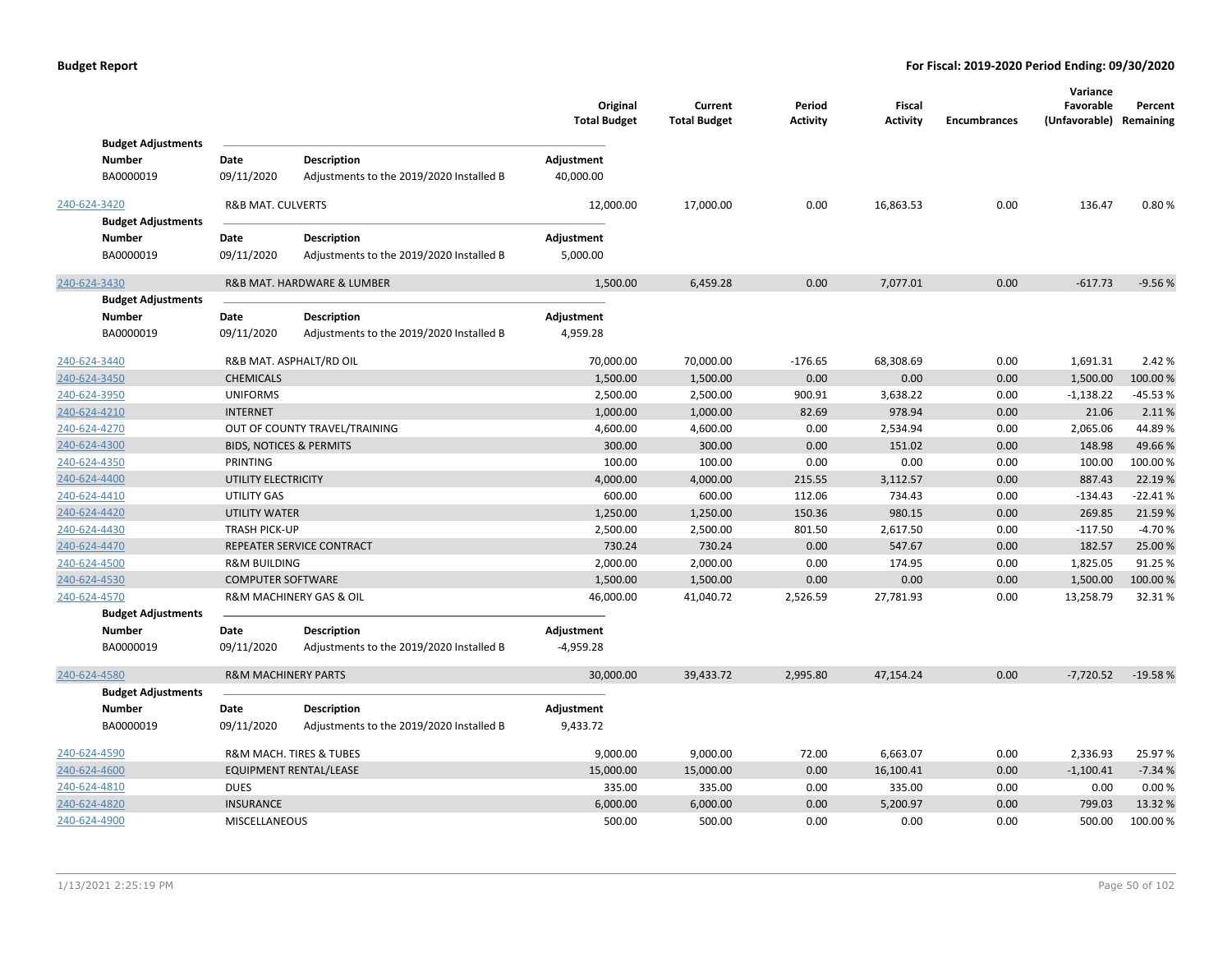|                                                       |                          |                                                                          | Original<br><b>Total Budget</b> | Current<br><b>Total Budget</b> | Period<br>Activity | <b>Fiscal</b><br><b>Activity</b> | <b>Encumbrances</b> | Variance<br>Favorable<br>(Unfavorable) Remaining | Percent   |
|-------------------------------------------------------|--------------------------|--------------------------------------------------------------------------|---------------------------------|--------------------------------|--------------------|----------------------------------|---------------------|--------------------------------------------------|-----------|
| 240-624-4910                                          |                          | SOIL & WATER CONSERVATION                                                | 250.00                          | 250.00                         | 0.00               | 250.00                           | 0.00                | 0.00                                             | 0.00%     |
| 240-624-5710                                          |                          | PURCHASE OF MACH./EQUIP                                                  | 75,000.00                       | 84,393.37                      | 0.00               | 46,689.90                        | 0.00                | 37,703.47                                        | 44.68%    |
| <b>Budget Adjustments</b>                             |                          |                                                                          |                                 |                                |                    |                                  |                     |                                                  |           |
| <b>Number</b>                                         | Date                     | <b>Description</b>                                                       | Adjustment                      |                                |                    |                                  |                     |                                                  |           |
| BA0000034                                             | 09/30/2020               | R & Bridge Budget Adjustment                                             | 9,393.37                        |                                |                    |                                  |                     |                                                  |           |
|                                                       |                          | Department: 624 - Road & Bridge 4 Total:                                 | 807,029.27                      | 870,856.36                     | 53,556.50          | 760,931.01                       | 0.00                | 109,925.35                                       | 12.62%    |
| Department: 625 - Administrative Office R&B           |                          |                                                                          |                                 |                                |                    |                                  |                     |                                                  |           |
| 240-625-1050                                          | <b>SALARY SECRETARY</b>  |                                                                          | 10,141.28                       | 10,141.28                      | 780.07             | 10,141.27                        | 0.00                | 0.01                                             | 0.00%     |
| 240-625-2010                                          | SOCIAL SECURITY TAXES    |                                                                          | 628.76                          | 628.76                         | 16.60              | 433.36                           | 0.00                | 195.40                                           | 31.08%    |
| 240-625-2020                                          |                          | <b>GROUP HEALTH INSURANCE</b>                                            | 2,967.72                        | 2,967.72                       | 254.00             | 2,973.64                         | 0.00                | $-5.92$                                          | $-0.20%$  |
| 240-625-2030                                          | <b>RETIREMENT</b>        |                                                                          | 1,167.26                        | 1,167.26                       | 91.94              | 1,185.34                         | 0.00                | $-18.08$                                         | $-1.55%$  |
| 240-625-2040                                          |                          | <b>WORKERS COMPENSATION</b>                                              | 42.59                           | 42.59                          | 0.00               | 31.02                            | 0.00                | 11.57                                            | 27.17%    |
| 240-625-2050                                          | <b>MEDICARE TAX</b>      |                                                                          | 147.58                          | 147.58                         | 24.33              | 121.81                           | 0.00                | 25.77                                            | 17.46%    |
| 240-625-3100                                          | <b>OFFICE SUPPLIES</b>   |                                                                          | 100.00                          | 100.00                         | 0.00               | 100.00                           | 0.00                | 0.00                                             | 0.00%     |
| 240-625-4530                                          | <b>COMPUTER SOFTWARE</b> |                                                                          | 500.00                          | 500.00                         | 0.00               | 483.97                           | 0.00                | 16.03                                            | 3.21 %    |
|                                                       |                          | Department: 625 - Administrative Office R&B Total:                       | 15,695.19                       | 15,695.19                      | 1,166.94           | 15,470.41                        | 0.00                | 224.78                                           | 1.43%     |
|                                                       |                          | <b>Expense Total:</b>                                                    | 822,724.46                      | 886,551.55                     | 54,723.44          | 776,401.42                       | 0.00                | 110,150.13                                       | 12.42%    |
|                                                       |                          | Fund: 240 - Road & Bridge #4 Surplus (Deficit):                          | 0.00                            | 0.00                           | $-35,011.41$       | 82,974.26                        | 0.00                | 82,974.26                                        | 0.00%     |
| Fund: 241 - Lake Road Impact/Raw Water PipelinePct. 4 |                          |                                                                          |                                 |                                |                    |                                  |                     |                                                  |           |
| Revenue                                               |                          |                                                                          |                                 |                                |                    |                                  |                     |                                                  |           |
| RevType: 300 - CASH                                   |                          |                                                                          |                                 |                                |                    |                                  |                     |                                                  |           |
| 241-300-1240                                          |                          | UNENCUMBERED FUND BALANCE                                                | 336,148.00                      | 336,148.00                     | 0.00               | 0.00                             | 0.00                | $-336,148.00$                                    | 100.00 %  |
|                                                       |                          | RevType: 300 - CASH Total:                                               | 336,148.00                      | 336,148.00                     | 0.00               | 0.00                             | 0.00                | $-336,148.00$                                    | 100.00%   |
| RevType: 326 - MAINTENANCE OF ROADS                   |                          |                                                                          |                                 |                                |                    |                                  |                     |                                                  |           |
| 241-326-1830                                          |                          | FOR MAINTENANCE OF ROADS                                                 | 0.00                            | 0.00                           | 3,300.00           | 3,300.00                         | 0.00                | 3,300.00                                         | 0.00%     |
|                                                       |                          | RevType: 326 - MAINTENANCE OF ROADS Total:                               | 0.00                            | 0.00                           | 3,300.00           | 3,300.00                         | 0.00                | 3,300.00                                         | 0.00%     |
|                                                       |                          | <b>Revenue Total:</b>                                                    | 336,148.00                      | 336,148.00                     | 3,300.00           | 3,300.00                         | 0.00                | $-332,848.00$                                    | 99.02%    |
| Expense                                               |                          |                                                                          |                                 |                                |                    |                                  |                     |                                                  |           |
| Department: 624 - Road & Bridge 4                     |                          |                                                                          |                                 |                                |                    |                                  |                     |                                                  |           |
| 241-624-3410                                          |                          | R&B MAT. ROCK & GRAVEL                                                   | 50,000.00                       | 50,000.00                      | 19,369.25          | 51,738.86                        | 0.00                | $-1,738.86$                                      | $-3.48%$  |
| 241-624-3440                                          |                          | R&B MAT. ASPHALT/RD OIL                                                  | 20,000.00                       | 20,000.00                      | 9,000.00           | 36,000.60                        | 0.00                | $-16,000.60$                                     | $-80.00%$ |
| 241-624-4600                                          |                          | <b>EQUIPMENT RENTAL/LEASE</b>                                            | 0.00                            | 0.00                           | 0.00               | 29,865.55                        | 0.00                | $-29,865.55$                                     | 0.00%     |
| 241-624-4900                                          | <b>MISCELLANEOUS</b>     |                                                                          | 216,148.00                      | 216,148.00                     | 0.00               | 400.00                           | 0.00                | 215,748.00                                       | 99.81%    |
| 241-624-5710                                          |                          | PURCHASE OF MACH./EQUIP                                                  | 50,000.00                       | 50,000.00                      | 0.00               | 0.00                             | 0.00                | 50,000.00                                        | 100.00 %  |
|                                                       |                          | Department: 624 - Road & Bridge 4 Total:                                 | 336,148.00                      | 336,148.00                     | 28,369.25          | 118,005.01                       | 0.00                | 218,142.99                                       | 64.89%    |
|                                                       |                          | <b>Expense Total:</b>                                                    | 336,148.00                      | 336,148.00                     | 28,369.25          | 118,005.01                       | 0.00                | 218,142.99                                       | 64.89%    |
|                                                       |                          | Fund: 241 - Lake Road Impact/Raw Water PipelinePct. 4 Surplus (Deficit): | 0.00                            | 0.00                           | $-25,069.25$       | -114,705.01                      | 0.00                | $-114,705.01$                                    | 0.00%     |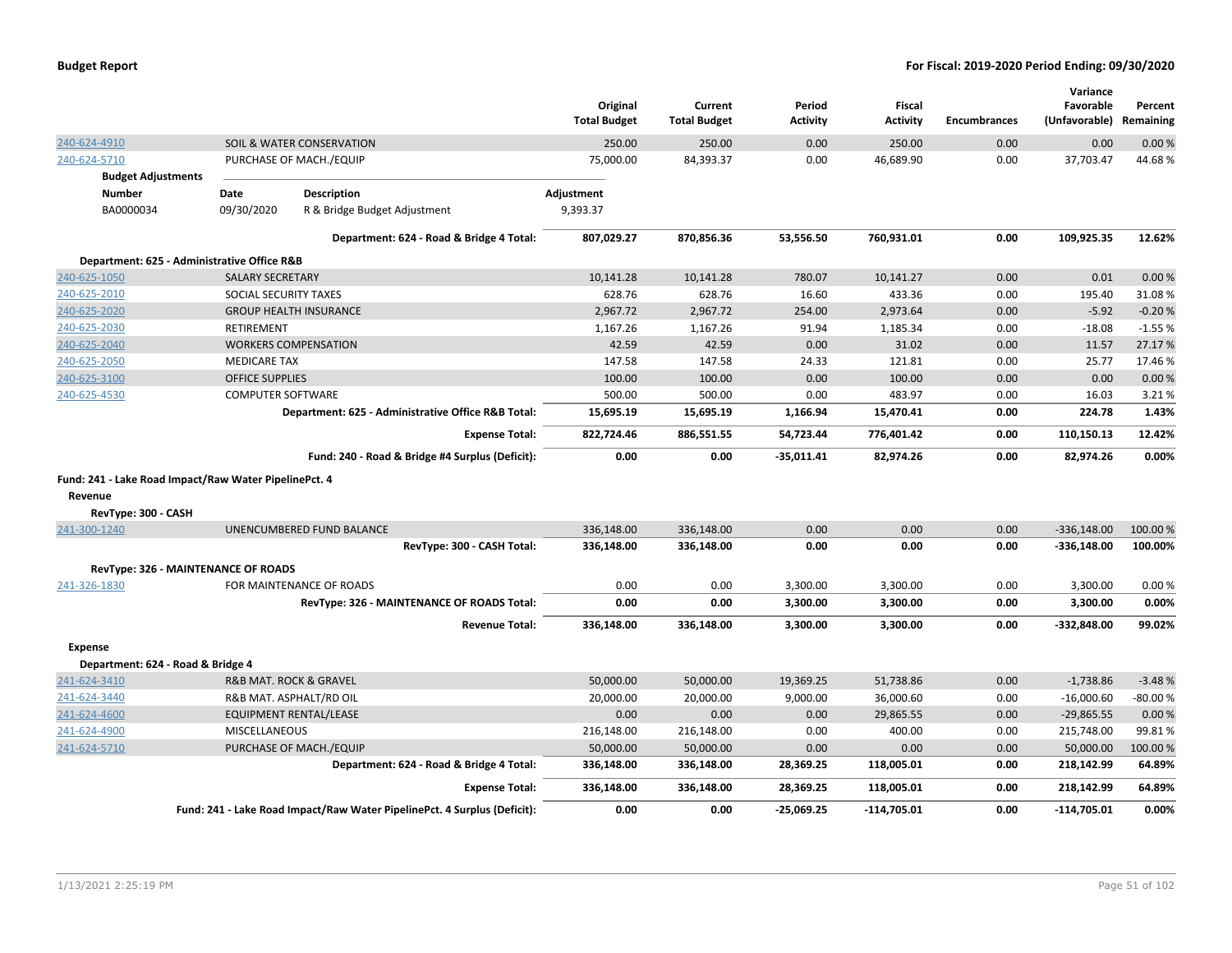|                                             |                                                                | Original<br><b>Total Budget</b> | Current<br><b>Total Budget</b> | Period<br><b>Activity</b> | <b>Fiscal</b><br><b>Activity</b> | <b>Encumbrances</b> | Variance<br>Favorable<br>(Unfavorable) | Percent<br>Remaining |
|---------------------------------------------|----------------------------------------------------------------|---------------------------------|--------------------------------|---------------------------|----------------------------------|---------------------|----------------------------------------|----------------------|
|                                             | Fund: 250 - Raw Water Pipeline Rock for Pct.2,3,4              |                                 |                                |                           |                                  |                     |                                        |                      |
| Expense                                     |                                                                |                                 |                                |                           |                                  |                     |                                        |                      |
|                                             | Department: 628 - Road & Bridge 2,3,4 Expenses                 |                                 |                                |                           |                                  |                     |                                        |                      |
| 250-628-3410                                | R&B MAT. ROCK & GRAVEL                                         | 0.00                            | 0.00                           | 0.00                      | 149,960.69                       | 0.00                | -149,960.69                            | 0.00%                |
|                                             | Department: 628 - Road & Bridge 2,3,4 Expenses Total:          | 0.00                            | 0.00                           | 0.00                      | 149,960.69                       | 0.00                | $-149,960.69$                          | 0.00%                |
|                                             | <b>Expense Total:</b>                                          | 0.00                            | 0.00                           | 0.00                      | 149,960.69                       | 0.00                | $-149,960.69$                          | 0.00%                |
|                                             | Fund: 250 - Raw Water Pipeline Rock for Pct.2,3,4 Total:       | 0.00                            | 0.00                           | 0.00                      | 149,960.69                       | 0.00                | -149,960.69                            | 0.00%                |
| Fund: 260 - J.P.#1 Justice Court Technology |                                                                |                                 |                                |                           |                                  |                     |                                        |                      |
| Revenue                                     |                                                                |                                 |                                |                           |                                  |                     |                                        |                      |
|                                             | RevType: 360 - INTEREST EARNINGS                               |                                 |                                |                           |                                  |                     |                                        |                      |
| 260-360-1000                                | <b>INTEREST EARNINGS</b>                                       | 0.00                            | 0.00                           | 0.00                      | 84.24                            | 0.00                | 84.24                                  | 0.00%                |
|                                             | RevType: 360 - INTEREST EARNINGS Total:                        | 0.00                            | 0.00                           | 0.00                      | 84.24                            | 0.00                | 84.24                                  | 0.00%                |
| RevType: 370 - MISCELLANEOUS                |                                                                |                                 |                                |                           |                                  |                     |                                        |                      |
| 260-370-4550                                | J.P.#1 TECHNOLOGY FEES                                         | 1,500.00                        | 1,500.00                       | 0.00                      | 1,264.78                         | 0.00                | $-235.22$                              | 15.68%               |
|                                             | RevType: 370 - MISCELLANEOUS Total:                            | 1,500.00                        | 1,500.00                       | 0.00                      | 1,264.78                         | 0.00                | $-235.22$                              | 15.68%               |
|                                             | <b>Revenue Total:</b>                                          | 1,500.00                        | 1,500.00                       | 0.00                      | 1,349.02                         | 0.00                | $-150.98$                              | 10.07%               |
| <b>Expense</b>                              |                                                                |                                 |                                |                           |                                  |                     |                                        |                      |
|                                             | Department: 455 - Justice of the Peace Pct. 1                  |                                 |                                |                           |                                  |                     |                                        |                      |
| 260-455-5720                                | <b>OFFICE EQUIPMENT</b>                                        | 1,500.00                        | 1,500.00                       | 1,500.00                  | 1,500.00                         | 0.00                | 0.00                                   | 0.00%                |
|                                             | Department: 455 - Justice of the Peace Pct. 1 Total:           | 1,500.00                        | 1,500.00                       | 1,500.00                  | 1,500.00                         | 0.00                | 0.00                                   | 0.00%                |
|                                             | <b>Expense Total:</b>                                          | 1,500.00                        | 1,500.00                       | 1,500.00                  | 1,500.00                         | 0.00                | 0.00                                   | 0.00%                |
|                                             | Fund: 260 - J.P.#1 Justice Court Technology Surplus (Deficit): | 0.00                            | 0.00                           | $-1,500.00$               | $-150.98$                        | 0.00                | $-150.98$                              | 0.00%                |
| Fund: 270 - J.P.#2 Justice Court Technology |                                                                |                                 |                                |                           |                                  |                     |                                        |                      |
| Revenue                                     |                                                                |                                 |                                |                           |                                  |                     |                                        |                      |
| RevType: 300 - CASH                         |                                                                |                                 |                                |                           |                                  |                     |                                        |                      |
| 270-300-1270                                | BEGINNING CASH BALANCE                                         | 1,000.00                        | 1,000.00                       | 0.00                      | 0.00                             | 0.00                | $-1,000.00$                            | 100.00%              |
|                                             | RevType: 300 - CASH Total:                                     | 1,000.00                        | 1,000.00                       | 0.00                      | 0.00                             | 0.00                | $-1,000.00$                            | 100.00%              |
|                                             | <b>RevType: 360 - INTEREST EARNINGS</b>                        |                                 |                                |                           |                                  |                     |                                        |                      |
| 270-360-1000                                | <b>INTEREST EARNINGS</b>                                       | 0.00                            | 0.00                           | 0.00                      | 16.13                            | 0.00                | 16.13                                  | 0.00%                |
|                                             | RevType: 360 - INTEREST EARNINGS Total:                        | 0.00                            | 0.00                           | 0.00                      | 16.13                            | 0.00                | 16.13                                  | 0.00%                |
| RevType: 370 - MISCELLANEOUS                |                                                                |                                 |                                |                           |                                  |                     |                                        |                      |
| 270-370-4560                                | J.P.#2 TECHNOLOGY FEES                                         | 500.00                          | 500.00                         | 212.36                    | 469.64                           | 0.00                | $-30.36$                               | 6.07%                |
|                                             | RevType: 370 - MISCELLANEOUS Total:                            | 500.00                          | 500.00                         | 212.36                    | 469.64                           | 0.00                | $-30.36$                               | 6.07%                |
|                                             | <b>Revenue Total:</b>                                          | 1,500.00                        | 1,500.00                       | 212.36                    | 485.77                           | 0.00                | $-1,014.23$                            | 67.62%               |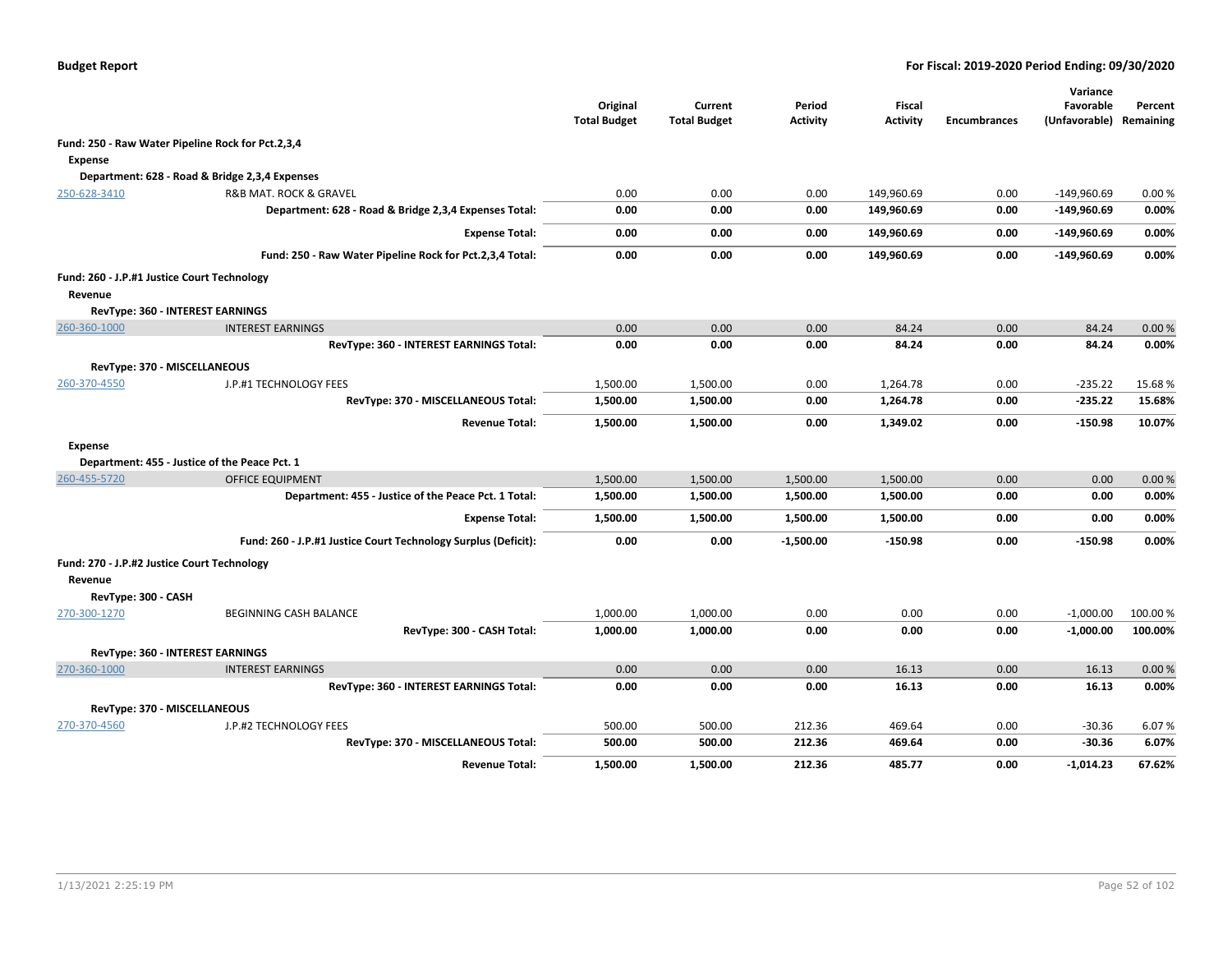| <b>Budget Report</b> |  |  |
|----------------------|--|--|
|----------------------|--|--|

|                                             |                                                                    | Original<br><b>Total Budget</b> | Current<br><b>Total Budget</b> | Period<br><b>Activity</b> | <b>Fiscal</b><br><b>Activity</b> | <b>Encumbrances</b> | Variance<br>Favorable<br>(Unfavorable) Remaining | Percent          |
|---------------------------------------------|--------------------------------------------------------------------|---------------------------------|--------------------------------|---------------------------|----------------------------------|---------------------|--------------------------------------------------|------------------|
| <b>Expense</b>                              |                                                                    |                                 |                                |                           |                                  |                     |                                                  |                  |
|                                             | Department: 456 - Justice of the Peace Pct. 2                      |                                 |                                |                           |                                  |                     |                                                  |                  |
| 270-456-5720                                | <b>OFFICE EQUIPMENT</b>                                            | 1,500.00                        | 1,500.00                       | 0.00                      | 0.00                             | 0.00                | 1,500.00                                         | 100.00%          |
|                                             | Department: 456 - Justice of the Peace Pct. 2 Total:               | 1,500.00                        | 1,500.00                       | 0.00                      | 0.00                             | 0.00                | 1,500.00                                         | 100.00%          |
|                                             | <b>Expense Total:</b>                                              | 1,500.00                        | 1,500.00                       | 0.00                      | 0.00                             | 0.00                | 1,500.00                                         | 100.00%          |
|                                             | Fund: 270 - J.P.#2 Justice Court Technology Surplus (Deficit):     | 0.00                            | 0.00                           | 212.36                    | 485.77                           | 0.00                | 485.77                                           | 0.00%            |
| Fund: 280 - J.P.#3 Justice Court Technology |                                                                    |                                 |                                |                           |                                  |                     |                                                  |                  |
| Revenue                                     |                                                                    |                                 |                                |                           |                                  |                     |                                                  |                  |
| RevType: 300 - CASH                         |                                                                    |                                 |                                |                           |                                  |                     |                                                  |                  |
| 280-300-1280                                | BEGINNING CASH BALANCE                                             | 2,800.00                        | 2,800.00                       | 0.00                      | 0.00                             | 0.00                | $-2,800.00$                                      | 100.00 %         |
|                                             | RevType: 300 - CASH Total:                                         | 2,800.00                        | 2,800.00                       | 0.00                      | 0.00                             | 0.00                | $-2,800.00$                                      | 100.00%          |
|                                             | RevType: 360 - INTEREST EARNINGS                                   |                                 |                                |                           |                                  |                     |                                                  |                  |
| 280-360-1000                                | <b>INTEREST EARNINGS</b>                                           | 0.00                            | 0.00                           | 0.00                      | 9.89                             | 0.00                | 9.89                                             | 0.00%            |
|                                             | RevType: 360 - INTEREST EARNINGS Total:                            | 0.00                            | 0.00                           | 0.00                      | 9.89                             | 0.00                | 9.89                                             | 0.00%            |
|                                             | RevType: 370 - MISCELLANEOUS                                       |                                 |                                |                           |                                  |                     |                                                  |                  |
| 280-370-4560                                | J.P.#3 TECHNOLOGY FEES                                             | 700.00                          | 700.00                         | 248.30                    | 747.49                           | 0.00                | 47.49                                            | 106.78%          |
|                                             | RevType: 370 - MISCELLANEOUS Total:                                | 700.00                          | 700.00                         | 248.30                    | 747.49                           | 0.00                | 47.49                                            | 6.78%            |
|                                             | <b>Revenue Total:</b>                                              | 3,500.00                        | 3,500.00                       | 248.30                    | 757.38                           | 0.00                | $-2,742.62$                                      | 78.36%           |
| <b>Expense</b>                              |                                                                    |                                 |                                |                           |                                  |                     |                                                  |                  |
|                                             | Department: 457 - Justice of the Peace Pct. 3                      |                                 |                                |                           |                                  |                     |                                                  |                  |
| 280-457-4210                                | <b>INTERNET</b>                                                    | 460.00                          | 460.00                         | 84.94                     | 1,078.34                         | 0.00                | $-618.34$                                        | $-134.42%$       |
| 280-457-5720                                | <b>OFFICE EQUIPMENT</b>                                            | 3,040.00                        | 3,040.00                       | 0.00                      | 0.00                             | 0.00                | 3,040.00                                         | 100.00%          |
|                                             | Department: 457 - Justice of the Peace Pct. 3 Total:               | 3,500.00                        | 3,500.00                       | 84.94                     | 1,078.34                         | 0.00                | 2,421.66                                         | 69.19%           |
|                                             | <b>Expense Total:</b>                                              | 3,500.00                        | 3,500.00                       | 84.94                     | 1,078.34                         | 0.00                | 2,421.66                                         | 69.19%           |
|                                             | Fund: 280 - J.P.#3 Justice Court Technology Surplus (Deficit):     | 0.00                            | 0.00                           | 163.36                    | $-320.96$                        | 0.00                | $-320.96$                                        | 0.00%            |
|                                             | Fund: 310 - F.C. Detention Center Annual Payment                   |                                 |                                |                           |                                  |                     |                                                  |                  |
| Revenue                                     |                                                                    |                                 |                                |                           |                                  |                     |                                                  |                  |
|                                             | RevType: 319 - F.C. DETENTION CENTER                               |                                 |                                |                           |                                  |                     |                                                  |                  |
| 310-319-5510                                | <b>ANNUAL PAYMENT</b>                                              | 10,000.00                       | 10,000.00                      | 0.00                      | 10,000.00                        | 0.00                | 0.00                                             | 0.00%            |
|                                             | RevType: 319 - F.C. DETENTION CENTER Total:                        | 10,000.00                       | 10,000.00                      | 0.00                      | 10,000.00                        | 0.00                | 0.00                                             | 0.00%            |
|                                             | <b>Revenue Total:</b>                                              | 10,000.00                       | 10,000.00                      | 0.00                      | 10,000.00                        | 0.00                | 0.00                                             | 0.00%            |
| <b>Expense</b>                              |                                                                    |                                 |                                |                           |                                  |                     |                                                  |                  |
| Department: 560 - County Sheriff            |                                                                    |                                 |                                |                           |                                  |                     |                                                  |                  |
| 310-560-4270                                | OUT OF COUNTY TRAVEL/TRAINING                                      | 10,000.00                       | 10,000.00                      | 1,512.50                  | 7,189.19                         | 0.00<br>0.00        | 2,810.81                                         | 28.11%<br>28.11% |
|                                             | Department: 560 - County Sheriff Total:                            | 10,000.00                       | 10,000.00                      | 1,512.50                  | 7,189.19                         |                     | 2,810.81                                         |                  |
|                                             | <b>Expense Total:</b>                                              | 10,000.00                       | 10,000.00                      | 1,512.50                  | 7,189.19                         | 0.00                | 2,810.81                                         | 28.11%           |
|                                             | Fund: 310 - F.C.Detention Center Annual Payment Surplus (Deficit): | 0.00                            | 0.00                           | $-1,512.50$               | 2,810.81                         | 0.00                | 2,810.81                                         | 0.00%            |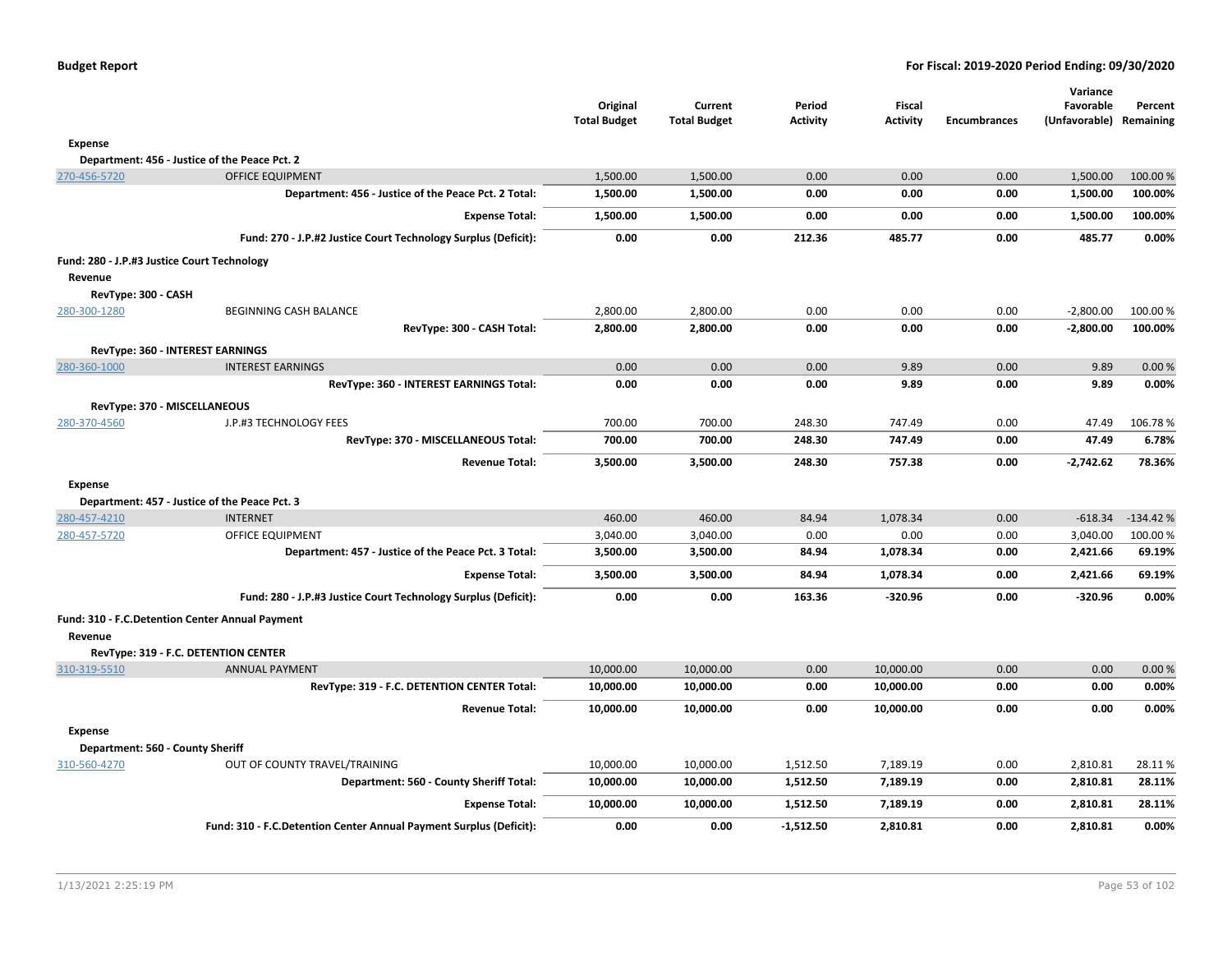|                                           |                                                              | Original<br><b>Total Budget</b> | Current<br><b>Total Budget</b> | Period<br>Activity | <b>Fiscal</b><br><b>Activity</b> | <b>Encumbrances</b> | Variance<br>Favorable<br>(Unfavorable) Remaining | Percent  |
|-------------------------------------------|--------------------------------------------------------------|---------------------------------|--------------------------------|--------------------|----------------------------------|---------------------|--------------------------------------------------|----------|
| Fund: 330 - Bail Bondsman Application Fee |                                                              |                                 |                                |                    |                                  |                     |                                                  |          |
| Revenue                                   |                                                              |                                 |                                |                    |                                  |                     |                                                  |          |
| RevType: 340 - FEES OF OFFICE             |                                                              |                                 |                                |                    |                                  |                     |                                                  |          |
| 330-340-4800                              | <b>APPLICATION FEE</b>                                       | 500.00                          | 500.00                         | 0.00               | 0.00                             | 0.00                | $-500.00$                                        | 100.00 % |
|                                           | RevType: 340 - FEES OF OFFICE Total:                         | 500.00                          | 500.00                         | 0.00               | 0.00                             | 0.00                | $-500.00$                                        | 100.00%  |
|                                           | <b>Revenue Total:</b>                                        | 500.00                          | 500.00                         | 0.00               | 0.00                             | 0.00                | $-500.00$                                        | 100.00%  |
| <b>Expense</b>                            |                                                              |                                 |                                |                    |                                  |                     |                                                  |          |
|                                           | Department: 498 - Bail Bond Fee Expense                      |                                 |                                |                    |                                  |                     |                                                  |          |
| 330-498-3100                              | <b>OFFICE SUPPLIES</b>                                       | 500.00                          | 500.00                         | 0.00               | 168.71                           | 0.00                | 331.29                                           | 66.26%   |
|                                           | Department: 498 - Bail Bond Fee Expense Total:               | 500.00                          | 500.00                         | 0.00               | 168.71                           | 0.00                | 331.29                                           | 66.26%   |
|                                           | <b>Expense Total:</b>                                        | 500.00                          | 500.00                         | 0.00               | 168.71                           | 0.00                | 331.29                                           | 66.26%   |
|                                           | Fund: 330 - Bail Bondsman Application Fee Surplus (Deficit): | 0.00                            | 0.00                           | 0.00               | $-168.71$                        | 0.00                | $-168.71$                                        | 0.00%    |
| Fund: 350 - Law Library                   |                                                              |                                 |                                |                    |                                  |                     |                                                  |          |
| Revenue                                   |                                                              |                                 |                                |                    |                                  |                     |                                                  |          |
| RevType: 340 - FEES OF OFFICE             |                                                              |                                 |                                |                    |                                  |                     |                                                  |          |
| 350-340-4030                              | <b>COUNTY CLERK FEES</b>                                     | 5,000.00                        | 5,000.00                       | 0.00               | 6,125.14                         | 0.00                | 1,125.14                                         | 122.50%  |
| 350-340-4500                              | <b>DISTRICT CLERK FEES</b>                                   | 10,000.00                       | 10,000.00                      | 945.38             | 11,957.09                        | 0.00                | 1,957.09                                         | 119.57%  |
|                                           | RevType: 340 - FEES OF OFFICE Total:                         | 15,000.00                       | 15,000.00                      | 945.38             | 18,082.23                        | 0.00                | 3,082.23                                         | 20.55%   |
|                                           | RevType: 360 - INTEREST EARNINGS                             |                                 |                                |                    |                                  |                     |                                                  |          |
| 350-360-1000                              | <b>INTEREST EARNINGS</b>                                     | 50.00                           | 50.00                          | 0.00               | 305.51                           | 0.00                | 255.51                                           | 611.02%  |
|                                           | RevType: 360 - INTEREST EARNINGS Total:                      | 50.00                           | 50.00                          | 0.00               | 305.51                           | 0.00                | 255.51                                           | 511.02%  |
|                                           | <b>Revenue Total:</b>                                        | 15,050.00                       | 15,050.00                      | 945.38             | 18,387.74                        | 0.00                | 3,337.74                                         | 22.18%   |
| <b>Expense</b>                            |                                                              |                                 |                                |                    |                                  |                     |                                                  |          |
| Department: 451 - Law Library             |                                                              |                                 |                                |                    |                                  |                     |                                                  |          |
| 350-451-3100                              | <b>OFFICE SUPPLIES</b>                                       | 2,000.00                        | 2,000.00                       | 0.00               | 550.00                           | 0.00                | 1,450.00                                         | 72.50%   |
| 350-451-4530                              | <b>R&amp;M COMPUTER</b>                                      | 1,000.00                        | 1,000.00                       | 0.00               | 0.00                             | 0.00                | 1,000.00                                         | 100.00%  |
| 350-451-5740                              | <b>TECHNOLOGY</b>                                            | 11,350.00                       | 11,350.00                      | 0.00               | 0.00                             | 0.00                | 11,350.00                                        | 100.00 % |
| 350-451-5900                              | <b>LAW BOOKS</b>                                             | 700.00                          | 700.00                         | 0.00               | 0.00                             | 0.00                | 700.00                                           | 100.00 % |
|                                           | Department: 451 - Law Library Total:                         | 15,050.00                       | 15,050.00                      | 0.00               | 550.00                           | 0.00                | 14,500.00                                        | 96.35%   |
|                                           | <b>Expense Total:</b>                                        | 15,050.00                       | 15,050.00                      | 0.00               | 550.00                           | 0.00                | 14,500.00                                        | 96.35%   |
|                                           | Fund: 350 - Law Library Surplus (Deficit):                   | 0.00                            | 0.00                           | 945.38             | 17,837.74                        | 0.00                | 17,837.74                                        | 0.00%    |
| Fund: 360 - D. A. Fee                     |                                                              |                                 |                                |                    |                                  |                     |                                                  |          |
| Revenue                                   |                                                              |                                 |                                |                    |                                  |                     |                                                  |          |
| RevType: 340 - FEES OF OFFICE             |                                                              |                                 |                                |                    |                                  |                     |                                                  |          |
| 360-340-4750                              | <b>DISTRICT ATTORNEY FEES</b>                                | 3,100.00                        | 3,100.00                       | 76.00              | 1,221.68                         | 0.00                | $-1,878.32$                                      | 60.59%   |
|                                           | RevType: 340 - FEES OF OFFICE Total:                         | 3,100.00                        | 3,100.00                       | 76.00              | 1,221.68                         | 0.00                | $-1,878.32$                                      | 60.59%   |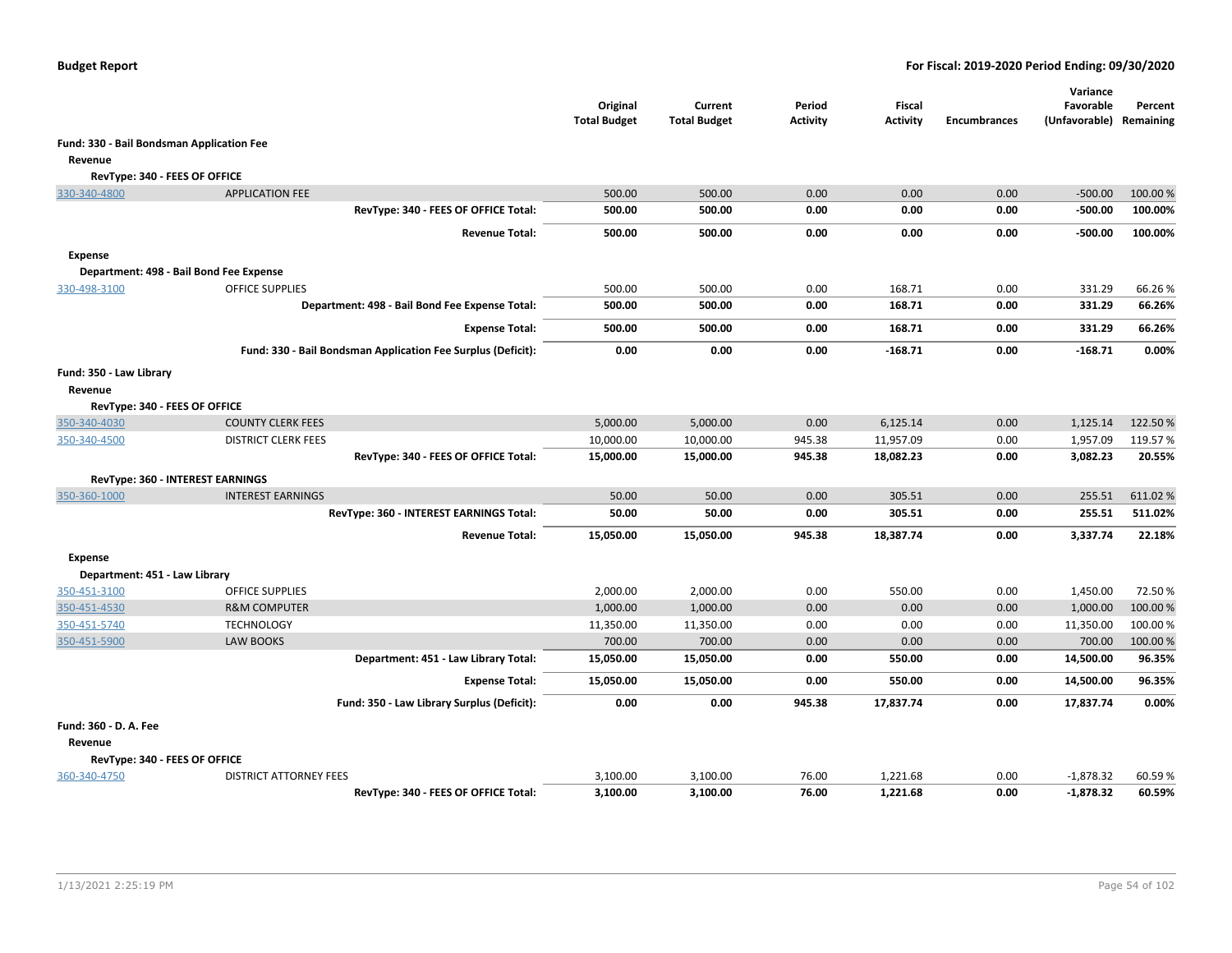|                                     |                                              | Original<br><b>Total Budget</b> | Current<br><b>Total Budget</b> | Period<br><b>Activity</b> | <b>Fiscal</b><br><b>Activity</b> | <b>Encumbrances</b> | Variance<br>Favorable<br>(Unfavorable) | Percent<br>Remaining |
|-------------------------------------|----------------------------------------------|---------------------------------|--------------------------------|---------------------------|----------------------------------|---------------------|----------------------------------------|----------------------|
|                                     | RevType: 352 - FINES & FORFEITURES           |                                 |                                |                           |                                  |                     |                                        |                      |
| 360-352-2000                        | <b>CONTRABAND FORFEITURE</b>                 | 0.00                            | 0.00                           | 0.00                      | 19,697.93                        | 0.00                | 19,697.93                              | 0.00%                |
|                                     | RevType: 352 - FINES & FORFEITURES Total:    | 0.00                            | 0.00                           | 0.00                      | 19,697.93                        | 0.00                | 19,697.93                              | 0.00%                |
|                                     | <b>RevType: 360 - INTEREST EARNINGS</b>      |                                 |                                |                           |                                  |                     |                                        |                      |
| 360-360-1000                        | INTEREST EARNINGS-D.A. FEE                   | 0.00                            | 0.00                           | 0.34                      | 3.69                             | 0.00                | 3.69                                   | 0.00%                |
| 360-360-2360                        | <b>INTEREST EARNINGS-SEIZURE</b>             | 0.00                            | 0.00                           | 0.13                      | 0.77                             | 0.00                | 0.77                                   | 0.00%                |
|                                     | RevType: 360 - INTEREST EARNINGS Total:      | 0.00                            | 0.00                           | 0.47                      | 4.46                             | 0.00                | 4.46                                   | 0.00%                |
| RevType: 370 - MISCELLANEOUS        |                                              |                                 |                                |                           |                                  |                     |                                        |                      |
| 360-370-1300                        | REFUNDS & MISCELLANEOUS                      | 0.00                            | 0.00                           | 21.45                     | 930.38                           | 0.00                | 930.38                                 | 0.00%                |
| 360-370-3190                        | <b>RESTITUTION</b>                           | 0.00                            | 0.00                           | 0.00                      | 7,500.00                         | 0.00                | 7,500.00                               | 0.00%                |
|                                     | RevType: 370 - MISCELLANEOUS Total:          | 0.00                            | 0.00                           | 21.45                     | 8,430.38                         | 0.00                | 8,430.38                               | 0.00%                |
|                                     | <b>Revenue Total:</b>                        | 3,100.00                        | 3,100.00                       | 97.92                     | 29,354.45                        | 0.00                | 26,254.45                              | 846.92%              |
| <b>Expense</b>                      |                                              |                                 |                                |                           |                                  |                     |                                        |                      |
| Department: 475 - District Attorney |                                              |                                 |                                |                           |                                  |                     |                                        |                      |
| 360-475-3190                        | <b>RESTITUTION</b>                           | 0.00                            | 0.00                           | 0.00                      | 7,500.00                         | 0.00                | $-7,500.00$                            | 0.00%                |
| 360-475-4900                        | <b>MISCELLANEOUS</b>                         | 2,100.00                        | 2,100.00                       | 220.00                    | 4,241.70                         | 0.00                | $-2,141.70$                            | $-101.99%$           |
|                                     | Department: 475 - District Attorney Total:   | 2,100.00                        | 2,100.00                       | 220.00                    | 11,741.70                        | 0.00                | $-9,641.70$                            | $-459.13%$           |
| Department: 477 - DA Seizure        |                                              |                                 |                                |                           |                                  |                     |                                        |                      |
| 360-477-1012                        | <b>SALARY SUPPLEMENT</b>                     | 0.00                            | 0.00                           | 410.00                    | 5,050.96                         | 0.00                | $-5,050.96$                            | 0.00%                |
| 360-477-2010                        | SOCIAL SECURITY TAXES                        | 0.00                            | 0.00                           | 12.71                     | 271.17                           | 0.00                | $-271.17$                              | 0.00%                |
| 360-477-2020                        | <b>GROUP HEALTH INSURANCE</b>                | 0.00                            | 0.00                           | 46.74                     | 46.74                            | 0.00                | $-46.74$                               | 0.00%                |
| 360-477-2030                        | <b>RETIREMENT</b>                            | 0.00                            | 0.00                           | 48.34                     | 586.03                           | 0.00                | $-586.03$                              | 0.00%                |
| 360-477-2040                        | <b>WORKERS COMPENSATION</b>                  | 0.00                            | 0.00                           | 0.00                      | 5.86                             | 0.00                | $-5.86$                                | 0.00%                |
| 360-477-2050                        | <b>MEDICARE TAX</b>                          | 0.00                            | 0.00                           | 18.65                     | 79.06                            | 0.00                | $-79.06$                               | 0.00%                |
| 360-477-4900                        | MISCELLANEOUS                                | 0.00                            | 0.00                           | 0.00                      | 335.72                           | 0.00                | $-335.72$                              | 0.00%                |
| 360-477-4990                        | <b>BANK SERVICE FEES</b>                     | 1,000.00                        | 1,000.00                       | 0.00                      | 0.00                             | 0.00                | 1,000.00                               | 100.00 %             |
|                                     | Department: 477 - DA Seizure Total:          | 1,000.00                        | 1,000.00                       | 536.44                    | 6,375.54                         | 0.00                | $-5,375.54$                            | $-537.55%$           |
|                                     | <b>Expense Total:</b>                        | 3,100.00                        | 3,100.00                       | 756.44                    | 18,117.24                        | 0.00                | -15,017.24                             | -484.43%             |
|                                     | Fund: 360 - D. A. Fee Surplus (Deficit):     | 0.00                            | 0.00                           | $-658.52$                 | 11,237.21                        | 0.00                | 11,237.21                              | 0.00%                |
| Fund: 361 - Contraband Seizure      |                                              |                                 |                                |                           |                                  |                     |                                        |                      |
| Revenue                             |                                              |                                 |                                |                           |                                  |                     |                                        |                      |
|                                     | RevType: 360 - INTEREST EARNINGS             |                                 |                                |                           |                                  |                     |                                        |                      |
| 361-360-1000                        | <b>INTEREST EARNINGS</b>                     | 0.00                            | 0.00                           | 0.65                      | 30.55                            | 0.00                | 30.55                                  | 0.00%                |
|                                     | RevType: 360 - INTEREST EARNINGS Total:      | 0.00                            | 0.00                           | 0.65                      | 30.55                            | 0.00                | 30.55                                  | 0.00%                |
|                                     | <b>Revenue Total:</b>                        | 0.00                            | 0.00                           | 0.65                      | 30.55                            | 0.00                | 30.55                                  | 0.00%                |
|                                     | <b>Fund: 361 - Contraband Seizure Total:</b> | 0.00                            | 0.00                           | 0.65                      | 30.55                            | 0.00                | 30.55                                  | 0.00%                |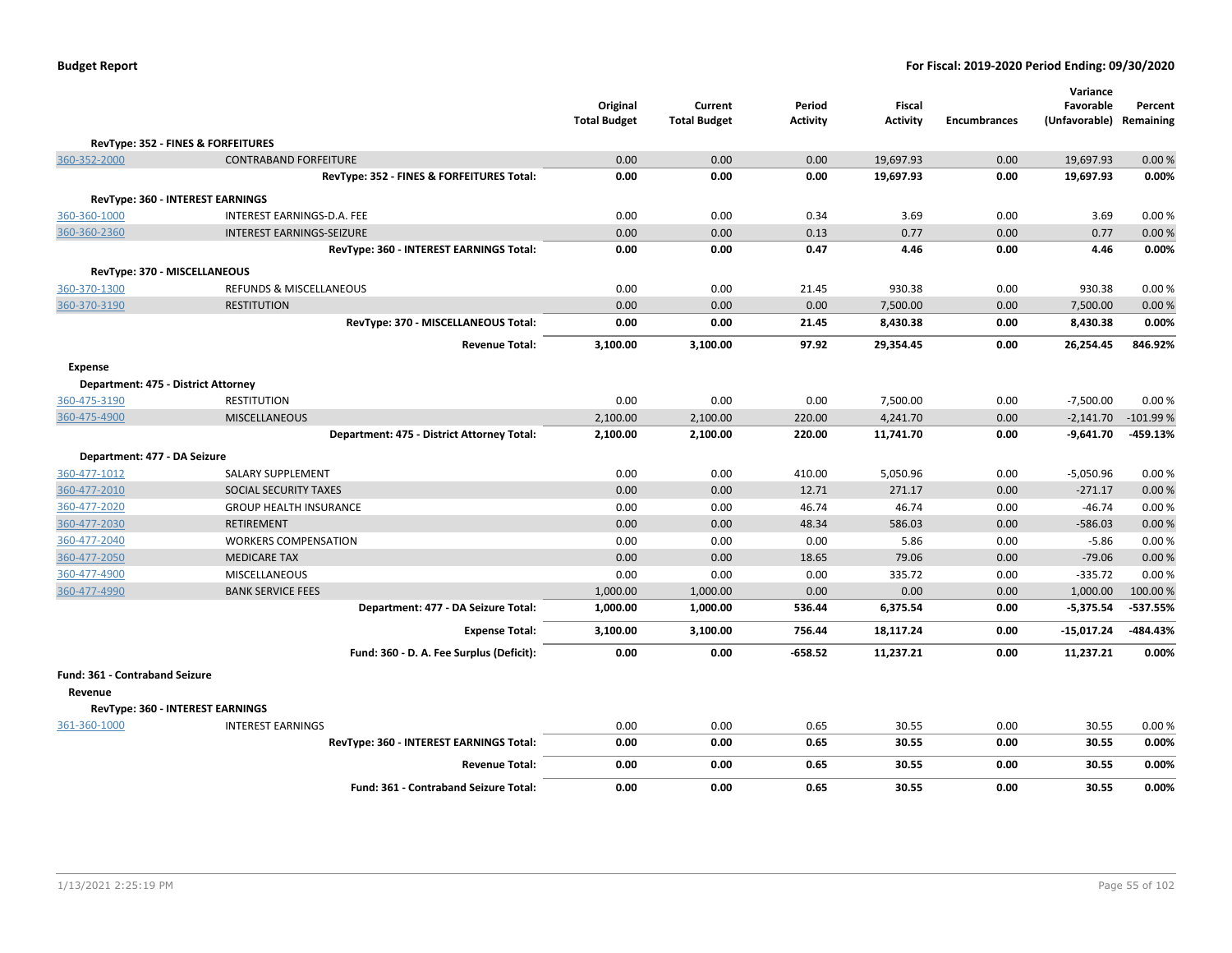|                                      |                          |                                                   | <b>Total Budget</b> | Original  | Current<br><b>Total Budget</b> | Period<br><b>Activity</b> | Fiscal<br><b>Activity</b> | <b>Encumbrances</b> | Variance<br>Favorable<br>(Unfavorable) Remaining | Percent  |
|--------------------------------------|--------------------------|---------------------------------------------------|---------------------|-----------|--------------------------------|---------------------------|---------------------------|---------------------|--------------------------------------------------|----------|
| Fund: 362 - Investigator/LEOSE       |                          |                                                   |                     |           |                                |                           |                           |                     |                                                  |          |
| Revenue                              |                          |                                                   |                     |           |                                |                           |                           |                     |                                                  |          |
| RevType: 300 - CASH                  |                          |                                                   |                     |           |                                |                           |                           |                     |                                                  |          |
| 362-300-1490                         |                          | BEGINNING CASH BALANCE                            |                     | 0.00      | 681.66                         | 0.00                      | 0.00                      | 0.00                | $-681.66$                                        | 100.00%  |
| <b>Budget Adjustments</b>            |                          |                                                   |                     |           |                                |                           |                           |                     |                                                  |          |
| <b>Number</b>                        | Date                     | <b>Description</b>                                | Adjustment          |           |                                |                           |                           |                     |                                                  |          |
| BA0000028                            | 09/11/2020               | Adjustments to the 2019/2020 Installed B          | $-681.66$           |           |                                |                           |                           |                     |                                                  |          |
|                                      |                          | RevType: 300 - CASH Total:                        |                     | 0.00      | 681.66                         | 0.00                      | 0.00                      | 0.00                | $-681.66$                                        | 100.00%  |
| RevType: 330 - GRANTS                |                          |                                                   |                     |           |                                |                           |                           |                     |                                                  |          |
| 362-330-4750                         |                          | <b>INVESTIGATOR/LEOSE GRANT</b>                   |                     | 0.00      | 0.00                           | 0.00                      | 685.36                    | 0.00                | 685.36                                           | 0.00%    |
|                                      |                          | RevType: 330 - GRANTS Total:                      |                     | 0.00      | 0.00                           | 0.00                      | 685.36                    | 0.00                | 685.36                                           | 0.00%    |
|                                      |                          | <b>Revenue Total:</b>                             |                     | 0.00      | 681.66                         | 0.00                      | 685.36                    | 0.00                | 3.70                                             | 0.54%    |
| <b>Expense</b>                       |                          |                                                   |                     |           |                                |                           |                           |                     |                                                  |          |
| Department: 475 - District Attorney  |                          |                                                   |                     |           |                                |                           |                           |                     |                                                  |          |
| 362-475-4270                         |                          | OUT OF COUNTY TRAVEL/TRAINING                     |                     | 0.00      | 681.66                         | 0.00                      | 681.66                    | 0.00                | 0.00                                             | 0.00%    |
| <b>Budget Adjustments</b>            |                          |                                                   |                     |           |                                |                           |                           |                     |                                                  |          |
| Number                               | Date                     | <b>Description</b>                                | Adjustment          |           |                                |                           |                           |                     |                                                  |          |
| BA0000028                            | 09/11/2020               | Adjustments to the 2019/2020 Installed B          | 681.66              |           |                                |                           |                           |                     |                                                  |          |
|                                      |                          | Department: 475 - District Attorney Total:        |                     | 0.00      | 681.66                         | 0.00                      | 681.66                    | 0.00                | 0.00                                             | 0.00%    |
|                                      |                          | <b>Expense Total:</b>                             |                     | 0.00      | 681.66                         | 0.00                      | 681.66                    | 0.00                | 0.00                                             | 0.00%    |
|                                      |                          | Fund: 362 - Investigator/LEOSE Surplus (Deficit): |                     | 0.00      | 0.00                           | 0.00                      | 3.70                      | 0.00                | 3.70                                             | 0.00%    |
| Fund: 380 - IHC Co-Op Gin<br>Revenue |                          |                                                   |                     |           |                                |                           |                           |                     |                                                  |          |
| RevType: 360 - INTEREST EARNINGS     |                          |                                                   |                     |           |                                |                           |                           |                     |                                                  |          |
| 380-360-1000                         | <b>INTEREST EARNINGS</b> |                                                   |                     | 0.00      | 0.00                           | 5.26                      | 235.27                    | 0.00                | 235.27                                           | 0.00%    |
|                                      |                          | RevType: 360 - INTEREST EARNINGS Total:           |                     | 0.00      | 0.00                           | 5.26                      | 235.27                    | 0.00                | 235.27                                           | 0.00%    |
|                                      |                          | <b>Revenue Total:</b>                             |                     | 0.00      | 0.00                           | 5.26                      | 235.27                    | 0.00                | 235.27                                           | 0.00%    |
|                                      |                          | Fund: 380 - IHC Co-Op Gin Total:                  |                     | 0.00      | 0.00                           | 5.26                      | 235.27                    | 0.00                | 235.27                                           | 0.00%    |
| Fund: 381 - IHC Bonnie Ruth Cooper   |                          |                                                   |                     |           |                                |                           |                           |                     |                                                  |          |
| Revenue                              |                          |                                                   |                     |           |                                |                           |                           |                     |                                                  |          |
| RevType: 300 - CASH                  |                          |                                                   |                     |           |                                |                           |                           |                     |                                                  |          |
| 381-300-1100                         |                          | UNENCUMBERED FUND BALANCE                         |                     | 18,000.00 | 18,000.00                      | 0.00                      | 0.00                      | 0.00                | $-18,000.00$                                     | 100.00 % |
|                                      |                          | RevType: 300 - CASH Total:                        |                     | 18,000.00 | 18,000.00                      | 0.00                      | 0.00                      | 0.00                | $-18,000.00$                                     | 100.00%  |
| RevType: 360 - INTEREST EARNINGS     |                          |                                                   |                     |           |                                |                           |                           |                     |                                                  |          |
| 381-360-1000                         | <b>INTEREST EARNINGS</b> |                                                   |                     | 0.00      | 0.00                           | 1.74                      | 74.83                     | 0.00                | 74.83                                            | 0.00%    |
|                                      |                          | RevType: 360 - INTEREST EARNINGS Total:           |                     | 0.00      | 0.00                           | 1.74                      | 74.83                     | 0.00                | 74.83                                            | 0.00%    |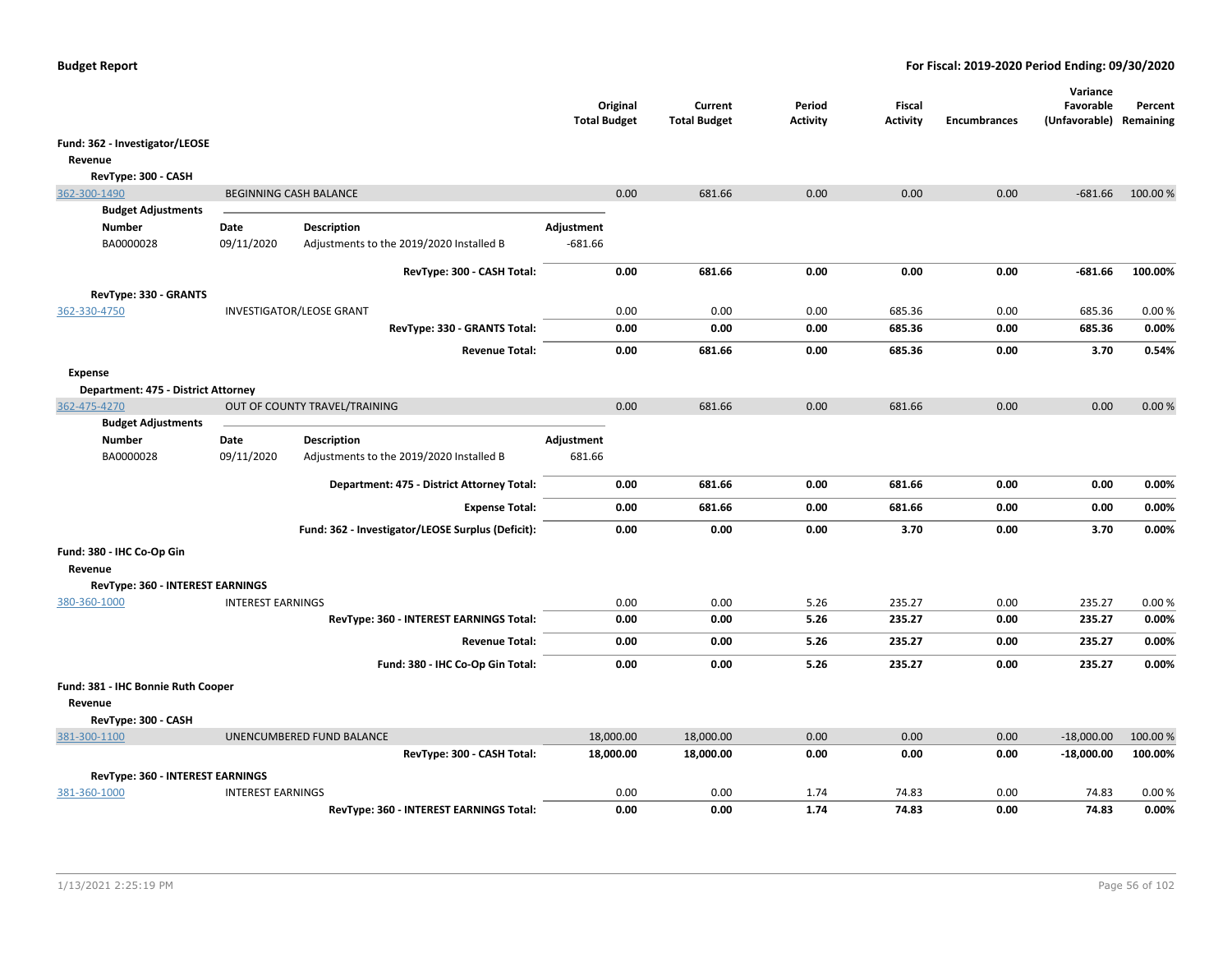| <b>Budget Report</b> |  |
|----------------------|--|
|----------------------|--|

|                                        |                      |                                                       | <b>Total Budget</b> | Original  | Current<br><b>Total Budget</b> | Period<br><b>Activity</b> | <b>Fiscal</b><br><b>Activity</b> | <b>Encumbrances</b> | Variance<br>Favorable<br>(Unfavorable) Remaining | Percent |
|----------------------------------------|----------------------|-------------------------------------------------------|---------------------|-----------|--------------------------------|---------------------------|----------------------------------|---------------------|--------------------------------------------------|---------|
| RevType: 370 - MISCELLANEOUS           |                      |                                                       |                     |           |                                |                           |                                  |                     |                                                  |         |
| 381-370-1500                           |                      | <b>BONNIE RUTH COOPER TRUST</b>                       |                     | 0.00      | 0.00                           | 0.00                      | 1,189.91                         | 0.00                | 1,189.91                                         | 0.00%   |
|                                        |                      | RevType: 370 - MISCELLANEOUS Total:                   |                     | 0.00      | 0.00                           | 0.00                      | 1,189.91                         | 0.00                | 1,189.91                                         | 0.00%   |
|                                        |                      | <b>Revenue Total:</b>                                 |                     | 18,000.00 | 18,000.00                      | 1.74                      | 1,264.74                         | 0.00                | $-16,735.26$                                     | 92.97%  |
| <b>Expense</b>                         |                      |                                                       |                     |           |                                |                           |                                  |                     |                                                  |         |
| Department: 645 - Indigent Health Care |                      |                                                       |                     |           |                                |                           |                                  |                     |                                                  |         |
| 381-645-4120                           | <b>PRESCRIPTIONS</b> |                                                       |                     | 15,000.00 | 15,000.00                      | 0.00                      | 14,950.92                        | 0.00                | 49.08                                            | 0.33 %  |
| 381-645-4150                           | LABORATORY/X-RAY     |                                                       |                     | 3,000.00  | 3,000.00                       | 0.00                      | 0.00                             | 0.00                | 3,000.00                                         | 100.00% |
|                                        |                      | Department: 645 - Indigent Health Care Total:         |                     | 18,000.00 | 18,000.00                      | 0.00                      | 14,950.92                        | 0.00                | 3,049.08                                         | 16.94%  |
|                                        |                      | <b>Expense Total:</b>                                 |                     | 18,000.00 | 18,000.00                      | 0.00                      | 14,950.92                        | 0.00                | 3,049.08                                         | 16.94%  |
|                                        |                      | Fund: 381 - IHC Bonnie Ruth Cooper Surplus (Deficit): |                     | 0.00      | 0.00                           | 1.74                      | $-13,686.18$                     | 0.00                | $-13,686.18$                                     | 0.00%   |
| Fund: 410 - CERT                       |                      |                                                       |                     |           |                                |                           |                                  |                     |                                                  |         |
| Revenue                                |                      |                                                       |                     |           |                                |                           |                                  |                     |                                                  |         |
| RevType: 370 - MISCELLANEOUS           |                      |                                                       |                     |           |                                |                           |                                  |                     |                                                  |         |
| 410-370-4060                           | <b>DONATIONS</b>     |                                                       |                     | 0.00      | 100.00                         | 0.00                      | 100.00                           | 0.00                | 0.00                                             | 0.00%   |
| <b>Budget Adjustments</b>              |                      |                                                       |                     |           |                                |                           |                                  |                     |                                                  |         |
| <b>Number</b>                          | <b>Date</b>          | <b>Description</b>                                    | Adjustment          |           |                                |                           |                                  |                     |                                                  |         |
| BA0000020                              | 09/11/2020           | Adjustments to the 2019/2020 Installed B              | $-100.00$           |           |                                |                           |                                  |                     |                                                  |         |
|                                        |                      | RevType: 370 - MISCELLANEOUS Total:                   |                     | 0.00      | 100.00                         | 0.00                      | 100.00                           | 0.00                | 0.00                                             | 0.00%   |
| RevType: 390 - TRANSFERS IN            |                      |                                                       |                     |           |                                |                           |                                  |                     |                                                  |         |
| 410-390-1401                           | <b>TRANSFERS IN</b>  |                                                       |                     | 0.00      | 0.00                           | 0.00                      | 122.71                           | 0.00                | 122.71                                           | 0.00%   |
|                                        |                      | RevType: 390 - TRANSFERS IN Total:                    |                     | 0.00      | 0.00                           | 0.00                      | 122.71                           | 0.00                | 122.71                                           | 0.00%   |
|                                        |                      | <b>Revenue Total:</b>                                 |                     | 0.00      | 100.00                         | 0.00                      | 222.71                           | 0.00                | 122.71                                           | 122.71% |
| <b>Expense</b>                         |                      |                                                       |                     |           |                                |                           |                                  |                     |                                                  |         |
| Department: 414 - CERT Expenses        |                      |                                                       |                     |           |                                |                           |                                  |                     |                                                  |         |
| 410-414-3100                           | <b>SUPPLIES</b>      |                                                       |                     | 0.00      | 100.00                         | 0.00                      | 63.42                            | 0.00                | 36.58                                            | 36.58%  |
| <b>Budget Adjustments</b>              |                      |                                                       |                     |           |                                |                           |                                  |                     |                                                  |         |
| <b>Number</b>                          | Date                 | <b>Description</b>                                    | Adjustment          |           |                                |                           |                                  |                     |                                                  |         |
| BA0000020                              | 09/11/2020           | Adjustments to the 2019/2020 Installed B              | 100.00              |           |                                |                           |                                  |                     |                                                  |         |
|                                        |                      | Department: 414 - CERT Expenses Total:                |                     | 0.00      | 100.00                         | 0.00                      | 63.42                            | 0.00                | 36.58                                            | 36.58%  |
|                                        |                      | <b>Expense Total:</b>                                 |                     | 0.00      | 100.00                         | 0.00                      | 63.42                            | 0.00                | 36.58                                            | 36.58%  |
|                                        |                      | Fund: 410 - CERT Surplus (Deficit):                   |                     | 0.00      | 0.00                           | 0.00                      | 159.29                           | 0.00                | 159.29                                           | 0.00%   |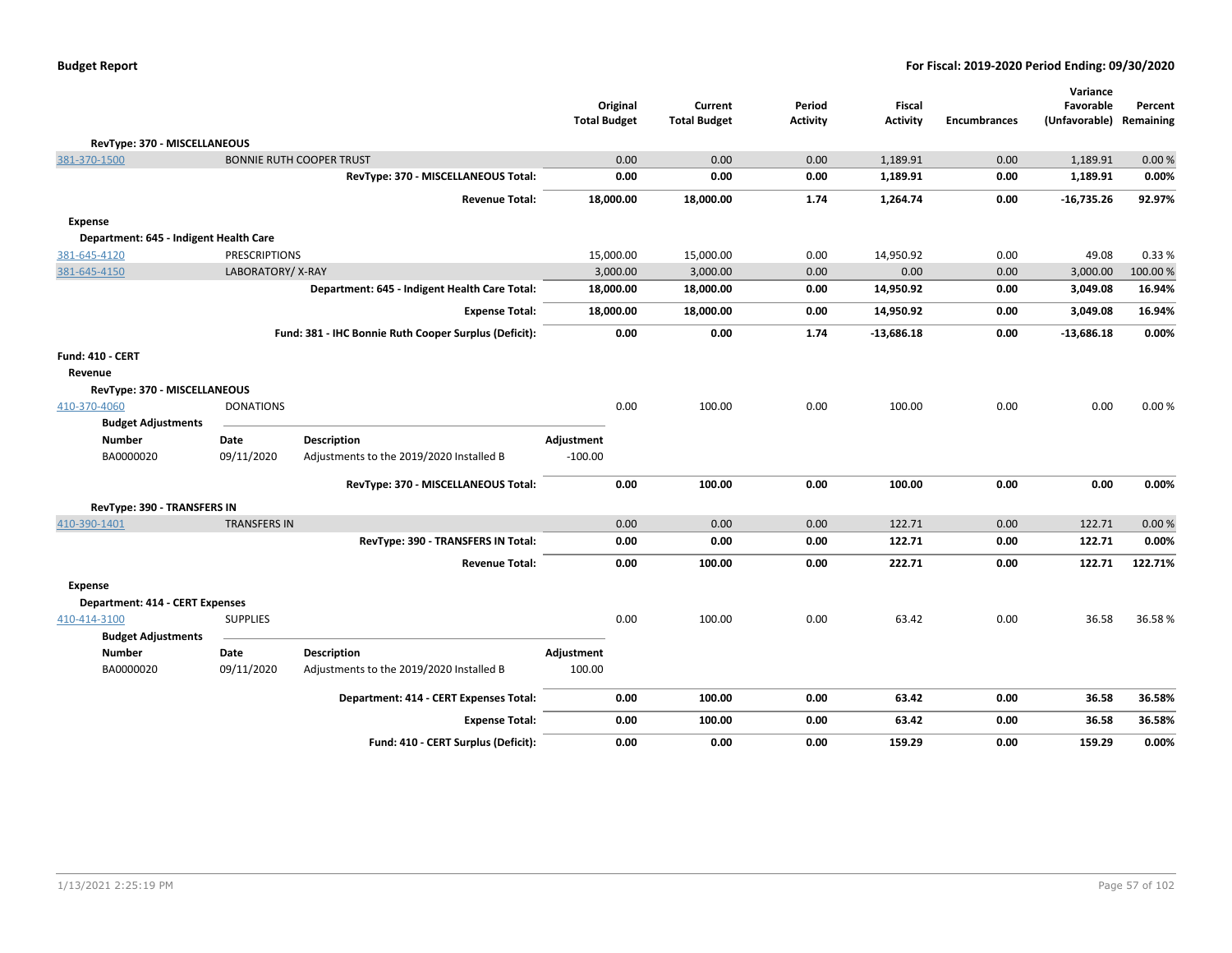|                                                      |                           |                                                                | <b>Total Budget</b>        | Original | Current<br><b>Total Budget</b> | Period<br><b>Activity</b> | Fiscal<br><b>Activity</b> | <b>Encumbrances</b> | Variance<br>Favorable<br>(Unfavorable) | Percent<br>Remaining |
|------------------------------------------------------|---------------------------|----------------------------------------------------------------|----------------------------|----------|--------------------------------|---------------------------|---------------------------|---------------------|----------------------------------------|----------------------|
| Fund: 411 - Hazard Mitigation Plan                   |                           |                                                                |                            |          |                                |                           |                           |                     |                                        |                      |
| Revenue                                              |                           |                                                                |                            |          |                                |                           |                           |                     |                                        |                      |
| RevType: 390 - TRANSFERS IN                          |                           |                                                                |                            |          |                                |                           |                           |                     |                                        |                      |
| 411-390-1401                                         | <b>TRANSFERS IN</b>       |                                                                |                            | 0.00     | 0.00                           | 0.00                      | 428.64                    | 0.00                | 428.64                                 | 0.00%                |
|                                                      |                           | RevType: 390 - TRANSFERS IN Total:                             |                            | 0.00     | 0.00                           | 0.00                      | 428.64                    | 0.00                | 428.64                                 | 0.00%                |
|                                                      |                           | <b>Revenue Total:</b>                                          |                            | 0.00     | 0.00                           | 0.00                      | 428.64                    | 0.00                | 428.64                                 | 0.00%                |
|                                                      |                           | Fund: 411 - Hazard Mitigation Plan Total:                      |                            | 0.00     | 0.00                           | 0.00                      | 428.64                    | 0.00                | 428.64                                 | 0.00%                |
| Fund: 412 - Safe Room Reimbursement Prog.<br>Revenue |                           |                                                                |                            |          |                                |                           |                           |                     |                                        |                      |
| RevType: 330 - GRANTS<br>412-330-4750                |                           | SAFE ROOM REIMBURSEMENT DR-4029                                |                            | 0.00     | 26,283.94                      | 0.00                      | 26,283.94                 | 0.00                | 0.00                                   | 0.00%                |
| <b>Budget Adjustments</b><br>Number<br>BA0000022     | Date<br>09/11/2020        | <b>Description</b><br>Adjustments to the 2019/2020 Installed B | Adjustment<br>$-26,283.94$ |          |                                |                           |                           |                     |                                        |                      |
| 412-330-4760                                         | <b>ADMINISTRATIVE FEE</b> |                                                                |                            | 0.00     | 1,400.00                       | 0.00                      | 1,400.00                  | 0.00                | 0.00                                   | 0.00%                |
| <b>Budget Adjustments</b>                            |                           |                                                                |                            |          |                                |                           |                           |                     |                                        |                      |
| <b>Number</b>                                        | Date                      | <b>Description</b>                                             | Adjustment                 |          |                                |                           |                           |                     |                                        |                      |
| BA0000022                                            | 09/11/2020                | Adjustments to the 2019/2020 Installed B                       | $-1,400.00$                |          |                                |                           |                           |                     |                                        |                      |
|                                                      |                           | RevType: 330 - GRANTS Total:                                   |                            | 0.00     | 27,683.94                      | 0.00                      | 27,683.94                 | 0.00                | 0.00                                   | 0.00%                |
|                                                      |                           | <b>Revenue Total:</b>                                          |                            | 0.00     | 27,683.94                      | 0.00                      | 27,683.94                 | 0.00                | 0.00                                   | 0.00%                |
| <b>Expense</b>                                       |                           |                                                                |                            |          |                                |                           |                           |                     |                                        |                      |
| Department: 408 - Safe Room                          |                           |                                                                |                            |          |                                |                           |                           |                     |                                        |                      |
| 412-408-3100<br><b>Budget Adjustments</b>            | <b>OFFICE SUPPLIES</b>    |                                                                |                            | 0.00     | 1,400.00                       | 0.00                      | 83.97                     | 0.00                | 1,316.03                               | 94.00%               |
| <b>Number</b><br>BA0000022                           | Date<br>09/11/2020        | <b>Description</b><br>Adjustments to the 2019/2020 Installed B | Adjustment<br>1,400.00     |          |                                |                           |                           |                     |                                        |                      |
| 412-408-3140                                         |                           | SAFE ROOM REIMBURSEMENT                                        |                            | 0.00     | 26,283.94                      | 0.00                      | 26,283.94                 | 0.00                | 0.00                                   | 0.00%                |
| <b>Budget Adjustments</b>                            |                           |                                                                |                            |          |                                |                           |                           |                     |                                        |                      |
| <b>Number</b><br>BA0000022                           | Date<br>09/11/2020        | <b>Description</b><br>Adjustments to the 2019/2020 Installed B | Adjustment<br>26,283.94    |          |                                |                           |                           |                     |                                        |                      |
|                                                      |                           | Department: 408 - Safe Room Total:                             |                            | 0.00     | 27,683.94                      | 0.00                      | 26,367.91                 | 0.00                | 1,316.03                               | 4.75%                |
|                                                      |                           | <b>Expense Total:</b>                                          |                            | 0.00     | 27,683.94                      | 0.00                      | 26,367.91                 | 0.00                | 1,316.03                               | 4.75%                |
|                                                      |                           | Fund: 412 - Safe Room Reimbursement Prog. Surplus (Deficit):   |                            | 0.00     | 0.00                           | 0.00                      | 1,316.03                  | 0.00                | 1,316.03                               | 0.00%                |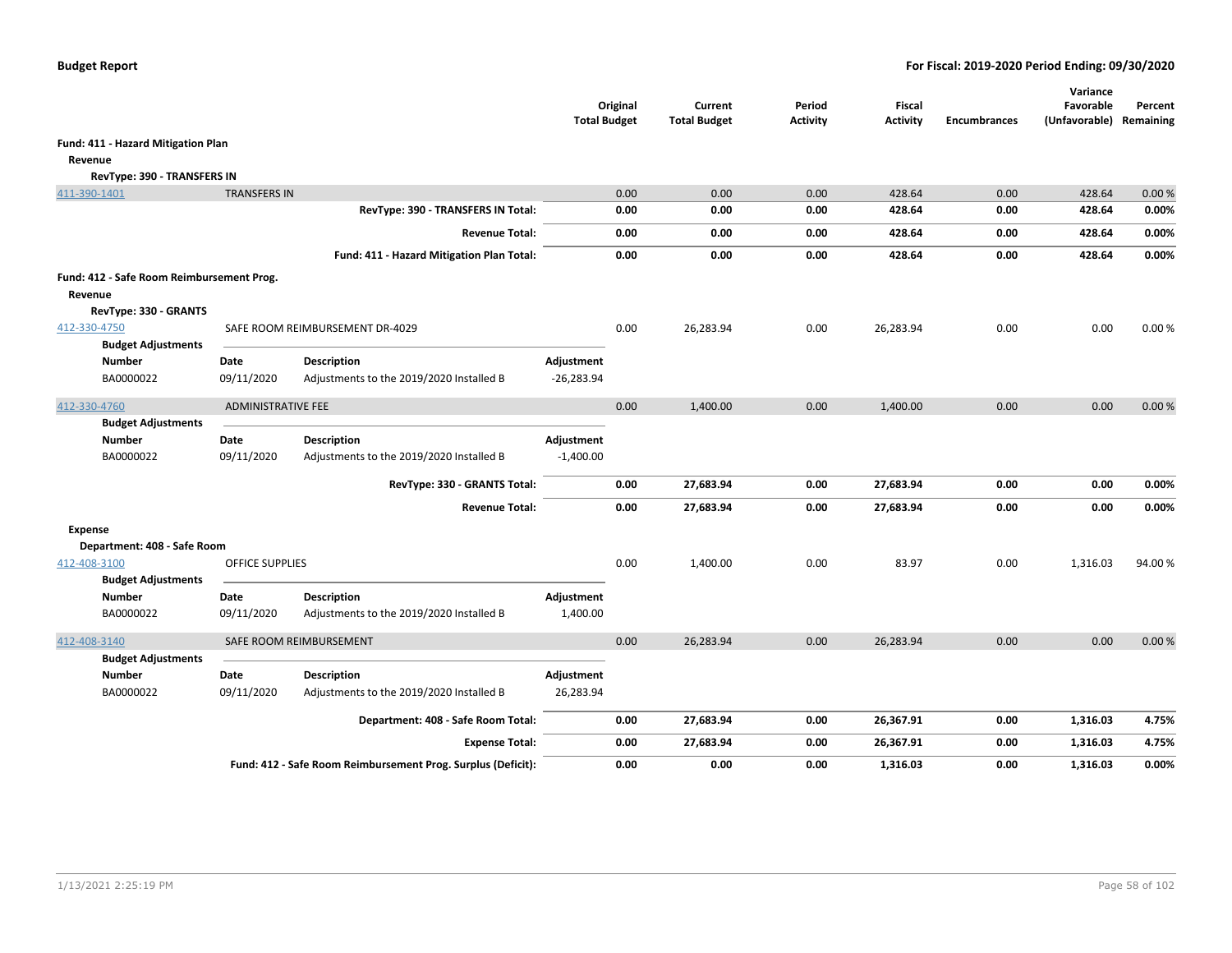|                                                 |                                                             | Original<br><b>Total Budget</b> | Current<br><b>Total Budget</b> | Period<br><b>Activity</b> | <b>Fiscal</b><br><b>Activity</b> | <b>Encumbrances</b> | Variance<br>Favorable<br>(Unfavorable) Remaining | Percent        |
|-------------------------------------------------|-------------------------------------------------------------|---------------------------------|--------------------------------|---------------------------|----------------------------------|---------------------|--------------------------------------------------|----------------|
| <b>Fund: 413 - CARES ACT-CORONAVIRUS RELIEF</b> |                                                             |                                 |                                |                           |                                  |                     |                                                  |                |
| Revenue                                         |                                                             |                                 |                                |                           |                                  |                     |                                                  |                |
| RevType: 330 - GRANTS                           |                                                             |                                 |                                |                           |                                  |                     |                                                  |                |
| 413-330-4770                                    | <b>CORONAVIRUS RELIEF FUND</b>                              | 0.00                            | 0.00                           | 0.00                      | 187,869.00                       | 0.00                | 187,869.00                                       | 0.00%          |
|                                                 | RevType: 330 - GRANTS Total:                                | 0.00                            | 0.00                           | 0.00                      | 187,869.00                       | 0.00                | 187,869.00                                       | 0.00%          |
|                                                 | <b>Revenue Total:</b>                                       | 0.00                            | 0.00                           | 0.00                      | 187,869.00                       | 0.00                | 187,869.00                                       | 0.00%          |
| Expense                                         |                                                             |                                 |                                |                           |                                  |                     |                                                  |                |
| Department: 413 - CARES Act                     |                                                             |                                 |                                |                           |                                  |                     |                                                  |                |
| 413-413-1090                                    | <b>SALARY ELECTION</b>                                      | 0.00                            | 0.00                           | 0.00                      | 1,108.00                         | 0.00                | $-1,108.00$                                      | 0.00%          |
| 413-413-3970                                    | SANITIZING SUPPLIES                                         | 0.00                            | 0.00                           | 2,483.82                  | 3,155.75                         | 0.00                | $-3,155.75$                                      | 0.00%          |
| 413-413-3980                                    | PERSONAL PROTECTIVE EQUIPMENT                               | 0.00                            | 0.00                           | 582.58                    | 2,105.84                         | 0.00                | $-2,105.84$                                      | 0.00%          |
| 413-413-3990                                    | OFFICE PROTECTION                                           | 0.00                            | 0.00                           | 2,500.00                  | 4,010.43                         | 0.00                | $-4,010.43$                                      | 0.00%          |
|                                                 | Department: 413 - CARES Act Total:                          | 0.00                            | 0.00                           | 5,566.40                  | 10,380.02                        | 0.00                | $-10,380.02$                                     | 0.00%          |
|                                                 | <b>Expense Total:</b>                                       | 0.00                            | 0.00                           | 5,566.40                  | 10,380.02                        | 0.00                | $-10,380.02$                                     | 0.00%          |
|                                                 | Fund: 413 - CARES ACT-CORONAVIRUS RELIEF Surplus (Deficit): | 0.00                            | 0.00                           | $-5,566.40$               | 177,488.98                       | 0.00                | 177,488.98                                       | 0.00%          |
| <b>Fund: 560 - Sheriff Forfeiture</b>           |                                                             |                                 |                                |                           |                                  |                     |                                                  |                |
| Revenue                                         |                                                             |                                 |                                |                           |                                  |                     |                                                  |                |
| RevType: 352 - FINES & FORFEITURES              |                                                             |                                 |                                |                           |                                  |                     |                                                  |                |
| 560-352-2000                                    | <b>CONTRABAND FORFEITURE</b>                                | 0.00                            | 0.00                           | 0.00                      | 43,368.65                        | 0.00                | 43,368.65                                        | 0.00%          |
|                                                 | RevType: 352 - FINES & FORFEITURES Total:                   | 0.00                            | 0.00                           | 0.00                      | 43,368.65                        | 0.00                | 43,368.65                                        | 0.00%          |
|                                                 | RevType: 355 - FEDERAL FORFEITURE FUNDS 2018                |                                 |                                |                           |                                  |                     |                                                  |                |
| 560-355-5600                                    | FEDERAL FORFEITUR FUNDS 2018                                | 0.00                            | 0.00                           | 0.00                      | 122,387.39                       | 0.00                | 122,387.39                                       | 0.00%          |
|                                                 | RevType: 355 - FEDERAL FORFEITURE FUNDS 2018 Total:         | 0.00                            | 0.00                           | 0.00                      | 122,387.39                       | 0.00                | 122,387.39                                       | 0.00%          |
|                                                 |                                                             |                                 |                                |                           |                                  |                     |                                                  |                |
| RevType: 360 - INTEREST EARNINGS                |                                                             |                                 |                                |                           |                                  |                     |                                                  |                |
| 560-360-1000                                    | <b>INTEREST EARNINGS-SO FORFEITURE</b>                      | 0.00<br>0.00                    | 0.00                           | 2.17<br>2.17              | 25.88<br>25.88                   | 0.00<br>0.00        | 25.88<br>25.88                                   | 0.00%<br>0.00% |
|                                                 | RevType: 360 - INTEREST EARNINGS Total:                     |                                 | 0.00                           |                           |                                  |                     |                                                  |                |
| RevType: 370 - MISCELLANEOUS                    |                                                             |                                 |                                |                           |                                  |                     |                                                  |                |
| 560-370-1300                                    | REFUNDS & MISCELLANEOUS                                     | 0.00                            | 0.00                           | 0.00                      | 2,720.00                         | 0.00                | 2,720.00                                         | 0.00%          |
|                                                 | RevType: 370 - MISCELLANEOUS Total:                         | 0.00                            | 0.00                           | 0.00                      | 2,720.00                         | 0.00                | 2,720.00                                         | 0.00%          |
|                                                 | <b>Revenue Total:</b>                                       | 0.00                            | 0.00                           | 2.17                      | 168,501.92                       | 0.00                | 168,501.92                                       | 0.00%          |
| Expense                                         |                                                             |                                 |                                |                           |                                  |                     |                                                  |                |
| Department: 560 - County Sheriff                |                                                             |                                 |                                |                           |                                  |                     |                                                  |                |
| 560-560-3100                                    | <b>OFFICE SUPPLIES</b>                                      | 0.00                            | 0.00                           | 1,296.13                  | 2,103.37                         | 0.00                | $-2,103.37$                                      | 0.00%          |
| 560-560-3200                                    | <b>WEAPON SUPPLIES</b>                                      | 0.00                            | 0.00                           | 0.00                      | 3,061.10                         | 0.00                | $-3,061.10$                                      | 0.00%          |
| 560-560-3950                                    | UNIFORMS/PROTECTIVE VESTS                                   | 0.00                            | 0.00                           | 0.00                      | 5,213.62                         | 0.00                | $-5,213.62$                                      | 0.00%          |
| 560-560-4270                                    | OUT OF COUNTY TRAVEL/TRAINING                               | 0.00                            | 0.00                           | 0.00                      | 1,830.00                         | 0.00                | $-1,830.00$                                      | 0.00%          |
| 560-560-4510                                    | <b>SECURE BUILDING MATERIALS</b>                            | 0.00                            | 0.00                           | 0.00                      | 258.15                           | 0.00                | $-258.15$                                        | 0.00%          |
| 560-560-4520                                    | <b>R&amp;M EQUIPMENT</b>                                    | 0.00                            | 0.00                           | 46.73                     | 46.73                            | 0.00                | $-46.73$                                         | 0.00%          |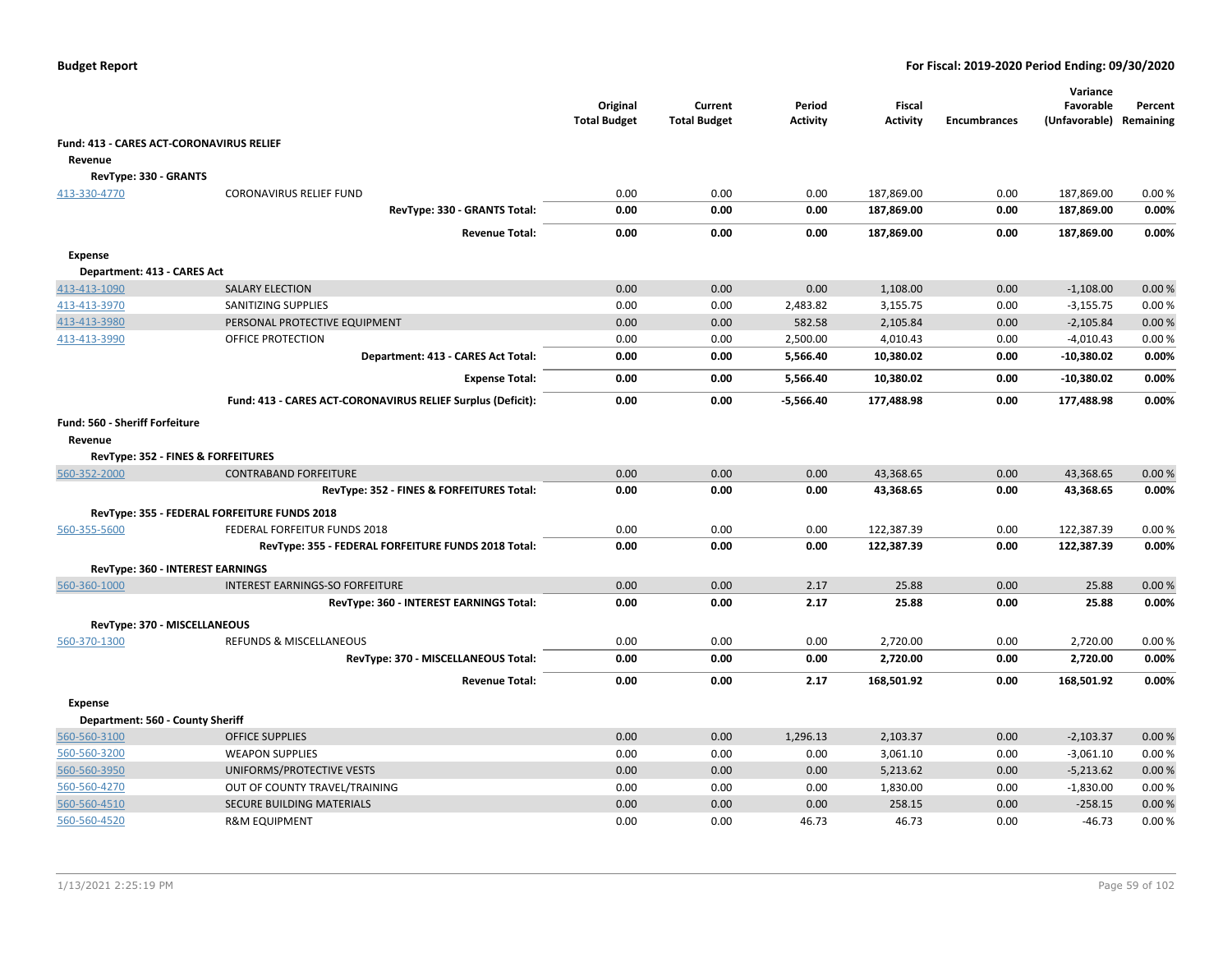|                                                                                                              |                          |                                                                           | Original<br><b>Total Budget</b> | Current<br><b>Total Budget</b> | Period<br><b>Activity</b> | <b>Fiscal</b><br><b>Activity</b> | <b>Encumbrances</b> | Variance<br>Favorable<br>(Unfavorable) | Percent<br>Remaining |
|--------------------------------------------------------------------------------------------------------------|--------------------------|---------------------------------------------------------------------------|---------------------------------|--------------------------------|---------------------------|----------------------------------|---------------------|----------------------------------------|----------------------|
| 560-560-4600                                                                                                 |                          | <b>EQUIPMENT RENTAL/LEASE</b>                                             | 0.00                            | 0.00                           | 0.00                      | 575.00                           | 0.00                | $-575.00$                              | 0.00%                |
| 560-560-4950                                                                                                 |                          | NARCOTICS AND/OR OTHER INVESTIGATIONS                                     | 0.00                            | 0.00                           | 0.00                      | 3,000.00                         | 0.00                | $-3,000.00$                            | 0.00%                |
| 560-560-5720                                                                                                 | <b>EQUIPMENT</b>         |                                                                           | 0.00                            | 0.00                           | 0.00                      | 10,203.99                        | 0.00                | $-10,203.99$                           | 0.00%                |
| 560-560-5730                                                                                                 |                          | TELEPHONE/RADIO EQUIPMENT                                                 | 0.00                            | 0.00                           | 0.00                      | 7,166.00                         | 0.00                | $-7,166.00$                            | 0.00%                |
| 560-560-5740                                                                                                 | <b>TECHNOLOGY</b>        |                                                                           | 0.00                            | 0.00                           | 1,898.50                  | 24,555.28                        | 0.00                | $-24,555.28$                           | 0.00%                |
| 560-560-5790                                                                                                 | <b>WEAPONS</b>           |                                                                           | 0.00                            | 0.00                           | 0.00                      | 3,342.00                         | 0.00                | $-3,342.00$                            | 0.00%                |
| 560-560-5800                                                                                                 |                          | <b>INVESTIGATIVE EQUIPMENT</b>                                            | 0.00                            | 0.00                           | 431.93                    | 5,579.93                         | 0.00                | $-5,579.93$                            | 0.00%                |
|                                                                                                              |                          | Department: 560 - County Sheriff Total:                                   | 0.00                            | 0.00                           | 3,673.29                  | 66,935.17                        | 0.00                | $-66,935.17$                           | 0.00%                |
| Department: 561 - Federal Forfeiture                                                                         |                          |                                                                           |                                 |                                |                           |                                  |                     |                                        |                      |
| 560-561-5740                                                                                                 | <b>TECHNOLOGY</b>        |                                                                           | 0.00                            | 0.00                           | 0.00                      | 1,350.00                         | 0.00                | $-1,350.00$                            | 0.00%                |
| 560-561-5750                                                                                                 | <b>AUTOMOBILES</b>       |                                                                           | 0.00                            | 0.00                           | 68,964.00                 | 68,964.00                        | 0.00                | $-68,964.00$                           | 0.00%                |
|                                                                                                              |                          | Department: 561 - Federal Forfeiture Total:                               | 0.00                            | 0.00                           | 68,964.00                 | 70,314.00                        | 0.00                | -70,314.00                             | 0.00%                |
|                                                                                                              |                          | <b>Expense Total:</b>                                                     | 0.00                            | 0.00                           | 72,637.29                 | 137,249.17                       | 0.00                | $-137,249.17$                          | 0.00%                |
|                                                                                                              |                          | Fund: 560 - Sheriff Forfeiture Surplus (Deficit):                         | 0.00                            | 0.00                           | $-72,635.12$              | 31,252.75                        | 0.00                | 31,252.75                              | 0.00%                |
| Fund: 561 - Law Enforcement Education Sheriff's Office<br>Revenue<br><b>RevType: 360 - INTEREST EARNINGS</b> |                          |                                                                           |                                 |                                |                           |                                  |                     |                                        |                      |
| 561-360-1000                                                                                                 | <b>INTEREST EARNINGS</b> |                                                                           | 0.00                            | 0.00                           | 0.00                      | 0.09                             | 0.00                | 0.09                                   | 0.00%                |
|                                                                                                              |                          | RevType: 360 - INTEREST EARNINGS Total:                                   | 0.00                            | 0.00                           | 0.00                      | 0.09                             | 0.00                | 0.09                                   | 0.00%                |
| RevType: 370 - MISCELLANEOUS                                                                                 |                          |                                                                           |                                 |                                |                           |                                  |                     |                                        |                      |
| 561-370-1600                                                                                                 |                          | PEACE OFFICE ALLOCATION                                                   | 1,000.00                        | 1,800.00                       | 0.00                      | 2,186.44                         | 0.00                | 386.44                                 | 121.47%              |
| <b>Budget Adjustments</b>                                                                                    |                          |                                                                           |                                 |                                |                           |                                  |                     |                                        |                      |
| <b>Number</b>                                                                                                | Date                     | <b>Description</b>                                                        | Adjustment                      |                                |                           |                                  |                     |                                        |                      |
| BA0000031                                                                                                    | 09/11/2020               | Adjustments to the 2019/2020 Installed B                                  | $-800.00$                       |                                |                           |                                  |                     |                                        |                      |
|                                                                                                              |                          | RevType: 370 - MISCELLANEOUS Total:                                       | 1,000.00                        | 1,800.00                       | 0.00                      | 2,186.44                         | 0.00                | 386.44                                 | 21.47%               |
|                                                                                                              |                          | <b>Revenue Total:</b>                                                     | 1,000.00                        | 1,800.00                       | 0.00                      | 2,186.53                         | 0.00                | 386.53                                 | 21.47%               |
| <b>Expense</b>                                                                                               |                          |                                                                           |                                 |                                |                           |                                  |                     |                                        |                      |
| Department: 560 - County Sheriff                                                                             |                          |                                                                           |                                 |                                |                           |                                  |                     |                                        |                      |
| 561-560-4270                                                                                                 |                          | OUT OF COUNTY TRAVEL/TRAINING                                             | 1,000.00                        | 1,800.00                       | 0.00                      | 2,186.50                         | 0.00                | $-386.50$                              | $-21.47%$            |
| <b>Budget Adjustments</b>                                                                                    |                          |                                                                           |                                 |                                |                           |                                  |                     |                                        |                      |
| <b>Number</b>                                                                                                | Date                     | <b>Description</b>                                                        | Adjustment                      |                                |                           |                                  |                     |                                        |                      |
| BA0000002                                                                                                    | 09/09/2020               | Adjustments to the 2019/2020 Installed B                                  | 800.00                          |                                |                           |                                  |                     |                                        |                      |
|                                                                                                              |                          | Department: 560 - County Sheriff Total:                                   | 1,000.00                        | 1,800.00                       | 0.00                      | 2,186.50                         | 0.00                | $-386.50$                              | $-21.47%$            |
|                                                                                                              |                          | <b>Expense Total:</b>                                                     | 1,000.00                        | 1,800.00                       | 0.00                      | 2,186.50                         | 0.00                | $-386.50$                              | $-21.47%$            |
|                                                                                                              |                          | Fund: 561 - Law Enforcement Education Sheriff's Office Surplus (Deficit): | 0.00                            | 0.00                           | 0.00                      | 0.03                             | 0.00                | 0.03                                   | 0.00%                |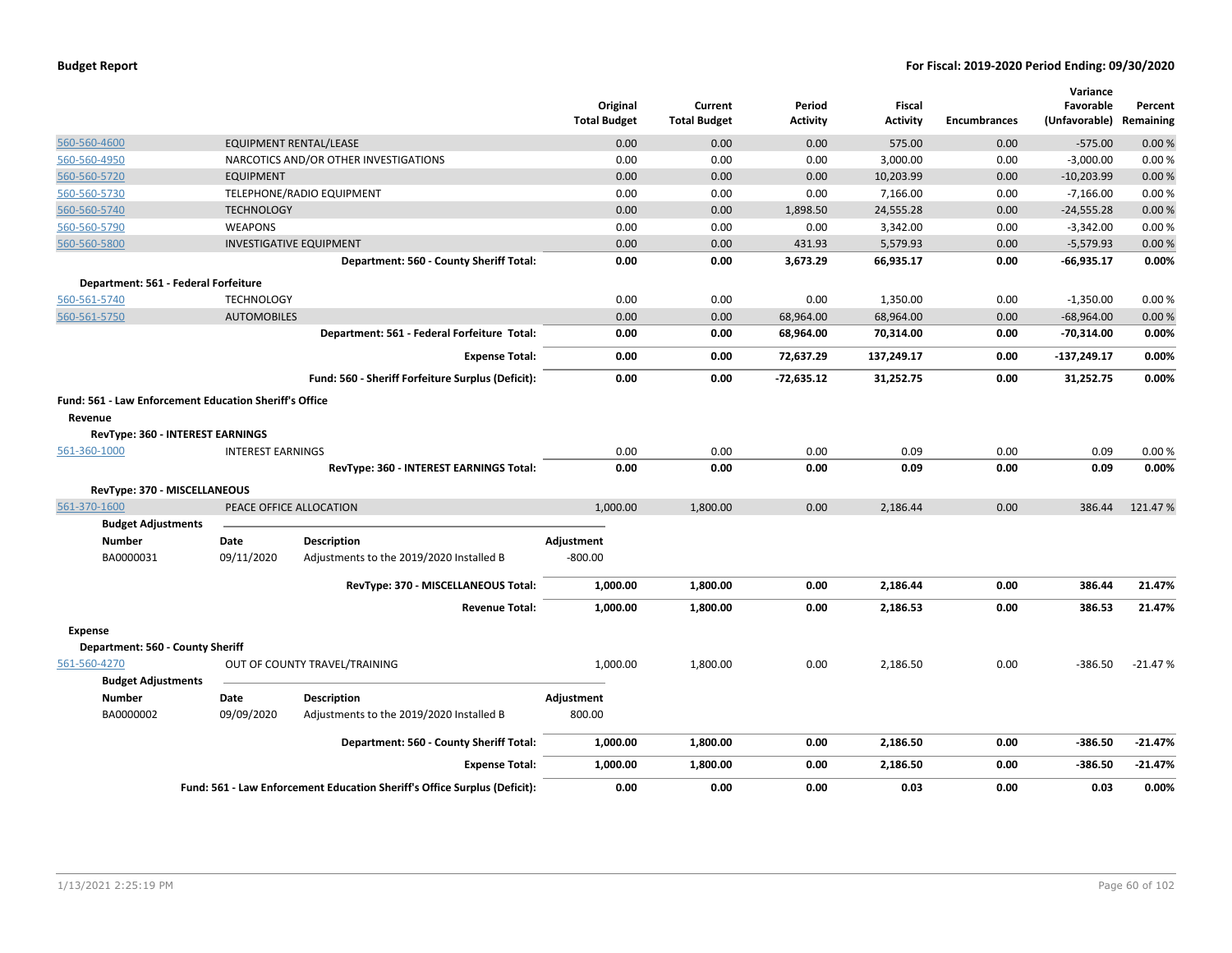|                                            |                                                               | Original<br><b>Total Budget</b> | Current<br><b>Total Budget</b> | Period<br><b>Activity</b> | Fiscal<br><b>Activity</b> | <b>Encumbrances</b> | Variance<br>Favorable<br>(Unfavorable) Remaining | Percent   |
|--------------------------------------------|---------------------------------------------------------------|---------------------------------|--------------------------------|---------------------------|---------------------------|---------------------|--------------------------------------------------|-----------|
| Fund: 562 - Bois D'Arc Lake Reservoir (SO) |                                                               |                                 |                                |                           |                           |                     |                                                  |           |
| Revenue                                    |                                                               |                                 |                                |                           |                           |                     |                                                  |           |
|                                            | RevType: 319 - F.C. DETENTION CENTER                          |                                 |                                |                           |                           |                     |                                                  |           |
| 562-319-1840                               | PERSONNEL INCOME YEAR 2                                       | 108,852.00                      | 108,852.00                     | 0.00                      | 0.00                      | 0.00                | $-108,852.00$                                    | 100.00 %  |
| 562-319-1860                               | VEHICLE OR SPEC EQUIP INC YEAR 2                              | 256,000.00                      | 256,000.00                     | 0.00                      | 0.00                      | 0.00                | $-256,000.00$                                    | 100.00 %  |
| 562-319-2500                               | DRUG SCREENING/PSYCHOLOGICAL INC YEAR 2                       | 600.00                          | 600.00                         | 0.00                      | 0.00                      | 0.00                | $-600.00$                                        | 100.00 %  |
| 562-319-3950                               | UNIFORMS INCOME YEAR 2                                        | 2,048.00                        | 2,048.00                       | 0.00                      | 0.00                      | 0.00                | $-2,048.00$                                      | 100.00%   |
| 562-319-4270                               | <b>TRAINING INCOME YEAR 2</b>                                 | 10,000.00                       | 10,000.00                      | 0.00                      | 0.00                      | 0.00                | $-10,000.00$                                     | 100.00 %  |
| 562-319-4540                               | R&M EQUIPMENT INCOME YEAR 2                                   | 20,000.00                       | 20,000.00                      | 0.00                      | 0.00                      | 0.00                | $-20,000.00$                                     | 100.00 %  |
|                                            | RevType: 319 - F.C. DETENTION CENTER Total:                   | 397,500.00                      | 397,500.00                     | 0.00                      | 0.00                      | 0.00                | -397,500.00                                      | 100.00%   |
|                                            | RevType: 370 - MISCELLANEOUS                                  |                                 |                                |                           |                           |                     |                                                  |           |
| 562-370-1840                               | <b>LOCAL FUNDING</b>                                          | 30,298.17                       | 30,298.17                      | 0.00                      | 0.00                      | 0.00                | $-30,298.17$                                     | 100.00 %  |
|                                            | RevType: 370 - MISCELLANEOUS Total:                           | 30,298.17                       | 30,298.17                      | 0.00                      | 0.00                      | 0.00                | $-30,298.17$                                     | 100.00%   |
|                                            | <b>Revenue Total:</b>                                         | 427,798.17                      | 427,798.17                     | 0.00                      | 0.00                      | 0.00                | -427,798.17                                      | 100.00%   |
| <b>Expense</b>                             |                                                               |                                 |                                |                           |                           |                     |                                                  |           |
| Department: 560 - County Sheriff           |                                                               |                                 |                                |                           |                           |                     |                                                  |           |
| 562-560-1040                               | <b>SALARIES DEPUTIES</b>                                      | 91,592.31                       | 91,592.31                      | 4,500.83                  | 66,182.48                 | 0.00                | 25,409.83                                        | 27.74 %   |
| 562-560-2010                               | SOCIAL SECURITY TAXES                                         | 5,678.72                        | 5,678.72                       | 87.20                     | 3,907.19                  | 0.00                | 1,771.53                                         | 31.20%    |
| 562-560-2020                               | <b>GROUP HEALTH INSURANCE</b>                                 | 23,741.76                       | 23,741.76                      | 1,435.75                  | 15,347.74                 | 0.00                | 8,394.02                                         | 35.36%    |
| 562-560-2030                               | RETIREMENT                                                    | 10,542.27                       | 10,542.27                      | 530.64                    | 7,723.92                  | 0.00                | 2,818.35                                         | 26.73%    |
| 562-560-2040                               | <b>WORKERS COMPENSATION</b>                                   | 2,015.03                        | 2,015.03                       | 0.00                      | 1,399.42                  | 0.00                | 615.61                                           | 30.55 %   |
| 562-560-2050                               | <b>MEDICARE TAX</b>                                           | 1,328.08                        | 1,328.08                       | 257.09                    | 1,150.36                  | 0.00                | 177.72                                           | 13.38%    |
| 562-560-2500                               | <b>EMPLOYEE PHYSICALS</b>                                     | 600.00                          | 600.00                         | 0.00                      | 0.00                      | 0.00                | 600.00                                           | 100.00 %  |
| 562-560-3200                               | <b>WEAPONS SUPPLIES</b>                                       | 0.00                            | 0.00                           | 0.00                      | 393.60                    | 0.00                | $-393.60$                                        | 0.00%     |
| 562-560-3950                               | UNIFORMS/OTHER                                                | 2,000.00                        | 2,000.00                       | 0.00                      | 0.00                      | 0.00                | 2,000.00                                         | 100.00 %  |
| 562-560-4230                               | <b>CELL PHONE ALLOWANCE</b>                                   | 300.00                          | 300.00                         | 0.00                      | 0.00                      | 0.00                | 300.00                                           | 100.00 %  |
| 562-560-4270                               | OUT OF COUNTY TRAVEL/TRAINING                                 | 10,000.00                       | 10,000.00                      | 0.00                      | 0.00                      | 0.00                | 10,000.00                                        | 100.00 %  |
| 562-560-4470                               | Radio Licenses                                                | 0.00                            | 0.00                           | 0.00                      | 485.00                    | 0.00                | $-485.00$                                        | 0.00%     |
| 562-560-4520                               | <b>R&amp;M EQUIPMENT</b>                                      | 24,000.00                       | 24,000.00                      | 0.00                      | 0.00                      | 0.00                | 24,000.00                                        | 100.00 %  |
| 562-560-5730                               | <b>EMERGENCY RADIO IMPROVEMENTS</b>                           | 0.00                            | 0.00                           | 0.00                      | 399,800.00                | 0.00                | $-399,800.00$                                    | 0.00%     |
| 562-560-5750                               | PURCHASE AUTOS, BOATS, ATV'S                                  | 256,000.00                      | 256,000.00                     | 0.00                      | 1,652.40                  | 0.00                | 254,347.60                                       | 99.35 %   |
|                                            | Department: 560 - County Sheriff Total:                       | 427,798.17                      | 427,798.17                     | 6,811.51                  | 498,042.11                | 0.00                | $-70,243.94$                                     | $-16.42%$ |
|                                            | <b>Expense Total:</b>                                         | 427,798.17                      | 427,798.17                     | 6,811.51                  | 498,042.11                | 0.00                | $-70,243.94$                                     | $-16.42%$ |
|                                            | Fund: 562 - Bois D'Arc Lake Reservoir (SO) Surplus (Deficit): | 0.00                            | 0.00                           | $-6,811.51$               | $-498,042.11$             | 0.00                | -498,042.11                                      | 0.00%     |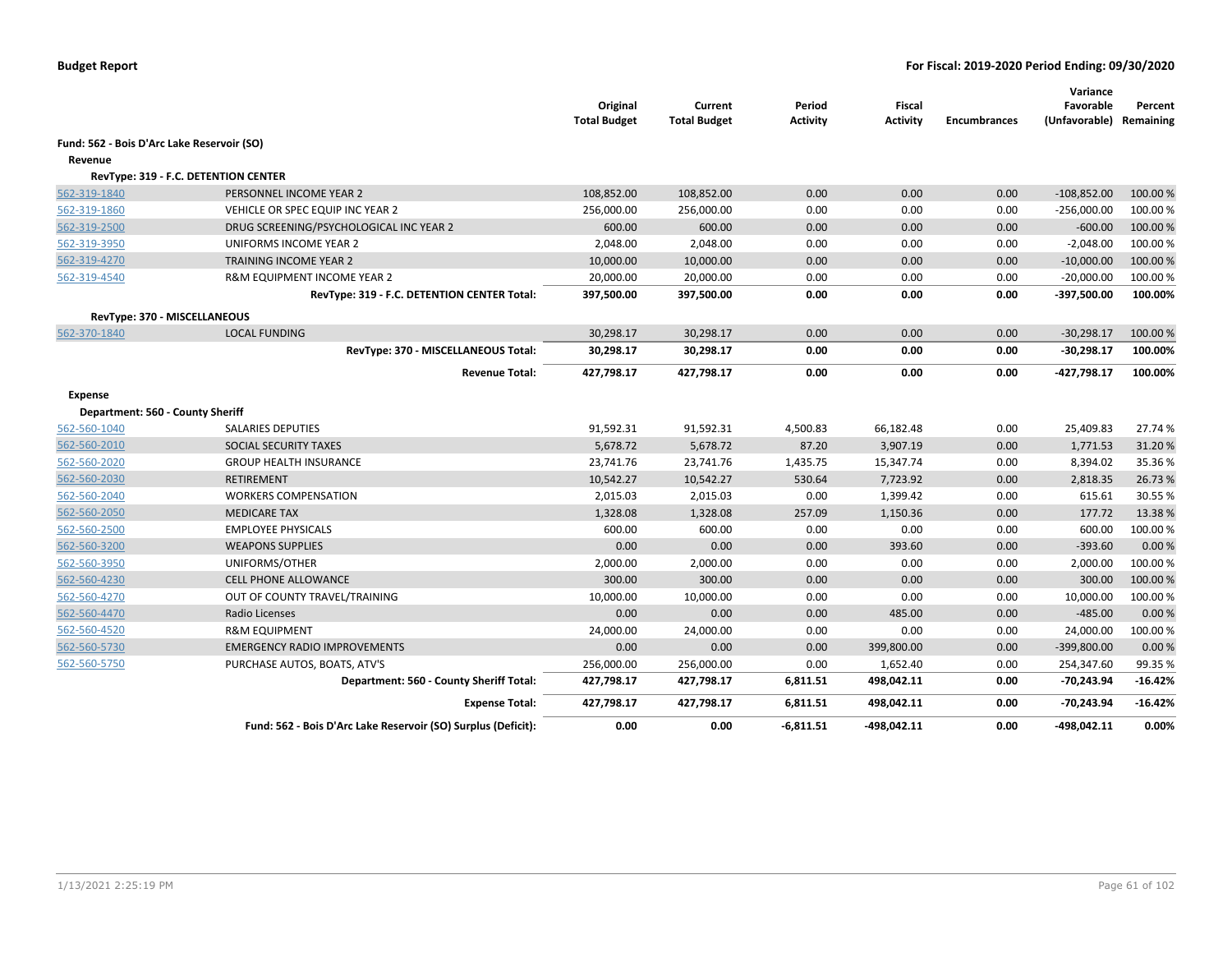|                                                                     |                          |                                                            | Original<br><b>Total Budget</b> | Current<br><b>Total Budget</b> | Period<br><b>Activity</b> | Fiscal<br><b>Activity</b> | <b>Encumbrances</b> | Variance<br>Favorable<br>(Unfavorable) Remaining | Percent        |
|---------------------------------------------------------------------|--------------------------|------------------------------------------------------------|---------------------------------|--------------------------------|---------------------------|---------------------------|---------------------|--------------------------------------------------|----------------|
| Fund: 563 - Sheriff's Office Technology                             |                          |                                                            |                                 |                                |                           |                           |                     |                                                  |                |
| Revenue                                                             |                          |                                                            |                                 |                                |                           |                           |                     |                                                  |                |
| RevType: 300 - CASH                                                 |                          |                                                            |                                 |                                |                           |                           |                     |                                                  |                |
| 563-300-1100                                                        |                          | UNENCUMBERED FUND BALANCE                                  | 0.00                            | 2,884.60                       | 0.00                      | 0.00                      | 0.00                | $-2,884.60$                                      | 100.00 %       |
| <b>Budget Adjustments</b>                                           |                          |                                                            |                                 |                                |                           |                           |                     |                                                  |                |
| <b>Number</b>                                                       | Date                     | <b>Description</b>                                         | Adjustment                      |                                |                           |                           |                     |                                                  |                |
| BA0000030                                                           | 09/11/2020               | Adjustments to the 2019/2020 Installed B                   | $-2,884.60$                     |                                |                           |                           |                     |                                                  |                |
|                                                                     |                          | RevType: 300 - CASH Total:                                 | 0.00                            | 2,884.60                       | 0.00                      | 0.00                      | 0.00                | $-2,884.60$                                      | 100.00%        |
|                                                                     |                          | <b>Revenue Total:</b>                                      | 0.00                            | 2,884.60                       | 0.00                      | 0.00                      | 0.00                | $-2,884.60$                                      | 100.00%        |
| <b>Expense</b>                                                      |                          |                                                            |                                 |                                |                           |                           |                     |                                                  |                |
| Department: 560 - County Sheriff                                    |                          |                                                            |                                 |                                |                           |                           |                     |                                                  |                |
| 563-560-5730<br><b>Budget Adjustments</b>                           | <b>EMERGENCY RADIOS</b>  |                                                            | 0.00                            | 2,884.60                       | 0.00                      | 2,884.60                  | 0.00                | 0.00                                             | 0.00%          |
| <b>Number</b>                                                       | Date                     | <b>Description</b>                                         | Adjustment                      |                                |                           |                           |                     |                                                  |                |
| BA0000030                                                           | 09/11/2020               | Adjustments to the 2019/2020 Installed B                   | 2,884.60                        |                                |                           |                           |                     |                                                  |                |
|                                                                     |                          | Department: 560 - County Sheriff Total:                    | 0.00                            | 2,884.60                       | 0.00                      | 2,884.60                  | 0.00                | 0.00                                             | 0.00%          |
|                                                                     |                          | <b>Expense Total:</b>                                      | 0.00                            | 2,884.60                       | 0.00                      | 2,884.60                  | 0.00                | 0.00                                             | 0.00%          |
|                                                                     |                          | Fund: 563 - Sheriff's Office Technology Surplus (Deficit): | 0.00                            | 0.00                           | 0.00                      | $-2,884.60$               | 0.00                | $-2,884.60$                                      | $0.00\%$       |
| Fund: 590 - Specialty Court/Drug Court                              |                          |                                                            |                                 |                                |                           |                           |                     |                                                  |                |
| Revenue                                                             |                          |                                                            |                                 |                                |                           |                           |                     |                                                  |                |
| RevType: 360 - INTEREST EARNINGS                                    |                          |                                                            |                                 |                                |                           |                           |                     |                                                  |                |
| 590-360-1000                                                        | <b>INTEREST EARNINGS</b> |                                                            | 0.00                            | 0.00                           | 0.00                      | 49.29                     | 0.00                | 49.29                                            | 0.00 %         |
|                                                                     |                          | RevType: 360 - INTEREST EARNINGS Total:                    | 0.00                            | 0.00                           | 0.00                      | 49.29                     | 0.00                | 49.29                                            | 0.00%          |
| RevType: 370 - MISCELLANEOUS                                        |                          |                                                            |                                 |                                |                           |                           |                     |                                                  |                |
| 590-370-1300                                                        |                          | REFUNDS & MISCELLANEOUS                                    | 0.00                            | 0.00                           | 0.00                      | 540.00                    | 0.00                | 540.00                                           | 0.00%          |
| 590-370-4250                                                        | <b>DRUG COURT FEE</b>    |                                                            | 4,000.00                        | 4,000.00                       | 63.18                     | 2,974.74                  | 0.00                | $-1,025.26$                                      | 25.63%         |
| 590-370-4260                                                        | <b>SPECIALTY COURT</b>   | RevType: 370 - MISCELLANEOUS Total:                        | 0.00<br>4,000.00                | 0.00<br>4,000.00               | 41.20<br>104.38           | 458.42<br>3,973.16        | 0.00<br>0.00        | 458.42<br>$-26.84$                               | 0.00%<br>0.67% |
|                                                                     |                          | <b>Revenue Total:</b>                                      | 4,000.00                        | 4,000.00                       | 104.38                    | 4,022.45                  | 0.00                | 22.45                                            | 0.56%          |
|                                                                     |                          |                                                            |                                 |                                |                           |                           |                     |                                                  |                |
| <b>Expense</b><br><b>Department: 436 - Specialty Court Expenses</b> |                          |                                                            |                                 |                                |                           |                           |                     |                                                  |                |
| 590-436-4330                                                        | DRUG COURT PROGRAMS      |                                                            | 600.00                          | 600.00                         | 0.00                      | 1,933.00                  | 0.00                | $-1,333.00$                                      | $-222.17%$     |
| 590-436-4370                                                        |                          | ATTORNEY FEES DRUG COURT                                   | 3,400.00                        | 3,400.00                       | 742.50                    | 2,025.00                  | 0.00                | 1,375.00                                         | 40.44 %        |
| 590-436-4420                                                        | PROFESSIONAL SERVICES    |                                                            | 0.00                            | 0.00                           | 0.00                      | 550.00                    | 0.00                | $-550.00$                                        | 0.00%          |
|                                                                     |                          | Department: 436 - Specialty Court Expenses Total:          | 4,000.00                        | 4,000.00                       | 742.50                    | 4,508.00                  | 0.00                | $-508.00$                                        | $-12.70%$      |
|                                                                     |                          | <b>Expense Total:</b>                                      | 4,000.00                        | 4,000.00                       | 742.50                    | 4,508.00                  | 0.00                | -508.00                                          | $-12.70%$      |
|                                                                     |                          | Fund: 590 - Specialty Court/Drug Court Surplus (Deficit):  | 0.00                            | 0.00                           | $-638.12$                 | $-485.55$                 | 0.00                | $-485.55$                                        | 0.00%          |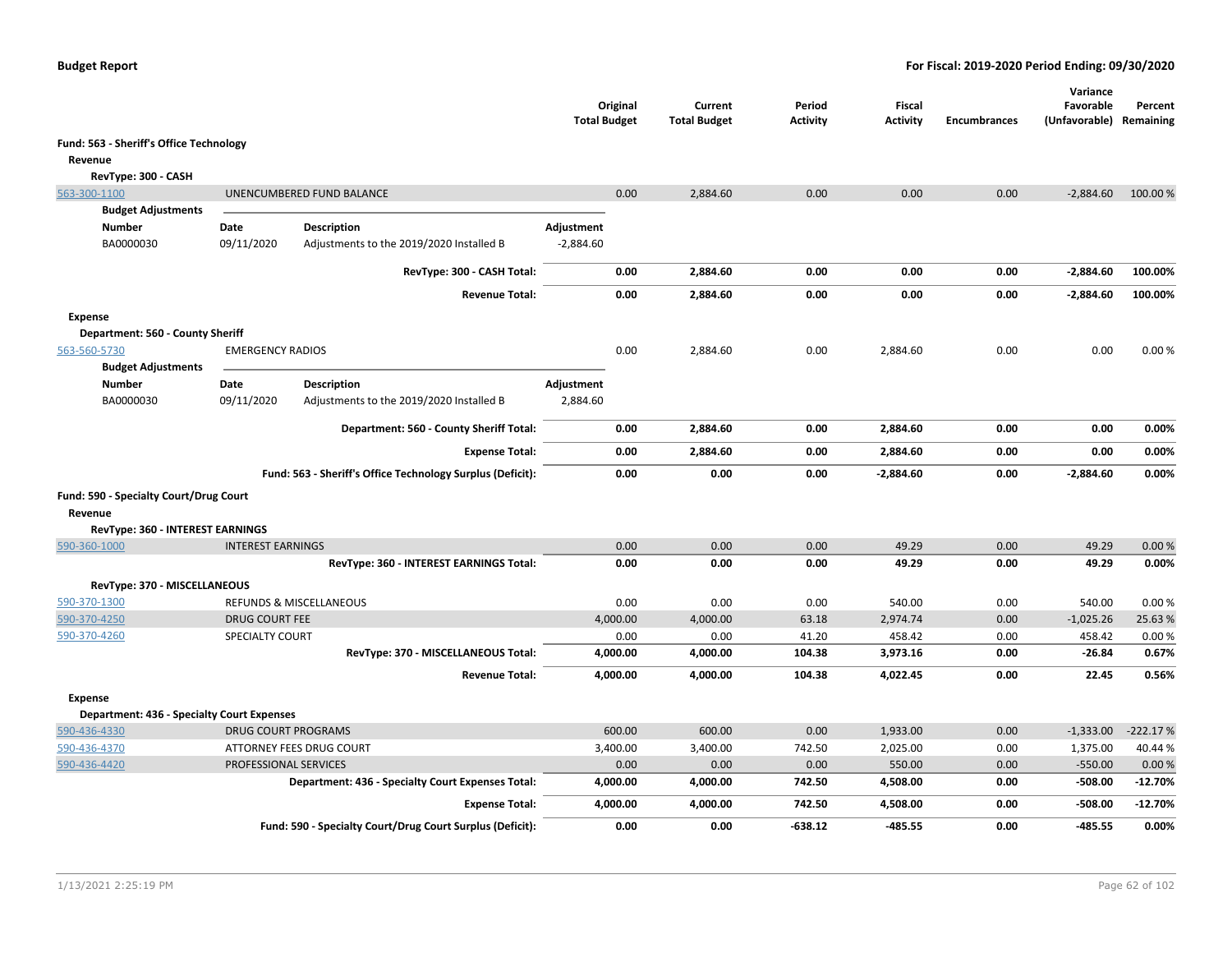|                                |                                                    | Original<br><b>Total Budget</b> | Current<br><b>Total Budget</b> | Period<br><b>Activity</b> | Fiscal<br><b>Activity</b> | <b>Encumbrances</b> | Variance<br>Favorable<br>(Unfavorable) Remaining | Percent             |
|--------------------------------|----------------------------------------------------|---------------------------------|--------------------------------|---------------------------|---------------------------|---------------------|--------------------------------------------------|---------------------|
| Fund: 600 - Sinking            |                                                    |                                 |                                |                           |                           |                     |                                                  |                     |
| Revenue                        |                                                    |                                 |                                |                           |                           |                     |                                                  |                     |
| RevType: 310 - PROPERTY TAXES  |                                                    |                                 |                                |                           |                           |                     |                                                  |                     |
| 600-310-1100                   | <b>CURRENT TAXES</b>                               | 854,993.92                      | 854,993.92                     | 1,865.36                  | 864,748.50                | 0.00                | 9,754.58                                         | 101.14%             |
| 600-310-1200                   | <b>DELINQUENT TAXES</b>                            | 500.00                          | 500.00                         | 473.87                    | 8,797.02                  | 0.00                |                                                  | 8,297.02 1,759.40 % |
|                                | RevType: 310 - PROPERTY TAXES Total:               | 855,493.92                      | 855,493.92                     | 2,339.23                  | 873,545.52                | 0.00                | 18,051.60                                        | 2.11%               |
| RevType: 318 - OTHER TAXES     |                                                    |                                 |                                |                           |                           |                     |                                                  |                     |
| 600-318-1200                   | PAY N LIEU TAX/GRASSLAND                           | 0.00                            | 0.00                           | 0.00                      | 935.06                    | 0.00                | 935.06                                           | 0.00%               |
| 600-318-1210                   | PAY N LIEU TAX/UPPER TRINITY                       | 0.00                            | 0.00                           | 0.00                      | 144.00                    | 0.00                | 144.00                                           | 0.00%               |
|                                | RevType: 318 - OTHER TAXES Total:                  | 0.00                            | 0.00                           | 0.00                      | 1,079.06                  | 0.00                | 1,079.06                                         | 0.00%               |
|                                |                                                    |                                 |                                |                           |                           |                     |                                                  |                     |
|                                | RevType: 360 - INTEREST EARNINGS                   |                                 |                                |                           |                           |                     |                                                  |                     |
| 600-360-4000                   | INTEREST, 2020 CO BONDS                            | 0.00                            | 0.00                           | 0.00                      | 5,812.19                  | 0.00                | 5,812.19                                         | 0.00%               |
|                                | RevType: 360 - INTEREST EARNINGS Total:            | 0.00                            | 0.00                           | 0.00                      | 5,812.19                  | 0.00                | 5,812.19                                         | 0.00%               |
|                                | <b>Revenue Total:</b>                              | 855,493.92                      | 855,493.92                     | 2,339.23                  | 880,436.77                | 0.00                | 24,942.85                                        | 2.92%               |
| <b>Expense</b>                 |                                                    |                                 |                                |                           |                           |                     |                                                  |                     |
| Department: 620 - Debt Service |                                                    |                                 |                                |                           |                           |                     |                                                  |                     |
| 600-620-3090                   | ANNUAL PAYING AGENT REGISTRAR FEES                 | 500.00                          | 500.00                         | 0.00                      | 786.48                    | 0.00                | $-286.48$                                        | $-57.30%$           |
| 600-620-4010                   | <b>CONTINUING DISCLOSURE FEES</b>                  | 2,250.00                        | 2,250.00                       | 0.00                      | 2,250.00                  | 0.00                | 0.00                                             | 0.00%               |
| 600-620-4900                   | <b>MISCELLANEOUS</b>                               | 83,118.92                       | 83,118.92                      | 0.00                      | 0.00                      | 0.00                | 83,118.92                                        | 100.00%             |
| 600-620-6270                   | PRINCIPAL, 2017 GO BONDS                           | 170,000.00                      | 170,000.00                     | 0.00                      | 170,000.00                | 0.00                | 0.00                                             | 0.00%               |
| 600-620-6300                   | PRINCIPAL, 2018 GO BONDS                           | 40,000.00                       | 40,000.00                      | 0.00                      | 0.00                      | 0.00                | 40,000.00                                        | 100.00%             |
| 600-620-6310                   | PRINCIPAL, 2020 CO BONDS                           | 0.00                            | 0.00                           | 0.00                      | 40,000.00                 | 0.00                | $-40,000.00$                                     | 0.00%               |
|                                | Department: 620 - Debt Service Total:              | 295,868.92                      | 295,868.92                     | 0.00                      | 213,036.48                | 0.00                | 82,832.44                                        | 28.00%              |
|                                | Department: 660 - Debt Service Interest            |                                 |                                |                           |                           |                     |                                                  |                     |
| 600-660-6670                   | INTEREST, 2017 GO BONDS                            | 203,075.00                      | 203,075.00                     | 0.00                      | 203,075.00                | 0.00                | 0.00                                             | 0.00 %              |
| 600-660-6700                   | INTEREST, 2018 GO BONDS                            | 356,550.00                      | 356,550.00                     | 0.00                      | 356,550.00                | 0.00                | 0.00                                             | 0.00%               |
|                                | Department: 660 - Debt Service Interest Total:     | 559,625.00                      | 559,625.00                     | 0.00                      | 559,625.00                | 0.00                | 0.00                                             | 0.00%               |
|                                | <b>Expense Total:</b>                              | 855,493.92                      | 855,493.92                     | 0.00                      | 772,661.48                | 0.00                | 82,832.44                                        | 9.68%               |
|                                | Fund: 600 - Sinking Surplus (Deficit):             | 0.00                            | 0.00                           | 2,339.23                  | 107,775.29                | 0.00                | 107,775.29                                       | 0.00%               |
|                                | Fund: 630 - Law Enforcement Education Const. Pct.1 |                                 |                                |                           |                           |                     |                                                  |                     |
| Revenue                        |                                                    |                                 |                                |                           |                           |                     |                                                  |                     |
| RevType: 370 - MISCELLANEOUS   |                                                    |                                 |                                |                           |                           |                     |                                                  |                     |
| 630-370-1600                   | PEACE OFFICER ALLOCATION                           | 678.30                          | 678.30                         | 0.00                      | 685.17                    | 0.00                | 6.87                                             | 101.01%             |
|                                | RevType: 370 - MISCELLANEOUS Total:                | 678.30                          | 678.30                         | 0.00                      | 685.17                    | 0.00                | 6.87                                             | 1.01%               |
|                                | <b>Revenue Total:</b>                              | 678.30                          | 678.30                         | 0.00                      | 685.17                    | 0.00                | 6.87                                             | 1.01%               |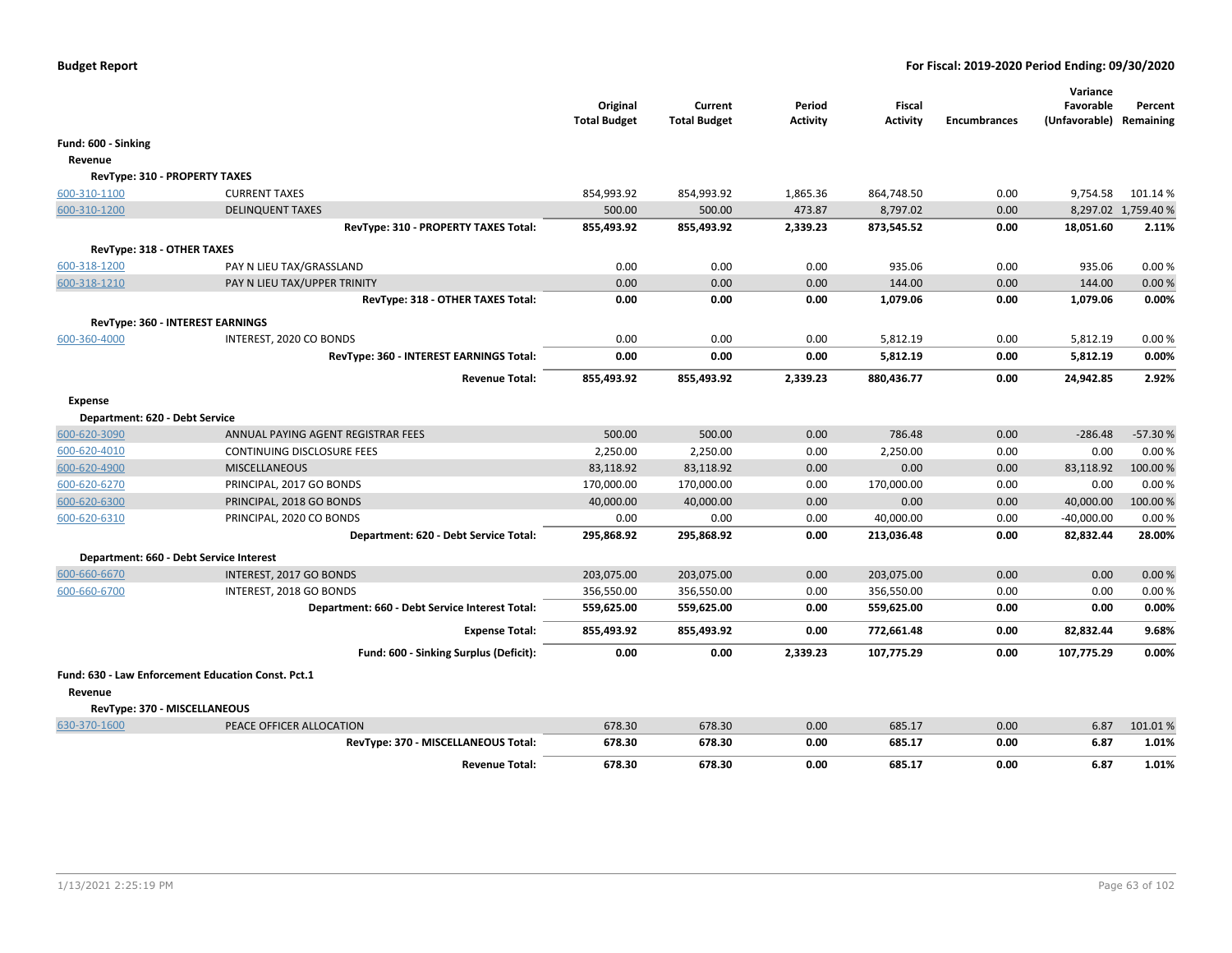|                     |                                                                       | Original            | Current             | Period          | <b>Fiscal</b>   |                     | Variance<br>Favorable | Percent   |
|---------------------|-----------------------------------------------------------------------|---------------------|---------------------|-----------------|-----------------|---------------------|-----------------------|-----------|
|                     |                                                                       | <b>Total Budget</b> | <b>Total Budget</b> | <b>Activity</b> | <b>Activity</b> | <b>Encumbrances</b> | (Unfavorable)         | Remaining |
| <b>Expense</b>      |                                                                       |                     |                     |                 |                 |                     |                       |           |
|                     | Department: 551 - Constable Pct.1                                     |                     |                     |                 |                 |                     |                       |           |
| 630-551-4270        | OUT OF COUNTY TRAVEL/TRAINING                                         | 678.30              | 678.30              | 0.00            | 0.00            | 0.00                | 678.30                | 100.00%   |
|                     | Department: 551 - Constable Pct.1 Total:                              | 678.30              | 678.30              | 0.00            | 0.00            | 0.00                | 678.30                | 100.00%   |
|                     | <b>Expense Total:</b>                                                 | 678.30              | 678.30              | 0.00            | 0.00            | 0.00                | 678.30                | 100.00%   |
|                     | Fund: 630 - Law Enforcement Education Const. Pct.1 Surplus (Deficit): | 0.00                | 0.00                | 0.00            | 685.17          | 0.00                | 685.17                | 0.00%     |
|                     | Fund: 640 - Law Enforcement Education Const. Pct.2                    |                     |                     |                 |                 |                     |                       |           |
| Revenue             |                                                                       |                     |                     |                 |                 |                     |                       |           |
|                     | RevType: 370 - MISCELLANEOUS                                          |                     |                     |                 |                 |                     |                       |           |
| 640-370-1600        | PEACE OFFICER ALLOCATION                                              | 678.48              | 678.48              | 0.00            | 685.17          | 0.00                | 6.69                  | 100.99%   |
|                     | RevType: 370 - MISCELLANEOUS Total:                                   | 678.48              | 678.48              | 0.00            | 685.17          | 0.00                | 6.69                  | 0.99%     |
|                     | <b>Revenue Total:</b>                                                 | 678.48              | 678.48              | 0.00            | 685.17          | 0.00                | 6.69                  | 0.99%     |
| <b>Expense</b>      |                                                                       |                     |                     |                 |                 |                     |                       |           |
|                     | Department: 552 - Constable Pct.2                                     |                     |                     |                 |                 |                     |                       |           |
| 640-552-4270        | OUT OF COUNTY TRAVEL/TRAINING                                         | 678.48              | 678.48              | 0.00            | 0.00            | 0.00                | 678.48                | 100.00 %  |
|                     | Department: 552 - Constable Pct.2 Total:                              | 678.48              | 678.48              | 0.00            | 0.00            | 0.00                | 678.48                | 100.00%   |
|                     | <b>Expense Total:</b>                                                 | 678.48              | 678.48              | 0.00            | 0.00            | 0.00                | 678.48                | 100.00%   |
|                     | Fund: 640 - Law Enforcement Education Const. Pct.2 Surplus (Deficit): | 0.00                | 0.00                | 0.00            | 685.17          | 0.00                | 685.17                | 0.00%     |
|                     | Fund: 650 - Law Enforcement Education Const. Pct.3                    |                     |                     |                 |                 |                     |                       |           |
| Revenue             |                                                                       |                     |                     |                 |                 |                     |                       |           |
|                     | RevType: 370 - MISCELLANEOUS                                          |                     |                     |                 |                 |                     |                       |           |
| 650-370-1600        | PEACE OFFICER ALLOCATION                                              | 678.30              | 678.30              | 0.00            | 685.17          | 0.00                | 6.87                  | 101.01%   |
|                     | RevType: 370 - MISCELLANEOUS Total:                                   | 678.30              | 678.30              | 0.00            | 685.17          | 0.00                | 6.87                  | 1.01%     |
|                     | <b>Revenue Total:</b>                                                 | 678.30              | 678.30              | 0.00            | 685.17          | 0.00                | 6.87                  | 1.01%     |
| <b>Expense</b>      |                                                                       |                     |                     |                 |                 |                     |                       |           |
|                     | Department: 553 - Constable Pct.3                                     |                     |                     |                 |                 |                     |                       |           |
| 650-553-4270        | OUT OF COUNTY TRAVEL/TRAINING                                         | 678.30              | 678.30              | 0.00            | 0.00            | 0.00                | 678.30                | 100.00%   |
|                     | Department: 553 - Constable Pct.3 Total:                              | 678.30              | 678.30              | 0.00            | 0.00            | 0.00                | 678.30                | 100.00%   |
|                     | <b>Expense Total:</b>                                                 | 678.30              | 678.30              | 0.00            | 0.00            | 0.00                | 678.30                | 100.00%   |
|                     | Fund: 650 - Law Enforcement Education Const. Pct.3 Surplus (Deficit): | 0.00                | 0.00                | 0.00            | 685.17          | 0.00                | 685.17                | 0.00%     |
|                     | Fund: 660 - 2017 GO Bonds-Construction Fund FY2017                    |                     |                     |                 |                 |                     |                       |           |
| Revenue             |                                                                       |                     |                     |                 |                 |                     |                       |           |
| RevType: 300 - CASH |                                                                       |                     |                     |                 |                 |                     |                       |           |
| 660-300-1660        | <b>BEGINNING CASH BALANCE</b>                                         | 5,099,948.00        | 5,099,948.00        | 0.00            | 0.00            | 0.00                | $-5,099,948.00$       | 100.00 %  |
|                     | RevTvpe: 300 - CASH Total:                                            | 5.099.948.00        | 5.099.948.00        | 0.00            | 0.00            | 0.00                | -5,099,948.00         | 100.00%   |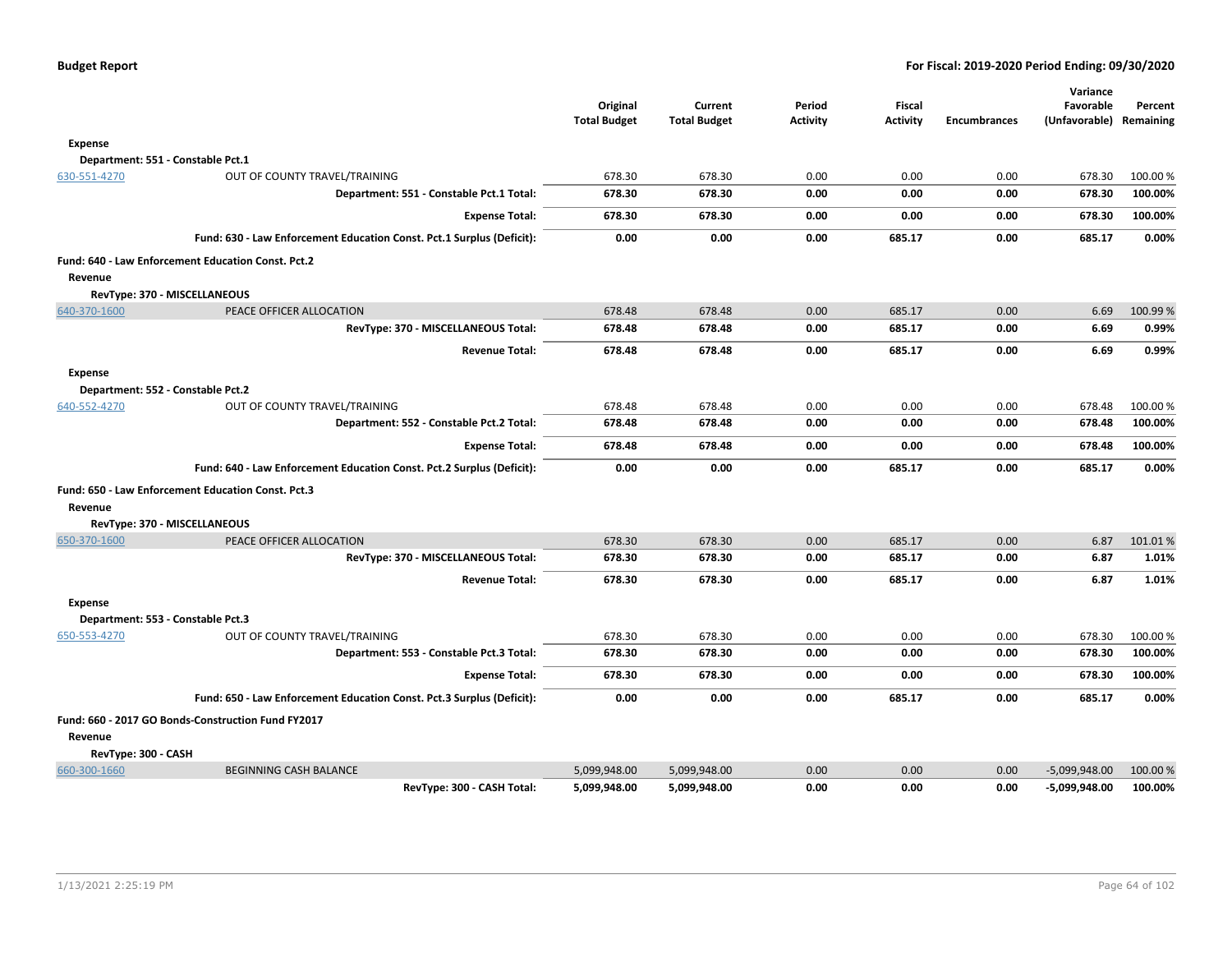| <b>Budget Report</b> |  |
|----------------------|--|
|----------------------|--|

|                                                   |                                    |                                                                       |                                 |                                |                           |                                  |                     | Variance                   |                      |
|---------------------------------------------------|------------------------------------|-----------------------------------------------------------------------|---------------------------------|--------------------------------|---------------------------|----------------------------------|---------------------|----------------------------|----------------------|
|                                                   |                                    |                                                                       | Original<br><b>Total Budget</b> | Current<br><b>Total Budget</b> | Period<br><b>Activity</b> | <b>Fiscal</b><br><b>Activity</b> | <b>Encumbrances</b> | Favorable<br>(Unfavorable) | Percent<br>Remaining |
|                                                   |                                    |                                                                       |                                 |                                |                           |                                  |                     |                            |                      |
| RevType: 360 - INTEREST EARNINGS                  |                                    |                                                                       |                                 |                                |                           |                                  |                     |                            |                      |
| 660-360-1660                                      | <b>INTEREST EARNINGS ICS</b>       |                                                                       | 0.00                            | 0.00                           | 0.78                      | 17,269.10                        | 0.00                | 17,269.10                  | 0.00%                |
|                                                   |                                    | RevType: 360 - INTEREST EARNINGS Total:                               | 0.00                            | 0.00                           | 0.78                      | 17,269.10                        | 0.00                | 17,269.10                  | 0.00%                |
|                                                   |                                    | <b>Revenue Total:</b>                                                 | 5,099,948.00                    | 5,099,948.00                   | 0.78                      | 17,269.10                        | 0.00                | -5,082,678.90              | 99.66%               |
| <b>Expense</b>                                    |                                    |                                                                       |                                 |                                |                           |                                  |                     |                            |                      |
| Department: 509 - Contingency                     |                                    |                                                                       |                                 |                                |                           |                                  |                     |                            |                      |
| 660-509-4750                                      | <b>CONTINGENCY</b>                 |                                                                       | 440,000.00                      | 440,000.00                     | 0.00                      | 0.00                             | 0.00                | 440,000.00                 | 100.00 %             |
|                                                   |                                    | Department: 509 - Contingency Total:                                  | 440,000.00                      | 440,000.00                     | 0.00                      | 0.00                             | 0.00                | 440,000.00                 | 100.00%              |
| Department: 667 - Courthouse Construction Phase 2 |                                    |                                                                       |                                 |                                |                           |                                  |                     |                            |                      |
| 660-667-1650                                      | <b>CONSTRUCTION</b>                |                                                                       | 3,917,448.00                    | 3,917,448.00                   | 0.00                      | 2,547,775.50                     | 0.00                | 1,369,672.50               | 34.96%               |
| 660-667-1670                                      |                                    | <b>CONSTRUTION MANAGER AGENT</b>                                      | 726,000.00                      | 726,000.00                     | 0.00                      | 738,520.31                       | 0.00                | $-12,520.31$               | $-1.72%$             |
| 660-667-1680                                      | <b>MASONRY AND STONE</b>           |                                                                       | 0.00                            | 0.00                           | 0.00                      | 1,264,143.73                     | 0.00                | $-1,264,143.73$            | 0.00%                |
| 660-667-4030                                      | <b>ARCHITECTURAL FEES</b>          |                                                                       | 0.00                            | 0.00                           | 0.00                      | 56,875.00                        | 0.00                | $-56,875.00$               | 0.00%                |
| 660-667-4260                                      | PROFESSIONAL FEES                  |                                                                       | 0.00                            | 0.00                           | 0.00                      | 28,570.00                        | 0.00                | $-28,570.00$               | 0.00%                |
| 660-667-4300                                      | <b>BIDS, NOTICES &amp; PERMITS</b> |                                                                       | 0.00                            | 0.00                           | 0.00                      | 7.394.97                         | 0.00                | $-7,394.97$                | 0.00%                |
| 660-667-4430                                      | <b>TRASH PICK UP</b>               |                                                                       | 0.00                            | 0.00                           | 0.00                      | 3,266.75                         | 0.00                | $-3,266.75$                | 0.00%                |
| 660-667-4510                                      |                                    | ASBESTOS & OTHER TESTING                                              | 16,500.00                       | 16,500.00                      | 0.00                      | 0.00                             | 0.00                | 16,500.00                  | 100.00%              |
| 660-667-4900                                      | MISCELLANEOUS                      |                                                                       | 0.00                            | 0.00                           | 0.00                      | 46.43                            | 0.00                | $-46.43$                   | 0.00%                |
|                                                   |                                    | Department: 667 - Courthouse Construction Phase 2 Total:              | 4,659,948.00                    | 4,659,948.00                   | 0.00                      | 4,646,592.69                     | 0.00                | 13,355.31                  | 0.29%                |
|                                                   |                                    | <b>Expense Total:</b>                                                 | 5,099,948.00                    | 5,099,948.00                   | 0.00                      | 4,646,592.69                     | 0.00                | 453,355.31                 | 8.89%                |
|                                                   |                                    | Fund: 660 - 2017 GO Bonds-Construction Fund FY2017 Surplus (Deficit): | 0.00                            | 0.00                           | 0.78                      | -4,629,323.59                    | 0.00                | -4,629,323.59              | 0.00%                |
| Fund: 670 - Courthouse Restoration                |                                    |                                                                       |                                 |                                |                           |                                  |                     |                            |                      |
| Revenue                                           |                                    |                                                                       |                                 |                                |                           |                                  |                     |                            |                      |
| RevType: 330 - GRANTS                             |                                    |                                                                       |                                 |                                |                           |                                  |                     |                            |                      |
| 670-330-5100                                      |                                    | <b>COURTHOUSE RESTORATION</b>                                         | 0.00                            | 2,639,260.00                   | 0.00                      | 0.00                             | 0.00                | $-2,639,260.00$            | 100.00%              |
| <b>Budget Adjustments</b>                         |                                    |                                                                       |                                 |                                |                           |                                  |                     |                            |                      |
| <b>Number</b>                                     | Date                               | <b>Description</b>                                                    | Adjustment                      |                                |                           |                                  |                     |                            |                      |
| BA0000003                                         | 09/09/2020                         | Adjustments to the 2019/2020 Installed B                              | $-2,639,260.00$                 |                                |                           |                                  |                     |                            |                      |
|                                                   |                                    | RevType: 330 - GRANTS Total:                                          | 0.00                            | 2,639,260.00                   | 0.00                      | 0.00                             | 0.00                | $-2,639,260.00$            | 100.00%              |
|                                                   |                                    | <b>Revenue Total:</b>                                                 | 0.00                            | 2,639,260.00                   | 0.00                      | 0.00                             | 0.00                | -2,639,260.00              | 100.00%              |
| <b>Expense</b>                                    |                                    |                                                                       |                                 |                                |                           |                                  |                     |                            |                      |
| Department: 509 - Contingency                     |                                    |                                                                       |                                 |                                |                           |                                  |                     |                            |                      |
| 670-509-4750                                      | CONTINGENCY                        |                                                                       | 245,080.00                      | 245,080.00                     | 0.00                      | 0.00                             | 0.00                | 245,080.00                 | 100.00 %             |
|                                                   |                                    | Department: 509 - Contingency Total:                                  | 245,080.00                      | 245,080.00                     | 0.00                      | 0.00                             | 0.00                | 245,080.00                 | 100.00%              |
| Department: 670 - Courthouse Restoration Phase 2  |                                    |                                                                       |                                 |                                |                           |                                  |                     |                            |                      |
| 670-670-1650                                      | <b>CONSTRUCTION</b>                |                                                                       | 2,336,180.00                    | 2,336,180.00                   | 0.00                      | 0.00                             | 0.00                | 2,336,180.00               | 100.00 %             |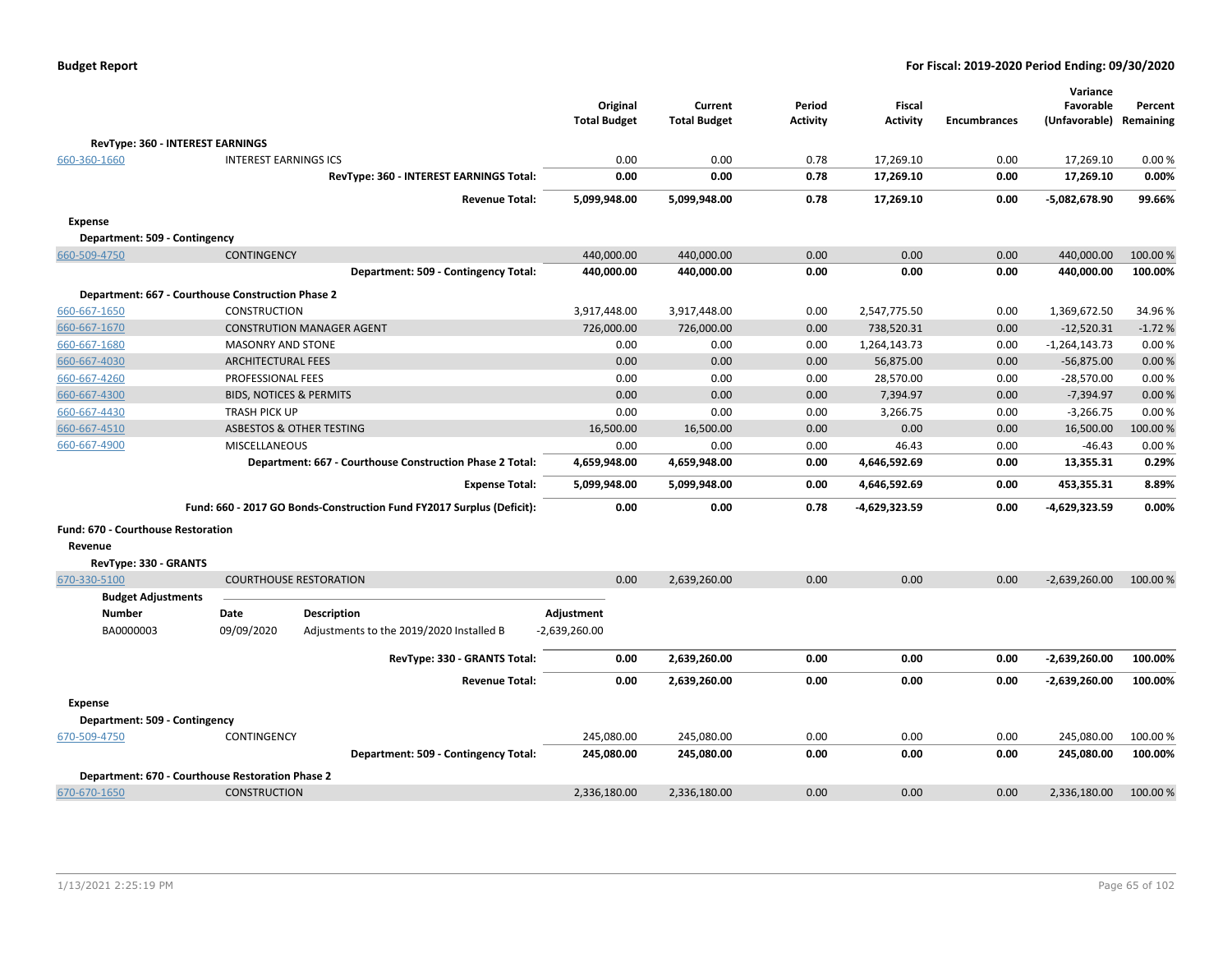|                                                    |                           |                                                         | <b>Total Budget</b> | Original  | Current<br><b>Total Budget</b> | Period<br><b>Activity</b> | <b>Fiscal</b><br><b>Activity</b> | <b>Encumbrances</b> | Variance<br>Favorable<br>(Unfavorable) | Percent<br>Remaining |
|----------------------------------------------------|---------------------------|---------------------------------------------------------|---------------------|-----------|--------------------------------|---------------------------|----------------------------------|---------------------|----------------------------------------|----------------------|
| 670-670-4030                                       | <b>ARCHITECTURAL FEES</b> |                                                         |                     | 58,000.00 | 58,000.00                      | 0.00                      | 0.00                             | 0.00                | 58,000.00                              | 100.00 %             |
|                                                    |                           | Department: 670 - Courthouse Restoration Phase 2 Total: | 2,394,180.00        |           | 2,394,180.00                   | 0.00                      | 0.00                             | 0.00                | 2,394,180.00                           | 100.00%              |
|                                                    |                           | <b>Expense Total:</b>                                   | 2,639,260.00        |           | 2,639,260.00                   | 0.00                      | 0.00                             | 0.00                | 2,639,260.00                           | 100.00%              |
|                                                    |                           | Fund: 670 - Courthouse Restoration Surplus (Deficit):   | $-2,639,260.00$     |           | 0.00                           | 0.00                      | 0.00                             | 0.00                | 0.00                                   | 0.00%                |
| Fund: 680 - 2018 GO Bonds-Construction Fund FY2019 |                           |                                                         |                     |           |                                |                           |                                  |                     |                                        |                      |
| Revenue                                            |                           |                                                         |                     |           |                                |                           |                                  |                     |                                        |                      |
| RevType: 300 - CASH                                |                           |                                                         |                     |           |                                |                           |                                  |                     |                                        |                      |
| 680-300-1680                                       |                           | <b>BEGINNING CASH BALANCE</b>                           |                     | 0.00      | 4,000,000.00                   | 0.00                      | 0.00                             | 0.00                | $-4,000,000.00$                        | 100.00 %             |
| <b>Budget Adjustments</b>                          |                           |                                                         |                     |           |                                |                           |                                  |                     |                                        |                      |
| <b>Number</b>                                      | Date                      | Description                                             | Adjustment          |           |                                |                           |                                  |                     |                                        |                      |
| BA0000023                                          | 09/11/2020                | Adjustments to the 2019/2020 Installed B                | -4,000,000.00       |           |                                |                           |                                  |                     |                                        |                      |
|                                                    |                           | RevType: 300 - CASH Total:                              |                     | 0.00      | 4,000,000.00                   | 0.00                      | 0.00                             | 0.00                | $-4,000,000.00$                        | 100.00%              |
|                                                    |                           |                                                         |                     |           |                                |                           |                                  |                     |                                        |                      |
| RevType: 360 - INTEREST EARNINGS                   |                           |                                                         |                     |           |                                |                           |                                  |                     |                                        |                      |
| 680-360-1680                                       |                           | INTEREST EARNINGS BUSINESS MONEY FUND                   |                     | 0.00      | 0.00                           | 1,461.33                  | 59,995.39                        | 0.00                | 59,995.39                              | 0.00%                |
|                                                    |                           | RevType: 360 - INTEREST EARNINGS Total:                 |                     | 0.00      | 0.00                           | 1,461.33                  | 59,995.39                        | 0.00                | 59,995.39                              | 0.00%                |
|                                                    |                           | <b>Revenue Total:</b>                                   |                     | 0.00      | 4,000,000.00                   | 1,461.33                  | 59,995.39                        | 0.00                | $-3,940,004.61$                        | 98.50%               |
| Expense                                            |                           |                                                         |                     |           |                                |                           |                                  |                     |                                        |                      |
| Department: 668 - Courthouse Construction Phase 2  |                           |                                                         |                     |           |                                |                           |                                  |                     |                                        |                      |
| 680-668-1650                                       | <b>CONSTRUCTION</b>       |                                                         |                     | 0.00      | 2,267,771.60                   | 578,182.34                | 2,467,563.92                     | 0.00                | $-199,792.32$                          | $-8.81%$             |
| <b>Budget Adjustments</b>                          |                           |                                                         |                     |           |                                |                           |                                  |                     |                                        |                      |
| <b>Number</b>                                      | Date                      | <b>Description</b>                                      | Adjustment          |           |                                |                           |                                  |                     |                                        |                      |
| BA0000023                                          | 09/11/2020                | Adjustments to the 2019/2020 Installed B                | 2,267,771.60        |           |                                |                           |                                  |                     |                                        |                      |
|                                                    |                           |                                                         |                     |           |                                |                           |                                  |                     |                                        |                      |
| 680-668-1670                                       |                           | <b>CONSTRUCTION MANAGER AGENT</b>                       |                     | 0.00      | 184,000.00                     | 80,366.34                 | 153,582.55                       | 0.00                | 30,417.45                              | 16.53 %              |
| <b>Budget Adjustments</b><br><b>Number</b>         | Date                      | Description                                             | Adjustment          |           |                                |                           |                                  |                     |                                        |                      |
| BA0000023                                          | 09/11/2020                | Adjustments to the 2019/2020 Installed B                | 184,000.00          |           |                                |                           |                                  |                     |                                        |                      |
|                                                    |                           |                                                         |                     |           |                                |                           |                                  |                     |                                        |                      |
| 680-668-1680                                       | <b>MASONRY AND STONE</b>  |                                                         |                     | 0.00      | 1,500,000.00                   | 206,783.74                | 1,319,143.08                     | 0.00                | 180,856.92                             | 12.06%               |
| <b>Budget Adjustments</b>                          |                           |                                                         |                     |           |                                |                           |                                  |                     |                                        |                      |
| <b>Number</b>                                      | Date                      | <b>Description</b>                                      | Adjustment          |           |                                |                           |                                  |                     |                                        |                      |
| BA0000023                                          | 09/11/2020                | Adjustments to the 2019/2020 Installed B                | 1,500,000.00        |           |                                |                           |                                  |                     |                                        |                      |
| 680-668-4030                                       | <b>ARCHITECTURAL FEES</b> |                                                         |                     | 0.00      | 41,000.00                      | 14,625.00                 | 39,000.00                        | 0.00                | 2,000.00                               | 4.88%                |
| <b>Budget Adjustments</b>                          |                           |                                                         |                     |           |                                |                           |                                  |                     |                                        |                      |
| <b>Number</b>                                      | Date                      | Description                                             | Adjustment          |           |                                |                           |                                  |                     |                                        |                      |
| BA0000023                                          | 09/11/2020                | Adjustments to the 2019/2020 Installed B                | 41,000.00           |           |                                |                           |                                  |                     |                                        |                      |
|                                                    |                           |                                                         |                     |           |                                |                           |                                  |                     |                                        |                      |
| 680-668-4260                                       | PROFESSIONAL FEES         |                                                         |                     | 0.00      | 3,428.40                       | 1,714.20                  | 3,428.40                         | 0.00                | 0.00                                   | 0.00%                |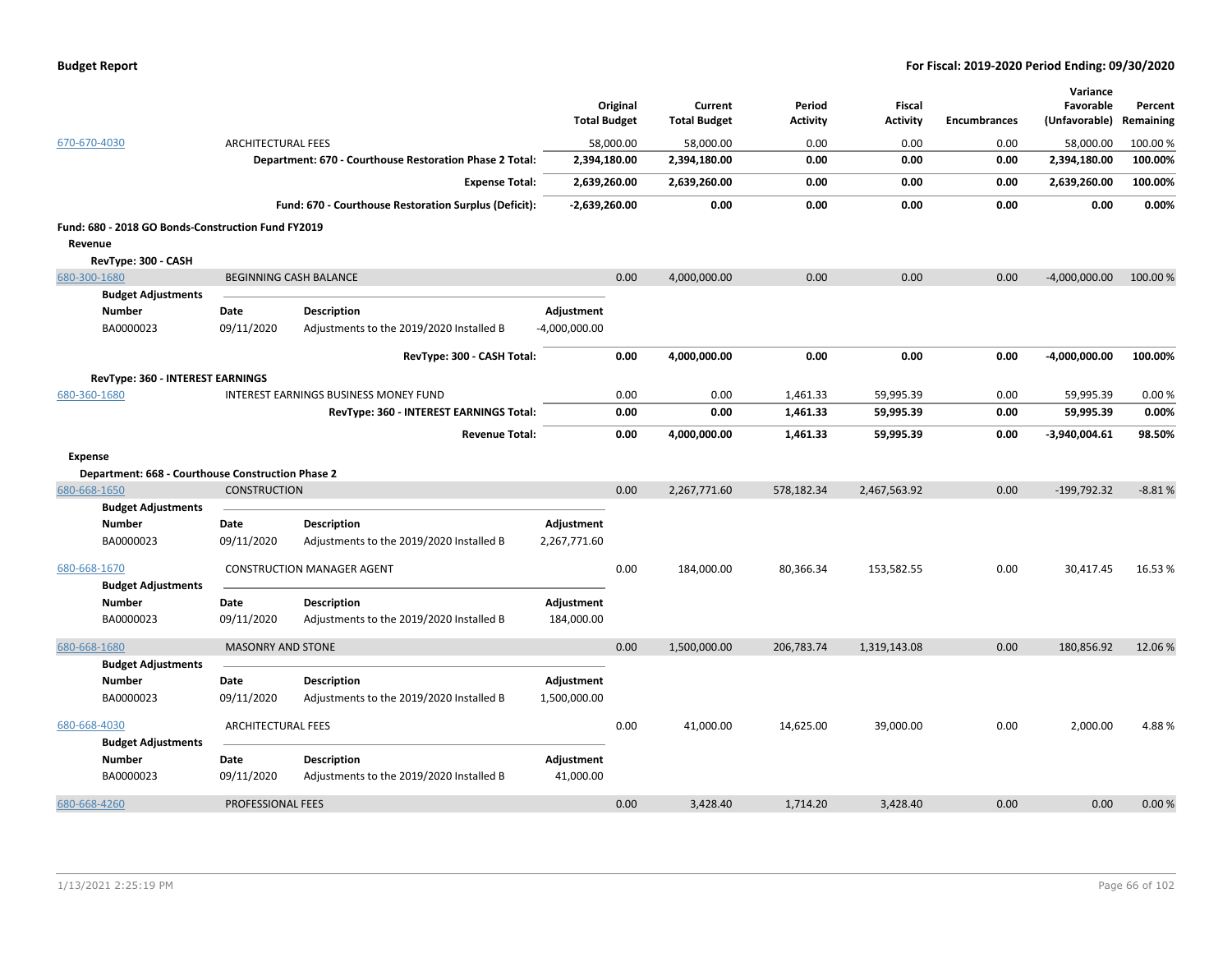|              |                                                                            |                              |                                                                       | <b>Total Budget</b>    | Original | Current<br><b>Total Budget</b> | Period<br><b>Activity</b> | Fiscal<br><b>Activity</b> | <b>Encumbrances</b> | Variance<br>Favorable<br>(Unfavorable) Remaining | Percent   |
|--------------|----------------------------------------------------------------------------|------------------------------|-----------------------------------------------------------------------|------------------------|----------|--------------------------------|---------------------------|---------------------------|---------------------|--------------------------------------------------|-----------|
|              | <b>Budget Adjustments</b><br><b>Number</b><br>BA0000023                    | Date<br>09/11/2020           | Description<br>Adjustments to the 2019/2020 Installed B               | Adjustment<br>3,428.40 |          |                                |                           |                           |                     |                                                  |           |
| 680-668-4430 | <b>Budget Adjustments</b>                                                  | <b>TRASH PICK UP</b>         |                                                                       |                        | 0.00     | 3,800.00                       | 4,443.46                  | 6,706.71                  | 0.00                | $-2,906.71$                                      | $-76.49%$ |
|              | <b>Number</b><br>BA0000023                                                 | Date<br>09/11/2020           | <b>Description</b><br>Adjustments to the 2019/2020 Installed B        | Adjustment<br>3,800.00 |          |                                |                           |                           |                     |                                                  |           |
|              |                                                                            |                              | Department: 668 - Courthouse Construction Phase 2 Total:              |                        |          | 4,000,000.00                   | 886,115.08                | 3,989,424.66              | 0.00                | 10,575.34                                        | 0.26%     |
|              |                                                                            |                              | <b>Expense Total:</b>                                                 |                        | 0.00     | 4,000,000.00                   | 886,115.08                | 3,989,424.66              | 0.00                | 10,575.34                                        | 0.26%     |
|              |                                                                            |                              | Fund: 680 - 2018 GO Bonds-Construction Fund FY2019 Surplus (Deficit): |                        | 0.00     | 0.00                           | $-884,653.75$             | $-3,929,429.27$           | 0.00                | -3,929,429.27                                    | 0.00%     |
| Revenue      | Fund: 690 - 2020 CO Bonds-Construction Fund FY2020<br>RevType: 350 - FINES |                              |                                                                       |                        |          |                                |                           |                           |                     |                                                  |           |
| 690-350-1690 |                                                                            | 2020 CO BOND PROCEEDS        |                                                                       |                        | 0.00     | 0.00                           | 0.00                      | 9,900,000.00              | 0.00                | 9,900,000.00                                     | 0.00%     |
|              |                                                                            |                              | RevType: 350 - FINES Total:                                           |                        | 0.00     | 0.00                           | 0.00                      | 9,900,000.00              | 0.00                | 9,900,000.00                                     | 0.00%     |
| 690-360-1000 | <b>RevType: 360 - INTEREST EARNINGS</b>                                    |                              | <b>INTEREST EARNING LEGEND BANK</b>                                   |                        | 0.00     | 0.00                           | 1,220.83                  | 1,220.83                  | 0.00                | 1,220.83                                         | 0.00%     |
| 690-360-1690 |                                                                            | <b>INTEREST EARNINGS ICS</b> |                                                                       |                        | 0.00     | 0.00                           | 610.01                    | 2,508.92                  | 0.00                | 2,508.92                                         | 0.00%     |
|              |                                                                            |                              | RevType: 360 - INTEREST EARNINGS Total:                               |                        | 0.00     | 0.00                           | 1,830.84                  | 3,729.75                  | 0.00                | 3,729.75                                         | 0.00%     |
|              | RevType: 370 - MISCELLANEOUS                                               |                              |                                                                       |                        |          |                                |                           |                           |                     |                                                  |           |
| 690-370-1300 |                                                                            |                              | <b>REFUNDS &amp; MISCELLANEOUS</b>                                    |                        | 0.00     | 0.00                           | 0.00                      | 100.00                    | 0.00                | 100.00                                           | 0.00%     |
|              |                                                                            |                              | RevType: 370 - MISCELLANEOUS Total:                                   |                        | 0.00     | 0.00                           | 0.00                      | 100.00                    | 0.00                | 100.00                                           | 0.00%     |
|              |                                                                            |                              | <b>Revenue Total:</b>                                                 |                        | 0.00     | 0.00                           | 1,830.84                  | 9,903,829.75              | 0.00                | 9,903,829.75                                     | 0.00%     |
|              |                                                                            |                              | Fund: 690 - 2020 CO Bonds-Construction Fund FY2020 Total:             |                        | 0.00     | 0.00                           | 1,830.84                  | 9,903,829.75              | 0.00                | 9,903,829.75                                     | 0.00%     |
| Revenue      | Fund: 700 - Right of Way<br>RevType: 360 - INTEREST EARNINGS               |                              |                                                                       |                        |          |                                |                           |                           |                     |                                                  |           |
| 700-360-1000 |                                                                            | <b>INTEREST EARNINGS</b>     |                                                                       |                        | 0.00     | 0.00                           | 23.02                     | 1,061.85                  | 0.00                | 1,061.85                                         | 0.00%     |
|              |                                                                            |                              | RevType: 360 - INTEREST EARNINGS Total:                               |                        | 0.00     | 0.00                           | 23.02                     | 1,061.85                  | 0.00                | 1,061.85                                         | 0.00%     |
|              |                                                                            |                              | <b>Revenue Total:</b>                                                 |                        | 0.00     | 0.00                           | 23.02                     | 1,061.85                  | 0.00                | 1,061.85                                         | 0.00%     |
|              |                                                                            |                              | Fund: 700 - Right of Way Total:                                       |                        | 0.00     | 0.00                           | 23.02                     | 1,061.85                  | 0.00                | 1,061.85                                         | 0.00%     |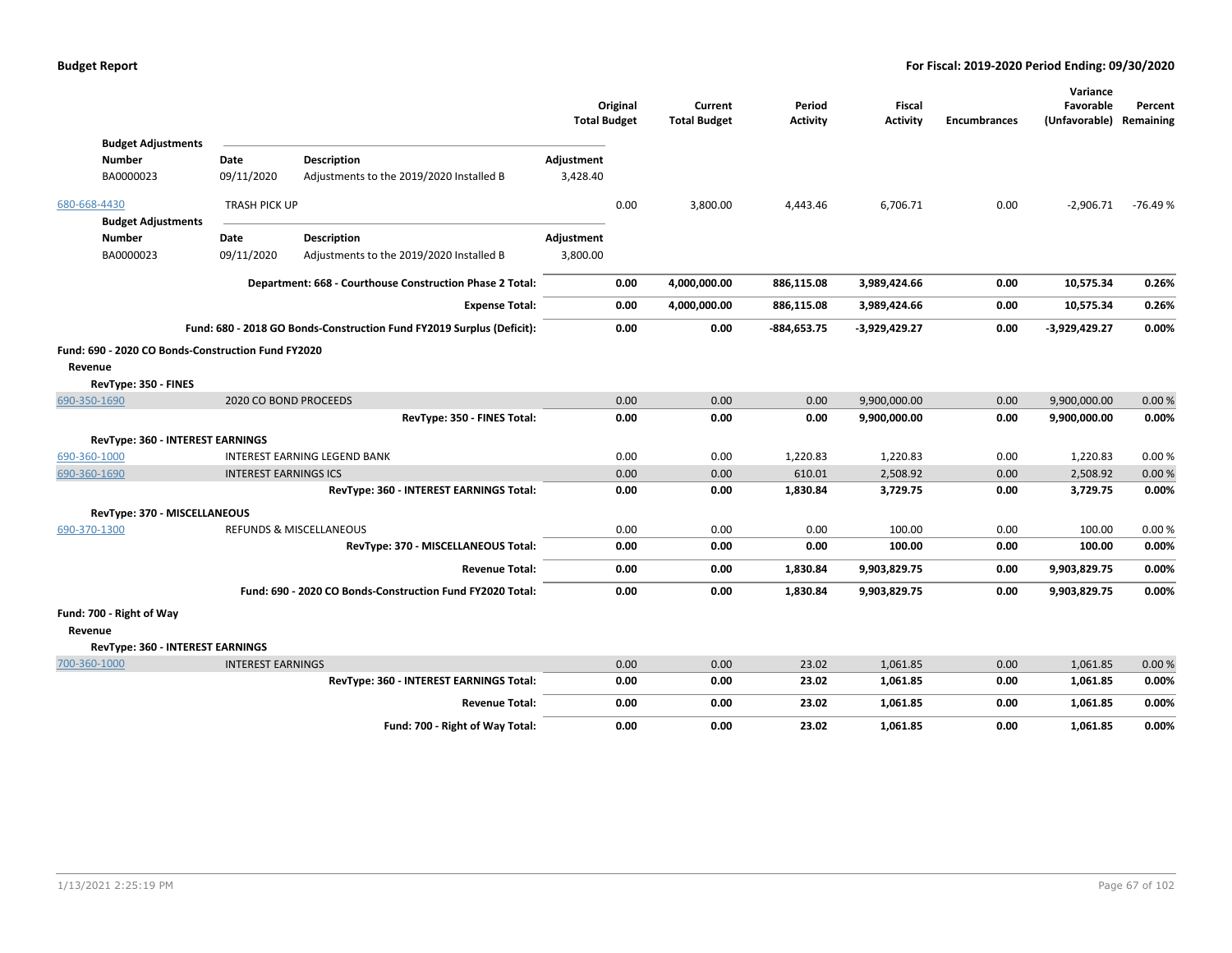|                                          |                                                             | Original<br><b>Total Budget</b> | Current<br><b>Total Budget</b> | Period<br><b>Activity</b> | Fiscal<br><b>Activity</b> | <b>Encumbrances</b> | Variance<br>Favorable<br>(Unfavorable) | Percent<br>Remaining |
|------------------------------------------|-------------------------------------------------------------|---------------------------------|--------------------------------|---------------------------|---------------------------|---------------------|----------------------------------------|----------------------|
| Fund: 810 - County Lake Road Impact Fund |                                                             |                                 |                                |                           |                           |                     |                                        |                      |
| Revenue                                  |                                                             |                                 |                                |                           |                           |                     |                                        |                      |
| RevType: 318 - OTHER TAXES               |                                                             |                                 |                                |                           |                           |                     |                                        |                      |
| 810-318-1820                             | YEAR 2 PAYMENT                                              | 100,000.00                      | 100,000.00                     | 0.00                      | 100,000.00                | 0.00                | 0.00                                   | 0.00%                |
|                                          | RevType: 318 - OTHER TAXES Total:                           | 100,000.00                      | 100,000.00                     | 0.00                      | 100,000.00                | 0.00                | 0.00                                   | 0.00%                |
|                                          | <b>Revenue Total:</b>                                       | 100,000.00                      | 100,000.00                     | 0.00                      | 100,000.00                | 0.00                | 0.00                                   | 0.00%                |
| <b>Expense</b>                           |                                                             |                                 |                                |                           |                           |                     |                                        |                      |
|                                          | Department: 522 - COUNTY LAKE ROAD IMPACT                   |                                 |                                |                           |                           |                     |                                        |                      |
| 810-522-4900                             | <b>MISCELLANEOUS</b>                                        | 100,000.00                      | 100,000.00                     | 0.00                      | 0.00                      | 0.00                | 100,000.00                             | 100.00 %             |
|                                          | Department: 522 - COUNTY LAKE ROAD IMPACT Total:            | 100,000.00                      | 100,000.00                     | 0.00                      | 0.00                      | 0.00                | 100,000.00                             | 100.00%              |
|                                          | <b>Expense Total:</b>                                       | 100,000.00                      | 100,000.00                     | 0.00                      | 0.00                      | 0.00                | 100,000.00                             | 100.00%              |
|                                          | Fund: 810 - County Lake Road Impact Fund Surplus (Deficit): | 0.00                            | 0.00                           | 0.00                      | 100,000.00                | 0.00                | 100,000.00                             | 0.00%                |
| Fund: 850 - Lake Fannin                  |                                                             |                                 |                                |                           |                           |                     |                                        |                      |
| Revenue                                  |                                                             |                                 |                                |                           |                           |                     |                                        |                      |
|                                          | RevType: 370 - MISCELLANEOUS                                |                                 |                                |                           |                           |                     |                                        |                      |
| 850-370-1500                             | <b>DONATIONS</b>                                            | 2,000.00                        | 2,000.00                       | 2,187.01                  | 2,757.01                  | 0.00                | 757.01                                 | 137.85%              |
| 850-370-1830                             | <b>VOLUNTEER MEMBERSHIP FEES</b>                            | 0.00                            | 0.00                           | 0.00                      | 385.00                    | 0.00                | 385.00                                 | 0.00%                |
| 850-370-1840                             | <b>LOCAL FUNDING</b>                                        | 5,000.00                        | 5,000.00                       | 0.00                      | 0.00                      | 0.00                | $-5,000.00$                            | 100.00%              |
| 850-370-1850                             | <b>RENTAL FEE</b>                                           | 1,000.00                        | 1,000.00                       | 337.50                    | 2,062.50                  | 0.00                | 1,062.50                               | 206.25 %             |
| 850-370-1860                             | <b>DEPOSIT FEE</b>                                          | 1,000.00                        | 1,000.00                       | 0.00                      | 600.00                    | 0.00                | $-400.00$                              | 40.00%               |
|                                          | RevType: 370 - MISCELLANEOUS Total:                         | 9,000.00                        | 9,000.00                       | 2,524.51                  | 5,804.51                  | 0.00                | $-3,195.49$                            | 35.51%               |
|                                          | <b>Revenue Total:</b>                                       | 9,000.00                        | 9,000.00                       | 2,524.51                  | 5,804.51                  | 0.00                | $-3,195.49$                            | 35.51%               |
| <b>Expense</b>                           |                                                             |                                 |                                |                           |                           |                     |                                        |                      |
| Department: 520 - Lake Fannin            |                                                             |                                 |                                |                           |                           |                     |                                        |                      |
| 850-520-1860                             | <b>DEPOSIT REFUND</b>                                       | 1,000.00                        | 1,000.00                       | 150.00                    | 600.00                    | 0.00                | 400.00                                 | 40.00%               |
| 850-520-3420                             | <b>R&amp;M CAMPGROUNDS</b>                                  | 875.00                          | 875.00                         | 0.00                      | 0.00                      | 0.00                | 875.00                                 | 100.00 %             |
| 850-520-3430                             | R&M DAM                                                     | 2,000.00                        | 2,000.00                       | 0.00                      | 0.00                      | 0.00                | 2,000.00                               | 100.00 %             |
| 850-520-4400                             | UTILITIES ELECTRICITY                                       | 300.00                          | 300.00                         | 34.62                     | 390.55                    | 0.00                | $-90.55$                               | $-30.18%$            |
| 850-520-4420                             | UTILITIES WATER                                             | 600.00                          | 600.00                         | 95.76                     | 484.31                    | 0.00                | 115.69                                 | 19.28 %              |
| 850-520-4430                             | <b>TRASH PICK UP</b>                                        | 0.00                            | 0.00                           | 70.00                     | 686.25                    | 0.00                | $-686.25$                              | 0.00%                |
| 850-520-4500                             | <b>R&amp;M BUILDING</b>                                     | 2,000.00                        | 2,000.00                       | 0.00                      | 120.90                    | 0.00                | 1,879.10                               | 93.96%               |
| 850-520-4840                             | <b>GENERAL LIABILITY INSURANCE</b>                          | 2,225.00                        | 2,225.00                       | 0.00                      | 2,104.00                  | 0.00                | 121.00                                 | 5.44 %               |
| 850-520-4900                             | <b>MISCELLANEOUS</b>                                        | 0.00                            | 0.00                           | 0.00                      | 47.76                     | 0.00                | $-47.76$                               | 0.00%                |
|                                          | Department: 520 - Lake Fannin Total:                        | 9,000.00                        | 9,000.00                       | 350.38                    | 4,433.77                  | 0.00                | 4,566.23                               | 50.74%               |
|                                          | <b>Expense Total:</b>                                       | 9,000.00                        | 9,000.00                       | 350.38                    | 4,433.77                  | 0.00                | 4,566.23                               | 50.74%               |
|                                          | Fund: 850 - Lake Fannin Surplus (Deficit):                  | 0.00                            | 0.00                           | 2,174.13                  | 1,370.74                  | 0.00                | 1,370.74                               | 0.00%                |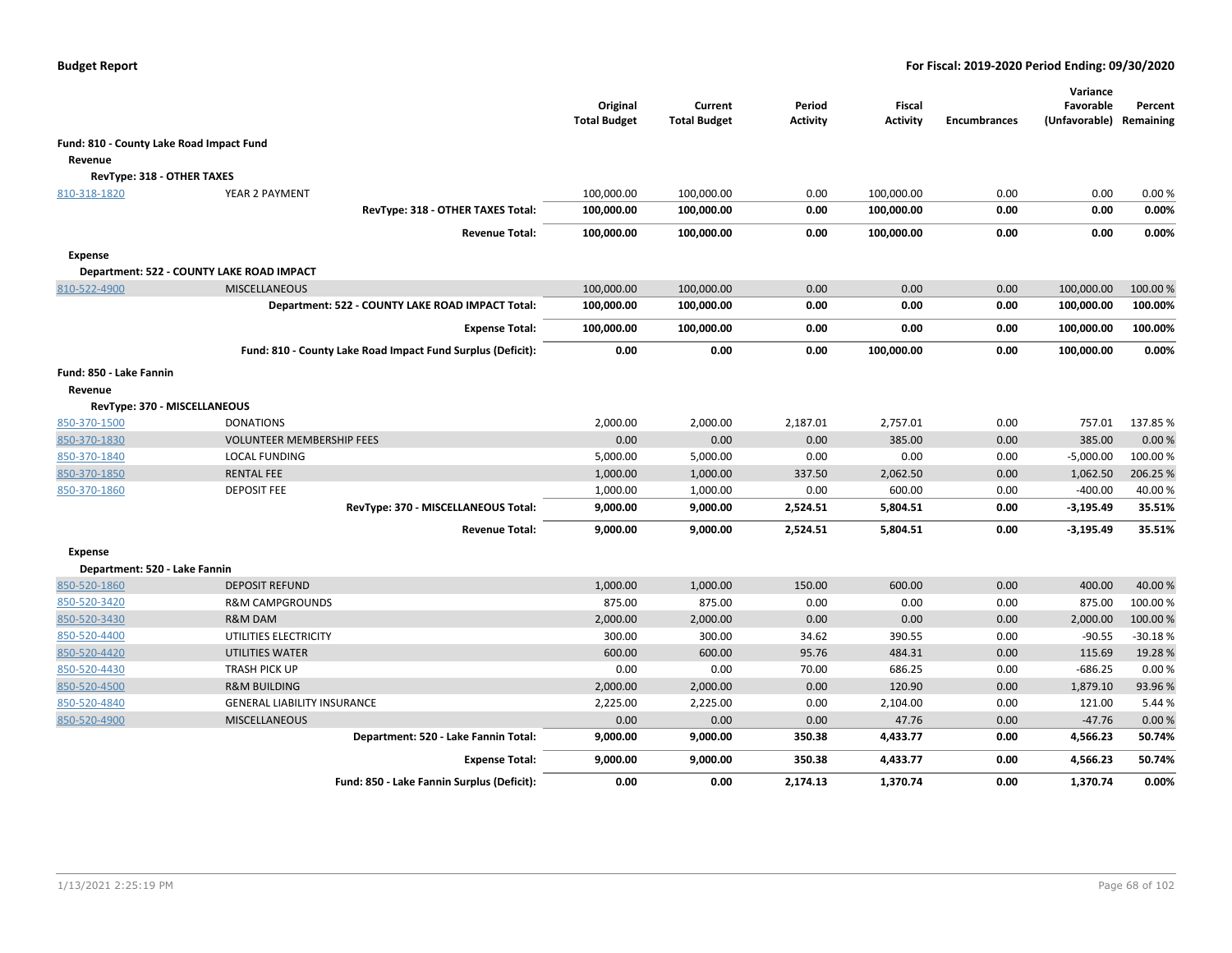|                                                           |                          |                                                           | Original<br><b>Total Budget</b> | Current<br><b>Total Budget</b> | Period<br><b>Activity</b> | <b>Fiscal</b><br><b>Activity</b> | <b>Encumbrances</b> | Variance<br>Favorable<br>(Unfavorable) Remaining | Percent  |
|-----------------------------------------------------------|--------------------------|-----------------------------------------------------------|---------------------------------|--------------------------------|---------------------------|----------------------------------|---------------------|--------------------------------------------------|----------|
| Fund: 890 - T.J.J.D.                                      |                          |                                                           |                                 |                                |                           |                                  |                     |                                                  |          |
| Revenue                                                   |                          |                                                           |                                 |                                |                           |                                  |                     |                                                  |          |
| RevType: 330 - GRANTS                                     |                          |                                                           |                                 |                                |                           |                                  |                     |                                                  |          |
| 890-330-9080                                              |                          | STRUCTURAL FAMILY THERAPY GRANT OOG                       | 0.00                            | 50,000.00                      | 0.00                      | 50,000.00                        | 0.00                | 0.00                                             | 0.00%    |
| <b>Budget Adjustments</b>                                 |                          |                                                           |                                 |                                |                           |                                  |                     |                                                  |          |
| <b>Number</b>                                             | Date                     | Description                                               | Adjustment                      |                                |                           |                                  |                     |                                                  |          |
| BA0000025                                                 | 09/11/2020               | Adjustments to the 2019/2020 Installed B                  | $-50,000.00$                    |                                |                           |                                  |                     |                                                  |          |
| 890-330-9150                                              |                          | <b>BASIC PROBATION SUPERVISION</b>                        | 129,929.00                      | 129,929.00                     | 22,786.00                 | 131,060.00                       | 0.00                | 1,131.00                                         | 100.87%  |
| 890-330-9160                                              |                          | <b>COMMUNITY PROGRAMS</b>                                 | 80,000.00                       | 80,000.00                      | 12,500.00                 | 79,166.00                        | 0.00                | $-834.00$                                        | 1.04 %   |
| 890-330-9170                                              |                          | PRE/POST ADJUDICATION                                     | 6,354.00                        | 6,354.00                       | 729.00                    | 6,024.00                         | 0.00                | $-330.00$                                        | 5.19%    |
| 890-330-9180                                              |                          | <b>COMMITMENT DIVERSION</b>                               | 10,000.00                       | 10,000.00                      | 1,667.00                  | 10,001.00                        | 0.00                | 1.00                                             | 100.01%  |
| 890-330-9190                                              |                          | <b>MENTAL HEALTH SERVICES</b>                             | 11,754.00                       | 11,754.00                      | 1,790.00                  | 11,585.00                        | 0.00                | $-169.00$                                        | 1.44 %   |
| 890-330-9200                                              |                          | REGIONAL DIVERSIONS ALTERNATIVES                          | 0.00                            | 0.00                           | 3,000.00                  | 3,000.00                         | 0.00                | 3,000.00                                         | 0.00%    |
|                                                           |                          | RevType: 330 - GRANTS Total:                              | 238,037.00                      | 288,037.00                     | 42,472.00                 | 290,836.00                       | 0.00                | 2,799.00                                         | 0.97%    |
| RevType: 360 - INTEREST EARNINGS                          |                          |                                                           |                                 |                                |                           |                                  |                     |                                                  |          |
| 890-360-1890                                              | <b>INTEREST EARNINGS</b> |                                                           | 0.00                            | 0.00                           | 1.36                      | 69.57                            | 0.00                | 69.57                                            | 0.00%    |
|                                                           |                          | RevType: 360 - INTEREST EARNINGS Total:                   | 0.00                            | 0.00                           | 1.36                      | 69.57                            | 0.00                | 69.57                                            | 0.00%    |
| RevType: 370 - MISCELLANEOUS                              |                          |                                                           |                                 |                                |                           |                                  |                     |                                                  |          |
| 890-370-9880                                              |                          | LOCAL FUNDS CARRIED FORWARD                               | 0.00                            | 15,540.00                      | 0.00                      | 19,880.00                        | 0.00                | 4,340.00                                         | 127.93%  |
| <b>Budget Adjustments</b>                                 |                          |                                                           |                                 |                                |                           |                                  |                     |                                                  |          |
| <b>Number</b>                                             | Date                     | <b>Description</b>                                        | Adjustment                      |                                |                           |                                  |                     |                                                  |          |
| BA0000025                                                 | 09/11/2020               | Adjustments to the 2019/2020 Installed B                  | $-15,540.00$                    |                                |                           |                                  |                     |                                                  |          |
| 890-370-9950                                              | <b>LOCAL FUNDING</b>     |                                                           | 184,000.00                      | 184,000.00                     | 0.00                      | 184,000.00                       | 0.00                | 0.00                                             | 0.00%    |
|                                                           |                          | RevType: 370 - MISCELLANEOUS Total:                       | 184,000.00                      | 199,540.00                     | 0.00                      | 203,880.00                       | 0.00                | 4,340.00                                         | 2.18%    |
|                                                           |                          | <b>Revenue Total:</b>                                     | 422,037.00                      | 487,577.00                     | 42,473.36                 | 494,785.57                       | 0.00                | 7,208.57                                         | 1.48%    |
| <b>Expense</b>                                            |                          |                                                           |                                 |                                |                           |                                  |                     |                                                  |          |
| Department: 581 - Structural Family Therapy               |                          |                                                           |                                 |                                |                           |                                  |                     |                                                  |          |
| 890-581-4160                                              |                          | STRUCTURAL FAMILY THERAPY                                 | 0.00                            | 50,000.00                      | 0.00                      | 50,000.00                        | 0.00                | 0.00                                             | 0.00%    |
| <b>Budget Adjustments</b>                                 |                          |                                                           |                                 |                                |                           |                                  |                     |                                                  |          |
| <b>Number</b>                                             | Date                     | <b>Description</b>                                        | Adjustment                      |                                |                           |                                  |                     |                                                  |          |
| BA0000026                                                 | 09/11/2020               | Adjustments to the 2019/2020 Installed B                  | 50,000.00                       |                                |                           |                                  |                     |                                                  |          |
|                                                           |                          | Department: 581 - Structural Family Therapy Total:        | 0.00                            | 50,000.00                      | 0.00                      | 50,000.00                        | 0.00                | 0.00                                             | 0.00%    |
| <b>Department: 589 - Regional Diversions Alternatives</b> |                          |                                                           |                                 |                                |                           |                                  |                     |                                                  |          |
| 890-589-4530                                              | <b>COMPUTER SOFTWARE</b> |                                                           | 0.00                            | 0.00                           | 0.00                      | 3,000.00                         | 0.00                | $-3,000.00$                                      | 0.00%    |
|                                                           |                          | Department: 589 - Regional Diversions Alternatives Total: | 0.00                            | 0.00                           | 0.00                      | 3,000.00                         | 0.00                | $-3,000.00$                                      | 0.00%    |
| Department: 592 - Pre/Post Adjudication Facilities        |                          |                                                           |                                 |                                |                           |                                  |                     |                                                  |          |
| 890-592-1020                                              |                          | SALARY APPOINTED OFFICIAL                                 | 1,964.55                        | 1,964.55                       | 158.22                    | 1,971.66                         | 0.00                | $-7.11$                                          | $-0.36%$ |
| 890-592-1030                                              |                          | SALARY COMM.CORR.OFFICERS                                 | 2,447.17                        | 2,447.17                       | 197.53                    | 2,456.41                         | 0.00                | $-9.24$                                          | $-0.38%$ |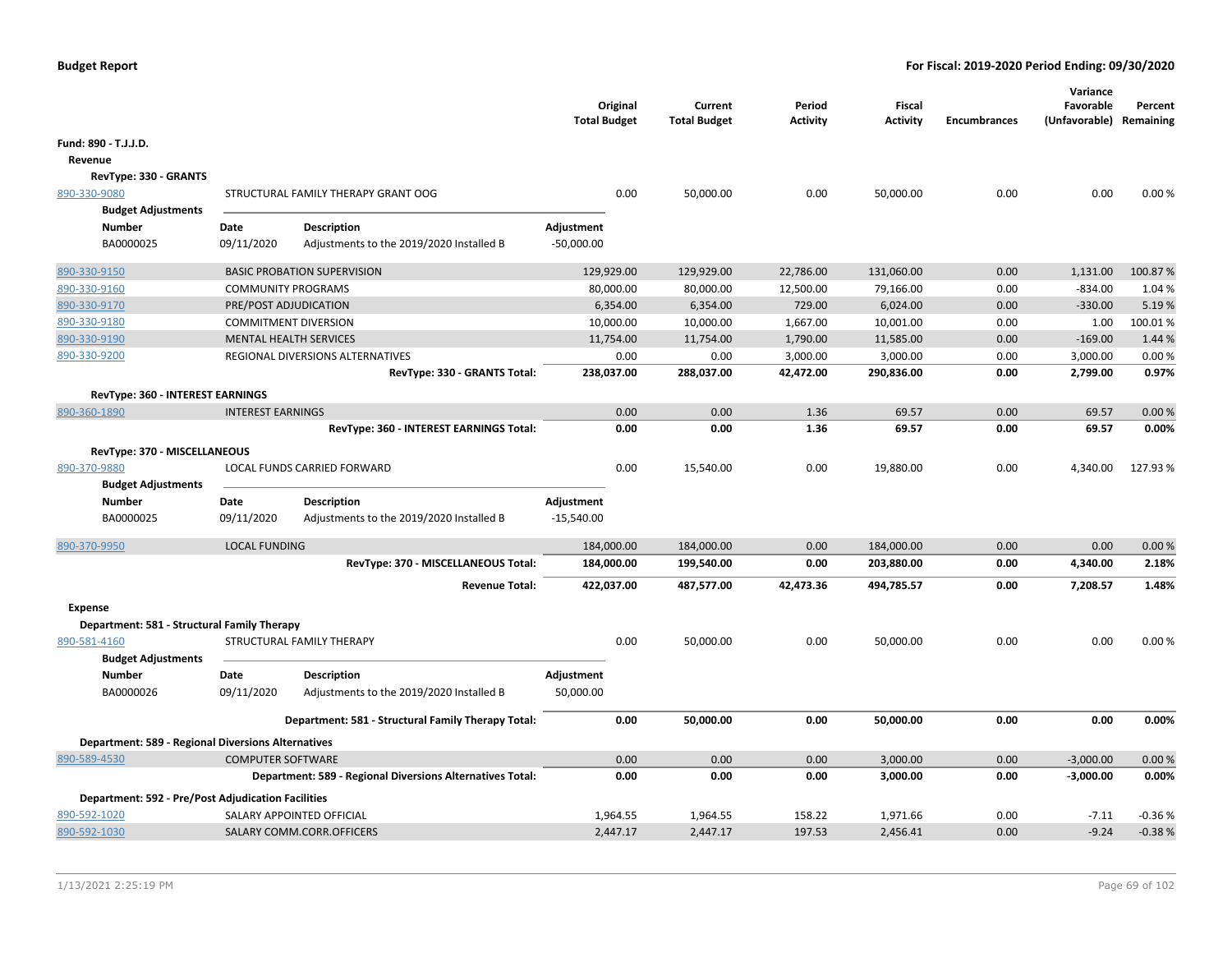|                                               |                       |                                                           | Original<br><b>Total Budget</b> | Current<br><b>Total Budget</b> | Period<br><b>Activity</b> | Fiscal<br><b>Activity</b> | <b>Encumbrances</b> | Variance<br>Favorable<br>(Unfavorable) Remaining | Percent   |
|-----------------------------------------------|-----------------------|-----------------------------------------------------------|---------------------------------|--------------------------------|---------------------------|---------------------------|---------------------|--------------------------------------------------|-----------|
| 890-592-2010                                  | SOCIAL SECURITY TAX   |                                                           | 273.53                          | 273.53                         | 10.20                     | 255.63                    | 0.00                | 17.90                                            | 6.54 %    |
| 890-592-2020                                  |                       | <b>GROUP HEALTH INSURANCE</b>                             | 1,055.87                        | 1,055.87                       | 87.87                     | 988.77                    | 0.00                | 67.10                                            | 6.35 %    |
| 890-592-2030                                  | <b>RETIREMENT</b>     |                                                           | 513.97                          | 513.97                         | 41.92                     | 517.06                    | 0.00                | $-3.09$                                          | $-0.60%$  |
| 890-592-2040                                  |                       | <b>WORKERS COMPENSATION</b>                               | 34.94                           | 34.94                          | 0.00                      | 38.12                     | 0.00                | $-3.18$                                          | $-9.10%$  |
| 890-592-2050                                  | <b>MEDICARE TAX</b>   |                                                           | 63.97                           | 63.97                          | 16.20                     | 73.66                     | 0.00                | $-9.69$                                          | $-15.15%$ |
| 890-592-4080                                  | <b>DETENTION</b>      |                                                           | 0.00                            | 0.00                           | 0.00                      | 79.47                     | 0.00                | $-79.47$                                         | 0.00%     |
|                                               |                       | Department: 592 - Pre/Post Adjudication Facilities Total: | 6,354.00                        | 6,354.00                       | 511.94                    | 6,380.78                  | 0.00                | $-26.78$                                         | $-0.42%$  |
| Department: 593 - Commitment Diversion        |                       |                                                           |                                 |                                |                           |                           |                     |                                                  |           |
| 890-593-1020                                  |                       | SALARY APPOINTED OFFICIAL                                 | 3,091.84                        | 3,091.84                       | 229.13                    | 3,083.21                  | 0.00                | 8.63                                             | 0.28%     |
| 890-593-1030                                  |                       | SALARY COMM.CORR.OFFICERS                                 | 3,851.39                        | 3,851.39                       | 286.01                    | 3,841.13                  | 0.00                | 10.26                                            | 0.27%     |
| 890-593-2010                                  | SOCIAL SECURITY TAX   |                                                           | 430.48                          | 430.48                         | 16.08                     | 403.17                    | 0.00                | 27.31                                            | 6.34%     |
| 890-593-2020                                  |                       | <b>GROUP HEALTH INSURANCE</b>                             | 1,498.41                        | 1,498.41                       | 127.39                    | 1,547.05                  | 0.00                | $-48.64$                                         | $-3.25%$  |
| 890-593-2030                                  | RETIREMENT            |                                                           | 808.89                          | 808.89                         | 60.75                     | 809.68                    | 0.00                | $-0.79$                                          | $-0.10%$  |
| 890-593-2040                                  |                       | <b>WORKERS COMPENSATION</b>                               | 218.31                          | 218.31                         | 0.00                      | 59.98                     | 0.00                | 158.33                                           | 72.53 %   |
| 890-593-2050                                  | <b>MEDICARE TAX</b>   |                                                           | 100.68                          | 100.68                         | 22.21                     | 112.90                    | 0.00                | $-12.22$                                         | $-12.14%$ |
| 890-593-4710                                  |                       | TRANSFER TO PPA FOR DETENTION CNT                         | 0.00                            | 0.00                           | 0.00                      | 121.49                    | 0.00                | $-121.49$                                        | 0.00%     |
|                                               |                       | Department: 593 - Commitment Diversion Total:             | 10,000.00                       | 10,000.00                      | 741.57                    | 9,978.61                  | 0.00                | 21.39                                            | 0.21%     |
| Department: 594 - Mental Health Services      |                       |                                                           |                                 |                                |                           |                           |                     |                                                  |           |
| 890-594-1020                                  |                       | SALARY APPOINTED OFFICIAL                                 | 851.49                          | 851.49                         | 60.31                     | 846.31                    | 0.00                | 5.18                                             | 0.61%     |
| 890-594-1030                                  |                       | SALARY COMM.CORR.OFFICERS                                 | 1,060.67                        | 1,060.67                       | 75.28                     | 1,054.48                  | 0.00                | 6.19                                             | 0.58%     |
| 890-594-2010                                  | SOCIAL SECURITY TAX   |                                                           | 118.55                          | 118.55                         | 4.45                      | 111.50                    | 0.00                | 7.05                                             | 5.95 %    |
| 890-594-2020                                  |                       | <b>GROUP HEALTH INSURANCE</b>                             | 374.61                          | 374.61                         | 33.52                     | 424.90                    | 0.00                | $-50.29$                                         | $-13.42%$ |
| 890-594-2030                                  | RETIREMENT            |                                                           | 222.77                          | 222.77                         | 16.00                     | 222.53                    | 0.00                | 0.24                                             | 0.11%     |
| 890-594-2040                                  |                       | <b>WORKERS COMPENSATION</b>                               | 98.18                           | 98.18                          | 0.00                      | 16.52                     | 0.00                | 81.66                                            | 83.17%    |
| 890-594-2050                                  | <b>MEDICARE TAX</b>   |                                                           | 27.73                           | 27.73                          | 5.63                      | 30.70                     | 0.00                | $-2.97$                                          | $-10.71%$ |
| 890-594-4130                                  | PSYCHOLOGICAL         |                                                           | 4,500.00                        | 4,500.00                       | 0.00                      | 4,225.00                  | 0.00                | 275.00                                           | 6.11%     |
| 890-594-4140                                  | COUNSELING            |                                                           | 4,500.00                        | 4,500.00                       | 0.00                      | 630.00                    | 0.00                | 3,870.00                                         | 86.00%    |
| 890-594-4710                                  |                       | TRANSFER TO PPA FOR DETENTION CNT                         | 0.00                            | 0.00                           | 0.00                      | 4,176.75                  | 0.00                | $-4,176.75$                                      | 0.00%     |
|                                               |                       | Department: 594 - Mental Health Services Total:           | 11,754.00                       | 11,754.00                      | 195.19                    | 11,738.69                 | 0.00                | 15.31                                            | 0.13%     |
| Department: 994 - Local Funds Carried Forward |                       |                                                           |                                 |                                |                           |                           |                     |                                                  |           |
| 890-994-4150                                  | RESIDENTIAL PLACEMENT |                                                           | 0.00                            | 15,540.00                      | 0.00                      | 15,540.00                 | 0.00                | 0.00                                             | 0.00%     |
| <b>Budget Adjustments</b>                     |                       |                                                           |                                 |                                |                           |                           |                     |                                                  |           |
| <b>Number</b>                                 | Date                  | <b>Description</b>                                        | Adjustment                      |                                |                           |                           |                     |                                                  |           |
| BA0000025                                     | 09/11/2020            | Adjustments to the 2019/2020 Installed B                  | 15,540.00                       |                                |                           |                           |                     |                                                  |           |
| 890-994-4880                                  |                       | LAW ENFORCEMENT INSURANCE                                 | 0.00                            | 0.00                           | 0.00                      | 694.44                    | 0.00                | $-694.44$                                        | 0.00%     |
|                                               |                       | Department: 994 - Local Funds Carried Forward Total:      | 0.00                            | 15,540.00                      | 0.00                      | 16,234.44                 | 0.00                | $-694.44$                                        | $-4.47%$  |
| Department: 995 - Local Funding               |                       |                                                           |                                 |                                |                           |                           |                     |                                                  |           |
| 890-995-1020                                  |                       | SALARY APPOINTED OFFICIAL                                 | 4,913.55                        | 4,913.55                       | 381.84                    | 4,917.36                  | 0.00                | $-3.81$                                          | $-0.08%$  |
| 890-995-1030                                  |                       | SALARY COMM.CORR.OFFICERS                                 | 6,120.63                        | 6,120.63                       | 476.71                    | 6,126.55                  | 0.00                | $-5.92$                                          | $-0.10%$  |
| 890-995-2010                                  | SOCIAL SECURITY TAX   |                                                           | 684.12                          | 684.12                         | 25.54                     | 640.28                    | 0.00                | 43.84                                            | 6.41%     |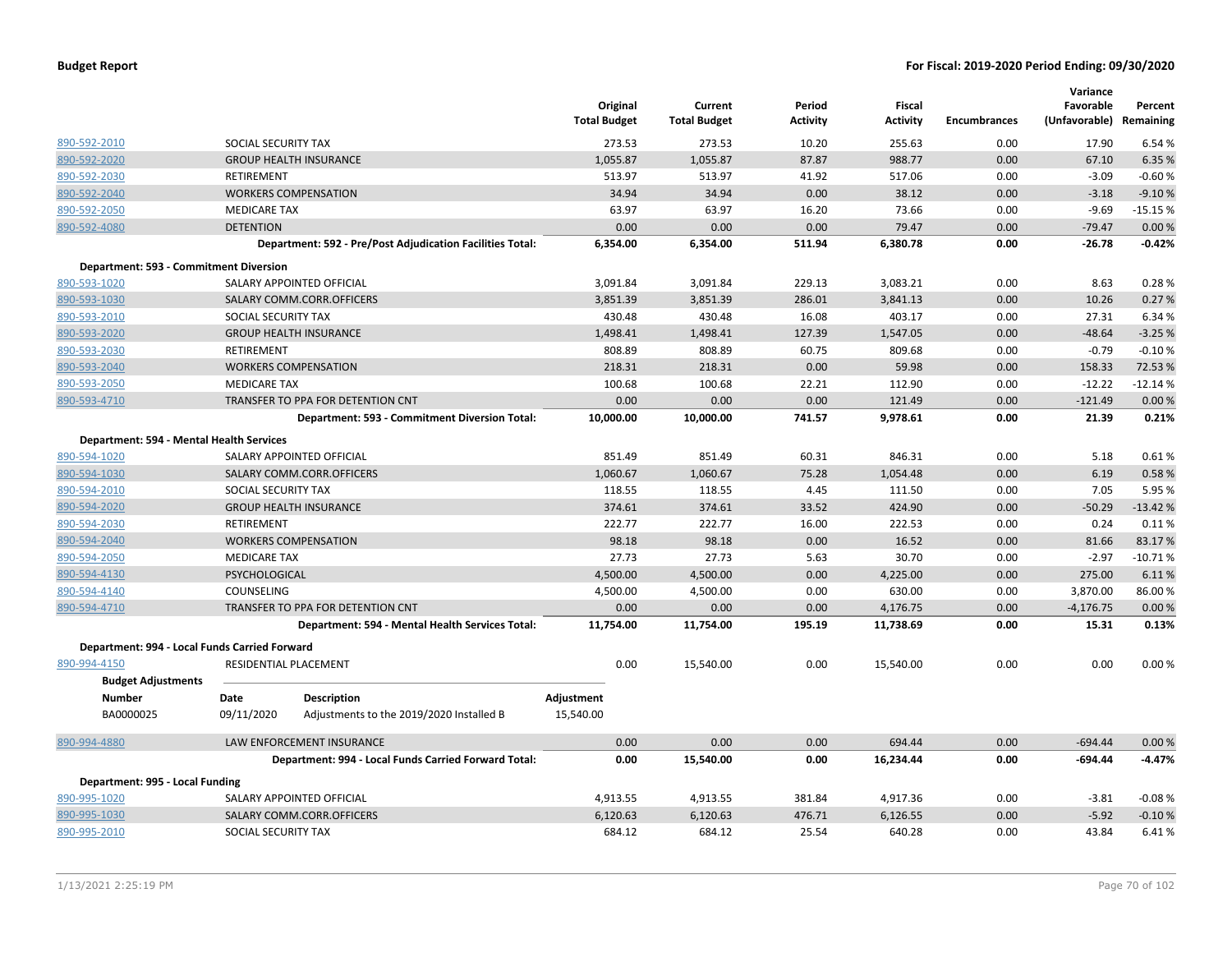|              |                                                      | Original<br><b>Total Budget</b> | Current<br><b>Total Budget</b> | Period<br><b>Activity</b> | <b>Fiscal</b><br><b>Activity</b> | <b>Encumbrances</b> | Variance<br>Favorable<br>(Unfavorable) Remaining | Percent   |
|--------------|------------------------------------------------------|---------------------------------|--------------------------------|---------------------------|----------------------------------|---------------------|--------------------------------------------------|-----------|
| 890-995-2020 | <b>GROUP HEALTH INSURANCE</b>                        | 2,622.24                        | 2,622.24                       | 212.23                    | 2,467.45                         | 0.00                | 154.79                                           | 5.90%     |
| 890-995-2030 | <b>RETIREMENT</b>                                    | 1,285.48                        | 1,285.48                       | 101.23                    | 1,290.68                         | 0.00                | $-5.20$                                          | $-0.40%$  |
| 890-995-2040 | <b>WORKERS COMPENSATION</b>                          | 105.98                          | 105.98                         | 0.00                      | 95.32                            | 0.00                | 10.66                                            | 10.06%    |
| 890-995-2050 | <b>MEDICARE TAX</b>                                  | 160.00                          | 160.00                         | 38.24                     | 181.91                           | 0.00                | $-21.91$                                         | $-13.69%$ |
| 890-995-4010 | <b>AUDIT EXPENSE</b>                                 | 6,000.00                        | 6,000.00                       | 0.00                      | 0.00                             | 0.00                | 6,000.00                                         | 100.00%   |
| 890-995-4040 | <b>DETENTION OPERATING COST FY20</b>                 | 152,108.00                      | 152,108.00                     | 0.00                      | 139,362.36                       | 0.00                | 12,745.64                                        | 8.38%     |
| 890-995-4150 | RESIDENTIAL PLACEMENT                                | 10,000.00                       | 10,000.00                      | 0.00                      | 0.00                             | 0.00                | 10,000.00                                        | 100.00%   |
|              | Department: 995 - Local Funding Total:               | 184,000.00                      | 184,000.00                     | 1,235.79                  | 155,081.91                       | 0.00                | 28,918.09                                        | 15.72%    |
|              | <b>Department: 996 - Basic Probation Supervision</b> |                                 |                                |                           |                                  |                     |                                                  |           |
| 890-996-1020 | SALARY APPOINTED OFFICIAL                            | 35,556.13                       | 35,556.13                      | 2,745.09                  | 35,566.05                        | 0.00                | $-9.92$                                          | $-0.03%$  |
| 890-996-1030 | SALARY COMM.CORR.OFFICERS                            | 44,290.98                       | 44,290.98                      | 3,427.02                  | 44,311.02                        | 0.00                | $-20.04$                                         | $-0.05%$  |
| 890-996-2010 | SOCIAL SECURITY TAX                                  | 4,950.52                        | 4,950.52                       | 184.90                    | 4,635.32                         | 0.00                | 315.20                                           | 6.37 %    |
| 890-996-2020 | <b>GROUP HEALTH INSURANCE</b>                        | 18,730.26                       | 18,730.26                      | 1,525.96                  | 17,843.14                        | 0.00                | 887.12                                           | 4.74 %    |
| 890-996-2030 | <b>RETIREMENT</b>                                    | 9,302.19                        | 9,302.19                       | 727.71                    | 9,336.01                         | 0.00                | $-33.82$                                         | $-0.36%$  |
| 890-996-2040 | <b>WORKERS COMPENSATION</b>                          | 1,012.14                        | 1,012.14                       | 0.00                      | 689.76                           | 0.00                | 322.38                                           | 31.85 %   |
| 890-996-2050 | <b>MEDICARE TAX</b>                                  | 1,157.78                        | 1,157.78                       | 273.73                    | 1,314.51                         | 0.00                | $-156.73$                                        | $-13.54%$ |
| 890-996-3100 | <b>OFFICE SUPPLIES</b>                               | 1,704.00                        | 1,704.00                       | 0.00                      | 1,487.37                         | 0.00                | 216.63                                           | 12.71%    |
| 890-996-3110 | POSTAGE                                              | 200.00                          | 200.00                         | 0.00                      | 149.70                           | 0.00                | 50.30                                            | 25.15 %   |
| 890-996-4210 | <b>INTERNET</b>                                      | 0.00                            | 0.00                           | 0.00                      | 877.58                           | 0.00                | $-877.58$                                        | 0.00%     |
| 890-996-4230 | <b>CELL PHONE ALLOWANCE</b>                          | 400.00                          | 400.00                         | 35.81                     | 392.76                           | 0.00                | 7.24                                             | 1.81%     |
| 890-996-4270 | OUT OF COUNTY TRAVEL/TRAINING                        | 10,000.00                       | 10,000.00                      | 0.00                      | 4,315.63                         | 0.00                | 5,684.37                                         | 56.84 %   |
| 890-996-4350 | <b>PRINTING</b>                                      | 600.00                          | 600.00                         | 0.00                      | 350.65                           | 0.00                | 249.35                                           | 41.56%    |
| 890-996-4710 | TRANSFER TO PPA FOR DETENTION CNT                    | 0.00                            | 0.00                           | 0.00                      | 8,156.86                         | 0.00                | $-8,156.86$                                      | 0.00%     |
| 890-996-4990 | <b>BANK SERVICE FEES</b>                             | 525.00                          | 525.00                         | 0.00                      | 459.00                           | 0.00                | 66.00                                            | 12.57%    |
|              | Department: 996 - Basic Probation Supervision Total: | 128,429.00                      | 128,429.00                     | 8,920.22                  | 129,885.36                       | 0.00                | -1,456.36                                        | $-1.13%$  |
|              | Department: 997 - Community Programs                 |                                 |                                |                           |                                  |                     |                                                  |           |
| 890-997-1020 | SALARY APPOINTED OFFICIAL                            | 24,734.70                       | 24,734.70                      | 1,915.58                  | 24,747.50                        | 0.00                | $-12.80$                                         | $-0.05%$  |
| 890-997-1030 | SALARY COMM.CORR.OFFICERS                            | 30,811.11                       | 30,811.11                      | 2,391.45                  | 30,832.41                        | 0.00                | $-21.30$                                         | $-0.07%$  |
| 890-997-2010 | SOCIAL SECURITY TAX                                  | 3,443.84                        | 3,443.84                       | 128.61                    | 3,224.24                         | 0.00                | 219.60                                           | 6.38%     |
| 890-997-2020 | <b>GROUP HEALTH INSURANCE</b>                        | 13,111.18                       | 13,111.18                      | 1,064.69                  | 12,414.71                        | 0.00                | 696.47                                           | 5.31%     |
| 890-997-2030 | <b>RETIREMENT</b>                                    | 6,471.09                        | 6,471.09                       | 507.77                    | 6,495.64                         | 0.00                | $-24.55$                                         | $-0.38%$  |
| 890-997-2040 | <b>WORKERS COMPENSATION</b>                          | 622.67                          | 622.67                         | 0.00                      | 479.82                           | 0.00                | 142.85                                           | 22.94 %   |
| 890-997-2050 | <b>MEDICARE TAX</b>                                  | 805.41                          | 805.41                         | 191.34                    | 915.29                           | 0.00                | $-109.88$                                        | $-13.64%$ |
| 890-997-4710 | <b>TRANSFER TO PPA FOR DETENTION CNT</b>             | 0.00                            | 0.00                           | 0.00                      | 978.43                           | 0.00                | $-978.43$                                        | 0.00%     |
|              | Department: 997 - Community Programs Total:          | 80,000.00                       | 80,000.00                      | 6,199.44                  | 80,088.04                        | 0.00                | $-88.04$                                         | $-0.11%$  |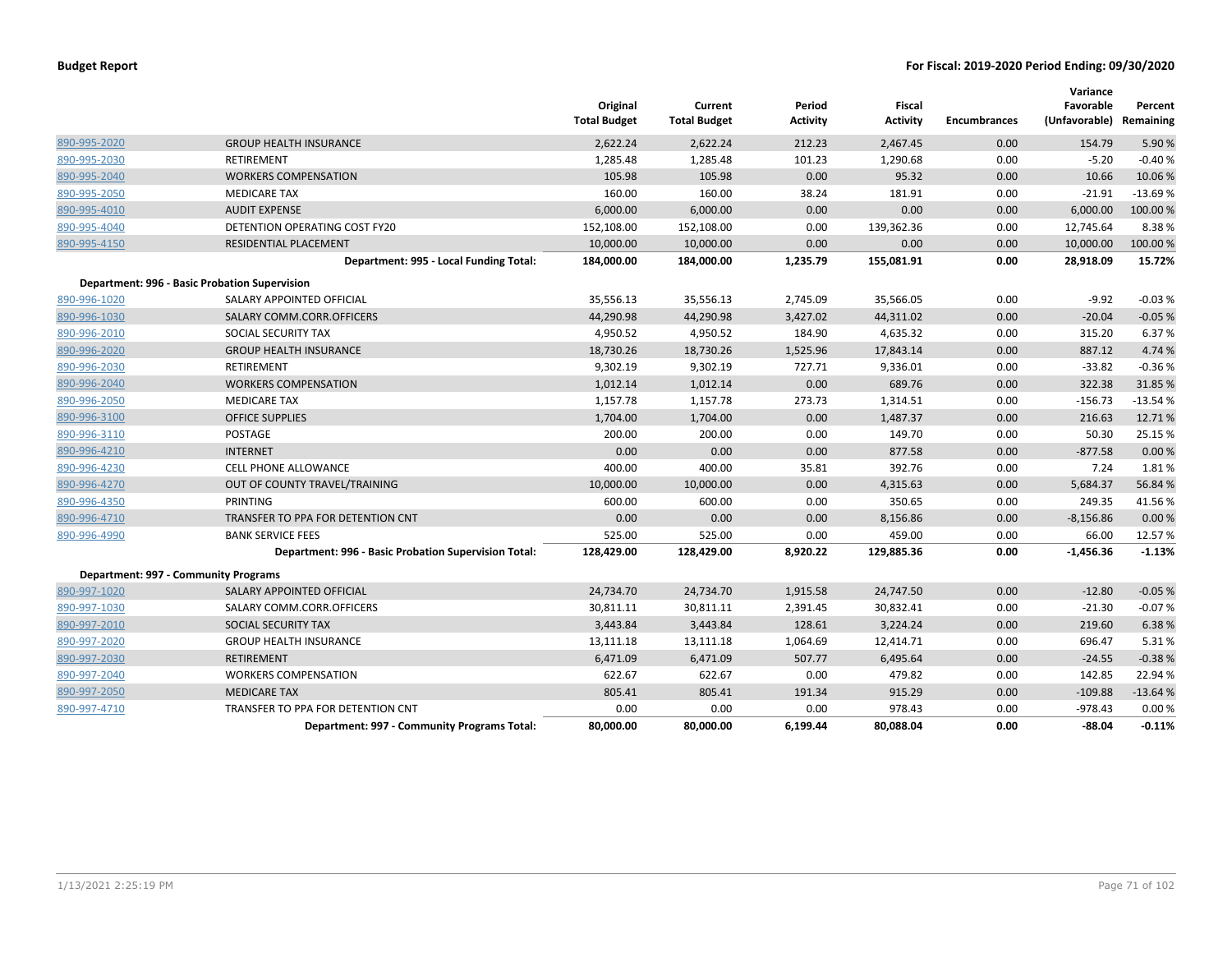|                                                   |                          |                                                               | Original<br><b>Total Budget</b> | Current<br><b>Total Budget</b> | Period<br><b>Activity</b> | Fiscal<br><b>Activity</b> | <b>Encumbrances</b> | Variance<br>Favorable<br>(Unfavorable) | Percent<br>Remaining |
|---------------------------------------------------|--------------------------|---------------------------------------------------------------|---------------------------------|--------------------------------|---------------------------|---------------------------|---------------------|----------------------------------------|----------------------|
| Department: 999 - Undesignated Conversion         |                          |                                                               |                                 |                                |                           |                           |                     |                                        |                      |
| 890-999-9999                                      |                          | UNDESIGNATED CONVERSION                                       | 0.00                            | 1,500.00                       | 0.00                      | 0.00                      | 0.00                | 1,500.00                               | 100.00 %             |
| <b>Budget Adjustments</b>                         |                          |                                                               |                                 |                                |                           |                           |                     |                                        |                      |
| <b>Number</b>                                     | Date                     | <b>Description</b>                                            | Adjustment                      |                                |                           |                           |                     |                                        |                      |
| BA0000002                                         | 09/09/2020               | Adjustments to the 2019/2020 Installed B                      | 1,500.00                        |                                |                           |                           |                     |                                        |                      |
|                                                   |                          | Department: 999 - Undesignated Conversion Total:              | 0.00                            | 1,500.00                       | 0.00                      | 0.00                      | 0.00                | 1,500.00                               | 100.00%              |
|                                                   |                          | <b>Expense Total:</b>                                         | 420,537.00                      | 487,577.00                     | 17,804.15                 | 462,387.83                | 0.00                | 25,189.17                              | 5.17%                |
|                                                   |                          | Fund: 890 - T.J.J.D. Surplus (Deficit):                       | 1,500.00                        | 0.00                           | 24,669.21                 | 32,397.74                 | 0.00                | 32,397.74                              | 0.00%                |
| <b>Fund: 891 - Juvenile Probation-Restitution</b> |                          |                                                               |                                 |                                |                           |                           |                     |                                        |                      |
| Revenue                                           |                          |                                                               |                                 |                                |                           |                           |                     |                                        |                      |
| RevType: 340 - FEES OF OFFICE                     |                          |                                                               |                                 |                                |                           |                           |                     |                                        |                      |
| 891-340-5750                                      |                          | JUVENILE PROBATION FEES                                       | 1,500.00                        | 1,500.00                       | 270.00                    | 1,805.00                  | 0.00                | 305.00                                 | 120.33%              |
| 891-340-5760                                      |                          | <b>JUVENILE PROBATION RESTITUTION</b>                         | 2,000.00                        | 2,000.00                       | 22.66                     | 2,071.66                  | 0.00                | 71.66                                  | 103.58%              |
| 891-340-5770                                      |                          | JUVENILE PROBATION COURT COSTS                                | 800.00                          | 800.00                         | 20.00                     | 60.00                     | 0.00                | $-740.00$                              | 92.50%               |
| 891-340-5790                                      |                          | REIMBURSEMENT OF EXPENSES                                     | 0.00                            | 0.00                           | 97.34                     | 239.34                    | 0.00                | 239.34                                 | 0.00 %               |
|                                                   |                          | RevType: 340 - FEES OF OFFICE Total:                          | 4,300.00                        | 4,300.00                       | 410.00                    | 4,176.00                  | 0.00                | $-124.00$                              | 2.88%                |
|                                                   |                          | <b>Revenue Total:</b>                                         | 4,300.00                        | 4,300.00                       | 410.00                    | 4,176.00                  | 0.00                | $-124.00$                              | 2.88%                |
| <b>Expense</b>                                    |                          |                                                               |                                 |                                |                           |                           |                     |                                        |                      |
| <b>Department: 891 - Probation Fee Expenses</b>   |                          |                                                               |                                 |                                |                           |                           |                     |                                        |                      |
| 891-891-3100                                      | OFFICE SUPPLIES/MISC.    |                                                               | 1,400.00                        | 1,400.00                       | 0.00                      | 757.85                    | 0.00                | 642.15                                 | 45.87%               |
| 891-891-3190                                      | <b>RESTITUTION</b>       |                                                               | 1,000.00                        | 1,000.00                       | 0.00                      | 2,049.00                  | 0.00                | $-1,049.00$                            | $-104.90%$           |
| 891-891-3200                                      | <b>COURT COSTS</b>       |                                                               | 260.00                          | 260.00                         | 0.00                      | 40.00                     | 0.00                | 220.00                                 | 84.62%               |
| 891-891-5740                                      | <b>COMPUTER SOFTWARE</b> |                                                               | 1,640.00                        | 1,640.00                       | 0.00                      | 0.00                      | 0.00                | 1,640.00                               | 100.00 %             |
|                                                   |                          | Department: 891 - Probation Fee Expenses Total:               | 4,300.00                        | 4,300.00                       | 0.00                      | 2,846.85                  | 0.00                | 1,453.15                               | 33.79%               |
|                                                   |                          | <b>Expense Total:</b>                                         | 4,300.00                        | 4,300.00                       | 0.00                      | 2,846.85                  | 0.00                | 1,453.15                               | 33.79%               |
|                                                   |                          | Fund: 891 - Juvenile Probation-Restitution Surplus (Deficit): | 0.00                            | 0.00                           | 410.00                    | 1,329.15                  | 0.00                | 1,329.15                               | 0.00%                |
| Fund: 920 - Statzer                               |                          |                                                               |                                 |                                |                           |                           |                     |                                        |                      |
| Revenue                                           |                          |                                                               |                                 |                                |                           |                           |                     |                                        |                      |
| RevType: 360 - INTEREST EARNINGS                  |                          |                                                               |                                 |                                |                           |                           |                     |                                        |                      |
| 920-360-1000                                      | <b>INTEREST EARNINGS</b> |                                                               | 50.00                           | 50.00                          | 11.21                     | 382.79                    | 0.00                | 332.79                                 | 765.58%              |
|                                                   |                          | RevType: 360 - INTEREST EARNINGS Total:                       | 50.00                           | 50.00                          | 11.21                     | 382.79                    | 0.00                | 332.79                                 | 665.58%              |
| RevType: 370 - MISCELLANEOUS                      |                          |                                                               |                                 |                                |                           |                           |                     |                                        |                      |
| 920-370-1000                                      | <b>RENT</b>              |                                                               | 757.85                          | 757.85                         | 0.00                      | 757.85                    | 0.00                | 0.00                                   | 0.00%                |
|                                                   |                          | RevType: 370 - MISCELLANEOUS Total:                           | 757.85                          | 757.85                         | 0.00                      | 757.85                    | 0.00                | 0.00                                   | 0.00%                |
|                                                   |                          | <b>Revenue Total:</b>                                         | 807.85                          | 807.85                         | 11.21                     | 1,140.64                  | 0.00                | 332.79                                 | 41.19%               |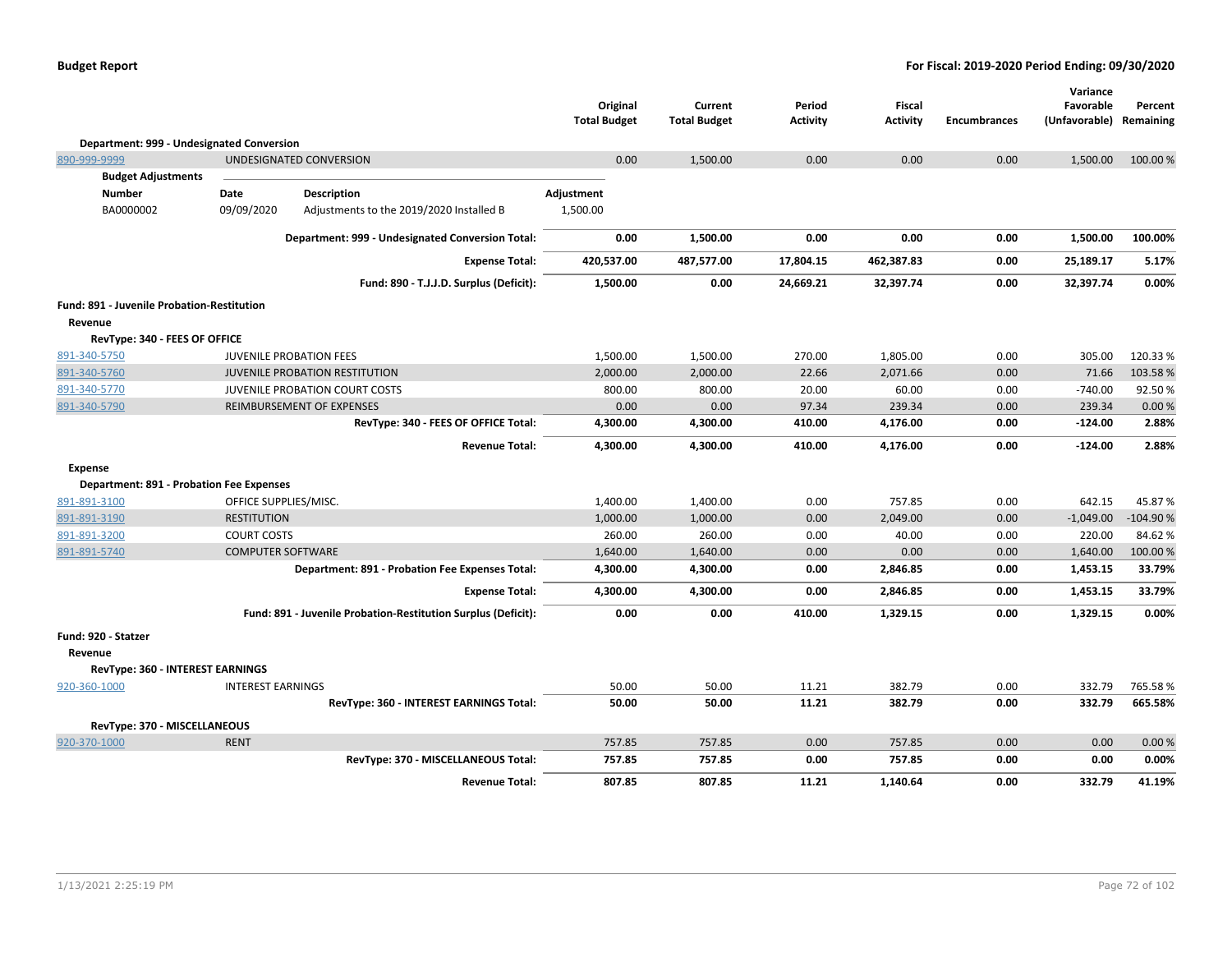|                                                |                             |                                                          | Original<br><b>Total Budget</b> | Current<br><b>Total Budget</b> | Period<br><b>Activity</b> | <b>Fiscal</b><br><b>Activity</b> | <b>Encumbrances</b> | Variance<br>Favorable<br>(Unfavorable) Remaining | Percent  |
|------------------------------------------------|-----------------------------|----------------------------------------------------------|---------------------------------|--------------------------------|---------------------------|----------------------------------|---------------------|--------------------------------------------------|----------|
| <b>Expense</b>                                 |                             |                                                          |                                 |                                |                           |                                  |                     |                                                  |          |
| Department: 521 - Statzer Expenses             |                             |                                                          |                                 |                                |                           |                                  |                     |                                                  |          |
| 920-521-4300                                   |                             | <b>BIDS, NOTICES &amp; PERMITS</b>                       | 110.00                          | 110.00                         | 0.00                      | 0.00                             | 0.00                | 110.00                                           | 100.00 % |
| 920-521-4900                                   |                             | LITERACY COUNCIL DONATIONS                               | 697.85                          | 697.85                         | 0.00                      | 0.00                             | 0.00                | 697.85                                           | 100.00 % |
|                                                |                             | Department: 521 - Statzer Expenses Total:                | 807.85                          | 807.85                         | 0.00                      | 0.00                             | 0.00                | 807.85                                           | 100.00%  |
|                                                |                             | <b>Expense Total:</b>                                    | 807.85                          | 807.85                         | 0.00                      | 0.00                             | 0.00                | 807.85                                           | 100.00%  |
|                                                |                             | Fund: 920 - Statzer Surplus (Deficit):                   |                                 | 0.00                           | 0.00<br>11.21             | 1,140.64                         | 0.00                | 1,140.64                                         | 0.00%    |
| Fund: 930 - Texas Community Dev.Prog.          |                             |                                                          |                                 |                                |                           |                                  |                     |                                                  |          |
| Revenue                                        |                             |                                                          |                                 |                                |                           |                                  |                     |                                                  |          |
| RevType: 330 - GRANTS                          |                             |                                                          |                                 |                                |                           |                                  |                     |                                                  |          |
| 930-330-9090                                   |                             | GRANT #7219149 HICKORY CREEK                             |                                 | 0.00<br>8,100.00               | 0.00                      | 8,100.00                         | 0.00                | 0.00                                             | 0.00%    |
| <b>Budget Adjustments</b>                      |                             |                                                          |                                 |                                |                           |                                  |                     |                                                  |          |
| <b>Number</b>                                  | Date                        | <b>Description</b>                                       | Adjustment                      |                                |                           |                                  |                     |                                                  |          |
| BA0000027                                      | 09/11/2020                  | Adjustments to the 2019/2020 Installed B                 | $-8,100.00$                     |                                |                           |                                  |                     |                                                  |          |
|                                                |                             | RevType: 330 - GRANTS Total:                             |                                 | 0.00<br>8,100.00               | 0.00                      | 8,100.00                         | 0.00                | 0.00                                             | 0.00%    |
|                                                |                             | <b>Revenue Total:</b>                                    |                                 | 0.00<br>8,100.00               | 0.00                      | 8,100.00                         | 0.00                | 0.00                                             | 0.00%    |
| <b>Expense</b>                                 |                             |                                                          |                                 |                                |                           |                                  |                     |                                                  |          |
| Department: 909 - Grant #7219149 Hickory Creek |                             |                                                          |                                 |                                |                           |                                  |                     |                                                  |          |
| 930-909-4140                                   | <b>GRANT ADMINISTRATION</b> |                                                          |                                 | 0.00<br>8,100.00               | 0.00                      | 8,100.00                         | 0.00                | 0.00                                             | 0.00%    |
| <b>Budget Adjustments</b>                      |                             |                                                          |                                 |                                |                           |                                  |                     |                                                  |          |
| <b>Number</b>                                  | Date                        | <b>Description</b>                                       | Adjustment                      |                                |                           |                                  |                     |                                                  |          |
| BA0000027                                      | 09/11/2020                  | Adjustments to the 2019/2020 Installed B                 | 8,100.00                        |                                |                           |                                  |                     |                                                  |          |
|                                                |                             | Department: 909 - Grant #7219149 Hickory Creek Total:    |                                 | 0.00<br>8,100.00               | 0.00                      | 8,100.00                         | 0.00                | 0.00                                             | 0.00%    |
|                                                |                             | <b>Expense Total:</b>                                    |                                 | 0.00<br>8,100.00               | 0.00                      | 8,100.00                         | 0.00                | 0.00                                             | 0.00%    |
|                                                |                             | Fund: 930 - Texas Community Dev.Prog. Surplus (Deficit): |                                 | 0.00                           | 0.00<br>0.00              | 0.00                             | 0.00                | 0.00                                             | 0.00%    |
| Fund: 950 - Payroll                            |                             |                                                          |                                 |                                |                           |                                  |                     |                                                  |          |
| Revenue                                        |                             |                                                          |                                 |                                |                           |                                  |                     |                                                  |          |
| RevType: 360 - INTEREST EARNINGS               |                             |                                                          |                                 |                                |                           |                                  |                     |                                                  |          |
| 950-360-1000                                   | <b>INTEREST EARNINGS</b>    |                                                          |                                 | 0.00                           | 0.00<br>4.19              | 4.19                             | 0.00                | 4.19                                             | 0.00%    |
|                                                |                             | RevType: 360 - INTEREST EARNINGS Total:                  |                                 | 0.00                           | 0.00<br>4.19              | 4.19                             | 0.00                | 4.19                                             | 0.00%    |
| RevType: 370 - MISCELLANEOUS                   |                             |                                                          |                                 |                                |                           |                                  |                     |                                                  |          |
| 950-370-1300                                   |                             | <b>REFUNDS &amp; MISCELLANEOUS</b>                       |                                 | 0.00                           | 1,920.32<br>0.00          | 1,918.40                         | 0.00                | 1,918.40                                         | 0.00%    |
|                                                |                             | RevType: 370 - MISCELLANEOUS Total:                      |                                 | 0.00                           | 1,920.32<br>0.00          | 1,918.40                         | 0.00                | 1,918.40                                         | 0.00%    |
|                                                |                             | <b>Revenue Total:</b>                                    |                                 | 0.00                           | 0.00<br>1,924.51          | 1,922.59                         | 0.00                | 1,922.59                                         | 0.00%    |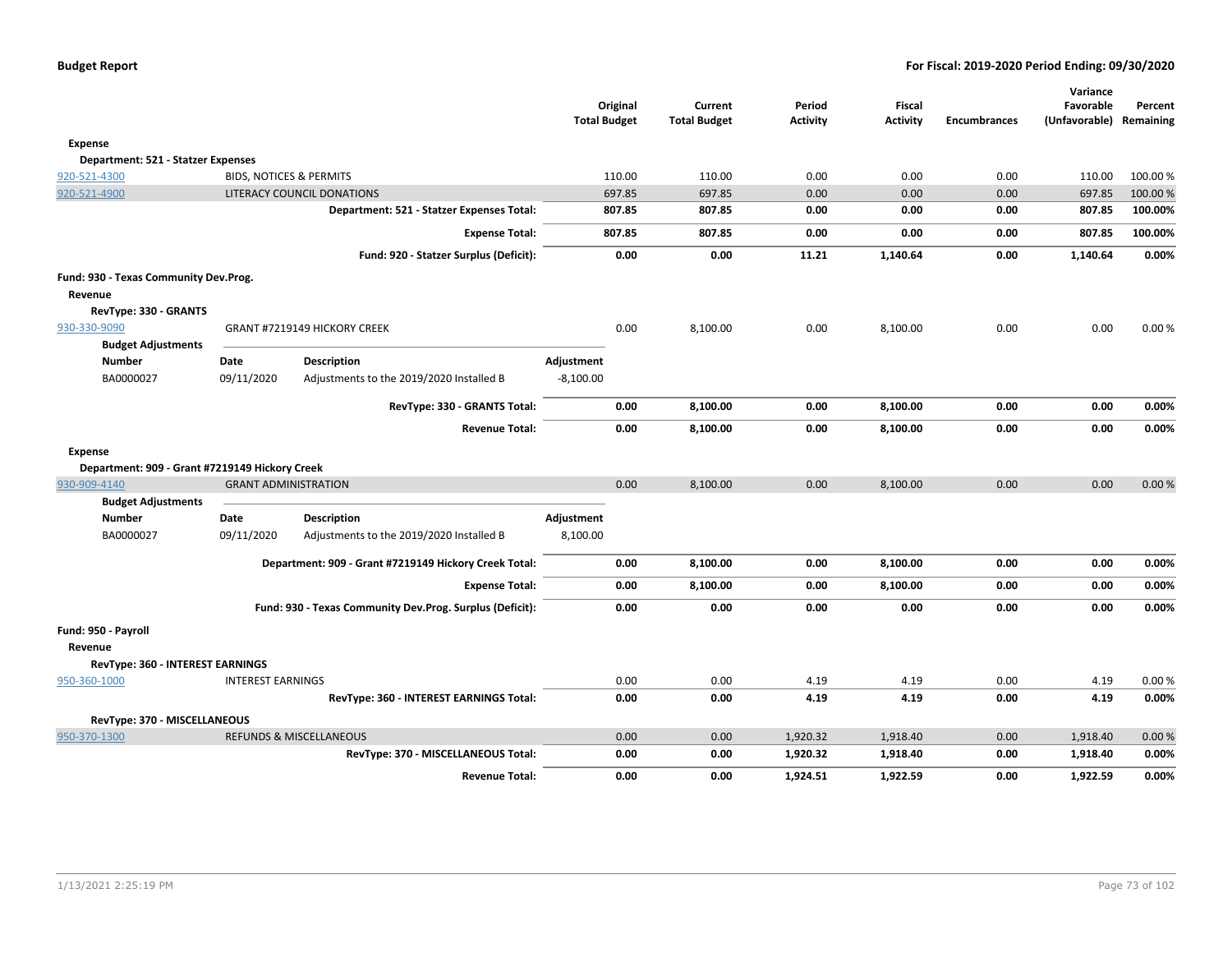|                                          |                                                 | Original<br><b>Total Budget</b> | Current<br><b>Total Budget</b> | Period<br><b>Activity</b> | <b>Fiscal</b><br><b>Activity</b> | Encumbrances | Variance<br>Favorable<br>(Unfavorable) Remaining | Percent |
|------------------------------------------|-------------------------------------------------|---------------------------------|--------------------------------|---------------------------|----------------------------------|--------------|--------------------------------------------------|---------|
| Expense                                  |                                                 |                                 |                                |                           |                                  |              |                                                  |         |
| Department: 415 - COBRA Health Insurance |                                                 |                                 |                                |                           |                                  |              |                                                  |         |
| 950-415-2020                             | <b>COBRA Group Health Insurance</b>             | 0.00                            | 0.00                           | 960.13                    | 960.13                           | 0.00         | $-960.13$                                        | 0.00%   |
|                                          | Department: 415 - COBRA Health Insurance Total: | 0.00                            | 0.00                           | 960.13                    | 960.13                           | 0.00         | $-960.13$                                        | 0.00%   |
|                                          | <b>Expense Total:</b>                           | 0.00                            | 0.00                           | 960.13                    | 960.13                           | 0.00         | $-960.13$                                        | 0.00%   |
|                                          | Fund: 950 - Payroll Surplus (Deficit):          | 0.00                            | 0.00                           | 964.38                    | 962.46                           | 0.00         | 962.46                                           | 0.00%   |
|                                          | <b>Report Surplus (Deficit):</b>                | $-2,615,034.07$                 | 879.99                         | $-2,498,321.35$           | 747,310.00                       | $-59.27$     | 746,370.74-84,815.82%                            |         |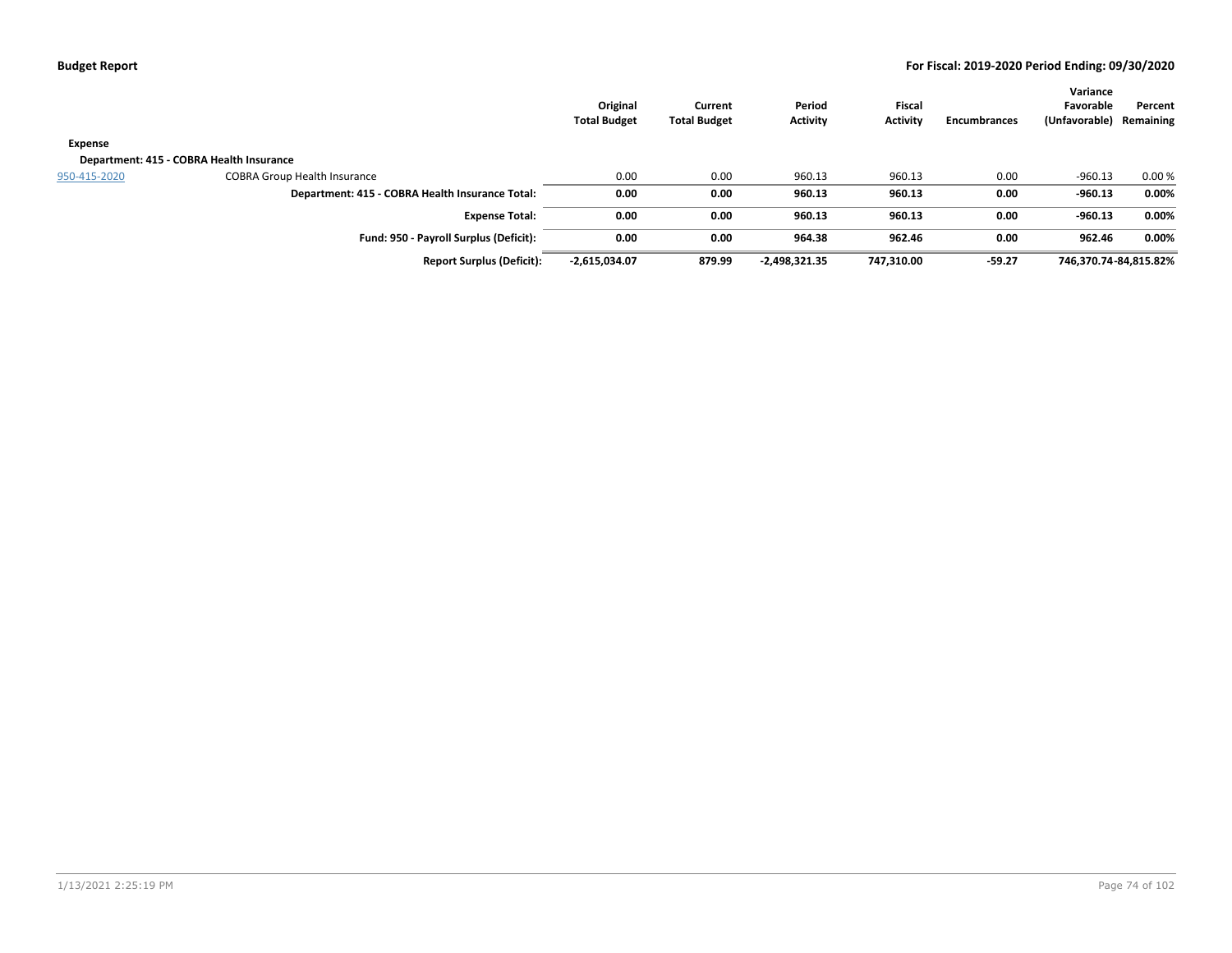# **Group Summary**

| RevTyp                                             | Original<br><b>Total Budget</b> | Current<br><b>Total Budget</b> | Period<br><b>Activity</b> | <b>Fiscal</b><br><b>Activity</b> | <b>Encumbrances</b> | Variance<br>Favorable<br>(Unfavorable) | Percent<br>Remaining |
|----------------------------------------------------|---------------------------------|--------------------------------|---------------------------|----------------------------------|---------------------|----------------------------------------|----------------------|
| Fund: 100 - General                                |                                 |                                |                           |                                  |                     |                                        |                      |
| Revenue                                            |                                 |                                |                           |                                  |                     |                                        |                      |
| 300 - CASH                                         | 1,262,560.22                    | 1,262,560.22                   | 0.00                      | 0.00                             | 0.00                | $-1,262,560.22$                        | 100.00%              |
| 310 - PROPERTY TAXES                               | 9,060,179.82                    | 9,060,179.82                   | 33,646.20                 | 9,164,717.42                     | 0.00                | 104,537.60                             | $-1.15%$             |
| 318 - OTHER TAXES                                  | 1,253,102.00                    | 1,253,102.00                   | 122,102.96                | 1,375,269.33                     | 0.00                | 122,167.33                             | $-9.75%$             |
| 319 - F.C. DETENTION CENTER                        | 160,000.00                      | 160,000.00                     | 33,082.65                 | 302,923.20                       | 0.00                | 142,923.20                             | -89.33%              |
| 320 - LICENSES & PERMITS                           | 102,500.00                      | 102,500.00                     | 12,576.00                 | 118,089.25                       | 0.00                | 15,589.25                              | $-15.21%$            |
| 321 - FEES OF TAX COLLECTOR                        | 501,500.00                      | 501,500.00                     | 12,825.55                 | 360,569.32                       | 0.00                | $-140,930.68$                          | 28.10%               |
| 330 - GRANTS                                       | 34,000.00                       | 104,120.88                     | 0.00                      | 107,608.80                       | 0.00                | 3,487.92                               | $-3.35%$             |
| 340 - FEES OF OFFICE                               | 474,700.00                      | 474,700.00                     | 31,783.59                 | 478,577.46                       | 0.00                | 3,877.46                               | $-0.82%$             |
| 350 - FINES                                        | 8,000.00                        | 8,000.00                       | 0.00                      | 4,070.09                         | 0.00                | $-3,929.91$                            | 49.12%               |
| 352 - FINES & FORFEITURES                          | 5,700.00                        | 5,700.00                       | 0.00                      | 9,976.00                         | 0.00                | 4,276.00                               | $-75.02%$            |
| 360 - INTEREST EARNINGS                            | 50,000.00                       | 50,000.00                      | 1,912.62                  | 52,283.62                        | 0.00                | 2,283.62                               | $-4.57%$             |
| 364 - SALE OF ASSETS LAND/BUILDING                 | 1,000.00                        | 1,000.00                       | 0.00                      | 20,605.79                        | 0.00                |                                        | 19,605.79 -1,960.58% |
| 370 - MISCELLANEOUS                                | 238,602.00                      | 281,602.00                     | 26,740.14                 | 307,440.89                       | 0.00                | 25,838.89                              | $-9.18%$             |
| 390 - TRANSFERS IN                                 | 0.00                            | 0.00                           | 0.00                      | 1,032.25                         | 0.00                | 1,032.25                               | 0.00%                |
| 999 - Undesignated                                 | 0.00                            | 0.00                           | 0.00                      | 51,560.93                        | 0.00                | 51,560.93                              | 0.00%                |
| <b>Revenue Surplus (Deficit):</b>                  | 13,151,844.04                   | 13,264,964.92                  | 274,669.71                | 12,354,724.35                    | 0.00                | $-910,240.57$                          | 6.86%                |
| Expense                                            |                                 |                                |                           |                                  |                     |                                        |                      |
| Department: 400 - County Judge                     |                                 |                                |                           |                                  |                     |                                        |                      |
|                                                    | 144,176.10                      | 144,176.10                     | 10,671.98                 | 138,256.82                       | 0.00                | 5,919.28                               | 4.11%                |
| Department: 400 - County Judge Total:              | 144,176.10                      | 144,176.10                     | 10,671.98                 | 138,256.82                       | 0.00                | 5,919.28                               | 4.11%                |
|                                                    |                                 |                                |                           |                                  |                     |                                        |                      |
| Department: 401 - 911 Coordinator                  |                                 |                                | 0.00                      | 23,000.00                        |                     |                                        |                      |
|                                                    | 23,000.00                       | 23,000.00                      | 0.00                      |                                  | 0.00                | 0.00<br>0.00                           | 0.00%<br>0.00%       |
| Department: 401 - 911 Coordinator Total:           | 23,000.00                       | 23,000.00                      |                           | 23,000.00                        | 0.00                |                                        |                      |
| Department: 403 - County Clerk                     |                                 |                                |                           |                                  |                     |                                        |                      |
|                                                    | 413,290.43                      | 413,171.39                     | 30,543.94                 | 380,300.95                       | 0.00                | 32,870.44                              | 7.96%                |
| Department: 403 - County Clerk Total:              | 413,290.43                      | 413,171.39                     | 30,543.94                 | 380,300.95                       | 0.00                | 32,870.44                              | 7.96%                |
| Department: 404 - Election                         |                                 |                                |                           |                                  |                     |                                        |                      |
|                                                    | 53,686.00                       | 53,805.04                      | 4,261.15                  | 51,711.17                        | 0.00                | 2,093.87                               | 3.89%                |
| Department: 404 - Election Total:                  | 53,686.00                       | 53,805.04                      | 4,261.15                  | 51,711.17                        | 0.00                | 2,093.87                               | 3.89%                |
|                                                    |                                 |                                |                           |                                  |                     |                                        |                      |
| Department: 405 - Veterans' Service Officer        |                                 |                                |                           |                                  |                     |                                        |                      |
|                                                    | 62,204.60                       | 62,204.60                      | 4,675.38                  | 60,211.02                        | 0.00                | 1,993.58                               | 3.20%                |
| Department: 405 - Veterans' Service Officer Total: | 62,204.60                       | 62,204.60                      | 4,675.38                  | 60,211.02                        | 0.00                | 1,993.58                               | 3.20%                |
| Department: 406 - Emergency Management             |                                 |                                |                           |                                  |                     |                                        |                      |
|                                                    | 58,163.70                       | 58,163.70                      | 357.58                    | 54,725.47                        | 0.00                | 3,438.23                               | 5.91%                |
| Department: 406 - Emergency Management Total:      | 58,163.70                       | 58,163.70                      | 357.58                    | 54,725.47                        | 0.00                | 3,438.23                               | 5.91%                |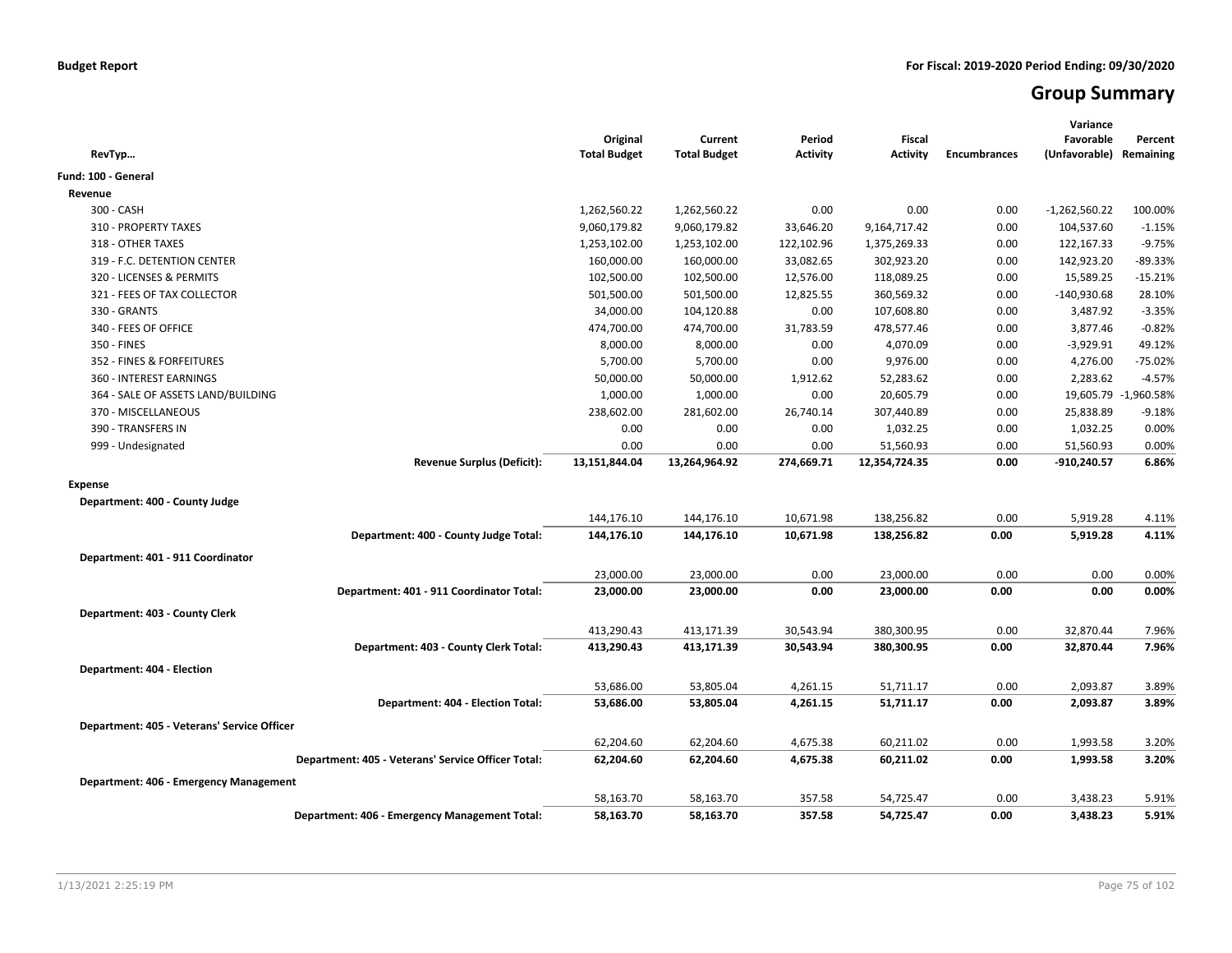| <b>Budget Report</b> |  |  |  |  |
|----------------------|--|--|--|--|
|----------------------|--|--|--|--|

|                                                              |                                 |                                |            |                                  |                     | Variance                   |           |
|--------------------------------------------------------------|---------------------------------|--------------------------------|------------|----------------------------------|---------------------|----------------------------|-----------|
|                                                              | Original<br><b>Total Budget</b> | Current<br><b>Total Budget</b> | Period     | <b>Fiscal</b><br><b>Activity</b> |                     | Favorable<br>(Unfavorable) | Percent   |
| RevTyp                                                       |                                 |                                | Activity   |                                  | <b>Encumbrances</b> |                            | Remaining |
| Department: 409 - Non-Departmental                           |                                 |                                |            |                                  |                     |                            |           |
|                                                              | 925,162.32                      | 925,162.32                     | 49,298.67  | 932,036.96                       | 0.00                | $-6,874.64$                | $-0.74%$  |
| Department: 409 - Non-Departmental Total:                    | 925,162.32                      | 925,162.32                     | 49,298.67  | 932,036.96                       | 0.00                | $-6,874.64$                | $-0.74%$  |
| Department: 410 - County Court at Law                        |                                 |                                |            |                                  |                     |                            |           |
|                                                              | 490,406.67                      | 490,406.67                     | 40,678.70  | 447,104.28                       | 0.00                | 43,302.39                  | 8.83%     |
| Department: 410 - County Court at Law Total:                 | 490,406.67                      | 490,406.67                     | 40,678.70  | 447,104.28                       | 0.00                | 43,302.39                  | 8.83%     |
| Department: 425 - Court Administration                       |                                 |                                |            |                                  |                     |                            |           |
|                                                              | 102,261.00                      | 102,261.00                     | 6,662.00   | 60,805.30                        | 0.00                | 41,455.70                  | 40.54%    |
| Department: 425 - Court Administration Total:                | 102,261.00                      | 102,261.00                     | 6,662.00   | 60,805.30                        | 0.00                | 41,455.70                  | 40.54%    |
| Department: 435 - 336th District Court Administration        |                                 |                                |            |                                  |                     |                            |           |
|                                                              | 991,682.97                      | 991,682.97                     | 226,069.49 | 976,018.13                       | 0.00                | 15,664.84                  | 1.58%     |
| Department: 435 - 336th District Court Administration Total: | 991,682.97                      | 991,682.97                     | 226,069.49 | 976,018.13                       | 0.00                | 15,664.84                  | 1.58%     |
| Department: 450 - District Clerk                             |                                 |                                |            |                                  |                     |                            |           |
|                                                              | 472,424.79                      | 472,424.79                     | 38,255.94  | 466,228.01                       | 0.00                | 6,196.78                   | 1.31%     |
| Department: 450 - District Clerk Total:                      | 472,424.79                      | 472,424.79                     | 38,255.94  | 466,228.01                       | 0.00                | 6,196.78                   | 1.31%     |
| Department: 455 - Justice of the Peace Pct. 1                |                                 |                                |            |                                  |                     |                            |           |
|                                                              | 176,530.71                      | 176,530.71                     | 12,970.12  | 166,401.78                       | 0.00                | 10,128.93                  | 5.74%     |
| Department: 455 - Justice of the Peace Pct. 1 Total:         | 176,530.71                      | 176,530.71                     | 12,970.12  | 166,401.78                       | 0.00                | 10,128.93                  | 5.74%     |
| Department: 456 - Justice of the Peace Pct. 2                |                                 |                                |            |                                  |                     |                            |           |
|                                                              | 140,772.82                      | 140,772.82                     | 10,755.05  | 135,779.10                       | 0.00                | 4,993.72                   | 3.55%     |
| Department: 456 - Justice of the Peace Pct. 2 Total:         | 140,772.82                      | 140,772.82                     | 10,755.05  | 135,779.10                       | 0.00                | 4,993.72                   | 3.55%     |
| Department: 457 - Justice of the Peace Pct. 3                |                                 |                                |            |                                  |                     |                            |           |
|                                                              | 118,070.29                      | 118,070.29                     | 9,307.32   | 114,673.37                       | 0.00                | 3,396.92                   | 2.88%     |
| Department: 457 - Justice of the Peace Pct. 3 Total:         | 118,070.29                      | 118,070.29                     | 9,307.32   | 114,673.37                       | 0.00                | 3,396.92                   | 2.88%     |
| Department: 475 - District Attorney                          |                                 |                                |            |                                  |                     |                            |           |
|                                                              | 988,480.11                      | 988,480.11                     | 76,782.18  | 911,202.85                       | 0.00                | 77,277.26                  | 7.82%     |
| Department: 475 - District Attorney Total:                   | 988,480.11                      | 988,480.11                     | 76,782.18  | 911,202.85                       | 0.00                | 77,277.26                  | 7.82%     |
| Department: 495 - County Auditor                             |                                 |                                |            |                                  |                     |                            |           |
|                                                              | 296,784.02                      | 296,784.02                     | 24,135.12  | 279,031.74                       | 0.00                | 17,752.28                  | 5.98%     |
| Department: 495 - County Auditor Total:                      | 296,784.02                      | 296,784.02                     | 24,135.12  | 279,031.74                       | 0.00                | 17,752.28                  | 5.98%     |
| Department: 496 - County Purchasing                          |                                 |                                |            |                                  |                     |                            |           |
|                                                              | 79,571.41                       | 79,571.41                      | 5,939.02   | 76,323.01                        | 51.78               | 3,196.62                   | 4.02%     |
| Department: 496 - County Purchasing Total:                   | 79,571.41                       | 79,571.41                      | 5,939.02   | 76,323.01                        | 51.78               | 3,196.62                   | 4.02%     |
| Department: 497 - County Treasurer                           |                                 |                                |            |                                  |                     |                            |           |
|                                                              | 153,067.71                      | 153,067.71                     | 6,294.50   | 129,827.86                       | 0.00                | 23,239.85                  | 15.18%    |
| Department: 497 - County Treasurer Total:                    | 153,067.71                      | 153,067.71                     | 6,294.50   | 129,827.86                       | 0.00                | 23,239.85                  | 15.18%    |
| Department: 499 - Tax Assessor Collector                     |                                 |                                |            |                                  |                     |                            |           |
|                                                              | 333,652.14                      | 333,652.14                     | 25,933.46  | 333,208.58                       | 7.49                | 436.07                     | 0.13%     |
|                                                              |                                 |                                |            |                                  |                     |                            |           |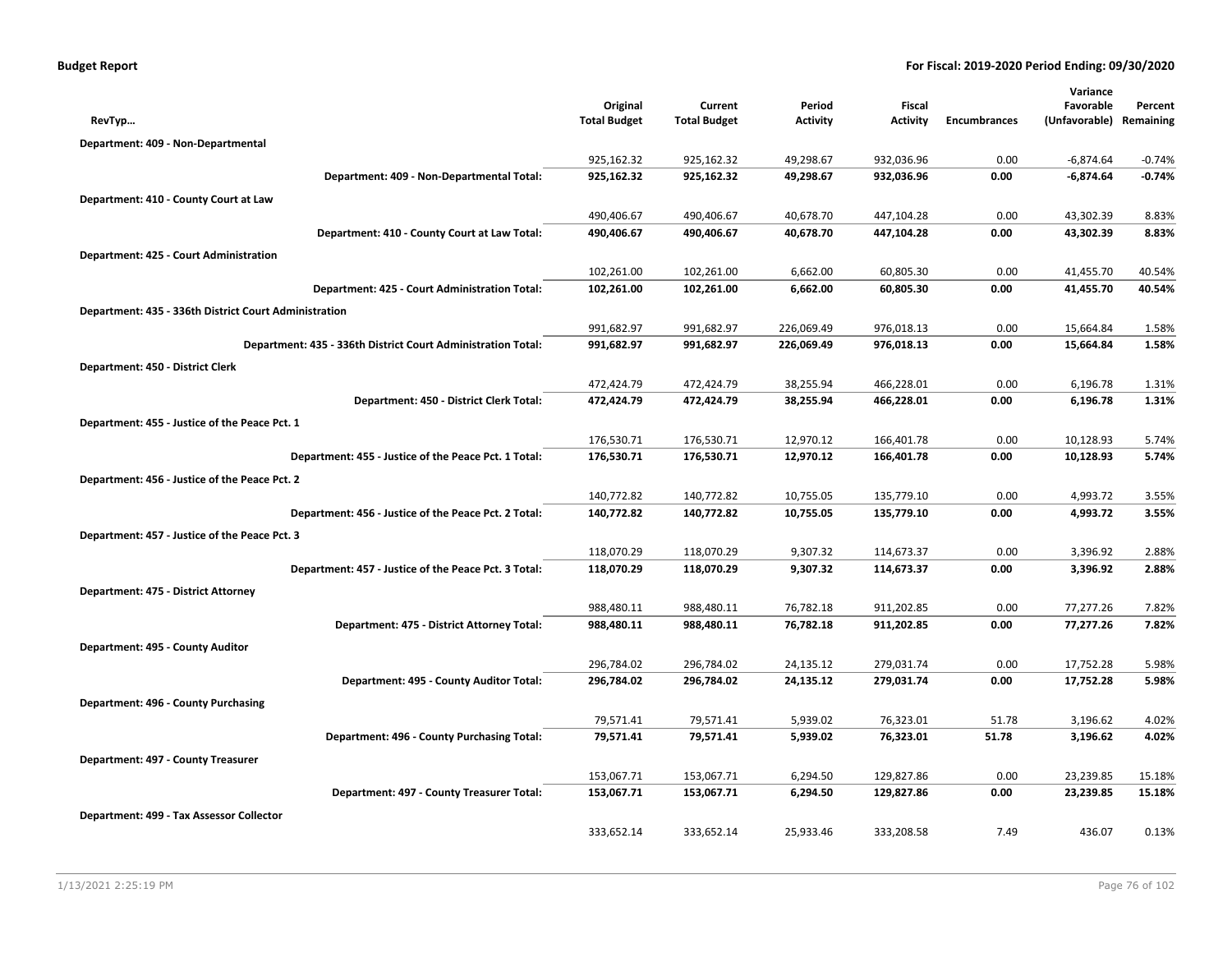| <b>Budget Report</b> |  |  |  |  |
|----------------------|--|--|--|--|
|----------------------|--|--|--|--|

|                                                      |                     |                     |                 |                 |                     | Variance      |           |
|------------------------------------------------------|---------------------|---------------------|-----------------|-----------------|---------------------|---------------|-----------|
|                                                      | Original            | Current             | Period          | Fiscal          |                     | Favorable     | Percent   |
| RevTyp                                               | <b>Total Budget</b> | <b>Total Budget</b> | <b>Activity</b> | <b>Activity</b> | <b>Encumbrances</b> | (Unfavorable) | Remaining |
| Department: 499 - Tax Assessor Collector Total:      | 333,652.14          | 333,652.14          | 25,933.46       | 333,208.58      | 7.49                | 436.07        | 0.13%     |
| Department: 503 - Computer/IT Dept.                  |                     |                     |                 |                 |                     |               |           |
|                                                      | 98,809.96           | 98,809.96           | 7,193.91        | 74,128.21       | 0.00                | 24,681.75     | 24.98%    |
| Department: 503 - Computer/IT Dept. Total:           | 98,809.96           | 98,809.96           | 7,193.91        | 74,128.21       | 0.00                | 24,681.75     | 24.98%    |
| Department: 509 - Contingency                        |                     |                     |                 |                 |                     |               |           |
|                                                      | 250,000.00          | 193,508.66          | 0.00            | 0.00            | 0.00                | 193,508.66    | 100.00%   |
| Department: 509 - Contingency Total:                 | 250,000.00          | 193,508.66          | 0.00            | 0.00            | 0.00                | 193,508.66    | 100.00%   |
| Department: 510 - Courthouse                         |                     |                     |                 |                 |                     |               |           |
|                                                      | 448,899.20          | 448,899.20          | 32,102.55       | 353,486.73      | 0.00                | 95,412.47     | 21.25%    |
| Department: 510 - Courthouse Total:                  | 448,899.20          | 448,899.20          | 32,102.55       | 353,486.73      | 0.00                | 95,412.47     | 21.25%    |
| Department: 511 - County Office Building             |                     |                     |                 |                 |                     |               |           |
|                                                      | 35,433.94           | 35,433.94           | 15,494.39       | 30,454.83       | 0.00                | 4,979.11      | 14.05%    |
| Department: 511 - County Office Building Total:      | 35,433.94           | 35,433.94           | 15,494.39       | 30,454.83       | 0.00                | 4,979.11      | 14.05%    |
| Department: 512 - Co-Op Office Building              |                     |                     |                 |                 |                     |               |           |
|                                                      | 9,550.00            | 9,550.00            | 546.93          | 7,447.99        | 0.00                | 2,102.01      | 22.01%    |
| Department: 512 - Co-Op Office Building Total:       | 9,550.00            | 9,550.00            | 546.93          | 7,447.99        | 0.00                | 2,102.01      | 22.01%    |
| Department: 513 - Courthouse South Annex             |                     |                     |                 |                 |                     |               |           |
|                                                      | 35,652.91           | 37,172.84           | 3,830.75        | 33,088.83       | 0.00                | 4,084.01      | 10.99%    |
| Department: 513 - Courthouse South Annex Total:      | 35,652.91           | 37,172.84           | 3,830.75        | 33,088.83       | 0.00                | 4,084.01      | 10.99%    |
| Department: 514 - City Hall Annex                    |                     |                     |                 |                 |                     |               |           |
|                                                      | 960.00              | 960.00              | 82.69           | 945.80          | 0.00                | 14.20         | 1.48%     |
| Department: 514 - City Hall Annex Total:             | 960.00              | 960.00              | 82.69           | 945.80          | 0.00                | 14.20         | 1.48%     |
| Department: 515 - Windom County Building             |                     |                     |                 |                 |                     |               |           |
|                                                      | 6,505.00            | 6,505.00            | 726.09          | 6,938.31        | 0.00                | $-433.31$     | $-6.66%$  |
| Department: 515 - Windom County Building Total:      | 6,505.00            | 6,505.00            | 726.09          | 6,938.31        | 0.00                | $-433.31$     | -6.66%    |
| Department: 516 - Agrilife Extension Building        |                     |                     |                 |                 |                     |               |           |
|                                                      | 12,476.16           | 12,476.16           | 590.07          | 12,388.68       | 0.00                | 87.48         | 0.70%     |
| Department: 516 - Agrilife Extension Building Total: | 12,476.16           | 12,476.16           | 590.07          | 12,388.68       | 0.00                | 87.48         | 0.70%     |
| <b>Department: 518 - County Offices Relocation</b>   |                     |                     |                 |                 |                     |               |           |
|                                                      | 212,000.00          | 212,000.00          | 15,170.26       | 195,383.15      | 0.00                | 16,616.85     | 7.84%     |
| Department: 518 - County Offices Relocation Total:   | 212,000.00          | 212,000.00          | 15,170.26       | 195,383.15      | 0.00                | 16,616.85     | 7.84%     |
| Department: 519 - Government Building                |                     |                     |                 |                 |                     |               |           |
|                                                      | 10,000.00           | 10,000.00           | 0.00            | 0.00            | 0.00                | 10,000.00     | 100.00%   |
| Department: 519 - Government Building Total:         | 10,000.00           | 10,000.00           | 0.00            | 0.00            | 0.00                | 10,000.00     | 100.00%   |
| Department: 540 - Ambulance Service                  |                     |                     |                 |                 |                     |               |           |
|                                                      | 540,000.00          | 540,000.00          | 45,008.65       | 540,008.65      | 0.00                | $-8.65$       | 0.00%     |
| Department: 540 - Ambulance Service Total:           | 540,000.00          | 540,000.00          | 45,008.65       | 540,008.65      | 0.00                | -8.65         | 0.00%     |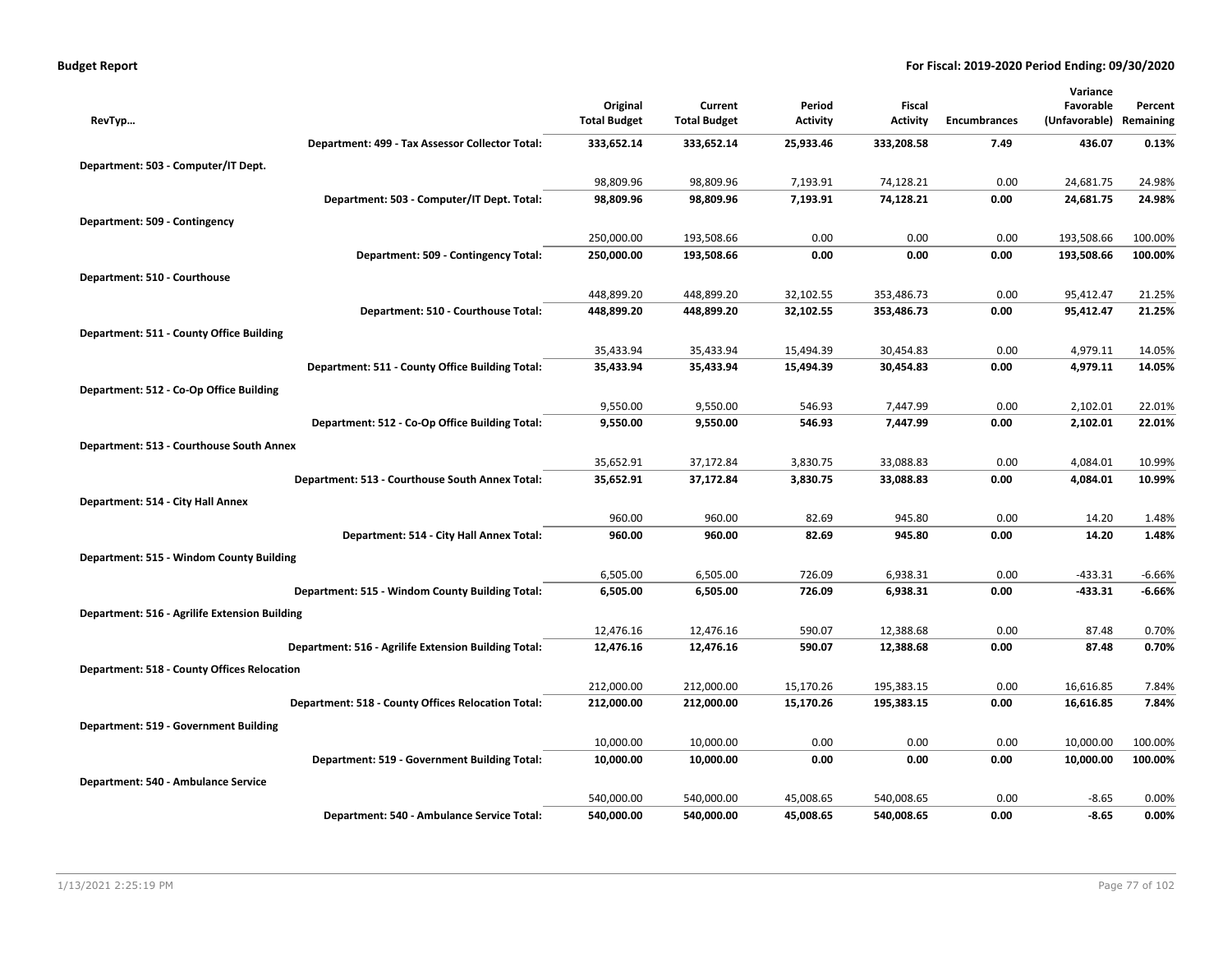|                                                               |                                                                      | Original            | Current             | Period          | <b>Fiscal</b>   |                     | Variance<br>Favorable | Percent   |
|---------------------------------------------------------------|----------------------------------------------------------------------|---------------------|---------------------|-----------------|-----------------|---------------------|-----------------------|-----------|
| RevTyp                                                        |                                                                      | <b>Total Budget</b> | <b>Total Budget</b> | <b>Activity</b> | <b>Activity</b> | <b>Encumbrances</b> | (Unfavorable)         | Remaining |
| Department: 543 - Fire Protection                             |                                                                      |                     |                     |                 |                 |                     |                       |           |
|                                                               |                                                                      | 93,462.83           | 93,462.83           | 0.00            | 90,572.17       | 0.00                | 2,890.66              | 3.09%     |
|                                                               | Department: 543 - Fire Protection Total:                             | 93,462.83           | 93,462.83           | 0.00            | 90,572.17       | 0.00                | 2,890.66              | 3.09%     |
| Department: 551 - Constable Pct.1                             |                                                                      |                     |                     |                 |                 |                     |                       |           |
|                                                               |                                                                      | 51,994.80           | 51,994.80           | 4,040.95        | 50,250.23       | 0.00                | 1,744.57              | 3.36%     |
|                                                               | Department: 551 - Constable Pct.1 Total:                             | 51,994.80           | 51,994.80           | 4,040.95        | 50,250.23       | 0.00                | 1,744.57              | 3.36%     |
| Department: 552 - Constable Pct.2                             |                                                                      |                     |                     |                 |                 |                     |                       |           |
|                                                               |                                                                      | 35,284.87           | 35,284.87           | 2,496.34        | 32,444.83       | 0.00                | 2,840.04              | 8.05%     |
|                                                               | Department: 552 - Constable Pct.2 Total:                             | 35,284.87           | 35,284.87           | 2,496.34        | 32,444.83       | 0.00                | 2,840.04              | 8.05%     |
| Department: 553 - Constable Pct.3                             |                                                                      |                     |                     |                 |                 |                     |                       |           |
|                                                               |                                                                      | 44,467.31           | 44,467.31           | 5,602.34        | 40,939.29       | 0.00                | 3,528.02              | 7.93%     |
|                                                               | Department: 553 - Constable Pct.3 Total:                             | 44,467.31           | 44,467.31           | 5,602.34        | 40,939.29       | 0.00                | 3,528.02              | 7.93%     |
| Department: 555 - Animal Control Officer                      |                                                                      |                     |                     |                 |                 |                     |                       |           |
|                                                               |                                                                      | 3,500.00            | 3,500.00            | 371.37          | 2,089.62        | 0.00                | 1,410.38              | 40.30%    |
|                                                               | Department: 555 - Animal Control Officer Total:                      | 3,500.00            | 3,500.00            | 371.37          | 2,089.62        | 0.00                | 1,410.38              | 40.30%    |
| Department: 558 - Natl Incident Based Reporting Syst. 3753001 |                                                                      |                     |                     |                 |                 |                     |                       |           |
|                                                               |                                                                      | 0.00                | 51,502.00           | 0.00            | 51,502.00       | 0.00                | 0.00                  | 0.00%     |
|                                                               | Department: 558 - Natl Incident Based Reporting Syst. 3753001 Total: | 0.00                | 51,502.00           | 0.00            | 51,502.00       | 0.00                | 0.00                  | 0.00%     |
| Department: 559 - Texas VINE Program                          |                                                                      |                     |                     |                 |                 |                     |                       |           |
|                                                               |                                                                      | 0.00                | 18,618.88           | 0.00            | 18,618.88       | 0.00                | 0.00                  | 0.00%     |
|                                                               | Department: 559 - Texas VINE Program Total:                          | 0.00                | 18,618.88           | 0.00            | 18,618.88       | 0.00                | 0.00                  | 0.00%     |
| Department: 560 - County Sheriff                              |                                                                      |                     |                     |                 |                 |                     |                       |           |
|                                                               |                                                                      | 2,339,696.80        | 2,382,696.80        | 168,157.04      | 2,123,575.85    | 0.00                | 259,120.95            | 10.88%    |
|                                                               | Department: 560 - County Sheriff Total:                              | 2,339,696.80        | 2,382,696.80        | 168,157.04      | 2,123,575.85    | 0.00                | 259,120.95            | 10.88%    |
| <b>Department: 565 - Jail Operations</b>                      |                                                                      |                     |                     |                 |                 |                     |                       |           |
|                                                               |                                                                      | 2,025,000.00        | 2,034,609.16        | 484,991.51      | 2,775,991.42    | 0.00                | $-741,382.26$         | $-36.44%$ |
|                                                               | Department: 565 - Jail Operations Total:                             | 2,025,000.00        | 2,034,609.16        | 484,991.51      | 2,775,991.42    | 0.00                | -741,382.26           | -36.44%   |
| Department: 570 - Adult Probation                             |                                                                      |                     |                     |                 |                 |                     |                       |           |
|                                                               |                                                                      | 2,000.00            | 2,000.00            | 0.00            | 1,329.50        | 0.00                | 670.50                | 33.53%    |
|                                                               | Department: 570 - Adult Probation Total:                             | 2,000.00            | 2,000.00            | 0.00            | 1,329.50        | 0.00                | 670.50                | 33.53%    |
| Department: 573 - Bond Supervision                            |                                                                      |                     |                     |                 |                 |                     |                       |           |
|                                                               |                                                                      | 62,964.02           | 62,964.02           | 6,347.57        | 62,653.08       | 0.00                | 310.94                | 0.49%     |
|                                                               | Department: 573 - Bond Supervision Total:                            | 62,964.02           | 62,964.02           | 6,347.57        | 62,653.08       | 0.00                | 310.94                | 0.49%     |
| Department: 575 - Juvenile Probation                          |                                                                      |                     |                     |                 |                 |                     |                       |           |
|                                                               |                                                                      | 184,000.00          | 184,000.00          | 24.43           | 184,024.43      | 0.00                | $-24.43$              | $-0.01%$  |
|                                                               | Department: 575 - Juvenile Probation Total:                          | 184,000.00          | 184,000.00          | 24.43           | 184,024.43      | 0.00                | $-24.43$              | $-0.01%$  |
| Department: 590 - Environmental Development                   |                                                                      |                     |                     |                 |                 |                     |                       |           |
|                                                               |                                                                      | 150,616.83          | 150,616.83          | 10,713.14       | 131,214.14      | 0.00                | 19,402.69             | 12.88%    |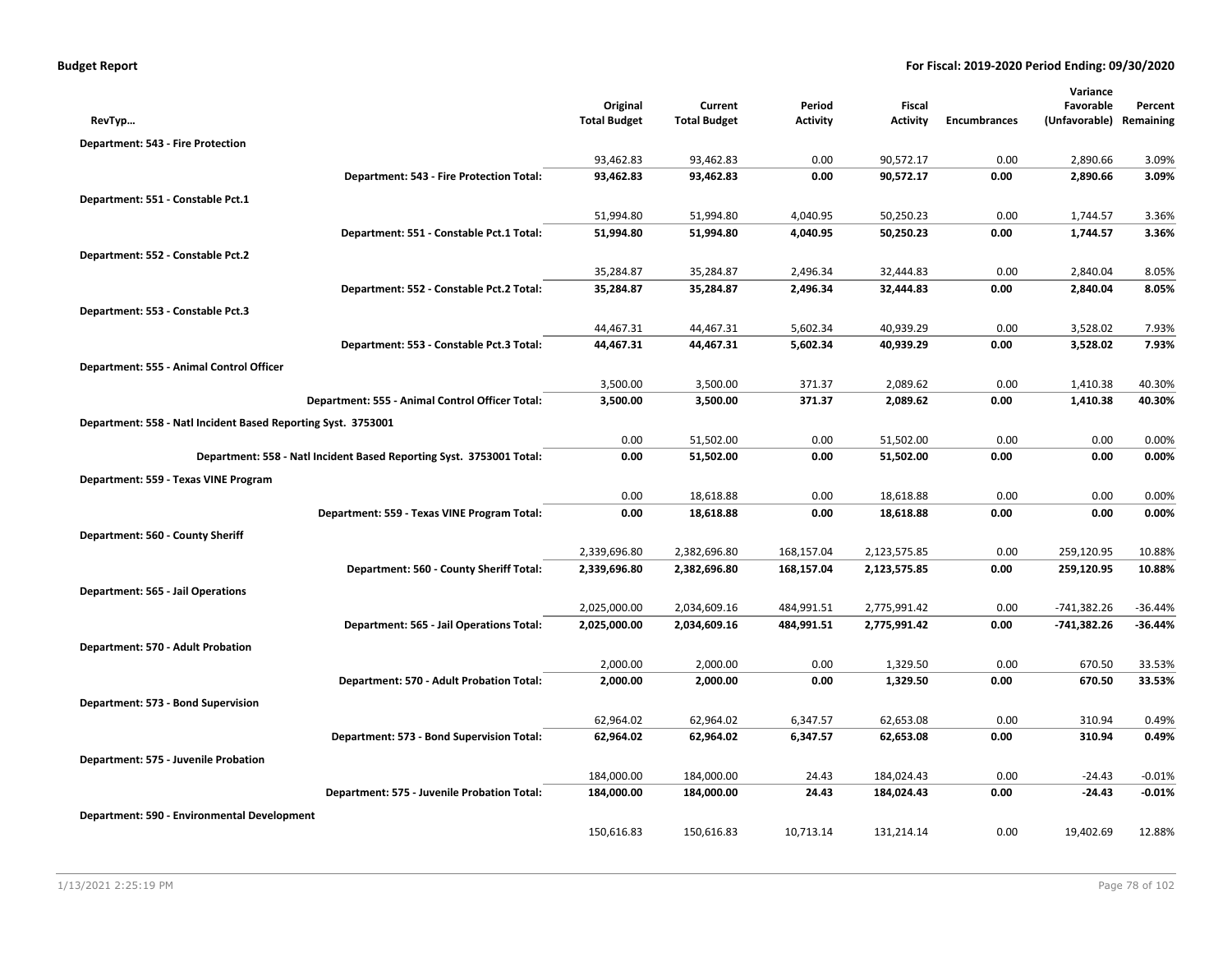|                                                    |                                                        |                                 |                                |                           |                           |                     | Variance                   |                      |
|----------------------------------------------------|--------------------------------------------------------|---------------------------------|--------------------------------|---------------------------|---------------------------|---------------------|----------------------------|----------------------|
| RevTyp                                             |                                                        | Original<br><b>Total Budget</b> | Current<br><b>Total Budget</b> | Period<br><b>Activity</b> | Fiscal<br><b>Activity</b> | <b>Encumbrances</b> | Favorable<br>(Unfavorable) | Percent<br>Remaining |
|                                                    |                                                        |                                 |                                |                           |                           |                     |                            |                      |
|                                                    | Department: 590 - Environmental Development Total:     | 150,616.83                      | 150,616.83                     | 10,713.14                 | 131,214.14                | 0.00                | 19,402.69                  | 12.88%               |
| <b>Department: 591 - Development Services</b>      |                                                        |                                 |                                |                           |                           |                     |                            |                      |
|                                                    |                                                        | 59,796.95                       | 59,796.95                      | 3,669.07                  | 56,353.56                 | 0.00                | 3,443.39                   | 5.76%                |
|                                                    | Department: 591 - Development Services Total:          | 59,796.95                       | 59,796.95                      | 3,669.07                  | 56,353.56                 | 0.00                | 3,443.39                   | 5.76%                |
| <b>Department: 640 - County Services</b>           |                                                        |                                 |                                |                           |                           |                     |                            |                      |
|                                                    |                                                        | 69,703.00                       | 69,703.00                      | 4,446.95                  | 70,276.42                 | 0.00                | $-573.42$                  | $-0.82%$             |
|                                                    | Department: 640 - County Services Total:               | 69,703.00                       | 69,703.00                      | 4,446.95                  | 70,276.42                 | 0.00                | $-573.42$                  | $-0.82%$             |
| Department: 641 - Health Officer                   |                                                        |                                 |                                |                           |                           |                     |                            |                      |
|                                                    |                                                        | 2,400.00                        | 2,400.00                       | 200.00                    | 2,400.00                  | 0.00                | 0.00                       | 0.00%                |
|                                                    | Department: 641 - Health Officer Total:                | 2,400.00                        | 2,400.00                       | 200.00                    | 2,400.00                  | 0.00                | 0.00                       | 0.00%                |
| Department: 645 - Indigent Health Care             |                                                        |                                 |                                |                           |                           |                     |                            |                      |
|                                                    |                                                        | 209,204.91                      | 208,324.92                     | 43,103.85                 | 228,766.68                | 0.00                | $-20,441.76$               | $-9.81%$             |
|                                                    | Department: 645 - Indigent Health Care Total:          | 209,204.91                      | 208,324.92                     | 43,103.85                 | 228,766.68                | 0.00                | $-20,441.76$               | $-9.81%$             |
| Department: 665 - County Agents                    |                                                        |                                 |                                |                           |                           |                     |                            |                      |
|                                                    |                                                        | 117,836.76                      | 117,836.76                     | 9,047.17                  | 108,917.73                | 0.00                | 8,919.03                   | 7.57%                |
|                                                    | Department: 665 - County Agents Total:                 | 117,836.76                      | 117,836.76                     | 9,047.17                  | 108,917.73                | 0.00                | 8,919.03                   | 7.57%                |
| <b>Department: 696 - Donations and Allocations</b> |                                                        |                                 |                                |                           |                           |                     |                            |                      |
|                                                    |                                                        | 3,000.00                        | 3,000.00                       | 500.00                    | 3,000.00                  | 0.00                | 0.00                       | 0.00%                |
|                                                    | Department: 696 - Donations and Allocations Total:     | 3,000.00                        | 3,000.00                       | 500.00                    | 3,000.00                  | 0.00                | 0.00                       | 0.00%                |
| Department: 900 - TRANSFERS OUT                    |                                                        |                                 |                                |                           |                           |                     |                            |                      |
|                                                    |                                                        | 0.00                            | 0.00                           | 0.00                      | 428.64                    | 0.00                | $-428.64$                  | 0.00%                |
|                                                    | Department: 900 - TRANSFERS OUT Total:                 | 0.00                            | 0.00                           | 0.00                      | 428.64                    | 0.00                | $-428.64$                  | 0.00%                |
| Department: 999 - Undesignated Conversion          |                                                        |                                 |                                |                           |                           |                     |                            |                      |
|                                                    |                                                        | 2,000.00                        | 58,602.25                      | $-40.00$                  | 76,731.04                 | 0.00                | $-18,128.79$               | $-30.94%$            |
|                                                    | Department: 999 - Undesignated Conversion Total:       | 2,000.00                        | 58,602.25                      | $-40.00$                  | 76,731.04                 | 0.00                | $-18,128.79$               | $-30.94%$            |
|                                                    | <b>Expense Total:</b>                                  | 13,140,604.04                   | 13,264,084.93                  | 1,448,009.62              | 13,103,197.09             | 59.27               | 160,828.57                 | 1.21%                |
|                                                    | Fund: 100 - General Surplus (Deficit):                 | 11,240.00                       | 879.99                         | $-1,173,339.91$           | -748,472.74               | $-59.27$            | -749,412.00 85,161.42%     |                      |
| Fund: 110 - Courthouse Security                    |                                                        |                                 |                                |                           |                           |                     |                            |                      |
| Revenue                                            |                                                        |                                 |                                |                           |                           |                     |                            |                      |
| 300 - CASH                                         |                                                        | 27,200.00                       | 27,200.00                      | 0.00                      | 0.00                      | 0.00                | $-27,200.00$               | 100.00%              |
| 340 - FEES OF OFFICE                               |                                                        | 8,300.00                        | 8,300.00                       | 358.32                    | 18,094.25                 | 0.00                | 9,794.25                   | $-118.00%$           |
| 360 - INTEREST EARNINGS                            |                                                        | 0.00                            | 0.00                           | 0.00                      | 200.27                    | 0.00                | 200.27                     | 0.00%                |
|                                                    | <b>Revenue Surplus (Deficit):</b>                      | 35,500.00                       | 35,500.00                      | 358.32                    | 18,294.52                 | 0.00                | $-17,205.48$               | 48.47%               |
| <b>Expense</b>                                     |                                                        |                                 |                                |                           |                           |                     |                            |                      |
| Department: 541 - Courthouse Security Part-Time    |                                                        |                                 |                                |                           |                           |                     |                            |                      |
|                                                    |                                                        | 35,500.00                       | 35,500.00                      | 0.00                      | 0.00                      | 0.00                | 35,500.00                  | 100.00%              |
|                                                    | Department: 541 - Courthouse Security Part-Time Total: | 35,500.00                       | 35,500.00                      | 0.00                      | 0.00                      | 0.00                | 35,500.00                  | 100.00%              |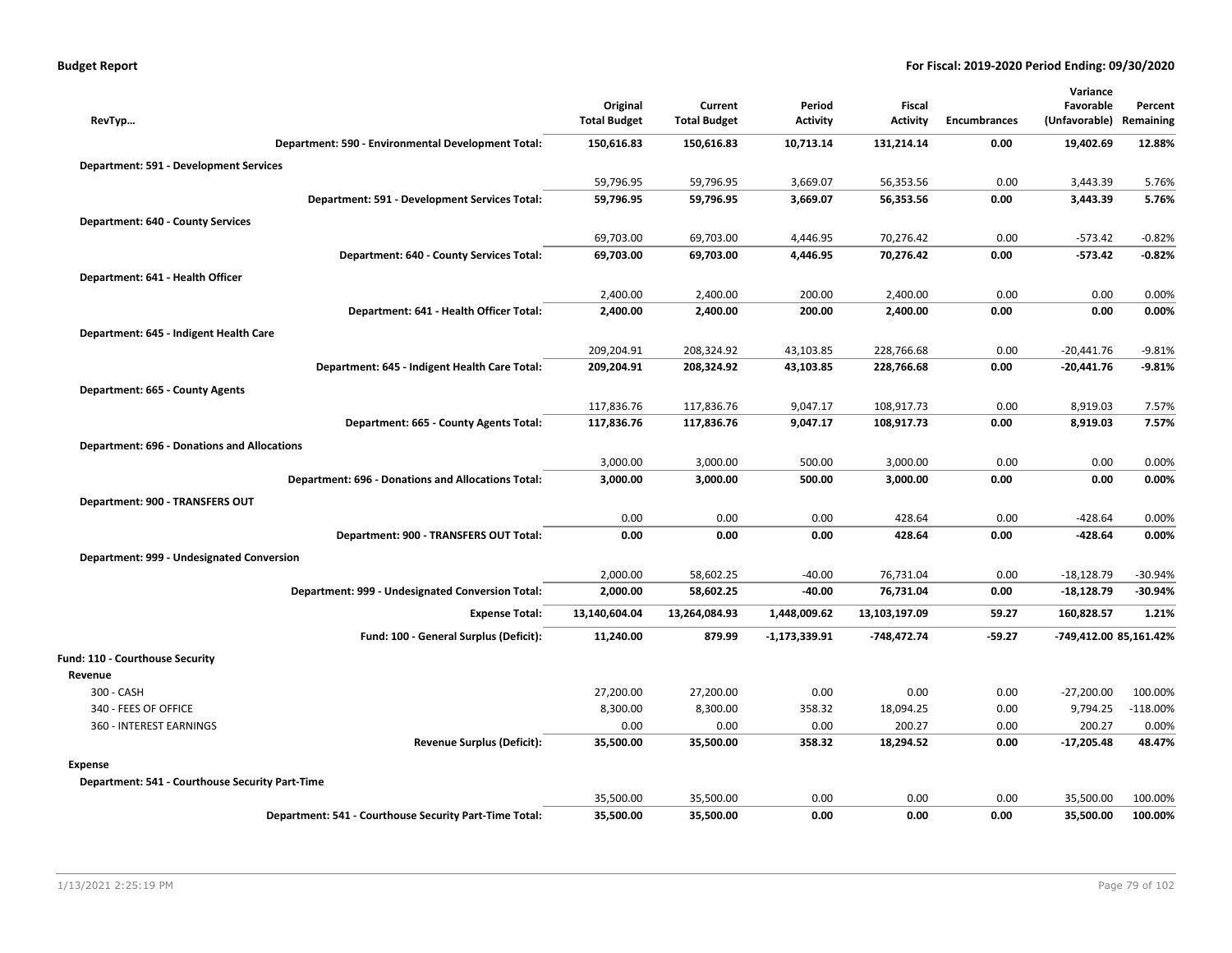| <b>Budget Report</b> |  |  |  |  |
|----------------------|--|--|--|--|
|----------------------|--|--|--|--|

| RevTyp                                       |                                                                | Original<br><b>Total Budget</b> | Current<br><b>Total Budget</b> | Period<br><b>Activity</b> | Fiscal<br><b>Activity</b> | <b>Encumbrances</b> | Variance<br>Favorable<br>(Unfavorable) | Percent<br>Remaining |
|----------------------------------------------|----------------------------------------------------------------|---------------------------------|--------------------------------|---------------------------|---------------------------|---------------------|----------------------------------------|----------------------|
| Department: 542 - Security Equipment         |                                                                |                                 |                                |                           |                           |                     |                                        |                      |
|                                              |                                                                | 0.00                            | 0.00                           | 0.00                      | 1,500.00                  | 0.00                | $-1,500.00$                            | 0.00%                |
|                                              | Department: 542 - Security Equipment Total:                    | 0.00                            | 0.00                           | 0.00                      | 1,500.00                  | 0.00                | $-1,500.00$                            | 0.00%                |
|                                              | <b>Expense Total:</b>                                          | 35,500.00                       | 35,500.00                      | 0.00                      | 1,500.00                  | 0.00                | 34,000.00                              | 95.77%               |
|                                              | Fund: 110 - Courthouse Security Surplus (Deficit):             | 0.00                            | 0.00                           | 358.32                    | 16,794.52                 | 0.00                | 16,794.52                              | 0.00%                |
| Fund: 111 - Justice Court Building Security  |                                                                |                                 |                                |                           |                           |                     |                                        |                      |
| Revenue                                      |                                                                |                                 |                                |                           |                           |                     |                                        |                      |
| 300 - CASH                                   |                                                                | 2,850.00                        | 2,850.00                       | 0.00                      | 0.00                      | 0.00                | $-2,850.00$                            | 100.00%              |
| 370 - MISCELLANEOUS                          |                                                                | 650.00                          | 650.00                         | 384.09                    | 1,177.37                  | 0.00                | 527.37                                 | $-81.13%$            |
|                                              | <b>Revenue Surplus (Deficit):</b>                              | 3,500.00                        | 3,500.00                       | 384.09                    | 1,177.37                  | 0.00                | $-2,322.63$                            | 66.36%               |
| <b>Expense</b>                               |                                                                |                                 |                                |                           |                           |                     |                                        |                      |
| Department: 454 - Justice Ct Bldg Expense    |                                                                |                                 |                                |                           |                           |                     |                                        |                      |
|                                              |                                                                | 3,500.00                        | 3,500.00                       | 0.00                      | 0.00                      | 0.00                | 3,500.00                               | 100.00%              |
|                                              | Department: 454 - Justice Ct Bldg Expense Total:               | 3,500.00                        | 3,500.00                       | 0.00                      | 0.00                      | 0.00                | 3,500.00                               | 100.00%              |
|                                              | <b>Expense Total:</b>                                          | 3,500.00                        | 3,500.00                       | 0.00                      | 0.00                      | 0.00                | 3,500.00                               | 100.00%              |
|                                              | Fund: 111 - Justice Court Building Security Surplus (Deficit): | 0.00                            | 0.00                           | 384.09                    | 1,177.37                  | 0.00                | 1,177.37                               | 0.00%                |
| Fund: 120 - County Clerk Vital Statistics    |                                                                |                                 |                                |                           |                           |                     |                                        |                      |
| Revenue                                      |                                                                |                                 |                                |                           |                           |                     |                                        |                      |
| 300 - CASH                                   |                                                                | 3,500.00                        | 3,500.00                       | 0.00                      | 0.00                      | 0.00                | $-3,500.00$                            | 100.00%              |
| 360 - INTEREST EARNINGS                      |                                                                | 0.00                            | 0.00                           | 0.00                      | 5.30                      | 0.00                | 5.30                                   | 0.00%                |
| 370 - MISCELLANEOUS                          |                                                                | 500.00                          | 500.00                         | 0.00                      | 734.00                    | 0.00                | 234.00                                 | $-46.80%$            |
|                                              | <b>Revenue Surplus (Deficit):</b>                              | 4,000.00                        | 4,000.00                       | 0.00                      | 739.30                    | 0.00                | $-3,260.70$                            | 81.52%               |
| <b>Expense</b>                               |                                                                |                                 |                                |                           |                           |                     |                                        |                      |
| Department: 411 - Vital Stats Expense        |                                                                |                                 |                                |                           |                           |                     |                                        |                      |
|                                              |                                                                | 4,000.00                        | 4,000.00                       | 0.00                      | 4,332.80                  | 0.00                | $-332.80$                              | $-8.32%$             |
|                                              | Department: 411 - Vital Stats Expense Total:                   | 4,000.00                        | 4,000.00                       | 0.00                      | 4,332.80                  | 0.00                | $-332.80$                              | $-8.32%$             |
|                                              | <b>Expense Total:</b>                                          | 4,000.00                        | 4,000.00                       | 0.00                      | 4,332.80                  | 0.00                | $-332.80$                              | $-8.32%$             |
|                                              | Fund: 120 - County Clerk Vital Statistics Surplus (Deficit):   | 0.00                            | 0.00                           | 0.00                      | $-3,593.50$               | 0.00                | $-3,593.50$                            | 0.00%                |
| Fund: 121 - County Clerk Records Management  |                                                                |                                 |                                |                           |                           |                     |                                        |                      |
| Revenue                                      |                                                                |                                 |                                |                           |                           |                     |                                        |                      |
| 300 - CASH                                   |                                                                | 40,174.19                       | 40,174.19                      | 0.00                      | 0.00                      | 0.00                | $-40,174.19$                           | 100.00%              |
| 360 - INTEREST EARNINGS                      |                                                                | 100.00                          | 100.00                         | 0.00                      | 87.06                     | 0.00                | $-12.94$                               | 12.94%               |
| 370 - MISCELLANEOUS                          |                                                                | 55,015.11                       | 55,015.11                      | 1,845.00                  | 85,608.73                 | 0.00                | 30,593.62                              | $-55.61%$            |
|                                              | <b>Revenue Surplus (Deficit):</b>                              | 95,289.30                       | 95,289.30                      | 1,845.00                  | 85,695.79                 | 0.00                | $-9,593.51$                            | 10.07%               |
| <b>Expense</b>                               |                                                                |                                 |                                |                           |                           |                     |                                        |                      |
| Department: 402 - Co.Clerk Records Mgt. Exp. |                                                                |                                 |                                |                           |                           |                     |                                        |                      |
|                                              |                                                                | 95,289.30                       | 95,289.30                      | 11,910.66                 | 94,233.00                 | 0.00                | 1,056.30                               | 1.11%                |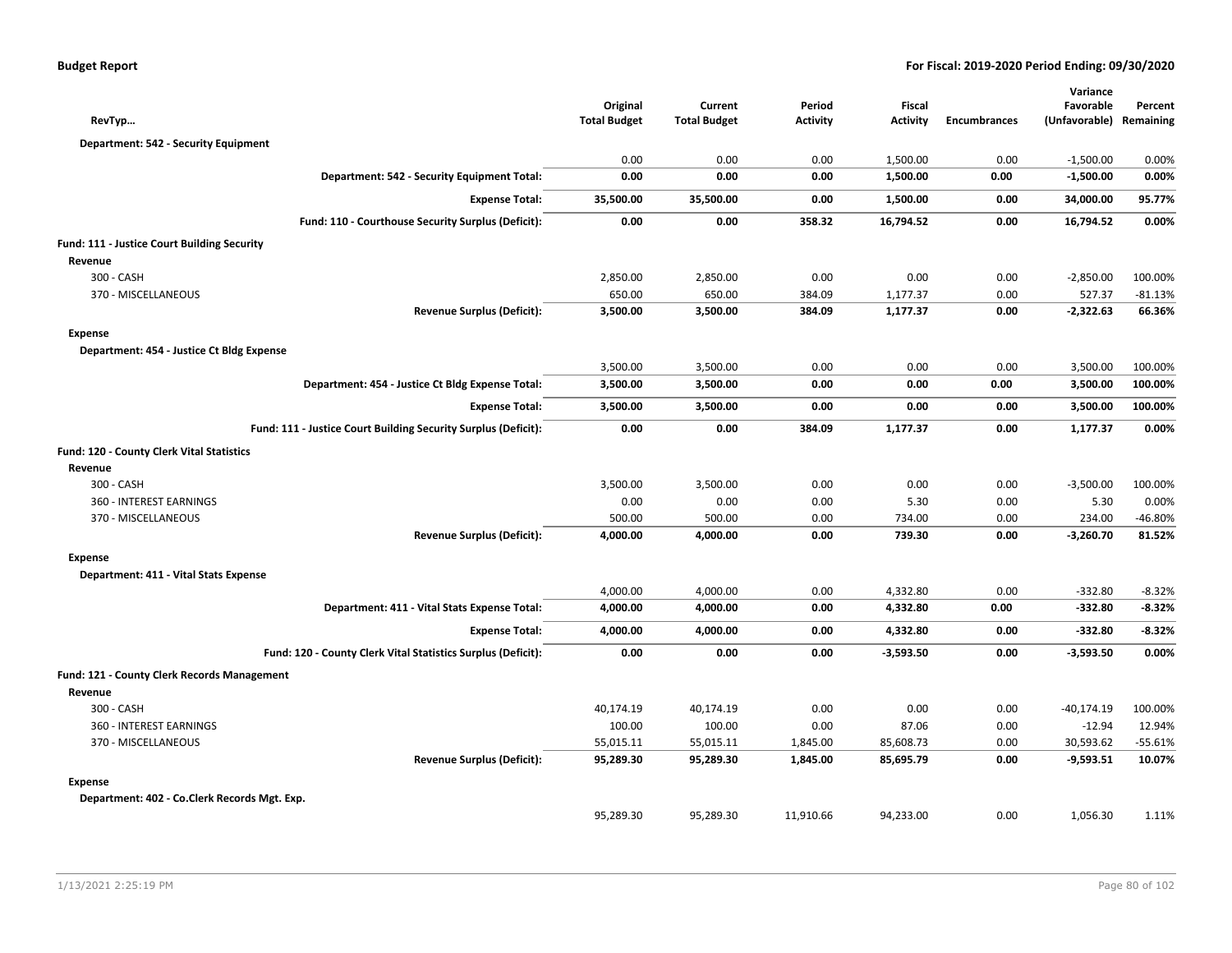|  |  | Budget Report |  |  |
|--|--|---------------|--|--|
|  |  |               |  |  |

| RevTyp                                              |                                                                | Original<br><b>Total Budget</b> | Current<br><b>Total Budget</b> | Period<br><b>Activity</b> | <b>Fiscal</b><br><b>Activity</b> | <b>Encumbrances</b> | Variance<br>Favorable<br>(Unfavorable) Remaining | Percent              |
|-----------------------------------------------------|----------------------------------------------------------------|---------------------------------|--------------------------------|---------------------------|----------------------------------|---------------------|--------------------------------------------------|----------------------|
|                                                     | Department: 402 - Co.Clerk Records Mgt. Exp. Total:            | 95,289.30                       | 95,289.30                      | 11,910.66                 | 94,233.00                        | 0.00                | 1,056.30                                         | 1.11%                |
|                                                     | <b>Expense Total:</b>                                          | 95,289.30                       | 95,289.30                      | 11,910.66                 | 94,233.00                        | 0.00                | 1,056.30                                         | 1.11%                |
|                                                     | Fund: 121 - County Clerk Records Management Surplus (Deficit): | 0.00                            | 0.00                           | $-10,065.66$              | $-8,537.21$                      | 0.00                | $-8,537.21$                                      | 0.00%                |
| Fund: 122 - Chapter 19 Funds                        |                                                                |                                 |                                |                           |                                  |                     |                                                  |                      |
| Revenue                                             |                                                                |                                 |                                |                           |                                  |                     |                                                  |                      |
| 330 - GRANTS                                        |                                                                | 0.00                            | 1,205.96                       | 0.00                      | 36,462.99                        | 0.00                |                                                  | 35,257.03 -2,923.57% |
|                                                     | <b>Revenue Surplus (Deficit):</b>                              | 0.00                            | 1,205.96                       | 0.00                      | 36,462.99                        | 0.00                |                                                  | 35,257.03 -2,923.57% |
| Expense                                             |                                                                |                                 |                                |                           |                                  |                     |                                                  |                      |
| Department: 403 - County Clerk                      |                                                                |                                 |                                |                           |                                  |                     |                                                  |                      |
|                                                     |                                                                | 0.00                            | 1,205.96                       | 0.00                      | 1,205.96                         | 0.00                | 0.00                                             | 0.00%                |
|                                                     | Department: 403 - County Clerk Total:                          | 0.00                            | 1,205.96                       | 0.00                      | 1,205.96                         | 0.00                | 0.00                                             | 0.00%                |
| Department: 478 - HAVA CARES Act Coronavirus Relief |                                                                |                                 |                                |                           |                                  |                     |                                                  |                      |
|                                                     |                                                                | 0.00                            | 0.00                           | 4,934.10                  | 5,183.25                         | 0.00                | $-5,183.25$                                      | 0.00%                |
|                                                     | Department: 478 - HAVA CARES Act Coronavirus Relief Total:     | 0.00                            | 0.00                           | 4,934.10                  | 5,183.25                         | 0.00                | $-5,183.25$                                      | 0.00%                |
|                                                     | <b>Expense Total:</b>                                          | 0.00                            | 1,205.96                       | 4,934.10                  | 6,389.21                         | 0.00                | $-5,183.25$                                      | -429.80%             |
|                                                     | Fund: 122 - Chapter 19 Funds Surplus (Deficit):                | 0.00                            | 0.00                           | $-4,934.10$               | 30,073.78                        | 0.00                | 30,073.78                                        | 0.00%                |
| Fund: 123 - Election Equipment Fund                 |                                                                |                                 |                                |                           |                                  |                     |                                                  |                      |
| Revenue                                             |                                                                |                                 |                                |                           |                                  |                     |                                                  |                      |
| 300 - CASH                                          |                                                                | 11,000.00                       | 11,000.00                      | 0.00                      | 0.00                             | 0.00                | $-11,000.00$                                     | 100.00%              |
| 330 - GRANTS                                        |                                                                | 0.00                            | 0.00                           | 0.00                      | 120,000.00                       | 0.00                | 120,000.00                                       | 0.00%                |
| 340 - FEES OF OFFICE                                |                                                                | 4,000.00                        | 4,000.00                       | 0.00                      | 790.00                           | 0.00                | $-3,210.00$                                      | 80.25%               |
|                                                     | <b>Revenue Surplus (Deficit):</b>                              | 15,000.00                       | 15,000.00                      | 0.00                      | 120,790.00                       | 0.00                | 105,790.00                                       | $-705.27%$           |
| <b>Expense</b>                                      |                                                                |                                 |                                |                           |                                  |                     |                                                  |                      |
| Department: 403 - County Clerk                      |                                                                |                                 |                                |                           |                                  |                     |                                                  |                      |
|                                                     |                                                                | 15,000.00                       | 15,000.00                      | 4,975.46                  | 5,803.10                         | 0.00                | 9,196.90                                         | 61.31%               |
|                                                     | Department: 403 - County Clerk Total:                          | 15,000.00                       | 15,000.00                      | 4,975.46                  | 5,803.10                         | 0.00                | 9,196.90                                         | 61.31%               |
|                                                     | <b>Expense Total:</b>                                          | 15,000.00                       | 15,000.00                      | 4,975.46                  | 5,803.10                         | 0.00                | 9,196.90                                         | 61.31%               |
|                                                     | Fund: 123 - Election Equipment Fund Surplus (Deficit):         | 0.00                            | 0.00                           | $-4,975.46$               | 114,986.90                       | 0.00                | 114,986.90                                       | 0.00%                |
| Fund: 125 - County Clerk Co.& Dist.CourtTechnology  |                                                                |                                 |                                |                           |                                  |                     |                                                  |                      |
| Revenue                                             |                                                                |                                 |                                |                           |                                  |                     |                                                  |                      |
| 300 - CASH                                          |                                                                | 2,400.00                        | 2,400.00                       | 0.00                      | 0.00                             | 0.00                | $-2,400.00$                                      | 100.00%              |
| 370 - MISCELLANEOUS                                 |                                                                | 600.00                          | 600.00                         | 0.00                      | 437.05                           | 0.00                | $-162.95$                                        | 27.16%               |
|                                                     | <b>Revenue Surplus (Deficit):</b>                              | 3,000.00                        | 3,000.00                       | 0.00                      | 437.05                           | 0.00                | $-2,562.95$                                      | 85.43%               |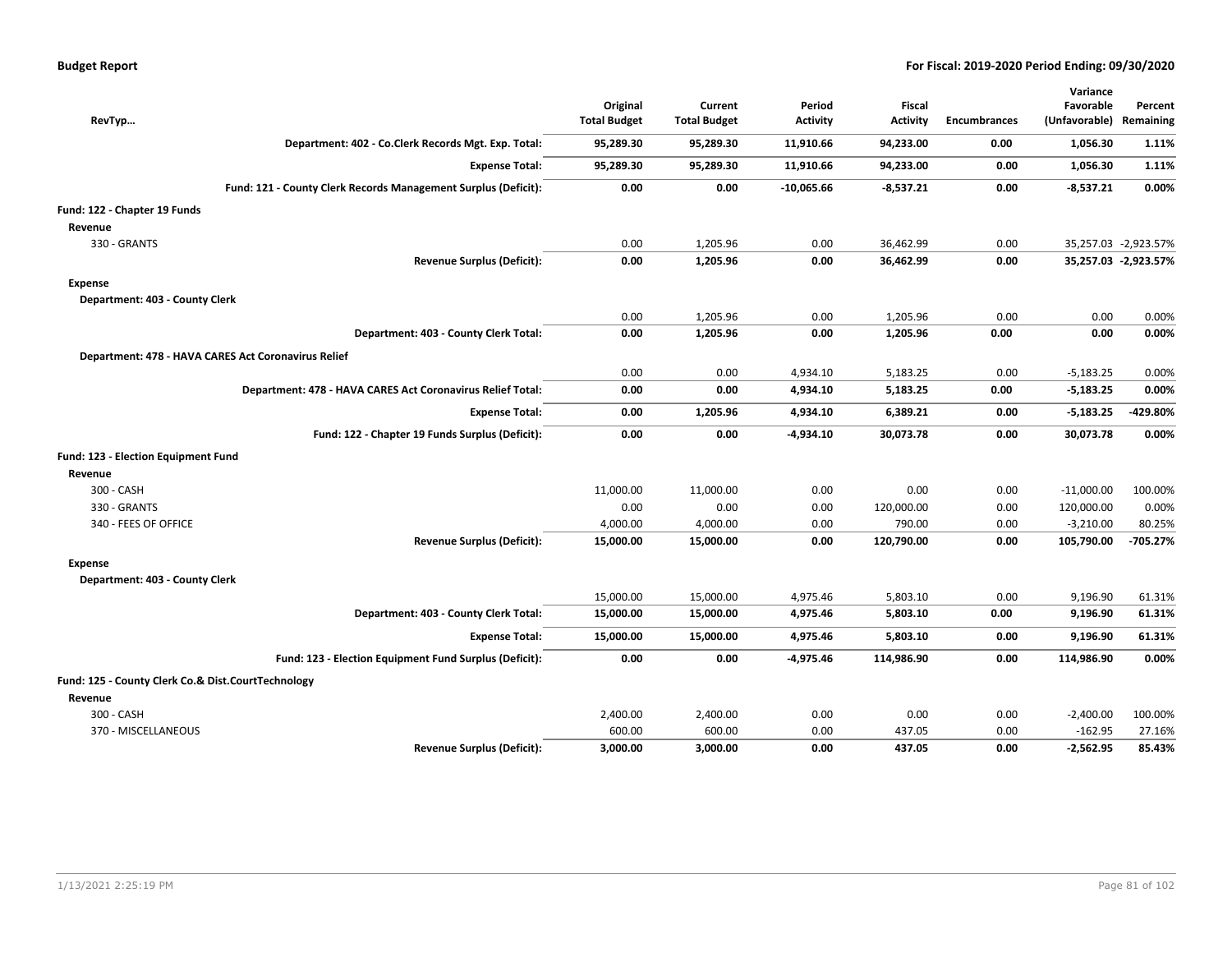| RevTyp                                                                 | Original<br><b>Total Budget</b> | Current<br><b>Total Budget</b> | Period<br><b>Activity</b> | <b>Fiscal</b><br><b>Activity</b> | <b>Encumbrances</b> | Variance<br>Favorable<br>(Unfavorable) | Percent<br>Remaining |
|------------------------------------------------------------------------|---------------------------------|--------------------------------|---------------------------|----------------------------------|---------------------|----------------------------------------|----------------------|
| <b>Expense</b>                                                         |                                 |                                |                           |                                  |                     |                                        |                      |
| Department: 440 - Technology Equipment                                 |                                 |                                |                           |                                  |                     |                                        |                      |
|                                                                        | 3,000.00                        | 3,000.00                       | 0.00                      | 0.00                             | 0.00                | 3,000.00                               | 100.00%              |
| Department: 440 - Technology Equipment Total:                          | 3,000.00                        | 3,000.00                       | 0.00                      | 0.00                             | 0.00                | 3,000.00                               | 100.00%              |
| <b>Expense Total:</b>                                                  | 3,000.00                        | 3,000.00                       | 0.00                      | 0.00                             | 0.00                | 3,000.00                               | 100.00%              |
| Fund: 125 - County Clerk Co.& Dist.CourtTechnology Surplus (Deficit):  | 0.00                            | 0.00                           | 0.00                      | 437.05                           | 0.00                | 437.05                                 | 0.00%                |
| Fund: 126 - County Clerk Court Records Preservation                    |                                 |                                |                           |                                  |                     |                                        |                      |
| Revenue                                                                |                                 |                                |                           |                                  |                     |                                        |                      |
| 360 - INTEREST EARNINGS                                                | 0.00                            | 0.00                           | 0.00                      | 24.64                            | 0.00                | 24.64                                  | 0.00%                |
| 370 - MISCELLANEOUS                                                    | 0.00                            | 0.00                           | 0.00                      | 1,760.04                         | 0.00                | 1,760.04                               | 0.00%                |
| <b>Revenue Surplus (Deficit):</b>                                      | 0.00                            | 0.00                           | 0.00                      | 1,784.68                         | 0.00                | 1,784.68                               | 0.00%                |
| Fund: 126 - County Clerk Court Records Preservation Surplus (Deficit): | 0.00                            | 0.00                           | 0.00                      | 1,784.68                         | 0.00                | 1,784.68                               | 0.00%                |
| Fund: 127 - County Clerk Records Archive                               |                                 |                                |                           |                                  |                     |                                        |                      |
| Revenue                                                                |                                 |                                |                           |                                  |                     |                                        |                      |
| 300 - CASH                                                             | 115,000.00                      | 115,000.00                     | 0.00                      | 0.00                             | 0.00                | $-115,000.00$                          | 100.00%              |
| 370 - MISCELLANEOUS                                                    | 25,000.00                       | 25,000.00                      | 0.00                      | 73,280.04                        | 0.00                | 48,280.04                              | $-193.12%$           |
| <b>Revenue Surplus (Deficit):</b>                                      | 140,000.00                      | 140,000.00                     | 0.00                      | 73,280.04                        | 0.00                | -66,719.96                             | 47.66%               |
| <b>Expense</b>                                                         |                                 |                                |                           |                                  |                     |                                        |                      |
| Department: 403 - County Clerk                                         |                                 |                                |                           |                                  |                     |                                        |                      |
|                                                                        | 140,000.00                      | 140,000.00                     | 17,497.55                 | 45,364.50                        | 0.00                | 94,635.50                              | 67.60%               |
| Department: 403 - County Clerk Total:                                  | 140,000.00                      | 140,000.00                     | 17,497.55                 | 45,364.50                        | 0.00                | 94,635.50                              | 67.60%               |
| <b>Expense Total:</b>                                                  | 140,000.00                      | 140,000.00                     | 17,497.55                 | 45,364.50                        | 0.00                | 94,635.50                              | 67.60%               |
| Fund: 127 - County Clerk Records Archive Surplus (Deficit):            | 0.00                            | 0.00                           | $-17.497.55$              | 27,915.54                        | 0.00                | 27,915.54                              | 0.00%                |
| Fund: 130 - Bail Bond Trust Fund                                       |                                 |                                |                           |                                  |                     |                                        |                      |
| Revenue                                                                |                                 |                                |                           |                                  |                     |                                        |                      |
| 345 - BONDS                                                            | 4,000.00                        | 4,000.00                       | 870.00                    | 8,160.00                         | 0.00                | 4,160.00                               | $-104.00%$           |
| <b>Revenue Surplus (Deficit):</b>                                      | 4,000.00                        | 4,000.00                       | 870.00                    | 8,160.00                         | 0.00                | 4,160.00                               | $-104.00%$           |
| <b>Expense</b>                                                         |                                 |                                |                           |                                  |                     |                                        |                      |
| Department: 498 - Bail Bond Fee Expense                                |                                 |                                |                           |                                  |                     |                                        |                      |
|                                                                        | 4,000.00                        | 4,000.00                       | 0.00                      | 8,310.00                         | 0.00                | $-4,310.00$                            | $-107.75%$           |
| Department: 498 - Bail Bond Fee Expense Total:                         | 4,000.00                        | 4,000.00                       | 0.00                      | 8,310.00                         | 0.00                | $-4,310.00$                            | $-107.75%$           |
| <b>Expense Total:</b>                                                  | 4,000.00                        | 4,000.00                       | 0.00                      | 8,310.00                         | 0.00                | $-4,310.00$                            | $-107.75%$           |
| Fund: 130 - Bail Bond Trust Fund Surplus (Deficit):                    | 0.00                            | 0.00                           | 870.00                    | $-150.00$                        | 0.00                | $-150.00$                              | 0.00%                |
| Fund: 160 - County Judge Excess Supplement                             |                                 |                                |                           |                                  |                     |                                        |                      |
| Revenue                                                                |                                 |                                |                           |                                  |                     |                                        |                      |
| 300 - CASH                                                             | 3,000.00                        | 3,000.00                       | 0.00                      | 0.00                             | 0.00                | $-3,000.00$                            | 100.00%              |
| <b>Revenue Surplus (Deficit):</b>                                      | 3,000.00                        | 3,000.00                       | 0.00                      | 0.00                             | 0.00                | $-3,000.00$                            | 100.00%              |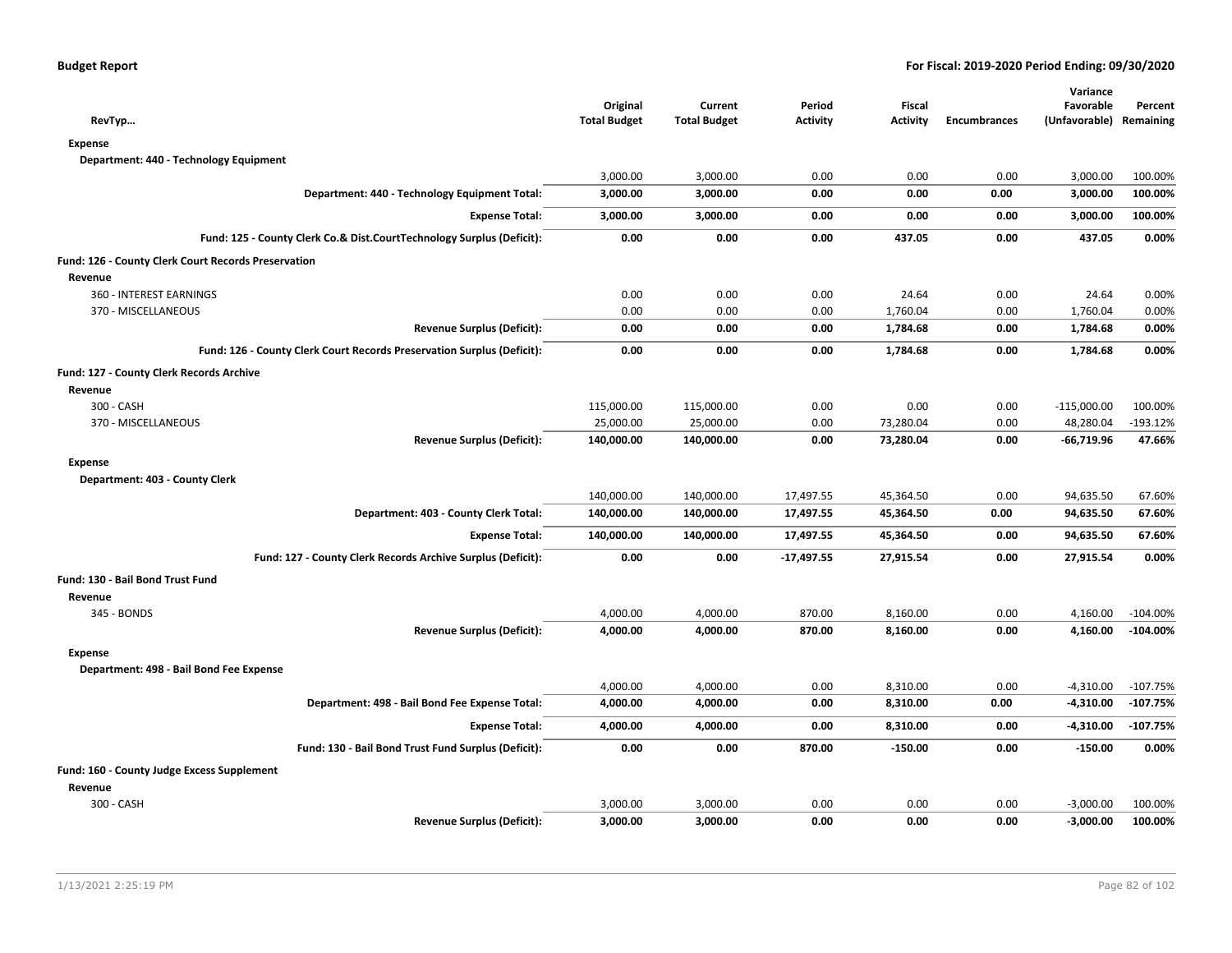| RevTyp                                                           | Original<br><b>Total Budget</b> | Current<br><b>Total Budget</b> | Period<br><b>Activity</b> | <b>Fiscal</b><br><b>Activity</b> | <b>Encumbrances</b> | Variance<br>Favorable<br>(Unfavorable) | Percent<br>Remaining |
|------------------------------------------------------------------|---------------------------------|--------------------------------|---------------------------|----------------------------------|---------------------|----------------------------------------|----------------------|
| <b>Expense</b>                                                   |                                 |                                |                           |                                  |                     |                                        |                      |
| Department: 452 - Excess Supplement County Judge                 |                                 |                                |                           |                                  |                     |                                        |                      |
|                                                                  | 3,000.00                        | 3,000.00                       | 0.00                      | 1,397.12                         | 0.00                | 1,602.88                               | 53.43%               |
| Department: 452 - Excess Supplement County Judge Total:          | 3,000.00                        | 3,000.00                       | 0.00                      | 1,397.12                         | 0.00                | 1,602.88                               | 53.43%               |
| <b>Expense Total:</b>                                            | 3,000.00                        | 3,000.00                       | 0.00                      | 1,397.12                         | 0.00                | 1,602.88                               | 53.43%               |
| Fund: 160 - County Judge Excess Supplement Surplus (Deficit):    | 0.00                            | 0.00                           | 0.00                      | $-1,397.12$                      | 0.00                | $-1,397.12$                            | 0.00%                |
| Fund: 161 - Probate Judges Education                             |                                 |                                |                           |                                  |                     |                                        |                      |
| Revenue                                                          |                                 |                                |                           |                                  |                     |                                        |                      |
| 300 - CASH                                                       | 1,450.00                        | 1,450.00                       | 0.00                      | 0.00                             | 0.00                | $-1,450.00$                            | 100.00%              |
| 340 - FEES OF OFFICE                                             | 150.00                          | 150.00                         | 0.00                      | 600.02                           | 0.00                | 450.02                                 | $-300.01%$           |
| <b>Revenue Surplus (Deficit):</b>                                | 1,600.00                        | 1,600.00                       | 0.00                      | 600.02                           | 0.00                | -999.98                                | 62.50%               |
| <b>Expense</b>                                                   |                                 |                                |                           |                                  |                     |                                        |                      |
| Department: 412 - Probate Judges Expense                         |                                 |                                |                           |                                  |                     |                                        |                      |
|                                                                  | 1,600.00                        | 1,600.00                       | 0.00                      | 0.00                             | 0.00                | 1,600.00                               | 100.00%              |
| Department: 412 - Probate Judges Expense Total:                  | 1,600.00                        | 1,600.00                       | 0.00                      | 0.00                             | 0.00                | 1,600.00                               | 100.00%              |
| <b>Expense Total:</b>                                            | 1,600.00                        | 1,600.00                       | 0.00                      | 0.00                             | 0.00                | 1,600.00                               | 100.00%              |
| Fund: 161 - Probate Judges Education Surplus (Deficit):          | 0.00                            | 0.00                           | 0.00                      | 600.02                           | 0.00                | 600.02                                 | 0.00%                |
| Fund: 190 - District Clerk Records Management                    |                                 |                                |                           |                                  |                     |                                        |                      |
| Revenue                                                          |                                 |                                |                           |                                  |                     |                                        |                      |
| 300 - CASH                                                       | 9,500.00                        | 9,500.00                       | 0.00                      | 0.00                             | 0.00                | $-9,500.00$                            | 100.00%              |
| 360 - INTEREST EARNINGS                                          | 0.00                            | 0.00                           | 0.00                      | 17.00                            | 0.00                | 17.00                                  | 0.00%                |
| 370 - MISCELLANEOUS                                              | 2,500.00                        | 2,500.00                       | 292.50                    | 3,077.65                         | 0.00                | 577.65                                 | $-23.11%$            |
| <b>Revenue Surplus (Deficit):</b>                                | 12,000.00                       | 12,000.00                      | 292.50                    | 3,094.65                         | 0.00                | $-8,905.35$                            | 74.21%               |
| <b>Expense</b>                                                   |                                 |                                |                           |                                  |                     |                                        |                      |
| Department: 450 - District Clerk                                 |                                 |                                |                           |                                  |                     |                                        |                      |
|                                                                  | 12,000.00                       | 12,000.00                      | 2,227.46                  | 13,698.38                        | 0.00                | $-1,698.38$                            | $-14.15%$            |
| Department: 450 - District Clerk Total:                          | 12,000.00                       | 12,000.00                      | 2,227.46                  | 13,698.38                        | 0.00                | $-1,698.38$                            | $-14.15%$            |
| <b>Expense Total:</b>                                            | 12,000.00                       | 12,000.00                      | 2,227.46                  | 13,698.38                        | 0.00                | $-1,698.38$                            | $-14.15%$            |
| Fund: 190 - District Clerk Records Management Surplus (Deficit): | 0.00                            | 0.00                           | $-1,934.96$               | $-10,603.73$                     | 0.00                | -10,603.73                             | 0.00%                |
| Fund: 191 - District Court Records Archive                       |                                 |                                |                           |                                  |                     |                                        |                      |
| Revenue                                                          |                                 |                                |                           |                                  |                     |                                        |                      |
| 300 - CASH                                                       | 25,000.00                       | 25,000.00                      | 0.00                      | 0.00                             | 0.00                | $-25,000.00$                           | 100.00%              |
| 360 - INTEREST EARNINGS                                          | 0.00                            | 0.00                           | 0.00                      | 57.13                            | 0.00                | 57.13                                  | 0.00%                |
| 370 - MISCELLANEOUS                                              | 4,000.00                        | 4,000.00                       | 417.15                    | 4,944.98                         | 0.00                | 944.98                                 | -23.62%              |
| <b>Revenue Surplus (Deficit):</b>                                | 29,000.00                       | 29,000.00                      | 417.15                    | 5,002.11                         | 0.00                | -23,997.89                             | 82.75%               |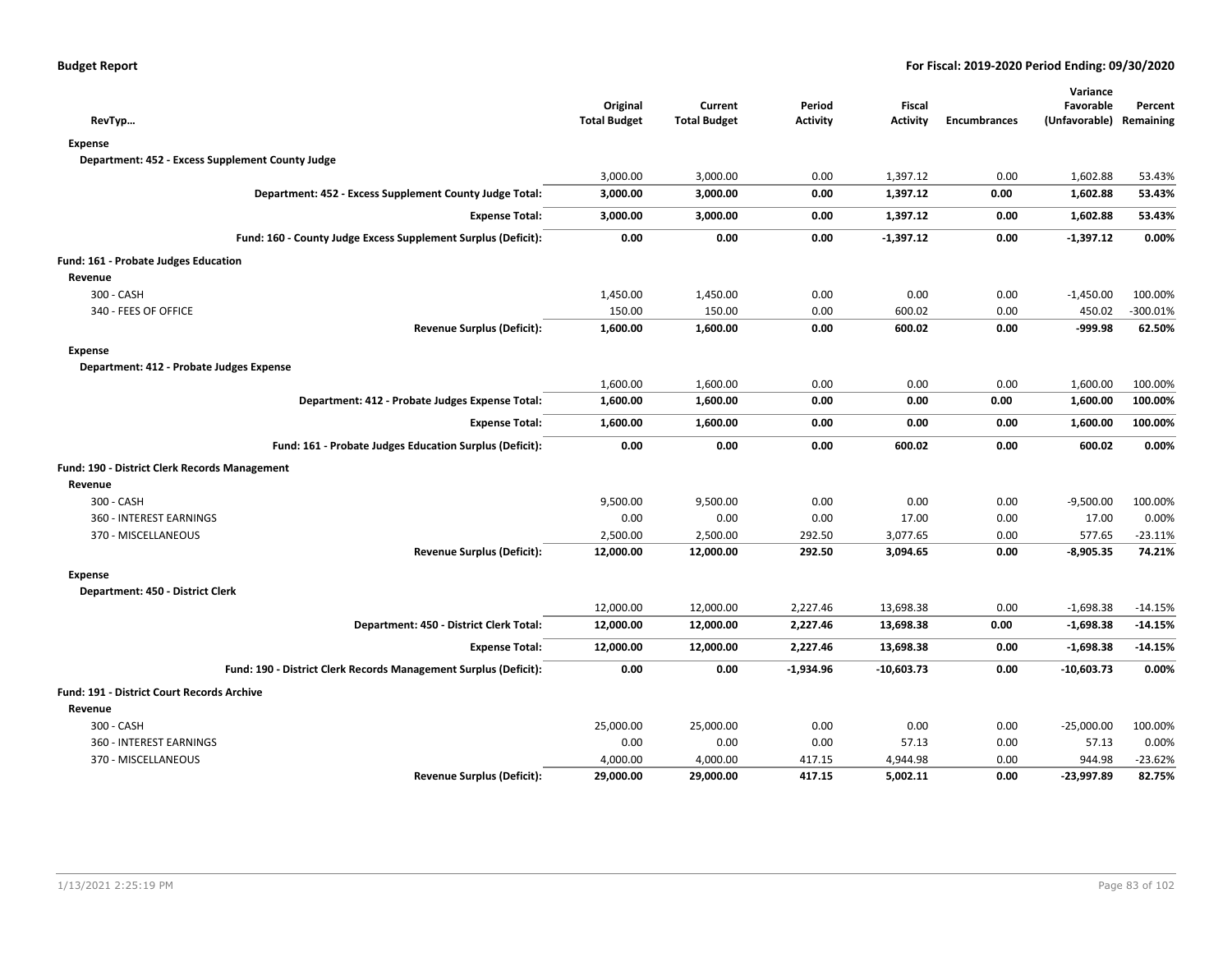| RevTyp                                                                   | Original<br><b>Total Budget</b> | Current<br><b>Total Budget</b> | Period<br><b>Activity</b> | <b>Fiscal</b><br><b>Activity</b> | <b>Encumbrances</b> | Variance<br>Favorable<br>(Unfavorable) Remaining | Percent    |
|--------------------------------------------------------------------------|---------------------------------|--------------------------------|---------------------------|----------------------------------|---------------------|--------------------------------------------------|------------|
| <b>Expense</b>                                                           |                                 |                                |                           |                                  |                     |                                                  |            |
| Department: 450 - District Clerk                                         |                                 |                                |                           |                                  |                     |                                                  |            |
|                                                                          | 29,000.00                       | 29,000.00                      | 0.00                      | 0.00                             | 0.00                | 29,000.00                                        | 100.00%    |
| Department: 450 - District Clerk Total:                                  | 29,000.00                       | 29,000.00                      | 0.00                      | 0.00                             | 0.00                | 29,000.00                                        | 100.00%    |
| <b>Expense Total:</b>                                                    | 29,000.00                       | 29,000.00                      | 0.00                      | 0.00                             | 0.00                | 29,000.00                                        | 100.00%    |
| Fund: 191 - District Court Records Archive Surplus (Deficit):            | 0.00                            | 0.00                           | 417.15                    | 5,002.11                         | 0.00                | 5,002.11                                         | 0.00%      |
| Fund: 192 - District Clerk Co.& Dist.Court Technology                    |                                 |                                |                           |                                  |                     |                                                  |            |
| Revenue                                                                  |                                 |                                |                           |                                  |                     |                                                  |            |
| 300 - CASH                                                               | 2,400.00                        | 2,800.00                       | 0.00                      | 0.00                             | 0.00                | $-2,800.00$                                      | 100.00%    |
| 370 - MISCELLANEOUS                                                      | 600.00                          | 0.00                           | 41.30                     | 552.71                           | 0.00                | 552.71                                           | 0.00%      |
| <b>Revenue Surplus (Deficit):</b>                                        | 3,000.00                        | 2,800.00                       | 41.30                     | 552.71                           | 0.00                | $-2,247.29$                                      | 80.26%     |
| <b>Expense</b>                                                           |                                 |                                |                           |                                  |                     |                                                  |            |
| Department: 440 - Technology Equipment                                   |                                 |                                |                           |                                  |                     |                                                  |            |
|                                                                          | 0.00                            | 2,800.00                       | 0.00                      | 0.00                             | 0.00                | 2,800.00                                         | 100.00%    |
| Department: 440 - Technology Equipment Total:                            | 0.00                            | 2,800.00                       | 0.00                      | 0.00                             | 0.00                | 2,800.00                                         | 100.00%    |
| <b>Expense Total:</b>                                                    | 0.00                            | 2,800.00                       | 0.00                      | 0.00                             | 0.00                | 2,800.00                                         | 100.00%    |
| Fund: 192 - District Clerk Co.& Dist.Court Technology Surplus (Deficit): | 3,000.00                        | 0.00                           | 41.30                     | 552.71                           | 0.00                | 552.71                                           | 0.00%      |
| Fund: 193 - District Clerk Court Records Preservation                    |                                 |                                |                           |                                  |                     |                                                  |            |
| Revenue                                                                  |                                 |                                |                           |                                  |                     |                                                  |            |
| 300 - CASH                                                               | 0.00                            | 27,500.00                      | 0.00                      | 0.00                             | 0.00                | $-27,500.00$                                     | 100.00%    |
| 360 - INTEREST EARNINGS                                                  | 0.00                            | 0.00                           | 0.00                      | 59.61                            | 0.00                | 59.61                                            | 0.00%      |
| 370 - MISCELLANEOUS                                                      | 0.00                            | 2,500.00                       | 288.81                    | 3,687.38                         | 0.00                | 1,187.38                                         | $-47.50%$  |
| <b>Revenue Surplus (Deficit):</b>                                        | 0.00                            | 30,000.00                      | 288.81                    | 3,746.99                         | 0.00                | $-26,253.01$                                     | 87.51%     |
| <b>Expense</b>                                                           |                                 |                                |                           |                                  |                     |                                                  |            |
| Department: 545 - District Clerk Records Pres.Equip.                     |                                 |                                |                           |                                  |                     |                                                  |            |
|                                                                          | 3,000.00                        | 30,000.00                      | 0.00                      | 0.00                             | 0.00                | 30,000.00                                        | 100.00%    |
| Department: 545 - District Clerk Records Pres. Equip. Total:             | 3,000.00                        | 30,000.00                      | 0.00                      | 0.00                             | 0.00                | 30,000.00                                        | 100.00%    |
| <b>Expense Total:</b>                                                    | 3,000.00                        | 30,000.00                      | 0.00                      | 0.00                             | 0.00                | 30,000.00                                        | 100.00%    |
| Fund: 193 - District Clerk Court Records Preservation Surplus (Deficit): | $-3,000.00$                     | 0.00                           | 288.81                    | 3,746.99                         | 0.00                | 3,746.99                                         | 0.00%      |
| Fund: 200 - County Offices Records Mangement                             |                                 |                                |                           |                                  |                     |                                                  |            |
| Revenue                                                                  |                                 |                                |                           |                                  |                     |                                                  |            |
| 300 - CASH                                                               | 5,258.42                        | 5,258.42                       | 0.00                      | 0.00                             | 0.00                | $-5,258.42$                                      | 100.00%    |
| 360 - INTEREST EARNINGS                                                  | 50.00                           | 50.00                          | 0.00                      | 101.67                           | 0.00                | 51.67                                            | $-103.34%$ |
| 370 - MISCELLANEOUS                                                      | 12,477.51                       | 12,477.51                      | 395.15                    | 7,896.99                         | 0.00                | $-4,580.52$                                      | 36.71%     |
| 390 - TRANSFERS IN                                                       | 0.00                            | 0.00                           | 0.00                      | 2,177.67                         | 0.00                | 2,177.67                                         | 0.00%      |
| <b>Revenue Surplus (Deficit):</b>                                        | 17,785.93                       | 17,785.93                      | 395.15                    | 10,176.33                        | 0.00                | $-7,609.60$                                      | 42.78%     |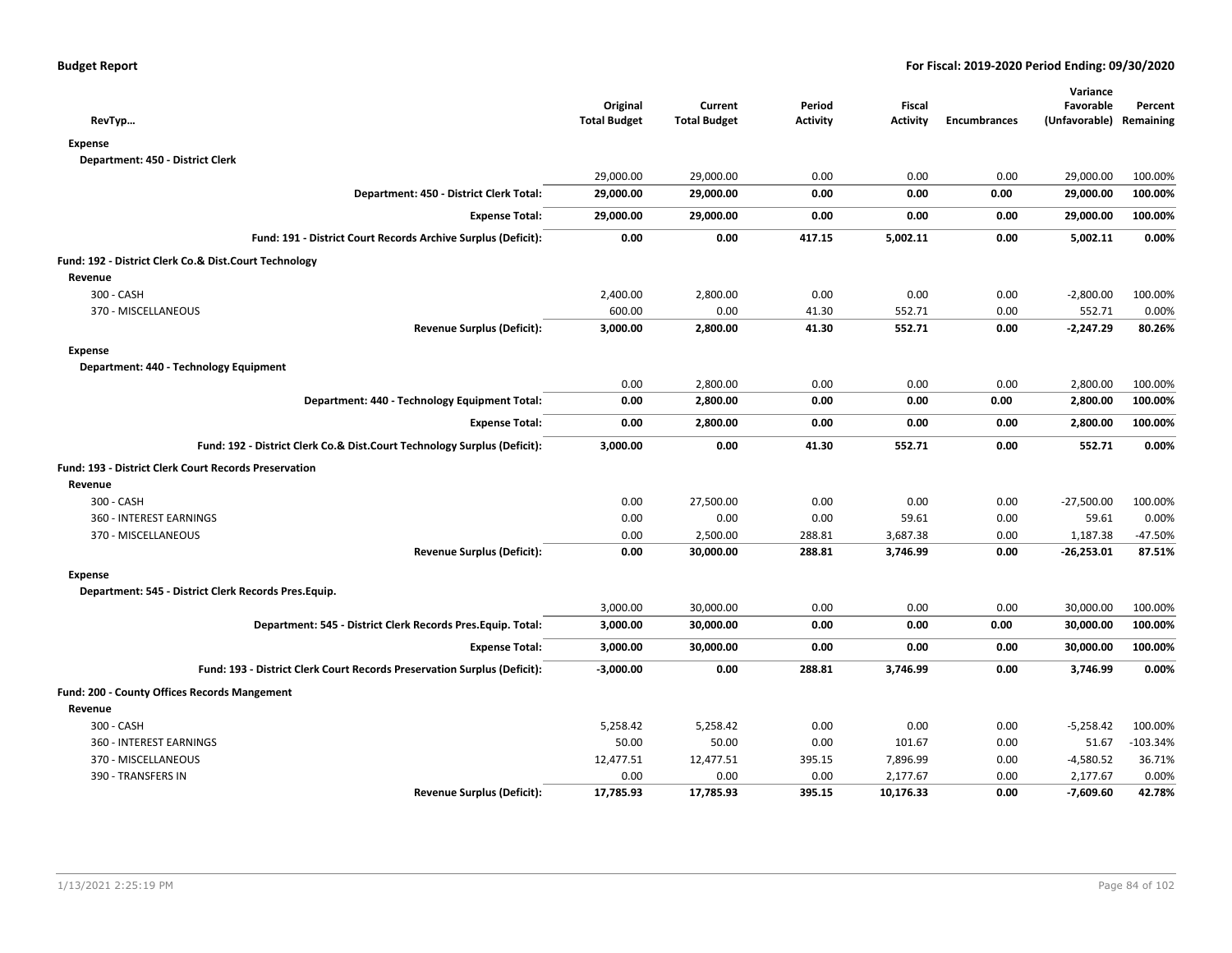|                                             |                                                                 | Original            | Current             | Period          | <b>Fiscal</b>   |                     | Variance<br>Favorable   | Percent    |
|---------------------------------------------|-----------------------------------------------------------------|---------------------|---------------------|-----------------|-----------------|---------------------|-------------------------|------------|
| RevTyp                                      |                                                                 | <b>Total Budget</b> | <b>Total Budget</b> | <b>Activity</b> | <b>Activity</b> | <b>Encumbrances</b> | (Unfavorable) Remaining |            |
| <b>Expense</b>                              |                                                                 |                     |                     |                 |                 |                     |                         |            |
| Department: 449 - Co. Office Records Mgt.   |                                                                 |                     |                     |                 |                 |                     |                         |            |
|                                             |                                                                 | 7,300.00            | 8,850.00            | 205.11          | 10,877.73       | 0.00                | $-2,027.73$             | $-22.91%$  |
|                                             | Department: 449 - Co. Office Records Mgt. Total:                | 7,300.00            | 8,850.00            | 205.11          | 10,877.73       | 0.00                | $-2,027.73$             | $-22.91%$  |
| Department: 999 - Undesignated Conversion   |                                                                 |                     |                     |                 |                 |                     |                         |            |
|                                             |                                                                 | 0.00                | 8,935.93            | 0.00            | 980.30          | 0.00                | 7,955.63                | 89.03%     |
|                                             | Department: 999 - Undesignated Conversion Total:                | 0.00                | 8,935.93            | 0.00            | 980.30          | 0.00                | 7,955.63                | 89.03%     |
|                                             | <b>Expense Total:</b>                                           | 7,300.00            | 17,785.93           | 205.11          | 11,858.03       | 0.00                | 5,927.90                | 33.33%     |
|                                             | Fund: 200 - County Offices Records Mangement Surplus (Deficit): | 10,485.93           | 0.00                | 190.04          | $-1,681.70$     | 0.00                | $-1,681.70$             | 0.00%      |
| Fund: 210 - Road & Bridge #1                |                                                                 |                     |                     |                 |                 |                     |                         |            |
| Revenue                                     |                                                                 |                     |                     |                 |                 |                     |                         |            |
| 300 - CASH                                  |                                                                 | 40,469.07           | 40,469.07           | 0.00            | 0.00            | 0.00                | $-40,469.07$            | 100.00%    |
| 310 - PROPERTY TAXES                        |                                                                 | 519,301.31          | 519,301.31          | 1,933.79        | 528,052.69      | 0.00                | 8,751.38                | $-1.69%$   |
| 318 - OTHER TAXES                           |                                                                 | 43,300.00           | 43,300.00           | 5,773.87        | 64,944.57       | 0.00                | 21,644.57               | -49.99%    |
| 321 - FEES OF TAX COLLECTOR                 |                                                                 | 128,000.00          | 128,000.00          | 6,556.24        | 139,612.69      | 0.00                | 11,612.69               | $-9.07%$   |
| 330 - GRANTS                                |                                                                 | 0.00                | 0.00                | 0.00            | 38,384.23       | 0.00                | 38,384.23               | 0.00%      |
| 350 - FINES                                 |                                                                 | 25,000.00           | 25,000.00           | 4,679.29        | 24,883.69       | 0.00                | $-116.31$               | 0.47%      |
| 360 - INTEREST EARNINGS                     |                                                                 | 300.00              | 300.00              | 40.37           | 787.85          | 0.00                | 487.85                  | $-162.62%$ |
| 364 - SALE OF ASSETS LAND/BUILDING          |                                                                 | 1,000.00            | 1,000.00            | 0.00            | 0.00            | 0.00                | $-1,000.00$             | 100.00%    |
| 370 - MISCELLANEOUS                         |                                                                 | 39,900.00           | 39,900.00           | 0.00            | 39,381.05       | 0.00                | $-518.95$               | 1.30%      |
|                                             | <b>Revenue Surplus (Deficit):</b>                               | 797,270.38          | 797,270.38          | 18,983.56       | 836,046.77      | 0.00                | 38,776.39               | $-4.86%$   |
| <b>Expense</b>                              |                                                                 |                     |                     |                 |                 |                     |                         |            |
| Department: 621 - Road & Bridge 1           |                                                                 |                     |                     |                 |                 |                     |                         |            |
|                                             |                                                                 | 781,575.70          | 781,575.70          | 48,477.85       | 638,543.23      | 0.00                | 143,032.47              | 18.30%     |
|                                             | Department: 621 - Road & Bridge 1 Total:                        | 781,575.70          | 781,575.70          | 48,477.85       | 638,543.23      | 0.00                | 143,032.47              | 18.30%     |
| Department: 625 - Administrative Office R&B |                                                                 |                     |                     |                 |                 |                     |                         |            |
|                                             |                                                                 | 15,694.68           | 15,694.68           | 1,167.05        | 15,444.52       | 0.00                | 250.16                  | 1.59%      |
|                                             | Department: 625 - Administrative Office R&B Total:              | 15,694.68           | 15,694.68           | 1,167.05        | 15,444.52       | 0.00                | 250.16                  | 1.59%      |
|                                             | <b>Expense Total:</b>                                           | 797,270.38          | 797,270.38          | 49,644.90       | 653,987.75      | 0.00                | 143,282.63              | 17.97%     |
|                                             | Fund: 210 - Road & Bridge #1 Surplus (Deficit):                 | 0.00                | 0.00                | $-30,661.34$    | 182,059.02      | 0.00                | 182,059.02              | 0.00%      |
| Fund: 220 - Road & Bridge #2                |                                                                 |                     |                     |                 |                 |                     |                         |            |
| Revenue                                     |                                                                 |                     |                     |                 |                 |                     |                         |            |
| 300 - CASH                                  |                                                                 | 47,346.83           | 47,346.83           | 0.00            | 0.00            | 0.00                | $-47,346.83$            | 100.00%    |
| 310 - PROPERTY TAXES                        |                                                                 | 605,768.55          | 605,768.55          | 2,253.00        | 615,111.81      | 0.00                | 9,343.26                | $-1.54%$   |
| 318 - OTHER TAXES                           |                                                                 | 53,000.00           | 53,000.00           | 6,724.16        | 75,650.18       | 0.00                | 22,650.18               | $-42.74%$  |
| 321 - FEES OF TAX COLLECTOR                 |                                                                 | 150,000.00          | 150,000.00          | 7,637.17        | 162,630.18      | 0.00                | 12,630.18               | $-8.42%$   |
| 350 - FINES                                 |                                                                 | 25,500.00           | 25,500.00           | 5,450.74        | 28,986.16       | 0.00                | 3,486.16                | $-13.67%$  |
| 360 - INTEREST EARNINGS                     |                                                                 | 5,000.00            | 5,000.00            | 112.34          | 3,907.09        | 0.00                | $-1,092.91$             | 21.86%     |
| 364 - SALE OF ASSETS LAND/BUILDING          |                                                                 | 2,000.00            | 31,553.75           | 0.00            | 29,553.75       | 0.00                | $-2,000.00$             | 6.34%      |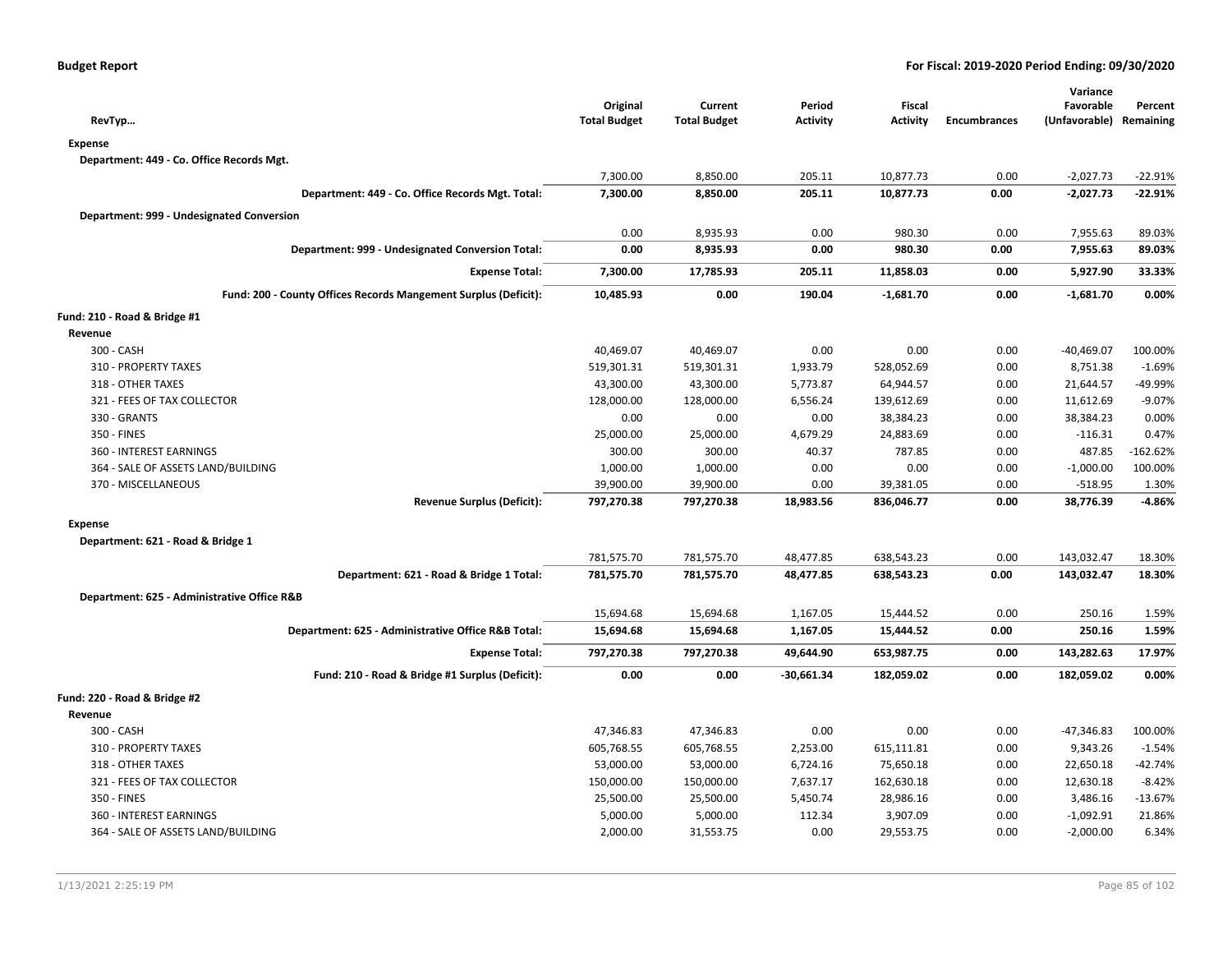| <b>Budget Report</b> |  |
|----------------------|--|
|----------------------|--|

| RevTyp                                                               | Original<br><b>Total Budget</b> | Current<br><b>Total Budget</b> | Period<br>Activity | Fiscal<br><b>Activity</b> | <b>Encumbrances</b> | Variance<br>Favorable<br>(Unfavorable) | Percent<br>Remaining |
|----------------------------------------------------------------------|---------------------------------|--------------------------------|--------------------|---------------------------|---------------------|----------------------------------------|----------------------|
| 370 - MISCELLANEOUS                                                  | 48,000.00                       | 48,000.00                      | 170.79             | 54,798.86                 | 0.00                | 6,798.86                               | $-14.16%$            |
| <b>Revenue Surplus (Deficit):</b>                                    | 936,615.38                      | 966,169.13                     | 22,348.20          | 970,638.03                | 0.00                | 4,468.90                               | $-0.46%$             |
| <b>Expense</b>                                                       |                                 |                                |                    |                           |                     |                                        |                      |
| Department: 509 - Contingency                                        |                                 |                                |                    |                           |                     |                                        |                      |
|                                                                      | 10,000.00                       | 10,000.00                      | 0.00               | 0.00                      | 0.00                | 10,000.00                              | 100.00%              |
| Department: 509 - Contingency Total:                                 | 10,000.00                       | 10,000.00                      | 0.00               | 0.00                      | 0.00                | 10,000.00                              | 100.00%              |
| Department: 622 - Road & Bridge 2                                    |                                 |                                |                    |                           |                     |                                        |                      |
|                                                                      | 909,920.19                      | 939,473.94                     | 107,026.11         | 891,456.75                | 0.00                | 48,017.19                              | 5.11%                |
| Department: 622 - Road & Bridge 2 Total:                             | 909,920.19                      | 939,473.94                     | 107,026.11         | 891,456.75                | 0.00                | 48,017.19                              | 5.11%                |
| Department: 625 - Administrative Office R&B                          |                                 |                                |                    |                           |                     |                                        |                      |
|                                                                      | 15,695.19                       | 15,695.19                      | 1,167.05           | 15,370.52                 | 0.00                | 324.67                                 | 2.07%                |
| Department: 625 - Administrative Office R&B Total:                   | 15,695.19                       | 15,695.19                      | 1,167.05           | 15,370.52                 | 0.00                | 324.67                                 | 2.07%                |
| Department: 999 - Undesignated Conversion                            |                                 |                                |                    |                           |                     |                                        |                      |
|                                                                      | 0.00                            | 1,000.00                       | 81.95              | 983.40                    | 0.00                | 16.60                                  | 1.66%                |
| Department: 999 - Undesignated Conversion Total:                     | 0.00                            | 1,000.00                       | 81.95              | 983.40                    | 0.00                | 16.60                                  | 1.66%                |
|                                                                      | 935,615.38                      | 966,169.13                     | 108,275.11         | 907,810.67                | 0.00                | 58,358.46                              | 6.04%                |
| <b>Expense Total:</b>                                                |                                 |                                |                    |                           |                     |                                        |                      |
| Fund: 220 - Road & Bridge #2 Surplus (Deficit):                      | 1,000.00                        | 0.00                           | $-85,926.91$       | 62,827.36                 | 0.00                | 62,827.36                              | 0.00%                |
| Fund: 221 - Raw Water Pipeline Road and Bridge #2                    |                                 |                                |                    |                           |                     |                                        |                      |
| Revenue                                                              |                                 |                                |                    |                           |                     |                                        |                      |
| 325 - RAW WATER PIPELINE                                             | 0.00                            | 21,500.00                      | 0.00               | 22,250.00                 | 0.00                | 750.00                                 | $-3.49%$             |
| <b>Revenue Surplus (Deficit):</b>                                    | 0.00                            | 21,500.00                      | 0.00               | 22,250.00                 | 0.00                | 750.00                                 | $-3.49%$             |
| <b>Expense</b>                                                       |                                 |                                |                    |                           |                     |                                        |                      |
| Department: 622 - Road & Bridge 2                                    |                                 |                                |                    |                           |                     |                                        |                      |
|                                                                      | 0.00                            | 21,500.00                      | 19,369.25          | 105,183.66                | 0.00                | $-83,683.66$                           | $-389.23%$           |
| Department: 622 - Road & Bridge 2 Total:                             | 0.00                            | 21,500.00                      | 19,369.25          | 105,183.66                | 0.00                | $-83,683.66$                           | $-389.23%$           |
| <b>Expense Total:</b>                                                | 0.00                            | 21,500.00                      | 19,369.25          | 105,183.66                | 0.00                | $-83,683.66$                           | $-389.23%$           |
| Fund: 221 - Raw Water Pipeline Road and Bridge #2 Surplus (Deficit): | 0.00                            | 0.00                           | -19,369.25         | $-82,933.66$              | 0.00                | $-82,933.66$                           | 0.00%                |
| Fund: 230 - Road & Bridge #3                                         |                                 |                                |                    |                           |                     |                                        |                      |
| Revenue                                                              |                                 |                                |                    |                           |                     |                                        |                      |
| 310 - PROPERTY TAXES                                                 | 905,802.83                      | 905,802.83                     | 3,379.29           | 922,667.34                | 0.00                | 16,864.51                              | $-1.86%$             |
| 318 - OTHER TAXES                                                    | 69,572.88                       | 69,572.88                      | 10,087.53          | 113,476.55                | 0.00                | 43,903.67                              | $-63.10%$            |
| 321 - FEES OF TAX COLLECTOR                                          | 215,000.00                      | 215,000.00                     | 11,455.73          | 243,945.19                | 0.00                | 28,945.19                              | $-13.46%$            |
| 330 - GRANTS                                                         | 0.00                            | 30,583.64                      | 0.00               | 30,583.64                 | 0.00                | 0.00                                   | 0.00%                |
| 350 - FINES                                                          | 32,400.00                       | 32,400.00                      | 8,176.08           | 43,479.19                 | 0.00                | 11,079.19                              | $-34.20%$            |
| 360 - INTEREST EARNINGS                                              | 5,000.00                        | 5,000.00                       | 230.39             | 5,063.08                  | 0.00                | 63.08                                  | $-1.26%$             |
| 364 - SALE OF ASSETS LAND/BUILDING                                   | 0.00                            | 81,994.04                      | 0.00               | 81,994.04                 | 0.00                | 0.00                                   | 0.00%                |
| 370 - MISCELLANEOUS                                                  | 53,000.00                       | 53,000.00                      | 1,283.21           | 75,688.05                 | 0.00                | 22,688.05                              | $-42.81%$            |
| <b>Revenue Surplus (Deficit):</b>                                    | 1,280,775.71                    | 1,393,353.39                   | 34,612.23          | 1,516,897.08              | 0.00                | 123,543.69                             | $-8.87%$             |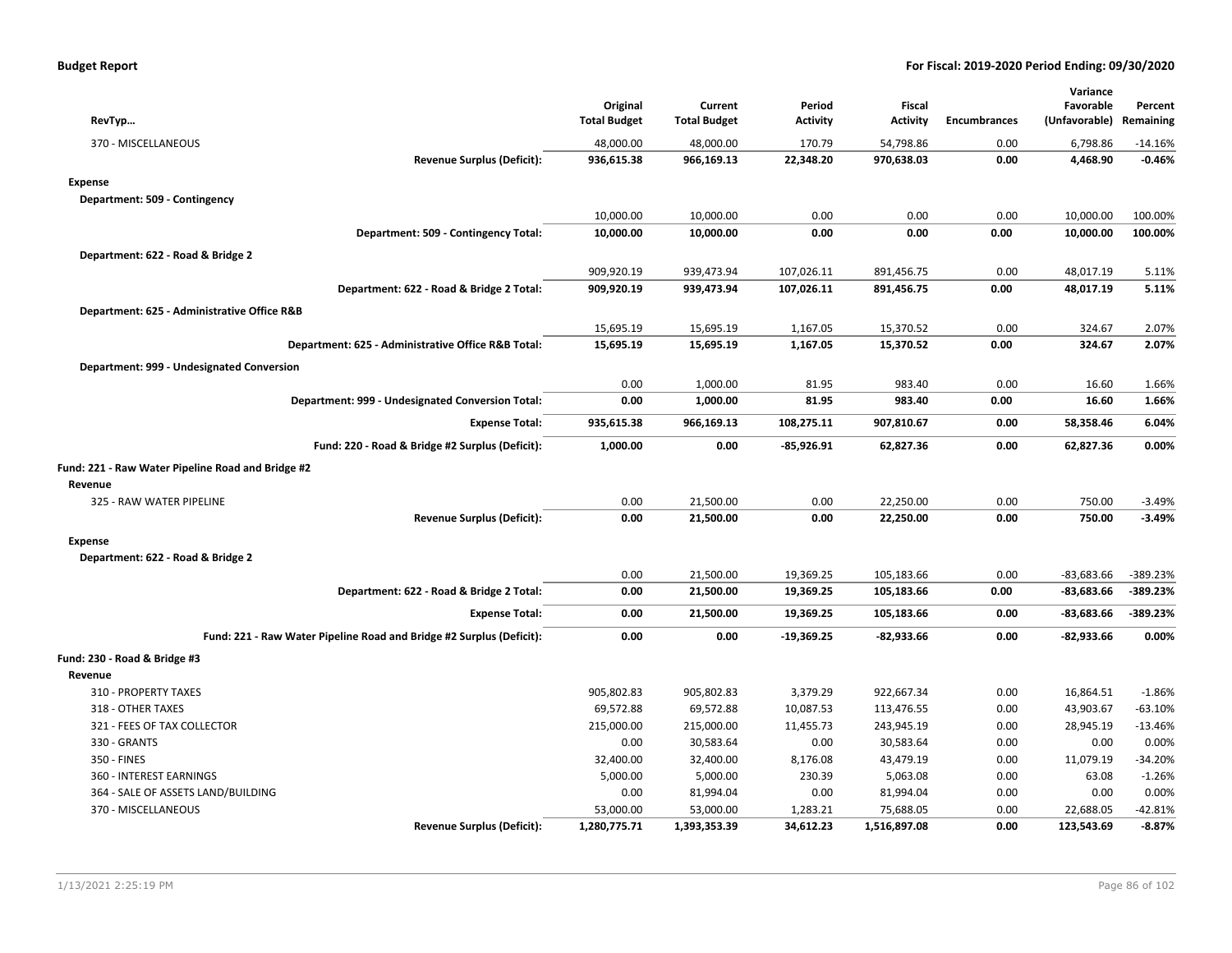| RevTyp                                                                   | Original<br><b>Total Budget</b> | Current<br><b>Total Budget</b> | Period<br><b>Activity</b> | Fiscal<br><b>Activity</b> | <b>Encumbrances</b> | Variance<br>Favorable<br>(Unfavorable) | Percent<br>Remaining |
|--------------------------------------------------------------------------|---------------------------------|--------------------------------|---------------------------|---------------------------|---------------------|----------------------------------------|----------------------|
| <b>Expense</b>                                                           |                                 |                                |                           |                           |                     |                                        |                      |
| Department: 623 - Road & Bridge 3                                        |                                 |                                |                           |                           |                     |                                        |                      |
|                                                                          | 1,265,081.05                    | 1,377,658.73                   | 164,406.29                | 1,308,312.48              | 0.00                | 69,346.25                              | 5.03%                |
| Department: 623 - Road & Bridge 3 Total:                                 | 1,265,081.05                    | 1,377,658.73                   | 164,406.29                | 1,308,312.48              | 0.00                | 69,346.25                              | 5.03%                |
| Department: 625 - Administrative Office R&B                              |                                 |                                |                           |                           |                     |                                        |                      |
|                                                                          | 15,694.66                       | 15,694.66                      | 1,167.05                  | 15,391.91                 | 0.00                | 302.75                                 | 1.93%                |
| Department: 625 - Administrative Office R&B Total:                       | 15,694.66                       | 15,694.66                      | 1,167.05                  | 15,391.91                 | 0.00                | 302.75                                 | 1.93%                |
| <b>Expense Total:</b>                                                    | 1,280,775.71                    | 1,393,353.39                   | 165,573.34                | 1,323,704.39              | 0.00                | 69,649.00                              | 5.00%                |
|                                                                          | 0.00                            | 0.00                           | $-130,961.11$             |                           | 0.00                | 193,192.69                             | 0.00%                |
| Fund: 230 - Road & Bridge #3 Surplus (Deficit):                          |                                 |                                |                           | 193,192.69                |                     |                                        |                      |
| Fund: 231 - Lake Road Impact/Raw Water PipelinePct. 3                    |                                 |                                |                           |                           |                     |                                        |                      |
| Revenue                                                                  |                                 |                                |                           |                           |                     |                                        |                      |
| 300 - CASH                                                               | 461,338.00                      | 461,338.00                     | 0.00                      | 0.00                      | 0.00                | $-461,338.00$                          | 100.00%              |
| <b>Revenue Surplus (Deficit):</b>                                        | 461,338.00                      | 461,338.00                     | 0.00                      | 0.00                      | 0.00                | -461,338.00                            | 100.00%              |
| <b>Expense</b>                                                           |                                 |                                |                           |                           |                     |                                        |                      |
| Department: 623 - Road & Bridge 3                                        |                                 |                                |                           |                           |                     |                                        |                      |
|                                                                          | 461,338.00                      | 461,338.00                     | 328.00                    | 107,021.82                | 0.00                | 354,316.18                             | 76.80%               |
| Department: 623 - Road & Bridge 3 Total:                                 | 461,338.00                      | 461,338.00                     | 328.00                    | 107,021.82                | 0.00                | 354,316.18                             | 76.80%               |
| Department: 626 - Road & Bridge 3 Raw Water Pipeline                     |                                 |                                |                           |                           |                     |                                        |                      |
|                                                                          | 0.00                            | 0.00                           | 20,571.78                 | 68,475.77                 | 0.00                | $-68,475.77$                           | 0.00%                |
| Department: 626 - Road & Bridge 3 Raw Water Pipeline Total:              | 0.00                            | 0.00                           | 20,571.78                 | 68,475.77                 | 0.00                | $-68,475.77$                           | 0.00%                |
| <b>Expense Total:</b>                                                    | 461,338.00                      | 461,338.00                     | 20,899.78                 | 175,497.59                | 0.00                | 285,840.41                             | 61.96%               |
| Fund: 231 - Lake Road Impact/Raw Water PipelinePct. 3 Surplus (Deficit): | 0.00                            | 0.00                           | $-20,899.78$              | $-175,497.59$             | 0.00                | -175,497.59                            | 0.00%                |
| Fund: 240 - Road & Bridge #4                                             |                                 |                                |                           |                           |                     |                                        |                      |
| Revenue                                                                  |                                 |                                |                           |                           |                     |                                        |                      |
| 300 - CASH                                                               | 50,372.08                       | 50,372.08                      | 0.00                      | 0.00                      | 0.00                | $-50,372.08$                           | 100.00%              |
| 310 - PROPERTY TAXES                                                     | 517,552.38                      | 517,552.38                     | 1,923.89                  | 525,203.11                | 0.00                | 7,650.73                               | $-1.48%$             |
| 318 - OTHER TAXES                                                        | 45,400.00                       | 45,400.00                      | 5,742.97                  | 64,594.30                 | 0.00                | 19,194.30                              | $-42.28%$            |
| 321 - FEES OF TAX COLLECTOR                                              | 129,000.00                      | 129,000.00                     | 6,520.86                  | 138,859.04                | 0.00                | 9,859.04                               | $-7.64%$             |
| 330 - GRANTS                                                             | 0.00                            | 54,433.72                      | 0.00                      | 54,433.72                 | 0.00                | 0.00                                   | 0.00%                |
| 350 - FINES                                                              | 33,700.00                       | 33,700.00                      | 4,654.01                  | 24,749.43                 | 0.00                | $-8,950.57$                            | 26.56%               |
| 360 - INTEREST EARNINGS                                                  | 3,900.00                        | 3,900.00                       | 65.07                     | 2,462.43                  | 0.00                | $-1,437.57$                            | 36.86%               |
| 364 - SALE OF ASSETS LAND/BUILDING                                       | 2,000.00                        | 11,393.37                      | 0.00                      | 9,393.37                  | 0.00                | $-2,000.00$                            | 17.55%               |
| 370 - MISCELLANEOUS                                                      | 40,800.00                       | 40,800.00                      | 805.23                    | 39,680.28                 | 0.00                | $-1,119.72$                            | 2.74%                |
| <b>Revenue Surplus (Deficit):</b>                                        | 822,724.46                      | 886,551.55                     | 19,712.03                 | 859,375.68                | 0.00                | $-27,175.87$                           | 3.07%                |
| <b>Expense</b>                                                           |                                 |                                |                           |                           |                     |                                        |                      |
| Department: 624 - Road & Bridge 4                                        |                                 |                                |                           |                           |                     |                                        |                      |
|                                                                          | 807,029.27                      | 870,856.36                     | 53,556.50                 | 760,931.01                | 0.00                | 109,925.35                             | 12.62%               |
| Department: 624 - Road & Bridge 4 Total:                                 | 807,029.27                      | 870,856.36                     | 53,556.50                 | 760,931.01                | 0.00                | 109,925.35                             | 12.62%               |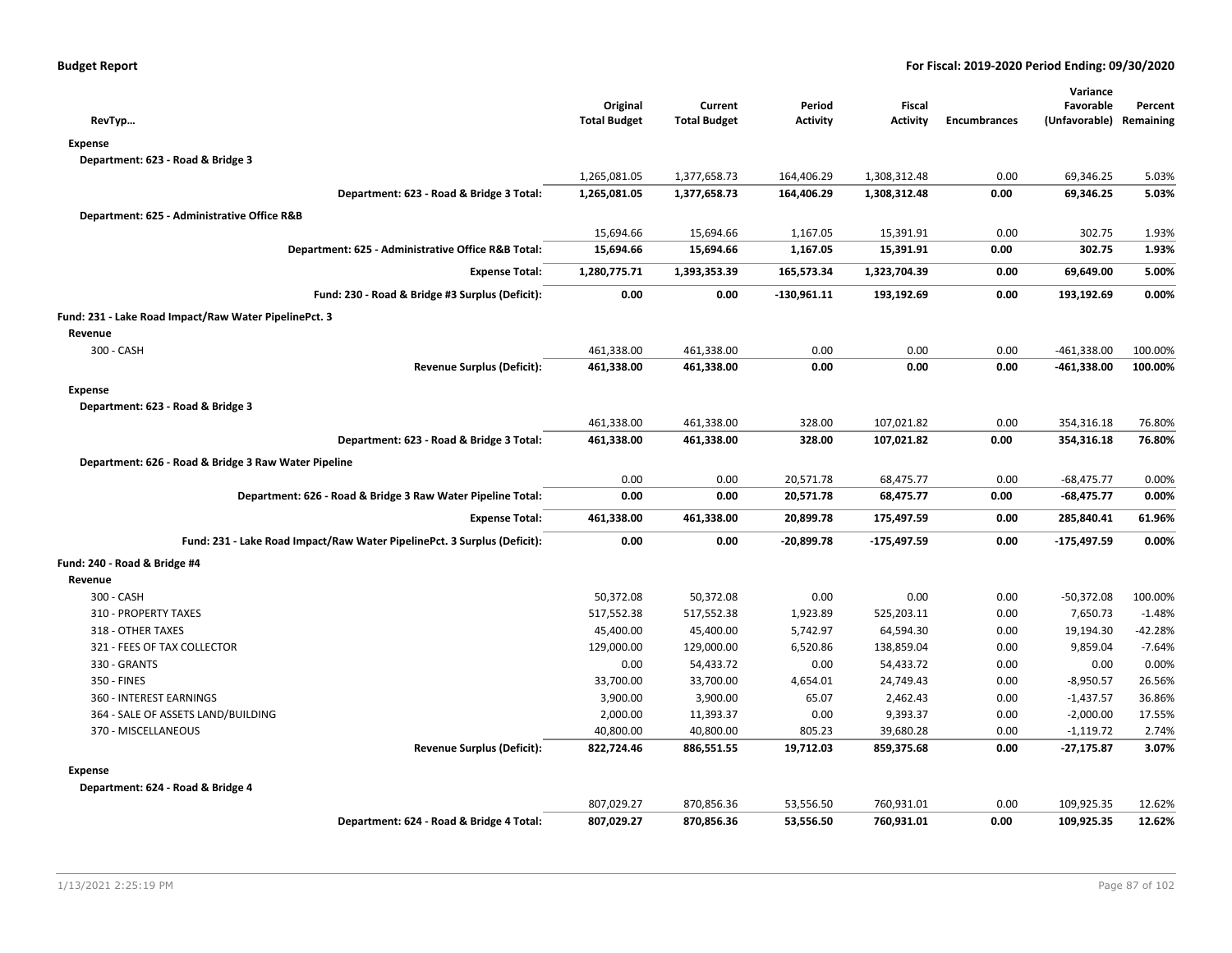| <b>Budget Report</b> |  |
|----------------------|--|
|----------------------|--|

| RevTyp                                                                   | Original<br><b>Total Budget</b> | Current<br><b>Total Budget</b> | Period<br><b>Activity</b> | <b>Fiscal</b><br><b>Activity</b> | <b>Encumbrances</b> | Variance<br>Favorable<br>(Unfavorable) | Percent<br>Remaining |
|--------------------------------------------------------------------------|---------------------------------|--------------------------------|---------------------------|----------------------------------|---------------------|----------------------------------------|----------------------|
| Department: 625 - Administrative Office R&B                              |                                 |                                |                           |                                  |                     |                                        |                      |
|                                                                          | 15,695.19                       | 15,695.19                      | 1,166.94                  | 15,470.41                        | 0.00                | 224.78                                 | 1.43%                |
| Department: 625 - Administrative Office R&B Total:                       | 15,695.19                       | 15,695.19                      | 1,166.94                  | 15,470.41                        | 0.00                | 224.78                                 | 1.43%                |
| <b>Expense Total:</b>                                                    | 822,724.46                      | 886,551.55                     | 54,723.44                 | 776,401.42                       | 0.00                | 110,150.13                             | 12.42%               |
| Fund: 240 - Road & Bridge #4 Surplus (Deficit):                          | 0.00                            | 0.00                           | $-35,011.41$              | 82,974.26                        | 0.00                | 82,974.26                              | 0.00%                |
| Fund: 241 - Lake Road Impact/Raw Water PipelinePct. 4                    |                                 |                                |                           |                                  |                     |                                        |                      |
| Revenue                                                                  |                                 |                                |                           |                                  |                     |                                        |                      |
| 300 - CASH                                                               | 336,148.00                      | 336,148.00                     | 0.00                      | 0.00                             | 0.00                | $-336,148.00$                          | 100.00%              |
| 326 - MAINTENANCE OF ROADS                                               | 0.00                            | 0.00                           | 3,300.00                  | 3,300.00                         | 0.00                | 3,300.00                               | 0.00%                |
| <b>Revenue Surplus (Deficit):</b>                                        | 336,148.00                      | 336,148.00                     | 3,300.00                  | 3,300.00                         | 0.00                | $-332,848.00$                          | 99.02%               |
| <b>Expense</b>                                                           |                                 |                                |                           |                                  |                     |                                        |                      |
| Department: 624 - Road & Bridge 4                                        |                                 |                                |                           |                                  |                     |                                        |                      |
|                                                                          | 336,148.00                      | 336,148.00                     | 28,369.25                 | 118,005.01                       | 0.00                | 218,142.99                             | 64.89%               |
| Department: 624 - Road & Bridge 4 Total:                                 | 336,148.00                      | 336,148.00                     | 28,369.25                 | 118,005.01                       | 0.00                | 218,142.99                             | 64.89%               |
| <b>Expense Total:</b>                                                    | 336,148.00                      | 336,148.00                     | 28,369.25                 | 118,005.01                       | 0.00                | 218,142.99                             | 64.89%               |
| Fund: 241 - Lake Road Impact/Raw Water PipelinePct. 4 Surplus (Deficit): | 0.00                            | 0.00                           | $-25,069.25$              | $-114,705.01$                    | 0.00                | $-114,705.01$                          | 0.00%                |
| Fund: 250 - Raw Water Pipeline Rock for Pct.2,3,4                        |                                 |                                |                           |                                  |                     |                                        |                      |
| <b>Expense</b><br>Department: 628 - Road & Bridge 2,3,4 Expenses         |                                 |                                |                           |                                  |                     |                                        |                      |
|                                                                          | 0.00                            | 0.00                           | 0.00                      | 149,960.69                       | 0.00                | $-149,960.69$                          | 0.00%                |
| Department: 628 - Road & Bridge 2,3,4 Expenses Total:                    | 0.00                            | 0.00                           | 0.00                      | 149,960.69                       | 0.00                | -149,960.69                            | 0.00%                |
| <b>Expense Total:</b>                                                    | 0.00                            | 0.00                           | 0.00                      | 149,960.69                       | 0.00                | $-149,960.69$                          | 0.00%                |
| Fund: 250 - Raw Water Pipeline Rock for Pct.2,3,4 Total:                 | 0.00                            | 0.00                           | 0.00                      | 149,960.69                       | 0.00                | $-149,960.69$                          | 0.00%                |
| Fund: 260 - J.P.#1 Justice Court Technology                              |                                 |                                |                           |                                  |                     |                                        |                      |
| Revenue                                                                  |                                 |                                |                           |                                  |                     |                                        |                      |
| 360 - INTEREST EARNINGS                                                  | 0.00                            | 0.00                           | 0.00                      | 84.24                            | 0.00                | 84.24                                  | 0.00%                |
| 370 - MISCELLANEOUS                                                      | 1,500.00                        | 1,500.00                       | 0.00                      | 1,264.78                         | 0.00                | $-235.22$                              | 15.68%               |
| <b>Revenue Surplus (Deficit):</b>                                        | 1,500.00                        | 1,500.00                       | 0.00                      | 1,349.02                         | 0.00                | $-150.98$                              | 10.07%               |
| <b>Expense</b>                                                           |                                 |                                |                           |                                  |                     |                                        |                      |
| Department: 455 - Justice of the Peace Pct. 1                            |                                 |                                |                           |                                  |                     |                                        |                      |
|                                                                          | 1,500.00                        | 1,500.00                       | 1,500.00                  | 1,500.00                         | 0.00                | 0.00                                   | 0.00%                |
| Department: 455 - Justice of the Peace Pct. 1 Total:                     | 1,500.00                        | 1,500.00                       | 1,500.00                  | 1,500.00                         | 0.00                | 0.00                                   | 0.00%                |
| <b>Expense Total:</b>                                                    | 1,500.00                        | 1,500.00                       | 1,500.00                  | 1,500.00                         | 0.00                | 0.00                                   | 0.00%                |
| Fund: 260 - J.P.#1 Justice Court Technology Surplus (Deficit):           | 0.00                            | 0.00                           | $-1,500.00$               | -150.98                          | 0.00                | $-150.98$                              | 0.00%                |
| Fund: 270 - J.P.#2 Justice Court Technology                              |                                 |                                |                           |                                  |                     |                                        |                      |
| Revenue                                                                  |                                 |                                |                           |                                  |                     |                                        |                      |
| 300 - CASH                                                               | 1,000.00                        | 1,000.00                       | 0.00                      | 0.00                             | 0.00                | $-1,000.00$                            | 100.00%              |
|                                                                          |                                 |                                |                           |                                  |                     |                                        |                      |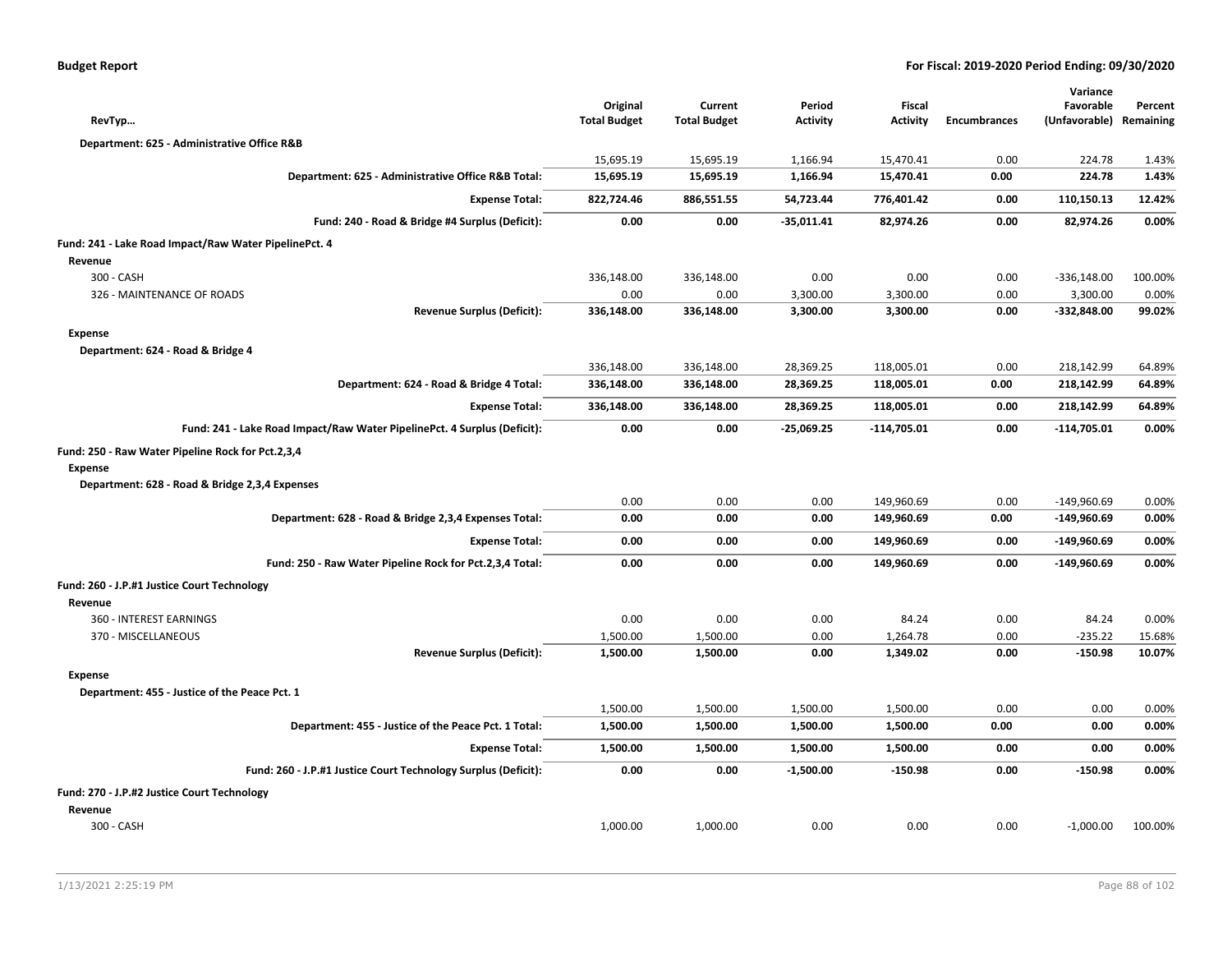| RevTyp                                                             | Original<br><b>Total Budget</b> | Current<br><b>Total Budget</b> | Period<br>Activity | <b>Fiscal</b><br><b>Activity</b> | <b>Encumbrances</b> | Variance<br>Favorable<br>(Unfavorable) Remaining | Percent  |
|--------------------------------------------------------------------|---------------------------------|--------------------------------|--------------------|----------------------------------|---------------------|--------------------------------------------------|----------|
| 360 - INTEREST EARNINGS                                            | 0.00                            | 0.00                           | 0.00               | 16.13                            | 0.00                | 16.13                                            | 0.00%    |
| 370 - MISCELLANEOUS                                                | 500.00                          | 500.00                         | 212.36             | 469.64                           | 0.00                | $-30.36$                                         | 6.07%    |
| <b>Revenue Surplus (Deficit):</b>                                  | 1,500.00                        | 1,500.00                       | 212.36             | 485.77                           | 0.00                | $-1,014.23$                                      | 67.62%   |
| <b>Expense</b>                                                     |                                 |                                |                    |                                  |                     |                                                  |          |
| Department: 456 - Justice of the Peace Pct. 2                      |                                 |                                |                    |                                  |                     |                                                  |          |
|                                                                    | 1,500.00                        | 1,500.00                       | 0.00               | 0.00                             | 0.00                | 1,500.00                                         | 100.00%  |
| Department: 456 - Justice of the Peace Pct. 2 Total:               | 1,500.00                        | 1,500.00                       | 0.00               | 0.00                             | 0.00                | 1,500.00                                         | 100.00%  |
| <b>Expense Total:</b>                                              | 1,500.00                        | 1,500.00                       | 0.00               | 0.00                             | 0.00                | 1,500.00                                         | 100.00%  |
| Fund: 270 - J.P.#2 Justice Court Technology Surplus (Deficit):     | 0.00                            | 0.00                           | 212.36             | 485.77                           | 0.00                | 485.77                                           | 0.00%    |
| Fund: 280 - J.P.#3 Justice Court Technology                        |                                 |                                |                    |                                  |                     |                                                  |          |
| Revenue                                                            |                                 |                                |                    |                                  |                     |                                                  |          |
| 300 - CASH                                                         | 2,800.00                        | 2,800.00                       | 0.00               | 0.00                             | 0.00                | $-2,800.00$                                      | 100.00%  |
| 360 - INTEREST EARNINGS                                            | 0.00                            | 0.00                           | 0.00               | 9.89                             | 0.00                | 9.89                                             | 0.00%    |
| 370 - MISCELLANEOUS                                                | 700.00                          | 700.00                         | 248.30             | 747.49                           | 0.00                | 47.49                                            | $-6.78%$ |
| <b>Revenue Surplus (Deficit):</b>                                  | 3,500.00                        | 3,500.00                       | 248.30             | 757.38                           | 0.00                | $-2,742.62$                                      | 78.36%   |
| <b>Expense</b>                                                     |                                 |                                |                    |                                  |                     |                                                  |          |
| Department: 457 - Justice of the Peace Pct. 3                      |                                 |                                |                    |                                  |                     |                                                  |          |
|                                                                    | 3,500.00                        | 3,500.00                       | 84.94              | 1,078.34                         | 0.00                | 2,421.66                                         | 69.19%   |
| Department: 457 - Justice of the Peace Pct. 3 Total:               | 3,500.00                        | 3,500.00                       | 84.94              | 1,078.34                         | 0.00                | 2,421.66                                         | 69.19%   |
| <b>Expense Total:</b>                                              | 3,500.00                        | 3,500.00                       | 84.94              | 1,078.34                         | 0.00                | 2,421.66                                         | 69.19%   |
| Fund: 280 - J.P.#3 Justice Court Technology Surplus (Deficit):     | 0.00                            | 0.00                           | 163.36             | $-320.96$                        | 0.00                | $-320.96$                                        | 0.00%    |
| Fund: 310 - F.C.Detention Center Annual Payment                    |                                 |                                |                    |                                  |                     |                                                  |          |
| Revenue                                                            |                                 |                                |                    |                                  |                     |                                                  |          |
| 319 - F.C. DETENTION CENTER                                        | 10,000.00                       | 10,000.00                      | 0.00               | 10,000.00                        | 0.00                | 0.00                                             | 0.00%    |
| <b>Revenue Surplus (Deficit):</b>                                  | 10,000.00                       | 10,000.00                      | 0.00               | 10,000.00                        | 0.00                | 0.00                                             | 0.00%    |
| <b>Expense</b>                                                     |                                 |                                |                    |                                  |                     |                                                  |          |
| Department: 560 - County Sheriff                                   |                                 |                                |                    |                                  |                     |                                                  |          |
|                                                                    | 10,000.00                       | 10,000.00                      | 1,512.50           | 7,189.19                         | 0.00                | 2,810.81                                         | 28.11%   |
| Department: 560 - County Sheriff Total:                            | 10,000.00                       | 10,000.00                      | 1,512.50           | 7,189.19                         | 0.00                | 2,810.81                                         | 28.11%   |
| <b>Expense Total:</b>                                              | 10,000.00                       | 10,000.00                      | 1,512.50           | 7,189.19                         | 0.00                | 2,810.81                                         | 28.11%   |
| Fund: 310 - F.C.Detention Center Annual Payment Surplus (Deficit): | 0.00                            | 0.00                           | $-1,512.50$        | 2,810.81                         | 0.00                | 2,810.81                                         | 0.00%    |
| Fund: 330 - Bail Bondsman Application Fee                          |                                 |                                |                    |                                  |                     |                                                  |          |
| Revenue                                                            |                                 |                                |                    |                                  |                     |                                                  |          |
| 340 - FEES OF OFFICE                                               | 500.00                          | 500.00                         | 0.00               | 0.00                             | 0.00                | $-500.00$                                        | 100.00%  |
| <b>Revenue Surplus (Deficit):</b>                                  | 500.00                          | 500.00                         | 0.00               | 0.00                             | 0.00                | $-500.00$                                        | 100.00%  |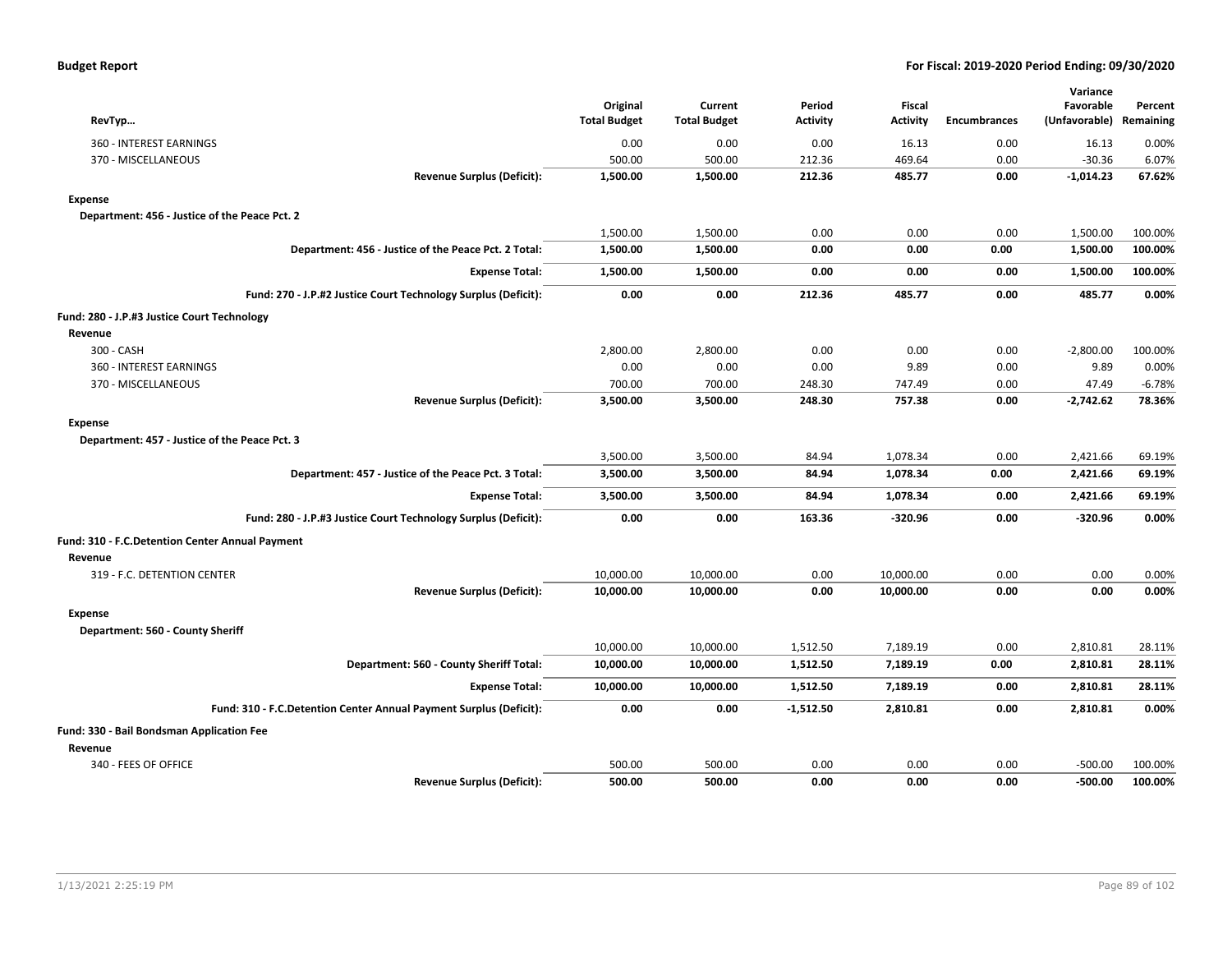|                                                              |                                 |                                |                           |                           |                     | Variance                   |                      |
|--------------------------------------------------------------|---------------------------------|--------------------------------|---------------------------|---------------------------|---------------------|----------------------------|----------------------|
|                                                              | Original<br><b>Total Budget</b> | Current<br><b>Total Budget</b> | Period<br><b>Activity</b> | Fiscal<br><b>Activity</b> | <b>Encumbrances</b> | Favorable<br>(Unfavorable) | Percent<br>Remaining |
| RevTyp                                                       |                                 |                                |                           |                           |                     |                            |                      |
| Expense                                                      |                                 |                                |                           |                           |                     |                            |                      |
| Department: 498 - Bail Bond Fee Expense                      |                                 |                                |                           |                           |                     |                            |                      |
|                                                              | 500.00                          | 500.00                         | 0.00                      | 168.71                    | 0.00                | 331.29                     | 66.26%               |
| Department: 498 - Bail Bond Fee Expense Total:               | 500.00                          | 500.00                         | 0.00                      | 168.71                    | 0.00                | 331.29                     | 66.26%               |
| <b>Expense Total:</b>                                        | 500.00                          | 500.00                         | 0.00                      | 168.71                    | 0.00                | 331.29                     | 66.26%               |
| Fund: 330 - Bail Bondsman Application Fee Surplus (Deficit): | 0.00                            | 0.00                           | 0.00                      | $-168.71$                 | 0.00                | $-168.71$                  | 0.00%                |
| Fund: 350 - Law Library                                      |                                 |                                |                           |                           |                     |                            |                      |
| Revenue                                                      |                                 |                                |                           |                           |                     |                            |                      |
| 340 - FEES OF OFFICE                                         | 15,000.00                       | 15,000.00                      | 945.38                    | 18,082.23                 | 0.00                | 3,082.23                   | $-20.55%$            |
| 360 - INTEREST EARNINGS                                      | 50.00                           | 50.00                          | 0.00                      | 305.51                    | 0.00                | 255.51                     | $-511.02%$           |
| <b>Revenue Surplus (Deficit):</b>                            | 15,050.00                       | 15,050.00                      | 945.38                    | 18,387.74                 | 0.00                | 3,337.74                   | $-22.18%$            |
| <b>Expense</b>                                               |                                 |                                |                           |                           |                     |                            |                      |
| Department: 451 - Law Library                                |                                 |                                |                           |                           |                     |                            |                      |
|                                                              | 15,050.00                       | 15,050.00                      | 0.00                      | 550.00                    | 0.00                | 14,500.00                  | 96.35%               |
| Department: 451 - Law Library Total:                         | 15,050.00                       | 15,050.00                      | 0.00                      | 550.00                    | 0.00                | 14,500.00                  | 96.35%               |
| <b>Expense Total:</b>                                        | 15,050.00                       | 15,050.00                      | 0.00                      | 550.00                    | 0.00                | 14,500.00                  | 96.35%               |
| Fund: 350 - Law Library Surplus (Deficit):                   | 0.00                            | 0.00                           | 945.38                    | 17,837.74                 | 0.00                | 17,837.74                  | 0.00%                |
| Fund: 360 - D. A. Fee                                        |                                 |                                |                           |                           |                     |                            |                      |
| Revenue                                                      |                                 |                                |                           |                           |                     |                            |                      |
| 340 - FEES OF OFFICE                                         | 3,100.00                        | 3,100.00                       | 76.00                     | 1,221.68                  | 0.00                | $-1,878.32$                | 60.59%               |
| 352 - FINES & FORFEITURES                                    | 0.00                            | 0.00                           | 0.00                      | 19,697.93                 | 0.00                | 19,697.93                  | 0.00%                |
| 360 - INTEREST EARNINGS                                      | 0.00                            | 0.00                           | 0.47                      | 4.46                      | 0.00                | 4.46                       | 0.00%                |
| 370 - MISCELLANEOUS                                          | 0.00                            | 0.00                           | 21.45                     | 8,430.38                  | 0.00                | 8,430.38                   | 0.00%                |
| <b>Revenue Surplus (Deficit):</b>                            | 3,100.00                        | 3,100.00                       | 97.92                     | 29,354.45                 | 0.00                | 26,254.45                  | -846.92%             |
| Expense                                                      |                                 |                                |                           |                           |                     |                            |                      |
| Department: 475 - District Attorney                          |                                 |                                |                           |                           |                     |                            |                      |
|                                                              | 2,100.00                        | 2,100.00                       | 220.00                    | 11,741.70                 | 0.00                | $-9,641.70$                | $-459.13%$           |
| Department: 475 - District Attorney Total:                   | 2,100.00                        | 2,100.00                       | 220.00                    | 11,741.70                 | 0.00                | $-9,641.70$                | $-459.13%$           |
| Department: 477 - DA Seizure                                 |                                 |                                |                           |                           |                     |                            |                      |
|                                                              | 1,000.00                        | 1,000.00                       | 536.44                    | 6,375.54                  | 0.00                | $-5,375.54$                | -537.55%             |
| Department: 477 - DA Seizure Total:                          | 1,000.00                        | 1,000.00                       | 536.44                    | 6,375.54                  | 0.00                | $-5,375.54$                | $-537.55%$           |
| <b>Expense Total:</b>                                        | 3,100.00                        | 3,100.00                       | 756.44                    | 18,117.24                 | 0.00                | $-15,017.24$               | -484.43%             |
| Fund: 360 - D. A. Fee Surplus (Deficit):                     | 0.00                            | 0.00                           | $-658.52$                 | 11,237.21                 | 0.00                | 11,237.21                  | 0.00%                |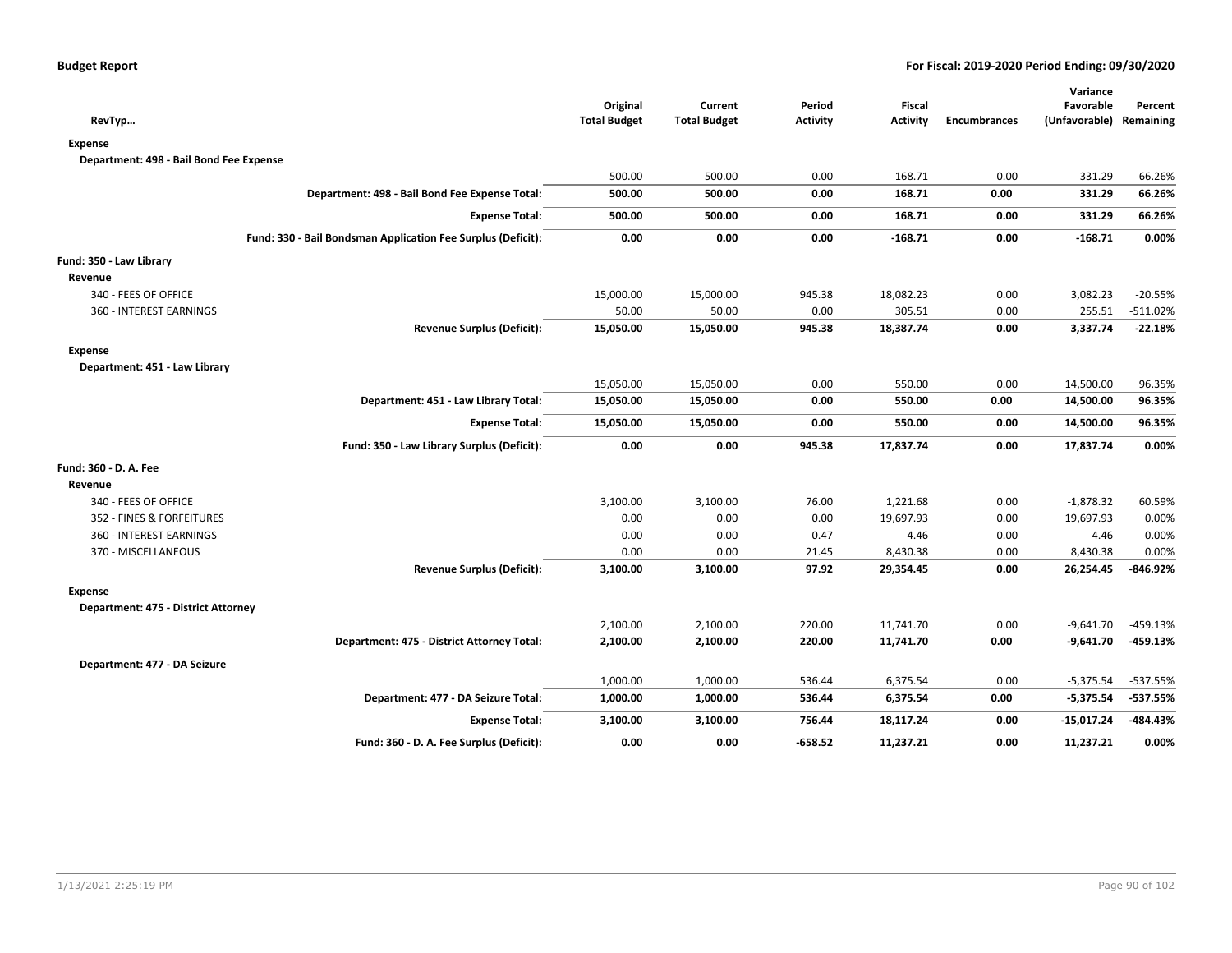| RevTyp                                 |                                                       | Original<br><b>Total Budget</b> | Current<br><b>Total Budget</b> | Period<br><b>Activity</b> | Fiscal<br><b>Activity</b> | <b>Encumbrances</b> | Variance<br>Favorable<br>(Unfavorable) Remaining | Percent  |
|----------------------------------------|-------------------------------------------------------|---------------------------------|--------------------------------|---------------------------|---------------------------|---------------------|--------------------------------------------------|----------|
| Fund: 361 - Contraband Seizure         |                                                       |                                 |                                |                           |                           |                     |                                                  |          |
| Revenue                                |                                                       |                                 |                                |                           |                           |                     |                                                  |          |
| 360 - INTEREST EARNINGS                |                                                       | 0.00                            | 0.00                           | 0.65                      | 30.55                     | 0.00                | 30.55                                            | 0.00%    |
|                                        | <b>Revenue Surplus (Deficit):</b>                     | 0.00                            | 0.00                           | 0.65                      | 30.55                     | 0.00                | 30.55                                            | 0.00%    |
|                                        | Fund: 361 - Contraband Seizure Surplus (Deficit):     | 0.00                            | 0.00                           | 0.65                      | 30.55                     | 0.00                | 30.55                                            | 0.00%    |
| Fund: 362 - Investigator/LEOSE         |                                                       |                                 |                                |                           |                           |                     |                                                  |          |
| Revenue                                |                                                       |                                 |                                |                           |                           |                     |                                                  |          |
| 300 - CASH                             |                                                       | 0.00                            | 681.66                         | 0.00                      | 0.00                      | 0.00                | $-681.66$                                        | 100.00%  |
| 330 - GRANTS                           |                                                       | 0.00                            | 0.00                           | 0.00                      | 685.36                    | 0.00                | 685.36                                           | 0.00%    |
|                                        | Revenue Surplus (Deficit):                            | 0.00                            | 681.66                         | 0.00                      | 685.36                    | 0.00                | 3.70                                             | $-0.54%$ |
| <b>Expense</b>                         |                                                       |                                 |                                |                           |                           |                     |                                                  |          |
| Department: 475 - District Attorney    |                                                       |                                 |                                |                           |                           |                     |                                                  |          |
|                                        |                                                       | 0.00                            | 681.66                         | 0.00                      | 681.66                    | 0.00                | 0.00                                             | 0.00%    |
|                                        | Department: 475 - District Attorney Total:            | 0.00                            | 681.66                         | 0.00                      | 681.66                    | 0.00                | 0.00                                             | 0.00%    |
|                                        | <b>Expense Total:</b>                                 | 0.00                            | 681.66                         | 0.00                      | 681.66                    | 0.00                | 0.00                                             | 0.00%    |
|                                        | Fund: 362 - Investigator/LEOSE Surplus (Deficit):     | 0.00                            | 0.00                           | 0.00                      | 3.70                      | 0.00                | 3.70                                             | 0.00%    |
| Fund: 380 - IHC Co-Op Gin              |                                                       |                                 |                                |                           |                           |                     |                                                  |          |
| Revenue                                |                                                       |                                 |                                |                           |                           |                     |                                                  |          |
| 360 - INTEREST EARNINGS                |                                                       | 0.00                            | 0.00                           | 5.26                      | 235.27                    | 0.00                | 235.27                                           | 0.00%    |
|                                        | <b>Revenue Surplus (Deficit):</b>                     | 0.00                            | 0.00                           | 5.26                      | 235.27                    | 0.00                | 235.27                                           | 0.00%    |
|                                        | Fund: 380 - IHC Co-Op Gin Surplus (Deficit):          | 0.00                            | 0.00                           | 5.26                      | 235.27                    | 0.00                | 235.27                                           | 0.00%    |
| Fund: 381 - IHC Bonnie Ruth Cooper     |                                                       |                                 |                                |                           |                           |                     |                                                  |          |
| Revenue                                |                                                       |                                 |                                |                           |                           |                     |                                                  |          |
| 300 - CASH                             |                                                       | 18,000.00                       | 18,000.00                      | 0.00                      | 0.00                      | 0.00                | $-18,000.00$                                     | 100.00%  |
| 360 - INTEREST EARNINGS                |                                                       | 0.00                            | 0.00                           | 1.74                      | 74.83                     | 0.00                | 74.83                                            | 0.00%    |
| 370 - MISCELLANEOUS                    |                                                       | 0.00                            | 0.00                           | 0.00                      | 1,189.91                  | 0.00                | 1,189.91                                         | 0.00%    |
|                                        | <b>Revenue Surplus (Deficit):</b>                     | 18,000.00                       | 18,000.00                      | 1.74                      | 1,264.74                  | 0.00                | $-16,735.26$                                     | 92.97%   |
| Expense                                |                                                       |                                 |                                |                           |                           |                     |                                                  |          |
| Department: 645 - Indigent Health Care |                                                       |                                 |                                |                           |                           |                     |                                                  |          |
|                                        |                                                       | 18,000.00                       | 18,000.00                      | 0.00                      | 14,950.92                 | 0.00                | 3,049.08                                         | 16.94%   |
|                                        | Department: 645 - Indigent Health Care Total:         | 18,000.00                       | 18,000.00                      | 0.00                      | 14,950.92                 | 0.00                | 3,049.08                                         | 16.94%   |
|                                        | <b>Expense Total:</b>                                 | 18,000.00                       | 18,000.00                      | 0.00                      | 14,950.92                 | 0.00                | 3,049.08                                         | 16.94%   |
|                                        | Fund: 381 - IHC Bonnie Ruth Cooper Surplus (Deficit): | 0.00                            | 0.00                           | 1.74                      | $-13,686.18$              | 0.00                | $-13,686.18$                                     | 0.00%    |
| Fund: 410 - CERT                       |                                                       |                                 |                                |                           |                           |                     |                                                  |          |
| Revenue                                |                                                       |                                 |                                |                           |                           |                     |                                                  |          |
| 370 - MISCELLANEOUS                    |                                                       | 0.00                            | 100.00                         | 0.00                      | 100.00                    | 0.00                | 0.00                                             | 0.00%    |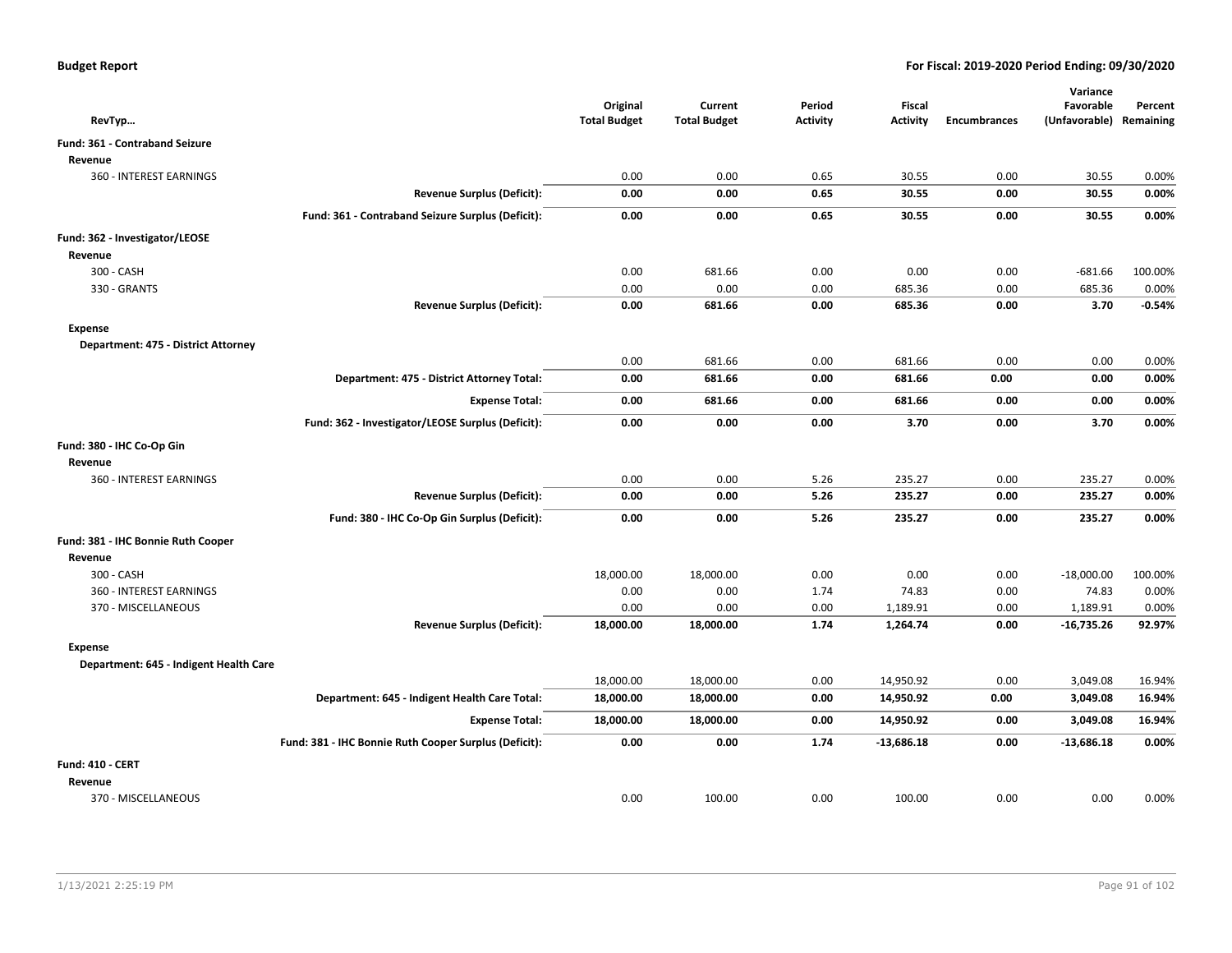| RevTyp                                                       | Original<br><b>Total Budget</b> | Current<br><b>Total Budget</b> | Period<br><b>Activity</b> | Fiscal<br><b>Activity</b> | <b>Encumbrances</b> | Variance<br>Favorable<br>(Unfavorable) Remaining | Percent    |
|--------------------------------------------------------------|---------------------------------|--------------------------------|---------------------------|---------------------------|---------------------|--------------------------------------------------|------------|
| 390 - TRANSFERS IN                                           | 0.00                            | 0.00                           | 0.00                      | 122.71                    | 0.00                | 122.71                                           | 0.00%      |
| <b>Revenue Surplus (Deficit):</b>                            | 0.00                            | 100.00                         | 0.00                      | 222.71                    | 0.00                | 122.71                                           | $-122.71%$ |
| <b>Expense</b>                                               |                                 |                                |                           |                           |                     |                                                  |            |
| Department: 414 - CERT Expenses                              |                                 |                                |                           |                           |                     |                                                  |            |
|                                                              | 0.00                            | 100.00                         | 0.00                      | 63.42                     | 0.00                | 36.58                                            | 36.58%     |
| Department: 414 - CERT Expenses Total:                       | 0.00                            | 100.00                         | 0.00                      | 63.42                     | 0.00                | 36.58                                            | 36.58%     |
| <b>Expense Total:</b>                                        | 0.00                            | 100.00                         | 0.00                      | 63.42                     | 0.00                | 36.58                                            | 36.58%     |
| Fund: 410 - CERT Surplus (Deficit):                          | 0.00                            | 0.00                           | 0.00                      | 159.29                    | 0.00                | 159.29                                           | 0.00%      |
| Fund: 411 - Hazard Mitigation Plan                           |                                 |                                |                           |                           |                     |                                                  |            |
| Revenue                                                      |                                 |                                |                           |                           |                     |                                                  |            |
| 390 - TRANSFERS IN                                           | 0.00                            | 0.00                           | 0.00                      | 428.64                    | 0.00                | 428.64                                           | 0.00%      |
| <b>Revenue Surplus (Deficit):</b>                            | 0.00                            | 0.00                           | 0.00                      | 428.64                    | 0.00                | 428.64                                           | 0.00%      |
| Fund: 411 - Hazard Mitigation Plan Surplus (Deficit):        | 0.00                            | 0.00                           | 0.00                      | 428.64                    | 0.00                | 428.64                                           | 0.00%      |
| Fund: 412 - Safe Room Reimbursement Prog.                    |                                 |                                |                           |                           |                     |                                                  |            |
| Revenue                                                      |                                 |                                |                           |                           |                     |                                                  |            |
| 330 - GRANTS                                                 | 0.00                            | 27,683.94                      | 0.00                      | 27,683.94                 | 0.00                | 0.00                                             | 0.00%      |
| <b>Revenue Surplus (Deficit):</b>                            | 0.00                            | 27,683.94                      | 0.00                      | 27,683.94                 | 0.00                | 0.00                                             | 0.00%      |
| <b>Expense</b>                                               |                                 |                                |                           |                           |                     |                                                  |            |
| Department: 408 - Safe Room                                  |                                 |                                |                           |                           |                     |                                                  |            |
|                                                              | 0.00                            | 27,683.94                      | 0.00                      | 26,367.91                 | 0.00                | 1,316.03                                         | 4.75%      |
| Department: 408 - Safe Room Total:                           | 0.00                            | 27,683.94                      | 0.00                      | 26,367.91                 | 0.00                | 1,316.03                                         | 4.75%      |
| <b>Expense Total:</b>                                        | 0.00                            | 27,683.94                      | 0.00                      | 26,367.91                 | 0.00                | 1,316.03                                         | 4.75%      |
| Fund: 412 - Safe Room Reimbursement Prog. Surplus (Deficit): | 0.00                            | 0.00                           | 0.00                      | 1,316.03                  | 0.00                | 1,316.03                                         | 0.00%      |
| <b>Fund: 413 - CARES ACT-CORONAVIRUS RELIEF</b>              |                                 |                                |                           |                           |                     |                                                  |            |
| Revenue                                                      |                                 |                                |                           |                           |                     |                                                  |            |
| 330 - GRANTS                                                 | 0.00                            | 0.00                           | 0.00                      | 187,869.00                | 0.00                | 187,869.00                                       | 0.00%      |
| <b>Revenue Surplus (Deficit):</b>                            | 0.00                            | 0.00                           | 0.00                      | 187,869.00                | 0.00                | 187,869.00                                       | 0.00%      |
| <b>Expense</b>                                               |                                 |                                |                           |                           |                     |                                                  |            |
| Department: 413 - CARES Act                                  |                                 |                                |                           |                           |                     |                                                  |            |
|                                                              | 0.00                            | 0.00                           | 5,566.40                  | 10,380.02                 | 0.00                | $-10,380.02$                                     | 0.00%      |
| Department: 413 - CARES Act Total:                           | 0.00                            | 0.00                           | 5,566.40                  | 10,380.02                 | 0.00                | $-10,380.02$                                     | 0.00%      |
| <b>Expense Total:</b>                                        | 0.00                            | 0.00                           | 5,566.40                  | 10,380.02                 | 0.00                | $-10,380.02$                                     | 0.00%      |
| Fund: 413 - CARES ACT-CORONAVIRUS RELIEF Surplus (Deficit):  | 0.00                            | 0.00                           | $-5,566.40$               | 177,488.98                | 0.00                | 177,488.98                                       | 0.00%      |
| Fund: 560 - Sheriff Forfeiture                               |                                 |                                |                           |                           |                     |                                                  |            |
| Revenue                                                      |                                 |                                |                           |                           |                     |                                                  |            |
| 352 - FINES & FORFEITURES                                    | 0.00                            | 0.00                           | 0.00                      | 43,368.65                 | 0.00                | 43,368.65                                        | 0.00%      |
| 355 - FEDERAL FORFEITURE FUNDS 2018                          | 0.00                            | 0.00                           | 0.00                      | 122,387.39                | 0.00                | 122,387.39                                       | 0.00%      |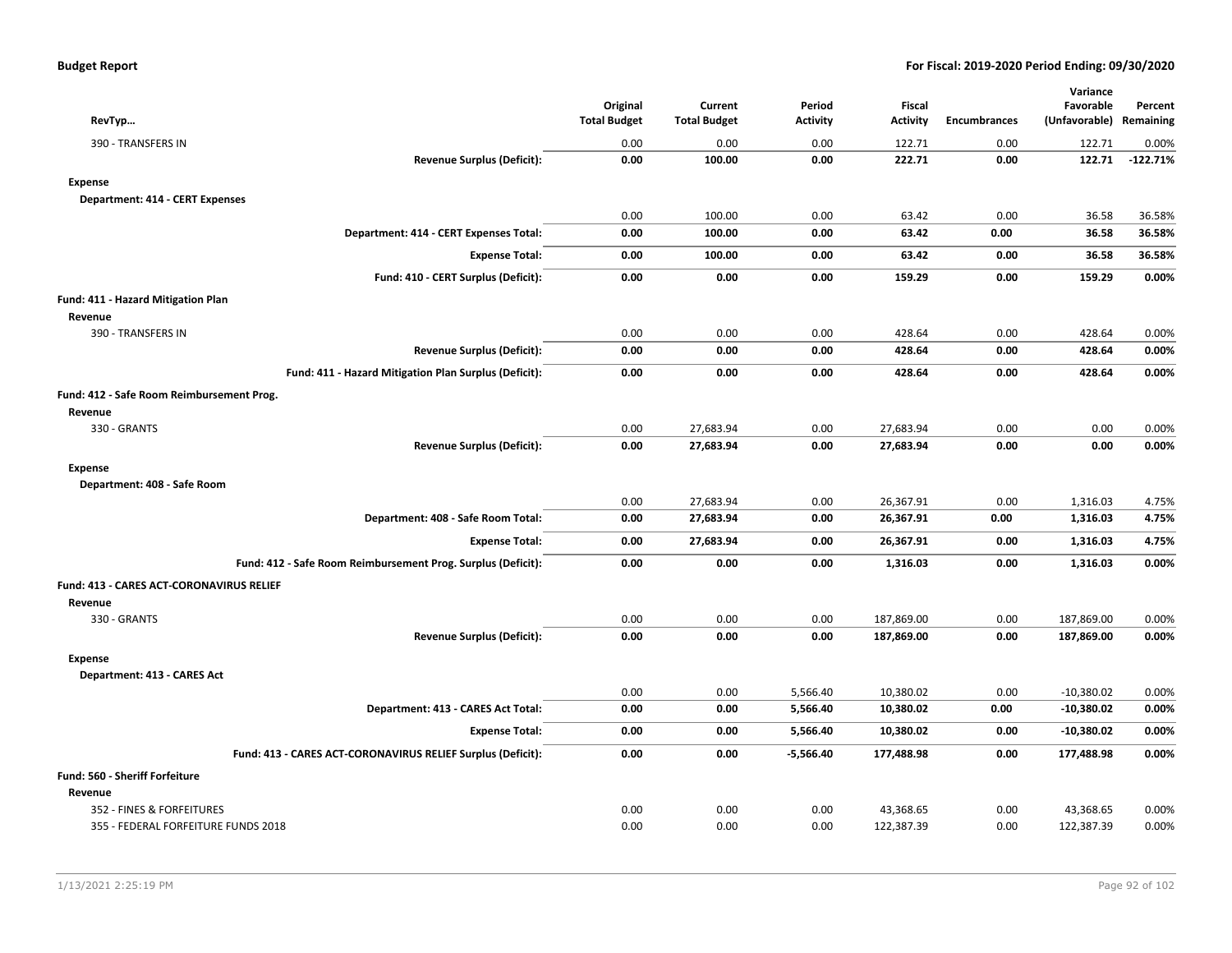| <b>Budget Report</b> |  |
|----------------------|--|
|----------------------|--|

| RevTyp                                                        |                                                                           | Original<br><b>Total Budget</b> | Current<br><b>Total Budget</b> | Period<br><b>Activity</b> | <b>Fiscal</b><br>Activity | <b>Encumbrances</b> | Variance<br>Favorable<br>(Unfavorable) | Percent<br>Remaining |
|---------------------------------------------------------------|---------------------------------------------------------------------------|---------------------------------|--------------------------------|---------------------------|---------------------------|---------------------|----------------------------------------|----------------------|
| 360 - INTEREST EARNINGS                                       |                                                                           | 0.00                            | 0.00                           | 2.17                      | 25.88                     | 0.00                | 25.88                                  | 0.00%                |
| 370 - MISCELLANEOUS                                           |                                                                           | 0.00                            | 0.00                           | 0.00                      | 2,720.00                  | 0.00                | 2,720.00                               | 0.00%                |
|                                                               | <b>Revenue Surplus (Deficit):</b>                                         | 0.00                            | 0.00                           | 2.17                      | 168,501.92                | 0.00                | 168,501.92                             | 0.00%                |
| <b>Expense</b>                                                |                                                                           |                                 |                                |                           |                           |                     |                                        |                      |
| Department: 560 - County Sheriff                              |                                                                           |                                 |                                |                           |                           |                     |                                        |                      |
|                                                               |                                                                           | 0.00                            | 0.00                           | 3,673.29                  | 66,935.17                 | 0.00                | $-66,935.17$                           | 0.00%                |
|                                                               | Department: 560 - County Sheriff Total:                                   | 0.00                            | 0.00                           | 3,673.29                  | 66,935.17                 | 0.00                | $-66,935.17$                           | 0.00%                |
| Department: 561 - Federal Forfeiture                          |                                                                           |                                 |                                |                           |                           |                     |                                        |                      |
|                                                               |                                                                           | 0.00                            | 0.00                           | 68,964.00                 | 70,314.00                 | 0.00                | $-70,314.00$                           | 0.00%                |
|                                                               | Department: 561 - Federal Forfeiture Total:                               | 0.00                            | 0.00                           | 68,964.00                 | 70,314.00                 | 0.00                | $-70,314.00$                           | 0.00%                |
|                                                               | <b>Expense Total:</b>                                                     | 0.00                            | 0.00                           | 72,637.29                 | 137,249.17                | 0.00                | $-137,249.17$                          | 0.00%                |
|                                                               | Fund: 560 - Sheriff Forfeiture Surplus (Deficit):                         | 0.00                            | 0.00                           | $-72,635.12$              | 31,252.75                 | 0.00                | 31,252.75                              | 0.00%                |
| <b>Fund: 561 - Law Enforcement Education Sheriff's Office</b> |                                                                           |                                 |                                |                           |                           |                     |                                        |                      |
| Revenue                                                       |                                                                           |                                 |                                |                           |                           |                     |                                        |                      |
| 360 - INTEREST EARNINGS                                       |                                                                           | 0.00                            | 0.00                           | 0.00                      | 0.09                      | 0.00                | 0.09                                   | 0.00%                |
| 370 - MISCELLANEOUS                                           |                                                                           | 1,000.00                        | 1,800.00                       | 0.00                      | 2,186.44                  | 0.00                | 386.44                                 | $-21.47%$            |
|                                                               | <b>Revenue Surplus (Deficit):</b>                                         | 1,000.00                        | 1,800.00                       | 0.00                      | 2,186.53                  | 0.00                | 386.53                                 | $-21.47%$            |
| <b>Expense</b>                                                |                                                                           |                                 |                                |                           |                           |                     |                                        |                      |
| Department: 560 - County Sheriff                              |                                                                           |                                 |                                |                           |                           |                     |                                        |                      |
|                                                               |                                                                           | 1,000.00                        | 1,800.00                       | 0.00                      | 2,186.50                  | 0.00                | $-386.50$                              | $-21.47%$            |
|                                                               | Department: 560 - County Sheriff Total:                                   | 1,000.00                        | 1,800.00                       | 0.00                      | 2,186.50                  | 0.00                | $-386.50$                              | $-21.47%$            |
|                                                               | <b>Expense Total:</b>                                                     | 1,000.00                        | 1,800.00                       | 0.00                      | 2,186.50                  | 0.00                | $-386.50$                              | $-21.47%$            |
|                                                               | Fund: 561 - Law Enforcement Education Sheriff's Office Surplus (Deficit): | 0.00                            | 0.00                           | 0.00                      | 0.03                      | 0.00                | 0.03                                   | 0.00%                |
| Fund: 562 - Bois D'Arc Lake Reservoir (SO)                    |                                                                           |                                 |                                |                           |                           |                     |                                        |                      |
| Revenue                                                       |                                                                           |                                 |                                |                           |                           |                     |                                        |                      |
| 319 - F.C. DETENTION CENTER                                   |                                                                           | 397,500.00                      | 397,500.00                     | 0.00                      | 0.00                      | 0.00                | $-397,500.00$                          | 100.00%              |
| 370 - MISCELLANEOUS                                           |                                                                           | 30,298.17                       | 30,298.17                      | 0.00                      | 0.00                      | 0.00                | $-30,298.17$                           | 100.00%              |
|                                                               | <b>Revenue Surplus (Deficit):</b>                                         | 427,798.17                      | 427,798.17                     | 0.00                      | 0.00                      | 0.00                | $-427,798.17$                          | 100.00%              |
| <b>Expense</b><br>Department: 560 - County Sheriff            |                                                                           |                                 |                                |                           |                           |                     |                                        |                      |
|                                                               |                                                                           | 427,798.17                      | 427,798.17                     | 6,811.51                  | 498,042.11                | 0.00                | $-70,243.94$                           | $-16.42%$            |
|                                                               | Department: 560 - County Sheriff Total:                                   | 427,798.17                      | 427,798.17                     | 6,811.51                  | 498,042.11                | 0.00                | -70,243.94                             | $-16.42%$            |
|                                                               | <b>Expense Total:</b>                                                     | 427,798.17                      | 427,798.17                     | 6,811.51                  | 498,042.11                | 0.00                | $-70,243.94$                           | $-16.42%$            |
|                                                               | Fund: 562 - Bois D'Arc Lake Reservoir (SO) Surplus (Deficit):             | 0.00                            | 0.00                           | $-6,811.51$               | -498,042.11               | 0.00                | $-498,042.11$                          | 0.00%                |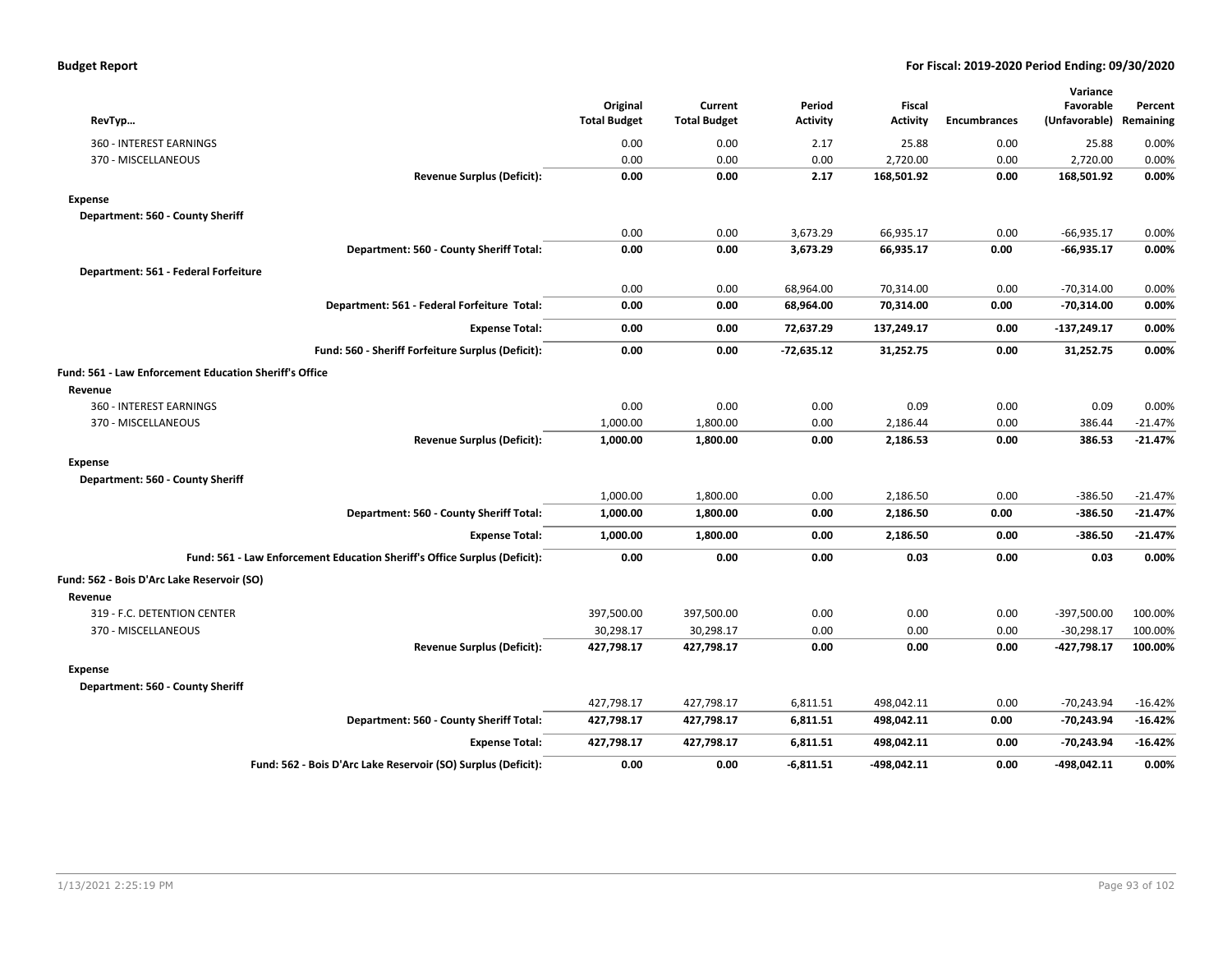| RevTyp                                            |                                                            | Original<br><b>Total Budget</b> | Current<br><b>Total Budget</b> | Period<br><b>Activity</b> | <b>Fiscal</b><br><b>Activity</b> | <b>Encumbrances</b> | Variance<br>Favorable<br>(Unfavorable) Remaining | Percent            |
|---------------------------------------------------|------------------------------------------------------------|---------------------------------|--------------------------------|---------------------------|----------------------------------|---------------------|--------------------------------------------------|--------------------|
|                                                   |                                                            |                                 |                                |                           |                                  |                     |                                                  |                    |
| Fund: 563 - Sheriff's Office Technology           |                                                            |                                 |                                |                           |                                  |                     |                                                  |                    |
| Revenue                                           |                                                            |                                 |                                |                           |                                  |                     |                                                  |                    |
| 300 - CASH                                        | <b>Revenue Surplus (Deficit):</b>                          | 0.00<br>0.00                    | 2,884.60<br>2,884.60           | 0.00<br>0.00              | 0.00<br>0.00                     | 0.00<br>0.00        | $-2,884.60$<br>$-2,884.60$                       | 100.00%<br>100.00% |
|                                                   |                                                            |                                 |                                |                           |                                  |                     |                                                  |                    |
| <b>Expense</b>                                    |                                                            |                                 |                                |                           |                                  |                     |                                                  |                    |
| Department: 560 - County Sheriff                  |                                                            |                                 |                                |                           |                                  |                     |                                                  |                    |
|                                                   |                                                            | 0.00                            | 2,884.60                       | 0.00                      | 2,884.60                         | 0.00                | 0.00                                             | 0.00%              |
|                                                   | Department: 560 - County Sheriff Total:                    | 0.00                            | 2,884.60                       | 0.00                      | 2,884.60                         | 0.00                | 0.00                                             | 0.00%              |
|                                                   | <b>Expense Total:</b>                                      | 0.00                            | 2,884.60                       | 0.00                      | 2,884.60                         | 0.00                | 0.00                                             | 0.00%              |
|                                                   | Fund: 563 - Sheriff's Office Technology Surplus (Deficit): | 0.00                            | 0.00                           | 0.00                      | $-2,884.60$                      | 0.00                | $-2,884.60$                                      | 0.00%              |
| Fund: 590 - Specialty Court/Drug Court            |                                                            |                                 |                                |                           |                                  |                     |                                                  |                    |
| Revenue                                           |                                                            |                                 |                                |                           |                                  |                     |                                                  |                    |
| 360 - INTEREST EARNINGS                           |                                                            | 0.00                            | 0.00                           | 0.00                      | 49.29                            | 0.00                | 49.29                                            | 0.00%              |
| 370 - MISCELLANEOUS                               |                                                            | 4,000.00                        | 4,000.00                       | 104.38                    | 3,973.16                         | 0.00                | $-26.84$                                         | 0.67%              |
|                                                   | <b>Revenue Surplus (Deficit):</b>                          | 4,000.00                        | 4,000.00                       | 104.38                    | 4,022.45                         | 0.00                | 22.45                                            | -0.56%             |
| <b>Expense</b>                                    |                                                            |                                 |                                |                           |                                  |                     |                                                  |                    |
| <b>Department: 436 - Specialty Court Expenses</b> |                                                            |                                 |                                |                           |                                  |                     |                                                  |                    |
|                                                   |                                                            | 4,000.00                        | 4,000.00                       | 742.50                    | 4,508.00                         | 0.00                | $-508.00$                                        | $-12.70%$          |
|                                                   | Department: 436 - Specialty Court Expenses Total:          | 4,000.00                        | 4,000.00                       | 742.50                    | 4,508.00                         | 0.00                | $-508.00$                                        | $-12.70%$          |
|                                                   | <b>Expense Total:</b>                                      | 4,000.00                        | 4,000.00                       | 742.50                    | 4,508.00                         | 0.00                | $-508.00$                                        | $-12.70%$          |
|                                                   | Fund: 590 - Specialty Court/Drug Court Surplus (Deficit):  | 0.00                            | 0.00                           | $-638.12$                 | $-485.55$                        | 0.00                | $-485.55$                                        | 0.00%              |
| Fund: 600 - Sinking                               |                                                            |                                 |                                |                           |                                  |                     |                                                  |                    |
| Revenue                                           |                                                            |                                 |                                |                           |                                  |                     |                                                  |                    |
| 310 - PROPERTY TAXES                              |                                                            | 855,493.92                      | 855,493.92                     | 2,339.23                  | 873,545.52                       | 0.00                | 18,051.60                                        | $-2.11%$           |
| 318 - OTHER TAXES                                 |                                                            | 0.00                            | 0.00                           | 0.00                      | 1,079.06                         | 0.00                | 1,079.06                                         | 0.00%              |
| 360 - INTEREST EARNINGS                           |                                                            | 0.00                            | 0.00                           | 0.00                      | 5,812.19                         | 0.00                | 5,812.19                                         | 0.00%              |
|                                                   | <b>Revenue Surplus (Deficit):</b>                          | 855,493.92                      | 855,493.92                     | 2,339.23                  | 880,436.77                       | 0.00                | 24,942.85                                        | $-2.92%$           |
| <b>Expense</b>                                    |                                                            |                                 |                                |                           |                                  |                     |                                                  |                    |
| Department: 620 - Debt Service                    |                                                            |                                 |                                |                           |                                  |                     |                                                  |                    |
|                                                   |                                                            | 295,868.92                      | 295,868.92                     | 0.00                      | 213,036.48                       | 0.00                | 82,832.44                                        | 28.00%             |
|                                                   | Department: 620 - Debt Service Total:                      | 295,868.92                      | 295,868.92                     | 0.00                      | 213,036.48                       | 0.00                | 82,832.44                                        | 28.00%             |
| Department: 660 - Debt Service Interest           |                                                            |                                 |                                |                           |                                  |                     |                                                  |                    |
|                                                   |                                                            | 559,625.00                      | 559,625.00                     | 0.00                      | 559,625.00                       | 0.00                | 0.00                                             | 0.00%              |
|                                                   | Department: 660 - Debt Service Interest Total:             | 559,625.00                      | 559,625.00                     | 0.00                      | 559,625.00                       | 0.00                | 0.00                                             | 0.00%              |
|                                                   | <b>Expense Total:</b>                                      | 855,493.92                      | 855,493.92                     | 0.00                      | 772,661.48                       | 0.00                | 82,832.44                                        | 9.68%              |
|                                                   | Fund: 600 - Sinking Surplus (Deficit):                     | 0.00                            | 0.00                           | 2,339.23                  | 107,775.29                       | 0.00                | 107,775.29                                       | 0.00%              |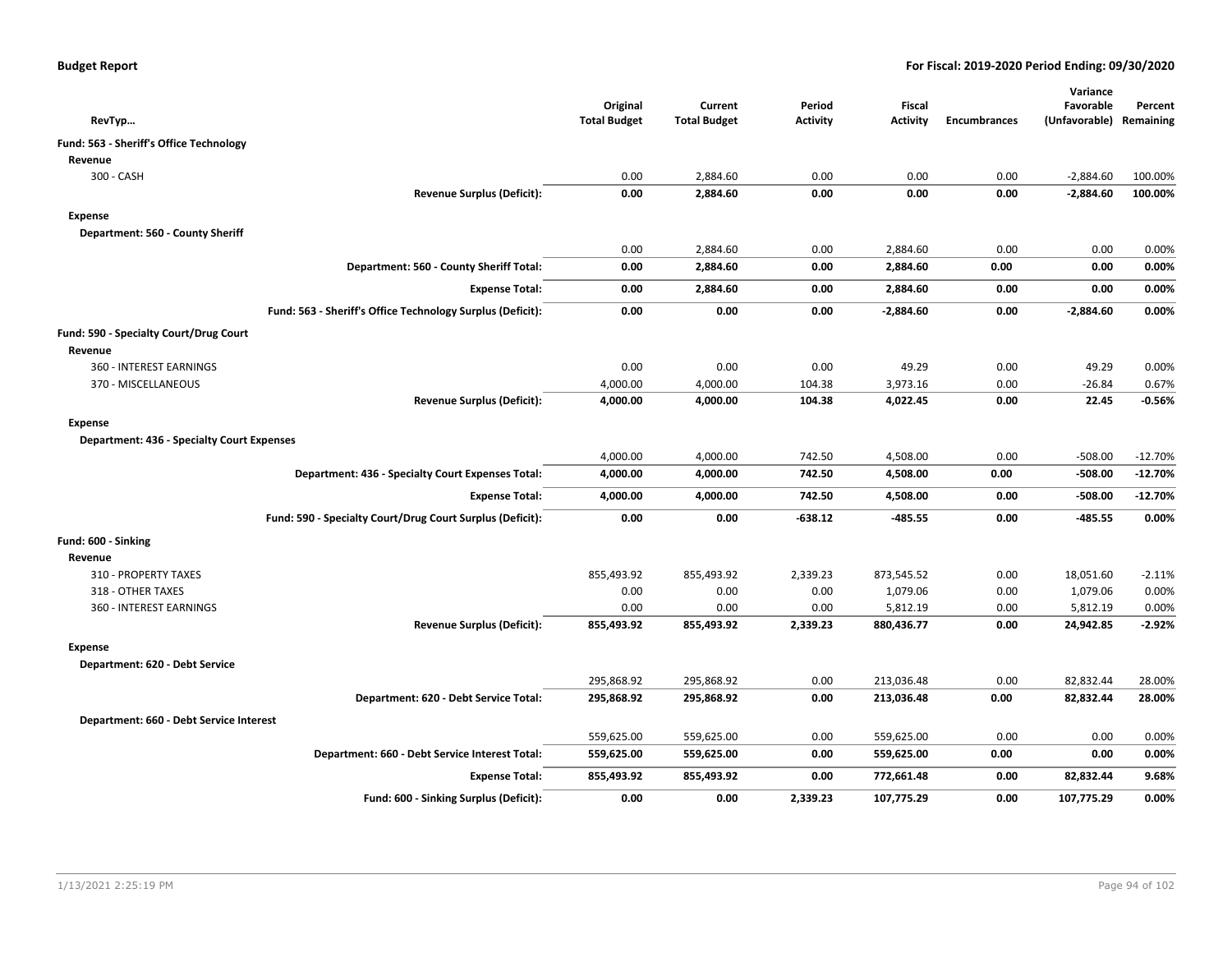| <b>Budget Report</b> |  |
|----------------------|--|
|----------------------|--|

|                                                                       |                     |                     |                 |                 |                     | Variance                |          |
|-----------------------------------------------------------------------|---------------------|---------------------|-----------------|-----------------|---------------------|-------------------------|----------|
|                                                                       | Original            | Current             | Period          | <b>Fiscal</b>   |                     | Favorable               | Percent  |
| RevTyp                                                                | <b>Total Budget</b> | <b>Total Budget</b> | <b>Activity</b> | <b>Activity</b> | <b>Encumbrances</b> | (Unfavorable) Remaining |          |
| Fund: 630 - Law Enforcement Education Const. Pct.1                    |                     |                     |                 |                 |                     |                         |          |
| Revenue                                                               |                     |                     |                 |                 |                     |                         |          |
| 370 - MISCELLANEOUS                                                   | 678.30              | 678.30              | 0.00            | 685.17          | 0.00                | 6.87                    | $-1.01%$ |
| <b>Revenue Surplus (Deficit):</b>                                     | 678.30              | 678.30              | 0.00            | 685.17          | 0.00                | 6.87                    | $-1.01%$ |
| Expense                                                               |                     |                     |                 |                 |                     |                         |          |
| Department: 551 - Constable Pct.1                                     |                     |                     |                 |                 |                     |                         |          |
|                                                                       | 678.30              | 678.30              | 0.00            | 0.00            | 0.00                | 678.30                  | 100.00%  |
| Department: 551 - Constable Pct.1 Total:                              | 678.30              | 678.30              | 0.00            | 0.00            | 0.00                | 678.30                  | 100.00%  |
| <b>Expense Total:</b>                                                 | 678.30              | 678.30              | 0.00            | 0.00            | 0.00                | 678.30                  | 100.00%  |
| Fund: 630 - Law Enforcement Education Const. Pct.1 Surplus (Deficit): | 0.00                | 0.00                | 0.00            | 685.17          | 0.00                | 685.17                  | 0.00%    |
| Fund: 640 - Law Enforcement Education Const. Pct.2                    |                     |                     |                 |                 |                     |                         |          |
| Revenue                                                               |                     |                     |                 |                 |                     |                         |          |
| 370 - MISCELLANEOUS                                                   | 678.48              | 678.48              | 0.00            | 685.17          | 0.00                | 6.69                    | $-0.99%$ |
| <b>Revenue Surplus (Deficit):</b>                                     | 678.48              | 678.48              | 0.00            | 685.17          | 0.00                | 6.69                    | $-0.99%$ |
| Expense                                                               |                     |                     |                 |                 |                     |                         |          |
| Department: 552 - Constable Pct.2                                     |                     |                     |                 |                 |                     |                         |          |
|                                                                       | 678.48              | 678.48              | 0.00            | 0.00            | 0.00                | 678.48                  | 100.00%  |
| Department: 552 - Constable Pct.2 Total:                              | 678.48              | 678.48              | 0.00            | 0.00            | 0.00                | 678.48                  | 100.00%  |
| <b>Expense Total:</b>                                                 | 678.48              | 678.48              | 0.00            | 0.00            | 0.00                | 678.48                  | 100.00%  |
| Fund: 640 - Law Enforcement Education Const. Pct.2 Surplus (Deficit): | 0.00                | 0.00                | 0.00            | 685.17          | 0.00                | 685.17                  | 0.00%    |
| Fund: 650 - Law Enforcement Education Const. Pct.3                    |                     |                     |                 |                 |                     |                         |          |
| Revenue                                                               |                     |                     |                 |                 |                     |                         |          |
| 370 - MISCELLANEOUS                                                   | 678.30              | 678.30              | 0.00            | 685.17          | 0.00                | 6.87                    | $-1.01%$ |
| <b>Revenue Surplus (Deficit):</b>                                     | 678.30              | 678.30              | 0.00            | 685.17          | 0.00                | 6.87                    | $-1.01%$ |
| <b>Expense</b>                                                        |                     |                     |                 |                 |                     |                         |          |
| Department: 553 - Constable Pct.3                                     |                     |                     |                 |                 |                     |                         |          |
|                                                                       | 678.30              | 678.30              | 0.00            | 0.00            | 0.00                | 678.30                  | 100.00%  |
| Department: 553 - Constable Pct.3 Total:                              | 678.30              | 678.30              | 0.00            | 0.00            | 0.00                | 678.30                  | 100.00%  |
| <b>Expense Total:</b>                                                 | 678.30              | 678.30              | 0.00            | 0.00            | 0.00                | 678.30                  | 100.00%  |
| Fund: 650 - Law Enforcement Education Const. Pct.3 Surplus (Deficit): | 0.00                | 0.00                | 0.00            | 685.17          | 0.00                | 685.17                  | 0.00%    |
| Fund: 660 - 2017 GO Bonds-Construction Fund FY2017                    |                     |                     |                 |                 |                     |                         |          |
| Revenue                                                               |                     |                     |                 |                 |                     |                         |          |
| 300 - CASH                                                            | 5,099,948.00        | 5,099,948.00        | 0.00            | 0.00            | 0.00                | -5,099,948.00           | 100.00%  |
| 360 - INTEREST EARNINGS                                               | 0.00                | 0.00                | 0.78            | 17,269.10       | 0.00                | 17,269.10               | 0.00%    |
| <b>Revenue Surplus (Deficit):</b>                                     | 5,099,948.00        | 5,099,948.00        | 0.78            | 17,269.10       | 0.00                | -5,082,678.90           | 99.66%   |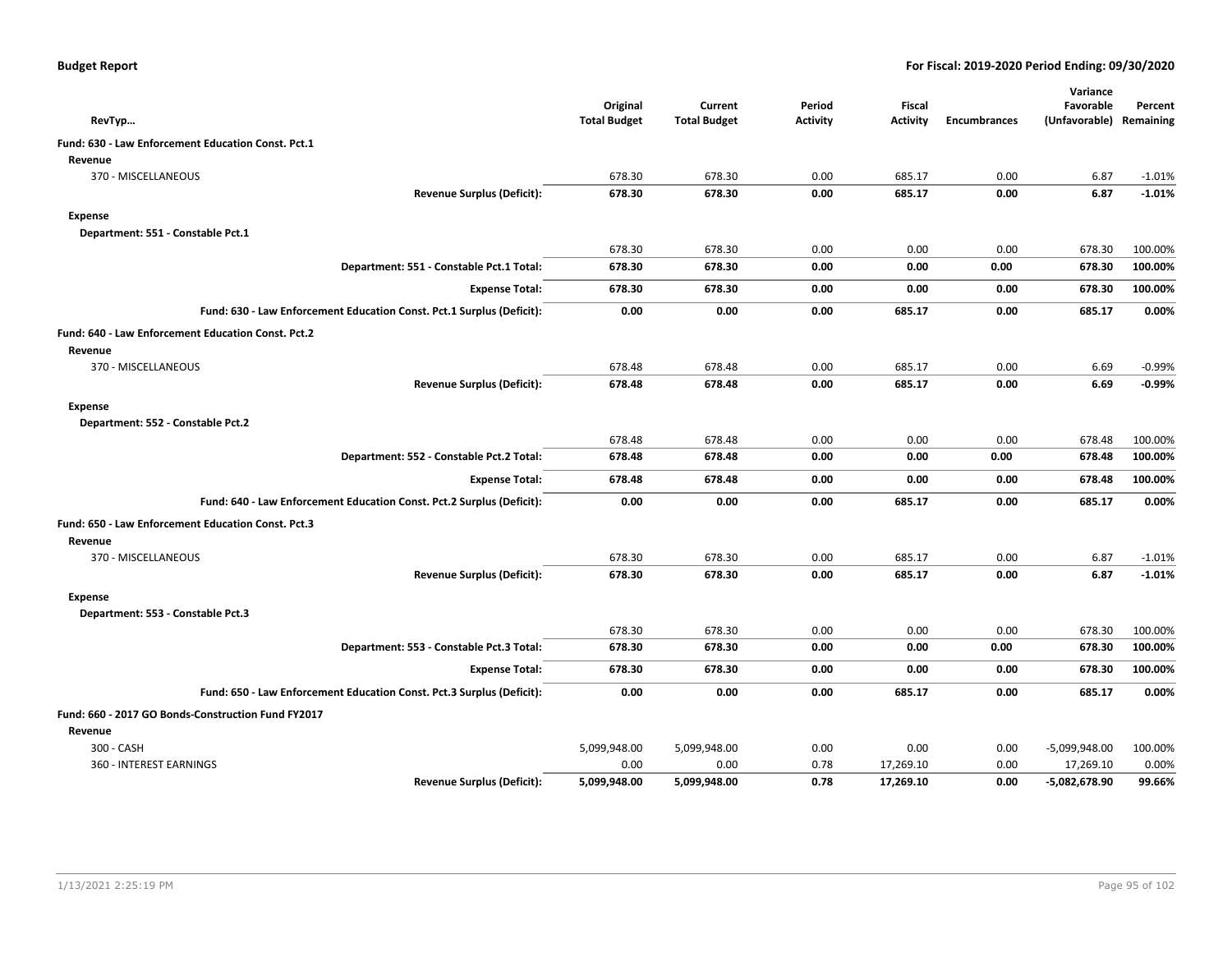| RevTyp                                                                | Original<br><b>Total Budget</b> | Current<br><b>Total Budget</b> | Period<br><b>Activity</b> | Fiscal<br><b>Activity</b> | <b>Encumbrances</b> | Variance<br>Favorable<br>(Unfavorable) | Percent<br>Remaining |
|-----------------------------------------------------------------------|---------------------------------|--------------------------------|---------------------------|---------------------------|---------------------|----------------------------------------|----------------------|
| <b>Expense</b>                                                        |                                 |                                |                           |                           |                     |                                        |                      |
| Department: 509 - Contingency                                         |                                 |                                |                           |                           |                     |                                        |                      |
|                                                                       | 440,000.00                      | 440,000.00                     | 0.00                      | 0.00                      | 0.00                | 440,000.00                             | 100.00%              |
| Department: 509 - Contingency Total:                                  | 440,000.00                      | 440,000.00                     | 0.00                      | 0.00                      | 0.00                | 440,000.00                             | 100.00%              |
| Department: 667 - Courthouse Construction Phase 2                     |                                 |                                |                           |                           |                     |                                        |                      |
|                                                                       | 4,659,948.00                    | 4,659,948.00                   | 0.00                      | 4,646,592.69              | 0.00                | 13,355.31                              | 0.29%                |
| Department: 667 - Courthouse Construction Phase 2 Total:              | 4,659,948.00                    | 4,659,948.00                   | 0.00                      | 4,646,592.69              | 0.00                | 13,355.31                              | 0.29%                |
| <b>Expense Total:</b>                                                 | 5,099,948.00                    | 5,099,948.00                   | 0.00                      | 4,646,592.69              | 0.00                | 453,355.31                             | 8.89%                |
|                                                                       |                                 |                                |                           |                           |                     |                                        |                      |
| Fund: 660 - 2017 GO Bonds-Construction Fund FY2017 Surplus (Deficit): | 0.00                            | 0.00                           | 0.78                      | -4,629,323.59             | 0.00                | $-4,629,323.59$                        | 0.00%                |
| Fund: 670 - Courthouse Restoration                                    |                                 |                                |                           |                           |                     |                                        |                      |
| Revenue                                                               |                                 |                                |                           |                           |                     |                                        |                      |
| 330 - GRANTS                                                          | 0.00                            | 2,639,260.00                   | 0.00                      | 0.00                      | 0.00                | $-2,639,260.00$                        | 100.00%              |
| <b>Revenue Surplus (Deficit):</b>                                     | 0.00                            | 2,639,260.00                   | 0.00                      | 0.00                      | 0.00                | $-2,639,260.00$                        | 100.00%              |
| <b>Expense</b>                                                        |                                 |                                |                           |                           |                     |                                        |                      |
| Department: 509 - Contingency                                         |                                 |                                |                           |                           |                     |                                        |                      |
|                                                                       | 245,080.00                      | 245,080.00                     | 0.00                      | 0.00                      | 0.00                | 245,080.00                             | 100.00%              |
| Department: 509 - Contingency Total:                                  | 245,080.00                      | 245,080.00                     | 0.00                      | 0.00                      | 0.00                | 245,080.00                             | 100.00%              |
| Department: 670 - Courthouse Restoration Phase 2                      |                                 |                                |                           |                           |                     |                                        |                      |
|                                                                       | 2,394,180.00                    | 2,394,180.00                   | 0.00                      | 0.00                      | 0.00                | 2,394,180.00                           | 100.00%              |
| Department: 670 - Courthouse Restoration Phase 2 Total:               | 2,394,180.00                    | 2,394,180.00                   | 0.00                      | 0.00                      | 0.00                | 2,394,180.00                           | 100.00%              |
| <b>Expense Total:</b>                                                 | 2,639,260.00                    | 2,639,260.00                   | 0.00                      | 0.00                      | 0.00                | 2,639,260.00                           | 100.00%              |
| Fund: 670 - Courthouse Restoration Surplus (Deficit):                 | $-2,639,260.00$                 | 0.00                           | 0.00                      | 0.00                      | 0.00                | 0.00                                   | 0.00%                |
| Fund: 680 - 2018 GO Bonds-Construction Fund FY2019                    |                                 |                                |                           |                           |                     |                                        |                      |
| Revenue                                                               |                                 |                                |                           |                           |                     |                                        |                      |
| 300 - CASH                                                            | 0.00                            | 4,000,000.00                   | 0.00                      | 0.00                      | 0.00                | $-4,000,000.00$                        | 100.00%              |
| 360 - INTEREST EARNINGS                                               | 0.00                            | 0.00                           | 1,461.33                  | 59,995.39                 | 0.00                | 59,995.39                              | 0.00%                |
| <b>Revenue Surplus (Deficit):</b>                                     | 0.00                            | 4,000,000.00                   | 1,461.33                  | 59,995.39                 | 0.00                | $-3,940,004.61$                        | 98.50%               |
| <b>Expense</b>                                                        |                                 |                                |                           |                           |                     |                                        |                      |
| Department: 668 - Courthouse Construction Phase 2                     |                                 |                                |                           |                           |                     |                                        |                      |
|                                                                       | 0.00                            | 4,000,000.00                   | 886,115.08                | 3,989,424.66              | 0.00                | 10,575.34                              | 0.26%                |
| Department: 668 - Courthouse Construction Phase 2 Total:              | 0.00                            | 4,000,000.00                   | 886,115.08                | 3,989,424.66              | 0.00                | 10,575.34                              | 0.26%                |
| <b>Expense Total:</b>                                                 | 0.00                            | 4,000,000.00                   | 886,115.08                | 3,989,424.66              | 0.00                | 10,575.34                              | 0.26%                |
| Fund: 680 - 2018 GO Bonds-Construction Fund FY2019 Surplus (Deficit): | 0.00                            | 0.00                           | -884,653.75               | -3,929,429.27             | 0.00                | $-3,929,429.27$                        | 0.00%                |
| Fund: 690 - 2020 CO Bonds-Construction Fund FY2020                    |                                 |                                |                           |                           |                     |                                        |                      |
| Revenue                                                               |                                 |                                |                           |                           |                     |                                        |                      |
| 350 - FINES                                                           | 0.00                            | 0.00                           | 0.00                      | 9,900,000.00              | 0.00                | 9,900,000.00                           | 0.00%                |
| 360 - INTEREST EARNINGS                                               | 0.00                            | 0.00                           | 1,830.84                  | 3,729.75                  | 0.00                | 3,729.75                               | 0.00%                |
|                                                                       |                                 |                                |                           |                           |                     |                                        |                      |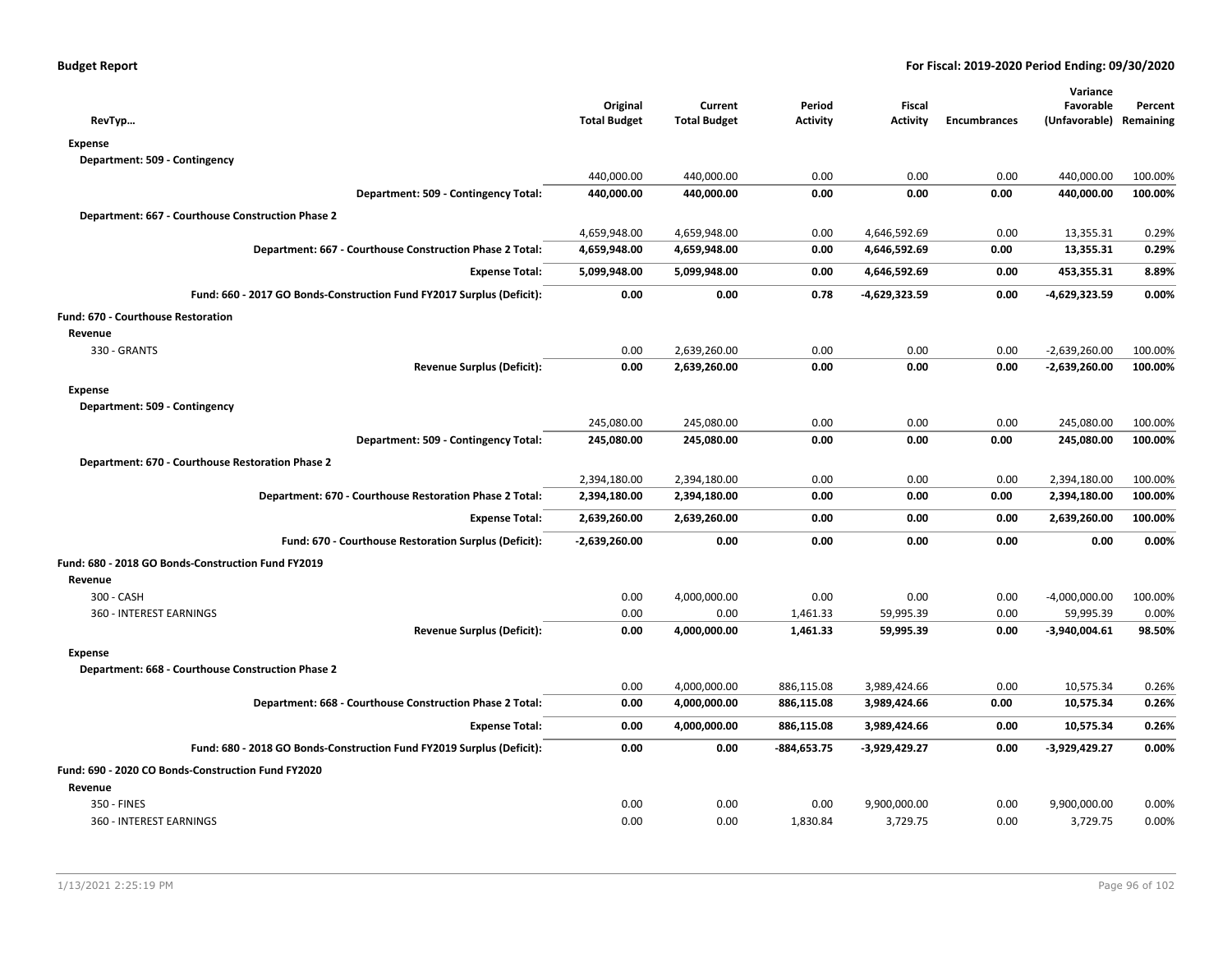| RevTyp                                                                | Original<br><b>Total Budget</b> | Current<br><b>Total Budget</b> | Period<br>Activity | <b>Fiscal</b><br><b>Activity</b> | <b>Encumbrances</b> | Variance<br>Favorable<br>(Unfavorable) | Percent<br>Remaining |
|-----------------------------------------------------------------------|---------------------------------|--------------------------------|--------------------|----------------------------------|---------------------|----------------------------------------|----------------------|
| 370 - MISCELLANEOUS                                                   | 0.00                            | 0.00                           | 0.00               | 100.00                           | 0.00                | 100.00                                 | 0.00%                |
| <b>Revenue Surplus (Deficit):</b>                                     | 0.00                            | 0.00                           | 1,830.84           | 9,903,829.75                     | 0.00                | 9,903,829.75                           | 0.00%                |
| Fund: 690 - 2020 CO Bonds-Construction Fund FY2020 Surplus (Deficit): | 0.00                            | 0.00                           | 1,830.84           | 9,903,829.75                     | 0.00                | 9,903,829.75                           | 0.00%                |
| Fund: 700 - Right of Way                                              |                                 |                                |                    |                                  |                     |                                        |                      |
| Revenue                                                               |                                 |                                |                    |                                  |                     |                                        |                      |
| 360 - INTEREST EARNINGS                                               | 0.00                            | 0.00                           | 23.02              | 1,061.85                         | 0.00                | 1,061.85                               | 0.00%                |
| <b>Revenue Surplus (Deficit):</b>                                     | 0.00                            | 0.00                           | 23.02              | 1,061.85                         | 0.00                | 1,061.85                               | 0.00%                |
| Fund: 700 - Right of Way Surplus (Deficit):                           | 0.00                            | 0.00                           | 23.02              | 1,061.85                         | 0.00                | 1,061.85                               | 0.00%                |
| Fund: 810 - County Lake Road Impact Fund                              |                                 |                                |                    |                                  |                     |                                        |                      |
| Revenue                                                               |                                 |                                |                    |                                  |                     |                                        |                      |
| 318 - OTHER TAXES                                                     | 100,000.00                      | 100,000.00                     | 0.00               | 100,000.00                       | 0.00                | 0.00                                   | 0.00%                |
| <b>Revenue Surplus (Deficit):</b>                                     | 100,000.00                      | 100,000.00                     | 0.00               | 100,000.00                       | 0.00                | 0.00                                   | 0.00%                |
| Expense<br>Department: 522 - COUNTY LAKE ROAD IMPACT                  |                                 |                                |                    |                                  |                     |                                        |                      |
|                                                                       | 100,000.00                      | 100,000.00                     | 0.00               | 0.00                             | 0.00                | 100,000.00                             | 100.00%              |
| Department: 522 - COUNTY LAKE ROAD IMPACT Total:                      | 100,000.00                      | 100,000.00                     | 0.00               | 0.00                             | 0.00                | 100,000.00                             | 100.00%              |
| <b>Expense Total:</b>                                                 | 100,000.00                      | 100,000.00                     | 0.00               | 0.00                             | 0.00                | 100,000.00                             | 100.00%              |
| Fund: 810 - County Lake Road Impact Fund Surplus (Deficit):           | 0.00                            | 0.00                           | 0.00               | 100,000.00                       | 0.00                | 100,000.00                             | 0.00%                |
| Fund: 850 - Lake Fannin                                               |                                 |                                |                    |                                  |                     |                                        |                      |
| Revenue                                                               |                                 |                                |                    |                                  |                     |                                        |                      |
| 370 - MISCELLANEOUS                                                   | 9,000.00                        | 9,000.00                       | 2,524.51           | 5,804.51                         | 0.00                | $-3,195.49$                            | 35.51%               |
| <b>Revenue Surplus (Deficit):</b>                                     | 9,000.00                        | 9,000.00                       | 2,524.51           | 5,804.51                         | 0.00                | $-3,195.49$                            | 35.51%               |
| <b>Expense</b>                                                        |                                 |                                |                    |                                  |                     |                                        |                      |
| Department: 520 - Lake Fannin                                         |                                 |                                |                    |                                  |                     |                                        |                      |
|                                                                       | 9,000.00                        | 9,000.00                       | 350.38             | 4,433.77                         | 0.00                | 4,566.23                               | 50.74%               |
| Department: 520 - Lake Fannin Total:                                  | 9,000.00                        | 9,000.00                       | 350.38             | 4,433.77                         | 0.00                | 4,566.23                               | 50.74%               |
| <b>Expense Total:</b>                                                 | 9,000.00                        | 9,000.00                       | 350.38             | 4,433.77                         | 0.00                | 4,566.23                               | 50.74%               |
| Fund: 850 - Lake Fannin Surplus (Deficit):                            | 0.00                            | 0.00                           | 2,174.13           | 1,370.74                         | 0.00                | 1,370.74                               | 0.00%                |
| Fund: 890 - T.J.J.D.                                                  |                                 |                                |                    |                                  |                     |                                        |                      |
| Revenue                                                               |                                 |                                |                    |                                  |                     |                                        |                      |
| 330 - GRANTS                                                          | 238,037.00                      | 288,037.00                     | 42,472.00          | 290,836.00                       | 0.00                | 2,799.00                               | $-0.97%$             |
| 360 - INTEREST EARNINGS                                               | 0.00                            | 0.00                           | 1.36               | 69.57                            | 0.00                | 69.57                                  | 0.00%                |
| 370 - MISCELLANEOUS                                                   | 184,000.00                      | 199,540.00                     | 0.00               | 203,880.00                       | 0.00                | 4,340.00                               | $-2.18%$             |
| <b>Revenue Surplus (Deficit):</b>                                     | 422,037.00                      | 487,577.00                     | 42,473.36          | 494,785.57                       | 0.00                | 7,208.57                               | $-1.48%$             |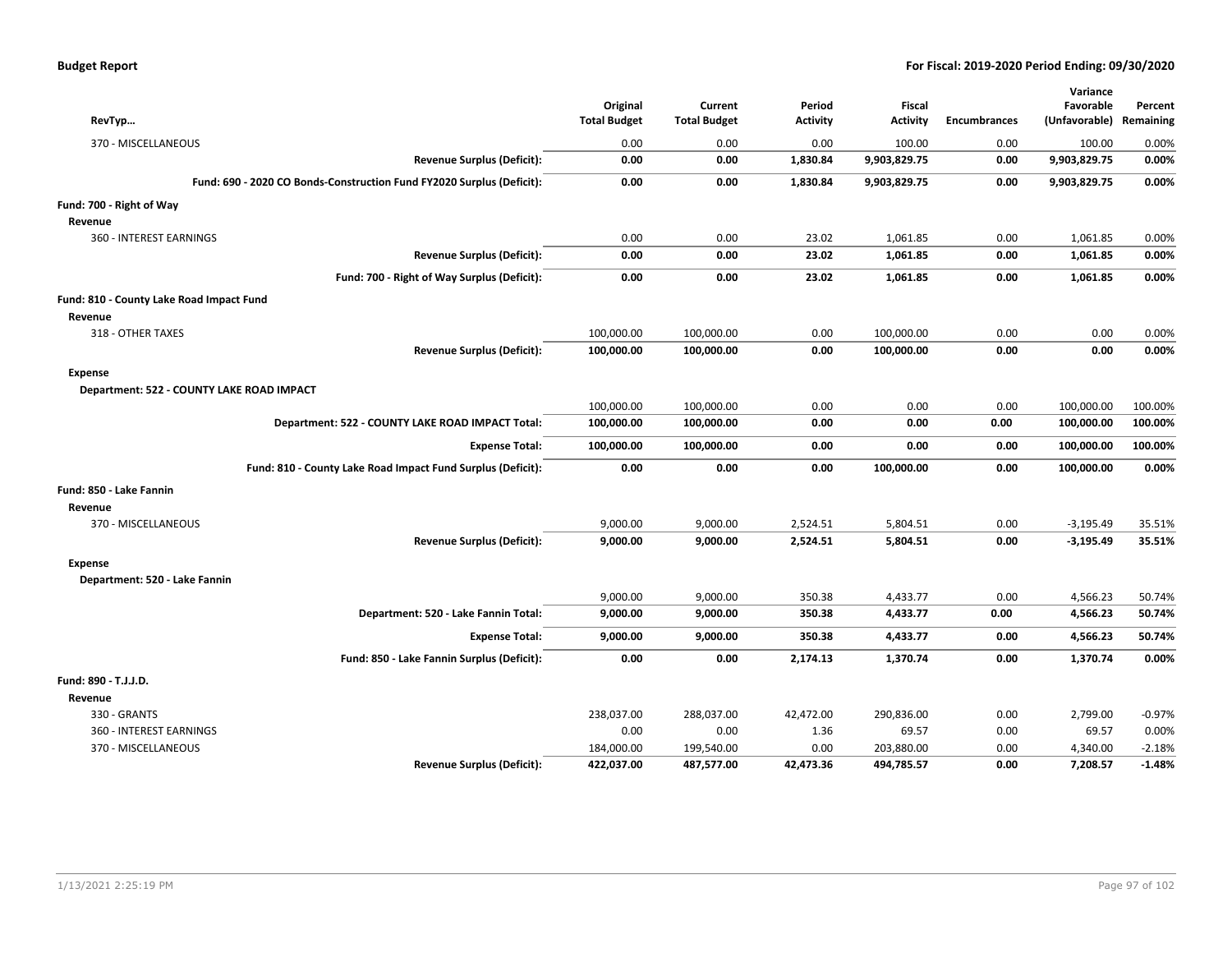| RevTyp                                                    | Original<br><b>Total Budget</b> | Current<br><b>Total Budget</b> | Period<br><b>Activity</b> | Fiscal<br><b>Activity</b> | <b>Encumbrances</b> | Variance<br>Favorable<br>(Unfavorable) Remaining | Percent  |
|-----------------------------------------------------------|---------------------------------|--------------------------------|---------------------------|---------------------------|---------------------|--------------------------------------------------|----------|
| <b>Expense</b>                                            |                                 |                                |                           |                           |                     |                                                  |          |
| Department: 581 - Structural Family Therapy               |                                 |                                |                           |                           |                     |                                                  |          |
|                                                           | 0.00                            | 50,000.00                      | 0.00                      | 50,000.00                 | 0.00                | 0.00                                             | 0.00%    |
| Department: 581 - Structural Family Therapy Total:        | 0.00                            | 50,000.00                      | 0.00                      | 50,000.00                 | 0.00                | 0.00                                             | 0.00%    |
| <b>Department: 589 - Regional Diversions Alternatives</b> |                                 |                                |                           |                           |                     |                                                  |          |
|                                                           | 0.00                            | 0.00                           | 0.00                      | 3,000.00                  | 0.00                | $-3,000.00$                                      | 0.00%    |
| Department: 589 - Regional Diversions Alternatives Total: | 0.00                            | 0.00                           | 0.00                      | 3,000.00                  | 0.00                | $-3,000.00$                                      | 0.00%    |
| <b>Department: 592 - Pre/Post Adjudication Facilities</b> |                                 |                                |                           |                           |                     |                                                  |          |
|                                                           | 6,354.00                        | 6,354.00                       | 511.94                    | 6,380.78                  | 0.00                | $-26.78$                                         | $-0.42%$ |
| Department: 592 - Pre/Post Adjudication Facilities Total: | 6,354.00                        | 6,354.00                       | 511.94                    | 6,380.78                  | 0.00                | $-26.78$                                         | $-0.42%$ |
| Department: 593 - Commitment Diversion                    |                                 |                                |                           |                           |                     |                                                  |          |
|                                                           | 10,000.00                       | 10,000.00                      | 741.57                    | 9,978.61                  | 0.00                | 21.39                                            | 0.21%    |
| Department: 593 - Commitment Diversion Total:             | 10,000.00                       | 10,000.00                      | 741.57                    | 9,978.61                  | 0.00                | 21.39                                            | 0.21%    |
| Department: 594 - Mental Health Services                  |                                 |                                |                           |                           |                     |                                                  |          |
|                                                           | 11,754.00                       | 11,754.00                      | 195.19                    | 11,738.69                 | 0.00                | 15.31                                            | 0.13%    |
| Department: 594 - Mental Health Services Total:           | 11,754.00                       | 11,754.00                      | 195.19                    | 11,738.69                 | 0.00                | 15.31                                            | 0.13%    |
| Department: 994 - Local Funds Carried Forward             |                                 |                                |                           |                           |                     |                                                  |          |
|                                                           | 0.00                            | 15,540.00                      | 0.00                      | 16,234.44                 | 0.00                | $-694.44$                                        | $-4.47%$ |
| Department: 994 - Local Funds Carried Forward Total:      | 0.00                            | 15,540.00                      | 0.00                      | 16,234.44                 | 0.00                | $-694.44$                                        | $-4.47%$ |
| Department: 995 - Local Funding                           |                                 |                                |                           |                           |                     |                                                  |          |
|                                                           | 184,000.00                      | 184,000.00                     | 1,235.79                  | 155,081.91                | 0.00                | 28,918.09                                        | 15.72%   |
| Department: 995 - Local Funding Total:                    | 184,000.00                      | 184,000.00                     | 1,235.79                  | 155,081.91                | 0.00                | 28,918.09                                        | 15.72%   |
| Department: 996 - Basic Probation Supervision             |                                 |                                |                           |                           |                     |                                                  |          |
|                                                           | 128,429.00                      | 128,429.00                     | 8,920.22                  | 129,885.36                | 0.00                | $-1,456.36$                                      | $-1.13%$ |
| Department: 996 - Basic Probation Supervision Total:      | 128,429.00                      | 128,429.00                     | 8,920.22                  | 129,885.36                | 0.00                | $-1,456.36$                                      | $-1.13%$ |
| Department: 997 - Community Programs                      |                                 |                                |                           |                           |                     |                                                  |          |
|                                                           | 80,000.00                       | 80,000.00                      | 6,199.44                  | 80,088.04                 | 0.00                | $-88.04$                                         | $-0.11%$ |
| Department: 997 - Community Programs Total:               | 80,000.00                       | 80,000.00                      | 6,199.44                  | 80,088.04                 | 0.00                | $-88.04$                                         | $-0.11%$ |
| Department: 999 - Undesignated Conversion                 |                                 |                                |                           |                           |                     |                                                  |          |
|                                                           | 0.00                            | 1,500.00                       | 0.00                      | 0.00                      | 0.00                | 1,500.00                                         | 100.00%  |
| Department: 999 - Undesignated Conversion Total:          | 0.00                            | 1,500.00                       | 0.00                      | 0.00                      | 0.00                | 1,500.00                                         | 100.00%  |
| <b>Expense Total:</b>                                     | 420,537.00                      | 487,577.00                     | 17,804.15                 | 462,387.83                | 0.00                | 25,189.17                                        | 5.17%    |
| Fund: 890 - T.J.J.D. Surplus (Deficit):                   | 1,500.00                        | 0.00                           | 24,669.21                 | 32,397.74                 | 0.00                | 32,397.74                                        | 0.00%    |
| Fund: 891 - Juvenile Probation-Restitution                |                                 |                                |                           |                           |                     |                                                  |          |
| Revenue                                                   |                                 |                                |                           |                           |                     |                                                  |          |
| 340 - FEES OF OFFICE                                      | 4,300.00                        | 4,300.00                       | 410.00                    | 4,176.00                  | 0.00                | $-124.00$                                        | 2.88%    |
| Revenue Surplus (Deficit):                                | 4,300.00                        | 4,300.00                       | 410.00                    | 4,176.00                  | 0.00                | $-124.00$                                        | 2.88%    |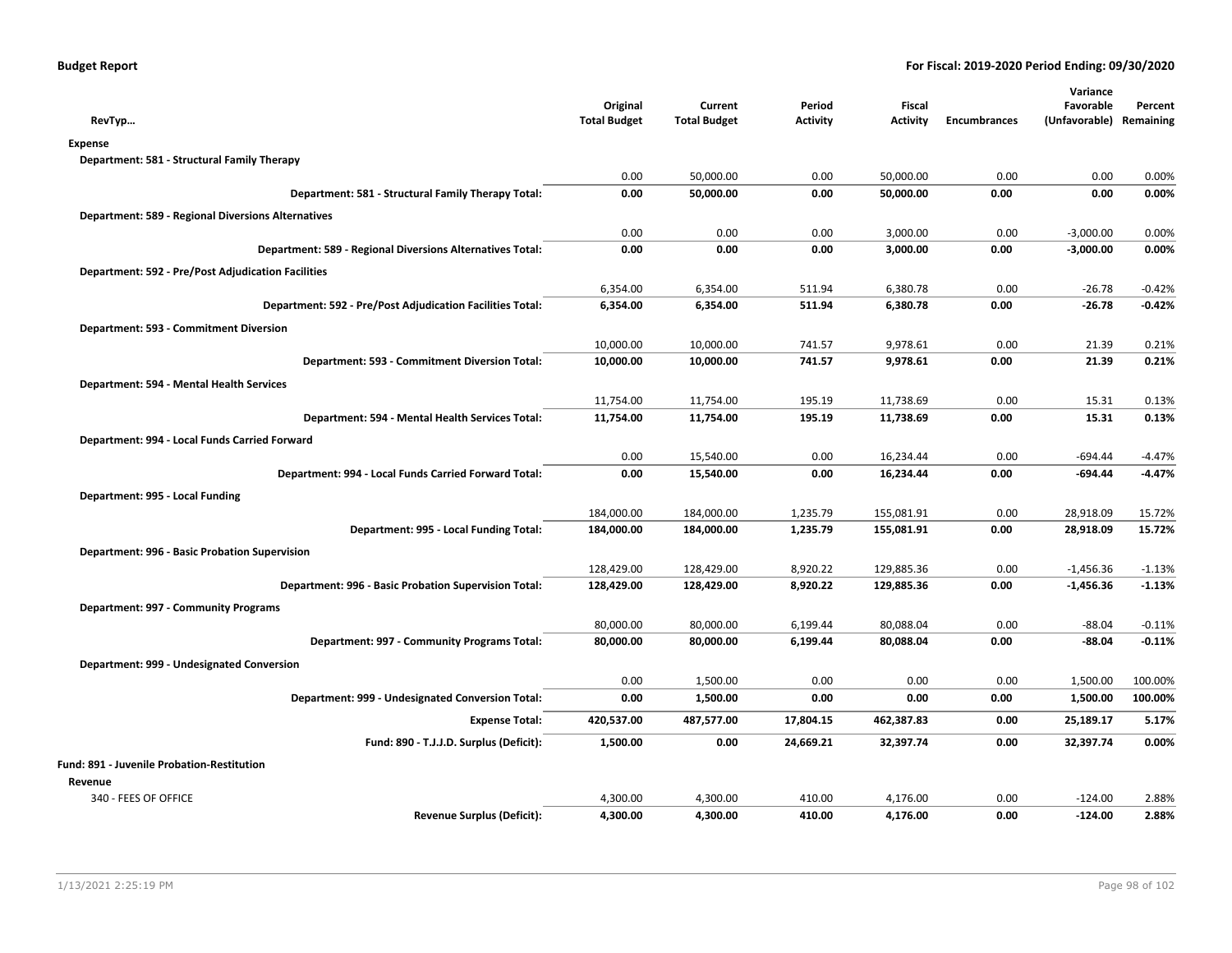|                                                               |                                 |                                |                           |                                  |                     | Variance                             |            |
|---------------------------------------------------------------|---------------------------------|--------------------------------|---------------------------|----------------------------------|---------------------|--------------------------------------|------------|
| RevTyp                                                        | Original<br><b>Total Budget</b> | Current<br><b>Total Budget</b> | Period<br><b>Activity</b> | <b>Fiscal</b><br><b>Activity</b> | <b>Encumbrances</b> | Favorable<br>(Unfavorable) Remaining | Percent    |
| <b>Expense</b>                                                |                                 |                                |                           |                                  |                     |                                      |            |
| Department: 891 - Probation Fee Expenses                      |                                 |                                |                           |                                  |                     |                                      |            |
|                                                               | 4,300.00                        | 4,300.00                       | 0.00                      | 2,846.85                         | 0.00                | 1,453.15                             | 33.79%     |
| Department: 891 - Probation Fee Expenses Total:               | 4,300.00                        | 4,300.00                       | 0.00                      | 2,846.85                         | 0.00                | 1,453.15                             | 33.79%     |
| <b>Expense Total:</b>                                         | 4,300.00                        | 4,300.00                       | 0.00                      | 2,846.85                         | 0.00                | 1,453.15                             | 33.79%     |
| Fund: 891 - Juvenile Probation-Restitution Surplus (Deficit): | 0.00                            | 0.00                           | 410.00                    | 1,329.15                         | 0.00                | 1,329.15                             | 0.00%      |
| Fund: 920 - Statzer                                           |                                 |                                |                           |                                  |                     |                                      |            |
| Revenue                                                       |                                 |                                |                           |                                  |                     |                                      |            |
| 360 - INTEREST EARNINGS                                       | 50.00                           | 50.00                          | 11.21                     | 382.79                           | 0.00                | 332.79                               | $-665.58%$ |
| 370 - MISCELLANEOUS                                           | 757.85                          | 757.85                         | 0.00                      | 757.85                           | 0.00                | 0.00                                 | 0.00%      |
| <b>Revenue Surplus (Deficit):</b>                             | 807.85                          | 807.85                         | 11.21                     | 1,140.64                         | 0.00                | 332.79                               | $-41.19%$  |
| <b>Expense</b>                                                |                                 |                                |                           |                                  |                     |                                      |            |
| Department: 521 - Statzer Expenses                            |                                 |                                |                           |                                  |                     |                                      |            |
|                                                               | 807.85                          | 807.85                         | 0.00                      | 0.00                             | 0.00                | 807.85                               | 100.00%    |
| Department: 521 - Statzer Expenses Total:                     | 807.85                          | 807.85                         | 0.00                      | 0.00                             | 0.00                | 807.85                               | 100.00%    |
| <b>Expense Total:</b>                                         | 807.85                          | 807.85                         | 0.00                      | 0.00                             | 0.00                | 807.85                               | 100.00%    |
| Fund: 920 - Statzer Surplus (Deficit):                        | 0.00                            | 0.00                           | 11.21                     | 1,140.64                         | 0.00                | 1,140.64                             | 0.00%      |
| Fund: 930 - Texas Community Dev.Prog.                         |                                 |                                |                           |                                  |                     |                                      |            |
| Revenue                                                       |                                 |                                |                           |                                  |                     |                                      |            |
| 330 - GRANTS                                                  | 0.00                            | 8,100.00                       | 0.00                      | 8,100.00                         | 0.00                | 0.00                                 | 0.00%      |
| <b>Revenue Surplus (Deficit):</b>                             | 0.00                            | 8,100.00                       | 0.00                      | 8,100.00                         | 0.00                | 0.00                                 | 0.00%      |
| <b>Expense</b>                                                |                                 |                                |                           |                                  |                     |                                      |            |
| Department: 909 - Grant #7219149 Hickory Creek                |                                 |                                |                           |                                  |                     |                                      |            |
|                                                               | 0.00                            | 8,100.00                       | 0.00                      | 8,100.00                         | 0.00                | 0.00                                 | 0.00%      |
| Department: 909 - Grant #7219149 Hickory Creek Total:         | 0.00                            | 8,100.00                       | 0.00                      | 8,100.00                         | 0.00                | 0.00                                 | 0.00%      |
| <b>Expense Total:</b>                                         | 0.00                            | 8,100.00                       | 0.00                      | 8,100.00                         | 0.00                | 0.00                                 | 0.00%      |
| Fund: 930 - Texas Community Dev.Prog. Surplus (Deficit):      | 0.00                            | 0.00                           | 0.00                      | 0.00                             | 0.00                | 0.00                                 | 0.00%      |
| Fund: 950 - Payroll                                           |                                 |                                |                           |                                  |                     |                                      |            |
| Revenue                                                       |                                 |                                |                           |                                  |                     |                                      |            |
| 360 - INTEREST EARNINGS                                       | 0.00                            | 0.00                           | 4.19                      | 4.19                             | 0.00                | 4.19                                 | 0.00%      |
| 370 - MISCELLANEOUS                                           | 0.00                            | 0.00                           | 1,920.32                  | 1,918.40                         | 0.00                | 1,918.40                             | 0.00%      |
| <b>Revenue Surplus (Deficit):</b>                             | 0.00                            | 0.00                           | 1,924.51                  | 1,922.59                         | 0.00                | 1,922.59                             | 0.00%      |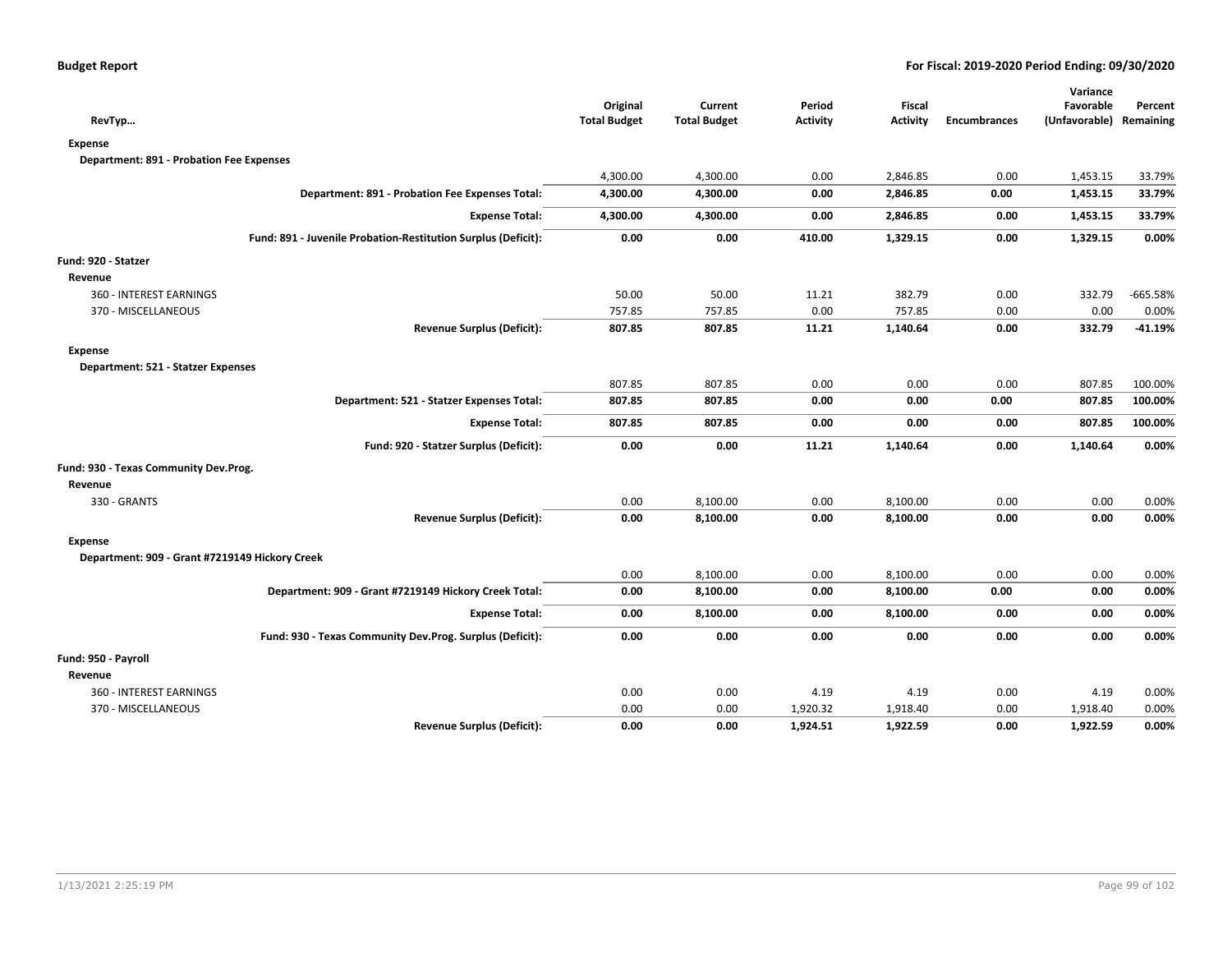| RevTyp                                   |                                                 | Original<br><b>Total Budget</b> | Current<br><b>Total Budget</b> | Period<br><b>Activity</b> | Fiscal<br><b>Activity</b> | Encumbrances | Variance<br>Favorable<br>(Unfavorable) Remaining | Percent               |
|------------------------------------------|-------------------------------------------------|---------------------------------|--------------------------------|---------------------------|---------------------------|--------------|--------------------------------------------------|-----------------------|
| Expense                                  |                                                 |                                 |                                |                           |                           |              |                                                  |                       |
| Department: 415 - COBRA Health Insurance |                                                 |                                 |                                |                           |                           |              |                                                  |                       |
|                                          |                                                 | 0.00                            | 0.00                           | 960.13                    | 960.13                    | 0.00         | $-960.13$                                        | 0.00%                 |
|                                          | Department: 415 - COBRA Health Insurance Total: | 0.00                            | 0.00                           | 960.13                    | 960.13                    | 0.00         | $-960.13$                                        | 0.00%                 |
|                                          | <b>Expense Total:</b>                           | 0.00                            | 0.00                           | 960.13                    | 960.13                    | 0.00         | $-960.13$                                        | 0.00%                 |
|                                          | Fund: 950 - Payroll Surplus (Deficit):          | 0.00                            | 0.00                           | 964.38                    | 962.46                    | 0.00         | 962.46                                           | 0.00%                 |
|                                          | <b>Report Surplus (Deficit):</b>                | $-2,615,034.07$                 | 879.99                         | $-2,498,321.35$           | 747,310.00                | $-59.27$     |                                                  | 746,370.74-84,815.82% |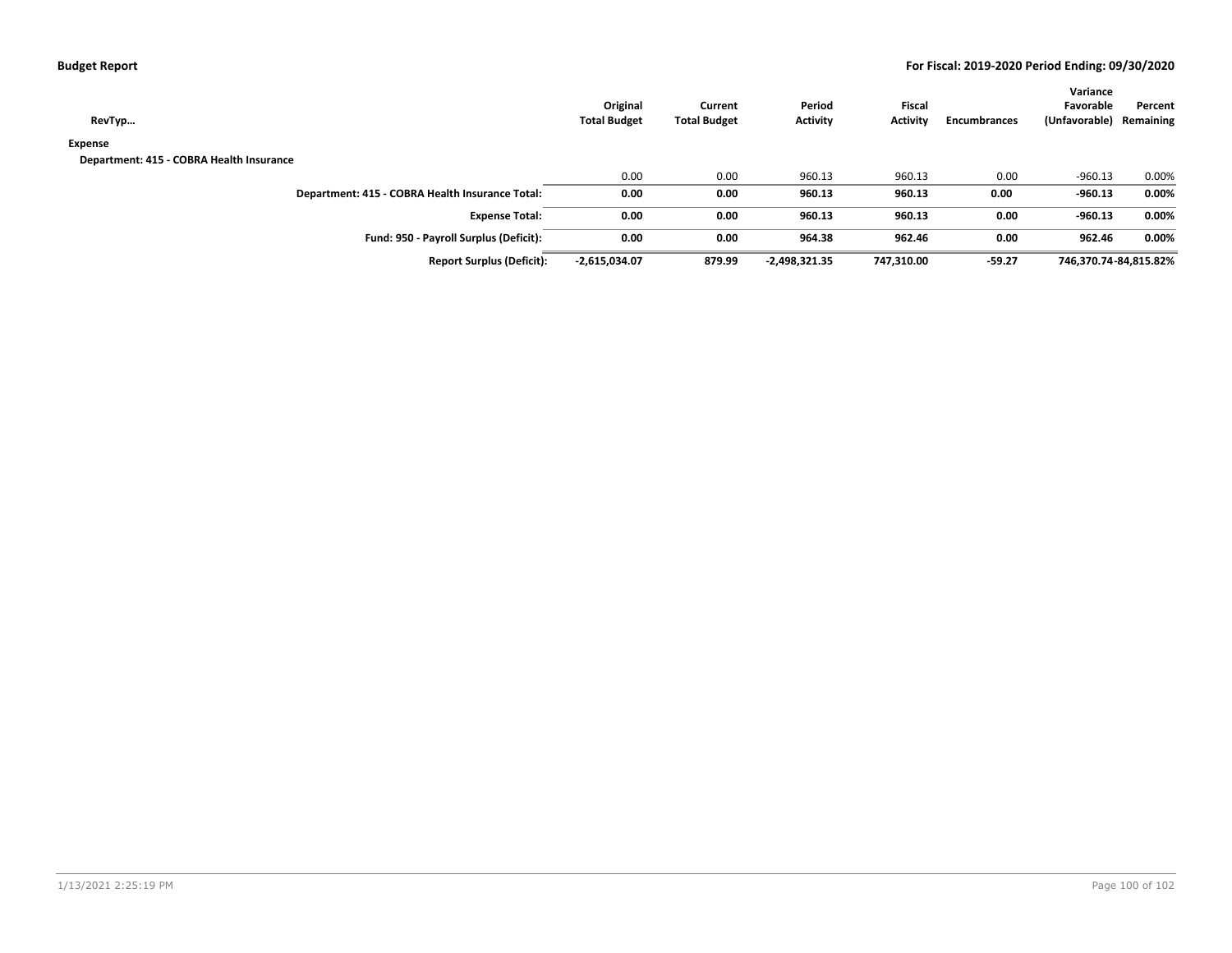# **Fund Summary**

| Fund                                 | Original<br><b>Total Budget</b> | Current<br><b>Total Budget</b> | Period<br><b>Activity</b> | <b>Fiscal</b><br><b>Activity</b> | <b>Encumbrances</b> | Variance<br>Favorable<br>(Unfavorable) |
|--------------------------------------|---------------------------------|--------------------------------|---------------------------|----------------------------------|---------------------|----------------------------------------|
| 100 - General                        | 11,240.00                       | 879.99                         | $-1,173,339.91$           | $-748,472.74$                    | $-59.27$            | $-749,412.00$                          |
| 110 - Courthouse Security            | 0.00                            | 0.00                           | 358.32                    | 16,794.52                        | 0.00                | 16,794.52                              |
| 111 - Justice Court Building Securit | 0.00                            | 0.00                           | 384.09                    | 1,177.37                         | 0.00                | 1,177.37                               |
| 120 - County Clerk Vital Statistics  | 0.00                            | 0.00                           | 0.00                      | $-3,593.50$                      | 0.00                | $-3,593.50$                            |
| 121 - County Clerk Records Manage    | 0.00                            | 0.00                           | $-10,065.66$              | $-8,537.21$                      | 0.00                | $-8,537.21$                            |
| 122 - Chapter 19 Funds               | 0.00                            | 0.00                           | $-4,934.10$               | 30,073.78                        | 0.00                | 30,073.78                              |
| 123 - Election Equipment Fund        | 0.00                            | 0.00                           | $-4,975.46$               | 114,986.90                       | 0.00                | 114,986.90                             |
| 125 - County Clerk Co.& Dist.Court   | 0.00                            | 0.00                           | 0.00                      | 437.05                           | 0.00                | 437.05                                 |
| 126 - County Clerk Court Records P   | 0.00                            | 0.00                           | 0.00                      | 1,784.68                         | 0.00                | 1,784.68                               |
| 127 - County Clerk Records Archive   | 0.00                            | 0.00                           | $-17,497.55$              | 27,915.54                        | 0.00                | 27,915.54                              |
| 130 - Bail Bond Trust Fund           | 0.00                            | 0.00                           | 870.00                    | $-150.00$                        | 0.00                | $-150.00$                              |
| 160 - County Judge Excess Supplen    | 0.00                            | 0.00                           | 0.00                      | $-1,397.12$                      | 0.00                | $-1,397.12$                            |
| 161 - Probate Judges Education       | 0.00                            | 0.00                           | 0.00                      | 600.02                           | 0.00                | 600.02                                 |
| 190 - District Clerk Records Manag   | 0.00                            | 0.00                           | $-1,934.96$               | $-10,603.73$                     | 0.00                | $-10,603.73$                           |
| 191 - District Court Records Archive | 0.00                            | 0.00                           | 417.15                    | 5,002.11                         | 0.00                | 5,002.11                               |
| 192 - District Clerk Co.& Dist.Court | 3,000.00                        | 0.00                           | 41.30                     | 552.71                           | 0.00                | 552.71                                 |
| 193 - District Clerk Court Records F | $-3,000.00$                     | 0.00                           | 288.81                    | 3,746.99                         | 0.00                | 3,746.99                               |
| 200 - County Offices Records Mang    | 10,485.93                       | 0.00                           | 190.04                    | $-1,681.70$                      | 0.00                | $-1,681.70$                            |
| 210 - Road & Bridge #1               | 0.00                            | 0.00                           | $-30,661.34$              | 182,059.02                       | 0.00                | 182,059.02                             |
| 220 - Road & Bridge #2               | 1,000.00                        | 0.00                           | $-85,926.91$              | 62,827.36                        | 0.00                | 62,827.36                              |
| 221 - Raw Water Pipeline Road and    | 0.00                            | 0.00                           | $-19,369.25$              | $-82,933.66$                     | 0.00                | $-82,933.66$                           |
| 230 - Road & Bridge #3               | 0.00                            | 0.00                           | $-130,961.11$             | 193,192.69                       | 0.00                | 193,192.69                             |
| 231 - Lake Road Impact/Raw Wate      | 0.00                            | 0.00                           | $-20,899.78$              | $-175,497.59$                    | 0.00                | $-175,497.59$                          |
| 240 - Road & Bridge #4               | 0.00                            | 0.00                           | $-35,011.41$              | 82,974.26                        | 0.00                | 82,974.26                              |
| 241 - Lake Road Impact/Raw Wate      | 0.00                            | 0.00                           | $-25,069.25$              | $-114,705.01$                    | 0.00                | $-114,705.01$                          |
| 250 - Raw Water Pipeline Rock for    | 0.00                            | 0.00                           | 0.00                      | $-149,960.69$                    | 0.00                | $-149,960.69$                          |
| 260 - J.P.#1 Justice Court Technolo  | 0.00                            | 0.00                           | $-1,500.00$               | $-150.98$                        | 0.00                | $-150.98$                              |
| 270 - J.P.#2 Justice Court Technolo  | 0.00                            | 0.00                           | 212.36                    | 485.77                           | 0.00                | 485.77                                 |
| 280 - J.P.#3 Justice Court Technolo  | 0.00                            | 0.00                           | 163.36                    | $-320.96$                        | 0.00                | $-320.96$                              |
| 310 - F.C.Detention Center Annual    | 0.00                            | 0.00                           | $-1,512.50$               | 2,810.81                         | 0.00                | 2,810.81                               |
| 330 - Bail Bondsman Application Fe   | 0.00                            | 0.00                           | 0.00                      | $-168.71$                        | 0.00                | $-168.71$                              |
| 350 - Law Library                    | 0.00                            | 0.00                           | 945.38                    | 17,837.74                        | 0.00                | 17,837.74                              |
| 360 - D. A. Fee                      | 0.00                            | 0.00                           | $-658.52$                 | 11,237.21                        | 0.00                | 11,237.21                              |
| 361 - Contraband Seizure             | 0.00                            | 0.00                           | 0.65                      | 30.55                            | 0.00                | 30.55                                  |
| 362 - Investigator/LEOSE             | 0.00                            | 0.00                           | 0.00                      | 3.70                             | 0.00                | 3.70                                   |
| 380 - IHC Co-Op Gin                  | 0.00                            | 0.00                           | 5.26                      | 235.27                           | 0.00                | 235.27                                 |
| 381 - IHC Bonnie Ruth Cooper         | 0.00                            | 0.00                           | 1.74                      | $-13,686.18$                     | 0.00                | $-13,686.18$                           |
| 410 - CERT                           | 0.00                            | 0.00                           | 0.00                      | 159.29                           | 0.00                | 159.29                                 |
| 411 - Hazard Mitigation Plan         | 0.00                            | 0.00                           | 0.00                      | 428.64                           | 0.00                | 428.64                                 |
| 412 - Safe Room Reimbursement P      | 0.00                            | 0.00                           | 0.00                      | 1,316.03                         | 0.00                | 1,316.03                               |